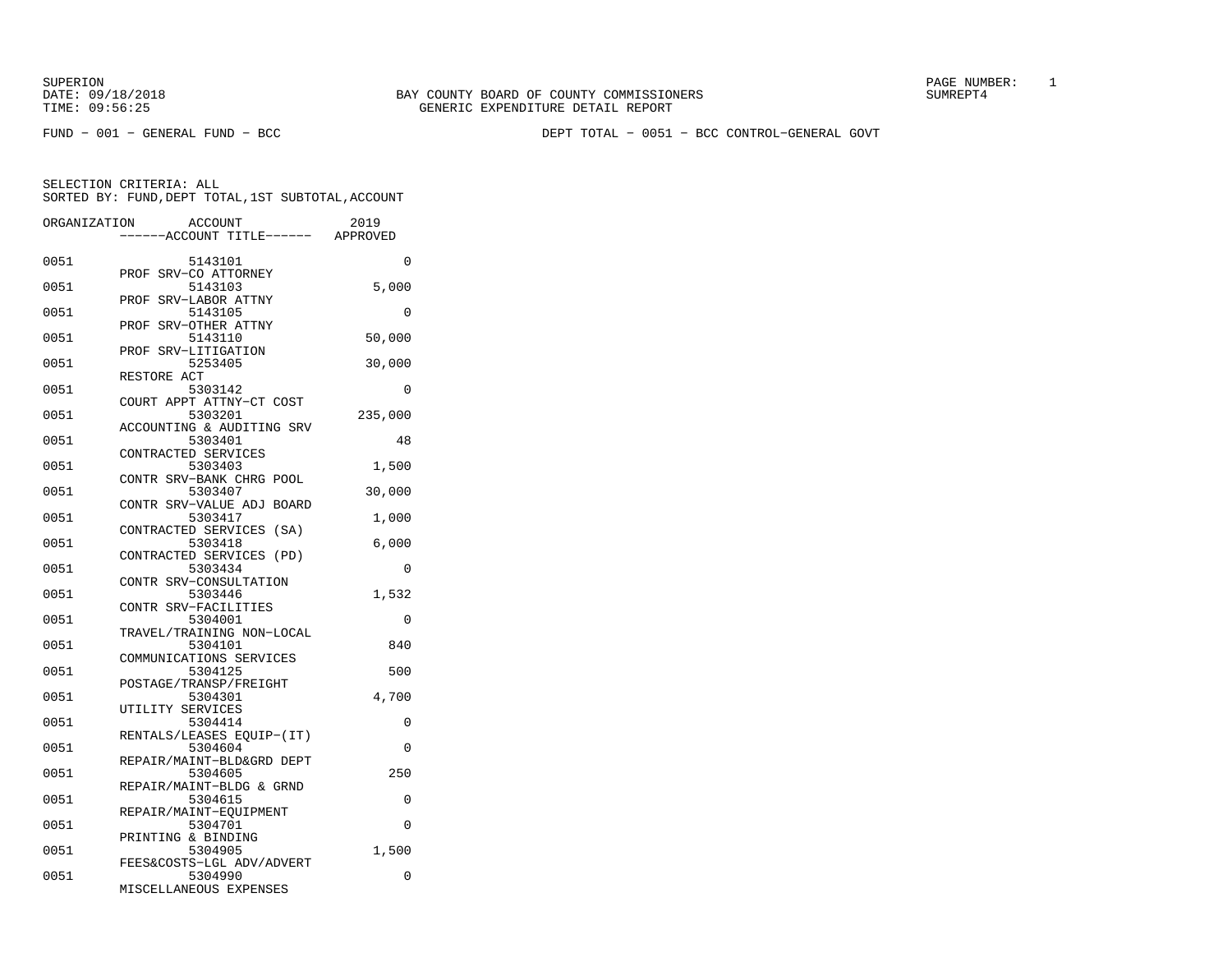SUPERION PAGE NUMBER: 2

FUND − 001 − GENERAL FUND − BCC DEPT TOTAL − 0051 − BCC CONTROL−GENERAL GOVT

|      | ORGANIZATION<br><b>ACCOUNT</b>                            | ----ACCOUNT TITLE------ APPROVED | 2019      |
|------|-----------------------------------------------------------|----------------------------------|-----------|
| 0051 | 5305101                                                   |                                  | $\Omega$  |
| 0051 | OFFICE SUPPLIES<br>5305402<br>DUES & MEMBERSHIPS          |                                  | 44        |
|      | TOTAL OPERATING EXPENSES                                  |                                  | 367,914   |
| 0051 | 5707115                                                   |                                  | 2,470,390 |
| 0051 | PRINCIPAL-REV BONDS<br>5707205                            |                                  | 0         |
| 0051 | INTEREST-LOANS<br>5707215<br>INTEREST-REV BONDS           |                                  | 987,112   |
| 0051 | 5707303<br><b>BOND ISSUE COSTS</b>                        |                                  | $\Omega$  |
| 0051 | 5707316<br>PAYING AGENT/TRUSTEE-FEES                      |                                  | 500       |
| 0051 | 5707370<br>ARBITRAGE REBATE EXPENSE                       |                                  | 3,000     |
|      | TOTAL DEBT SERVICE                                        |                                  | 3,461,002 |
| 0051 | 5808175                                                   |                                  | $\Omega$  |
| 0051 | GRANT-BYRNE GRANT<br>5808201<br>AID-PRIVATE ORGANIZATIONS |                                  | 15,000    |
| 0051 | 5810010<br>CONTRIBUTION-OTHER GOVT                        |                                  | 0         |
|      | TOTAL GRANTS & AIDS                                       |                                  | 15,000    |
| 0051 | 5905907                                                   |                                  | $\Omega$  |
| 0051 | LITIGATION SETTLEMENT<br>5905998                          |                                  | $\Omega$  |
|      | DEPRECIATION EXPENSE<br>TOTAL NON-OPERATING EXPENSES      |                                  | $\Omega$  |
|      | TOTAL BCC CONTROL-GENERAL GOVT                            |                                  | 3,843,916 |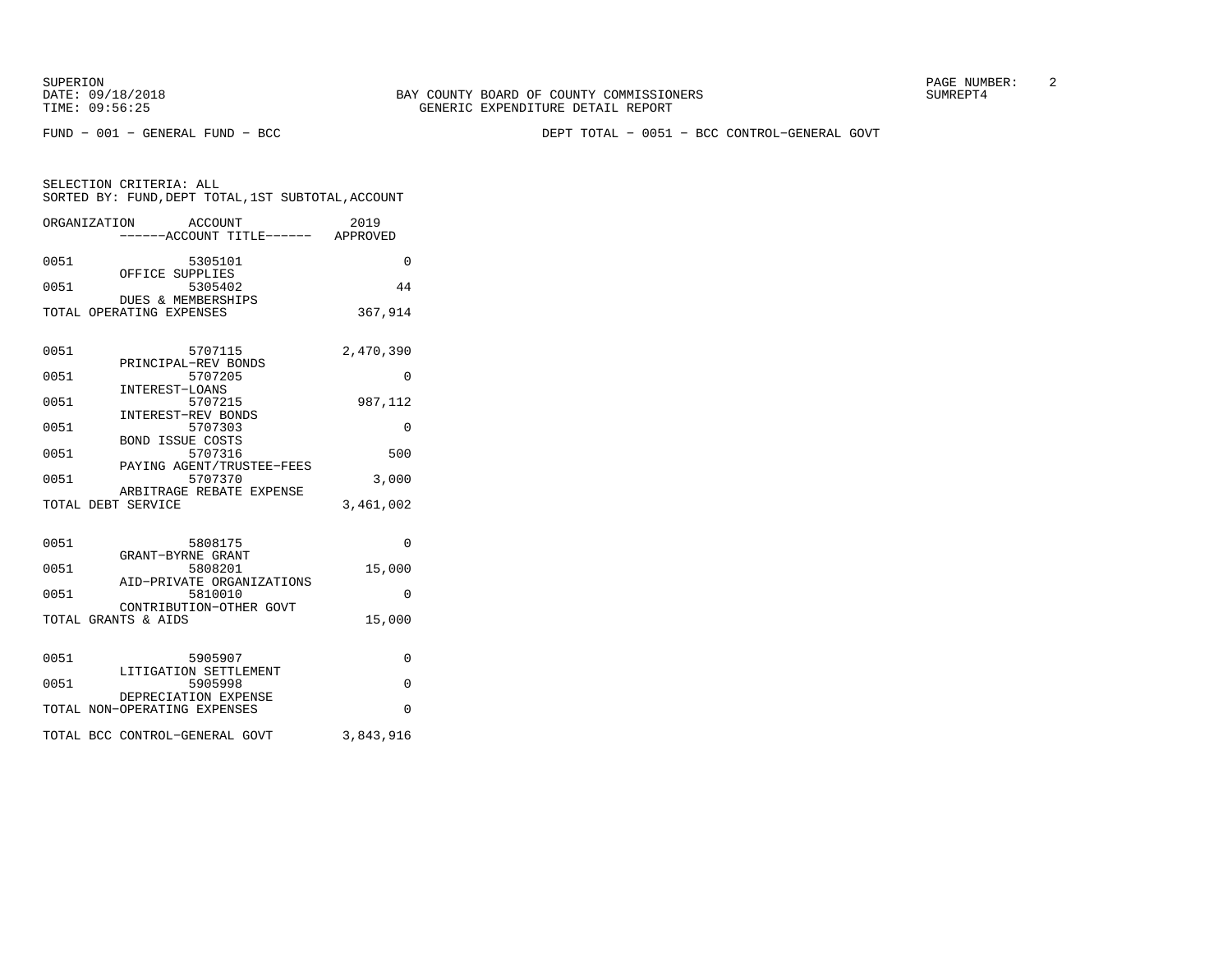FUND − 001 − GENERAL FUND − BCC DEPT TOTAL − 0052 − BCC CONTROL−PUBLIC SAFETY

| ORGANIZATION | ACCOUNT<br>---ACCOUNT TITLE------ APPROVED | 2019      |
|--------------|--------------------------------------------|-----------|
| 0052         | 5213010                                    | 0         |
|              | CRIME PREVENTION                           |           |
| 0052         | 5223401                                    | 27,179    |
|              | FIRE CONTROL-FORESTRY DIV                  |           |
| 0052         | 5233401                                    | 0         |
|              | CONTR SRV-CCA                              |           |
| 0052         | 5233405                                    | 50,000    |
|              | MEDICAL SRV-INMATES                        |           |
| 0052         | 5233407                                    | 1,032,633 |
|              | JUVENILE DETENTION                         |           |
| 0052         | 5233409                                    | 0         |
|              | MEDICAL SRV-ARRESTED                       |           |
| 0052         | 5303401                                    | 0         |
|              | CONTRACTED SERVICES                        |           |
| 0052         | 5303405                                    | 0         |
|              | CONTR SRV-ELECT MONITOR                    |           |
| 0052         | 5303466                                    | 0         |
|              | CONTR SRV-MENTAL HEALTH                    |           |
| 0052         | 5303487                                    | 100,000   |
|              | CONTR SRV-RAZING BLDGS                     |           |
| 0052         | 5304301                                    | 0         |
|              | UTILITY SERVICES                           | $\Omega$  |
| 0052         | 5304501<br>INSURANCE & BONDS               |           |
| 0052         | 5304605                                    | 0         |
|              | REPAIR/MAINT-BLDG & GRND                   |           |
| 0052         | 5304905                                    | 0         |
|              | FEES&COSTS-LGL ADV/ADVERT                  |           |
|              | TOTAL OPERATING EXPENSES                   | 1,209,812 |
|              |                                            |           |
| 0052         | 5707115                                    | 360,000   |
|              | PRINCIPAL-REV BONDS                        |           |
| 0052         | 5707215                                    | 1,322,256 |
|              | <b>INTEREST-REV BONDS</b>                  |           |
| 0052         | 5707303                                    | 0         |
|              | <b>BOND ISSUE COSTS</b>                    |           |
| 0052         | 5707316                                    | $\Omega$  |
|              | PAYING AGENT/TRUSTEE-FEES                  |           |
|              | TOTAL DEBT SERVICE                         | 1,682,256 |
|              |                                            |           |
|              |                                            |           |
| 0052         | 5808175                                    | 0         |
| 0052         | GRANT-BYRNE GRANT<br>5808201               | 0         |
|              | AID-PRIVATE ORGANIZATIONS                  |           |
| 0052         | 5808209                                    | 0         |
|              | AID-BMC/EMS                                |           |
|              | TOTAL GRANTS & AIDS                        | 0         |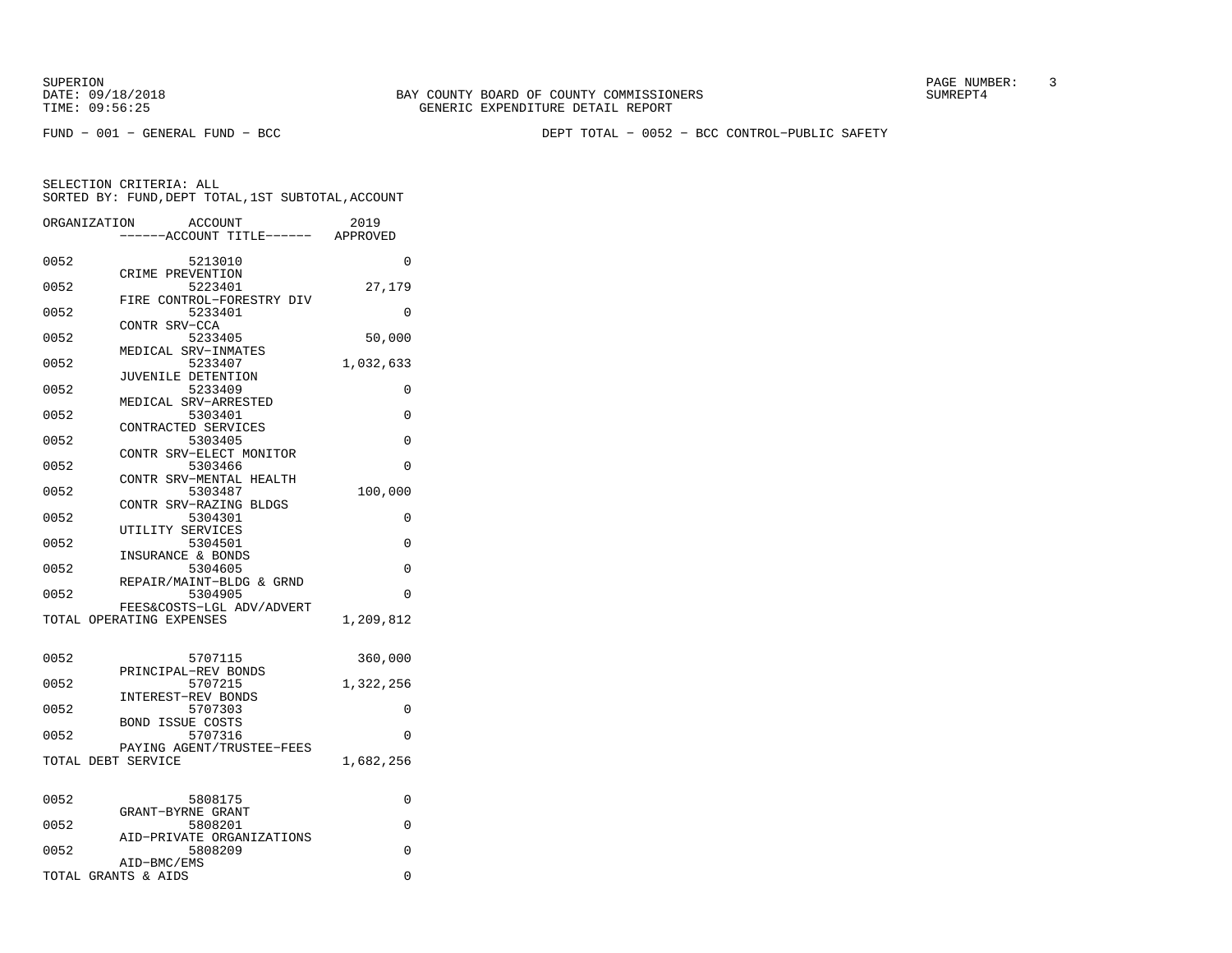FUND − 001 − GENERAL FUND − BCC DEPT TOTAL − 0052 − BCC CONTROL−PUBLIC SAFETY

|      | ORGANIZATION                    | ACCOUNT |                           | 2019      |  |
|------|---------------------------------|---------|---------------------------|-----------|--|
|      |                                 |         | ------ACCOUNT TITLE------ | APPROVED  |  |
|      |                                 |         |                           |           |  |
| 0052 |                                 | 5905998 |                           |           |  |
|      | DEPRECIATION EXPENSE            |         |                           |           |  |
| 0052 |                                 | 5909917 |                           |           |  |
|      | RESERVE-BONDS                   |         |                           |           |  |
|      | TOTAL NON-OPERATING EXPENSES    |         |                           |           |  |
|      |                                 |         |                           |           |  |
|      | TOTAL BCC CONTROL-PUBLIC SAFETY |         |                           | 2,892,068 |  |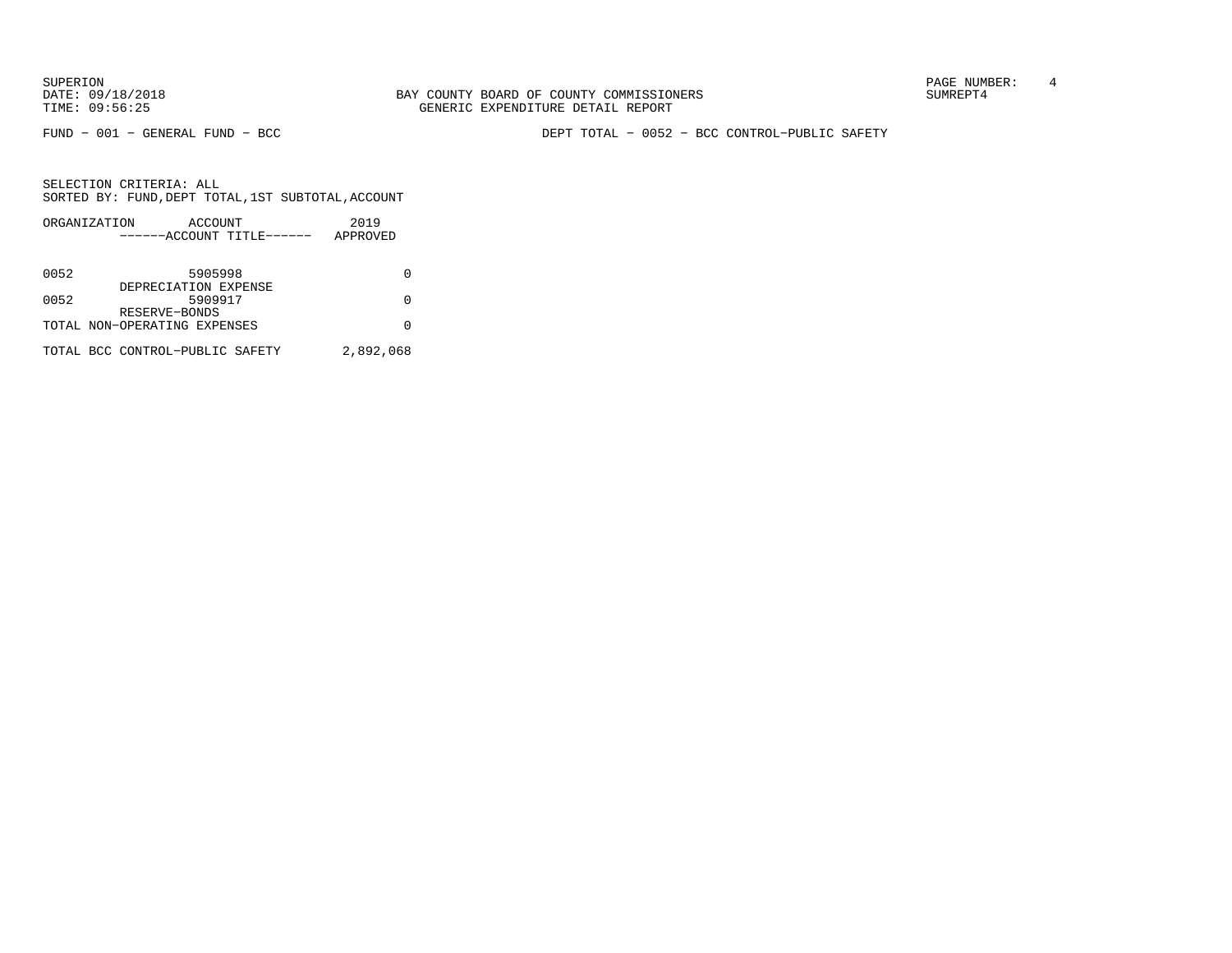FUND − 001 − GENERAL FUND − BCC DEPT TOTAL − 0053 − BCC CONTROL−PHYS ENVRNMNT

|      | ORGANIZATION<br>ACCOUNT         | 2019     |
|------|---------------------------------|----------|
|      | ------ACCOUNT TITLE------       | APPROVED |
| 0053 | 5303450                         | 2,000    |
|      | CONTR SRV-FARM FORRESTER        |          |
| 0053 | 5303464                         | 1,155    |
|      | CONTR SRV-LAB                   |          |
| 0053 | 5305240                         | O        |
|      | OPER SUPPLIES-LAB               |          |
|      | TOTAL OPERATING EXPENSES        | 3,155    |
|      | TOTAL BCC CONTROL-PHYS ENVRNMNT | 3,155    |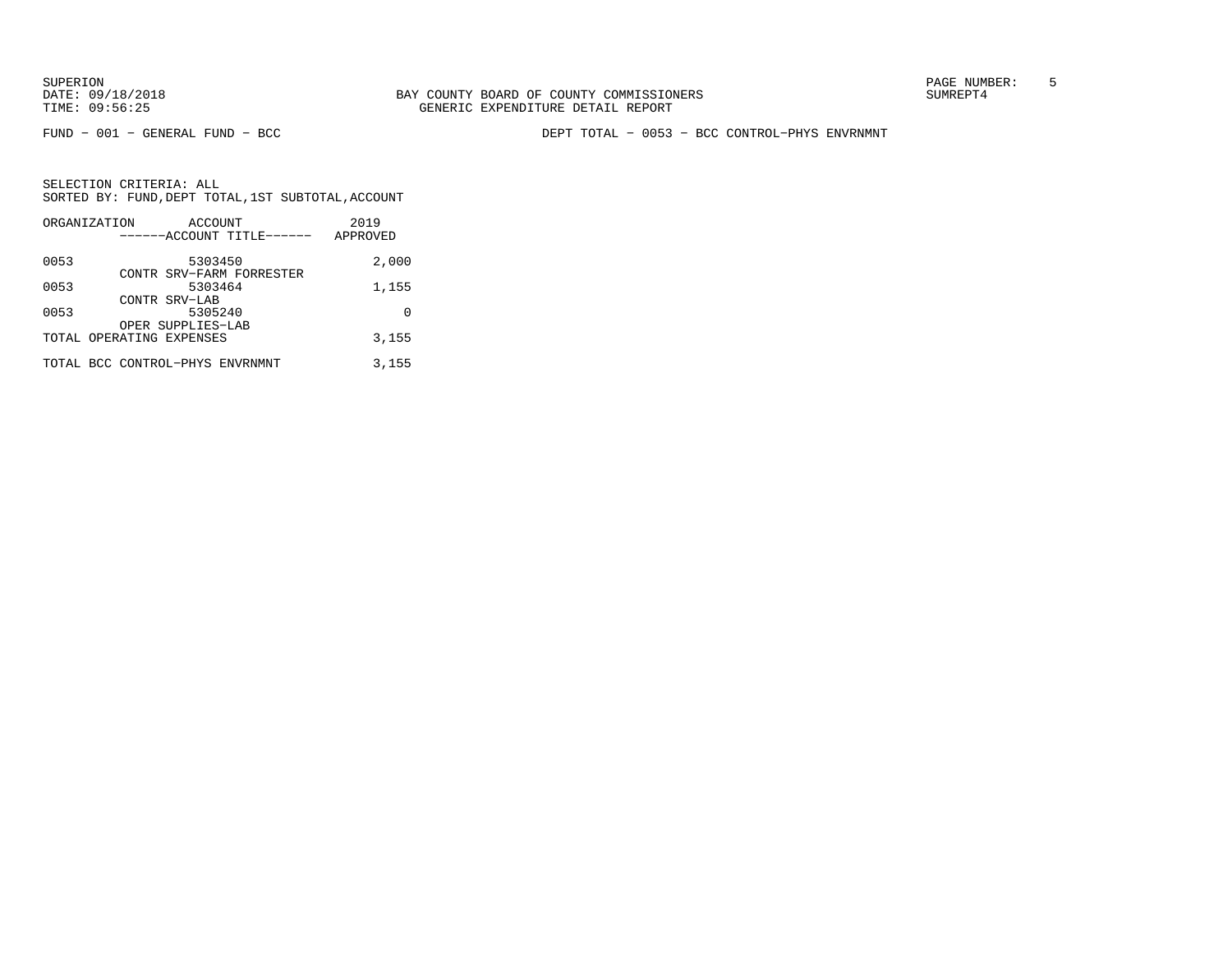FUND − 001 − GENERAL FUND − BCC DEPT TOTAL − 0055 − BCC CONTROL−ECON ENVRNMNT

| ORGANIZATION |                                                  | <b>ACCOUNT</b><br>---ACCOUNT TITLE------ APPROVED | 2019     |
|--------------|--------------------------------------------------|---------------------------------------------------|----------|
| 0055         | PROF SRV-ENGINEERING                             | 5303104                                           | 0        |
| 0055         |                                                  | 5303401                                           | $\Omega$ |
| 0055         | CONTRACTED SERVICES                              | 5303403                                           | 10,000   |
| 0055         |                                                  | CONTR SRV-BANK CHRG POOL<br>5303443               | 0        |
| 0055         |                                                  | CONTR SRV-BEACH PATROL<br>5304125                 | 0        |
| 0055         |                                                  | POSTAGE/TRANSP/FREIGHT<br>5304990                 | 0        |
| 0055         |                                                  | MISCELLANEOUS EXPENSES<br>5305216                 | $\Omega$ |
|              | SALES TAX INITIATIVE<br>TOTAL OPERATING EXPENSES |                                                   | 10,000   |
| 0055         |                                                  | 5808101                                           | 0        |
| 0055         | AID-GOV'T AGENGY                                 | 5808105                                           | 0        |
| 0055         | AID-MEXICO BEACH/EMS                             | 5808108                                           | $\Omega$ |
| 0055         |                                                  | AID-CRA PANAMA CITY BCH<br>5808109                | 173,364  |
| 0055         | AID-CRA LYNN HAVEN                               | 5808110                                           | 450,446  |
| 0055         | AID-CRA PIER PARK                                | 5808190                                           | $\Omega$ |
| 0055         | AID-CRA CEDAR GROVE                              | 5808201                                           | 0        |
| 0055         |                                                  | AID-PRIVATE ORGANIZATIONS<br>5808202              | $\Omega$ |
| 0055         | AID-CRA SPRINGFIELD                              | 5808204                                           | 0        |
| 0055         | AID-CRA PARKER                                   | 5808206                                           | 53,415   |
| 0055         | AID-CRA CALLAWAY                                 | 5808207                                           | 954,895  |
| 0055         |                                                  | AID-CRA PANAMA CITY / DIB<br>5808208              | 169,483  |
| 0055         |                                                  | AID-CRA P.C./MILLVILLE<br>5808211                 | 169,070  |
|              |                                                  | AID-CHAMBER ECON DEVELPMT                         |          |
| 0055         |                                                  | 5808212<br>AID-PCB CHAMBER ECON DEV               | 0        |
| 0055         |                                                  | 5808215<br>AID-CHAMBER BASE CLOSURE               | 9,000    |
| 0055         | AID-FILM COMMISSION                              | 5808218                                           | 30,000   |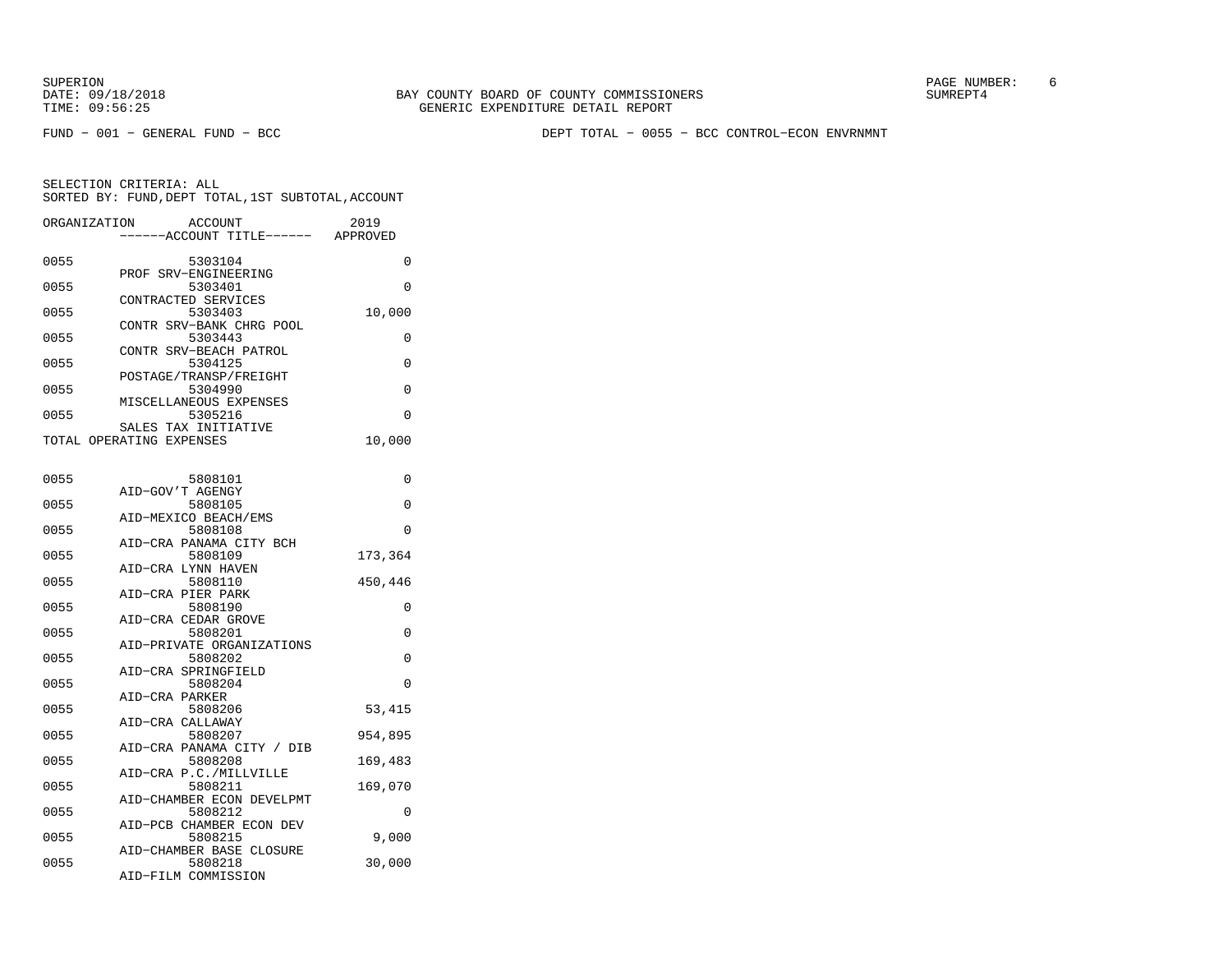FUND − 001 − GENERAL FUND − BCC DEPT TOTAL − 0055 − BCC CONTROL−ECON ENVRNMNT

|      | ORGANIZATION<br>ACCOUNT<br>------ACCOUNT TITLE------ | 2019<br>APPROVED |
|------|------------------------------------------------------|------------------|
| 0055 | 5810010<br>CONTRIBUTION-OTHER GOVT                   |                  |
|      | TOTAL GRANTS & AIDS                                  | 2,009,673        |
|      | TOTAL BCC CONTROL-ECON ENVRNMNT                      | 2,019,673        |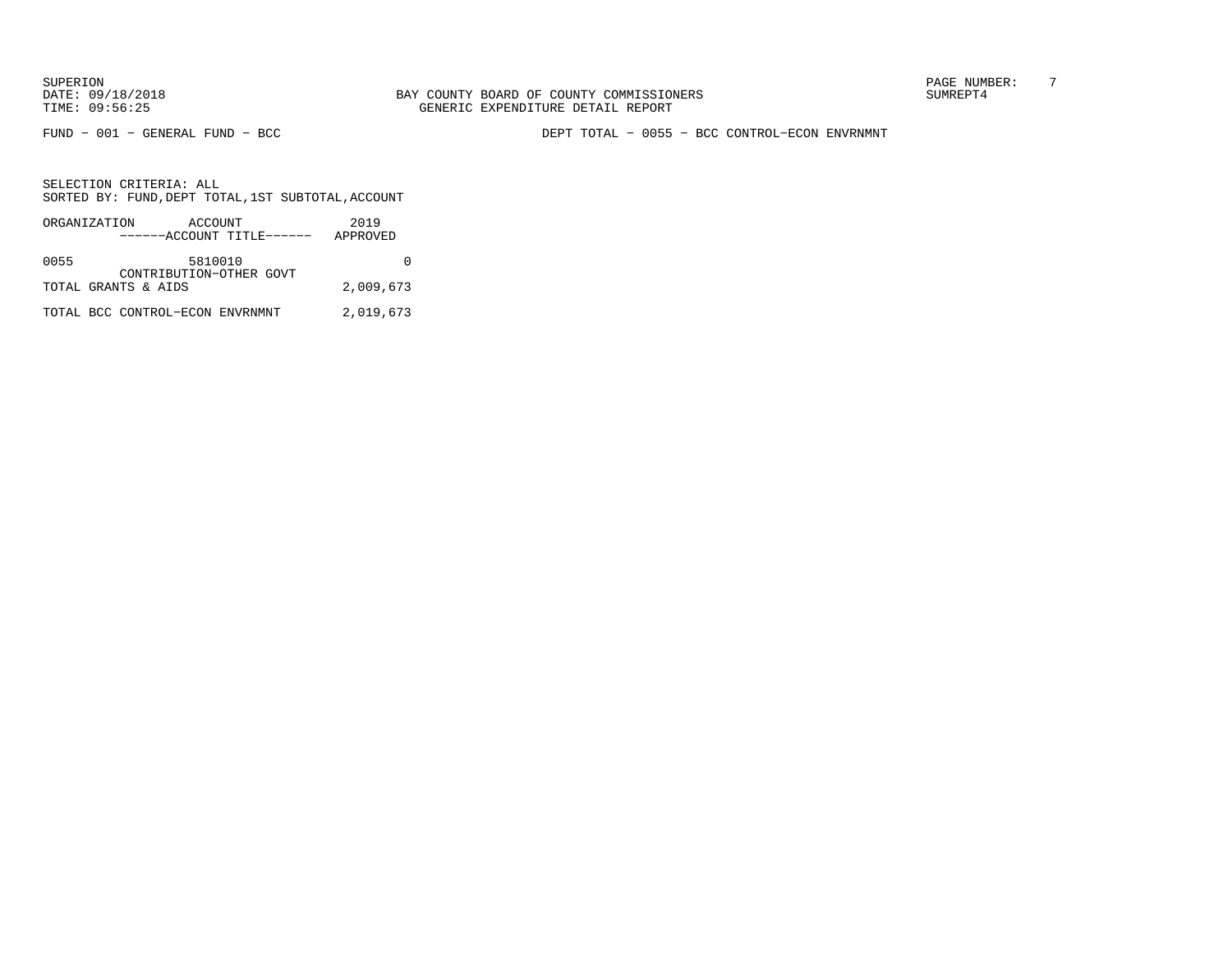FUND − 001 − GENERAL FUND − BCC DEPT TOTAL − 0056 − BCC CONTROL−HUMAN SERVICE

|      | ORGANIZATION<br><b>ACCOUNT</b>       | 2019      |
|------|--------------------------------------|-----------|
|      | ---ACCOUNT TITLE------ APPROVED      |           |
| 0056 | 5303170                              | 2,717,881 |
|      | MEDICAID PMTS-HOSPITALS              |           |
| 0056 | 5303171<br>MEDICAID PMTS-NURSING HM  | 0         |
| 0056 | 5303172                              | 0         |
|      | MEDICAID PMTS-HMO                    |           |
| 0056 | 5303175                              | 1,465,380 |
| 0056 | PUBLIC HEALTH UNIT<br>5303401        | 17,520    |
|      | CONTRACTED SERVICES                  |           |
| 0056 | 5303446                              | 75,670    |
|      | CONTR SRV-FACILITIES                 |           |
| 0056 | 5303465<br>CONTR SRV-MNTL HLTH/BKR   | 321,000   |
| 0056 | 5303466                              | 0         |
|      | CONTR SRV-MENTAL HEALTH              |           |
| 0056 | 5303467                              | 7,380     |
|      | CONTR SRV-TRNSP/MNTL HLT             |           |
| 0056 | 5304301                              | 5,000     |
| 0056 | UTILITY SERVICES<br>5304410          | 3,500     |
|      | RENTALS/LEASES-EOUIPMENT             |           |
| 0056 | 5304414                              | 0         |
|      | RENTALS/LEASES EQUIP-(IT)            |           |
| 0056 | 5304501                              | 79,791    |
|      | INSURANCE & BONDS                    |           |
| 0056 | 5304605                              | 84,500    |
| 0056 | REPAIR/MAINT-BLDG & GRND<br>5304610  | 0         |
|      | REPAIR/MAINT-AUTO EQUIP              |           |
| 0056 | 5304615                              | 50        |
|      | REPAIR/MAINT-EQUIPMENT               |           |
| 0056 | 5304905                              | 100       |
| 0056 | FEES&COSTS-LGL ADV/ADVERT<br>5305215 | 0         |
|      | CLOTHING & WEARING APPRL             |           |
|      | TOTAL OPERATING EXPENSES             | 4,777,772 |
|      |                                      |           |
|      |                                      |           |
| 0056 | 5606005                              | 0         |
| 0056 | PUBLIC HLTH-CAP OUTLAY<br>5606201    | 0         |
|      | <b>BUILDINGS</b>                     |           |
| 0056 | 5606301                              | 0         |
|      | IMPRV OTHER THAN BLDGS               |           |
| 0056 | 5606401                              | 0         |
|      | EOUIPMENT<br>TOTAL CAPITAL OUTLAY    | $\Omega$  |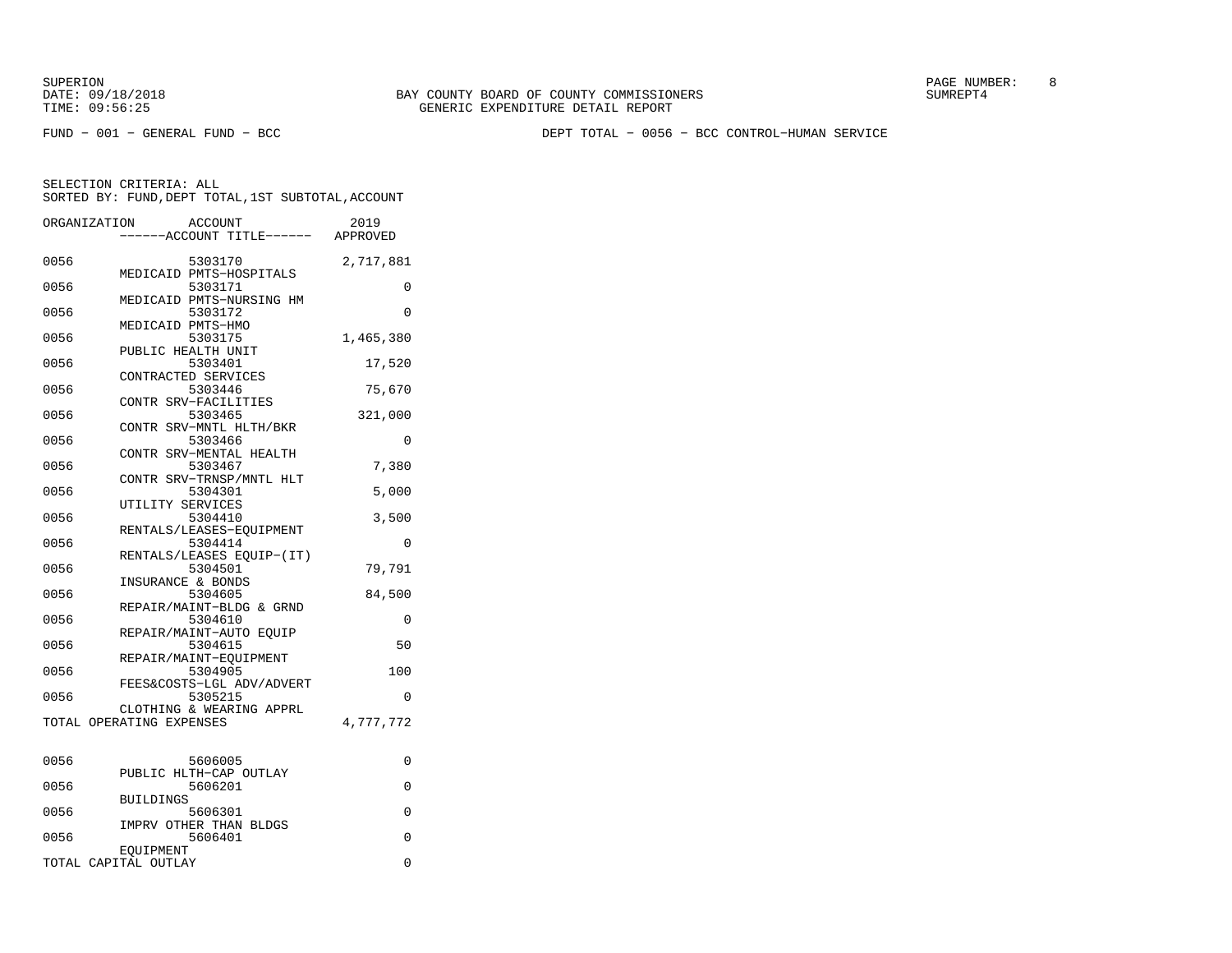FUND − 001 − GENERAL FUND − BCC DEPT TOTAL − 0056 − BCC CONTROL−HUMAN SERVICE

|      | ORGANIZATION                 | <b>ACCOUNT</b><br>----ACCOUNT TITLE------ APPROVED | 2019      |
|------|------------------------------|----------------------------------------------------|-----------|
| 0056 |                              | 5629001<br>HCRA PROGRAM COSTS                      | 1,500     |
| 0056 |                              | 5808108<br>AID-CRA PANAMA CITY BCH                 | 0         |
| 0056 |                              | 5808109<br>AID-CRA LYNN HAVEN                      | 4,634     |
| 0056 |                              | 5808110<br>AID-CRA PIER PARK                       | 12,041    |
| 0056 |                              | 5808190<br>AID-CRA CEDAR GROVE                     | 0         |
| 0056 |                              | 5808201<br>AID-PRIVATE ORGANIZATIONS               | 170,000   |
| 0056 |                              | 5808202<br>AID-CRA SPRINGFIELD                     | 0         |
| 0056 | AID-CRA PARKER               | 5808204                                            | 0         |
| 0056 |                              | 5808206<br>AID-CRA CALLAWAY                        | 1,428     |
| 0056 |                              | 5808207                                            | 25,526    |
| 0056 |                              | AID-CRA PANAMA CITY / DIB<br>5808208               | 4,531     |
| 0056 |                              | AID-CRA P.C./MILLVILLE<br>5808216                  | 2,669,019 |
| 0056 |                              | AID-CHILD PROTECTION<br>5808217<br>AID-CHOOSE LIFE | 0         |
| 0056 |                              | 5808219                                            | $\Omega$  |
| 0056 |                              | AID-CHILDREN'S HOME SOC<br>5808220                 | 14,500    |
| 0056 |                              | AID-ST ANDREWS BAY CENTER<br>5808221               | 168,727   |
| 0056 | AID-TROLLEY                  | 5808222                                            | 100,000   |
| 0056 |                              | AID-INDIGENT CARE<br>5808223                       | 0         |
| 0056 | AID-B.A.S.I.C.               | 5808224                                            | 165,000   |
|      | TOTAL GRANTS & AIDS          | AID-ST ANDREWS MED CNTR                            | 3,336,906 |
| 0056 |                              | 5905998                                            | 0         |
| 0056 |                              | DEPRECIATION EXPENSE<br>5909910                    | 0         |
|      | TOTAL NON-OPERATING EXPENSES | RESERVE FOR CONTINGENCIES                          | 0         |
|      |                              | TOTAL BCC CONTROL-HUMAN SERVICE                    | 8,114,678 |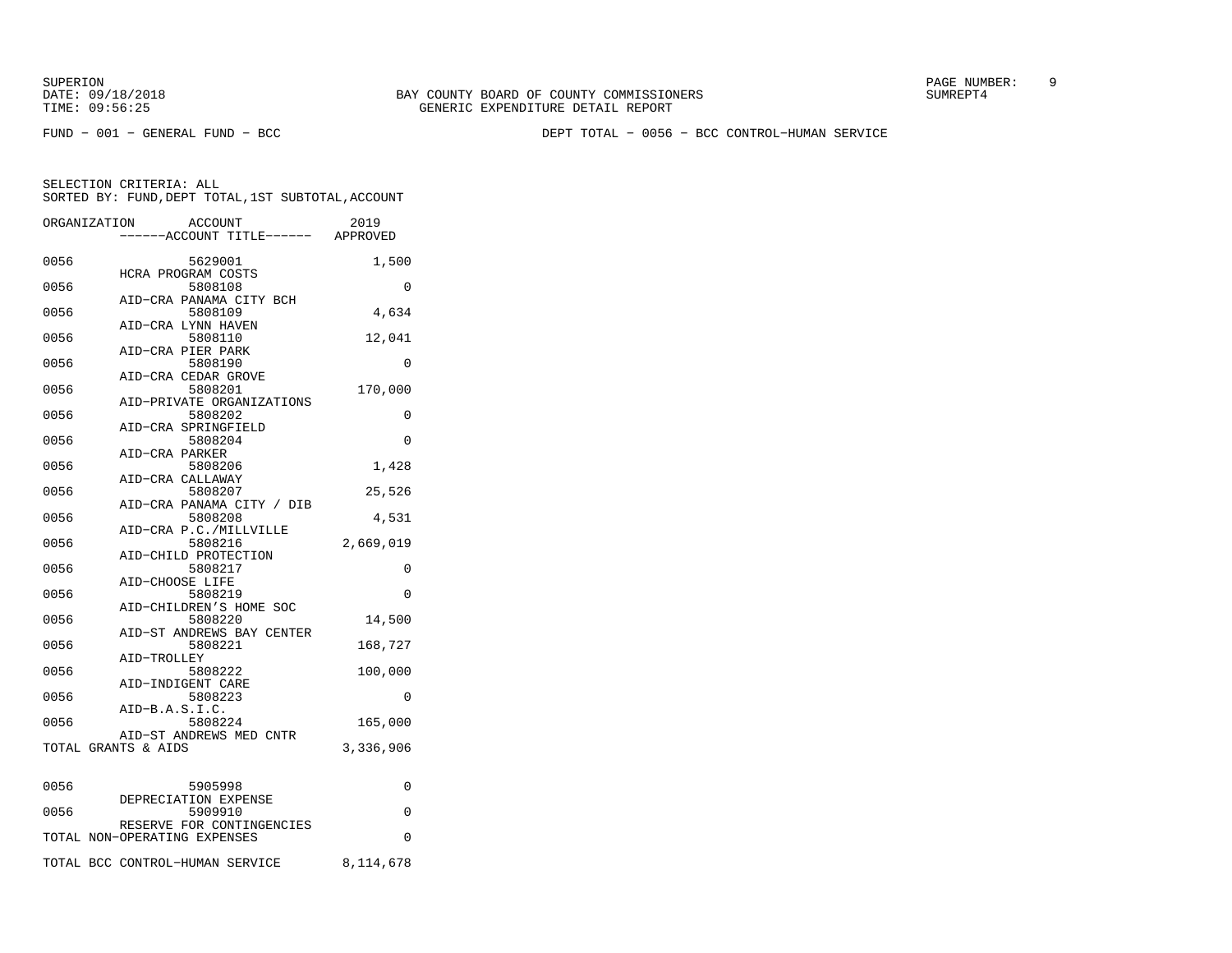SUPERION PAGE NUMBER: 10

FUND − 001 − GENERAL FUND − BCC DEPT TOTAL − 0057 − BCC CONTROL−CULTR/RECREAT

|      | ORGANIZATION                    | ACCOUNT<br>-----ACCOUNT TITLE------ APPROVED | 2019     |
|------|---------------------------------|----------------------------------------------|----------|
| 0057 |                                 | 5303401                                      | 0        |
| 0057 | CONTRACTED SERVICES             | 5304101                                      | $\Omega$ |
| 0057 |                                 | COMMUNICATIONS SERVICES<br>5304605           | $\Omega$ |
| 0057 |                                 | REPAIR/MAINT-BLDG & GRND<br>5304905          | $\Omega$ |
|      | TOTAL OPERATING EXPENSES        | FEES&COSTS-LGL ADV/ADVERT                    | $\Omega$ |
| 0057 |                                 | 5606401                                      | $\Omega$ |
| 0057 | EOUIPMENT<br>CIP-ROOF REPAIRS   | 5606526                                      | $\Omega$ |
|      | TOTAL CAPITAL OUTLAY            |                                              | $\Omega$ |
| 0057 | CONTR SRV-LIBRARY               | 5710001                                      | $\Omega$ |
| 0057 | AID-LIBRARY                     | 5808125                                      | $\Omega$ |
| 0057 |                                 | 5808201<br>AID-PRIVATE ORGANIZATIONS         | $\Omega$ |
|      | TOTAL GRANTS & AIDS             |                                              | $\Omega$ |
| 0057 | RESERVE-IMPACT FEES             | 5909913                                      | 40,000   |
| 0057 |                                 | 5909920<br>RESERVE-FUTURE CAP OUTLAY         | 0        |
|      | TOTAL NON-OPERATING EXPENSES    |                                              | 40,000   |
|      | TOTAL BCC CONTROL-CULTR/RECREAT |                                              | 40,000   |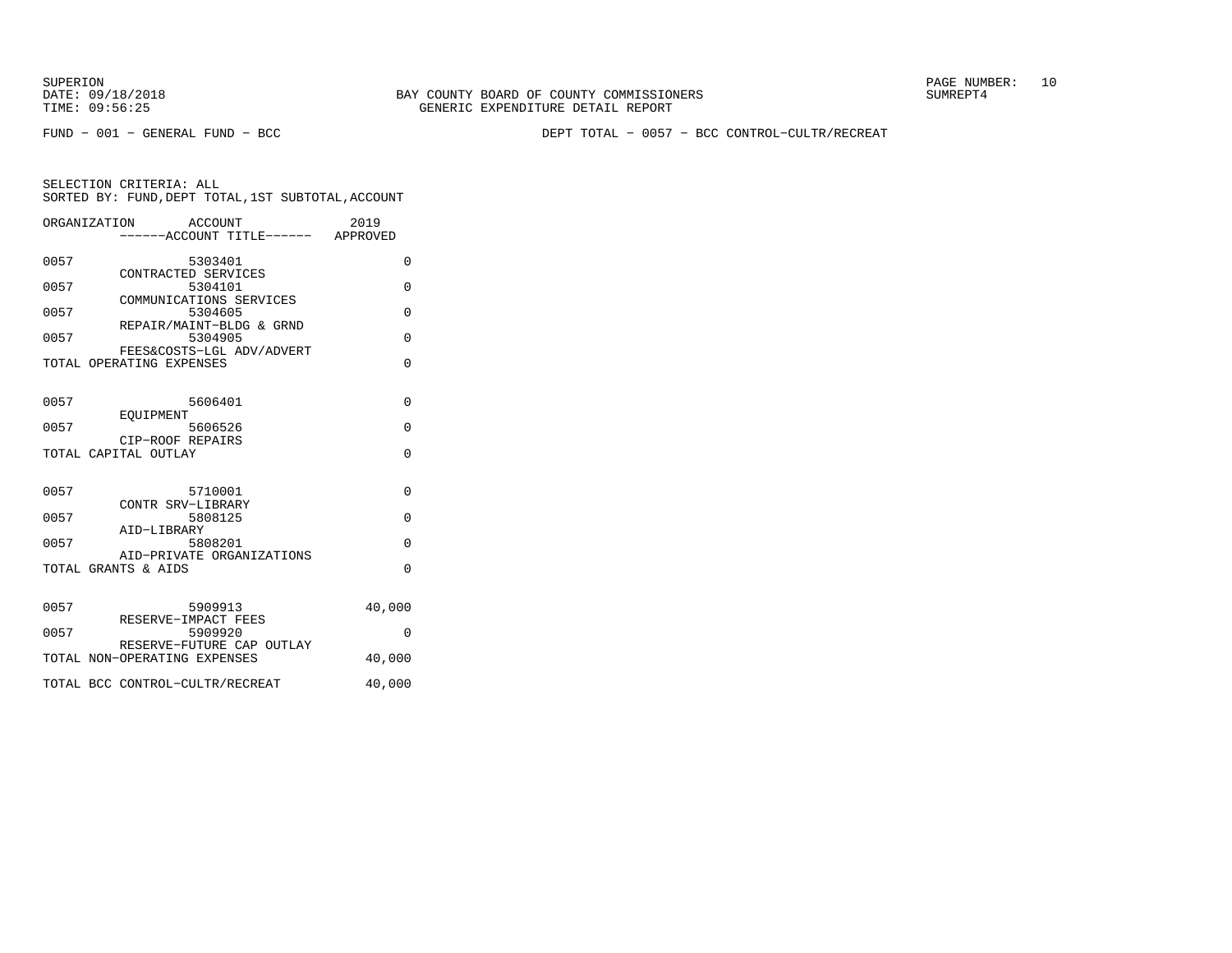SUPERION PAGE NUMBER: 11

FUND − 001 − GENERAL FUND − BCC DEPT TOTAL − 0095 − COUNTY COMMISSIONERS

| ORGANIZATION | ACCOUNT<br>---ACCOUNT TITLE------                               | 2019<br>APPROVED |
|--------------|-----------------------------------------------------------------|------------------|
| 0095         | 5101100<br>SALARIES-EXECUTIVE                                   | 342,675          |
| 0095         | 5102100<br>FICA TAXES-MATCHING                                  | 26,215           |
| 0095         | 5102200                                                         | 165,041          |
| 0095         | RETIREMENT CONTRIBUTIONS<br>5102202                             | 0                |
| 0095         | PENSION EXPENSE<br>5102300                                      | 95,128           |
| 0095         | LIFE & HEALTH INSURANCE<br>5102302                              | 360              |
| 0095         | VIRTUAL DOCTOR<br>5102400                                       | 1,695            |
|              | WORKERS COMP. PREMIUMS<br>TOTAL PERSONAL SERVICES               | 631,114          |
| 0095         | 5303101                                                         | 0                |
| 0095         | PROFESSIONAL SERVICES<br>5303105                                | 0                |
| 0095         | PROF SRV-CODIFICATION<br>5303401                                | 276              |
| 0095         | CONTRACTED SERVICES<br>5303410                                  | 0                |
| 0095         | CONTR SRV-JANITORIAL<br>5303425                                 | 0                |
|              | CONTR SRV-ADMIN FEES                                            |                  |
| 0095         | 5303446<br>CONTR SRV-FACILITIES                                 | 66,578           |
| 0095         | 5304001<br>TRAVEL/TRAINING NON-LOCAL                            | 5,500            |
| 0095         | 5304005<br>TRAVEL-LOCAL                                         | 400              |
| 0095         | 5304101<br>COMMUNICATIONS SERVICES                              | 5,016            |
| 0095         | 5304125<br>POSTAGE/TRANSP/FREIGHT                               | 100              |
| 0095         | 5304301<br>UTILITY SERVICES                                     | $\Omega$         |
| 0095         | 5304410<br>RENTALS/LEASES-EQUIPMENT                             | 0                |
| 0095         | 5304414<br>RENTALS/LEASES EOUIP-(IT)                            | 1,073            |
| 0095         | 5304501<br>INSURANCE & BONDS                                    | 16,734           |
| 0095         | 5304605                                                         | 200              |
| 0095         | REPAIR/MAINT-BLDG & GRND<br>5304611<br>REPAIR/MAINT-FLEET MAINT | 0                |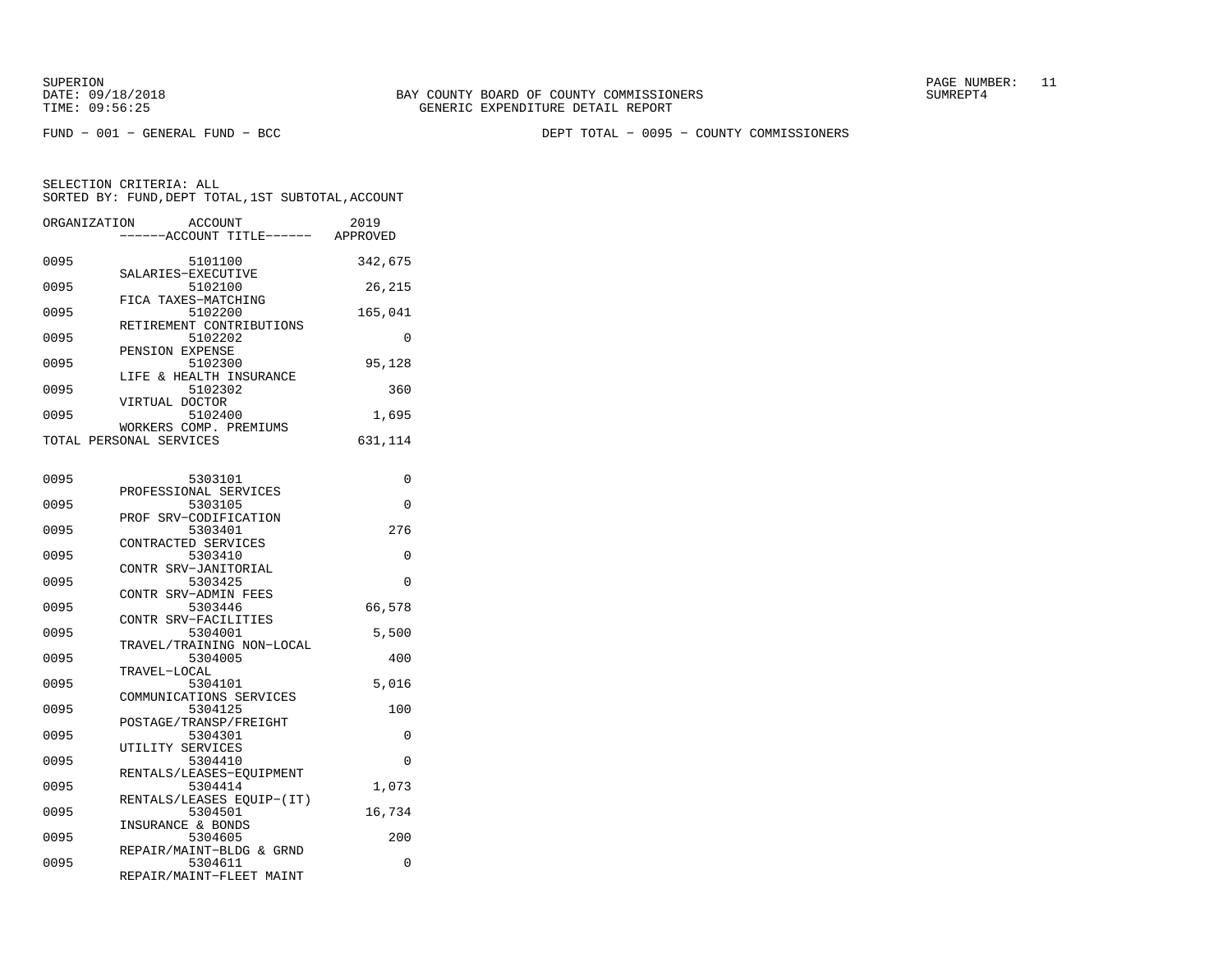SUPERION PAGE NUMBER: 12

FUND − 001 − GENERAL FUND − BCC DEPT TOTAL − 0095 − COUNTY COMMISSIONERS

|      | ORGANIZATION<br><b>ACCOUNT</b><br>---ACCOUNT TITLE------ APPROVED | 2019     |
|------|-------------------------------------------------------------------|----------|
| 0095 | 5304615                                                           | $\Omega$ |
| 0095 | REPAIR/MAINT-EOUIPMENT<br>5304701                                 | 500      |
| 0095 | PRINTING & BINDING<br>5304801                                     | 0        |
| 0095 | ADVERTISING<br>5304902<br>FEES & COSTS-PURCHASING                 | 45,192   |
| 0095 | 5304905<br>FEES&COSTS-LGL ADV/ADVERT                              | 400      |
| 0095 | 5304909<br>FEES & COSTS-COURT FILING                              | 1,400    |
| 0095 | 5304990<br>MISCELLANEOUS EXPENSES                                 | 4,000    |
| 0095 | 5305101<br>OFFICE SUPPLIES                                        | 500      |
| 0095 | 5305201<br>OPERATING SUPPLIES                                     | 250      |
| 0095 | 5305202<br>OPER SUPPLIES-JANITORIAL                               | 250      |
| 0095 | 5305205<br>GAS, OIL & LUBRICANTS                                  | $\Omega$ |
| 0095 | 5305208<br>OPERATING/PROMO EXPS                                   | $\Omega$ |
| 0095 | 5305213<br>BOARD RECORDING EXPENSES                               | 0        |
| 0095 | 5305215<br>CLOTHING & WEARING APPRL                               | 500      |
| 0095 | 5305225<br>EMPLOYEE SUGG/RECOGN PRGM                              | 16,000   |
| 0095 | 5305401<br>BOOKS/RESOURCE MATR/SUBSC                              | 400      |
| 0095 | 5305402<br>DUES & MEMBERSHIPS                                     | 40,000   |
| 0095 | 5305406<br>TRAINING & TUITION                                     | 2,000    |
|      | TOTAL OPERATING EXPENSES                                          | 207,269  |
| 0095 | 5606401                                                           | 0        |
| 0095 | EOUIPMENT<br>5606402                                              | $\Omega$ |
|      | EQUIP LESS THAN \$1000<br>TOTAL CAPITAL OUTLAY                    | $\Omega$ |
| 0095 | 5808201                                                           | 0        |
|      | AID-PRIVATE ORGANIZATIONS<br>TOTAL GRANTS & AIDS                  | 0        |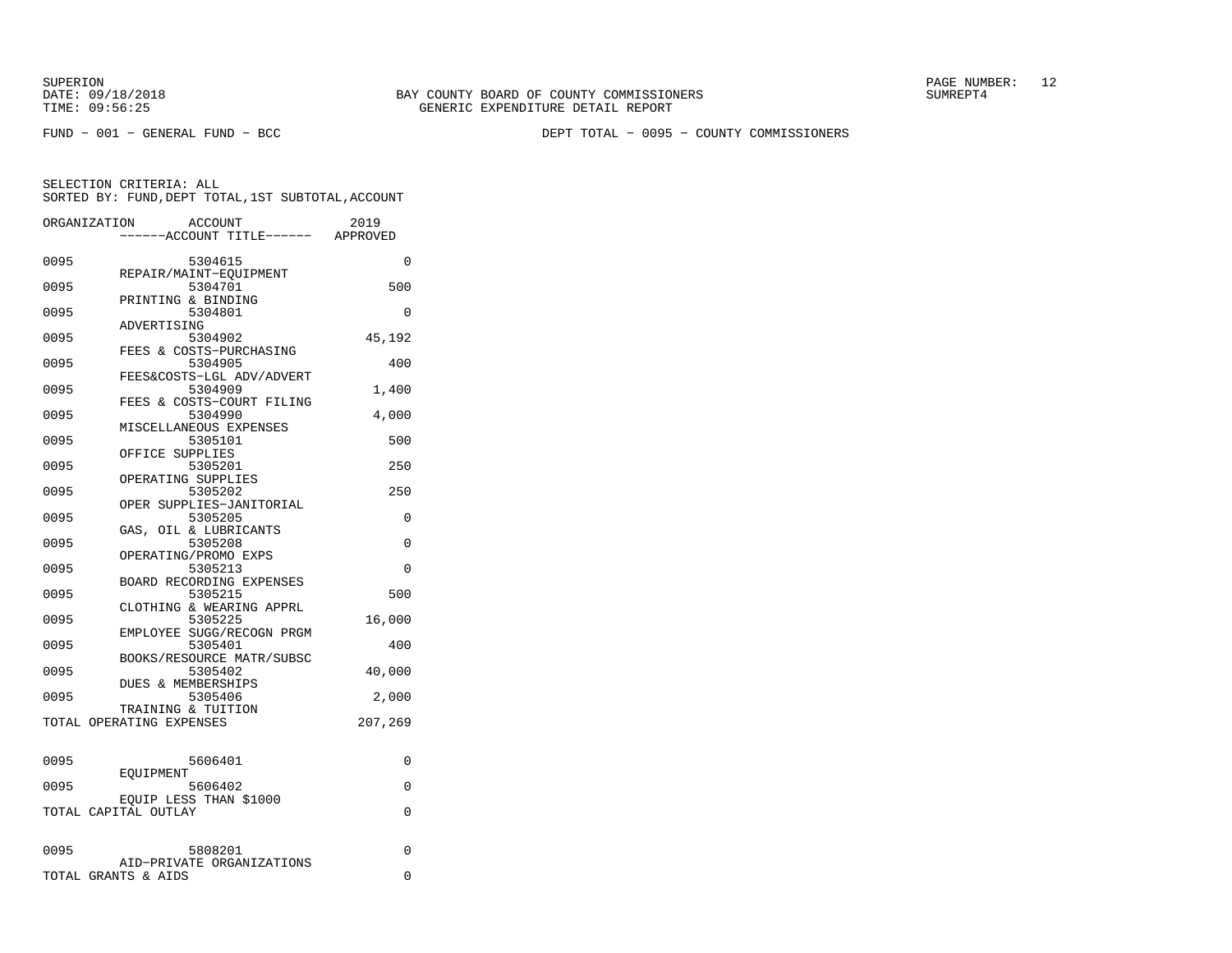FUND − 001 − GENERAL FUND − BCC DEPT TOTAL − 0095 − COUNTY COMMISSIONERS

|      | ORGANIZATION                 | ACCOUNT |                           | 2019     |
|------|------------------------------|---------|---------------------------|----------|
|      |                              |         | ------ACCOUNT TITLE------ | APPROVED |
|      |                              |         |                           |          |
| 0095 |                              | 5905908 |                           | O        |
|      |                              |         |                           |          |
|      | LOSS ON DISPOSAL             |         |                           |          |
| 0095 |                              | 5905998 |                           | O        |
|      | DEPRECIATION EXPENSE         |         |                           |          |
|      | TOTAL NON-OPERATING EXPENSES |         |                           |          |
|      |                              |         |                           |          |
|      | TOTAL COUNTY COMMISSIONERS   |         |                           | 838,383  |
|      |                              |         |                           |          |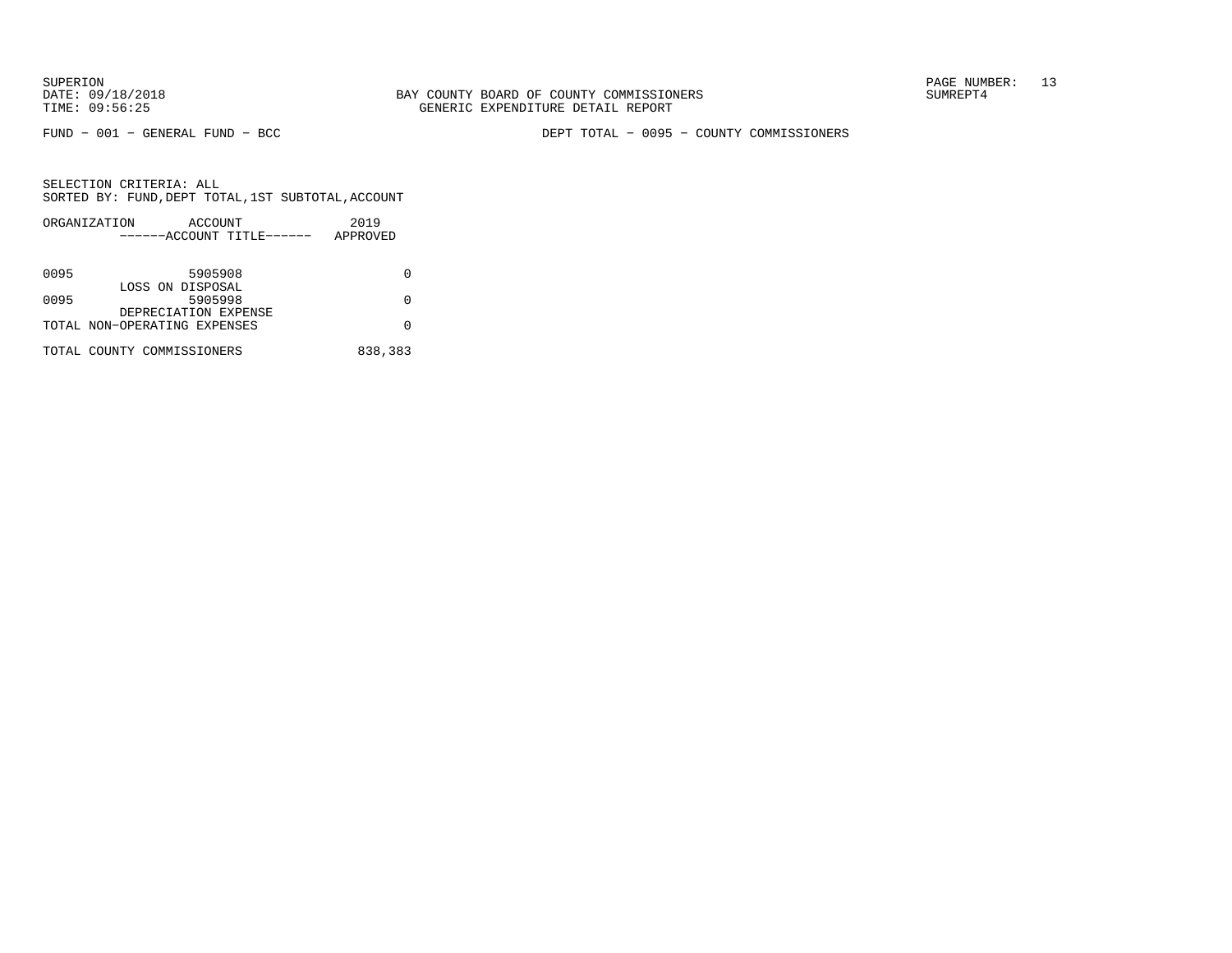SUPERION PAGE NUMBER: 14

FUND − 001 − GENERAL FUND − BCC DEPT TOTAL − 0105 − PROPERTY APPRAISER

| SELECTION CRITERIA: ALL |  |                                                    |  |
|-------------------------|--|----------------------------------------------------|--|
|                         |  | SORTED BY: FUND. DEPT TOTAL. 1ST SUBTOTAL. ACCOUNT |  |

| ORGANIZATION | <b>ACCOUNT</b><br>---ACCOUNT TITLE------ APPROVED   | 2019     |
|--------------|-----------------------------------------------------|----------|
| 0105         | 5102400                                             | 21,918   |
|              | WORKERS COMP. PREMIUMS<br>TOTAL PERSONAL SERVICES   | 21,918   |
| 0105         | 5303107                                             | 0        |
| 0105         | PROF SRV-SUBSTANCE TEST<br>5303401                  | 372      |
| 0105         | CONTRACTED SERVICES<br>5303410                      | $\Omega$ |
| 0105         | CONTR SRV-JANITORIAL<br>5303446                     | 84,559   |
| 0105         | CONTR SRV-FACILITIES<br>5304101                     | 3,180    |
| 0105         | COMMUNICATIONS SERVICES<br>5304122                  | 0        |
| 0105         | COMM SRV-LEASED LINES<br>5304125                    | $\Omega$ |
| 0105         | POSTAGE/TRANSP/FREIGHT<br>5304301                   | 0        |
|              | UTILITY SERVICES                                    |          |
| 0105         | 5304405<br>RENTALS/LEASES-BUILDINGS                 | 9,000    |
| 0105         | 5304414<br>RENTALS/LEASES EOUIP-(IT)                | 0        |
| 0105         | 5304501<br>INSURANCE & BONDS                        | 24,601   |
| 0105         | 5304605<br>REPAIR/MAINT-BLDG & GRND                 | 27,500   |
| 0105         | 5304610<br>REPAIR/MAINT-AUTO EOUIP                  | $\Omega$ |
| 0105         | 5304611<br>REPAIR/MAINT-FLEET MAINT                 | $\Omega$ |
| 0105         | 5304615<br>REPAIR/MAINT-EOUIPMENT                   | 0        |
| 0105         | 5304905                                             | 0        |
| 0105         | FEES&COSTS-LGL ADV/ADVERT<br>5305105                | 55,000   |
| 0105         | OFFICE SUPP-TRIM BILL NTC<br>5305205                | 0        |
| 0105         | OIL & LUBRICANTS<br>GAS,<br>5305220                 | 0        |
|              | TOOL & SMALL IMPLEMENTS<br>TOTAL OPERATING EXPENSES | 204,212  |
| 0105         | 5606401                                             | 0        |
| 0105         | EOUIPMENT<br>5606402<br>EQUIP LESS THAN \$1000      | 0        |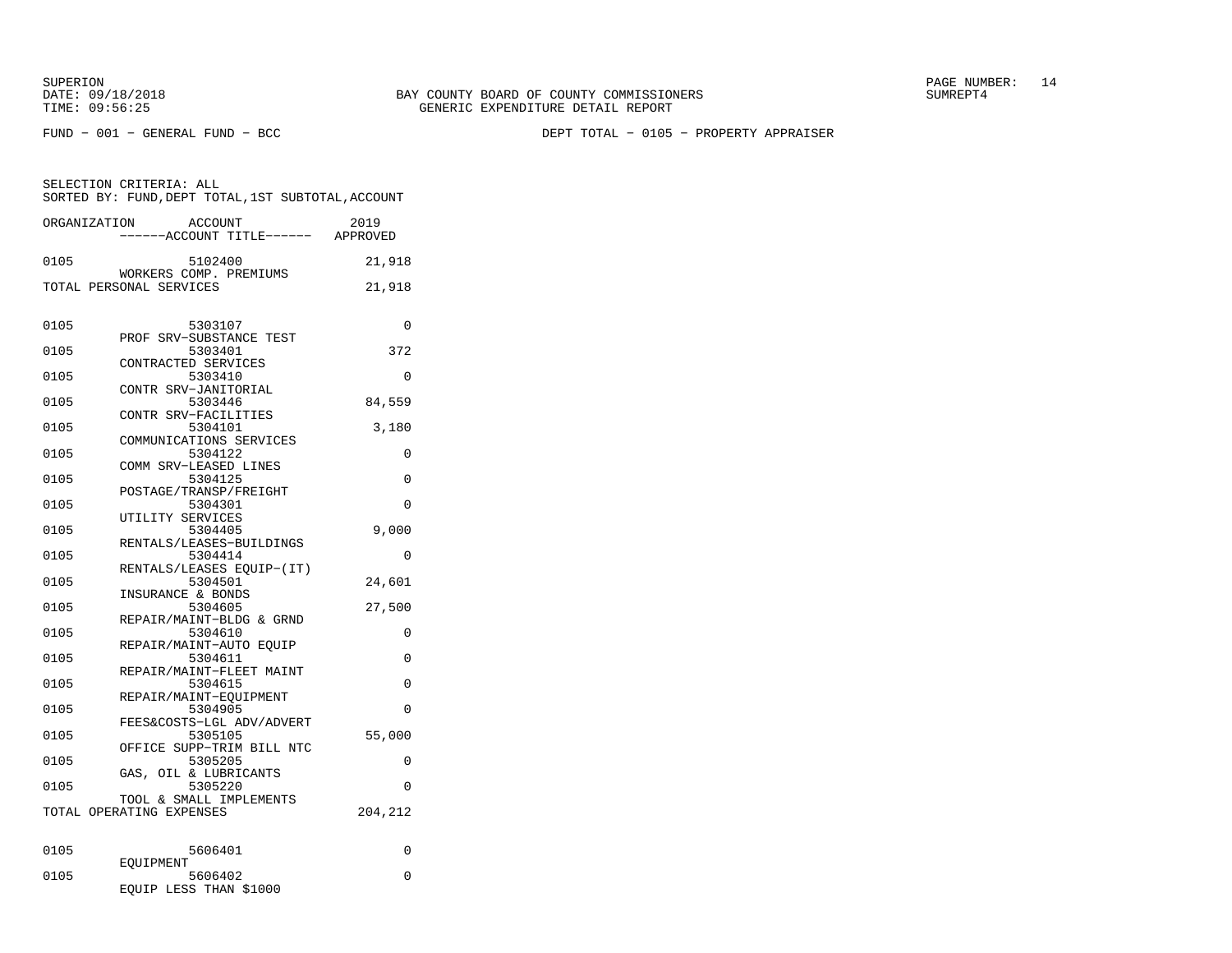SELECTION CRITERIA: ALL

FUND − 001 − GENERAL FUND − BCC DEPT TOTAL − 0105 − PROPERTY APPRAISER

 SORTED BY: FUND,DEPT TOTAL,1ST SUBTOTAL,ACCOUNTORGANIZATION ACCOUNT 2019 −−−−−−ACCOUNT TITLE−−−−−− APPROVEDTOTAL CAPITAL OUTLAY 0 0105 5819170 3,236,822

| .    | .                            | --------  |
|------|------------------------------|-----------|
|      | FEES & COST-PROP APPRAISR    |           |
| 0105 | 5905998                      | 0         |
|      | DEPRECIATION EXPENSE         |           |
|      | TOTAL NON-OPERATING EXPENSES | 3,236,822 |
|      |                              |           |
|      | TOTAL PROPERTY APPRAISER     | 3,462,952 |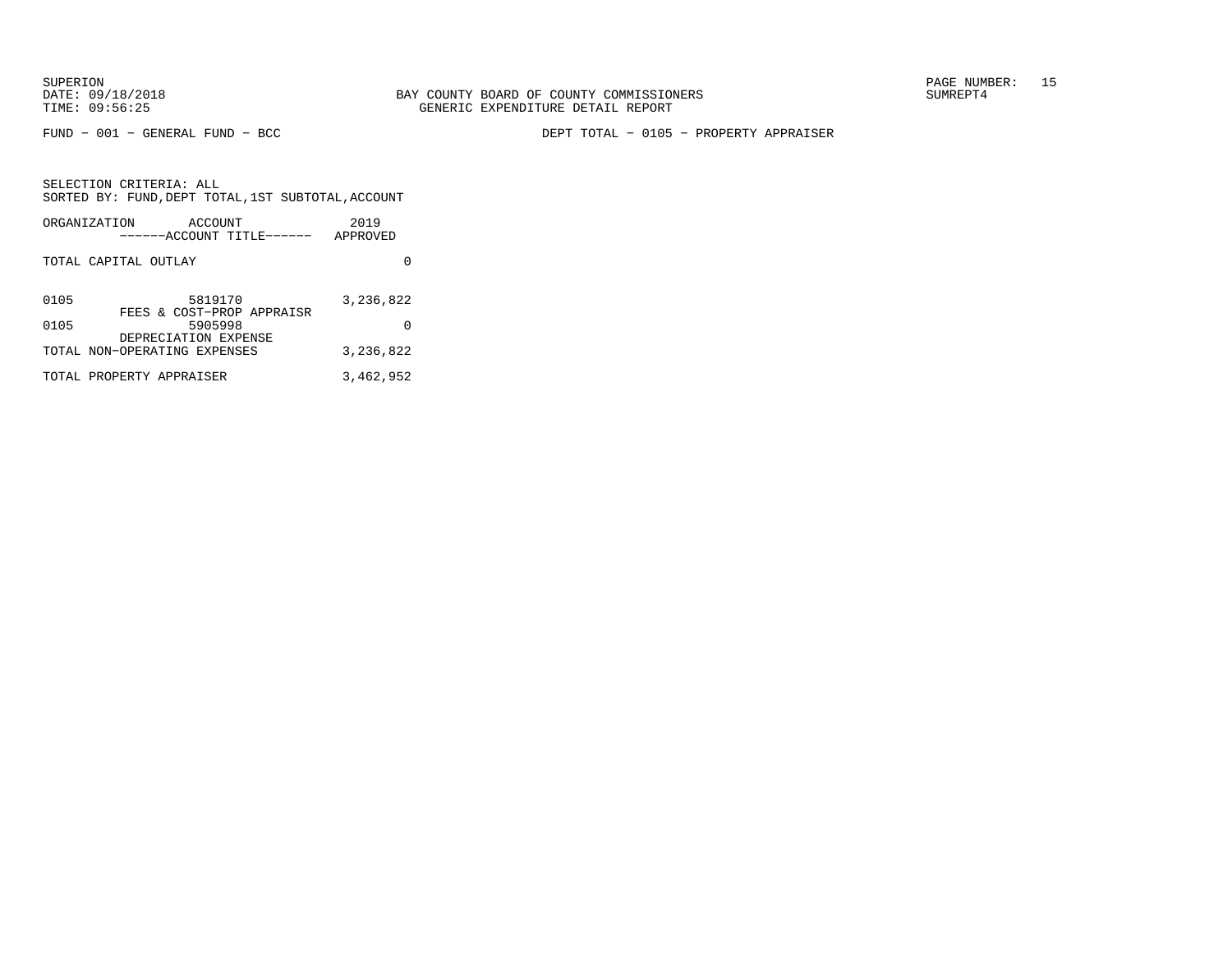FUND − 001 − GENERAL FUND − BCC DEPT TOTAL − 0110 − TAX COLLECTOR

| ORGANIZATION |                          | <b>ACCOUNT</b>                       | 2019<br>-----ACCOUNT TITLE------ APPROVED |
|--------------|--------------------------|--------------------------------------|-------------------------------------------|
| 0110         |                          | 5102400                              | 14,338                                    |
|              |                          | WORKERS COMP. PREMIUMS               |                                           |
|              | TOTAL PERSONAL SERVICES  |                                      | 14,338                                    |
|              |                          |                                      |                                           |
| 0110         |                          | 5303107                              | 0                                         |
|              |                          | PROF SRV-SUBSTANCE TEST              |                                           |
| 0110         |                          | 5303401                              | 6,336                                     |
|              |                          | CONTRACTED SERVICES                  |                                           |
| 0110         |                          | 5303410                              | 0                                         |
| 0110         |                          | CONTR SRV-JANITORIAL<br>5303446      | 131,065                                   |
|              |                          | CONTR SRV-FACILITIES                 |                                           |
| 0110         |                          | 5304101                              | 10,920                                    |
|              |                          | COMMUNICATIONS SERVICES              |                                           |
| 0110         |                          | 5304122                              | 9,490                                     |
|              |                          | COMM SRV-LEASED LINES                |                                           |
| 0110         |                          | 5304125                              | 47,000                                    |
|              |                          | POSTAGE/TRANSP/FREIGHT               |                                           |
| 0110         |                          | 5304301                              | 22,000                                    |
|              | UTILITY SERVICES         |                                      |                                           |
| 0110         |                          | 5304405<br>RENTALS/LEASES-BUILDINGS  | 127,158                                   |
| 0110         |                          | 5304410                              | 0                                         |
|              |                          | RENTALS/LEASES-EOUIPMENT             |                                           |
| 0110         |                          | 5304414                              | $\Omega$                                  |
|              |                          | RENTALS/LEASES EOUIP-(IT)            |                                           |
| 0110         |                          | 5304501                              | 23,007                                    |
|              |                          | INSURANCE & BONDS                    |                                           |
| 0110         |                          | 5304605                              | 17,810                                    |
|              |                          | REPAIR/MAINT-BLDG & GRND             |                                           |
| 0110         |                          | 5304615                              | 2,500                                     |
|              |                          | REPAIR/MAINT-EQUIPMENT               |                                           |
| 0110         |                          | 5304905<br>FEES&COSTS-LGL ADV/ADVERT | 0                                         |
| 0110         |                          | 5305202                              | 150                                       |
|              |                          | OPER SUPPLIES-JANITORIAL             |                                           |
|              | TOTAL OPERATING EXPENSES |                                      | 397,436                                   |
|              |                          |                                      |                                           |
| 0110         |                          | 5606401                              | 0                                         |
|              | EOUIPMENT                |                                      |                                           |
| 0110         |                          | 5606402                              | 0                                         |
|              |                          | EQUIP LESS THAN \$1000               |                                           |
| 0110         |                          | 5606450                              | $\mathbf 0$                               |
|              |                          | COMPUTER SOFTWARE                    |                                           |
|              | TOTAL CAPITAL OUTLAY     |                                      | 0                                         |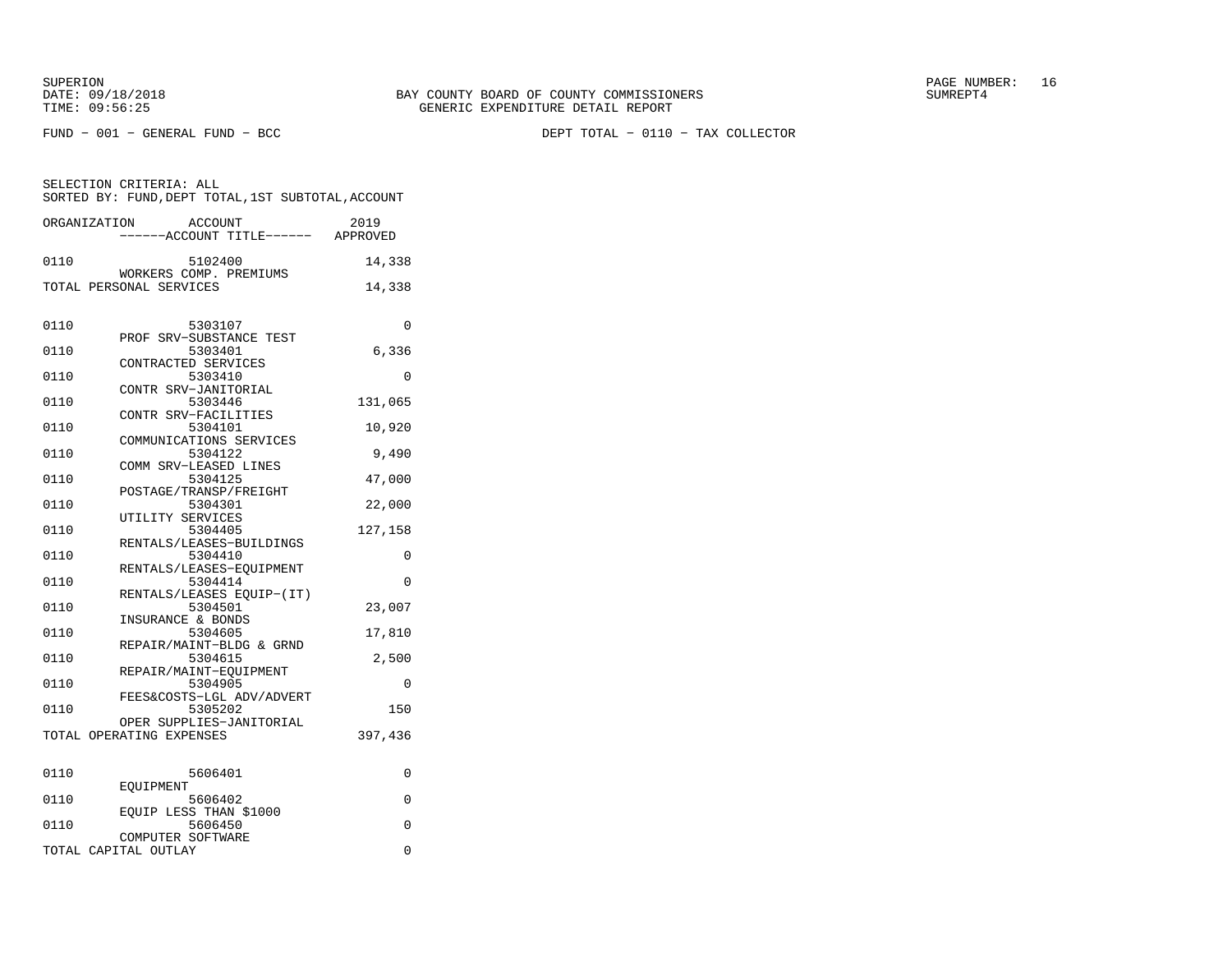FUND − 001 − GENERAL FUND − BCC DEPT TOTAL − 0110 − TAX COLLECTOR

|      | ORGANIZATION<br>ACCOUNT                                   | 2019      |
|------|-----------------------------------------------------------|-----------|
|      | ------ACCOUNT TITLE------                                 | APPROVED  |
| 0110 | 5819190<br>FEES & COST-TAX COLLECTOR                      | 3,736,084 |
| 0110 | 5905998                                                   | O         |
| 0110 | DEPRECIATION EXPENSE<br>5909910                           | U         |
|      | RESERVE FOR CONTINGENCIES<br>TOTAL NON-OPERATING EXPENSES | 3,736,084 |
|      |                                                           |           |
|      | TOTAL TAX COLLECTOR                                       | 4,147,858 |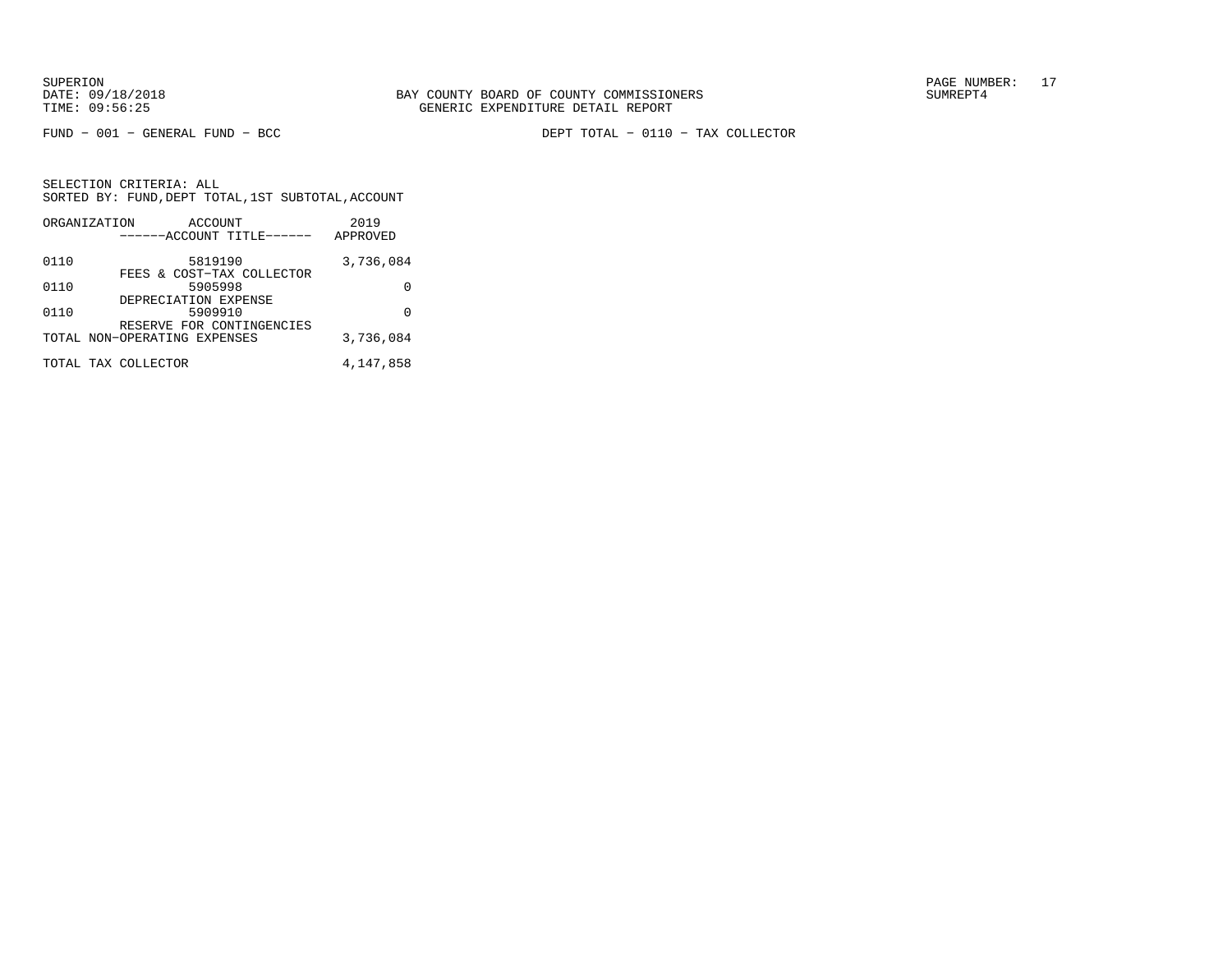SUPERION PAGE NUMBER: 18

FUND − 001 − GENERAL FUND − BCC DEPT TOTAL − 0115 − SUPERVISOR OF ELECTIONS

SELECTION CRITERIA: ALL SORTED BY: FUND,DEPT TOTAL,1ST SUBTOTAL,ACCOUNTORGANIZATION ACCOUNT 2019

|      | OKGANI LAHI TOM<br>ACCOUN I                              | ムリエン      |
|------|----------------------------------------------------------|-----------|
| 0115 | 5102400                                                  | $\Omega$  |
|      | WORKERS COMP. PREMIUMS<br>TOTAL PERSONAL SERVICES        | $\Omega$  |
| 0115 | 5303401<br>CONTRACTED SERVICES                           | 408       |
| 0115 | 5303410<br>CONTR SRV-JANITORIAL                          | 0         |
| 0115 | 5303446                                                  | 102,751   |
| 0115 | CONTR SRV-FACILITIES<br>5304101                          | 3,240     |
| 0115 | COMMUNICATIONS SERVICES<br>5304122                       | 0         |
| 0115 | COMM SRV-LEASED LINES<br>5304301                         | 0         |
| 0115 | UTILITY SERVICES<br>5304405                              | 0         |
| 0115 | RENTALS/LEASES-BUILDINGS<br>5304414                      | 0         |
| 0115 | RENTALS/LEASES EOUIP-(IT)<br>5304501                     | 28,675    |
| 0115 | INSURANCE & BONDS<br>5304605                             | 0         |
| 0115 | REPAIR/MAINT-BLDG & GRND<br>5304615                      | $\Omega$  |
|      | REPAIR/MAINT-EOUIPMENT<br>TOTAL OPERATING EXPENSES       | 135,074   |
|      |                                                          |           |
| 0115 | 5606401<br>EOUIPMENT                                     | $\Omega$  |
| 0115 | 5606402                                                  | 0         |
|      | EQUIP LESS THAN \$1000<br>TOTAL CAPITAL OUTLAY           | $\Omega$  |
| 0115 | 5819175                                                  | 1,727,381 |
|      | FEES & COST-SUP OF ELECT<br>TOTAL NON-OPERATING EXPENSES | 1,727,381 |
|      | TOTAL SUPERVISOR OF ELECTIONS                            | 1,862,455 |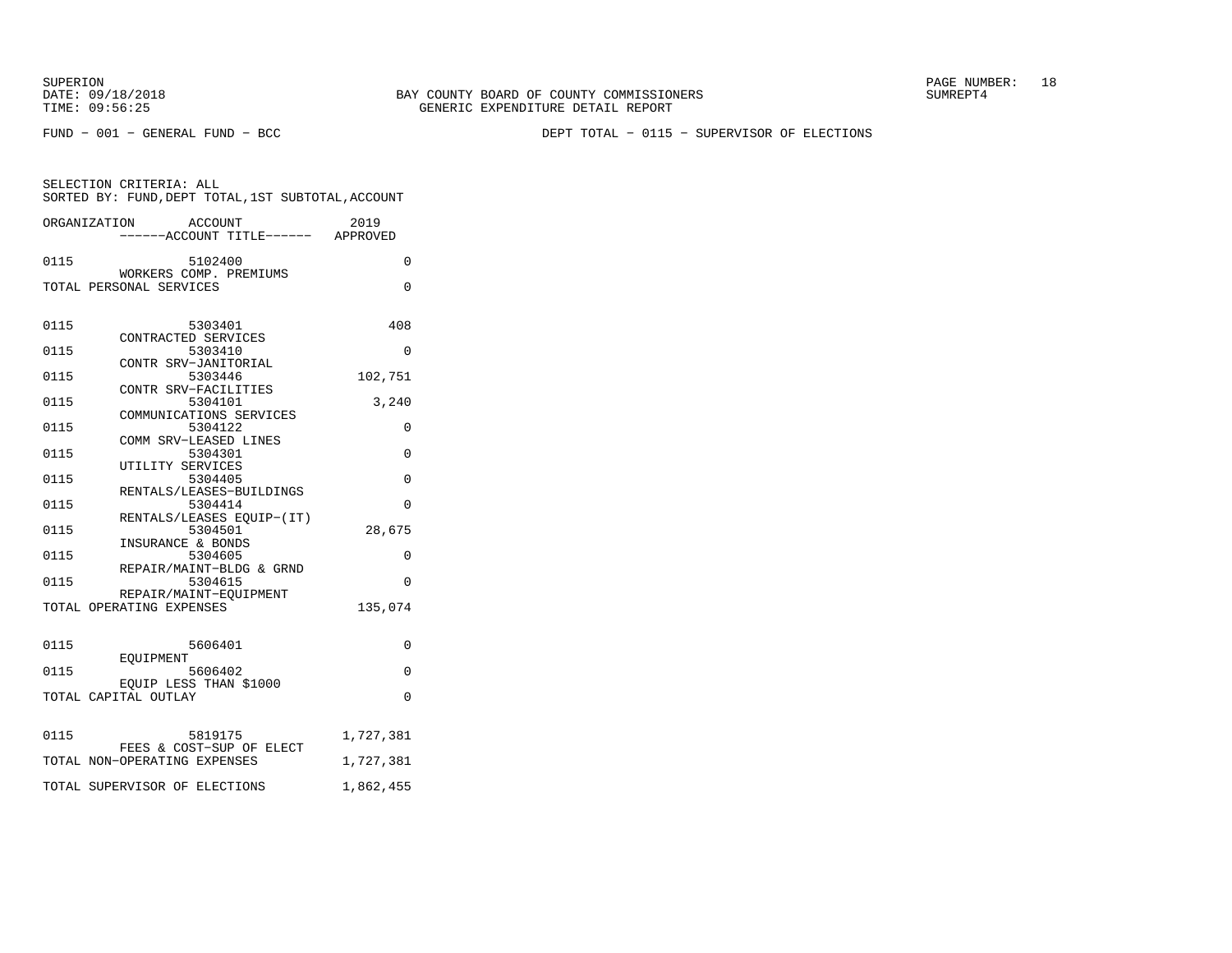FUND − 001 − GENERAL FUND − BCC DEPT TOTAL − 0119 − CODE ENFORCEMENT

| ORGANIZATION |                         | ACCOUNT<br>---ACCOUNT TITLE------    | 2019<br>APPROVED |
|--------------|-------------------------|--------------------------------------|------------------|
| 0119         |                         | 5101200<br>SALARIES & WAGES-REGULAR  | 422,228          |
| 0119         |                         | 5101205                              | 0                |
| 0119         |                         | SALARIES & WAGES-DISASTER<br>5101400 | 2,000            |
| 0119         |                         | SALARIES & WAGES-OVERTIME<br>5102100 | 32,453           |
| 0119         | FICA TAXES-MATCHING     | 5102200                              | 41,246           |
| 0119         |                         | RETIREMENT CONTRIBUTIONS<br>5102300  | 74,559           |
| 0119         |                         | LIFE & HEALTH INSURANCE<br>5102302   | 382              |
| 0119         | VIRTUAL DOCTOR          | 5102400                              | 17,667           |
| 0119         |                         | WORKERS COMP. PREMIUMS<br>5102500    | 0                |
|              | TOTAL PERSONAL SERVICES | UNEMPLOYMENT COMPENSATION            | 590,535          |
| 0119         |                         | 5143110                              | 0                |
| 0119         | PROF                    | SRV-LITIGATION<br>5303106            | 0                |
| 0119         | PROF                    | SRV-PHYSICLS/MEDICAL<br>5303107      | 150              |
| 0119         | PROF                    | SRV-SUBSTANCE TEST<br>5303110        | 100              |
| 0119         | PROF                    | SRV-BACKGROUND CHECK<br>5303401      | 10,980           |
| 0119         | CONTRACTED SERVICES     | 5303408                              | 901              |
| 0119         | CONTR SRV-800 MHZ       | 5303410                              | 0                |
| 0119         | CONTR                   | SRV-JANITORIAL<br>5303425            | $\Omega$         |
| 0119         | CONTR SRV-ADMIN FEES    | 5303446                              | 23,222           |
|              | CONTR SRV-FACILITIES    |                                      |                  |
| 0119         |                         | 5303488<br>CONTR SRV-CODE COMPLIANCE | 45,000           |
| 0119         |                         | 5304001<br>TRAVEL/TRAINING NON-LOCAL | 1,660            |
| 0119         |                         | 5304101<br>COMMUNICATIONS SERVICES   | 14,472           |
| 0119         |                         | 5304125<br>POSTAGE/TRANSP/FREIGHT    | 6,800            |
| 0119         | UTILITY SERVICES        | 5304301                              | 0                |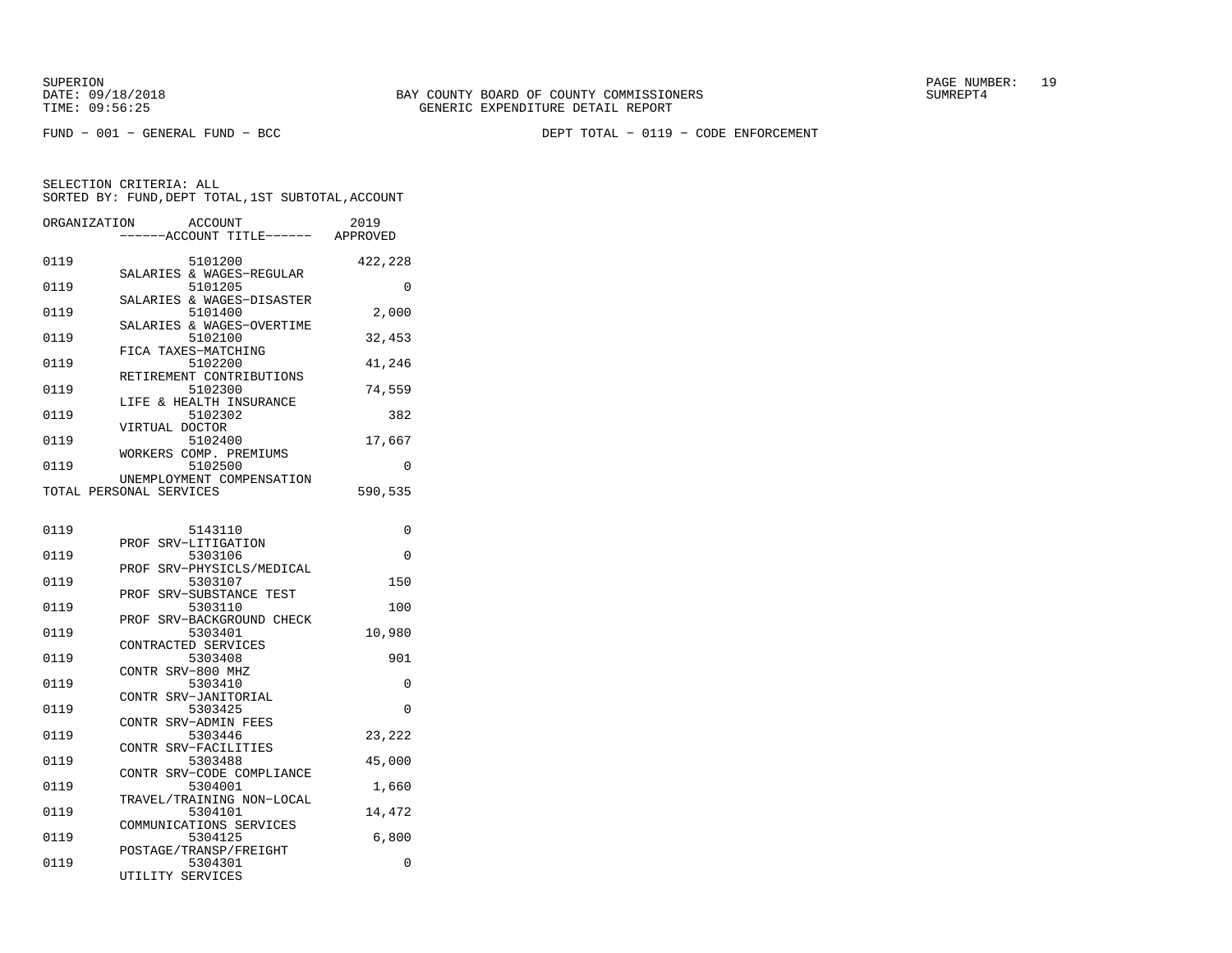FUND − 001 − GENERAL FUND − BCC DEPT TOTAL − 0119 − CODE ENFORCEMENT

|      | ORGANIZATION<br>ACCOUNT<br>---ACCOUNT TITLE------ APPROVED | 2019     |
|------|------------------------------------------------------------|----------|
|      |                                                            |          |
| 0119 | 5304405                                                    | 0        |
|      | RENTALS/LEASES-BUILDINGS                                   |          |
| 0119 | 5304410                                                    | 0        |
| 0119 | RENTALS/LEASES-EQUIPMENT<br>5304414                        | 6,878    |
|      | RENTALS/LEASES EQUIP-(IT)                                  |          |
| 0119 | 5304501                                                    | 16,269   |
|      | INSURANCE & BONDS                                          |          |
| 0119 | 5304605                                                    | 0        |
|      | REPAIR/MAINT-BLDG & GRND                                   |          |
| 0119 | 5304610                                                    | 6,000    |
|      | REPAIR/MAINT-AUTO EQUIP                                    |          |
| 0119 | 5304611                                                    | 0        |
| 0119 | REPAIR/MAINT-FLEET MAINT<br>5304615                        | 165      |
|      | REPAIR/MAINT-EOUIPMENT                                     |          |
| 0119 | 5304701                                                    | 400      |
|      | PRINTING & BINDING                                         |          |
| 0119 | 5304902                                                    | 2,597    |
|      | FEES & COSTS-PURCHASING                                    |          |
| 0119 | 5304905                                                    | 300      |
|      | FEES&COSTS-LGL ADV/ADVERT                                  |          |
| 0119 | 5304909                                                    | 1,800    |
| 0119 | FEES & COSTS-COURT FILING<br>5304984                       | 0        |
|      | <b>BAD DEBT</b>                                            |          |
| 0119 | 5304990                                                    | 0        |
|      | MISCELLANEOUS EXPENSES                                     |          |
| 0119 | 5305101                                                    | 1,600    |
|      | OFFICE SUPPLIES                                            |          |
| 0119 | 5305201                                                    | 200      |
|      | OPERATING SUPPLIES                                         |          |
| 0119 | 5305202                                                    | 0        |
| 0119 | OPER SUPPLIES-JANITORIAL<br>5305205                        | 8,400    |
|      | OIL & LUBRICANTS<br>GAS,                                   |          |
| 0119 | 5305210                                                    | $\Omega$ |
|      | SAFETY GEAR & SUPPLIES                                     |          |
| 0119 | 5305215                                                    | 1,500    |
|      | CLOTHING & WEARING APPRL                                   |          |
| 0119 | 5305401                                                    | $\Omega$ |
|      | BOOKS/RESOURCE MATR/SUBSC                                  |          |
| 0119 | 5305402                                                    | 360      |
| 0119 | DUES & MEMBERSHIPS<br>5305406                              | 500      |
|      | TRAINING & TUITION                                         |          |
|      | TOTAL OPERATING EXPENSES                                   | 150,254  |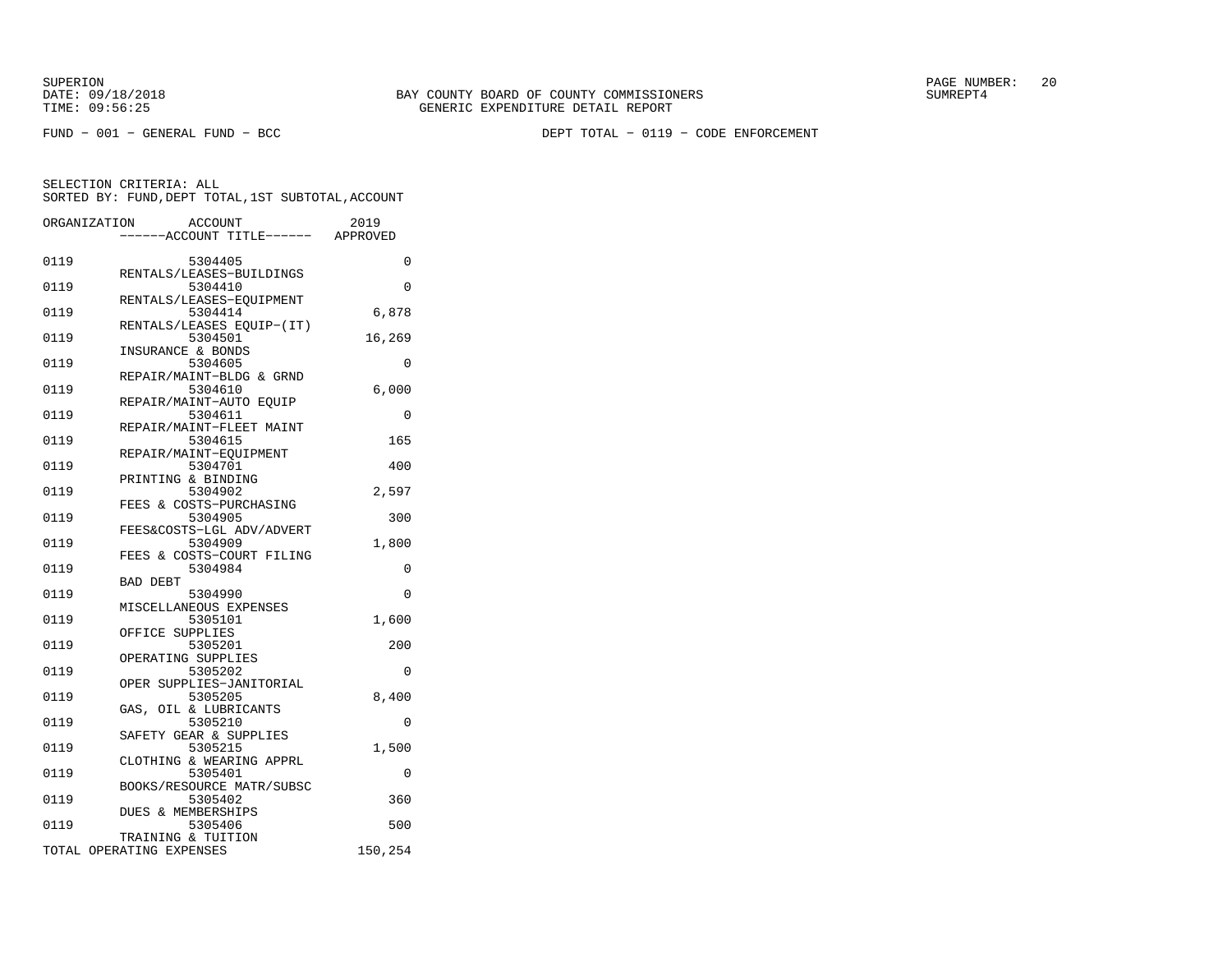FUND − 001 − GENERAL FUND − BCC DEPT TOTAL − 0119 − CODE ENFORCEMENT

| ORGANIZATION                 | ACCOUNT                   | 2019     |
|------------------------------|---------------------------|----------|
|                              | ------ACCOUNT TITLE------ | APPROVED |
|                              |                           |          |
| 0119                         | 5606401                   | 14,910   |
| EOUIPMENT                    |                           |          |
| 0119                         | 5606402                   | 0        |
|                              | EOUIP LESS THAN \$1000    |          |
| 0119                         | 5606450                   | 7.632    |
|                              | COMPUTER SOFTWARE         |          |
| TOTAL CAPITAL OUTLAY         |                           | 22,542   |
|                              |                           |          |
|                              |                           |          |
| 0119                         | 5905998                   | $\Omega$ |
|                              | DEPRECIATION EXPENSE      |          |
| 0119                         | 5909915                   | $\Omega$ |
|                              | RESERVE FOR PAY ADJUSTMNT |          |
| TOTAL NON-OPERATING EXPENSES |                           | $\Omega$ |
|                              |                           |          |
| TOTAL CODE ENFORCEMENT       |                           | 763,331  |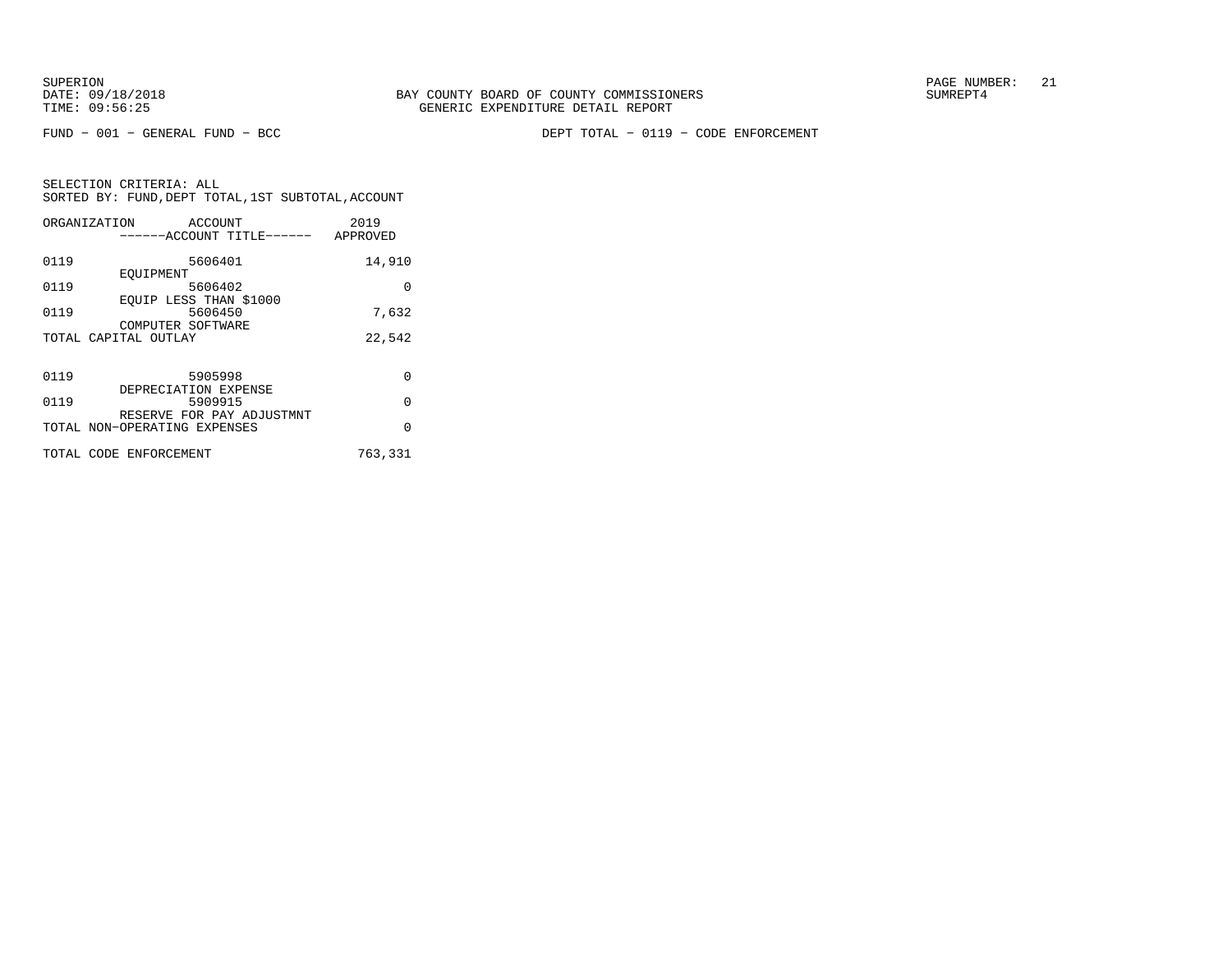SUPERION PAGE NUMBER: 22

FUND − 001 − GENERAL FUND − BCC DEPT TOTAL − 0120 − SHERIFF'S DEPARTMENT

| ORGANIZATION | <b>ACCOUNT</b><br>---ACCOUNT TITLE------ APPROVED    | 2019     |
|--------------|------------------------------------------------------|----------|
| 0120         | 5213010                                              | 0        |
| 0120         | CRIME PREVENTION<br>5215501<br>CRT COSTS-CJ TRAINING | 50,000   |
| 0120         | 5303401<br>CONTRACTED SERVICES                       | 1,200    |
| 0120         | 5303446<br>CONTR SRV-FACILITIES                      | 102,986  |
| 0120         | 5304301<br>UTILITY SERVICES                          | 185,000  |
| 0120         | 5304410<br>RENTALS/LEASES-EQUIPMENT                  | $\Omega$ |
| 0120         | 5304501<br>INSURANCE & BONDS                         | 36,450   |
| 0120         | 5304602<br>REPAIR/MAINT-FIRE DAMAGE                  | 0        |
| 0120         | 5304605<br>REPAIR/MAINT-BLDG & GRND                  | 25,000   |
| 0120         | 5304615<br>REPAIR/MAINT-EQUIPMENT                    | 1,500    |
| 0120         | 5304905<br>FEES&COSTS-LGL ADV/ADVERT                 | $\Omega$ |
| 0120         | 5304922<br>FEES & COSTS-PERMITS                      | 100      |
| 0120         | 5304990<br>MISCELLANEOUS EXPENSES                    | 0        |
|              | TOTAL OPERATING EXPENSES                             | 402,236  |
| 0120         | 5606101                                              | 0        |
| 0120         | LAND<br>5606201<br><b>BUILDINGS</b>                  | 0        |
| 0120         | 5606301<br>IMPRV OTHER THAN BLDGS                    | 0        |
| 0120         | 5606402<br>EQUIP LESS THAN \$1000                    | $\Omega$ |
|              | TOTAL CAPITAL OUTLAY                                 | $\Omega$ |
| 0120         | 5808113<br><b>GRANT-STATE</b>                        | 145,984  |
| 0120         | 5808116<br>GRANT-VIOLENCE AGT WOMEN                  | 0        |
| 0120         | 5808118<br>GRANT-HAZARD MITIGATION                   | $\Omega$ |
| 0120         | 5808119<br>GRANT-VICTIMS OF CRIME                    | 36,375   |
| 0120         | 5808120<br>GRANT-DRUG CONTROL                        | 0        |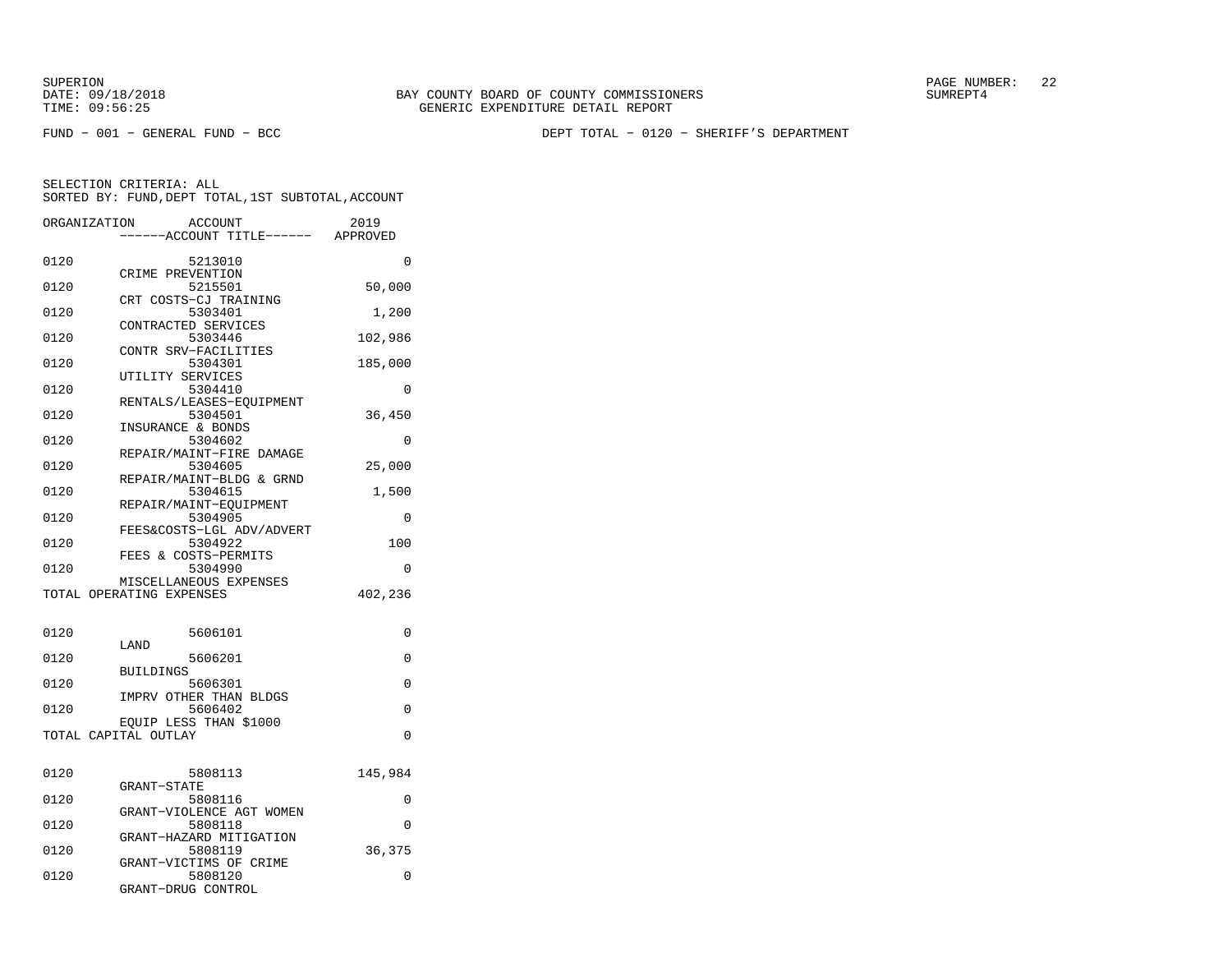FUND − 001 − GENERAL FUND − BCC DEPT TOTAL − 0120 − SHERIFF'S DEPARTMENT

| ORGANIZATION |                     | ACCOUNT<br>-----ACCOUNT TITLE------ APPROVED                 | 2019         |
|--------------|---------------------|--------------------------------------------------------------|--------------|
| 0120         |                     | 5808121                                                      | 75,000       |
| 0120         |                     | GRANT-FEDERAL<br>5808172                                     | 0            |
| 0120         |                     | GRANT-C.O.P.S.<br>5808175<br>GRANT-BYRNE GRANT               | 0            |
| 0120         | GRANT-LLEBG         | 5808177                                                      | $\Omega$     |
| 0120         |                     | 5808178<br>GRANT-HOMELAND SECURITY                           | $\Omega$     |
|              | TOTAL GRANTS & AIDS |                                                              | 257,359      |
| 0120         |                     | 5819150                                                      | 21,943,953   |
| 0120         |                     | FEES & COST-SHERIFF<br>5819151                               | 58,232       |
| 0120         |                     | FEES & COST-SHER/CRSS GRD<br>5819152                         | 756,244      |
| 0120         | FEES                | & COST-SHERIFF/SRO<br>5819153                                | 50,000       |
| 0120         |                     | FEES & COST-SHER/PROCESS<br>5819155                          | 0            |
| 0120         |                     | FEES & COST-SHRF/PROSHARE<br>5819156                         | 1,782,674    |
| 0120         | FEES                | FEES & COST-SHER/CALLAWAY<br>5819157<br>& COST-SHER/BOOT CMP | 0            |
| 0120         |                     | 5819159<br>FEES & COST-SHERIFF/MISC                          | $\Omega$     |
| 0120         |                     | 5819160<br>FEES & COST-SHERIFF/JAIL                          | 0            |
| 0120         |                     | 5819161<br>FEES & COST-SHER/SECURITY                         | $\Omega$     |
| 0120         |                     | 5905998<br>DEPRECIATION EXPENSE                              | $\Omega$     |
| 0120         |                     | 5909910<br>RESERVE FOR CONTINGENCIES                         | $\Omega$     |
|              |                     | TOTAL NON-OPERATING EXPENSES                                 | 24,591,103   |
|              |                     | TOTAL SHERIFF'S DEPARTMENT                                   | 25, 250, 698 |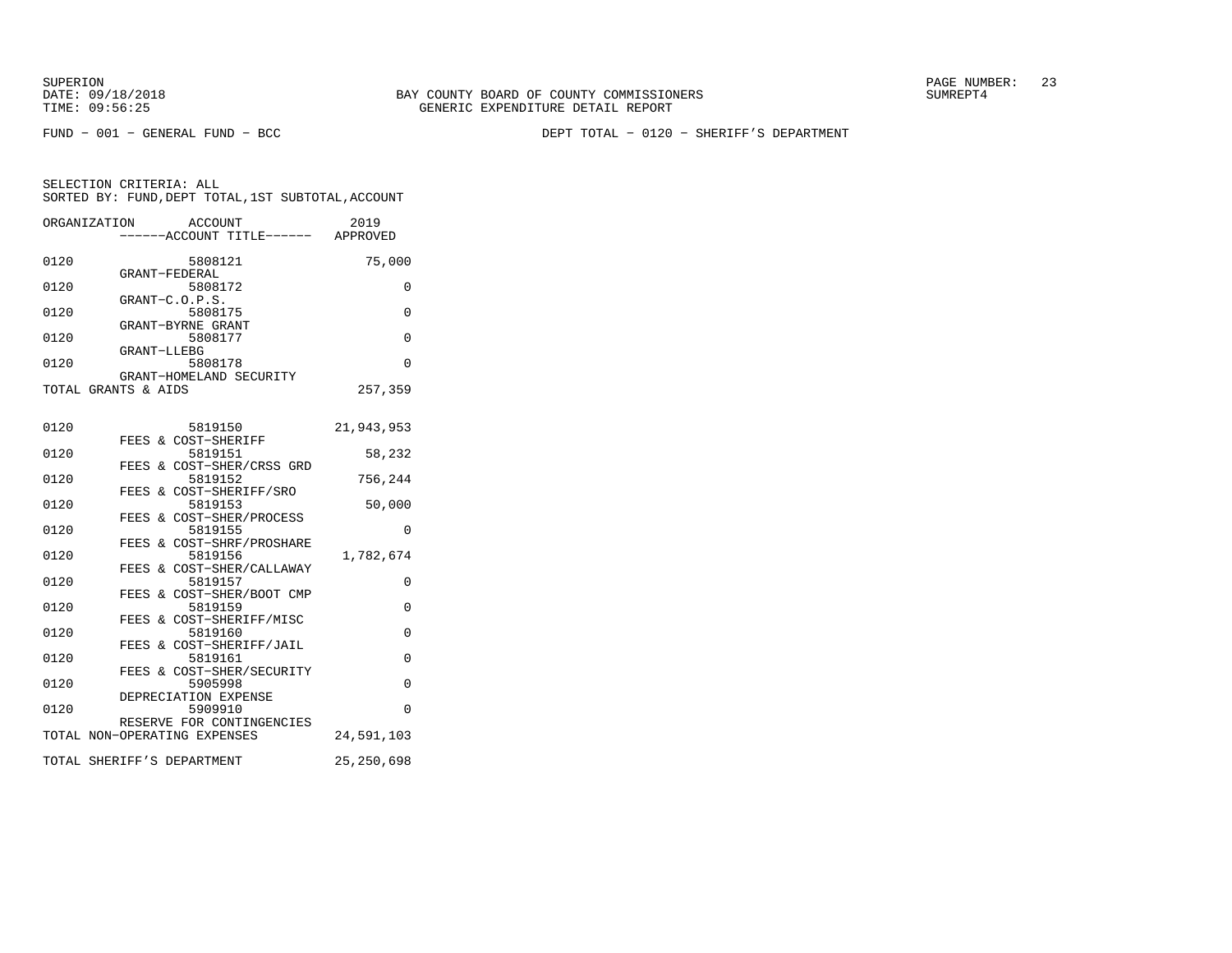FUND − 001 − GENERAL FUND − BCC DEPT TOTAL − 0121 − JAIL

|            | ORGANIZATION<br><b>ACCOUNT</b><br>---ACCOUNT TITLE------ | 2019<br>APPROVED |
|------------|----------------------------------------------------------|------------------|
| 0121       | 5303101                                                  | 0                |
| 0121       | PROFESSIONAL SERVICES<br>5303446                         | 55,000           |
| 0121       | CONTR SRV-FACILITIES<br>5304301                          | 1,200,000        |
| 0121       | UTILITY SERVICES<br>5304501                              | 202,376          |
| 0121       | INSURANCE & BONDS<br>5304604                             | $\Omega$         |
| 0121       | REPAIR/MAINT-BLD&GRD DEPT<br>5304605                     | 165,000          |
|            | REPAIR/MAINT-BLDG & GRND                                 |                  |
| 0121       | 5304615<br>REPAIR/MAINT-EQUIPMENT                        | 0                |
| 0121       | 5304905<br>FEES&COSTS-LGL ADV/ADVERT                     | $\Omega$         |
| 0121       | 5304922<br>FEES & COSTS-PERMITS                          | 100              |
| 0121       | 5304990                                                  | $\Omega$         |
|            | MISCELLANEOUS EXPENSES<br>TOTAL OPERATING EXPENSES       | 1,622,476        |
|            |                                                          |                  |
| 0121       | 5606301<br>IMPRV OTHER THAN BLDGS                        | 0                |
| 0121       | 5606401<br>EOUIPMENT                                     | 0                |
| 0121       | 5606402                                                  | 0                |
|            | EQUIP LESS THAN \$1000<br>TOTAL CAPITAL OUTLAY           | $\Omega$         |
|            |                                                          |                  |
| 0121       | 5808175<br>GRANT-BYRNE GRANT                             | 0                |
|            | TOTAL GRANTS & AIDS                                      | 0                |
|            |                                                          |                  |
| 0121       | 5819160<br>FEES & COST-SHERIFF/JAIL                      | 19,013,506       |
| 0121       | 5819163<br>FEES & COST-INMATE WELFAR                     | 430,000          |
| 0121       | 5905998<br>DEPRECIATION EXPENSE                          | 0                |
| 0121       | 5909910<br>RESERVE FOR CONTINGENCIES                     | 0                |
|            | TOTAL NON-OPERATING EXPENSES                             | 19,443,506       |
| TOTAL JAIL |                                                          | 21,065,982       |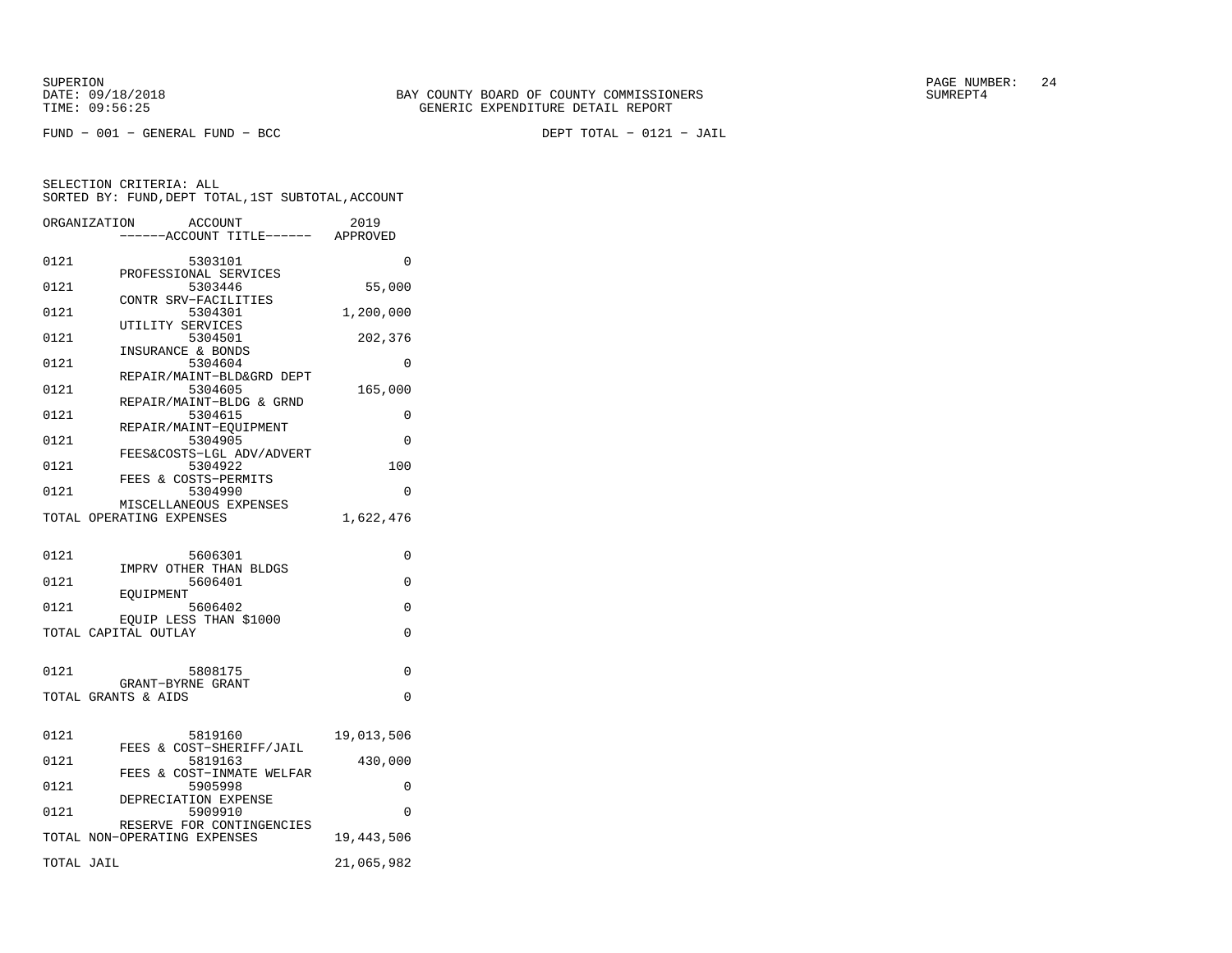FUND − 001 − GENERAL FUND − BCC DEPT TOTAL − 0123 − COUNTY ATTORNEY

| ORGANIZATION | <b>ACCOUNT</b><br>----ACCOUNT TITLE------ APPROVED     | 2019    |
|--------------|--------------------------------------------------------|---------|
| 0123         | 5101200<br>SALARIES & WAGES-REGULAR                    | 474,132 |
| 0123         | 5102100<br>FICA TAXES-MATCHING                         | 36,271  |
| 0123         | 5102200<br>RETIREMENT CONTRIBUTIONS                    | 65,947  |
| 0123         | 5102300<br>LIFE & HEALTH INSURANCE                     | 68,020  |
| 0123         | 5102302<br>VIRTUAL DOCTOR                              | 360     |
| 0123         | 5102400<br>WORKERS COMP. PREMIUMS                      | 2,315   |
|              | TOTAL PERSONAL SERVICES                                | 647,045 |
| 0123         | 5143105                                                | 0       |
| 0123         | SRV-OTHER ATTNY<br>PROF<br>5303105                     | 6,000   |
| 0123         | SRV-CODIFICATION<br>PROF<br>5303107                    | 0       |
| 0123         | PROF SRV-SUBSTANCE TEST<br>5303110                     | 0       |
| 0123         | PROF SRV-BACKGROUND CHECK<br>5303401                   | 84      |
| 0123         | CONTRACTED SERVICES<br>5303410<br>CONTR SRV-JANITORIAL | 0       |
| 0123         | 5303425<br>CONTR SRV-ADMIN FEES                        | 0       |
| 0123         | 5303446<br>CONTR SRV-FACILITIES                        | 23,691  |
| 0123         | 5304001<br>TRAVEL/TRAINING NON-LOCAL                   | 6,000   |
| 0123         | 5304005<br>TRAVEL-LOCAL                                | 0       |
| 0123         | 5304101<br>COMMUNICATIONS SERVICES                     | 2,652   |
| 0123         | 5304125<br>POSTAGE/TRANSP/FREIGHT                      | 100     |
| 0123         | 5304301<br>UTILITY SERVICES                            | 0       |
| 0123         | 5304410<br>RENTALS/LEASES-EQUIPMENT                    | 0       |
| 0123         | 5304414<br>RENTALS/LEASES EQUIP-(IT)                   | 2,985   |
| 0123         | 5304501<br>INSURANCE & BONDS                           | 10,722  |
| 0123         | 5304605<br>REPAIR/MAINT-BLDG & GRND                    | 0       |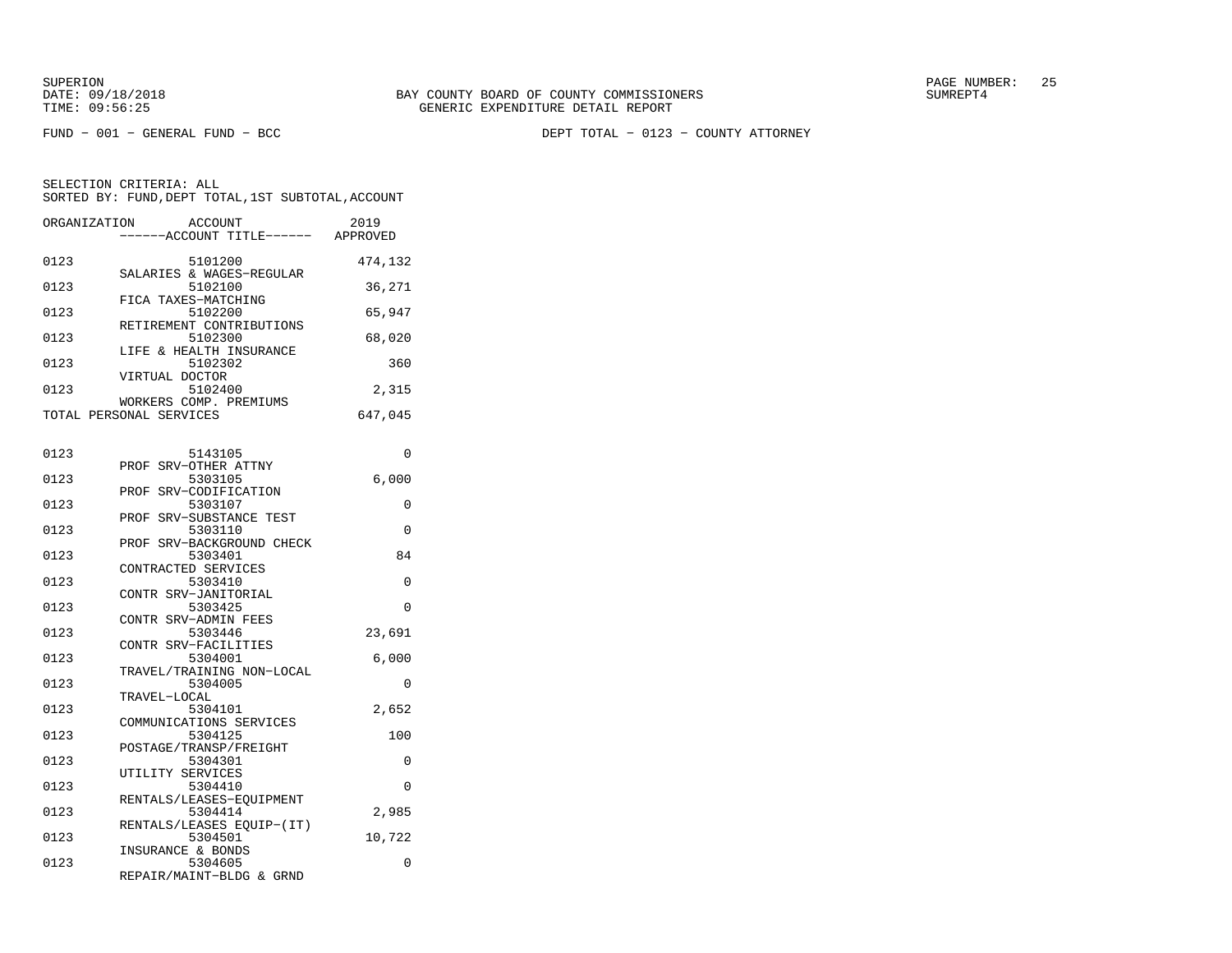FUND − 001 − GENERAL FUND − BCC DEPT TOTAL − 0123 − COUNTY ATTORNEY

|      | ORGANIZATION<br><b>ACCOUNT</b>            | 2019     |
|------|-------------------------------------------|----------|
|      | ----ACCOUNT TITLE------ APPROVED          |          |
| 0123 | 5304615                                   | $\Omega$ |
| 0123 | REPAIR/MAINT-EOUIPMENT<br>5304701         | 0        |
|      | PRINTING & BINDING                        |          |
| 0123 | 5304902                                   | 1,039    |
| 0123 | FEES & COSTS-PURCHASING<br>5304905        | 0        |
|      | FEES&COSTS-LGL ADV/ADVERT                 |          |
| 0123 | 5304909                                   | 0        |
| 0123 | FEES & COSTS-COURT FILING<br>5304990      | 100      |
|      | MISCELLANEOUS EXPENSES                    |          |
| 0123 | 5305101                                   | 4,800    |
| 0123 | OFFICE SUPPLIES<br>5305201                | 0        |
|      | OPERATING SUPPLIES                        |          |
| 0123 | 5305202                                   | 100      |
|      | OPER SUPPLIES-JANITORIAL                  |          |
| 0123 | 5305210<br>SAFETY GEAR & SUPPLIES         | $\Omega$ |
| 0123 | 5305401                                   | 9,858    |
|      | BOOKS/RESOURCE MATR/SUBSC                 |          |
| 0123 | 5305402<br><b>DUES &amp; MEMBERSHIPS</b>  | 1,965    |
| 0123 | 5305406                                   | 3,200    |
|      | TRAINING & TUITION                        |          |
|      | TOTAL OPERATING EXPENSES                  | 73,296   |
|      |                                           |          |
| 0123 | 5606401                                   | $\Omega$ |
| 0123 | EOUIPMENT<br>5606402                      | 1,224    |
|      | EOUIP LESS THAN \$1000                    |          |
| 0123 | 5606450                                   | $\Omega$ |
|      | COMPUTER SOFTWARE<br>TOTAL CAPITAL OUTLAY | 1,224    |
|      |                                           |          |
|      |                                           |          |
| 0123 | 5905998<br>DEPRECIATION EXPENSE           | 0        |
| 0123 | 5909915                                   | $\Omega$ |
|      | RESERVE FOR PAY ADJUSTMNT                 |          |
|      | TOTAL NON-OPERATING EXPENSES              | $\Omega$ |
|      | TOTAL COUNTY ATTORNEY                     | 721,565  |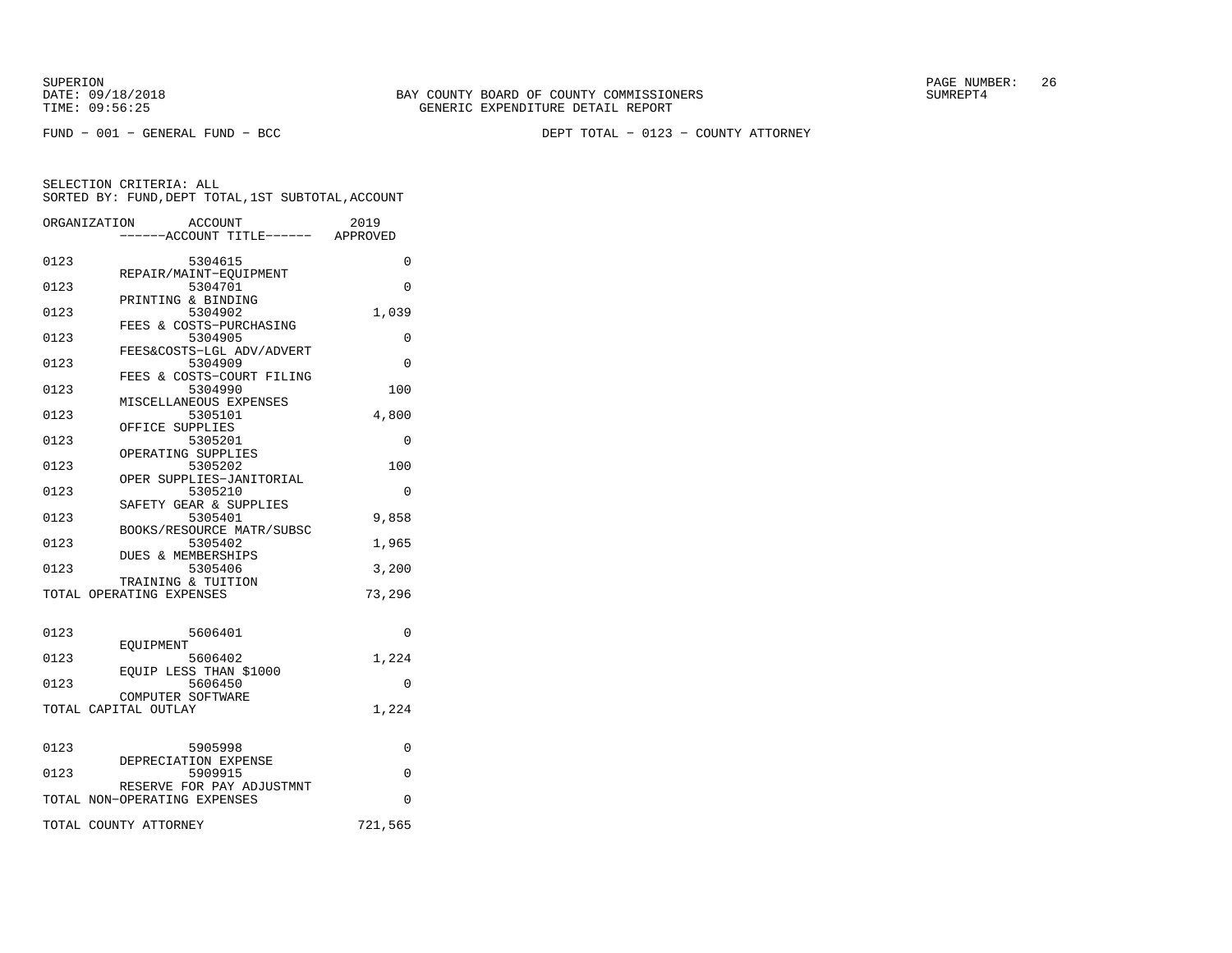SUPERION PAGE NUMBER: 27

FUND − 001 − GENERAL FUND − BCC DEPT TOTAL − 0125 − ADMINISTRATION OFFICE

| ORGANIZATION | <b>ACCOUNT</b><br>------ACCOUNT TITLE------ APPROVED         | 2019     |
|--------------|--------------------------------------------------------------|----------|
| 0125         | 5101200                                                      | 552,044  |
| 0125         | SALARIES & WAGES-REGULAR<br>5101205                          | 0        |
| 0125         | SALARIES & WAGES-DISASTER<br>5101400                         | $\Omega$ |
| 0125         | SALARIES & WAGES-OVERTIME<br>5102100                         | 42,232   |
| 0125         | FICA TAXES-MATCHING<br>5102200                               | 56,891   |
| 0125         | RETIREMENT CONTRIBUTIONS<br>5102201                          | 41,925   |
| 0125         | 401A CONTRIBUTION<br>5102300                                 | 64,867   |
| 0125         | LIFE & HEALTH INSURANCE<br>5102302                           | 288      |
| 0125         | VIRTUAL DOCTOR<br>5102400                                    | 2,700    |
| 0125         | WORKERS COMP. PREMIUMS<br>5102500                            | 0        |
|              | UNEMPLOYMENT COMPENSATION<br>TOTAL PERSONAL SERVICES         | 760,947  |
| 0125         | 5143105                                                      | 0        |
| 0125         | PROF SRV-OTHER ATTNY<br>5143110                              | 0        |
| 0125         | PROF SRV-LITIGATION<br>5303107                               | $\Omega$ |
| 0125         | SRV-SUBSTANCE TEST<br>PROF<br>5303110                        | 0        |
| 0125         | SRV-BACKGROUND CHECK<br>PROF<br>5303401                      | 192      |
| 0125         | CONTRACTED SERVICES<br>5303410                               | 0        |
| 0125         | CONTR SRV-JANITORIAL<br>5303425                              | $\Omega$ |
| 0125         | CONTR SRV-ADMIN FEES<br>5303446                              | 50,870   |
| 0125         | CONTR SRV-FACILITIES<br>5304001                              | 2,000    |
| 0125         | TRAVEL/TRAINING NON-LOCAL<br>5304005                         | 0        |
| 0125         | TRAVEL-LOCAL<br>5304050                                      | 0        |
| 0125         | MOVING EXPENSE<br>5304101                                    | 5,436    |
| 0125         | COMMUNICATIONS SERVICES<br>5304125<br>POSTAGE/TRANSP/FREIGHT | 100      |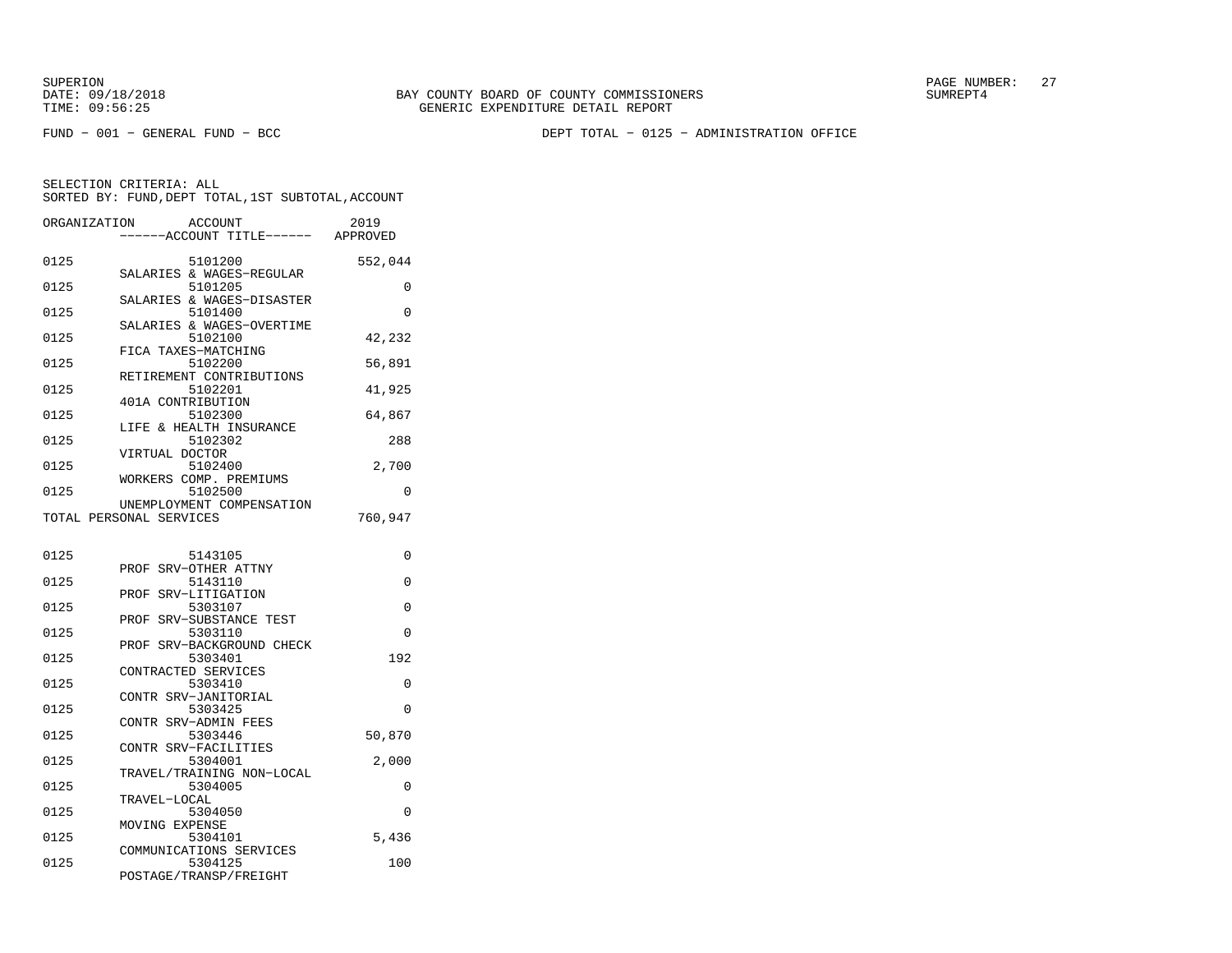FUND − 001 − GENERAL FUND − BCC DEPT TOTAL − 0125 − ADMINISTRATION OFFICE

| ---ACCOUNT TITLE------ APPROVED<br>0125<br>5304301<br>0<br>UTILITY SERVICES<br>0125<br>5304405<br>0<br>RENTALS/LEASES-BUILDINGS<br>0125<br>5304410<br>$\Omega$<br>RENTALS/LEASES-EQUIPMENT<br>0125<br>5304414<br>8,160<br>RENTALS/LEASES EQUIP-(IT)<br>0125<br>5304501<br>14,556<br>INSURANCE & BONDS<br>0125<br>5304605<br>0<br>REPAIR/MAINT-BLDG & GRND<br>0125<br>5304610<br>0<br>REPAIR/MAINT-AUTO EOUIP<br>0125<br>5304611<br>0<br>REPAIR/MAINT-FLEET MAINT<br>0125<br>5304615<br>0<br>REPAIR/MAINT-EOUIPMENT<br>5304701<br>0125<br>200<br>PRINTING & BINDING<br>0125<br>5304902<br>1,039<br>FEES & COSTS-PURCHASING<br>0125<br>5304905<br>$\Omega$<br>FEES&COSTS-LGL ADV/ADVERT<br>0125<br>5304990<br>500<br>MISCELLANEOUS EXPENSES<br>0125<br>5305101<br>2,000<br>OFFICE SUPPLIES<br>0125<br>5305201<br>500<br>OPERATING SUPPLIES<br>0125<br>5305202<br>0<br>OPER SUPPLIES-JANITORIAL<br>5305205<br>0125<br>0<br>GAS, OIL & LUBRICANTS<br>0125<br>5305210<br>$\Omega$<br>SAFETY GEAR & SUPPLIES<br>0125<br>5305401<br>0<br>BOOKS/RESOURCE MATR/SUBSC<br>0125<br>5305402<br>29,000<br>& MEMBERSHIPS<br>DUES<br>0125<br>5305406<br>200<br>TRAINING & TUITION<br>114,753<br>TOTAL OPERATING EXPENSES<br>0125<br>5606401<br>0<br>EOUIPMENT<br>0125<br>5606402<br>0<br>EQUIP LESS THAN \$1000 | ORGANIZATION | <b>ACCOUNT</b> | 2019 |
|-------------------------------------------------------------------------------------------------------------------------------------------------------------------------------------------------------------------------------------------------------------------------------------------------------------------------------------------------------------------------------------------------------------------------------------------------------------------------------------------------------------------------------------------------------------------------------------------------------------------------------------------------------------------------------------------------------------------------------------------------------------------------------------------------------------------------------------------------------------------------------------------------------------------------------------------------------------------------------------------------------------------------------------------------------------------------------------------------------------------------------------------------------------------------------------------------------------------------------------------------------------------------------------------------|--------------|----------------|------|
|                                                                                                                                                                                                                                                                                                                                                                                                                                                                                                                                                                                                                                                                                                                                                                                                                                                                                                                                                                                                                                                                                                                                                                                                                                                                                                 |              |                |      |
|                                                                                                                                                                                                                                                                                                                                                                                                                                                                                                                                                                                                                                                                                                                                                                                                                                                                                                                                                                                                                                                                                                                                                                                                                                                                                                 |              |                |      |
|                                                                                                                                                                                                                                                                                                                                                                                                                                                                                                                                                                                                                                                                                                                                                                                                                                                                                                                                                                                                                                                                                                                                                                                                                                                                                                 |              |                |      |
|                                                                                                                                                                                                                                                                                                                                                                                                                                                                                                                                                                                                                                                                                                                                                                                                                                                                                                                                                                                                                                                                                                                                                                                                                                                                                                 |              |                |      |
|                                                                                                                                                                                                                                                                                                                                                                                                                                                                                                                                                                                                                                                                                                                                                                                                                                                                                                                                                                                                                                                                                                                                                                                                                                                                                                 |              |                |      |
|                                                                                                                                                                                                                                                                                                                                                                                                                                                                                                                                                                                                                                                                                                                                                                                                                                                                                                                                                                                                                                                                                                                                                                                                                                                                                                 |              |                |      |
|                                                                                                                                                                                                                                                                                                                                                                                                                                                                                                                                                                                                                                                                                                                                                                                                                                                                                                                                                                                                                                                                                                                                                                                                                                                                                                 |              |                |      |
|                                                                                                                                                                                                                                                                                                                                                                                                                                                                                                                                                                                                                                                                                                                                                                                                                                                                                                                                                                                                                                                                                                                                                                                                                                                                                                 |              |                |      |
|                                                                                                                                                                                                                                                                                                                                                                                                                                                                                                                                                                                                                                                                                                                                                                                                                                                                                                                                                                                                                                                                                                                                                                                                                                                                                                 |              |                |      |
|                                                                                                                                                                                                                                                                                                                                                                                                                                                                                                                                                                                                                                                                                                                                                                                                                                                                                                                                                                                                                                                                                                                                                                                                                                                                                                 |              |                |      |
|                                                                                                                                                                                                                                                                                                                                                                                                                                                                                                                                                                                                                                                                                                                                                                                                                                                                                                                                                                                                                                                                                                                                                                                                                                                                                                 |              |                |      |
|                                                                                                                                                                                                                                                                                                                                                                                                                                                                                                                                                                                                                                                                                                                                                                                                                                                                                                                                                                                                                                                                                                                                                                                                                                                                                                 |              |                |      |
|                                                                                                                                                                                                                                                                                                                                                                                                                                                                                                                                                                                                                                                                                                                                                                                                                                                                                                                                                                                                                                                                                                                                                                                                                                                                                                 |              |                |      |
|                                                                                                                                                                                                                                                                                                                                                                                                                                                                                                                                                                                                                                                                                                                                                                                                                                                                                                                                                                                                                                                                                                                                                                                                                                                                                                 |              |                |      |
|                                                                                                                                                                                                                                                                                                                                                                                                                                                                                                                                                                                                                                                                                                                                                                                                                                                                                                                                                                                                                                                                                                                                                                                                                                                                                                 |              |                |      |
|                                                                                                                                                                                                                                                                                                                                                                                                                                                                                                                                                                                                                                                                                                                                                                                                                                                                                                                                                                                                                                                                                                                                                                                                                                                                                                 |              |                |      |
|                                                                                                                                                                                                                                                                                                                                                                                                                                                                                                                                                                                                                                                                                                                                                                                                                                                                                                                                                                                                                                                                                                                                                                                                                                                                                                 |              |                |      |
|                                                                                                                                                                                                                                                                                                                                                                                                                                                                                                                                                                                                                                                                                                                                                                                                                                                                                                                                                                                                                                                                                                                                                                                                                                                                                                 |              |                |      |
|                                                                                                                                                                                                                                                                                                                                                                                                                                                                                                                                                                                                                                                                                                                                                                                                                                                                                                                                                                                                                                                                                                                                                                                                                                                                                                 |              |                |      |
|                                                                                                                                                                                                                                                                                                                                                                                                                                                                                                                                                                                                                                                                                                                                                                                                                                                                                                                                                                                                                                                                                                                                                                                                                                                                                                 |              |                |      |
|                                                                                                                                                                                                                                                                                                                                                                                                                                                                                                                                                                                                                                                                                                                                                                                                                                                                                                                                                                                                                                                                                                                                                                                                                                                                                                 |              |                |      |
|                                                                                                                                                                                                                                                                                                                                                                                                                                                                                                                                                                                                                                                                                                                                                                                                                                                                                                                                                                                                                                                                                                                                                                                                                                                                                                 |              |                |      |
|                                                                                                                                                                                                                                                                                                                                                                                                                                                                                                                                                                                                                                                                                                                                                                                                                                                                                                                                                                                                                                                                                                                                                                                                                                                                                                 |              |                |      |
|                                                                                                                                                                                                                                                                                                                                                                                                                                                                                                                                                                                                                                                                                                                                                                                                                                                                                                                                                                                                                                                                                                                                                                                                                                                                                                 |              |                |      |
|                                                                                                                                                                                                                                                                                                                                                                                                                                                                                                                                                                                                                                                                                                                                                                                                                                                                                                                                                                                                                                                                                                                                                                                                                                                                                                 |              |                |      |
|                                                                                                                                                                                                                                                                                                                                                                                                                                                                                                                                                                                                                                                                                                                                                                                                                                                                                                                                                                                                                                                                                                                                                                                                                                                                                                 |              |                |      |
|                                                                                                                                                                                                                                                                                                                                                                                                                                                                                                                                                                                                                                                                                                                                                                                                                                                                                                                                                                                                                                                                                                                                                                                                                                                                                                 |              |                |      |
|                                                                                                                                                                                                                                                                                                                                                                                                                                                                                                                                                                                                                                                                                                                                                                                                                                                                                                                                                                                                                                                                                                                                                                                                                                                                                                 |              |                |      |
|                                                                                                                                                                                                                                                                                                                                                                                                                                                                                                                                                                                                                                                                                                                                                                                                                                                                                                                                                                                                                                                                                                                                                                                                                                                                                                 |              |                |      |
|                                                                                                                                                                                                                                                                                                                                                                                                                                                                                                                                                                                                                                                                                                                                                                                                                                                                                                                                                                                                                                                                                                                                                                                                                                                                                                 |              |                |      |
|                                                                                                                                                                                                                                                                                                                                                                                                                                                                                                                                                                                                                                                                                                                                                                                                                                                                                                                                                                                                                                                                                                                                                                                                                                                                                                 |              |                |      |
|                                                                                                                                                                                                                                                                                                                                                                                                                                                                                                                                                                                                                                                                                                                                                                                                                                                                                                                                                                                                                                                                                                                                                                                                                                                                                                 |              |                |      |
|                                                                                                                                                                                                                                                                                                                                                                                                                                                                                                                                                                                                                                                                                                                                                                                                                                                                                                                                                                                                                                                                                                                                                                                                                                                                                                 |              |                |      |
|                                                                                                                                                                                                                                                                                                                                                                                                                                                                                                                                                                                                                                                                                                                                                                                                                                                                                                                                                                                                                                                                                                                                                                                                                                                                                                 |              |                |      |
|                                                                                                                                                                                                                                                                                                                                                                                                                                                                                                                                                                                                                                                                                                                                                                                                                                                                                                                                                                                                                                                                                                                                                                                                                                                                                                 |              |                |      |
|                                                                                                                                                                                                                                                                                                                                                                                                                                                                                                                                                                                                                                                                                                                                                                                                                                                                                                                                                                                                                                                                                                                                                                                                                                                                                                 |              |                |      |
|                                                                                                                                                                                                                                                                                                                                                                                                                                                                                                                                                                                                                                                                                                                                                                                                                                                                                                                                                                                                                                                                                                                                                                                                                                                                                                 |              |                |      |
|                                                                                                                                                                                                                                                                                                                                                                                                                                                                                                                                                                                                                                                                                                                                                                                                                                                                                                                                                                                                                                                                                                                                                                                                                                                                                                 |              |                |      |
|                                                                                                                                                                                                                                                                                                                                                                                                                                                                                                                                                                                                                                                                                                                                                                                                                                                                                                                                                                                                                                                                                                                                                                                                                                                                                                 |              |                |      |
|                                                                                                                                                                                                                                                                                                                                                                                                                                                                                                                                                                                                                                                                                                                                                                                                                                                                                                                                                                                                                                                                                                                                                                                                                                                                                                 |              |                |      |
|                                                                                                                                                                                                                                                                                                                                                                                                                                                                                                                                                                                                                                                                                                                                                                                                                                                                                                                                                                                                                                                                                                                                                                                                                                                                                                 |              |                |      |
|                                                                                                                                                                                                                                                                                                                                                                                                                                                                                                                                                                                                                                                                                                                                                                                                                                                                                                                                                                                                                                                                                                                                                                                                                                                                                                 |              |                |      |
|                                                                                                                                                                                                                                                                                                                                                                                                                                                                                                                                                                                                                                                                                                                                                                                                                                                                                                                                                                                                                                                                                                                                                                                                                                                                                                 |              |                |      |
|                                                                                                                                                                                                                                                                                                                                                                                                                                                                                                                                                                                                                                                                                                                                                                                                                                                                                                                                                                                                                                                                                                                                                                                                                                                                                                 |              |                |      |
|                                                                                                                                                                                                                                                                                                                                                                                                                                                                                                                                                                                                                                                                                                                                                                                                                                                                                                                                                                                                                                                                                                                                                                                                                                                                                                 |              |                |      |
|                                                                                                                                                                                                                                                                                                                                                                                                                                                                                                                                                                                                                                                                                                                                                                                                                                                                                                                                                                                                                                                                                                                                                                                                                                                                                                 |              |                |      |
|                                                                                                                                                                                                                                                                                                                                                                                                                                                                                                                                                                                                                                                                                                                                                                                                                                                                                                                                                                                                                                                                                                                                                                                                                                                                                                 |              |                |      |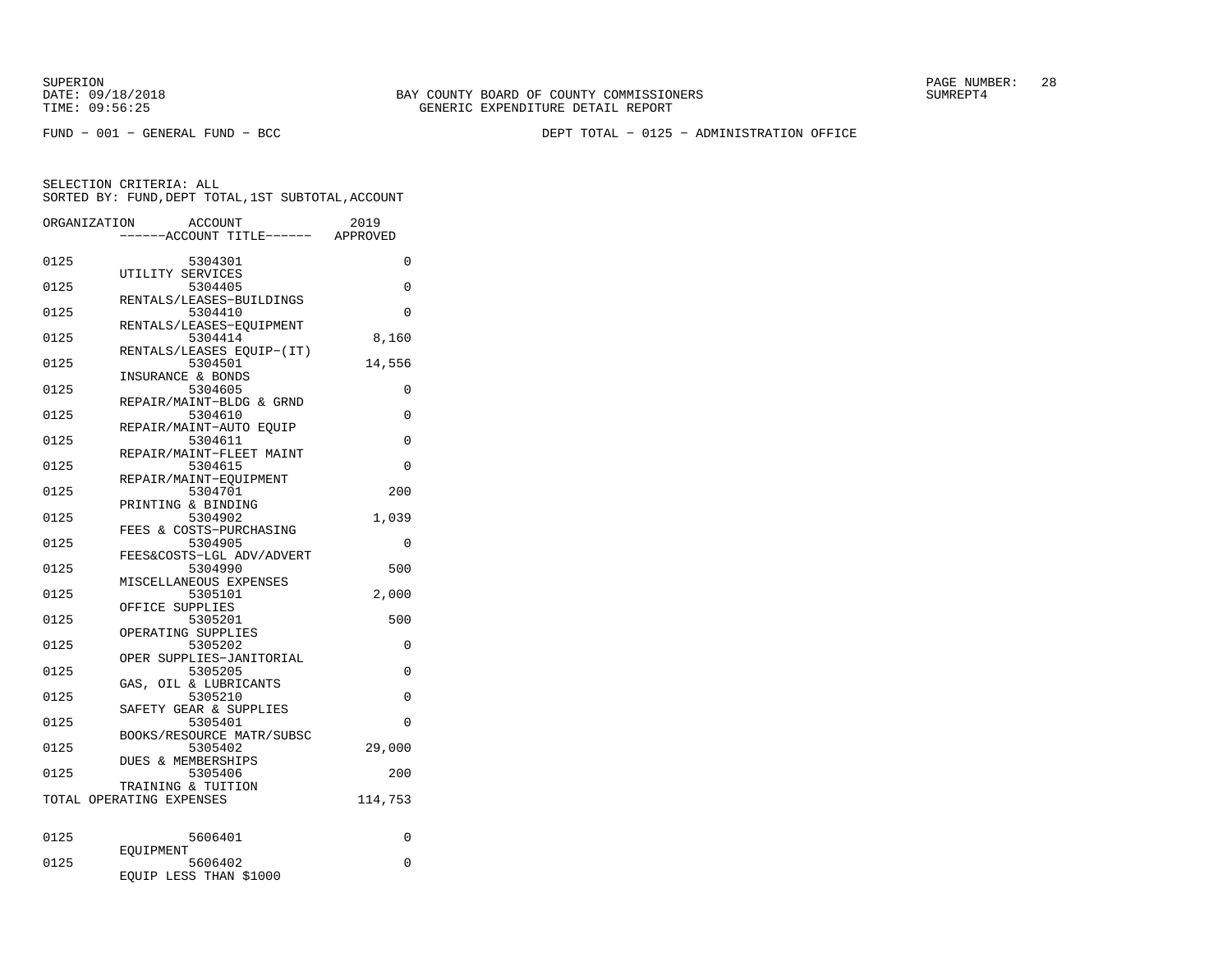FUND − 001 − GENERAL FUND − BCC DEPT TOTAL − 0125 − ADMINISTRATION OFFICE

|      | ORGANIZATION<br>ACCOUNT<br>------ACCOUNT TITLE------      | 2019<br>APPROVED |
|------|-----------------------------------------------------------|------------------|
| 0125 | 5606450<br>COMPUTER SOFTWARE                              | 2,160            |
|      | TOTAL CAPITAL OUTLAY                                      | 2,160            |
| 0125 | 5905998                                                   | U                |
| 0125 | DEPRECIATION EXPENSE<br>5909915                           | O                |
|      | RESERVE FOR PAY ADJUSTMNT<br>TOTAL NON-OPERATING EXPENSES | O                |
|      | TOTAL ADMINISTRATION OFFICE                               | 877,860          |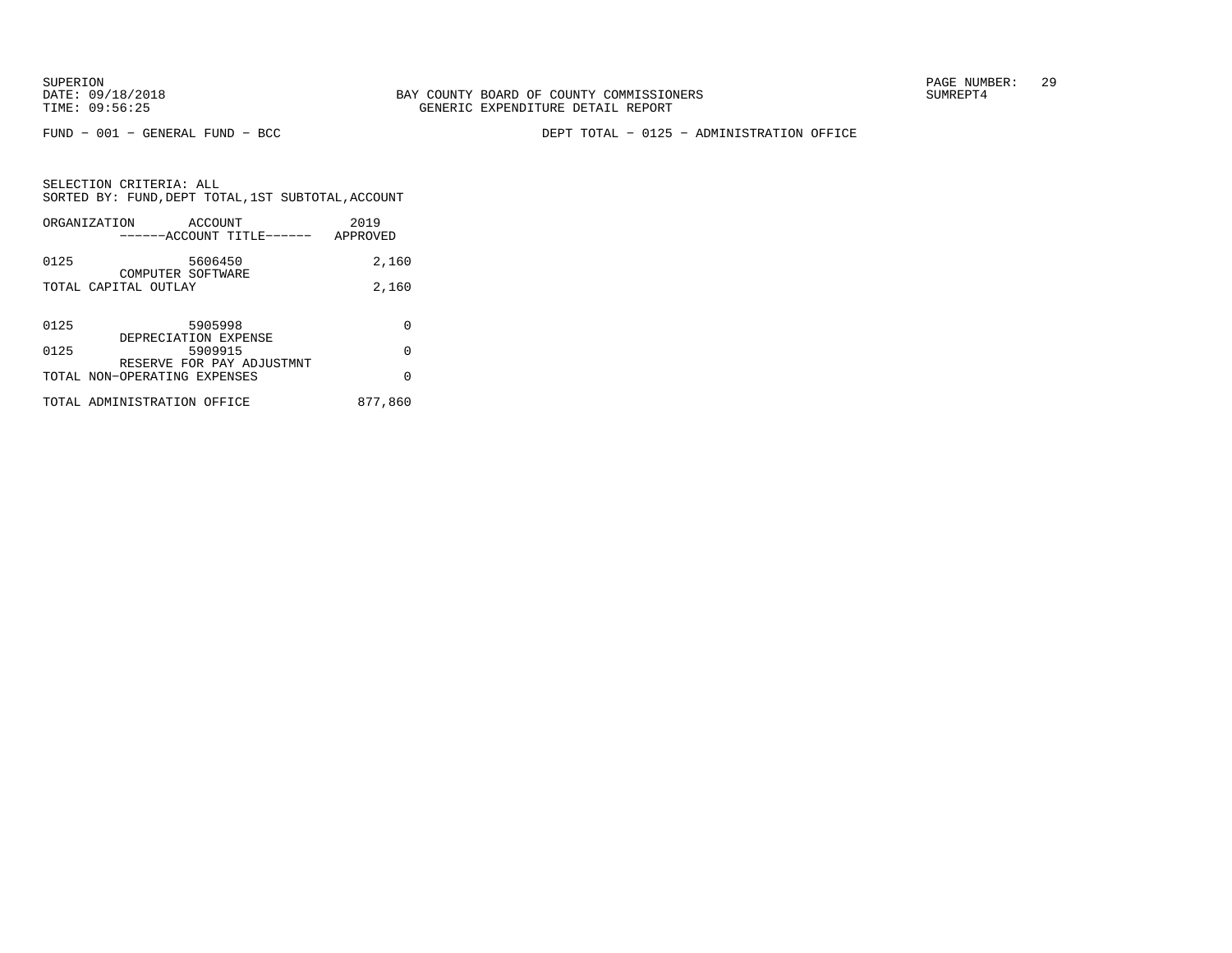FUND − 001 − GENERAL FUND − BCC DEPT TOTAL − 0126 − PUBLIC INFORMATION OFFICE

| ORGANIZATION | ACCOUNT<br>------ACCOUNT TITLE------              | 2019<br>APPROVED |
|--------------|---------------------------------------------------|------------------|
| 0126         | 5101200                                           | 81,867           |
| 0126         | SALARIES & WAGES-REGULAR<br>5102100               | 6,263            |
| 0126         | FICA TAXES-MATCHING<br>5102200                    | 6,931            |
| 0126         | RETIREMENT CONTRIBUTIONS<br>5102300               | 6,379            |
| 0126         | LIFE & HEALTH INSURANCE<br>5102302                | 72               |
| 0126         | VIRTUAL DOCTOR<br>5102400                         | 405              |
|              | WORKERS COMP. PREMIUMS<br>TOTAL PERSONAL SERVICES | 101,917          |

| 0126 | 5303110                   | 0        |
|------|---------------------------|----------|
|      | PROF SRV-BACKGROUND CHECK |          |
| 0126 | 5303401                   | 60       |
|      | CONTRACTED SERVICES       |          |
| 0126 | 5304001                   | 6.500    |
|      | TRAVEL/TRAINING NON-LOCAL |          |
| 0126 | 5304005                   | 600      |
|      | TRAVEL-LOCAL              |          |
| 0126 | 5304101                   | 744      |
|      | COMMUNICATIONS SERVICES   |          |
| 0126 | 5304125                   | 2,000    |
|      | POSTAGE/TRANSP/FREIGHT    |          |
| 0126 | 5304414                   | 450      |
|      | RENTALS/LEASES EOUIP-(IT) |          |
| 0126 | 5304605                   | $\Omega$ |
|      | REPAIR/MAINT-BLDG & GRND  |          |
| 0126 | 5304701                   | $\Omega$ |
|      | PRINTING & BINDING        |          |
| 0126 | 5304801                   | $\Omega$ |
|      | ADVERTISING               |          |
| 0126 | 5304905                   | 30,000   |
|      | FEES&COSTS-LGL ADV/ADVERT |          |
| 0126 | 5304987                   | 15,050   |
|      | SPECIAL EVENTS            |          |
| 0126 | 5304990                   | 500      |
|      | MISCELLANEOUS EXPENSES    |          |
| 0126 | 5305101                   | 500      |
|      | OFFICE SUPPLIES           |          |
| 0126 | 5305201                   | 0        |
|      | OPERATING SUPPLIES        |          |
| 0126 | 5305401                   | $\Omega$ |
|      | BOOKS/RESOURCE MATR/SUBSC |          |
| 0126 | 5305402                   | 500      |
|      | DUES & MEMBERSHIPS        |          |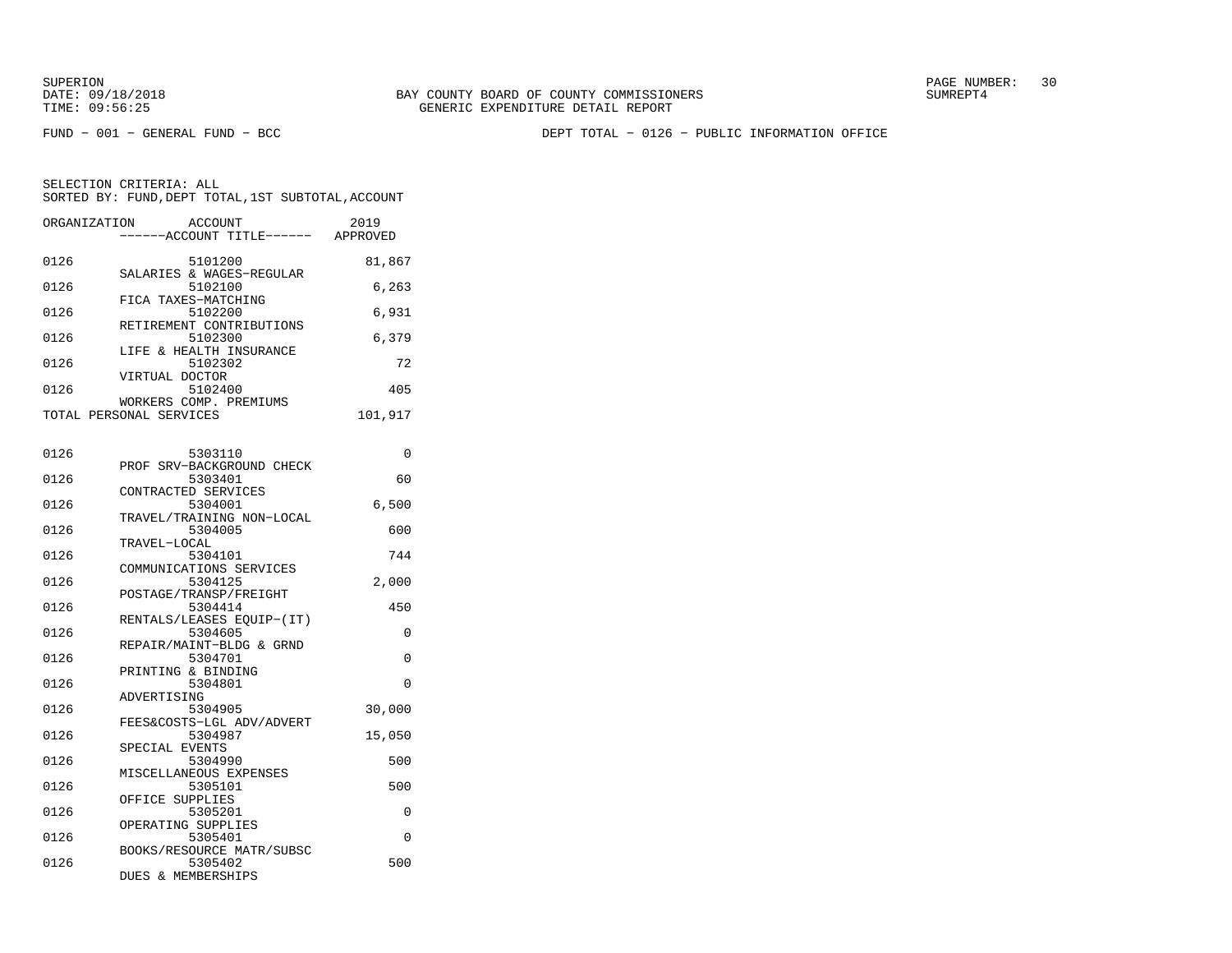SUPERION PAGE NUMBER: 31

FUND − 001 − GENERAL FUND − BCC DEPT TOTAL − 0126 − PUBLIC INFORMATION OFFICE

|      | ORGANIZATION ACCOUNT<br>-----ACCOUNT TITLE------ APPROVED | 2019     |
|------|-----------------------------------------------------------|----------|
| 0126 | 5305406<br>TRAINING & TUITION                             | $\Omega$ |
|      | TOTAL OPERATING EXPENSES                                  | 56,904   |
| 0126 | 5606401<br>EOUIPMENT                                      | $\Omega$ |
| 0126 | 5606402<br>EOUIP LESS THAN \$1000                         | 500      |
| 0126 | 5606450<br>COMPUTER SOFTWARE                              | 6,932    |
|      | TOTAL CAPITAL OUTLAY                                      | 7,432    |
| 0126 | 5740010<br>SPECIAL EVENTS-DON'T USE                       | $\Omega$ |
|      | TOTAL SPECIAL EVENTS                                      | $\Omega$ |
| 0126 | 5808201<br>AID-PRIVATE ORGANIZATIONS                      | 20,000   |
|      | TOTAL GRANTS & AIDS                                       | 20,000   |
|      | TOTAL PUBLIC INFORMATION OFFICE                           | 186,253  |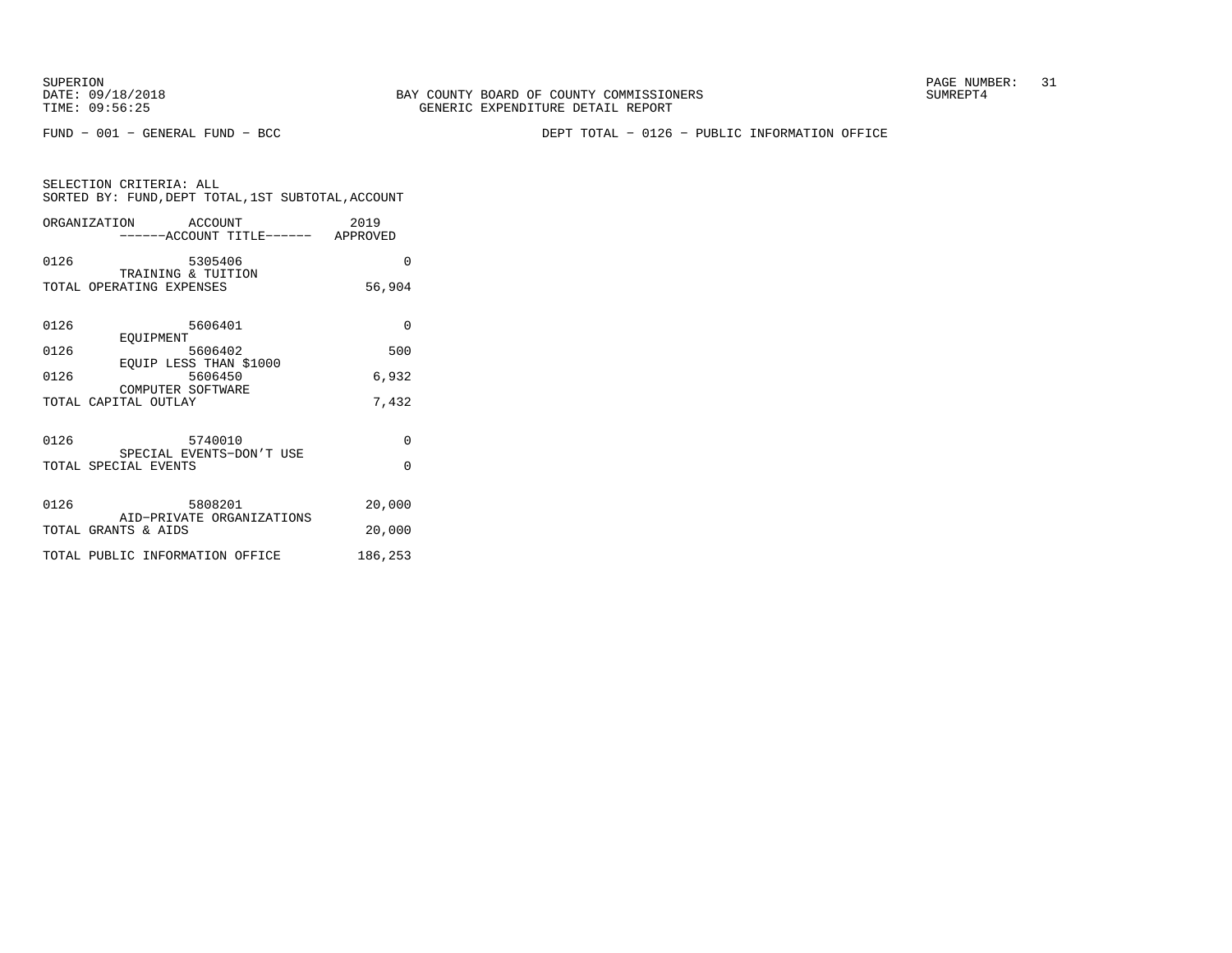FUND − 001 − GENERAL FUND − BCC DEPT TOTAL − 0127 − HUMAN RESOURCES

| ORGANIZATION | ACCOUNT<br>----ACCOUNT TITLE------ APPROVED                      | 2019     |
|--------------|------------------------------------------------------------------|----------|
| 0127         | 5101200<br>SALARIES & WAGES-REGULAR                              | 369,294  |
| 0127         | 5101400                                                          | 500      |
| 0127         | SALARIES & WAGES-OVERTIME<br>5102100                             | 28,290   |
| 0127         | FICA TAXES-MATCHING<br>5102200                                   | 47,350   |
| 0127         | RETIREMENT CONTRIBUTIONS<br>5102300                              | 58,796   |
| 0127         | LIFE & HEALTH INSURANCE<br>5102302                               | 360      |
| 0127         | VIRTUAL DOCTOR<br>5102400                                        | 1,829    |
| 0127         | WORKERS COMP. PREMIUMS<br>5102500                                | 0        |
|              | UNEMPLOYMENT COMPENSATION<br>TOTAL PERSONAL SERVICES             | 506,419  |
| 0127         | 5143103                                                          | 0        |
| 0127         | PROF SRV-LABOR ATTNY<br>5303107                                  | 35       |
|              | PROF SRV-SUBSTANCE TEST                                          | 75       |
| 0127         | 5303110<br>PROF SRV-BACKGROUND CHECK                             |          |
| 0127         | 5303401<br>CONTRACTED SERVICES                                   | 11,296   |
| 0127         | 5303410<br>CONTR SRV-JANITORIAL                                  | 0        |
| 0127         | 5303425<br>CONTR SRV-ADMIN FEES                                  | $\Omega$ |
| 0127         | 5303446<br>CONTR SRV-FACILITIES                                  | 28,832   |
| 0127         | 5304001<br>TRAVEL/TRAINING NON-LOCAL                             | 2,000    |
| 0127         | 5304005<br>TRAVEL-LOCAL                                          | 0        |
| 0127         | 5304101<br>COMMUNICATIONS SERVICES                               | 3,852    |
| 0127         | 5304125<br>POSTAGE/TRANSP/FREIGHT                                | 500      |
| 0127         | 5304301                                                          | 0        |
| 0127         | UTILITY SERVICES<br>5304405                                      | 0        |
| 0127         | RENTALS/LEASES-BUILDINGS<br>5304410                              | 1,000    |
| 0127         | RENTALS/LEASES-EQUIPMENT<br>5304414<br>RENTALS/LEASES EQUIP-(IT) | 8,893    |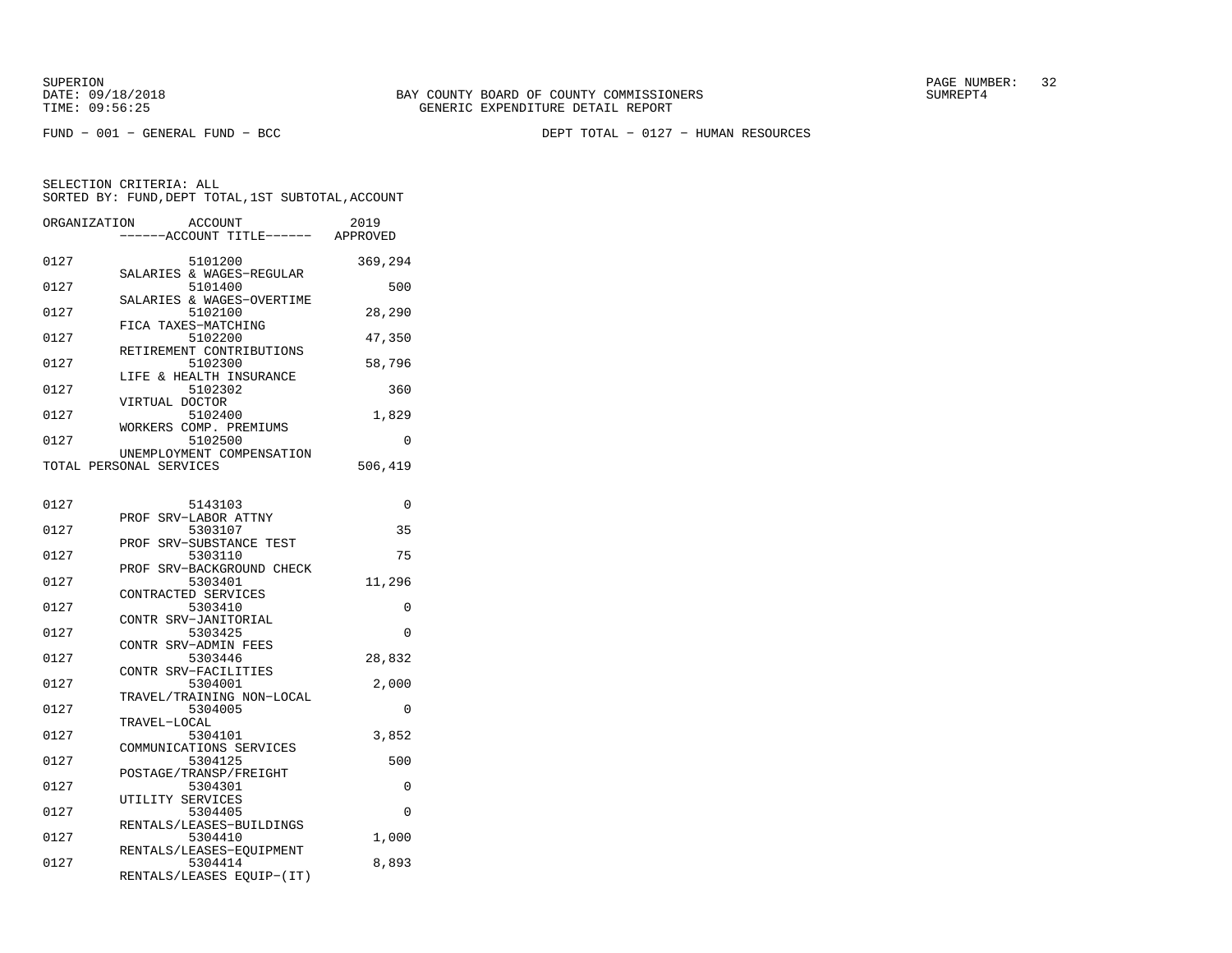FUND − 001 − GENERAL FUND − BCC DEPT TOTAL − 0127 − HUMAN RESOURCES

| ORGANIZATION         |           | ACCOUNT<br>---ACCOUNT TITLE------ APPROVED                   | 2019     |
|----------------------|-----------|--------------------------------------------------------------|----------|
| 0127                 |           | 5304501<br>INSURANCE & BONDS                                 | 13,861   |
| 0127                 |           | 5304605<br>REPAIR/MAINT-BLDG & GRND                          | $\Omega$ |
| 0127                 |           | 5304610                                                      | 400      |
| 0127                 |           | REPAIR/MAINT-AUTO EQUIP<br>5304615                           | 0        |
| 0127                 |           | REPAIR/MAINT-EOUIPMENT<br>5304701                            | 3,500    |
| 0127                 |           | PRINTING & BINDING<br>5304902                                | 1,039    |
| 0127                 |           | FEES & COSTS-PURCHASING<br>5304905                           | 0        |
| 0127                 |           | FEES&COSTS-LGL ADV/ADVERT<br>5304990                         | 0        |
| 0127                 |           | MISCELLANEOUS EXPENSES<br>5305101                            | 3,000    |
| 0127                 |           | OFFICE SUPPLIES<br>5305201                                   | 0        |
| 0127                 |           | OPERATING SUPPLIES<br>5305202                                | $\Omega$ |
| 0127                 |           | OPER SUPPLIES-JANITORIAL<br>5305205                          | 400      |
| 0127                 |           | GAS, OIL & LUBRICANTS<br>5305224                             | 107,200  |
| 0127                 |           | EMPLOYEE DEVELOPMENT<br>5305401                              | 300      |
| 0127                 |           | BOOKS/RESOURCE MATR/SUBSC<br>5305402                         | 1,213    |
| 0127                 |           | DUES & MEMBERSHIPS<br>5305406                                | 3,300    |
|                      |           | TRAINING & TUITION<br>TOTAL OPERATING EXPENSES               | 190,696  |
|                      |           |                                                              |          |
| 0127                 | EOUIPMENT | 5606401                                                      | $\Omega$ |
| 0127                 |           | 5606402<br>EOUIP LESS THAN \$1000                            | 500      |
| 0127                 |           | 5606450<br>COMPUTER SOFTWARE                                 | 36,512   |
| TOTAL CAPITAL OUTLAY |           |                                                              | 37,012   |
| 0127                 |           | 5905908                                                      | 0        |
| 0127                 |           | LOSS ON DISPOSAL<br>5905998                                  | 0        |
| 0127                 |           | DEPRECIATION EXPENSE<br>5909915<br>RESERVE FOR PAY ADJUSTMNT | $\Omega$ |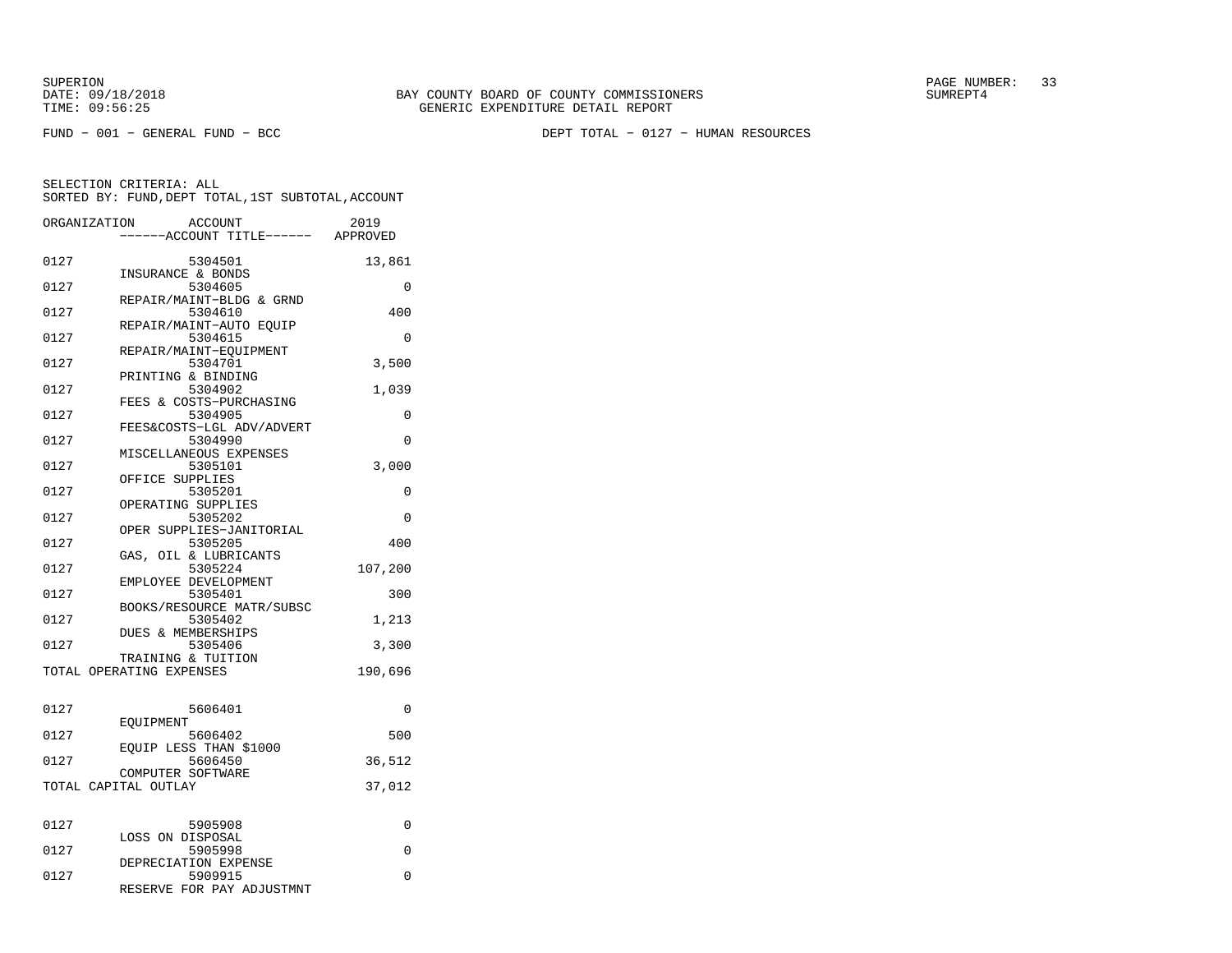FUND − 001 − GENERAL FUND − BCC DEPT TOTAL − 0127 − HUMAN RESOURCES

SELECTION CRITERIA: ALLSORTED BY: FUND,DEPT TOTAL,1ST SUBTOTAL,ACCOUNT

| ORGANIZATION                 | ACCOUNT |                           | 2019     |  |
|------------------------------|---------|---------------------------|----------|--|
|                              |         | ------ACCOUNT TITLE------ | APPROVED |  |
| TOTAL NON-OPERATING EXPENSES |         |                           |          |  |

TOTAL HUMAN RESOURCES 734,127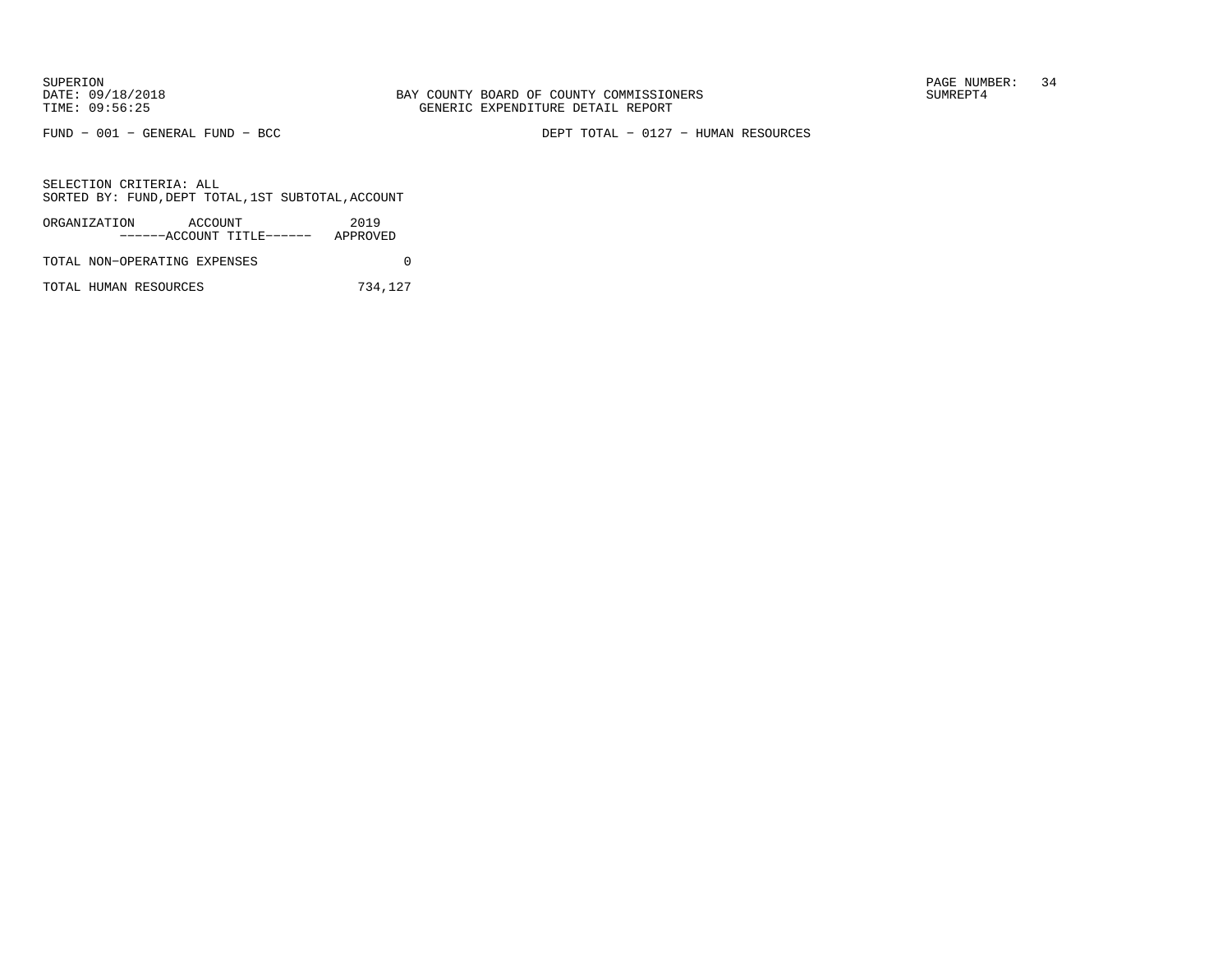FUND − 001 − GENERAL FUND − BCC DEPT TOTAL − 0130 − MANAGEMENT/BUDGET

| ORGANIZATION | ACCOUNT<br>-----ACCOUNT TITLE------ APPROVED             | 2019     |
|--------------|----------------------------------------------------------|----------|
| 0130         | 5101200                                                  | 304,545  |
| 0130         | SALARIES & WAGES-REGULAR<br>5101400                      | 500      |
| 0130         | SALARIES & WAGES-OVERTIME<br>5102100                     | 23,336   |
| 0130         | FICA TAXES-MATCHING<br>5102200                           | 41,667   |
| 0130         | RETIREMENT CONTRIBUTIONS<br>5102300                      | 34,484   |
| 0130         | LIFE & HEALTH INSURANCE<br>5102302                       | 216      |
| 0130         | VIRTUAL DOCTOR<br>5102400                                | 1,508    |
| 0130         | WORKERS COMP. PREMIUMS<br>5102500                        | 0        |
|              | UNEMPLOYMENT COMPENSATION<br>TOTAL PERSONAL SERVICES     | 406,256  |
|              |                                                          |          |
| 0130         | 5303106                                                  | $\Omega$ |
| 0130         | PROF SRV-PHYSICLS/MEDICAL<br>5303107                     | $\Omega$ |
| 0130         | SRV-SUBSTANCE TEST<br>PROF<br>5303110                    | $\Omega$ |
| 0130         | SRV-BACKGROUND CHECK<br>PROF<br>5303401                  | 35,060   |
| 0130         | CONTRACTED SERVICES<br>5303410                           | $\Omega$ |
| 0130         | CONTR SRV-JANITORIAL<br>5303425                          | 0        |
| 0130         | CONTR SRV-ADMIN FEES<br>5303446                          |          |
|              | CONTR SRV-FACILITIES                                     | 14,212   |
| 0130         | 5304001<br>TRAVEL/TRAINING NON-LOCAL                     | 40       |
| 0130         | 5304101<br>COMMUNICATIONS SERVICES                       | 2,208    |
| 0130         | 5304125<br>POSTAGE/TRANSP/FREIGHT                        | 60       |
| 0130         | 5304301<br>UTILITY SERVICES                              | 0        |
| 0130         | 5304410<br>RENTALS/LEASES-EQUIPMENT                      | $\Omega$ |
| 0130         | 5304414                                                  | 4,628    |
| 0130         | RENTALS/LEASES EQUIP-(IT)<br>5304501                     | 10,699   |
| 0130         | INSURANCE & BONDS<br>5304605<br>REPAIR/MAINT-BLDG & GRND | 0        |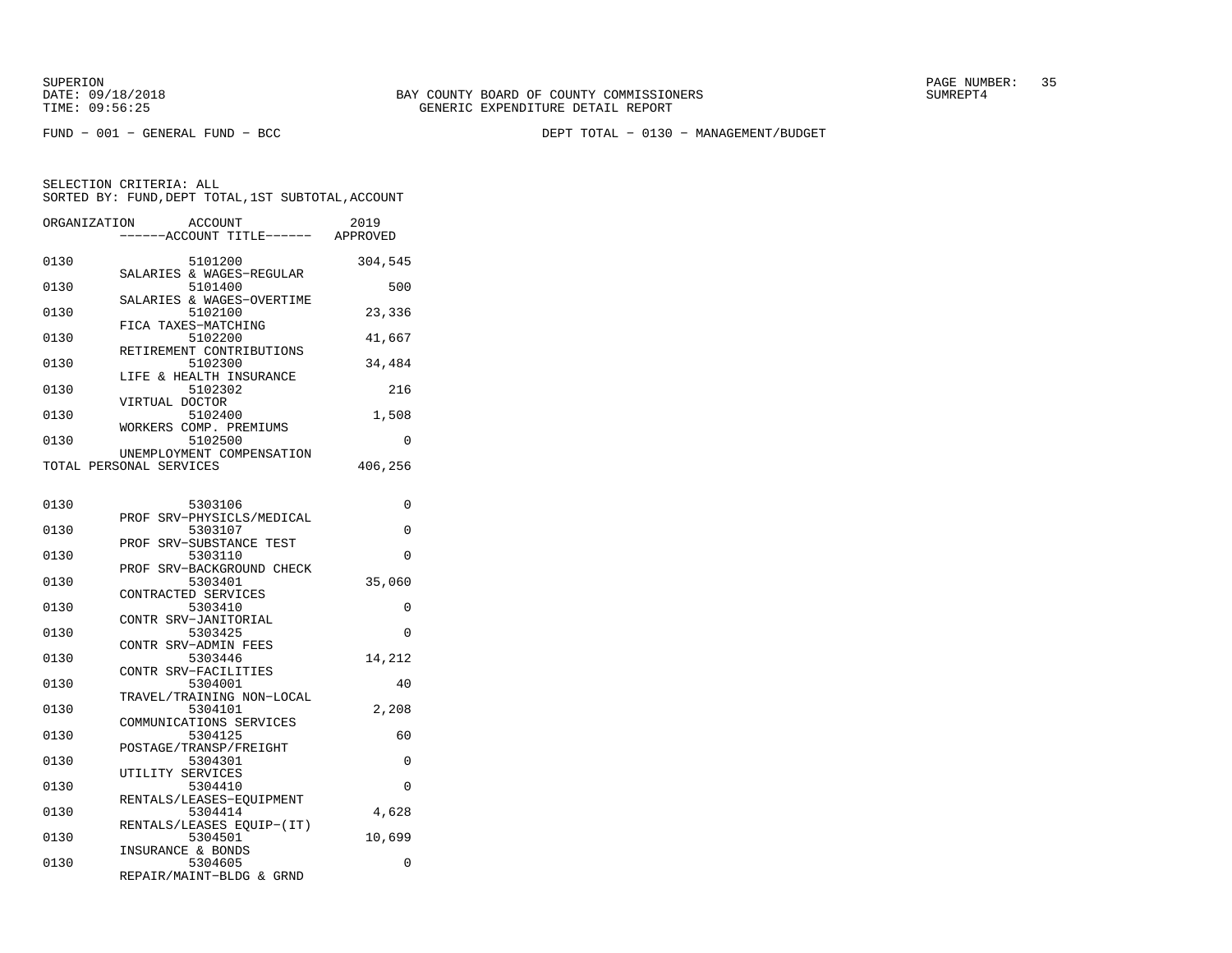FUND − 001 − GENERAL FUND − BCC DEPT TOTAL − 0130 − MANAGEMENT/BUDGET

|      | ORGANIZATION<br>ACCOUNT<br>-----ACCOUNT TITLE------ APPROVED | 2019     |
|------|--------------------------------------------------------------|----------|
| 0130 | 5304615                                                      | $\Omega$ |
| 0130 | REPAIR/MAINT-EOUIPMENT<br>5304701                            | 8,500    |
| 0130 | PRINTING & BINDING<br>5304902<br>FEES & COSTS-PURCHASING     | 519      |
| 0130 | 5304905<br>FEES&COSTS-LGL ADV/ADVERT                         | 2,000    |
| 0130 | 5304990<br>MISCELLANEOUS EXPENSES                            | 0        |
| 0130 | 5305101<br>OFFICE SUPPLIES                                   | 1,000    |
| 0130 | 5305201<br>OPERATING SUPPLIES                                | 0        |
| 0130 | 5305202<br>OPER SUPPLIES-JANITORIAL                          | $\Omega$ |
| 0130 | 5305205<br>GAS, OIL & LUBRICANTS                             | $\Omega$ |
| 0130 | 5305210<br>SAFETY GEAR & SUPPLIES                            | $\Omega$ |
| 0130 | 5305401<br>BOOKS/RESOURCE MATR/SUBSC                         | $\Omega$ |
| 0130 | 5305402<br><b>DUES &amp; MEMBERSHIPS</b>                     | 370      |
| 0130 | 5305406<br>TRAINING & TUITION                                | 200      |
|      | TOTAL OPERATING EXPENSES                                     | 79,496   |
| 0130 | 5606401                                                      | $\Omega$ |
| 0130 | EOUIPMENT<br>5606402                                         | $\Omega$ |
| 0130 | EQUIP LESS THAN \$1000<br>5606450<br>COMPUTER SOFTWARE       | 3,432    |
|      | TOTAL CAPITAL OUTLAY                                         | 3,432    |
| 0130 | 5905998                                                      | 0        |
| 0130 | DEPRECIATION EXPENSE<br>5909915                              | 0        |
|      | RESERVE FOR PAY ADJUSTMNT<br>TOTAL NON-OPERATING EXPENSES    | $\Omega$ |
|      | TOTAL MANAGEMENT/BUDGET                                      | 489,184  |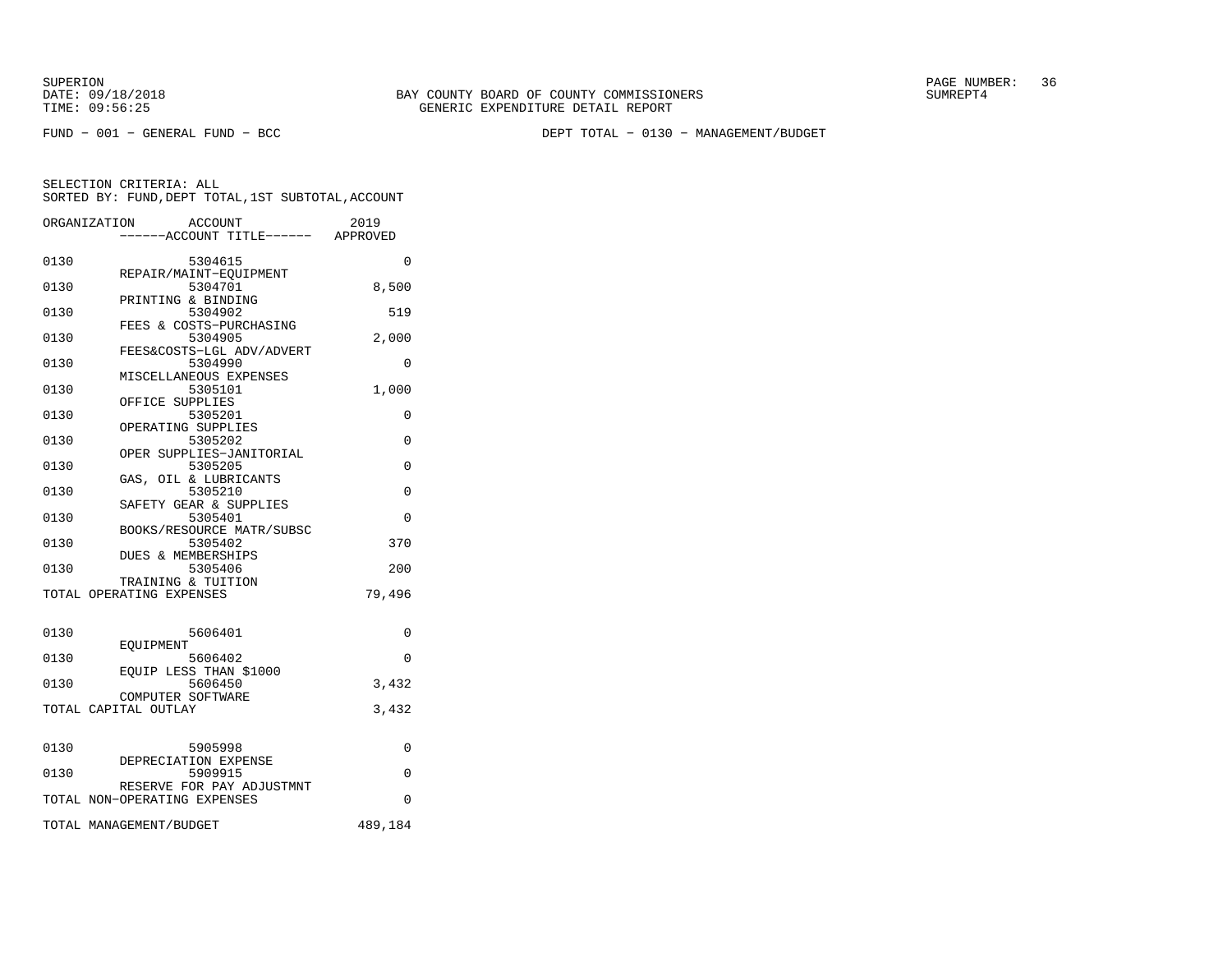FUND − 001 − GENERAL FUND − BCC DEPT TOTAL − 0135 − PLANNING

| ORGANIZATION            |                  | <b>ACCOUNT</b><br>---ACCOUNT TITLE------ APPROVED | 2019     |
|-------------------------|------------------|---------------------------------------------------|----------|
| 0135                    |                  | 5101200<br>SALARIES & WAGES-REGULAR               | 358,828  |
| 0135                    |                  | 5101400                                           | 500      |
| 0135                    |                  | SALARIES & WAGES-OVERTIME<br>5102100              | 27,489   |
| 0135                    |                  | FICA TAXES-MATCHING<br>5102200                    | 35,751   |
| 0135                    |                  | RETIREMENT CONTRIBUTIONS<br>5102300               | 71,307   |
| 0135                    |                  | LIFE & HEALTH INSURANCE<br>5102302                | 382      |
| 0135                    | VIRTUAL DOCTOR   | 5102400                                           | 1,777    |
| 0135                    |                  | WORKERS COMP. PREMIUMS<br>5102500                 | $\Omega$ |
| TOTAL PERSONAL SERVICES |                  | UNEMPLOYMENT COMPENSATION                         | 496,034  |
|                         |                  |                                                   |          |
| 0135                    |                  | 5153105<br>PLANNING COMMISSION/DRB                | $\Omega$ |
| 0135                    |                  | 5303107<br>PROF SRV-SUBSTANCE TEST                | 50       |
| 0135                    |                  | 5303110<br>PROF SRV-BACKGROUND CHECK              | 100      |
| 0135                    |                  | 5303401<br>CONTRACTED SERVICES                    | 132      |
| 0135                    |                  | 5303410<br>CONTR SRV-JANITORIAL                   | 0        |
| 0135                    | CONTR SRV-GIS    | 5303422                                           | $\Omega$ |
| 0135                    |                  | 5303425<br>CONTR SRV-ADMIN FEES                   | 0        |
| 0135                    |                  | 5303446                                           | 30,469   |
| 0135                    |                  | CONTR SRV-FACILITIES<br>5304001                   | 7,650    |
| 0135                    |                  | TRAVEL/TRAINING NON-LOCAL<br>5304101              | 1,524    |
| 0135                    |                  | COMMUNICATIONS SERVICES<br>5304125                | 600      |
| 0135                    |                  | POSTAGE/TRANSP/FREIGHT<br>5304301                 | $\Omega$ |
| 0135                    | UTILITY SERVICES | 5304405                                           | 0        |
| 0135                    |                  | RENTALS/LEASES-BUILDINGS<br>5304410               | 2,000    |
| 0135                    |                  | RENTALS/LEASES-EQUIPMENT<br>5304414               | 5,544    |
|                         |                  | RENTALS/LEASES EQUIP-(IT)                         |          |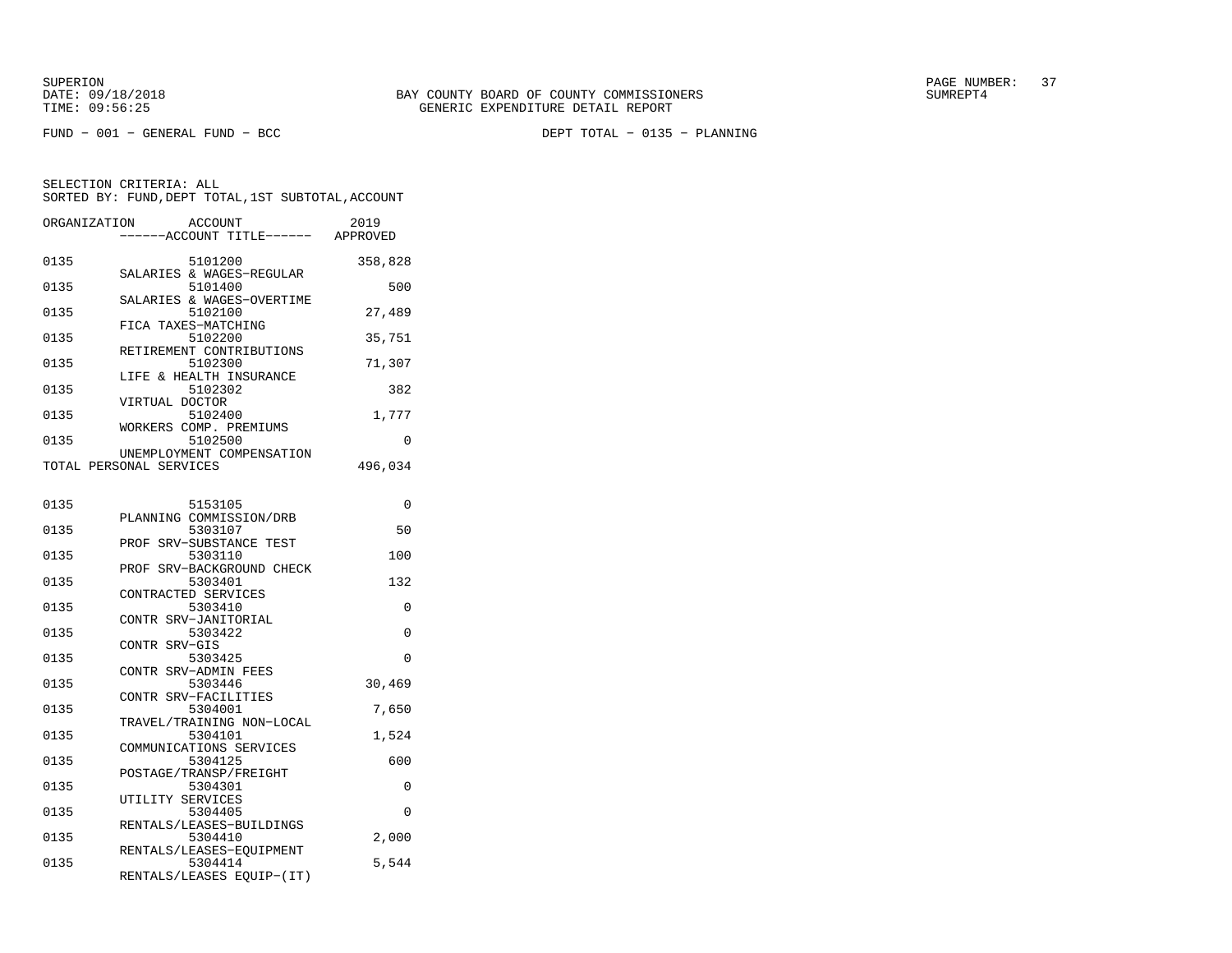FUND − 001 − GENERAL FUND − BCC DEPT TOTAL − 0135 − PLANNING

| ORGANIZATION |                          | <b>ACCOUNT</b><br>----ACCOUNT TITLE------ APPROVED | 2019     |
|--------------|--------------------------|----------------------------------------------------|----------|
| 0135         |                          | 5304501<br>INSURANCE & BONDS                       | 14,175   |
| 0135         |                          | 5304605                                            | 0        |
| 0135         |                          | REPAIR/MAINT-BLDG & GRND<br>5304610                | 750      |
| 0135         |                          | REPAIR/MAINT-AUTO EQUIP<br>5304611                 | $\Omega$ |
| 0135         |                          | REPAIR/MAINT-FLEET MAINT<br>5304615                | 714      |
| 0135         |                          | REPAIR/MAINT-EQUIPMENT<br>5304701                  | $\Omega$ |
| 0135         |                          | PRINTING & BINDING<br>5304902                      | 1,558    |
| 0135         |                          | FEES & COSTS-PURCHASING<br>5304905                 | 15,000   |
| 0135         |                          | FEES&COSTS-LGL ADV/ADVERT<br>5304909               | 25       |
| 0135         |                          | FEES & COSTS-COURT FILING<br>5304990               | 50       |
| 0135         |                          | MISCELLANEOUS EXPENSES<br>5305101                  | 2,000    |
| 0135         |                          | OFFICE SUPPLIES<br>5305201                         | 0        |
| 0135         |                          | OPERATING SUPPLIES<br>5305202                      | 0        |
| 0135         |                          | OPER SUPPLIES-JANITORIAL<br>5305205                | 1,365    |
| 0135         |                          | GAS, OIL & LUBRICANTS<br>5305210                   | 50       |
| 0135         |                          | SAFETY GEAR & SUPPLIES<br>5305215                  | 0        |
| 0135         |                          | CLOTHING & WEARING APPRL<br>5305401                | 300      |
| 0135         |                          | BOOKS/RESOURCE MATR/SUBSC<br>5305402               | 2,067    |
| 0135         |                          | DUES & MEMBERSHIPS<br>5305406                      | 250      |
|              | TOTAL OPERATING EXPENSES | TRAINING & TUITION                                 | 86,373   |
|              |                          |                                                    |          |
| 0135         | EOUIPMENT                | 5606401                                            | 0        |
| 0135         |                          | 5606402<br>EQUIP LESS THAN \$1000                  | $\Omega$ |
| 0135         |                          | 5606450<br>COMPUTER SOFTWARE                       | 8,014    |
|              | TOTAL CAPITAL OUTLAY     |                                                    | 8,014    |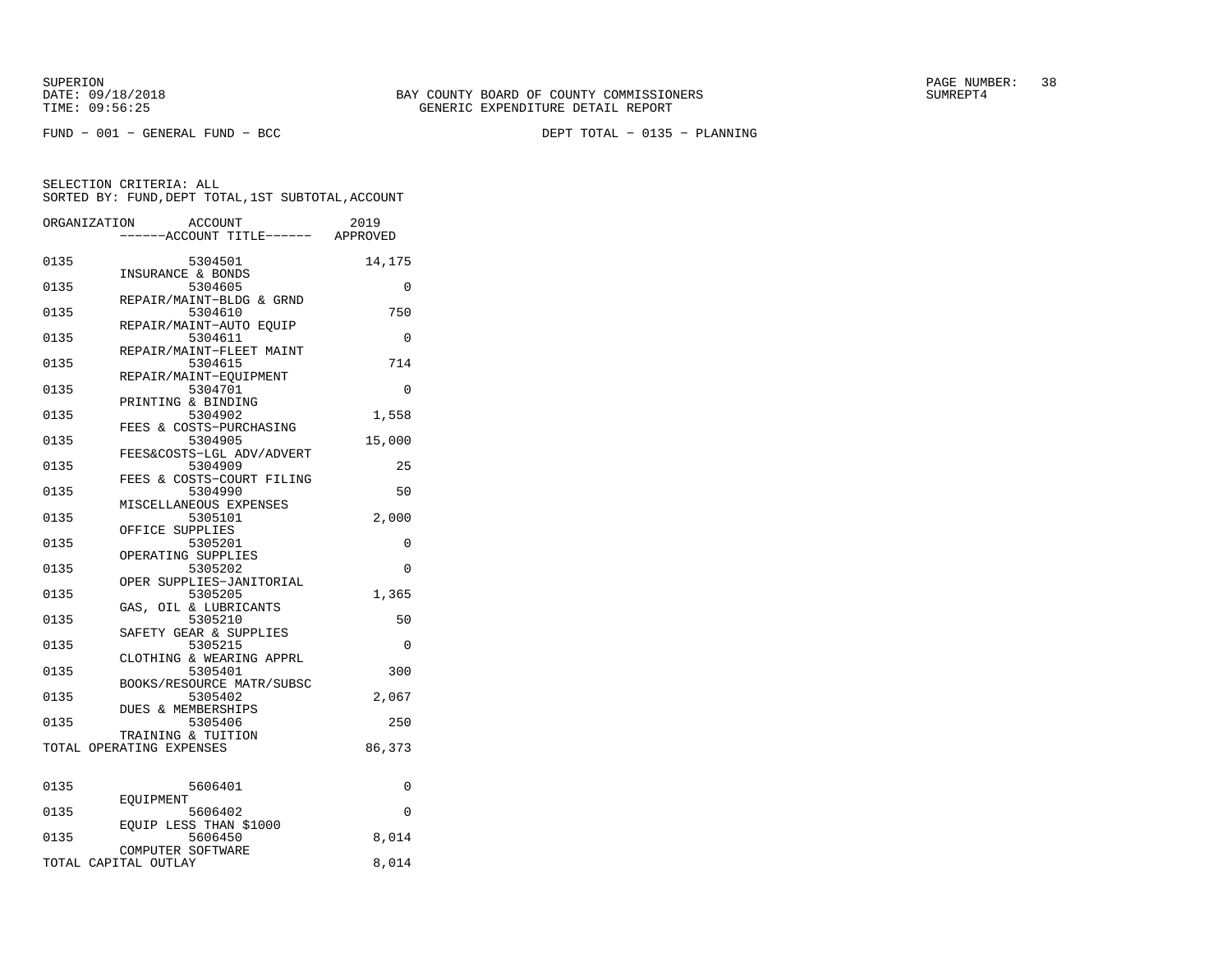FUND − 001 − GENERAL FUND − BCC DEPT TOTAL − 0135 − PLANNING

|                | ORGANIZATION ACCOUNT                                      | 2019     |
|----------------|-----------------------------------------------------------|----------|
|                | ------ACCOUNT TITLE------ APPROVED                        |          |
| 0135           | 5808113                                                   | 60,000   |
| 0135           | GRANT-STATE<br>5808121                                    | 250,000  |
| 0135           | GRANT-FEDERAL<br>5808300                                  | O        |
|                | OTHER GRANTS & AIDS<br>TOTAL GRANTS & AIDS                | 310,000  |
|                |                                                           |          |
| 0135           | 5905908                                                   | $\Omega$ |
| 0135           | LOSS ON DISPOSAL<br>5905998                               | $\Omega$ |
| 0135           | DEPRECIATION EXPENSE<br>5909915                           | $\Omega$ |
|                | RESERVE FOR PAY ADJUSTMNT<br>TOTAL NON-OPERATING EXPENSES | $\Omega$ |
|                |                                                           |          |
| TOTAL PLANNING |                                                           | 900,421  |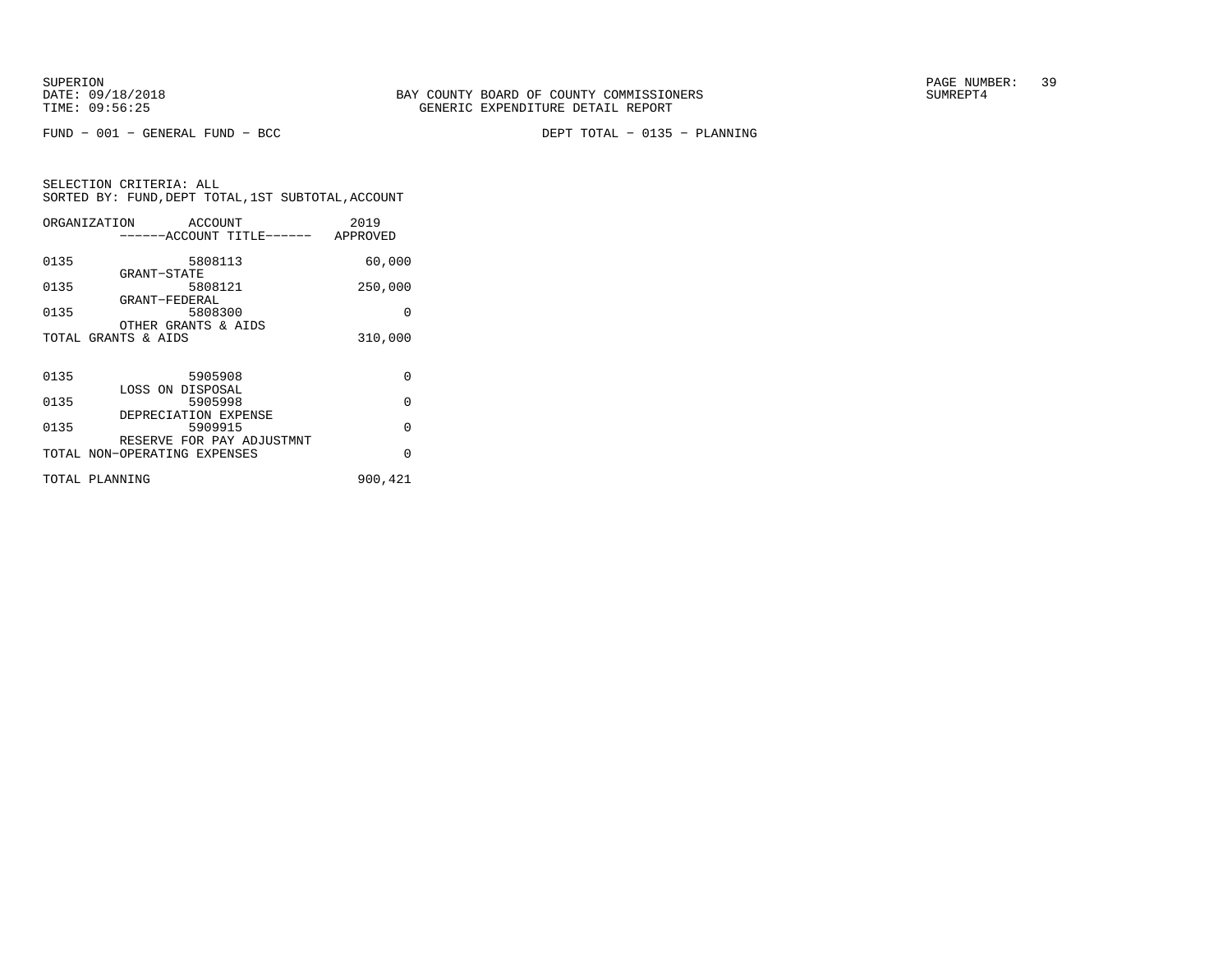FUND − 001 − GENERAL FUND − BCC DEPT TOTAL − 0136 − G.I.S.

| ORGANIZATION | ACCOUNT<br>----ACCOUNT TITLE------ APPROVED          | 2019     |
|--------------|------------------------------------------------------|----------|
| 0136         | 5101200<br>SALARIES & WAGES-REGULAR                  | 273,342  |
| 0136         | 5101205                                              | $\Omega$ |
| 0136         | SALARIES & WAGES-DISASTER<br>5101400                 | 0        |
| 0136         | SALARIES & WAGES-OVERTIME<br>5102100                 | 20,911   |
| 0136         | FICA TAXES-MATCHING<br>5102200                       | 30,604   |
| 0136         | RETIREMENT CONTRIBUTIONS<br>5102300                  | 32,470   |
| 0136         | LIFE & HEALTH INSURANCE<br>5102302                   | 180      |
| 0136         | VIRTUAL DOCTOR<br>5102400                            | 1,352    |
| 0136         | WORKERS COMP. PREMIUMS<br>5102500                    | $\Omega$ |
|              | UNEMPLOYMENT COMPENSATION<br>TOTAL PERSONAL SERVICES | 358,859  |
| 0136         | 5303107                                              | 100      |
| 0136         | PROF SRV-SUBSTANCE TEST<br>5303110                   | 100      |
| 0136         | PROF SRV-BACKGROUND CHECK<br>5303401                 | 120      |
| 0136         | CONTRACTED SERVICES<br>5303410                       | $\Omega$ |
| 0136         | CONTR SRV-JANITORIAL<br>5303422                      | $\Omega$ |
| 0136         | CONTR SRV-GIS<br>5303425                             | $\Omega$ |
| 0136         | CONTR SRV-ADMIN FEES<br>5303446                      | 34,349   |
| 0136         | CONTR SRV-FACILITIES<br>5304001                      | 8,000    |
| 0136         | TRAVEL/TRAINING NON-LOCAL<br>5304005                 | $\Omega$ |
| 0136         | TRAVEL-LOCAL<br>5304101                              | 1,080    |
| 0136         | COMMUNICATIONS SERVICES<br>5304125                   | 100      |
| 0136         | POSTAGE/TRANSP/FREIGHT<br>5304301                    | 0        |
| 0136         | UTILITY SERVICES<br>5304410                          | $\Omega$ |
| 0136         | RENTALS/LEASES-EQUIPMENT<br>5304414                  | 16,284   |
|              | RENTALS/LEASES EQUIP-(IT)                            |          |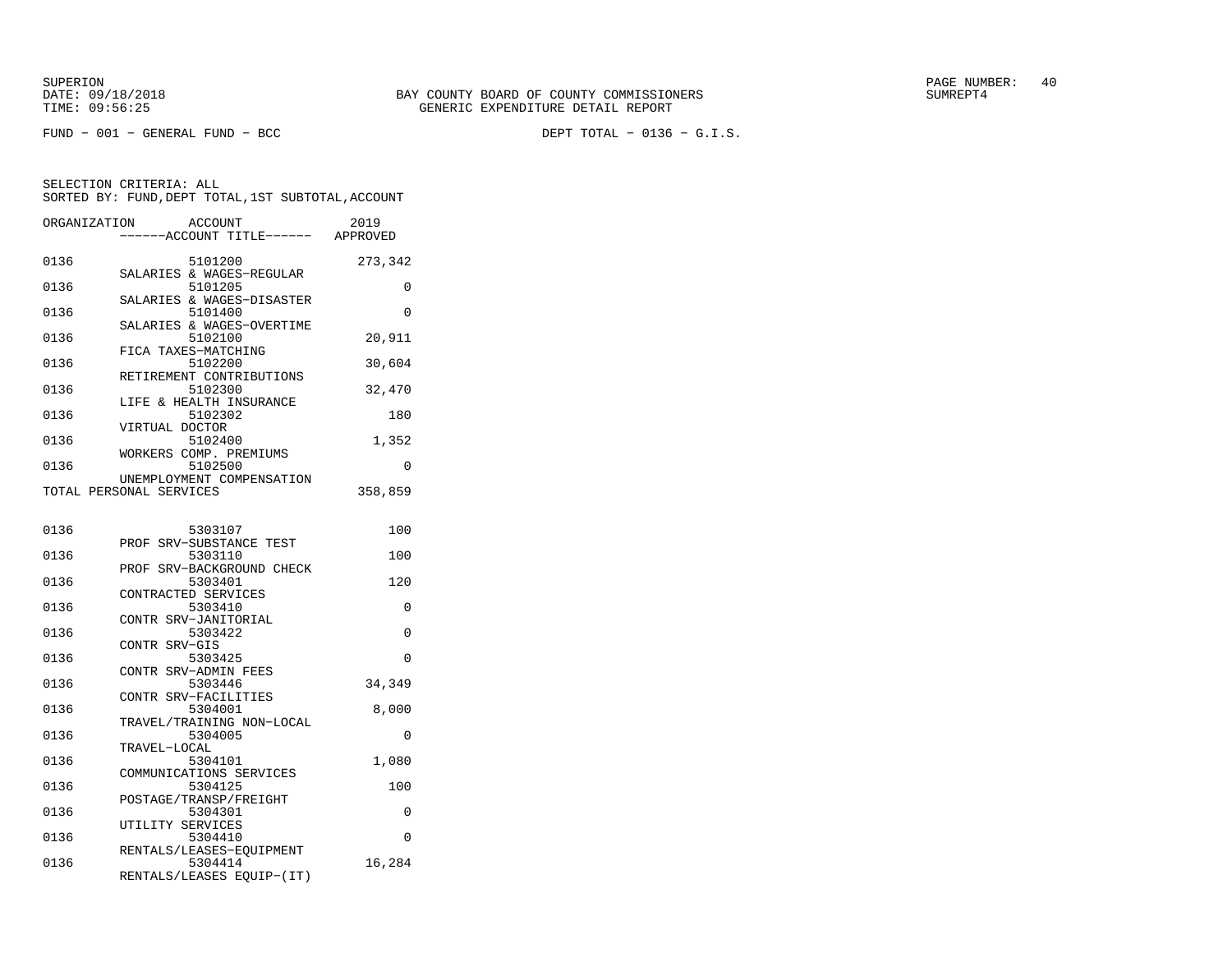FUND − 001 − GENERAL FUND − BCC DEPT TOTAL − 0136 − G.I.S.

|      | ORGANIZATION<br>ACCOUNT<br>---ACCOUNT TITLE------ APPROVED | 2019     |
|------|------------------------------------------------------------|----------|
| 0136 | 5304501<br>INSURANCE & BONDS                               | 11,082   |
| 0136 | 5304605<br>REPAIR/MAINT-BLDG & GRND                        | 0        |
| 0136 | 5304610<br>REPAIR/MAINT-AUTO EOUIP                         | 1,000    |
| 0136 | 5304611<br>REPAIR/MAINT-FLEET MAINT                        | 0        |
| 0136 | 5304615<br>REPAIR/MAINT-EOUIPMENT                          | 3,000    |
| 0136 | 5304701<br>PRINTING & BINDING                              | 50       |
| 0136 | 5304902<br>FEES & COSTS-PURCHASING                         | 4,675    |
| 0136 | 5304905<br>FEES&COSTS-LGL ADV/ADVERT                       | 0        |
| 0136 | 5304990<br>MISCELLANEOUS EXPENSES                          | 100      |
| 0136 | 5305101<br>OFFICE SUPPLIES                                 | 2,000    |
| 0136 | 5305201<br>OPERATING SUPPLIES                              | 3,000    |
| 0136 | 5305202<br>OPER SUPPLIES-JANITORIAL                        | 0        |
| 0136 | 5305205<br>GAS, OIL & LUBRICANTS                           | 1,000    |
| 0136 | 5305210<br>SAFETY GEAR & SUPPLIES                          | 0        |
| 0136 | 5305215<br>CLOTHING & WEARING APPRL                        | 800      |
| 0136 | 5305401<br>BOOKS/RESOURCE MATR/SUBSC                       | 400      |
| 0136 | 5305402<br><b>DUES &amp; MEMBERSHIPS</b>                   | 275      |
| 0136 | 5305406<br>TRAINING & TUITION                              | 12,000   |
|      | TOTAL OPERATING EXPENSES                                   | 99,515   |
| 0136 | 5606401                                                    | $\Omega$ |
| 0136 | EOUIPMENT<br>5606402                                       | 1,000    |
| 0136 | EQUIP LESS THAN \$1000<br>5606450                          | 266,753  |
|      | COMPUTER SOFTWARE<br>TOTAL CAPITAL OUTLAY                  | 267,753  |
| 0136 | 5905998<br>DEPRECIATION EXPENSE                            | 0        |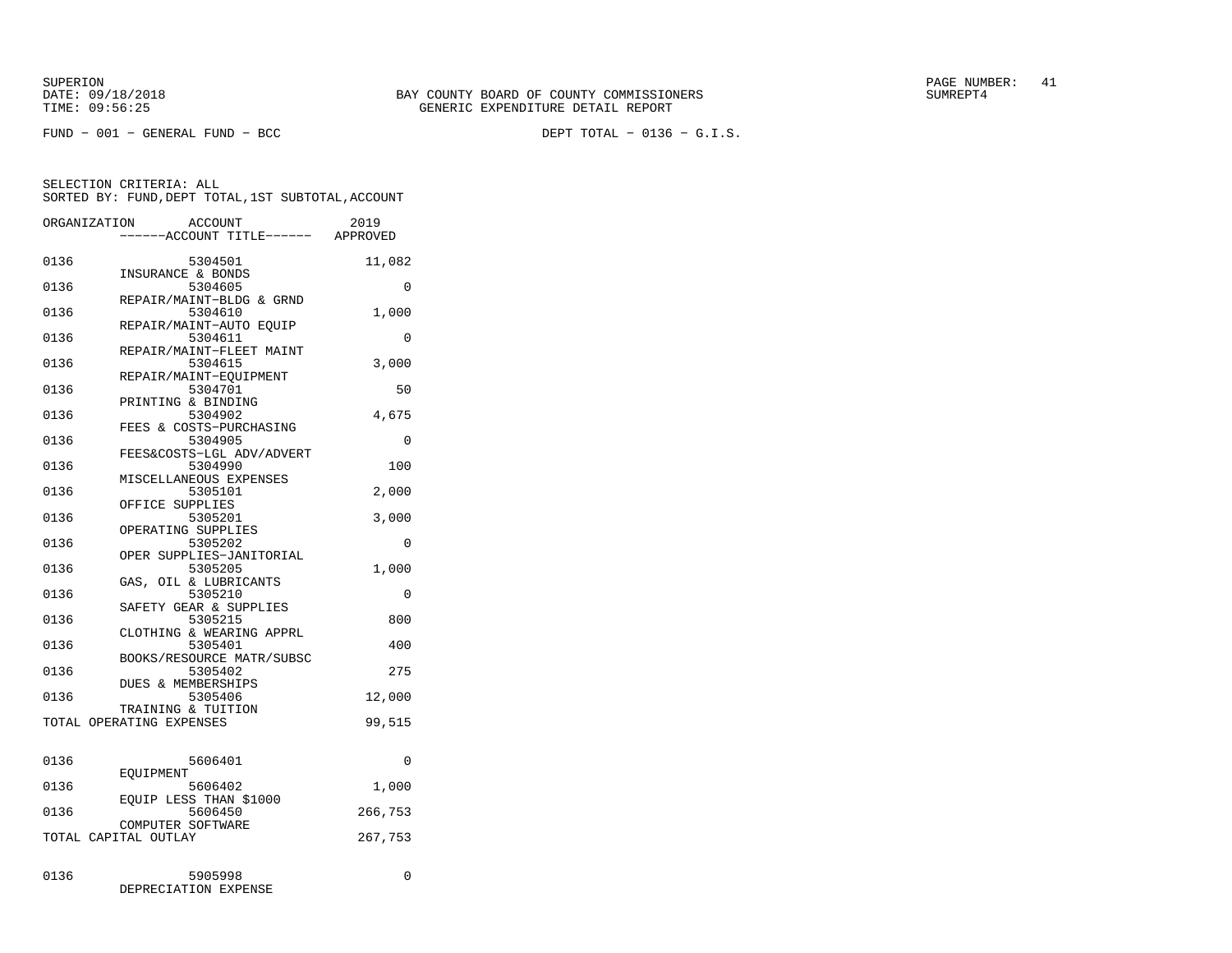FUND − 001 − GENERAL FUND − BCC DEPT TOTAL − 0136 − G.I.S.

SELECTION CRITERIA: ALL SORTED BY: FUND,DEPT TOTAL,1ST SUBTOTAL,ACCOUNTORGANIZATION ACCOUNT 2019

|      | ORGANIZATION<br>ACCOUNT<br>------ACCOUNT TITLE------      | 2019<br>APPROVED |
|------|-----------------------------------------------------------|------------------|
| 0136 | 5909910                                                   |                  |
| 0136 | RESERVE FOR CONTINGENCIES<br>5909915                      |                  |
|      | RESERVE FOR PAY ADJUSTMNT<br>TOTAL NON-OPERATING EXPENSES |                  |
|      | TOTAL G.I.S.                                              | 726,127          |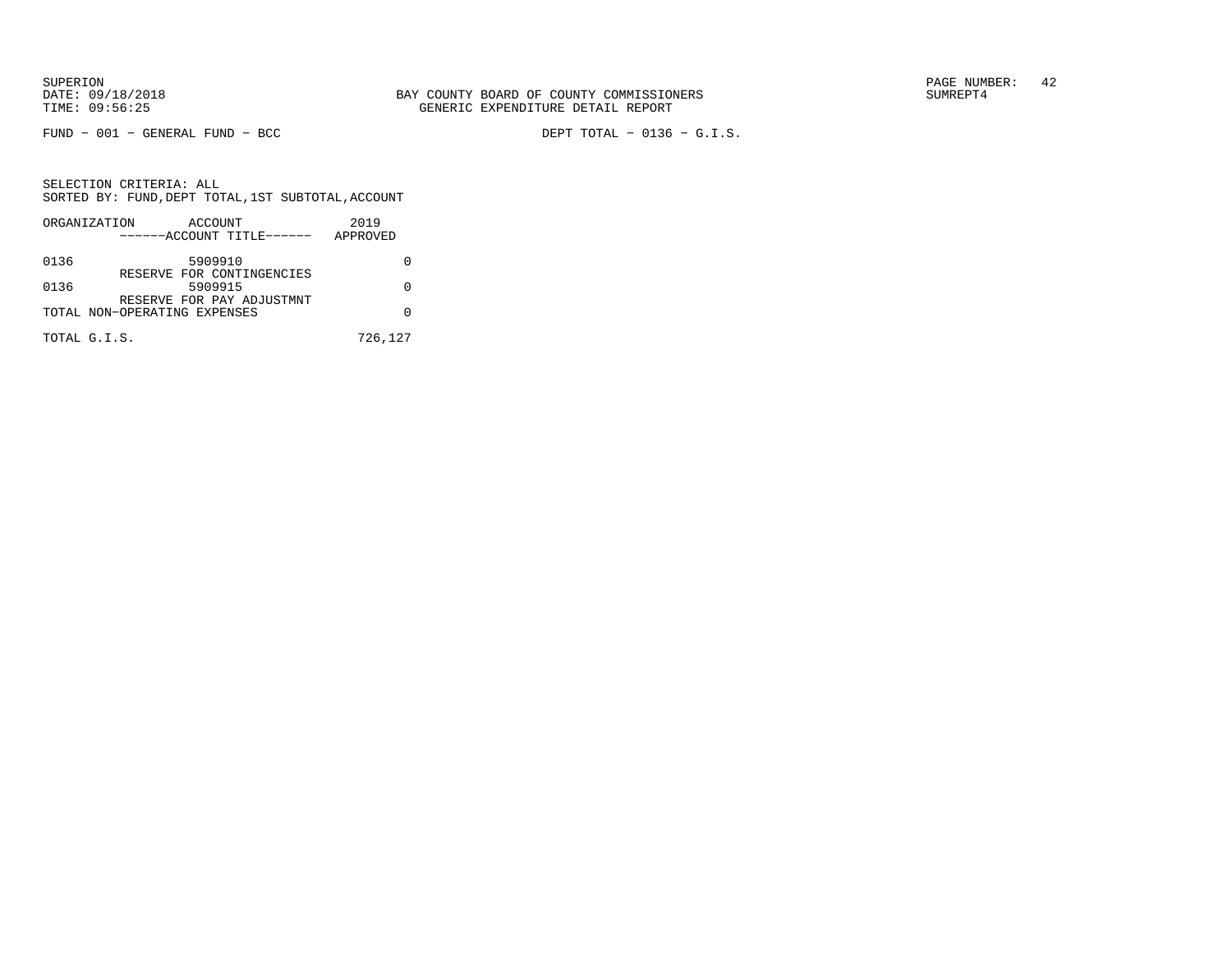FUND − 001 − GENERAL FUND − BCC DEPT TOTAL − 0137 − CDBG

|            | ORGANIZATION ACCOUNT<br>----ACCOUNT TITLE------ APPROVED | 2019     |
|------------|----------------------------------------------------------|----------|
| 0137       | 5303401<br>CONTRACTED SERVICES                           | $\Omega$ |
| 0137       | 5304909<br>FEES & COSTS-COURT FILING                     | $\Omega$ |
| 0137       | 5304990<br>MISCELLANEOUS EXPENSES                        | $\Omega$ |
|            | TOTAL OPERATING EXPENSES                                 | $\Omega$ |
| 0137       | 5606101                                                  | $\Omega$ |
| 0137       | LAND<br>5606201                                          | $\Omega$ |
|            | <b>BUILDINGS</b><br>TOTAL CAPITAL OUTLAY                 | $\Omega$ |
| 0137       | 5808118<br>GRANT-HAZARD MITIGATION                       | $\Omega$ |
|            | TOTAL GRANTS & AIDS                                      | $\Omega$ |
| 0137       | 5905998                                                  | $\Omega$ |
|            | DEPRECIATION EXPENSE<br>TOTAL NON-OPERATING EXPENSES     | $\Omega$ |
| TOTAL CDBG |                                                          | $\Omega$ |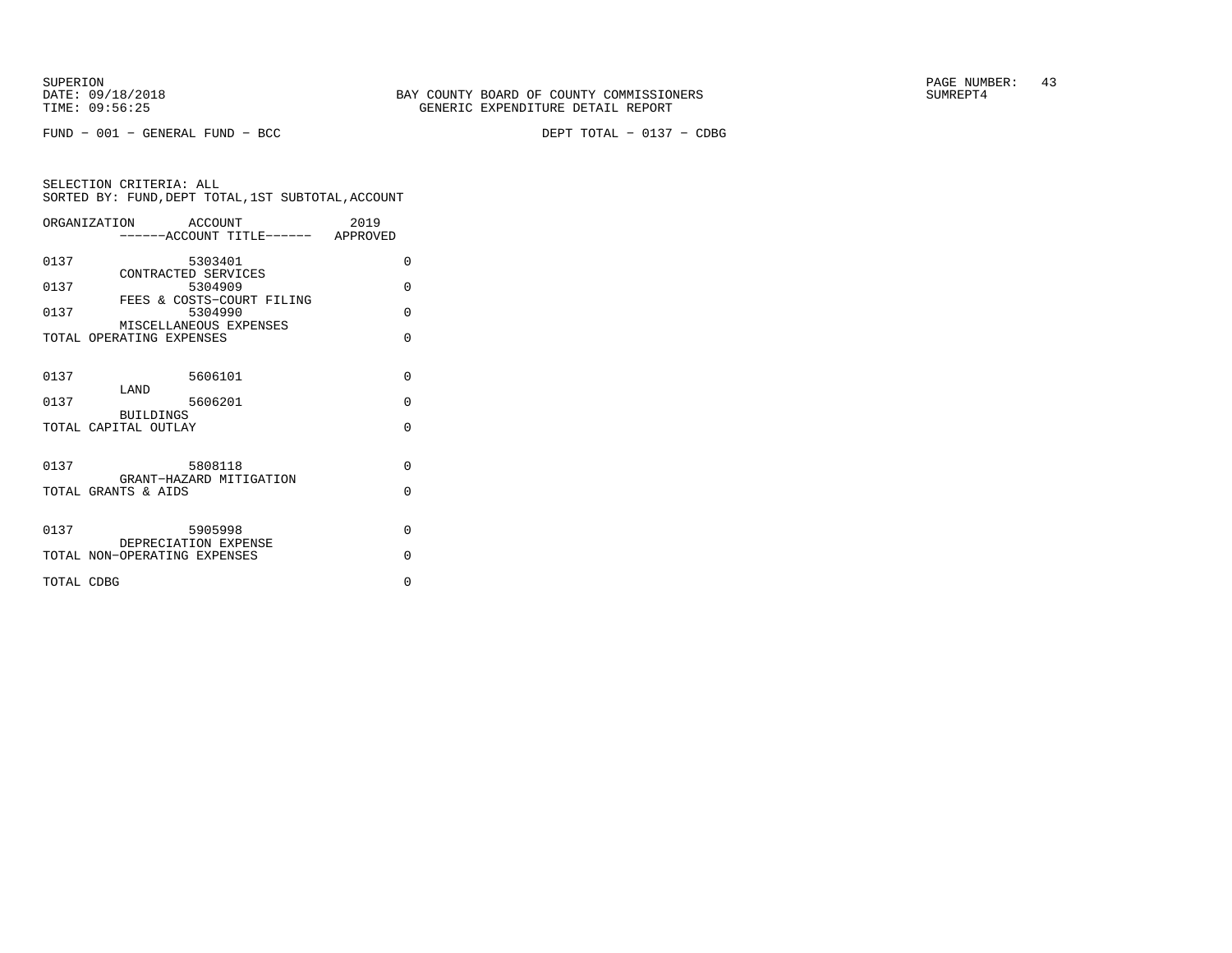FUND − 001 − GENERAL FUND − BCC DEPT TOTAL − 0138 − COMMUNITY ACTION AGENCY

|      | ORGANIZATION                  | ACCOUNT             |                           | 2019     |
|------|-------------------------------|---------------------|---------------------------|----------|
|      |                               |                     | ------ACCOUNT TITLE------ | APPROVED |
| 0138 |                               | 5808205             |                           |          |
|      |                               | AID-ST GRANT/CSBG   |                           |          |
| 0138 |                               | 5808210             |                           | 99,500   |
|      |                               | AID-ST GRANTS/MATCH |                           |          |
|      | TOTAL GRANTS & AIDS           |                     |                           | 99,500   |
|      | TOTAL COMMUNITY ACTION AGENCY |                     |                           | 99,500   |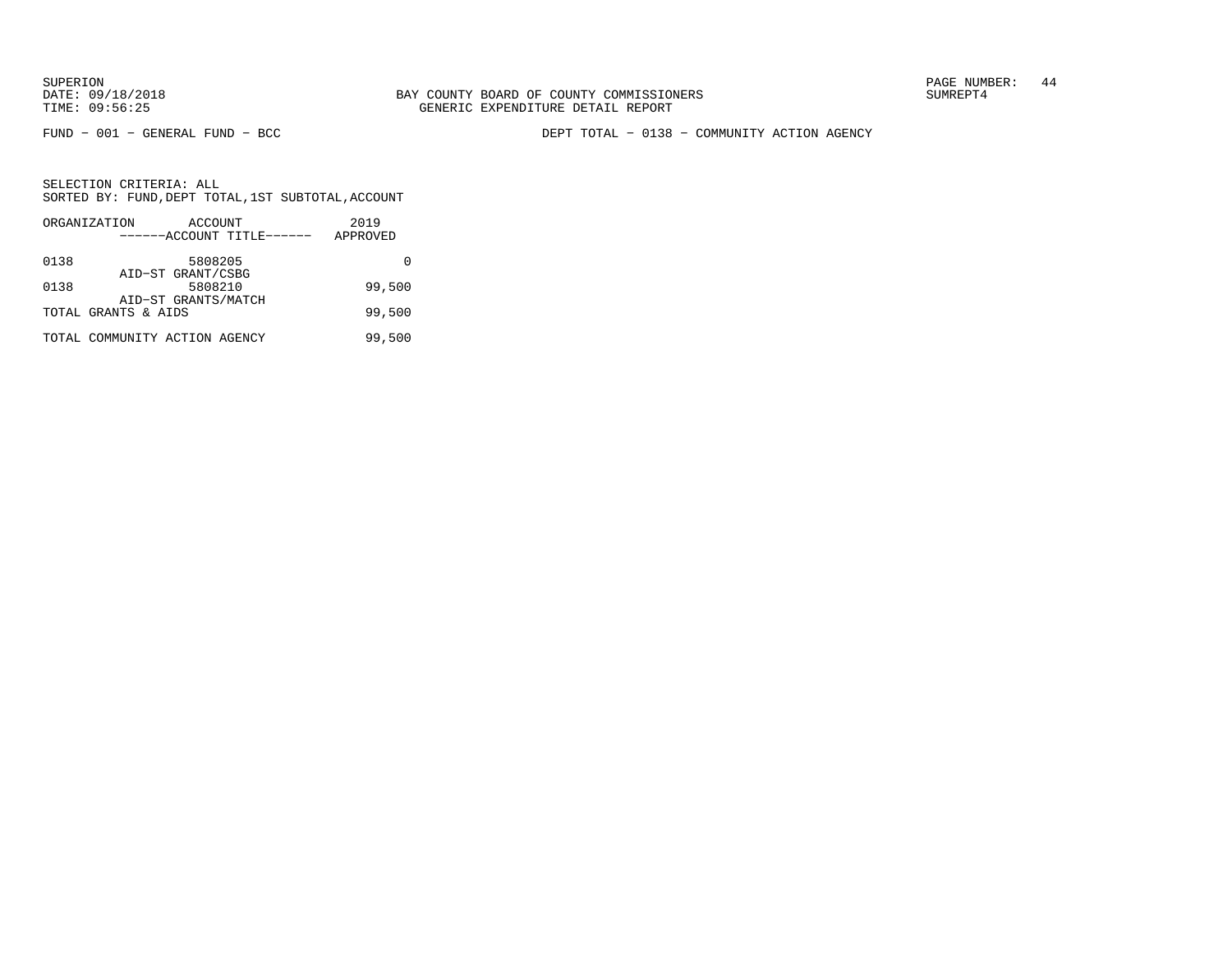FUND − 001 − GENERAL FUND − BCC DEPT TOTAL − 0144 − S.H.I.P.

|      | ORGANIZATION                               | ACCOUNT |  | 2019                              |
|------|--------------------------------------------|---------|--|-----------------------------------|
|      |                                            |         |  | -----ACCOUNT TITLE------ APPROVED |
| 0144 |                                            | 5303401 |  | $\Omega$                          |
| 0144 | CONTRACTED SERVICES                        | 5303496 |  | 165,000                           |
|      | CONTR SRV-COMM.DEV. PLAN                   |         |  |                                   |
| 0144 |                                            | 5304921 |  | $\Omega$                          |
|      | PROPERTY TAXES<br>TOTAL OPERATING EXPENSES |         |  | 165,000                           |
|      |                                            |         |  |                                   |
|      |                                            |         |  |                                   |
| 0144 | T.AND                                      | 5606101 |  | $\Omega$                          |
|      | TOTAL CAPITAL OUTLAY                       |         |  | $\Omega$                          |
|      |                                            |         |  |                                   |
| 0144 |                                            | 5808101 |  | $\Omega$                          |
|      | AID-GOV'T AGENGY                           |         |  |                                   |
|      | TOTAL GRANTS & AIDS                        |         |  | $\Omega$                          |
|      |                                            |         |  |                                   |
| 0144 |                                            | 5905998 |  | $\Omega$                          |
|      | DEPRECIATION EXPENSE                       |         |  | $\Omega$                          |
|      | TOTAL NON-OPERATING EXPENSES               |         |  |                                   |
|      | TOTAL S.H.I.P.                             |         |  | 165,000                           |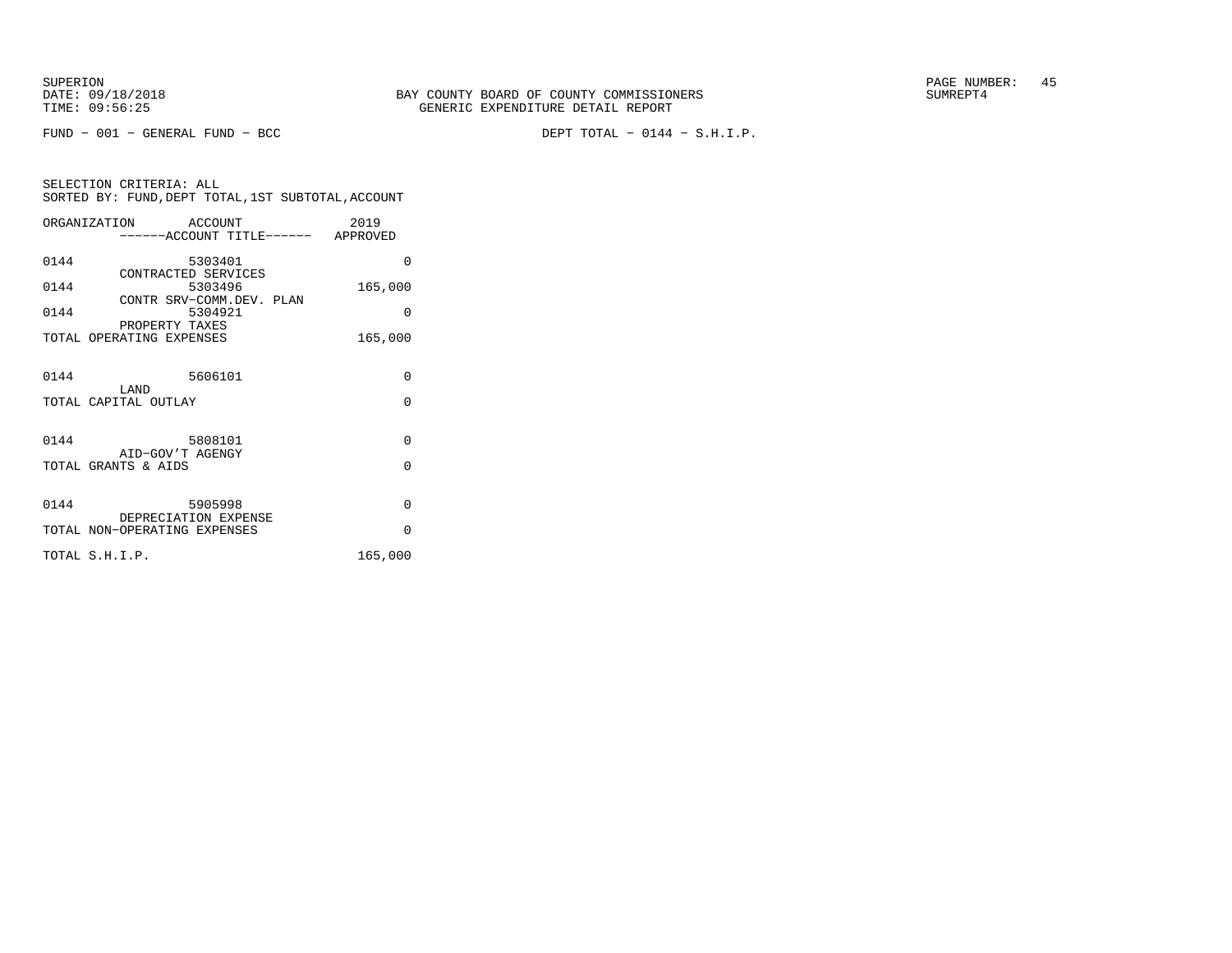FUND − 001 − GENERAL FUND − BCC DEPT TOTAL − 0150 − MEDICAL EXAMINER

|      | ORGANIZATION<br>ACCOUNT<br>-----ACCOUNT TITLE------ APPROVED    | 2019     |
|------|-----------------------------------------------------------------|----------|
| 0150 | 5303135                                                         | 659,408  |
| 0150 | PROF SRV-MEDICAL EXAMINER<br>5303401<br>CONTRACTED SERVICES     | 2,400    |
| 0150 | 5303408<br>CONTR SRV-800 MHZ                                    | $\Omega$ |
| 0150 | 5303413<br>CONTR SRV-ME TRANSPORT                               | 90,000   |
| 0150 | 5303414<br>CONTR SRV-ME OPERATING                               | 130,000  |
| 0150 | 5303446<br>CONTR SRV-FACILITIES                                 | 42,886   |
| 0150 | 5304001                                                         | 0        |
| 0150 | TRAVEL/TRAINING NON-LOCAL<br>5304101<br>COMMUNICATIONS SERVICES | 3,300    |
| 0150 | 5304301<br>UTILITY SERVICES                                     | 0        |
| 0150 | 5304410<br>RENTALS/LEASES-EQUIPMENT                             | 0        |
| 0150 | 5304414                                                         | 4,000    |
| 0150 | RENTALS/LEASES EQUIP-(IT)<br>5304501                            | 9,964    |
| 0150 | INSURANCE & BONDS<br>5304605                                    | 12,500   |
| 0150 | REPAIR/MAINT-BLDG & GRND<br>5304610                             | 0        |
| 0150 | REPAIR/MAINT-AUTO EOUIP<br>5304902<br>FEES & COSTS-PURCHASING   | 2,597    |
| 0150 | 5304905                                                         | 0        |
|      | FEES&COSTS-LGL ADV/ADVERT<br>TOTAL OPERATING EXPENSES           | 957,055  |
| 0150 | 5606216                                                         | 0        |
| 0150 | BLDG-IMPROVEMENTS<br>5606401                                    | 0        |
| 0150 | EOUIPMENT<br>5606402                                            | $\Omega$ |
|      | EQUIP LESS THAN \$1000<br>TOTAL CAPITAL OUTLAY                  | 0        |
|      |                                                                 |          |
| 0150 | 5808121<br>GRANT-FEDERAL                                        | 0        |
|      | TOTAL GRANTS & AIDS                                             | $\Omega$ |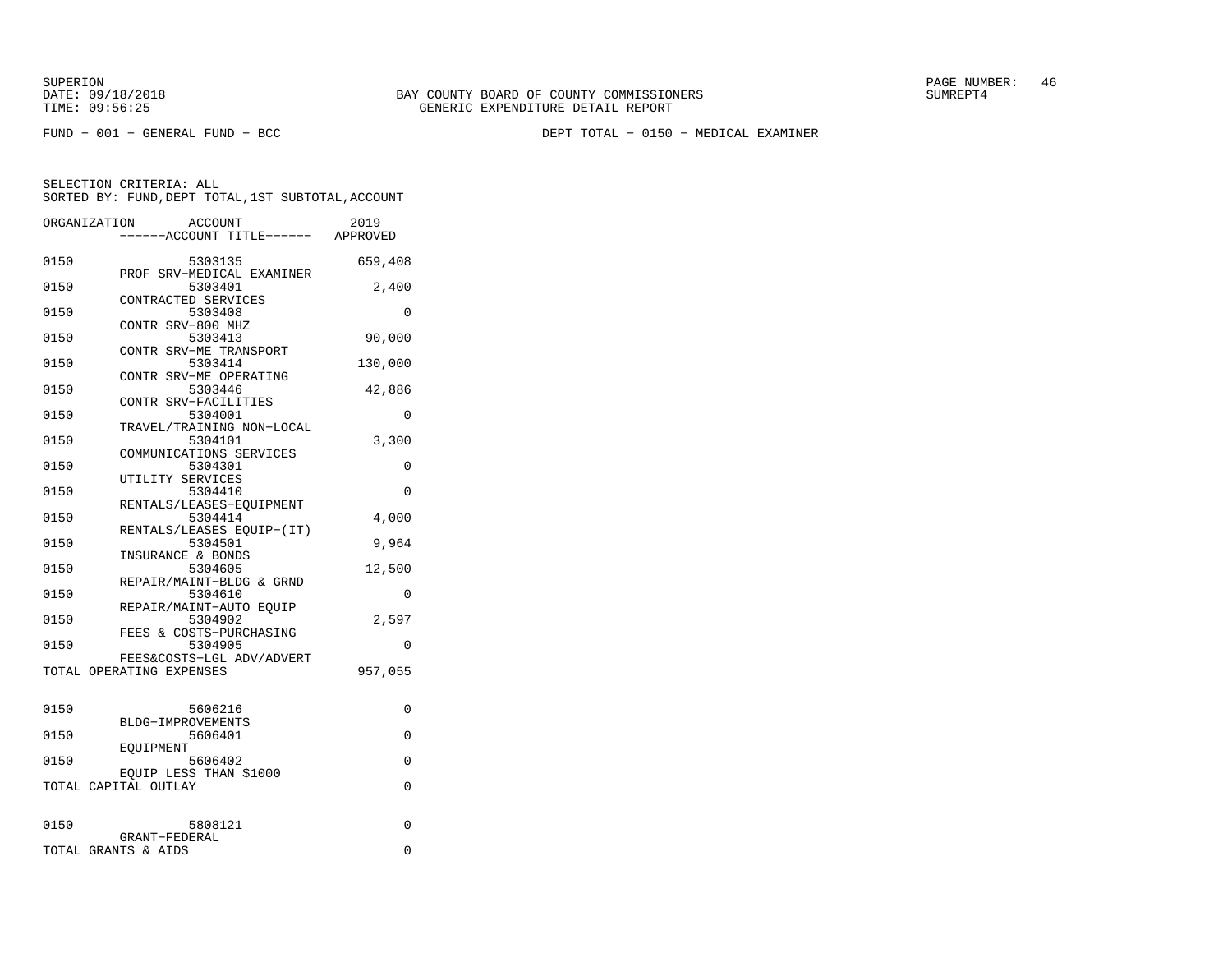FUND − 001 − GENERAL FUND − BCC DEPT TOTAL − 0150 − MEDICAL EXAMINER

|      | ORGANIZATION<br>ACCOUNT      | 2019     |
|------|------------------------------|----------|
|      | ------ACCOUNT TITLE------    | APPROVED |
| 0150 | 5905908                      |          |
| 0150 | LOSS ON DISPOSAL<br>5905998  | U        |
|      | DEPRECIATION EXPENSE         |          |
| 0150 | 5909910                      | U        |
|      | RESERVE FOR CONTINGENCIES    |          |
|      | TOTAL NON-OPERATING EXPENSES | O        |
|      | TOTAL MEDICAL EXAMINER       | 957,055  |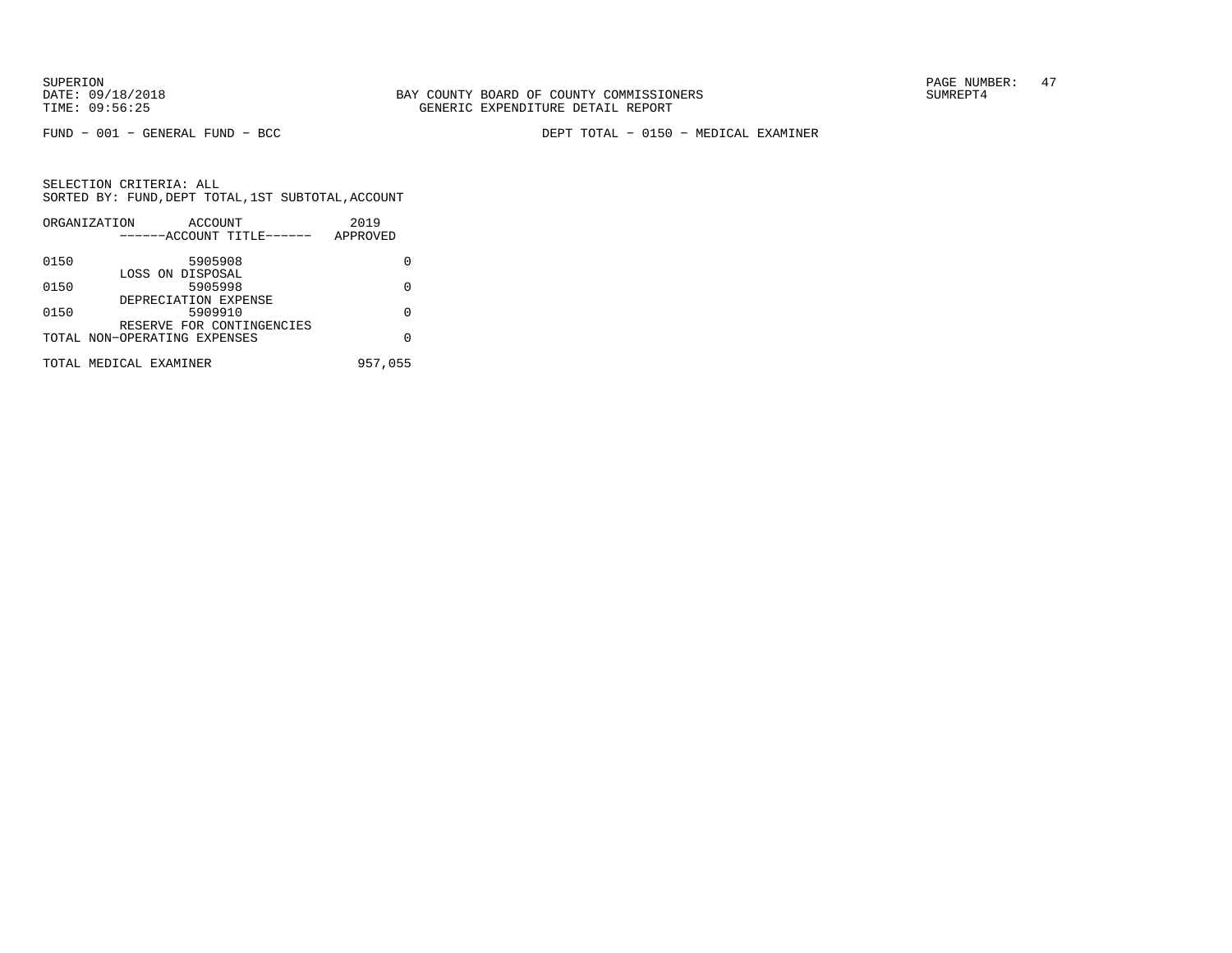FUND − 001 − GENERAL FUND − BCC DEPT TOTAL − 0153 − M E TRANSPORT

| ORGANIZATION                 | ACCOUNT<br>-----ACCOUNT TITLE------ APPROVED | 2019     |
|------------------------------|----------------------------------------------|----------|
| 0153                         | 5101200                                      | $\Omega$ |
| 0153                         | SALARIES & WAGES-REGULAR<br>5101400          | 0        |
| 0153                         | SALARIES & WAGES-OVERTIME<br>5102100         | 0        |
| 0153                         | FICA TAXES-MATCHING<br>5102200               | $\Omega$ |
| TOTAL PERSONAL SERVICES      | RETIREMENT CONTRIBUTIONS                     | $\Omega$ |
| 0153                         | 5303413                                      | $\Omega$ |
|                              | CONTR SRV-ME TRANSPORT                       |          |
| 0153                         | 5304610<br>REPAIR/MAINT-AUTO EOUIP           | $\Omega$ |
| 0153                         | 5304615<br>REPAIR/MAINT-EOUIPMENT            | $\Omega$ |
| 0153                         | 5305201<br>OPERATING SUPPLIES                | $\Omega$ |
| 0153                         | 5305205<br>GAS, OIL & LUBRICANTS             | $\Omega$ |
| 0153                         | 5305215<br>CLOTHING & WEARING APPRL          | $\Omega$ |
| TOTAL OPERATING EXPENSES     |                                              | $\Omega$ |
| 0153                         | 5606401                                      | $\Omega$ |
| TOTAL CAPITAL OUTLAY         | EOUIPMENT                                    | 0        |
|                              |                                              |          |
| 0153                         | 5905998<br>DEPRECIATION EXPENSE              | $\Omega$ |
| TOTAL NON-OPERATING EXPENSES |                                              | $\Omega$ |
| TOTAL M E TRANSPORT          |                                              | $\Omega$ |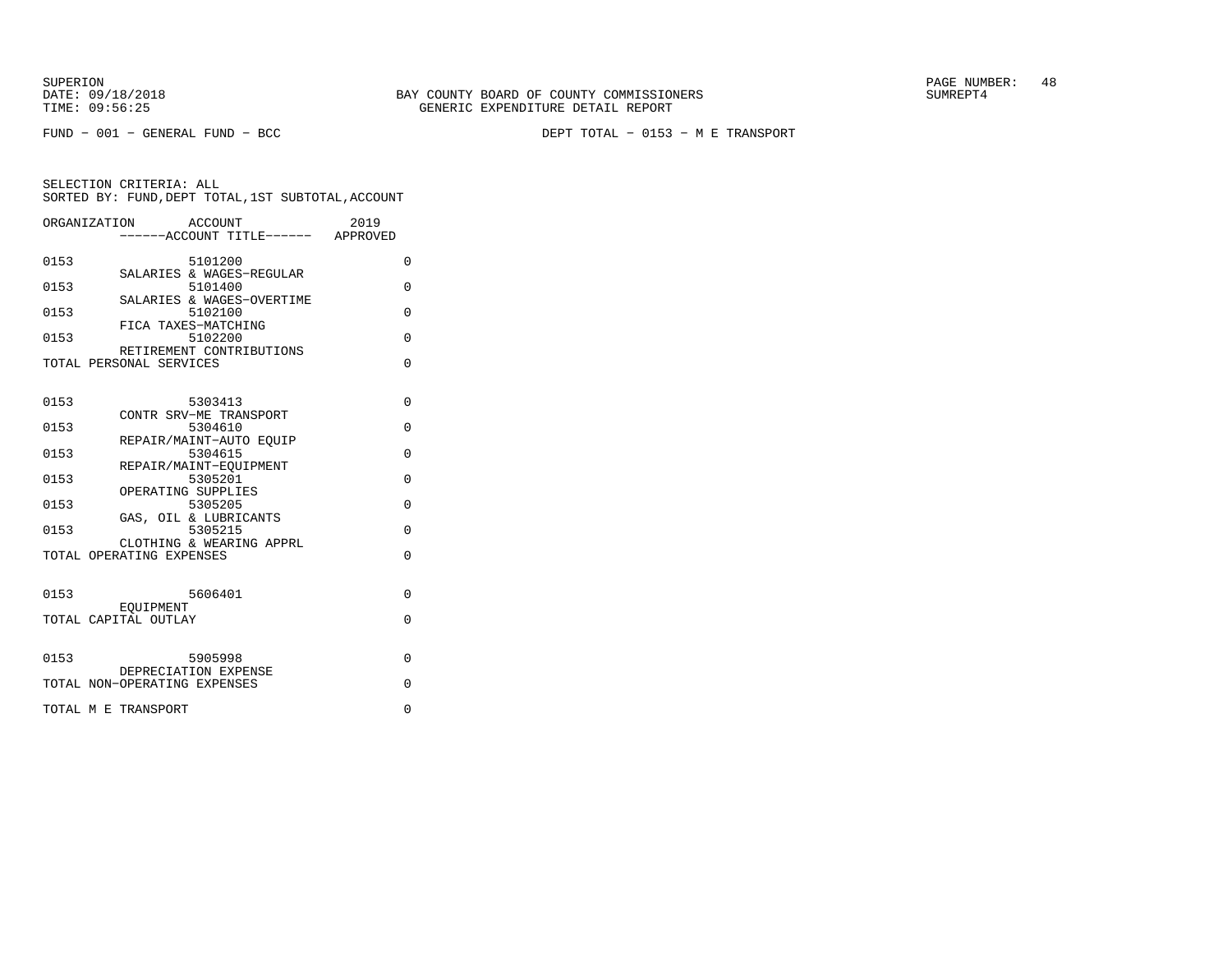FUND − 001 − GENERAL FUND − BCC DEPT TOTAL − 0154 − ANIMAL CONTROL

| ---ACCOUNT TITLE------ APPROVED<br>0154<br>5101200<br>612,525<br>SALARIES & WAGES-REGULAR<br>0154<br>5101205<br>0<br>SALARIES & WAGES-DISASTER<br>56,000<br>0154<br>5101400<br>SALARIES & WAGES-OVERTIME<br>0154<br>5101405<br>0<br>SALARIES-DISASTER O/T<br>0154<br>5102100<br>51,142<br>FICA TAXES-MATCHING<br>0154<br>5102200<br>56,601<br>RETIREMENT CONTRIBUTIONS<br>0154<br>5102202<br>0<br>PENSION EXPENSE<br>0154<br>5102300<br>199,752<br>LIFE & HEALTH INSURANCE<br>0154<br>5102302<br>936<br>VIRTUAL DOCTOR<br>0154<br>5102400<br>22,024<br>WORKERS COMP. PREMIUMS<br>5102500<br>0154<br>0<br>UNEMPLOYMENT COMPENSATION<br>998,980<br>TOTAL PERSONAL SERVICES<br>0154<br>5143105<br>1,500<br>PROF SRV-OTHER ATTNY<br>0154<br>5303101<br>0<br>PROFESSIONAL SERVICES<br>0154<br>5303106<br>4,000<br>PROF SRV-PHYSICLS/MEDICAL<br>0154<br>5303107<br>500<br>SRV-SUBSTANCE TEST<br>PROF<br>0154<br>30,000<br>5303109<br>PROF<br>SRV-VETERINARIAN<br>0154<br>5303110<br>800<br>PROF SRV-BACKGROUND CHECK<br>0154<br>5303401<br>73,200<br>CONTRACTED SERVICES<br>0154<br>5303403<br>1,500<br>CONTR SRV-BANK CHRG POOL<br>0154<br>5303408<br>2,702<br>CONTR SRV-800 MHZ<br>5303446<br>0154<br>49,480<br>CONTR SRV-FACILITIES<br>0154<br>5304001<br>10,000<br>TRAVEL/TRAINING NON-LOCAL<br>0154<br>5304101<br>15,336 | ORGANIZATION | <b>ACCOUNT</b>          | 2019 |
|-------------------------------------------------------------------------------------------------------------------------------------------------------------------------------------------------------------------------------------------------------------------------------------------------------------------------------------------------------------------------------------------------------------------------------------------------------------------------------------------------------------------------------------------------------------------------------------------------------------------------------------------------------------------------------------------------------------------------------------------------------------------------------------------------------------------------------------------------------------------------------------------------------------------------------------------------------------------------------------------------------------------------------------------------------------------------------------------------------------------------------------------------------------------------------------------------------------------------------------------------------------------------------------------------------------------------|--------------|-------------------------|------|
|                                                                                                                                                                                                                                                                                                                                                                                                                                                                                                                                                                                                                                                                                                                                                                                                                                                                                                                                                                                                                                                                                                                                                                                                                                                                                                                         |              |                         |      |
|                                                                                                                                                                                                                                                                                                                                                                                                                                                                                                                                                                                                                                                                                                                                                                                                                                                                                                                                                                                                                                                                                                                                                                                                                                                                                                                         |              |                         |      |
|                                                                                                                                                                                                                                                                                                                                                                                                                                                                                                                                                                                                                                                                                                                                                                                                                                                                                                                                                                                                                                                                                                                                                                                                                                                                                                                         |              |                         |      |
|                                                                                                                                                                                                                                                                                                                                                                                                                                                                                                                                                                                                                                                                                                                                                                                                                                                                                                                                                                                                                                                                                                                                                                                                                                                                                                                         |              |                         |      |
|                                                                                                                                                                                                                                                                                                                                                                                                                                                                                                                                                                                                                                                                                                                                                                                                                                                                                                                                                                                                                                                                                                                                                                                                                                                                                                                         |              |                         |      |
|                                                                                                                                                                                                                                                                                                                                                                                                                                                                                                                                                                                                                                                                                                                                                                                                                                                                                                                                                                                                                                                                                                                                                                                                                                                                                                                         |              |                         |      |
|                                                                                                                                                                                                                                                                                                                                                                                                                                                                                                                                                                                                                                                                                                                                                                                                                                                                                                                                                                                                                                                                                                                                                                                                                                                                                                                         |              |                         |      |
|                                                                                                                                                                                                                                                                                                                                                                                                                                                                                                                                                                                                                                                                                                                                                                                                                                                                                                                                                                                                                                                                                                                                                                                                                                                                                                                         |              |                         |      |
|                                                                                                                                                                                                                                                                                                                                                                                                                                                                                                                                                                                                                                                                                                                                                                                                                                                                                                                                                                                                                                                                                                                                                                                                                                                                                                                         |              |                         |      |
|                                                                                                                                                                                                                                                                                                                                                                                                                                                                                                                                                                                                                                                                                                                                                                                                                                                                                                                                                                                                                                                                                                                                                                                                                                                                                                                         |              |                         |      |
|                                                                                                                                                                                                                                                                                                                                                                                                                                                                                                                                                                                                                                                                                                                                                                                                                                                                                                                                                                                                                                                                                                                                                                                                                                                                                                                         |              |                         |      |
|                                                                                                                                                                                                                                                                                                                                                                                                                                                                                                                                                                                                                                                                                                                                                                                                                                                                                                                                                                                                                                                                                                                                                                                                                                                                                                                         |              |                         |      |
|                                                                                                                                                                                                                                                                                                                                                                                                                                                                                                                                                                                                                                                                                                                                                                                                                                                                                                                                                                                                                                                                                                                                                                                                                                                                                                                         |              |                         |      |
|                                                                                                                                                                                                                                                                                                                                                                                                                                                                                                                                                                                                                                                                                                                                                                                                                                                                                                                                                                                                                                                                                                                                                                                                                                                                                                                         |              |                         |      |
|                                                                                                                                                                                                                                                                                                                                                                                                                                                                                                                                                                                                                                                                                                                                                                                                                                                                                                                                                                                                                                                                                                                                                                                                                                                                                                                         |              |                         |      |
|                                                                                                                                                                                                                                                                                                                                                                                                                                                                                                                                                                                                                                                                                                                                                                                                                                                                                                                                                                                                                                                                                                                                                                                                                                                                                                                         |              |                         |      |
|                                                                                                                                                                                                                                                                                                                                                                                                                                                                                                                                                                                                                                                                                                                                                                                                                                                                                                                                                                                                                                                                                                                                                                                                                                                                                                                         |              |                         |      |
|                                                                                                                                                                                                                                                                                                                                                                                                                                                                                                                                                                                                                                                                                                                                                                                                                                                                                                                                                                                                                                                                                                                                                                                                                                                                                                                         |              |                         |      |
|                                                                                                                                                                                                                                                                                                                                                                                                                                                                                                                                                                                                                                                                                                                                                                                                                                                                                                                                                                                                                                                                                                                                                                                                                                                                                                                         |              |                         |      |
|                                                                                                                                                                                                                                                                                                                                                                                                                                                                                                                                                                                                                                                                                                                                                                                                                                                                                                                                                                                                                                                                                                                                                                                                                                                                                                                         |              |                         |      |
|                                                                                                                                                                                                                                                                                                                                                                                                                                                                                                                                                                                                                                                                                                                                                                                                                                                                                                                                                                                                                                                                                                                                                                                                                                                                                                                         |              |                         |      |
|                                                                                                                                                                                                                                                                                                                                                                                                                                                                                                                                                                                                                                                                                                                                                                                                                                                                                                                                                                                                                                                                                                                                                                                                                                                                                                                         |              |                         |      |
|                                                                                                                                                                                                                                                                                                                                                                                                                                                                                                                                                                                                                                                                                                                                                                                                                                                                                                                                                                                                                                                                                                                                                                                                                                                                                                                         |              |                         |      |
|                                                                                                                                                                                                                                                                                                                                                                                                                                                                                                                                                                                                                                                                                                                                                                                                                                                                                                                                                                                                                                                                                                                                                                                                                                                                                                                         |              |                         |      |
|                                                                                                                                                                                                                                                                                                                                                                                                                                                                                                                                                                                                                                                                                                                                                                                                                                                                                                                                                                                                                                                                                                                                                                                                                                                                                                                         |              | COMMUNICATIONS SERVICES |      |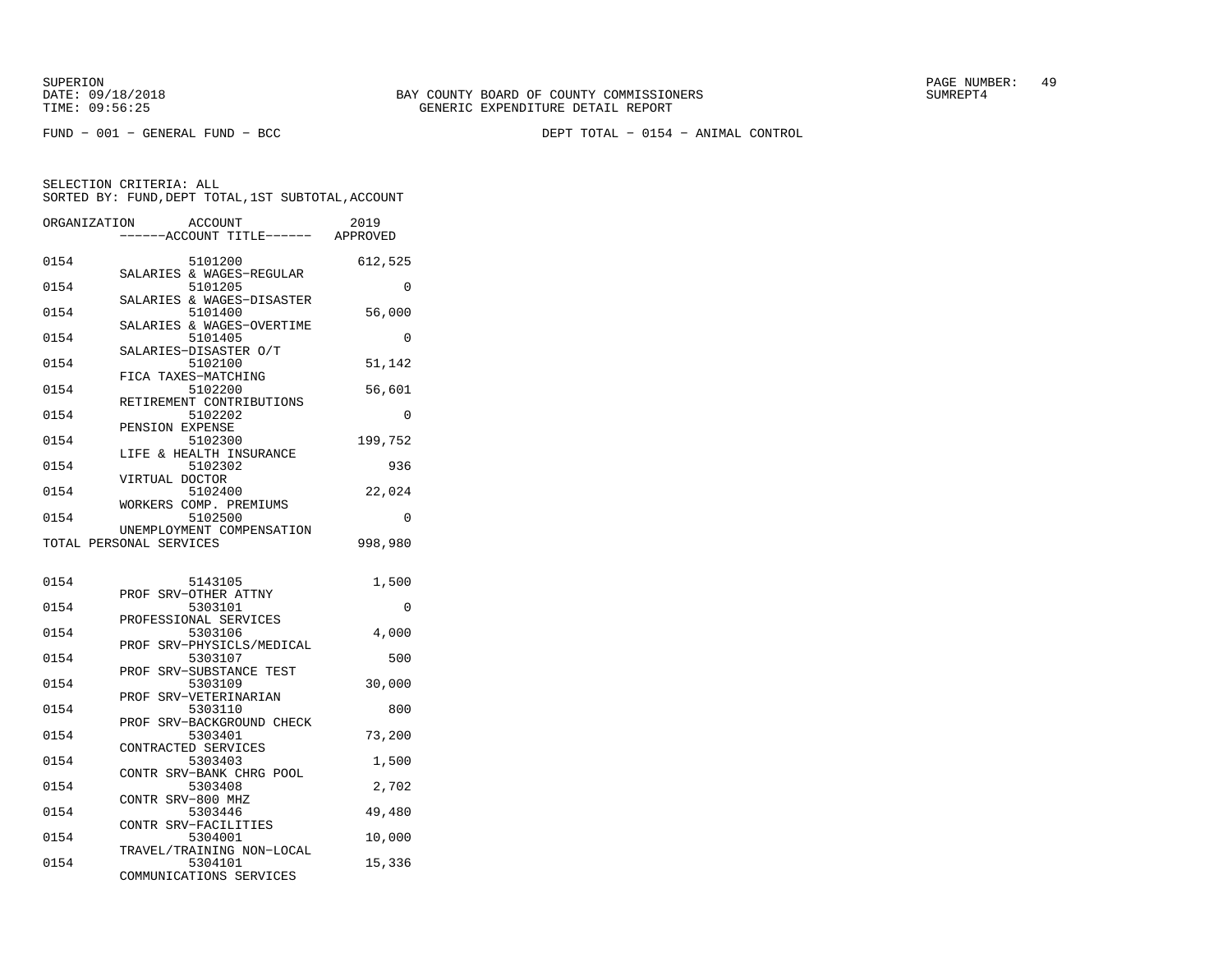FUND − 001 − GENERAL FUND − BCC DEPT TOTAL − 0154 − ANIMAL CONTROL

| ORGANIZATION | <b>ACCOUNT</b>                       | 2019     |
|--------------|--------------------------------------|----------|
|              | ---ACCOUNT TITLE------               | APPROVED |
| 0154         | 5304122                              | $\Omega$ |
| 0154         | COMM SRV-LEASED LINES<br>5304125     | 1,000    |
| 0154         | POSTAGE/TRANSP/FREIGHT<br>5304301    | 52,000   |
| 0154         | UTILITY SERVICES<br>5304410          | 1,600    |
| 0154         | RENTALS/LEASES-EQUIPMENT<br>5304414  | 10,258   |
|              | RENTALS/LEASES EQUIP-(IT)            |          |
| 0154         | 5304500<br>INSURANCE                 | 270      |
| 0154         | 5304501<br>INSURANCE & BONDS         | 23,618   |
| 0154         | 5304604<br>REPAIR/MAINT-BLD&GRD DEPT | 10,000   |
| 0154         | 5304605<br>REPAIR/MAINT-BLDG & GRND  | 21,500   |
| 0154         | 5304610                              | 13,000   |
| 0154         | REPAIR/MAINT-AUTO EOUIP<br>5304611   | 0        |
| 0154         | REPAIR/MAINT-FLEET MAINT<br>5304615  | 9,500    |
| 0154         | REPAIR/MAINT-EOUIPMENT<br>5304701    | 2,000    |
| 0154         | PRINTING & BINDING<br>5304902        | 4,675    |
|              | FEES & COSTS-PURCHASING              |          |
| 0154         | 5304905<br>FEES&COSTS-LGL ADV/ADVERT | 300      |
| 0154         | 5304909<br>FEES & COSTS-COURT FILING | 200      |
| 0154         | 5304922<br>FEES & COSTS-PERMITS      | 605      |
| 0154         | 5304984<br><b>BAD DEBT</b>           | 0        |
| 0154         | 5304990                              | $\Omega$ |
| 0154         | MISCELLANEOUS EXPENSES<br>5305101    | 6,600    |
| 0154         | OFFICE SUPPLIES<br>5305201           | 46,000   |
| 0154         | OPERATING SUPPLIES<br>5305202        | 15,500   |
| 0154         | OPER SUPPLIES-JANITORIAL<br>5305204  | $\Omega$ |
|              | OPER. SUPPLIES-CHEMICALS             |          |
| 0154         | 5305205<br>GAS, OIL & LUBRICANTS     | 35,000   |
| 0154         | 5305210<br>SAFETY GEAR & SUPPLIES    | 4,500    |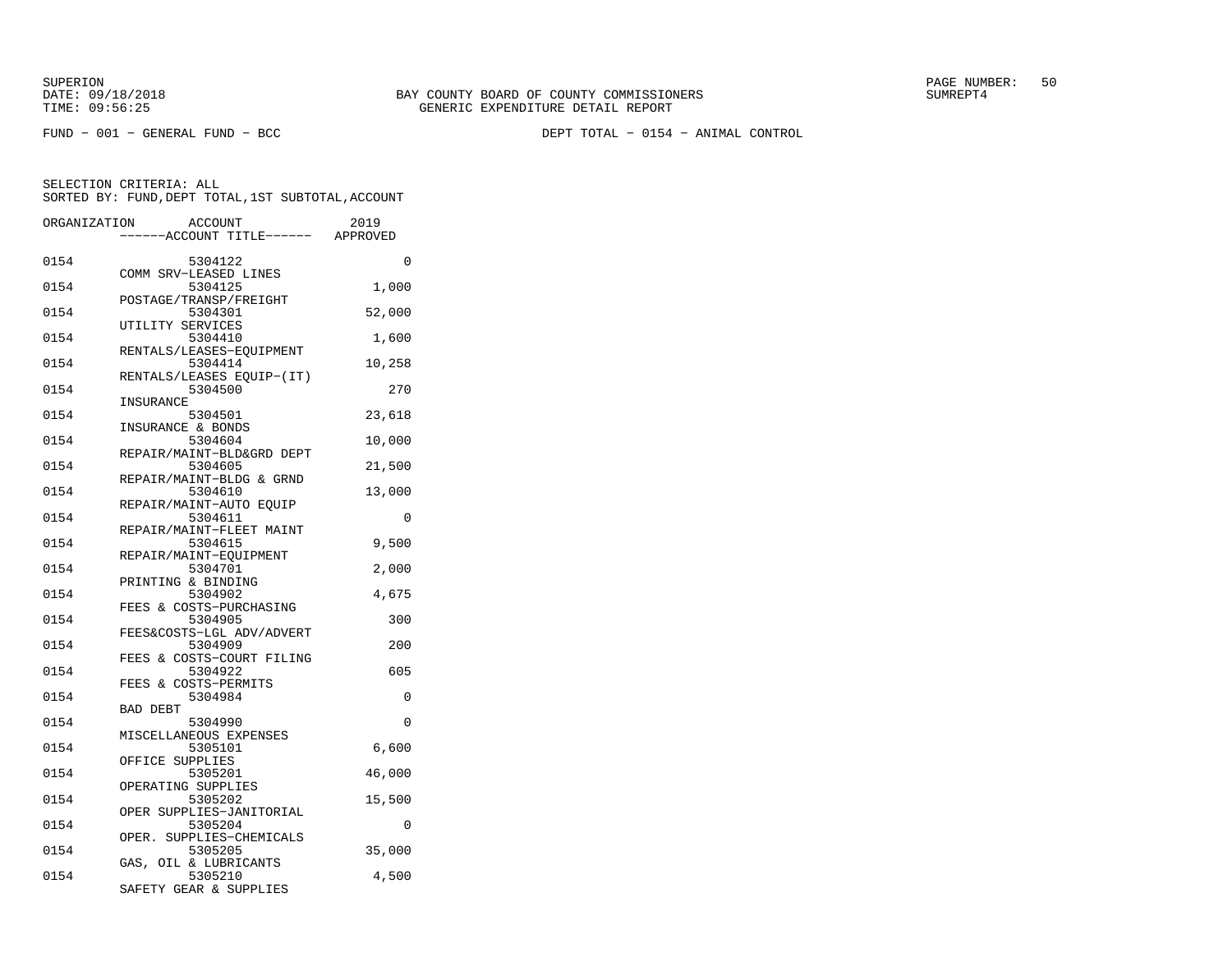FUND − 001 − GENERAL FUND − BCC DEPT TOTAL − 0154 − ANIMAL CONTROL

|      | ORGANIZATION<br>ACCOUNT<br>-----ACCOUNT TITLE------ APPROVED | 2019      |
|------|--------------------------------------------------------------|-----------|
| 0154 | 5305211<br>MEDICAL SUPPLIES                                  | 70,000    |
| 0154 | 5305215<br>CLOTHING & WEARING APPRL                          | 6,200     |
| 0154 | 5305220<br>TOOL & SMALL IMPLEMENTS                           | 1,100     |
| 0154 | 5305225<br>EMPLOYEE SUGG/RECOGN PRGM                         | 0         |
| 0154 | 5305401<br>BOOKS/RESOURCE MATR/SUBSC                         | 600       |
| 0154 | 5305402<br><b>DUES &amp; MEMBERSHIPS</b>                     | 1,475     |
| 0154 | 5305406                                                      | 8,500     |
| 0154 | TRAINING & TUITION<br>5620101                                | $\Omega$  |
|      | DONATIONS EXPENSED<br>TOTAL OPERATING EXPENSES               | 535,019   |
| 0154 | 5606101                                                      | 0         |
| 0154 | LAND<br>5606201                                              | $\Omega$  |
| 0154 | <b>BUILDINGS</b><br>5606401                                  | 33,000    |
| 0154 | <b>EOUIPMENT</b><br>5606402                                  | 6,280     |
| 0154 | EQUIP LESS THAN \$1000<br>5606450                            | 15,432    |
| 0154 | COMPUTER SOFTWARE<br>5606528                                 | $\Omega$  |
|      | CIP-ANIMAL CNTRL FACILITY<br>TOTAL CAPITAL OUTLAY            | 54,712    |
| 0154 | 5905998                                                      | 0         |
| 0154 | DEPRECIATION EXPENSE<br>5909910                              | 0         |
|      | RESERVE FOR CONTINGENCIES<br>TOTAL NON-OPERATING EXPENSES    | $\Omega$  |
|      | TOTAL ANIMAL CONTROL                                         | 1,588,711 |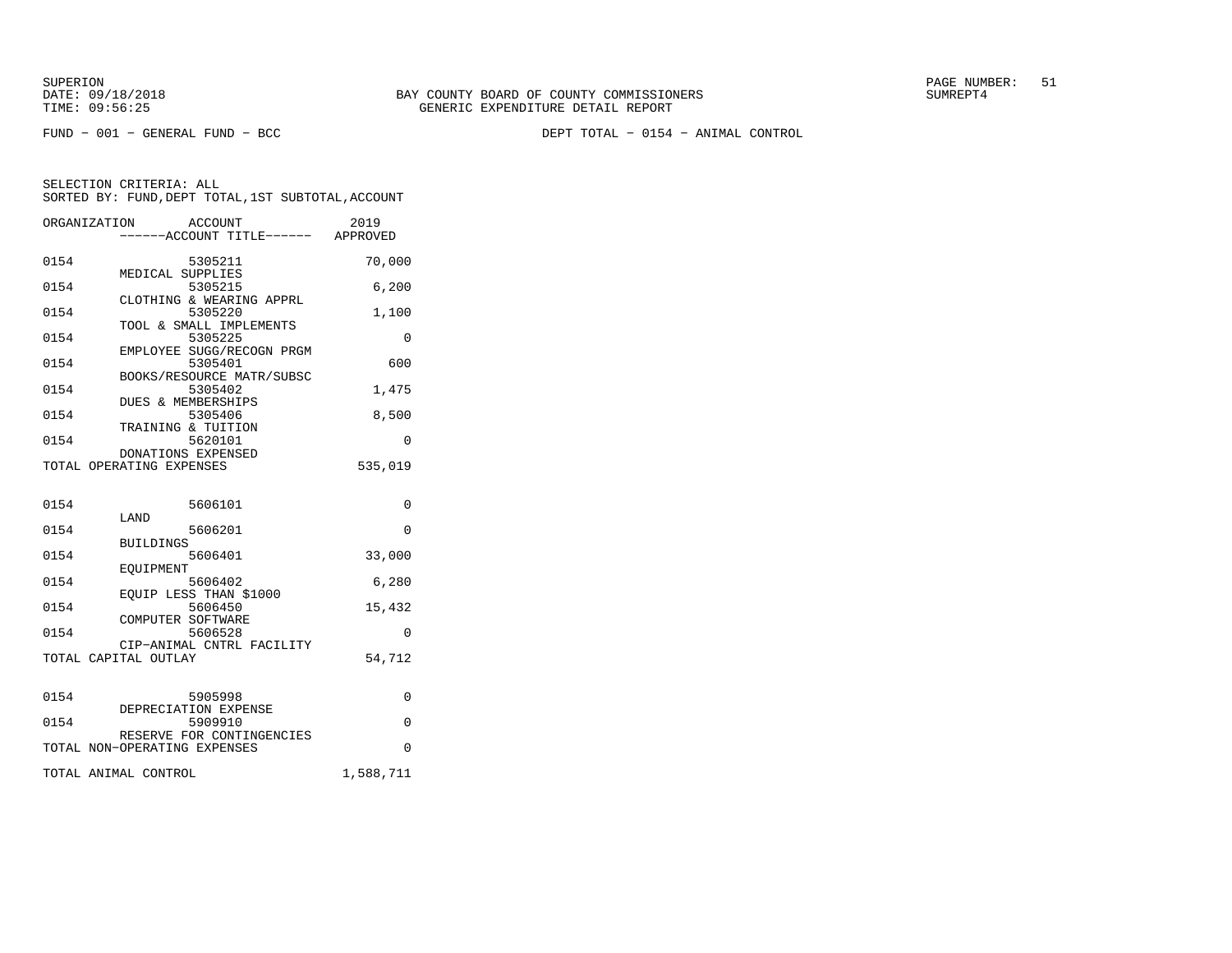SUPERION PAGE NUMBER: 52

FUND − 001 − GENERAL FUND − BCC DEPT TOTAL − 0166 − INFORMATION SERVICES

SELECTION CRITERIA: ALLSORTED BY: FUND,DEPT TOTAL,1ST SUBTOTAL,ACCOUNT

| ORGANIZATION | ACCOUNT<br>----ACCOUNT TITLE------ APPROVED       | 2019     |
|--------------|---------------------------------------------------|----------|
| 0166         | 5101200                                           | 353,551  |
| 0166         | SALARIES & WAGES-REGULAR<br>5101205               | $\Omega$ |
| 0166         | SALARIES & WAGES-DISASTER<br>5102100              | 27,047   |
| 0166         | FICA TAXES-MATCHING<br>5102200                    | 37,395   |
| 0166         | RETIREMENT CONTRIBUTIONS<br>5102300               | 71,088   |
| 0166         | LIFE & HEALTH INSURANCE<br>5102302                | 432      |
| 0166         | VIRTUAL DOCTOR<br>5102400                         | 4,100    |
|              | WORKERS COMP. PREMIUMS<br>TOTAL PERSONAL SERVICES | 493,613  |
|              |                                                   |          |
| 0166         | 5303106                                           | $\Omega$ |
| 0166         | PROF SRV-PHYSICLS/MEDICAL<br>5303107              | 200      |
| 0166         | PROF SRV-SUBSTANCE TEST<br>5303110                | 310      |
| 0166         | PROF SRV-BACKGROUND CHECK<br>5303401              | 125,940  |
| 0166         | CONTRACTED SERVICES<br>5303410                    | 0        |
| 0166         | CONTR SRV-JANITORIAL<br>5303425                   | $\Omega$ |
| 0166         | CONTR SRV-ADMIN FEES<br>5303446                   | 31,016   |
| 0166         | CONTR SRV-FACILITIES<br>5304001                   |          |
|              | TRAVEL/TRAINING NON-LOCAL                         | 21,000   |
| 0166         | 5304005                                           | $\Omega$ |

| 0166 | 5303106                   | $\Omega$ |
|------|---------------------------|----------|
|      | PROF SRV-PHYSICLS/MEDICAL |          |
| 0166 | 5303107                   | 200      |
|      | PROF SRV-SUBSTANCE TEST   |          |
| 0166 | 5303110                   | 310      |
|      | PROF SRV-BACKGROUND CHECK |          |
| 0166 | 5303401                   | 125,940  |
|      | CONTRACTED SERVICES       |          |
| 0166 | 5303410                   | 0        |
|      | CONTR SRV-JANITORIAL      |          |
| 0166 | 5303425                   | $\Omega$ |
|      | CONTR SRV-ADMIN FEES      |          |
| 0166 | 5303446                   | 31,016   |
|      | CONTR SRV-FACILITIES      |          |
| 0166 | 5304001                   | 21,000   |
|      | TRAVEL/TRAINING NON-LOCAL |          |
| 0166 | 5304005                   | $\Omega$ |
|      | TRAVEL-LOCAL              |          |
| 0166 | 5304101                   | 9,552    |
|      | COMMUNICATIONS SERVICES   |          |
| 0166 | 5304122                   | 13,200   |
|      | COMM SRV-LEASED LINES     |          |
| 0166 | 5304125                   | 250      |
|      | POSTAGE/TRANSP/FREIGHT    |          |
| 0166 | 5304301                   | $\Omega$ |
|      | UTILITY SERVICES          |          |
| 0166 | 5304410                   | 180      |
|      | RENTALS/LEASES-EOUIPMENT  |          |
| 0166 | 5304414                   | 107,315  |
|      | RENTALS/LEASES EOUIP-(IT) |          |
| 0166 | 5304501                   | 14,604   |

INSURANCE & BONDS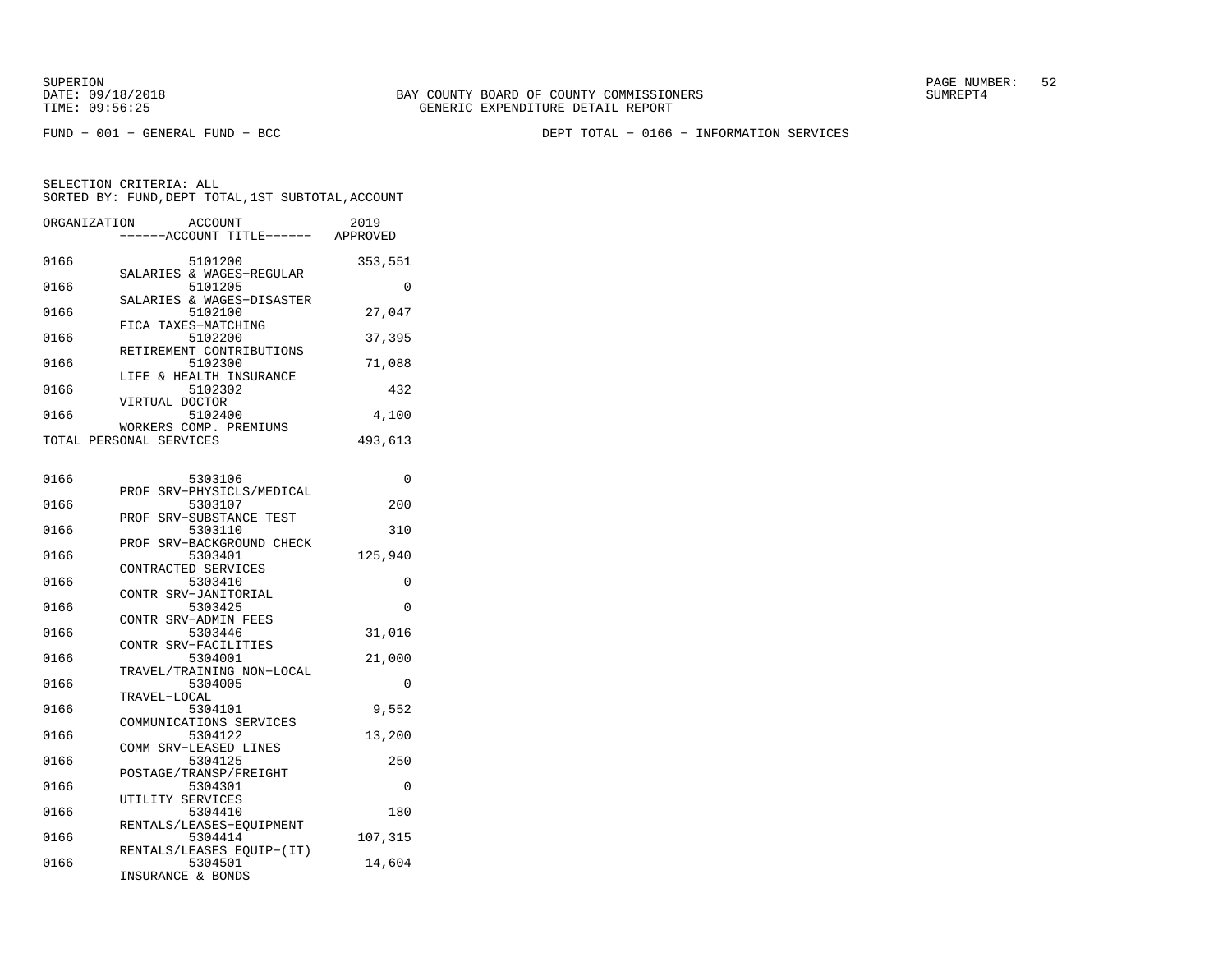FUND − 001 − GENERAL FUND − BCC DEPT TOTAL − 0166 − INFORMATION SERVICES

|      | ORGANIZATION<br><b>ACCOUNT</b><br>--ACCOUNT TITLE------ | 2019<br>APPROVED |
|------|---------------------------------------------------------|------------------|
| 0166 | 5304605                                                 | $\Omega$         |
| 0166 | REPAIR/MAINT-BLDG & GRND<br>5304610                     | 2,400            |
| 0166 | REPAIR/MAINT-AUTO EOUIP<br>5304611                      | 0                |
| 0166 | REPAIR/MAINT-FLEET MAINT<br>5304615                     | 10,000           |
| 0166 | REPAIR/MAINT-EOUIPMENT<br>5304902                       | 16,103           |
| 0166 | FEES & COSTS-PURCHASING<br>5304905                      | 0                |
| 0166 | FEES&COSTS-LGL ADV/ADVERT<br>5304990                    | 0                |
| 0166 | MISCELLANEOUS EXPENSES<br>5305101                       | 3,000            |
| 0166 | OFFICE SUPPLIES<br>5305201                              | 5,000            |
| 0166 | OPERATING SUPPLIES<br>5305202                           | 0                |
| 0166 | OPER SUPPLIES-JANITORIAL<br>5305205                     | 1,560            |
| 0166 | GAS, OIL & LUBRICANTS<br>5305210                        | 0                |
| 0166 | SAFETY GEAR & SUPPLIES<br>5305215                       | 1,130            |
| 0166 | CLOTHING & WEARING APPRL<br>5305220                     | 0                |
| 0166 | TOOL & SMALL IMPLEMENTS<br>5305401                      | 2,000            |
| 0166 | BOOKS/RESOURCE MATR/SUBSC<br>5305402                    | 325              |
| 0166 | DUES & MEMBERSHIPS<br>5305406                           | 3,500            |
|      | TRAINING & TUITION<br>TOTAL OPERATING EXPENSES          | 368,585          |
|      |                                                         |                  |
| 0166 | 5606314<br>IMPRV-NETWORK CONNECT                        | 10,000           |
| 0166 | 5606401<br>EOUIPMENT                                    | 167,000          |
| 0166 | 5606402<br>EOUIP LESS THAN \$1000                       | 15,340           |
| 0166 | 5606450<br>COMPUTER SOFTWARE                            | 110,932          |
|      | TOTAL CAPITAL OUTLAY                                    | 303,272          |
| 0166 | 5905998<br>DEPRECIATION EXPENSE                         | 0                |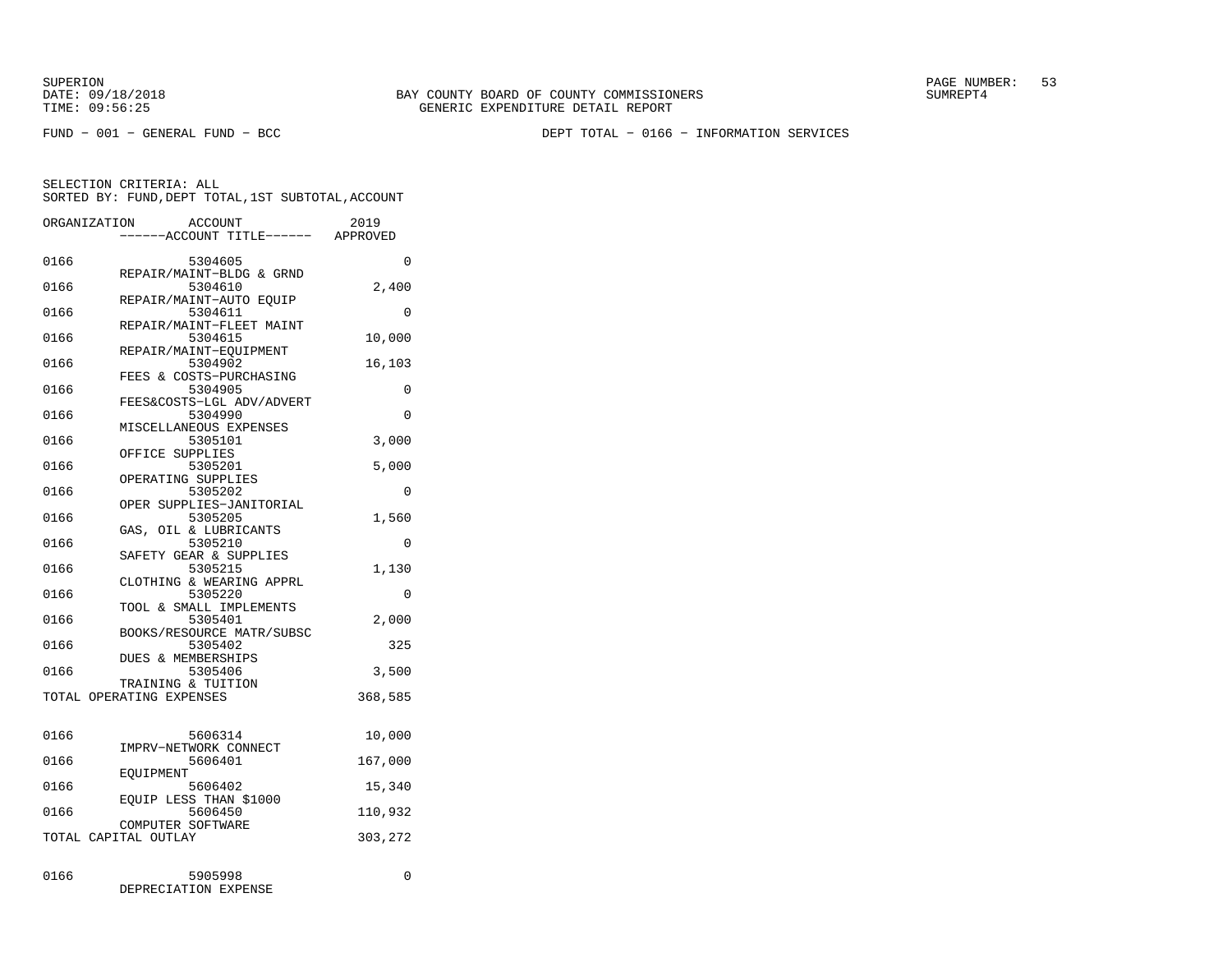FUND − 001 − GENERAL FUND − BCC DEPT TOTAL − 0166 − INFORMATION SERVICES

|      | ORGANIZATION                 | ACCOUNT | ------ACCOUNT TITLE------ | 2019<br>APPROVED |
|------|------------------------------|---------|---------------------------|------------------|
|      |                              |         |                           |                  |
| 0166 |                              | 5909915 |                           |                  |
|      |                              |         | RESERVE FOR PAY ADJUSTMNT |                  |
|      | TOTAL NON-OPERATING EXPENSES |         |                           |                  |
|      | TOTAL INFORMATION SERVICES   |         |                           | 1,165,470        |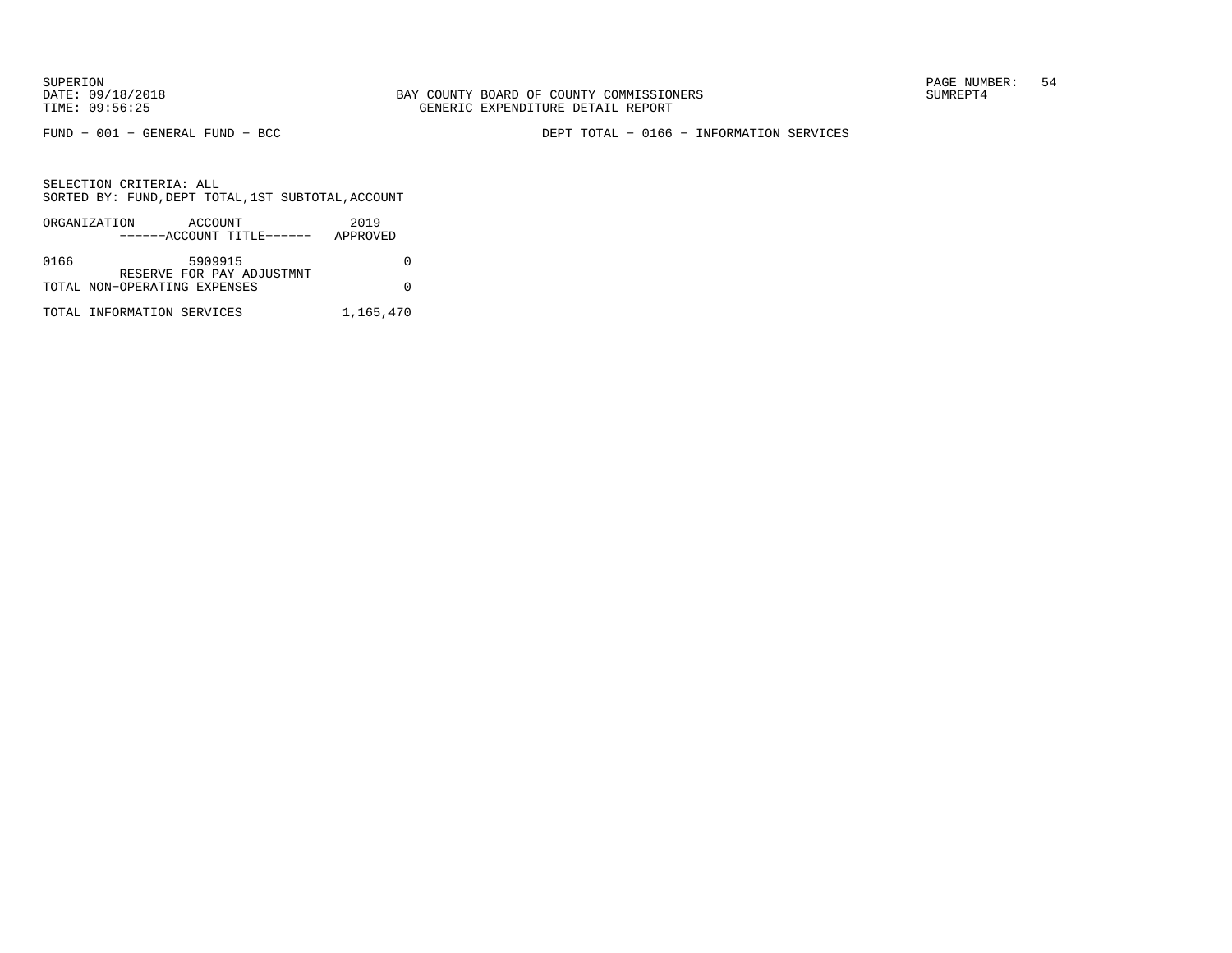FUND − 001 − GENERAL FUND − BCC DEPT TOTAL − 0168 − LAW ENFORCEMENT

|      | ORGANIZATION<br>ACCOUNT<br>------ACCOUNT TITLE------      | 2019<br>APPROVED |
|------|-----------------------------------------------------------|------------------|
| 0168 | 5819154                                                   | 90,000           |
|      | FEES & COST-SHER/LEE TRST<br>TOTAL NON-OPERATING EXPENSES | 90,000           |
|      | TOTAL LAW ENFORCEMENT                                     | 90,000           |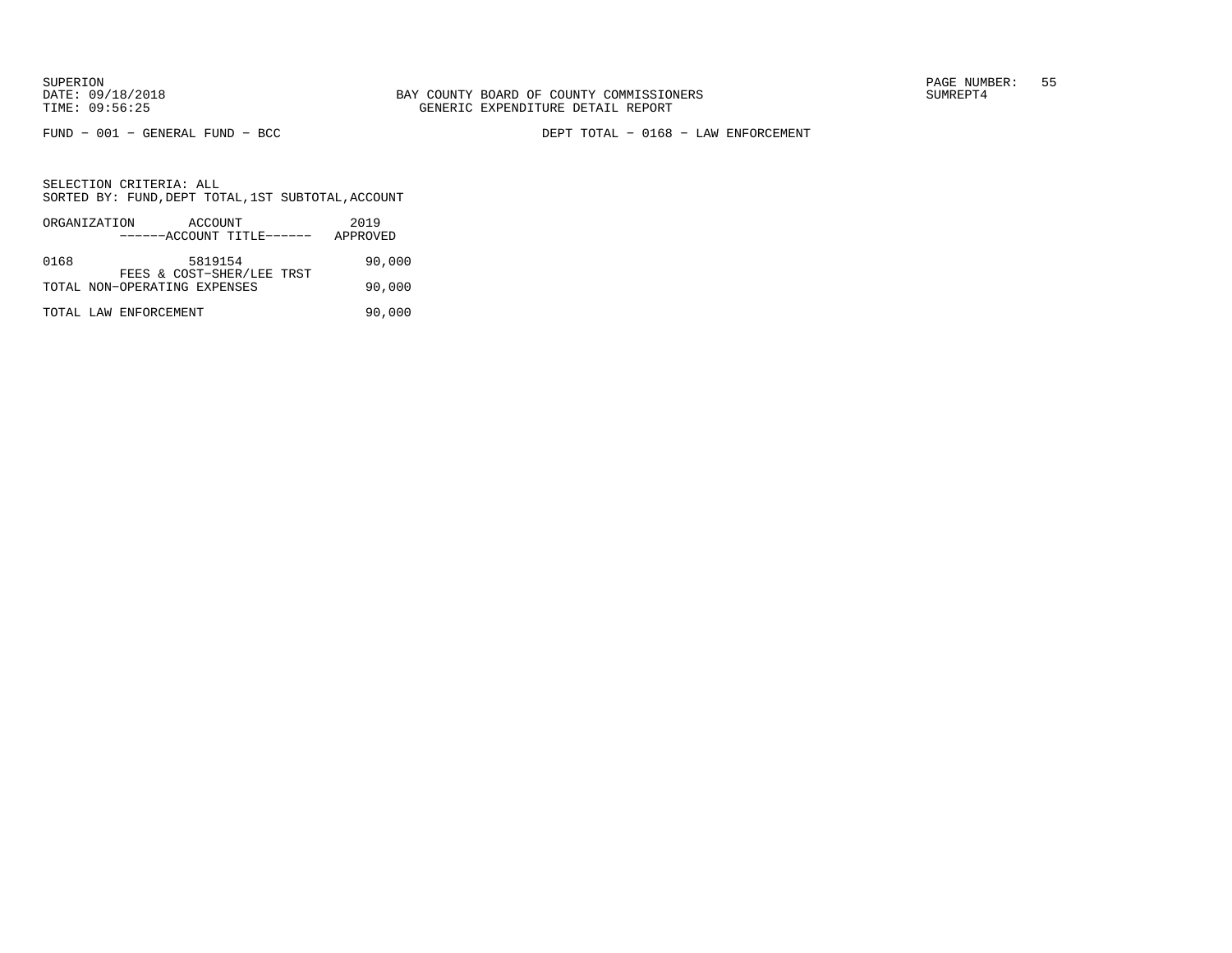SUPERION PAGE NUMBER: 56

FUND − 001 − GENERAL FUND − BCC DEPT TOTAL − 0172 − INFRASTRUCTURE

| ORGANIZATION | ACCOUNT<br>---ACCOUNT TITLE------ APPROVED | 2019     |
|--------------|--------------------------------------------|----------|
| 0172         | 5253401                                    | 0        |
|              | DISASTER PREP/RECOVERY                     |          |
| 0172         | 5303401                                    | $\Omega$ |
|              | CONTRACTED SERVICES                        |          |
| 0172         | 5303438                                    | $\Omega$ |
| 0172         | CONTR SRV-DEBRIS REMOVAL                   |          |
|              | 5303446<br>CONTR SRV-FACILITIES            | 132,807  |
| 0172         | 5304050                                    | 0        |
|              | MOVING EXPENSE                             |          |
| 0172         | 5304301                                    | 22,000   |
|              | UTILITY SERVICES                           |          |
| 0172         | 5304601                                    | 0        |
|              | DISASTER RECOVERY/RESTOR                   |          |
| 0172         | 5304604<br>REPAIR/MAINT-BLD&GRD DEPT       | 0        |
| 0172         | 5304605                                    | 3,520    |
|              | REPAIR/MAINT-BLDG & GRND                   |          |
| 0172         | 5304615                                    | 0        |
|              | REPAIR/MAINT-EQUIPMENT                     |          |
| 0172         | 5304902                                    | 21,816   |
|              | FEES & COSTS-PURCHASING                    |          |
| 0172         | 5304905                                    | 0        |
| 0172         | FEES&COSTS-LGL ADV/ADVERT<br>5304922       | 0        |
|              | FEES & COSTS-PERMITS                       |          |
| 0172         | 5305101                                    | 0        |
|              | OFFICE SUPPLIES                            |          |
|              | TOTAL OPERATING EXPENSES                   | 180,143  |
|              |                                            |          |
| 0172         | 5606101                                    | 0        |
|              | LAND                                       |          |
| 0172         | 5606201                                    | 0        |
|              | <b>BUILDINGS</b>                           |          |
| 0172         | 5606202<br>BLDG-FACILITIES                 | 0        |
| 0172         | 5606203                                    | 0        |
|              | BLDG-CLERK STORAGE                         |          |
| 0172         | 5606301                                    | 0        |
|              | IMPRV OTHER THAN BLDGS                     |          |
| 0172         | 5606318                                    | $\Omega$ |
|              | IMPRV-COUNTY PIER                          |          |
| 0172         | 5606349                                    | 0        |
|              | IMPRV-ARTIFICIAL REEF                      |          |
| 0172         | 5606350<br>IMPRV-BOATING                   | 95,000   |
| 0172         | 5606371                                    | 0        |
|              | IMPRV-CRTHSE SECURITY                      |          |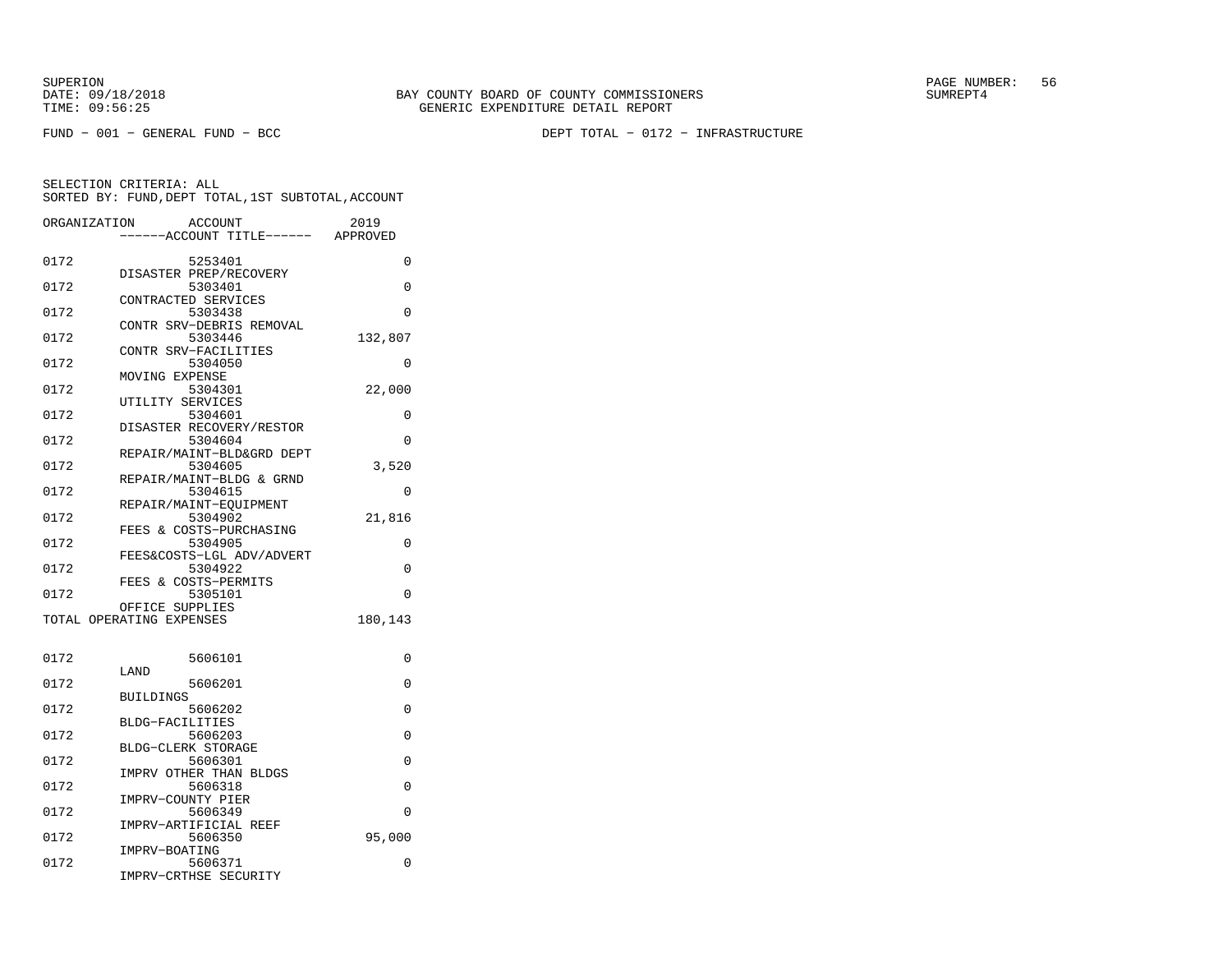FUND − 001 − GENERAL FUND − BCC DEPT TOTAL − 0172 − INFRASTRUCTURE

|      | ORGANIZATION<br><b>ACCOUNT</b><br>-----ACCOUNT TITLE------ APPROVED | 2019     |
|------|---------------------------------------------------------------------|----------|
| 0172 | 5606401                                                             | $\Omega$ |
| 0172 | EOUIPMENT<br>5606402                                                | 0        |
| 0172 | EOUIP LESS THAN \$1000<br>5606502                                   | $\Omega$ |
| 0172 | CIP-EAST BAY PASS<br>5606515                                        | $\Omega$ |
| 0172 | CIP-LIBRARY<br>5606516                                              | $\Omega$ |
| 0172 | CIP-BCC ADMIN BLDG<br>5606517                                       | $\Omega$ |
| 0172 | CIP-COURTHOUSE<br>5606519                                           | $\Omega$ |
| 0172 | CIP-JUDICIAL FACILITY<br>5606520                                    | $\Omega$ |
| 0172 | CIP-FUEL TANKS<br>5606521                                           | $\Omega$ |
| 0172 | $CIP - JAIL$<br>5606522                                             | $\Omega$ |
| 0172 | CIP-EMERG OPERATIONS CNTR<br>5606524                                | $\Omega$ |
| 0172 | CIP-CSS OPERATIONS CENTER<br>5606526                                | $\Omega$ |
| 0172 | CIP-ROOF REPAIRS<br>5606571                                         | $\Omega$ |
| 0172 | CIP-MEDIATION PROJ AWT<br>5606574                                   | $\Omega$ |
|      | CIP-BAYSIDE DREDGING<br>TOTAL CAPITAL OUTLAY                        | 95,000   |
|      |                                                                     |          |
| 0172 | 5808118<br>GRANT-HAZARD MITIGATION                                  | $\Omega$ |
| 0172 | 5810010<br>CONTRIBUTION-OTHER GOVT                                  | 0        |
|      | TOTAL GRANTS & AIDS                                                 | $\Omega$ |
| 0172 | 5905998                                                             | 0        |
| 0172 | DEPRECIATION EXPENSE<br>5909920                                     | $\Omega$ |
|      | RESERVE-FUTURE CAP OUTLAY<br>TOTAL NON-OPERATING EXPENSES           | $\Omega$ |
|      | TOTAL INFRASTRUCTURE                                                | 275,143  |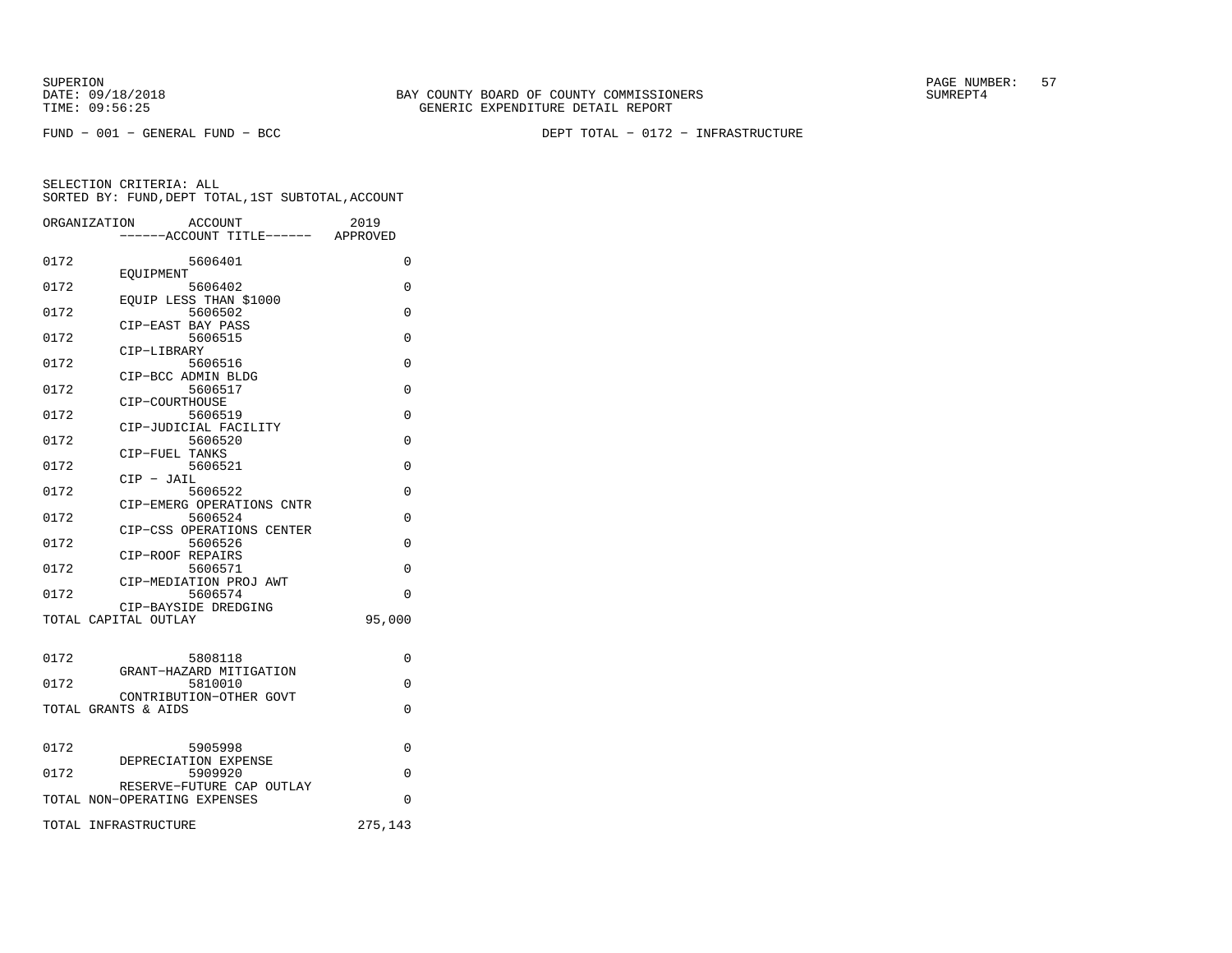FUND − 001 − GENERAL FUND − BCC DEPT TOTAL − 0180 − PARKS

|      | ORGANIZATION<br>ACCOUNT                              | 2019      |
|------|------------------------------------------------------|-----------|
|      | ---ACCOUNT TITLE------ APPROVED                      |           |
| 0180 | 5101200<br>SALARIES & WAGES-REGULAR                  | 669,130   |
| 0180 | 5101205                                              | 0         |
| 0180 | SALARIES & WAGES-DISASTER<br>5101210                 | 0         |
| 0180 | SALARIES & WAGES-TEMP<br>5101400                     | 63,000    |
| 0180 | SALARIES & WAGES-OVERTIME<br>5101405                 | 0         |
| 0180 | SALARIES-DISASTER O/T<br>5102100                     | 56,008    |
| 0180 | FICA TAXES-MATCHING<br>5102200                       | 64,187    |
| 0180 | RETIREMENT CONTRIBUTIONS<br>5102202                  | 0         |
| 0180 | PENSION EXPENSE<br>5102300                           | 266,051   |
|      | LIFE & HEALTH INSURANCE                              |           |
| 0180 | 5102302<br>VIRTUAL DOCTOR                            | 1,296     |
| 0180 | 5102400<br>WORKERS COMP. PREMIUMS                    | 45,595    |
| 0180 | 5102500                                              | 0         |
|      | UNEMPLOYMENT COMPENSATION<br>TOTAL PERSONAL SERVICES | 1,165,267 |
| 0180 | 5292001                                              | 10,000    |
| 0180 | BEACH WARNING FLAGS<br>5303104                       | 0         |
| 0180 | SRV-ENGINEERING<br>PROF<br>5303106                   | 400       |
| 0180 | SRV-PHYSICLS/MEDICAL<br>PROF<br>5303107              | 1,050     |
|      | SRV-SUBSTANCE TEST<br>PROF                           |           |
| 0180 | 5303110<br>PROF SRV-BACKGROUND CHECK                 | 800       |
| 0180 | 5303118<br>SRV-UMPIRE & SCR KPR<br>PROF              | 29,750    |
| 0180 | 5303401<br>CONTRACTED SERVICES                       | 162,500   |
| 0180 | 5303408<br>CONTR SRV-800 MHZ                         | 3,903     |
| 0180 | 5303410<br><b>CONTR</b><br>SRV-JANITORIAL            | 0         |
| 0180 | 5303422<br>CONTR SRV-GIS                             | 0         |
| 0180 | 5303425<br>CONTR SRV-ADMIN FEES                      | 0         |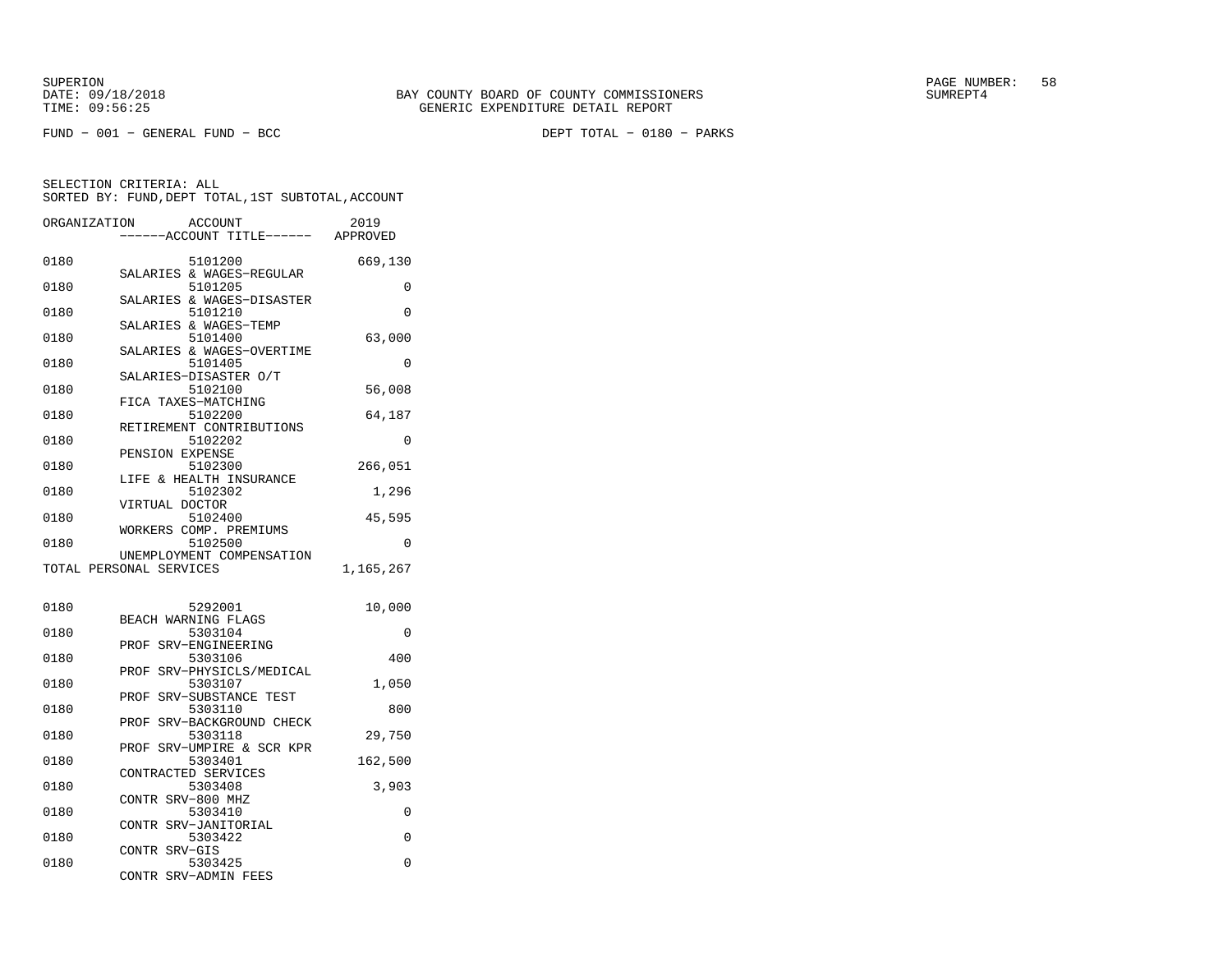FUND − 001 − GENERAL FUND − BCC DEPT TOTAL − 0180 − PARKS

| ORGANIZATION |                         | ACCOUNT<br>---ACCOUNT TITLE------    | 2019<br>APPROVED |
|--------------|-------------------------|--------------------------------------|------------------|
| 0180         |                         | 5303426                              | $\Omega$         |
|              |                         | CONTR SRV-UTIL ADMIN FEES            |                  |
| 0180         |                         | 5303446                              | 23,255           |
|              | CONTR SRV-FACILITIES    |                                      |                  |
| 0180         |                         | 5303464                              | 564              |
|              | CONTR SRV-LAB           |                                      |                  |
| 0180         |                         | 5303477                              | 0                |
|              |                         | CONTR SRV-GOLF COURSE OP             |                  |
| 0180         |                         | 5304001<br>TRAVEL/TRAINING NON-LOCAL | 2,500            |
| 0180         |                         | 5304005                              | 0                |
|              | TRAVEL-LOCAL            |                                      |                  |
| 0180         |                         | 5304101                              | 11,316           |
|              | COMMUNICATIONS SERVICES |                                      |                  |
| 0180         |                         | 5304125                              | 500              |
|              | POSTAGE/TRANSP/FREIGHT  |                                      |                  |
| 0180         |                         | 5304301                              | 160,000          |
|              | UTILITY SERVICES        |                                      |                  |
| 0180         |                         | 5304403                              | 330              |
|              | RENTALS/LEASES-LAND     |                                      |                  |
| 0180         |                         | 5304405                              | 0                |
|              |                         | RENTALS/LEASES-BUILDINGS             |                  |
| 0180         |                         | 5304410<br>RENTALS/LEASES-EOUIPMENT  | 25,932           |
| 0180         |                         | 5304414                              | 3,670            |
|              |                         | RENTALS/LEASES EQUIP-(IT)            |                  |
| 0180         |                         | 5304501                              | 41,608           |
|              | INSURANCE & BONDS       |                                      |                  |
| 0180         |                         | 5304604                              | 155,000          |
|              |                         | REPAIR/MAINT-BLD&GRD DEPT            |                  |
| 0180         |                         | 5304605                              | 850              |
|              |                         | REPAIR/MAINT-BLDG & GRND             |                  |
| 0180         |                         | 5304610                              | 24,000           |
|              | REPAIR/MAINT-AUTO EOUIP |                                      |                  |
| 0180         |                         | 5304611                              | 0                |
|              |                         | REPAIR/MAINT-FLEET MAINT             |                  |
| 0180         |                         | 5304615                              | 30,000           |
| 0180         | REPAIR/MAINT-EQUIPMENT  | 5304701                              | 500              |
|              | PRINTING & BINDING      |                                      |                  |
| 0180         |                         | 5304902                              | 21,297           |
|              | FEES & COSTS-PURCHASING |                                      |                  |
| 0180         |                         | 5304905                              | 500              |
|              |                         | FEES&COSTS-LGL ADV/ADVERT            |                  |
| 0180         |                         | 5304922                              | 350              |
|              | FEES & COSTS-PERMITS    |                                      |                  |
| 0180         |                         | 5304987                              | 30,000           |
|              | SPECIAL EVENTS          |                                      |                  |
| 0180         |                         | 5304990                              | 0                |
|              | MISCELLANEOUS EXPENSES  |                                      |                  |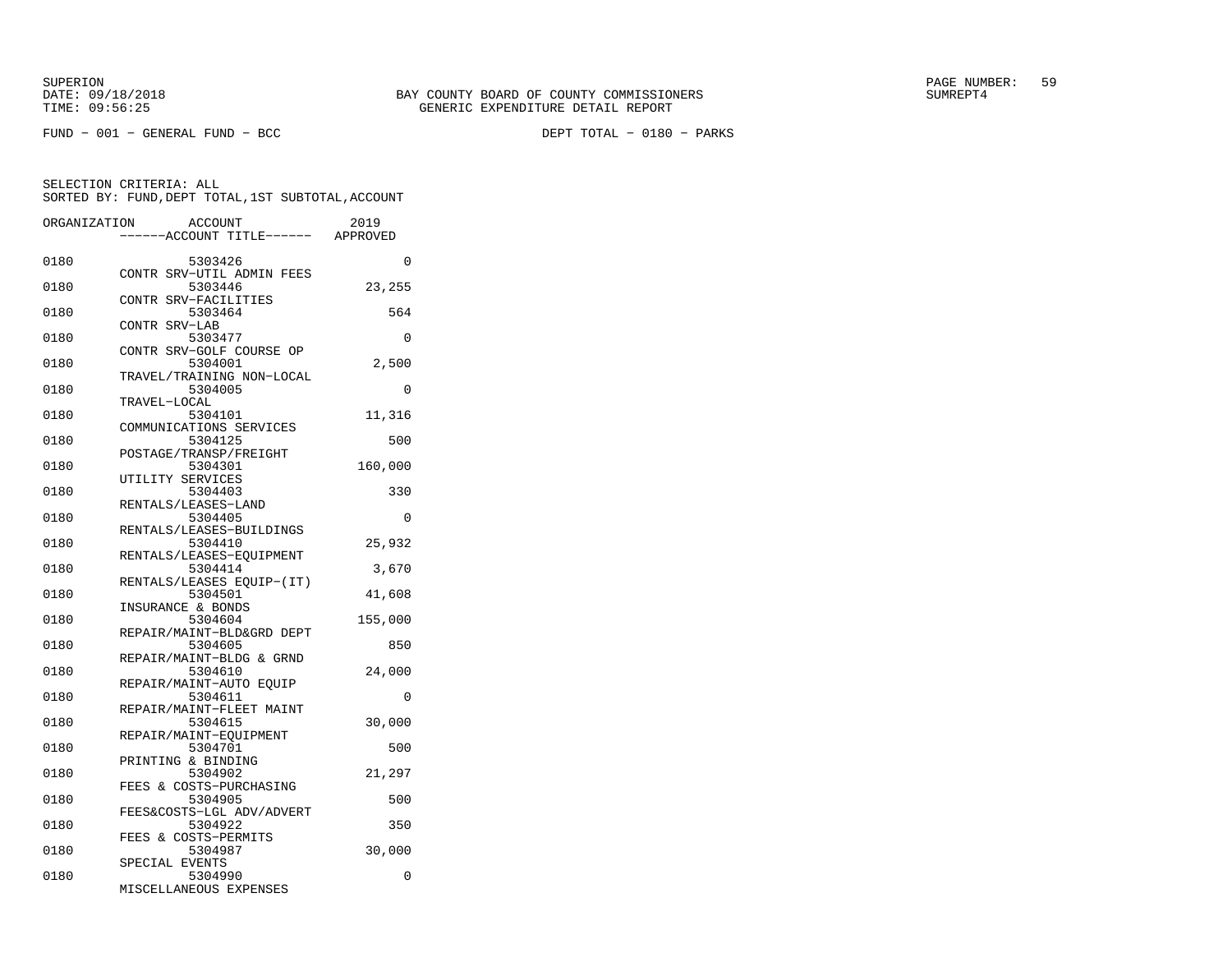FUND − 001 − GENERAL FUND − BCC DEPT TOTAL − 0180 − PARKS

| ORGANIZATION | <b>ACCOUNT</b><br>---ACCOUNT TITLE------ APPROVED | 2019     |
|--------------|---------------------------------------------------|----------|
| 0180         | 5305101                                           | 3,700    |
| 0180         | OFFICE SUPPLIES<br>5305201                        | 59,500   |
| 0180         | OPERATING SUPPLIES<br>5305202                     | 8,000    |
| 0180         | OPER SUPPLIES-JANITORIAL<br>5305204               | 34,000   |
| 0180         | OPER. SUPPLIES-CHEMICALS<br>5305205               | 70,000   |
| 0180         | GAS, OIL & LUBRICANTS<br>5305206                  | 3,500    |
| 0180         | MATERIALS-SIGNS<br>5305210                        | 1,500    |
| 0180         | SAFETY GEAR & SUPPLIES<br>5305215                 | 9,120    |
| 0180         | CLOTHING & WEARING APPRL<br>5305220               | 13,000   |
| 0180         | TOOL & SMALL IMPLEMENTS<br>5305401                | 250      |
| 0180         | BOOKS/RESOURCE MATR/SUBSC<br>5305402              | 500      |
| 0180         | DUES & MEMBERSHIPS<br>5305406                     | 2,155    |
| 0180         | TRAINING & TUITION<br>5357201                     | 0        |
| 0180         | HARDERS CONCESSION<br>5394901                     | $\Omega$ |
|              | COST OF GOODS SOLD<br>TOTAL OPERATING EXPENSES    | 945,800  |
|              |                                                   |          |
| 0180         | 5606101<br>LAND                                   | 0        |
| 0180         | 5606201<br><b>BUILDINGS</b>                       | $\Omega$ |
| 0180         | 5606301                                           | 0        |
| 0180         | IMPRV OTHER THAN BLDGS<br>5606305                 | 0        |
| 0180         | IMPRV-PARK DEVELOPMENT<br>5606314                 | $\Omega$ |
| 0180         | IMPRV-NETWORK CONNECT<br>5606401                  | 74,668   |
| 0180         | EOUIPMENT<br>5606402                              | 19,707   |
| 0180         | EQUIP LESS THAN \$1000<br>5606450                 | 11,424   |
| 0180         | COMPUTER SOFTWARE<br>5606601                      | 459,000  |
|              | IMPACT FEE PROJECTS<br>TOTAL CAPITAL OUTLAY       | 564,799  |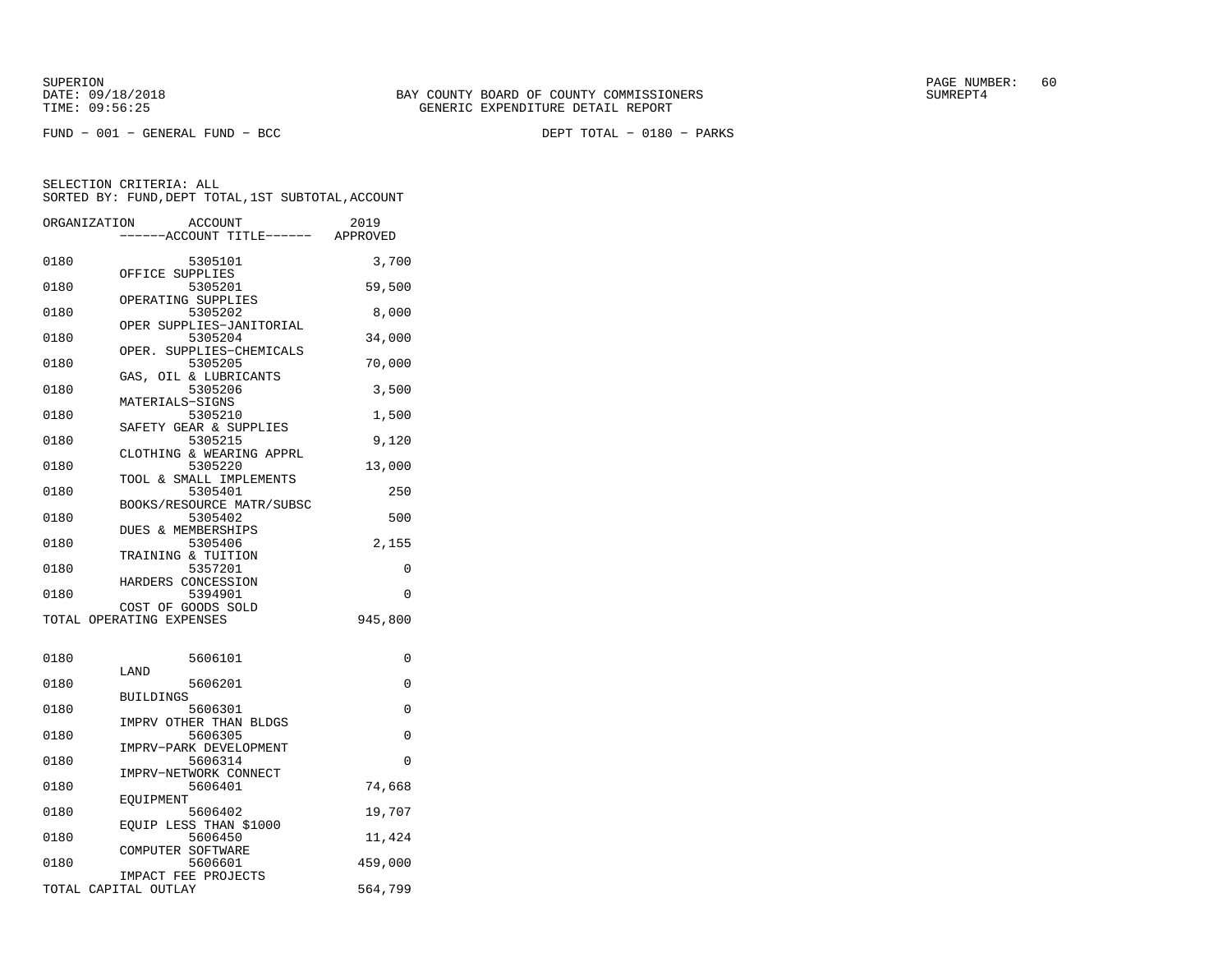FUND − 001 − GENERAL FUND − BCC DEPT TOTAL − 0180 − PARKS

|             | ORGANIZATION ACCOUNT<br>------ACCOUNT TITLE------ APPROVED | 2019      |
|-------------|------------------------------------------------------------|-----------|
|             |                                                            |           |
| 0180        | 5740010                                                    | $\Omega$  |
|             | SPECIAL EVENTS-DON'T USE<br>TOTAL SPECIAL EVENTS           | $\Omega$  |
| 0180        | 5808101                                                    | $\Omega$  |
| 0180        | AID-GOV'T AGENGY<br>5808225<br>AID-HORSE SHOW              | $\Omega$  |
|             | TOTAL GRANTS & AIDS                                        | $\Omega$  |
| 0180        | 5905908                                                    | $\Omega$  |
| 0180        | LOSS ON DISPOSAL<br>5905998<br>DEPRECIATION EXPENSE        | $\Omega$  |
| 0180        | 5909910<br>RESERVE FOR CONTINGENCIES                       | $\Omega$  |
| 0180        | 5909913<br>RESERVE-IMPACT FEES                             | 115,000   |
| 0180        | 5909915<br>RESERVE FOR PAY ADJUSTMNT                       | $\Omega$  |
| 0180        | 5909920<br>RESERVE-FUTURE CAP OUTLAY                       | $\Omega$  |
|             | TOTAL NON-OPERATING EXPENSES                               | 115,000   |
| TOTAL PARKS |                                                            | 2,790,866 |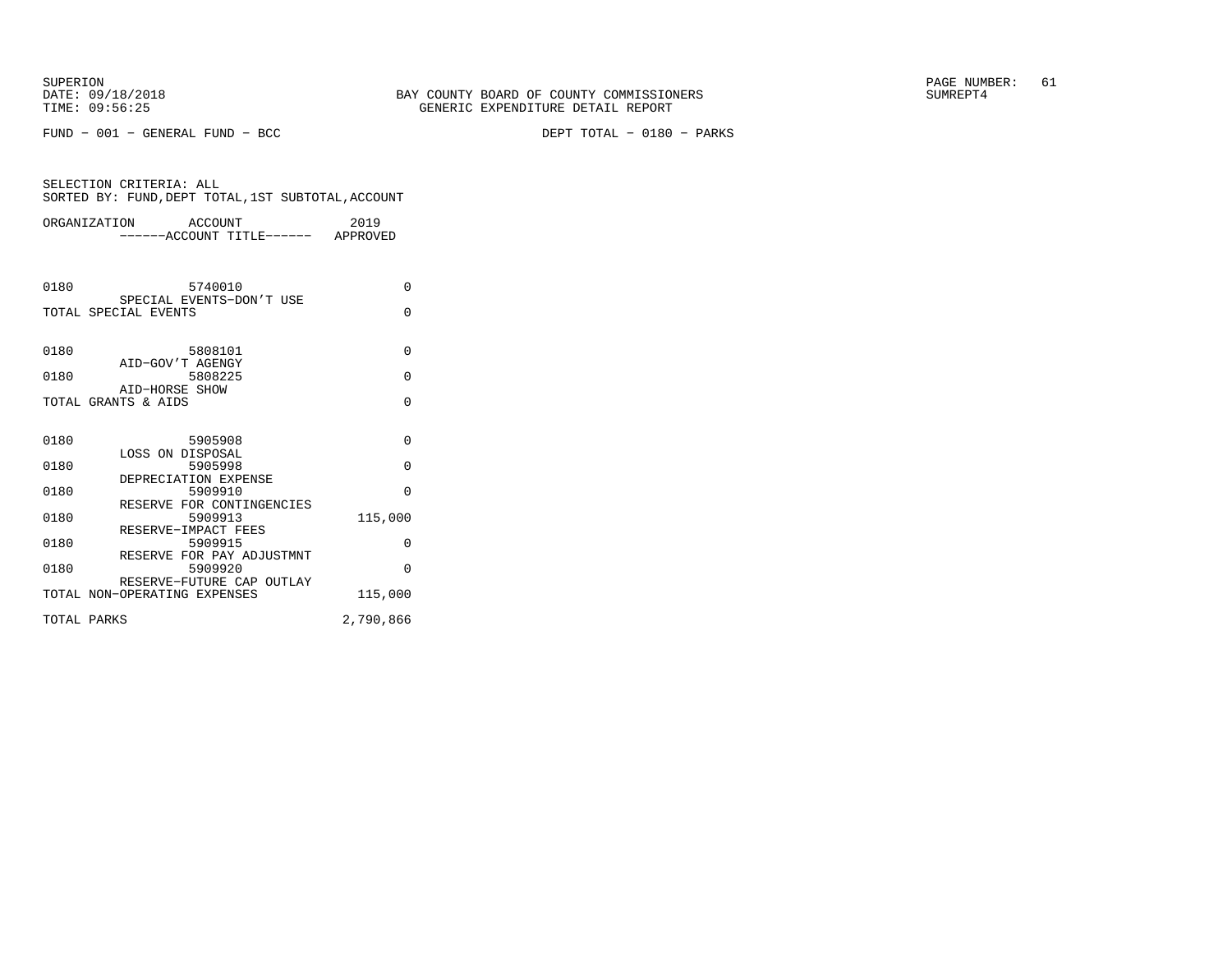FUND − 001 − GENERAL FUND − BCC DEPT TOTAL − 0186 − PARKS−PIER

| ORGANIZATION | ACCOUNT<br>---ACCOUNT TITLE------                    | 2019<br>APPROVED |
|--------------|------------------------------------------------------|------------------|
| 0186         | 5101200<br>SALARIES & WAGES-REGULAR                  | 313,177          |
| 0186         | 5101400                                              | 38,000           |
| 0186         | SALARIES & WAGES-OVERTIME<br>5101405                 | $\Omega$         |
| 0186         | SALARIES-DISASTER O/T<br>5102100                     | 26,865           |
| 0186         | FICA TAXES-MATCHING<br>5102200                       | 32,038           |
| 0186         | RETIREMENT CONTRIBUTIONS<br>5102300                  | 99,751           |
| 0186         | LIFE & HEALTH INSURANCE<br>5102302                   | 634              |
| 0186         | VIRTUAL DOCTOR<br>5102400                            | 23,532           |
| 0186         | WORKERS COMP. PREMIUMS<br>5102500                    | 500              |
|              | UNEMPLOYMENT COMPENSATION<br>TOTAL PERSONAL SERVICES | 534,497          |
| 0186         | 5303106                                              | 210              |
| 0186         | PROF SRV-PHYSICLS/MEDICAL<br>5303107                 | 250              |
| 0186         | SRV-SUBSTANCE TEST<br>PROF<br>5303110                | 150              |
| 0186         | PROF SRV-BACKGROUND CHECK<br>5303401                 | 5,928            |
| 0186         | CONTRACTED SERVICES<br>5303403                       | 4,700            |
| 0186         | CONTR SRV-BANK CHRG POOL<br>5303408                  | 0                |
| 0186         | CONTR SRV-800 MHZ<br>5303425                         | 0                |
| 0186         | CONTR<br>SRV-ADMIN FEES<br>5303446                   | 13,295           |
| 0186         | CONTR SRV-FACILITIES<br>5304101                      | 5,028            |
| 0186         | COMMUNICATIONS SERVICES<br>5304125                   | 200              |
| 0186         | POSTAGE/TRANSP/FREIGHT<br>5304301                    | 45,000           |
| 0186         | UTILITY SERVICES<br>5304405                          | 0                |
| 0186         | RENTALS/LEASES-BUILDINGS<br>5304410                  | 1,500            |
| 0186         | RENTALS/LEASES-EQUIPMENT<br>5304414                  | 1,357            |
|              | RENTALS/LEASES EQUIP-(IT)                            |                  |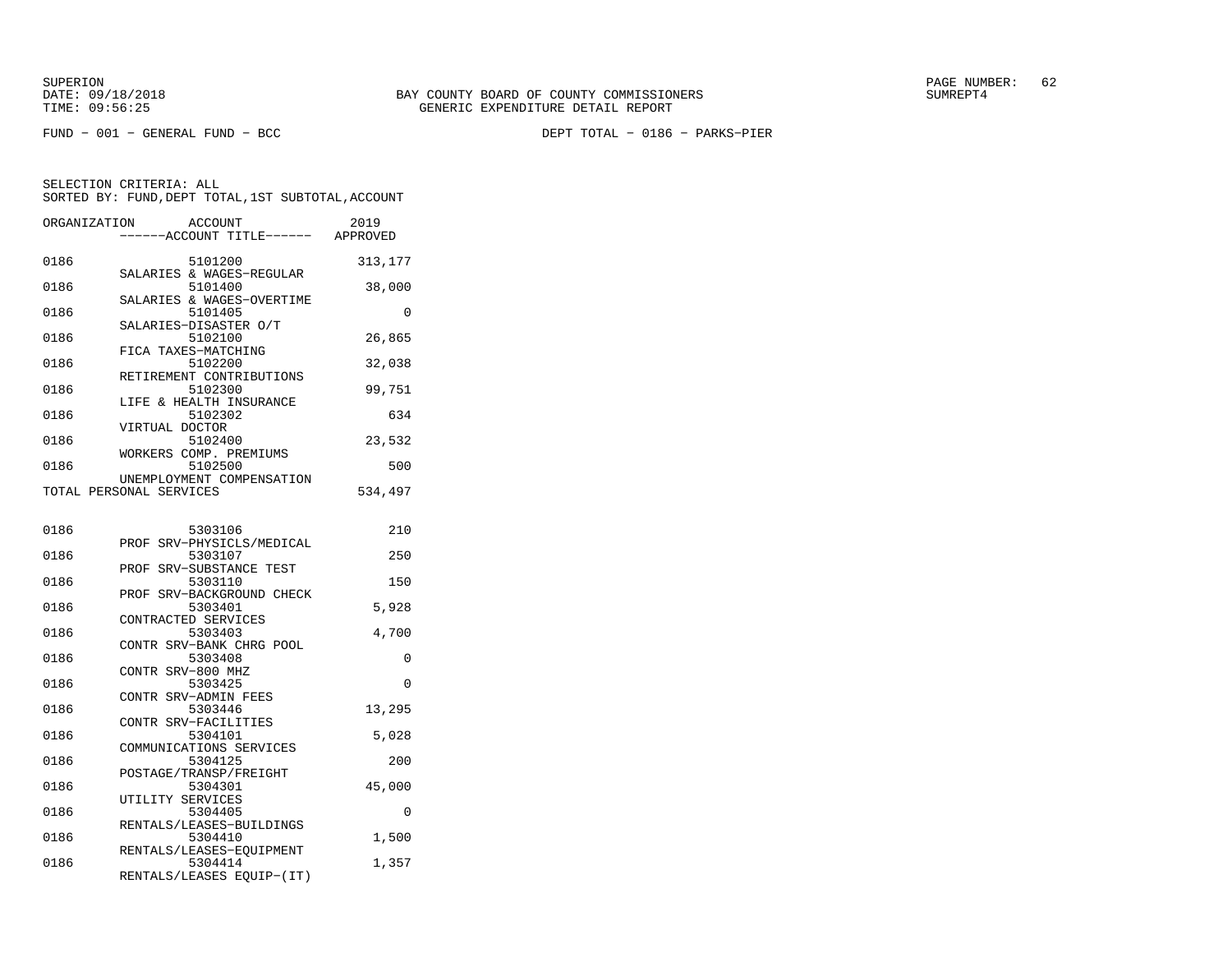FUND − 001 − GENERAL FUND − BCC DEPT TOTAL − 0186 − PARKS−PIER

| ORGANIZATION | ACCOUNT<br>----ACCOUNT TITLE------ APPROVED    | 2019     |
|--------------|------------------------------------------------|----------|
| 0186         | 5304501                                        | 18,215   |
| 0186         | INSURANCE & BONDS<br>5304604                   | 25,000   |
| 0186         | REPAIR/MAINT-BLD&GRD DEPT<br>5304605           | 47,000   |
| 0186         | REPAIR/MAINT-BLDG & GRND<br>5304610            | 2,500    |
| 0186         | REPAIR/MAINT-AUTO EOUIP<br>5304611             | 0        |
| 0186         | REPAIR/MAINT-FLEET MAINT<br>5304615            | 2,500    |
| 0186         | REPAIR/MAINT-EQUIPMENT<br>5304701              | 2,500    |
| 0186         | PRINTING & BINDING<br>5304902                  | 4,675    |
| 0186         | FEES & COSTS-PURCHASING<br>5304905             | 500      |
| 0186         | FEES&COSTS-LGL ADV/ADVERT<br>5304922           | 1,052    |
| 0186         | FEES & COSTS-PERMITS<br>5304990                | $\Omega$ |
| 0186         | MISCELLANEOUS EXPENSES<br>5305101              | 2,000    |
| 0186         | OFFICE SUPPLIES<br>5305201                     | 6,000    |
| 0186         | OPERATING SUPPLIES<br>5305202                  | 10,000   |
| 0186         | OPER SUPPLIES-JANITORIAL<br>5305204            | 1,200    |
| 0186         | OPER. SUPPLIES-CHEMICALS<br>5305205            | 2,500    |
| 0186         | GAS, OIL & LUBRICANTS<br>5305206               | 1,000    |
| 0186         | MATERIALS-SIGNS<br>5305210                     | 1,000    |
| 0186         | SAFETY GEAR & SUPPLIES<br>5305215              | 2,600    |
| 0186         | CLOTHING & WEARING APPRL<br>5305220            | 3,000    |
| 0186         | TOOL & SMALL IMPLEMENTS<br>5305401             | 0        |
| 0186         | BOOKS/RESOURCE MATR/SUBSC<br>5305402           | $\Omega$ |
| 0186         | DUES & MEMBERSHIPS<br>5305406                  | $\Omega$ |
|              | TRAINING & TUITION<br>TOTAL OPERATING EXPENSES | 210,860  |
|              |                                                |          |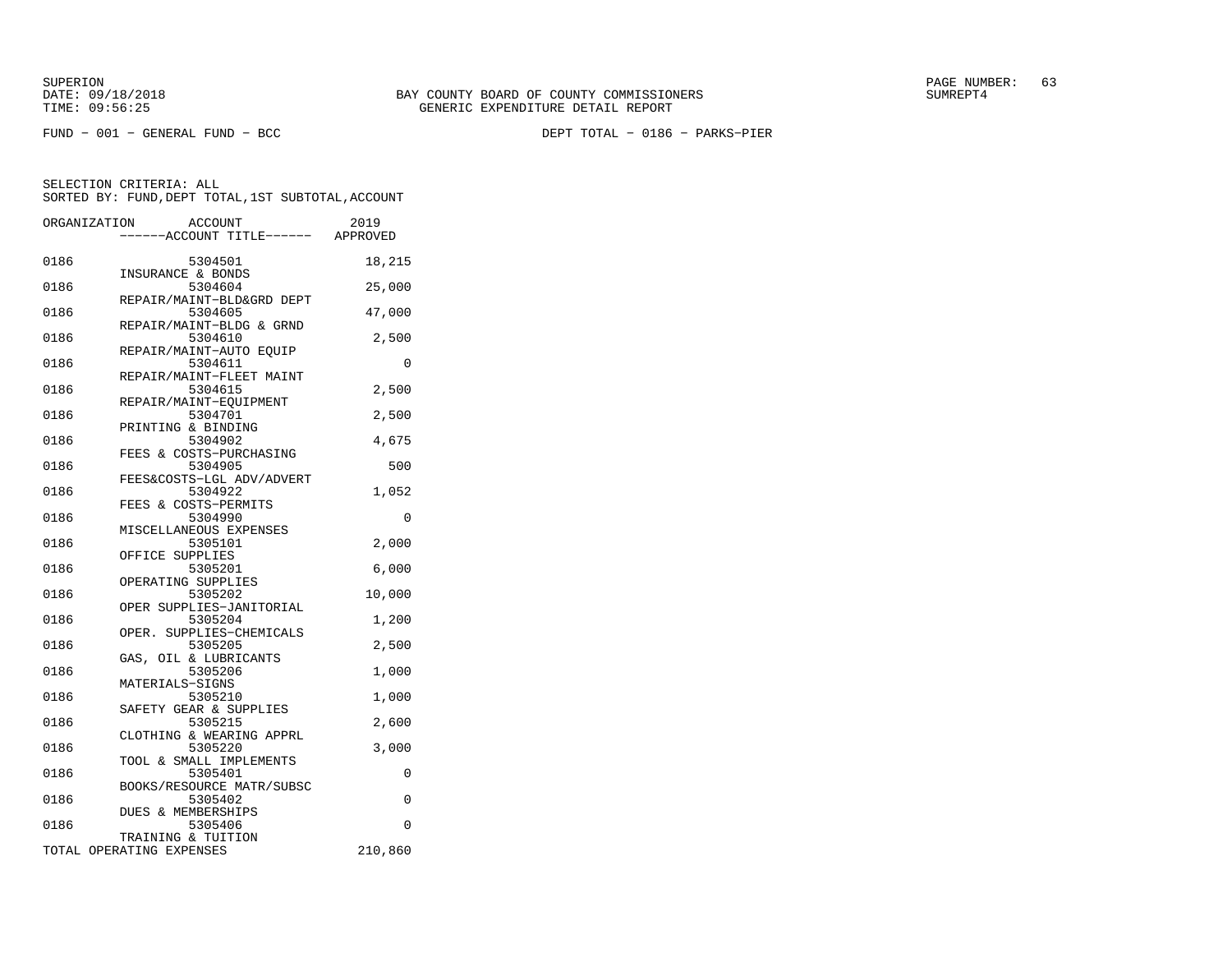FUND − 001 − GENERAL FUND − BCC DEPT TOTAL − 0186 − PARKS−PIER

| ORGANIZATION | ACCOUNT                      | 2019     |
|--------------|------------------------------|----------|
|              | ------ACCOUNT TITLE------    | APPROVED |
| 0186         | 5606401                      | 0        |
|              | EOUIPMENT                    |          |
| 0186         | 5606402                      | 2,170    |
|              | EQUIP LESS THAN \$1000       |          |
| 0186         | 5606601                      | 26,000   |
|              | IMPACT FEE PROJECTS          |          |
|              | TOTAL CAPITAL OUTLAY         | 28,170   |
|              |                              |          |
| 0186         | 5905998                      | $\Omega$ |
|              | DEPRECIATION EXPENSE         |          |
| 0186         | 5909910                      | $\Omega$ |
|              | RESERVE FOR CONTINGENCIES    |          |
|              | TOTAL NON-OPERATING EXPENSES | $\Omega$ |
|              | TOTAL PARKS-PIER             | 773,527  |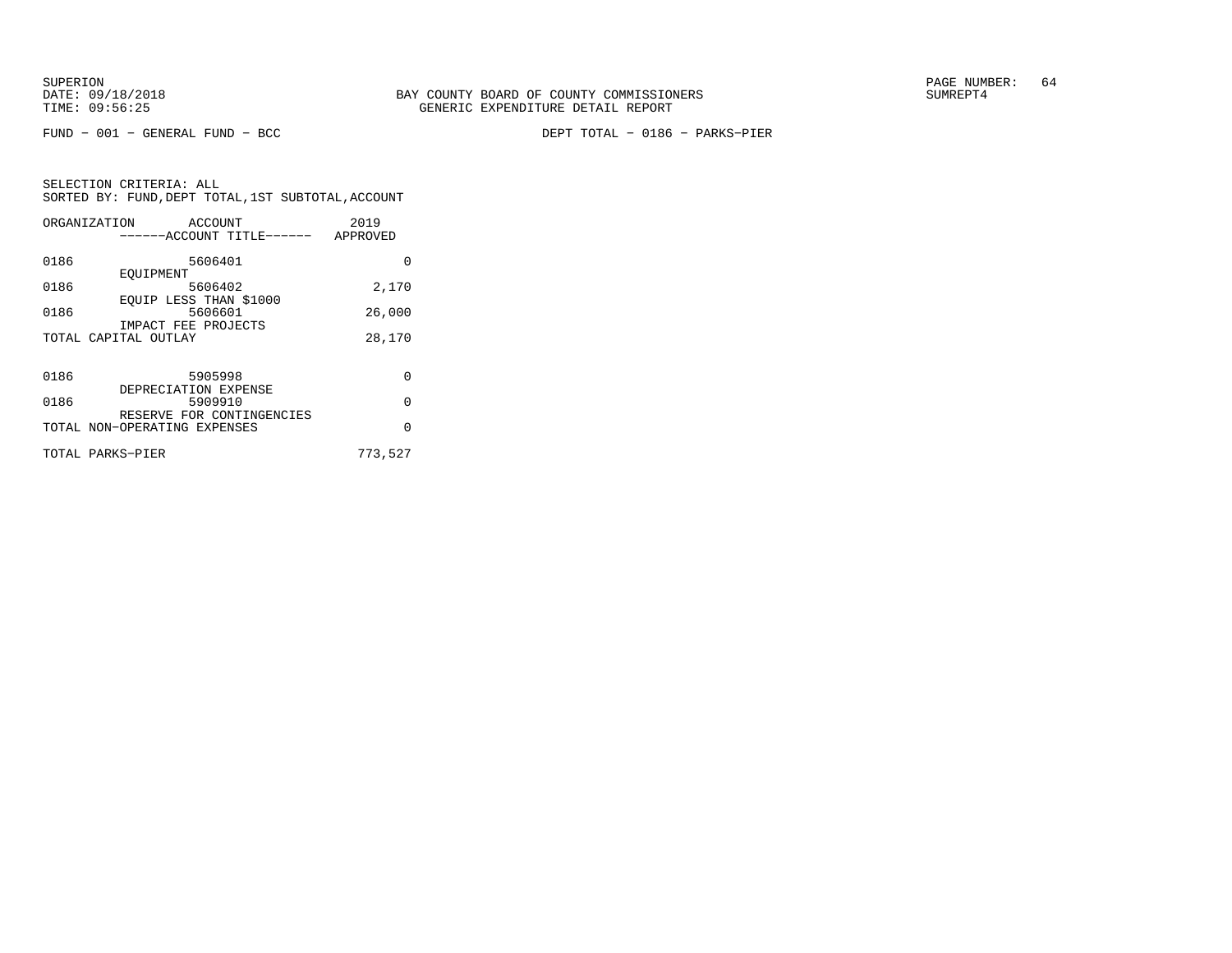SUPERION PAGE NUMBER: 65

FUND − 001 − GENERAL FUND − BCC DEPT TOTAL − 0187 − PARKS−LIFEGUARDS

| ORGANIZATION | <b>ACCOUNT</b><br>---ACCOUNT TITLE------          | 2019<br>APPROVED |
|--------------|---------------------------------------------------|------------------|
| 0187         | 5101200<br>SALARIES & WAGES-REGULAR               | 194,758          |
| 0187         | 5101400<br>SALARIES & WAGES-OVERTIME              | 29,000           |
| 0187         | 5101405                                           | $\Omega$         |
| 0187         | SALARIES-DISASTER O/T<br>5102100                  | 17,117           |
| 0187         | FICA TAXES-MATCHING<br>5102200                    | 18,944           |
| 0187         | RETIREMENT CONTRIBUTIONS<br>5102300               | 50,621           |
| 0187         | LIFE & HEALTH INSURANCE<br>5102302                | 374              |
| 0187         | VIRTUAL DOCTOR<br>5102400                         | 14,982           |
|              | WORKERS COMP. PREMIUMS<br>TOTAL PERSONAL SERVICES | 325,796          |
|              |                                                   |                  |
| 0187         | 5303106<br>SRV-PHYSICLS/MEDICAL<br>PROF           | 200              |
| 0187         | 5303107<br>PROF SRV-SUBSTANCE TEST                | 250              |
| 0187         | 5303110<br>PROF SRV-BACKGROUND CHECK              | 300              |
| 0187         | 5304001                                           | 2,000            |
| 0187         | TRAVEL/TRAINING NON-LOCAL<br>5304125              | 500              |
| 0187         | POSTAGE/TRANSP/FREIGHT<br>5304605                 | 0                |
| 0187         | REPAIR/MAINT-BLDG & GRND<br>5304615               | 2,000            |
| 0187         | REPAIR/MAINT-EQUIPMENT<br>5304701                 | 1,000            |
| 0187         | PRINTING & BINDING<br>5304902                     | 3,117            |
| 0187         | FEES & COSTS-PURCHASING<br>5304990                | 0                |
| 0187         | MISCELLANEOUS EXPENSES<br>5305101                 | 1,000            |
| 0187         | OFFICE SUPPLIES<br>5305201                        | 5,000            |
| 0187         | OPERATING SUPPLIES<br>5305202                     | 1,500            |
| 0187         | OPER SUPPLIES-JANITORIAL<br>5305204               | 1,000            |
| 0187         | OPER. SUPPLIES-CHEMICALS<br>5305205               | 3,000            |
|              | GAS, OIL & LUBRICANTS                             |                  |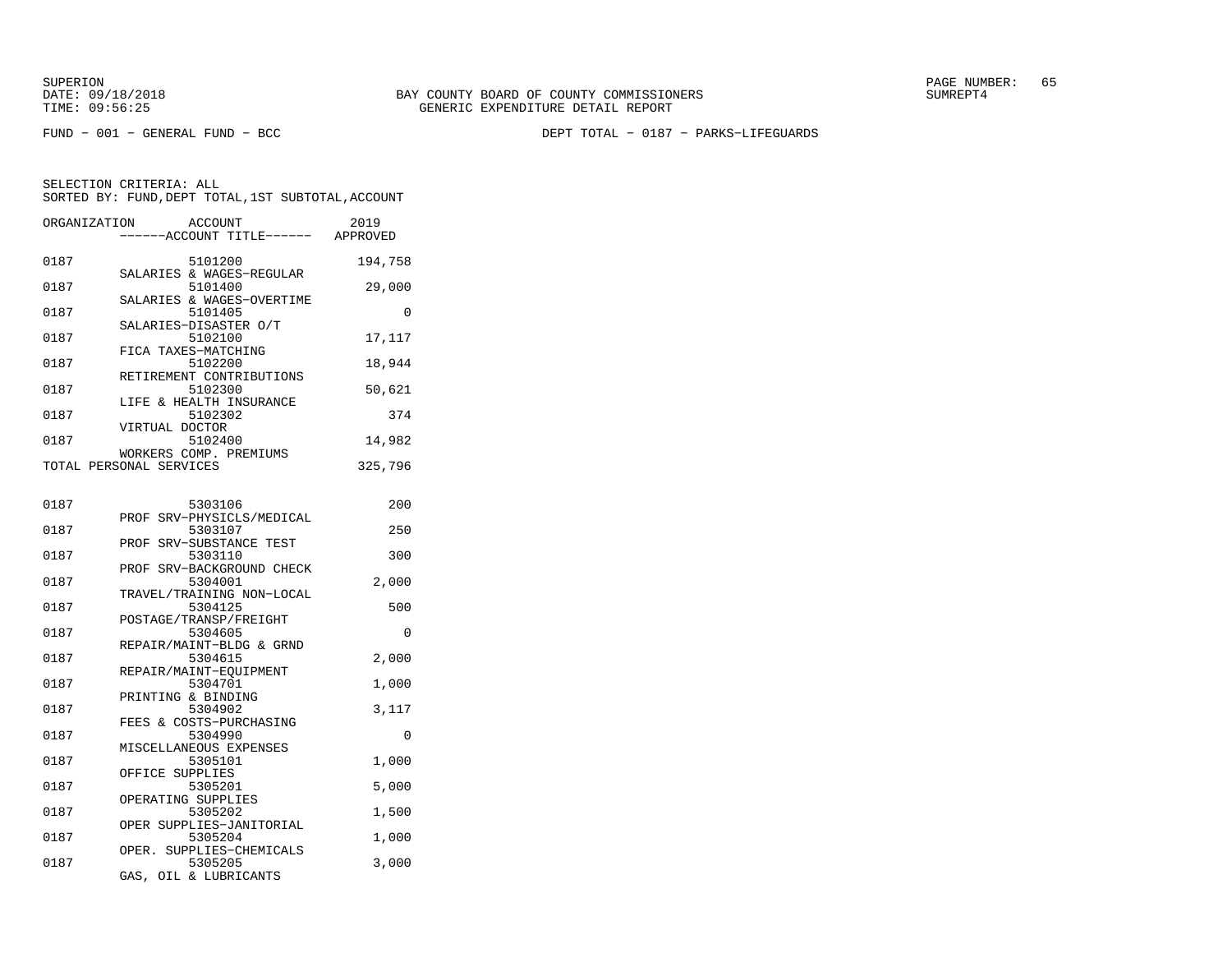FUND − 001 − GENERAL FUND − BCC DEPT TOTAL − 0187 − PARKS−LIFEGUARDS

|      | ORGANIZATION ACCOUNT<br>------ACCOUNT TITLE------ APPROVED | 2019     |
|------|------------------------------------------------------------|----------|
| 0187 | 5305210                                                    | 500      |
| 0187 | SAFETY GEAR & SUPPLIES<br>5305215                          | 5,000    |
| 0187 | CLOTHING & WEARING APPRL<br>5305220                        | 500      |
| 0187 | TOOL & SMALL IMPLEMENTS<br>5305401                         | 1,420    |
| 0187 | BOOKS/RESOURCE MATR/SUBSC<br>5305402                       | 500      |
| 0187 | DUES & MEMBERSHIPS<br>5305406                              | 2,000    |
|      | TRAINING & TUITION<br>TOTAL OPERATING EXPENSES             | 30,787   |
|      |                                                            |          |
| 0187 | 5606401<br>EOUIPMENT                                       | 10,100   |
| 0187 | 5606402<br>EQUIP LESS THAN \$1000                          | 5,095    |
|      | TOTAL CAPITAL OUTLAY                                       | 15,195   |
|      |                                                            |          |
| 0187 | 5905998<br>DEPRECIATION EXPENSE                            | $\Omega$ |
| 0187 | 5909910<br>RESERVE FOR CONTINGENCIES                       | $\Omega$ |
|      | TOTAL NON-OPERATING EXPENSES                               | $\Omega$ |
|      | TOTAL PARKS-LIFEGUARDS                                     | 371,778  |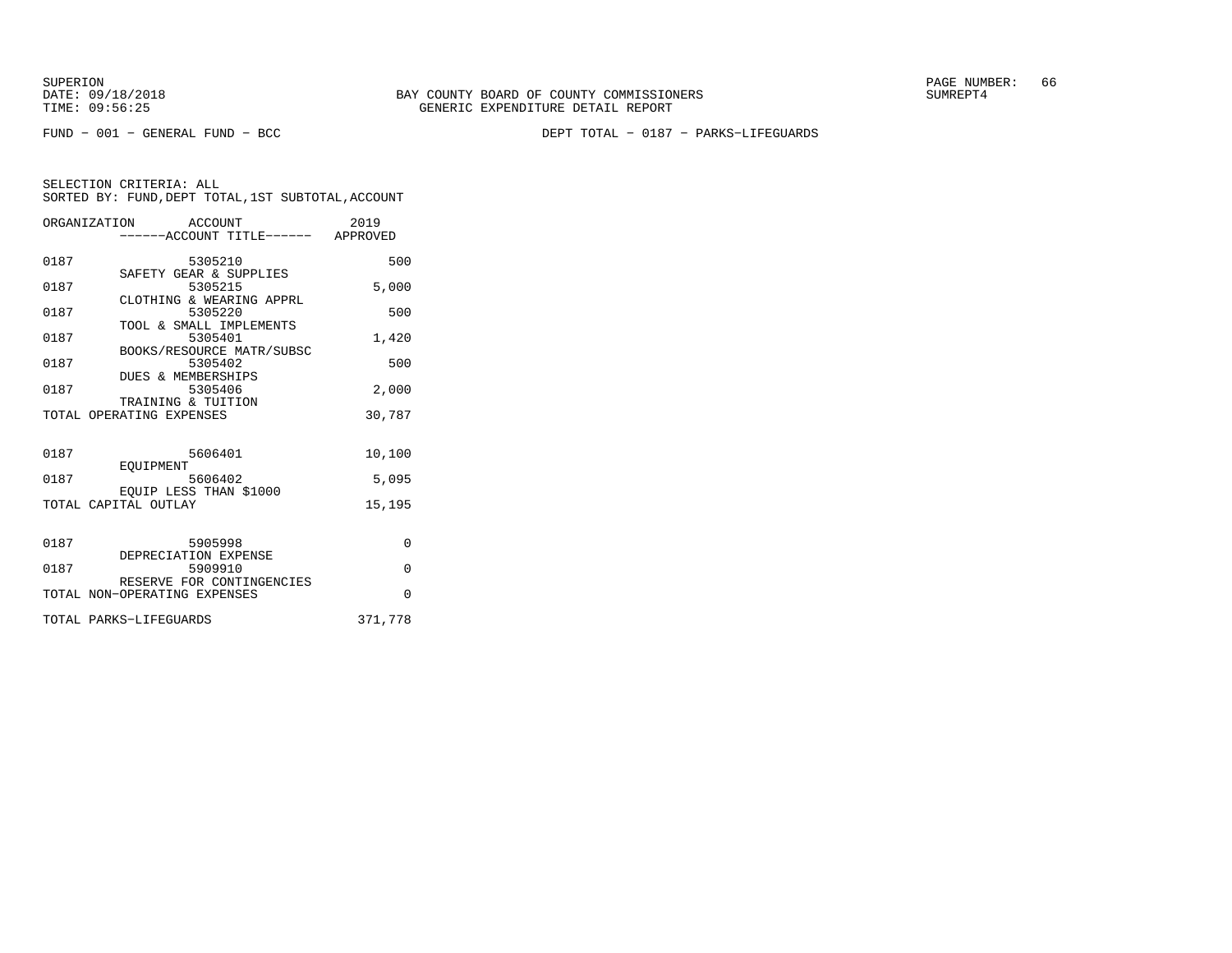SUPERION PAGE NUMBER: 67

FUND − 001 − GENERAL FUND − BCC DEPT TOTAL − 0195 − EXTENSION SERVICE

| ORGANIZATION | <b>ACCOUNT</b><br>---ACCOUNT TITLE------ APPROVED                | 2019     |
|--------------|------------------------------------------------------------------|----------|
| 0195         | 5101200<br>SALARIES & WAGES-REGULAR                              | 148,931  |
| 0195         | 5102100<br>FICA TAXES-MATCHING                                   | 9,085    |
| 0195         | 5102200                                                          | 12,020   |
| 0195         | RETIREMENT CONTRIBUTIONS<br>5102202                              | $\Omega$ |
| 0195         | PENSION EXPENSE<br>5102300                                       | 6,334    |
| 0195         | LIFE & HEALTH INSURANCE<br>5102302                               | 72       |
| 0195         | VIRTUAL DOCTOR<br>5102400                                        | 164      |
| 0195         | WORKERS COMP. PREMIUMS<br>5102500                                | 0        |
|              | UNEMPLOYMENT COMPENSATION<br>TOTAL PERSONAL SERVICES             | 176,606  |
| 0195         | 5303101                                                          | 0        |
|              | PROFESSIONAL SERVICES                                            |          |
| 0195         | 5303107<br>PROF SRV-SUBSTANCE TEST                               | 156      |
| 0195         | 5303110<br>PROF SRV-BACKGROUND CHECK                             | 325      |
| 0195         | 5303401<br>CONTRACTED SERVICES                                   | $\Omega$ |
| 0195         | 5303410<br>CONTR SRV-JANITORIAL                                  | 0        |
| 0195         | 5303425<br>CONTR SRV-ADMIN FEES                                  | 0        |
| 0195         | 5303446<br>CONTR SRV-FACILITIES                                  | 45,673   |
| 0195         | 5304001<br>TRAVEL/TRAINING NON-LOCAL                             | 3,500    |
| 0195         | 5304005                                                          | 2,000    |
| 0195         | TRAVEL-LOCAL<br>5304101                                          | 5,400    |
| 0195         | COMMUNICATIONS SERVICES<br>5304125                               | 200      |
| 0195         | POSTAGE/TRANSP/FREIGHT<br>5304301                                | 12,000   |
| 0195         | UTILITY SERVICES<br>5304405                                      | 0        |
| 0195         | RENTALS/LEASES-BUILDINGS<br>5304410                              | 4,000    |
| 0195         | RENTALS/LEASES-EOUIPMENT<br>5304414<br>RENTALS/LEASES EQUIP-(IT) | 2,400    |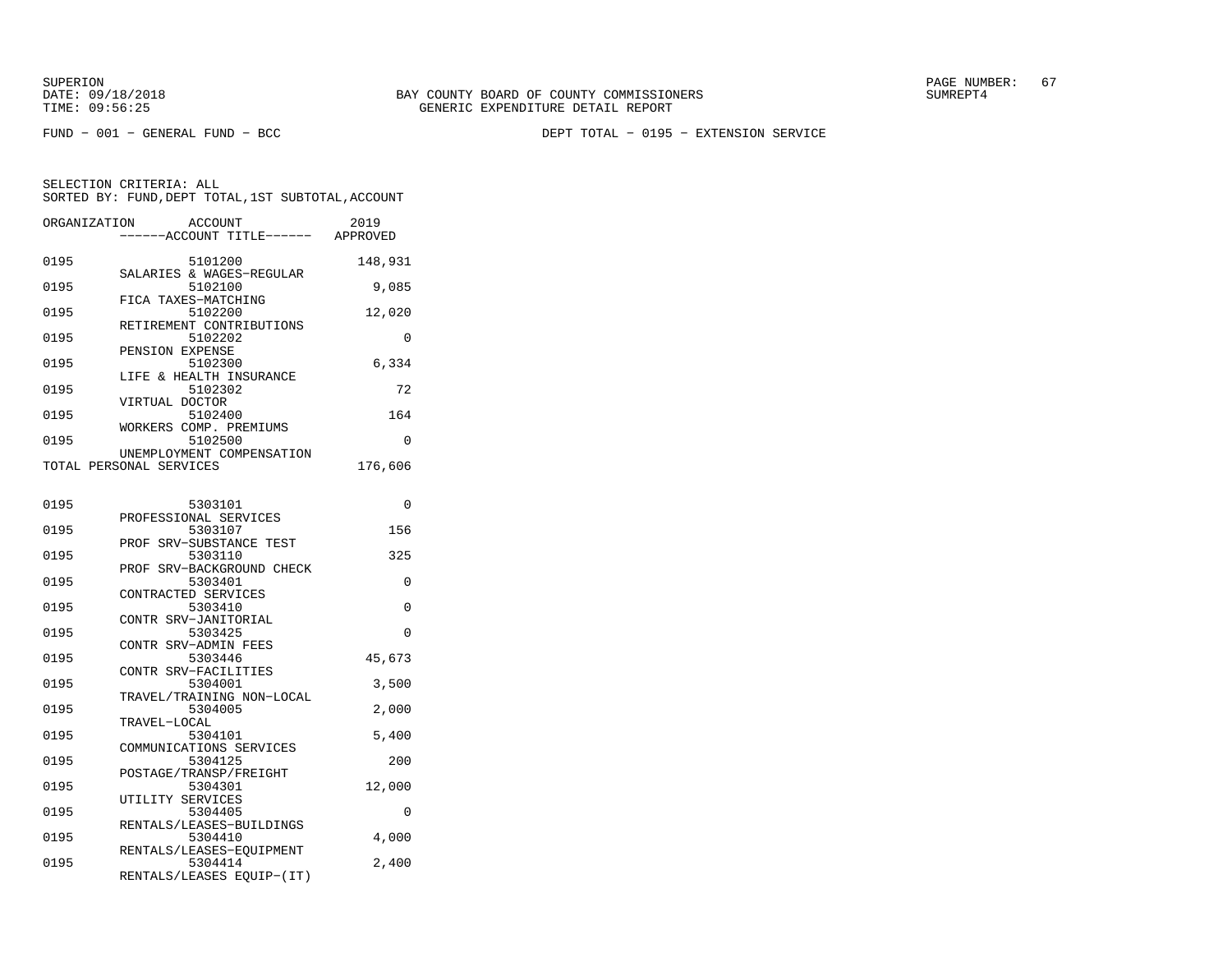SUPERION PAGE NUMBER: 68

FUND − 001 − GENERAL FUND − BCC DEPT TOTAL − 0195 − EXTENSION SERVICE

| ORGANIZATION | <b>ACCOUNT</b><br>---ACCOUNT TITLE------ APPROVED | 2019        |
|--------------|---------------------------------------------------|-------------|
| 0195         | 5304501<br>INSURANCE & BONDS                      | 13,199      |
| 0195         | 5304605<br>REPAIR/MAINT-BLDG & GRND               | 7,000       |
| 0195         | 5304610<br>REPAIR/MAINT-AUTO EOUIP                | 2,000       |
| 0195         | 5304611<br>REPAIR/MAINT-FLEET MAINT               | 0           |
| 0195         | 5304615<br>REPAIR/MAINT-EOUIPMENT                 | 125         |
| 0195         | 5304701<br>PRINTING & BINDING                     | $\mathbf 0$ |
| 0195         | 5304801<br>ADVERTISING                            | 500         |
| 0195         | 5304902<br>FEES & COSTS-PURCHASING                | 2,078       |
| 0195         | 5304905<br>FEES&COSTS-LGL ADV/ADVERT              | 0           |
| 0195         | 5304922<br>FEES & COSTS-PERMITS                   | 0           |
| 0195         | 5304990<br>MISCELLANEOUS EXPENSES                 | 0           |
| 0195         | 5305101<br>OFFICE SUPPLIES                        | 3,600       |
| 0195         | 5305201<br>OPERATING SUPPLIES                     | 250         |
| 0195         | 5305202<br>OPER SUPPLIES-JANITORIAL               | 200         |
| 0195         | 5305205<br>GAS, OIL & LUBRICANTS                  | 1,600       |
| 0195         | 5305208<br>OPERATING/PROMO EXPS                   | 1,000       |
| 0195         | 5305210<br>SAFETY GEAR & SUPPLIES                 | 75          |
| 0195         | 5305227<br>DEMO-SEA GRANT MARINE                  | 500         |
| 0195         | 5305228<br>DEMO-HOME ECONOMICS                    | 500         |
| 0195         | 5305229<br>DEMO-HORTICULTURE                      | 500         |
| 0195         | 5305232<br>4-H MATERIALS & SUPPLIES               | 500         |
| 0195         | 5305236<br>4-H SCHOLARSHIPS                       | 3,800       |
| 0195         | 5305401<br>BOOKS/RESOURCE MATR/SUBSC              | 250         |
| 0195         | 5305402<br><b>DUES &amp; MEMBERSHIPS</b>          | 900         |
| 0195         | 5305406<br>TRAINING & TUITION                     | 100         |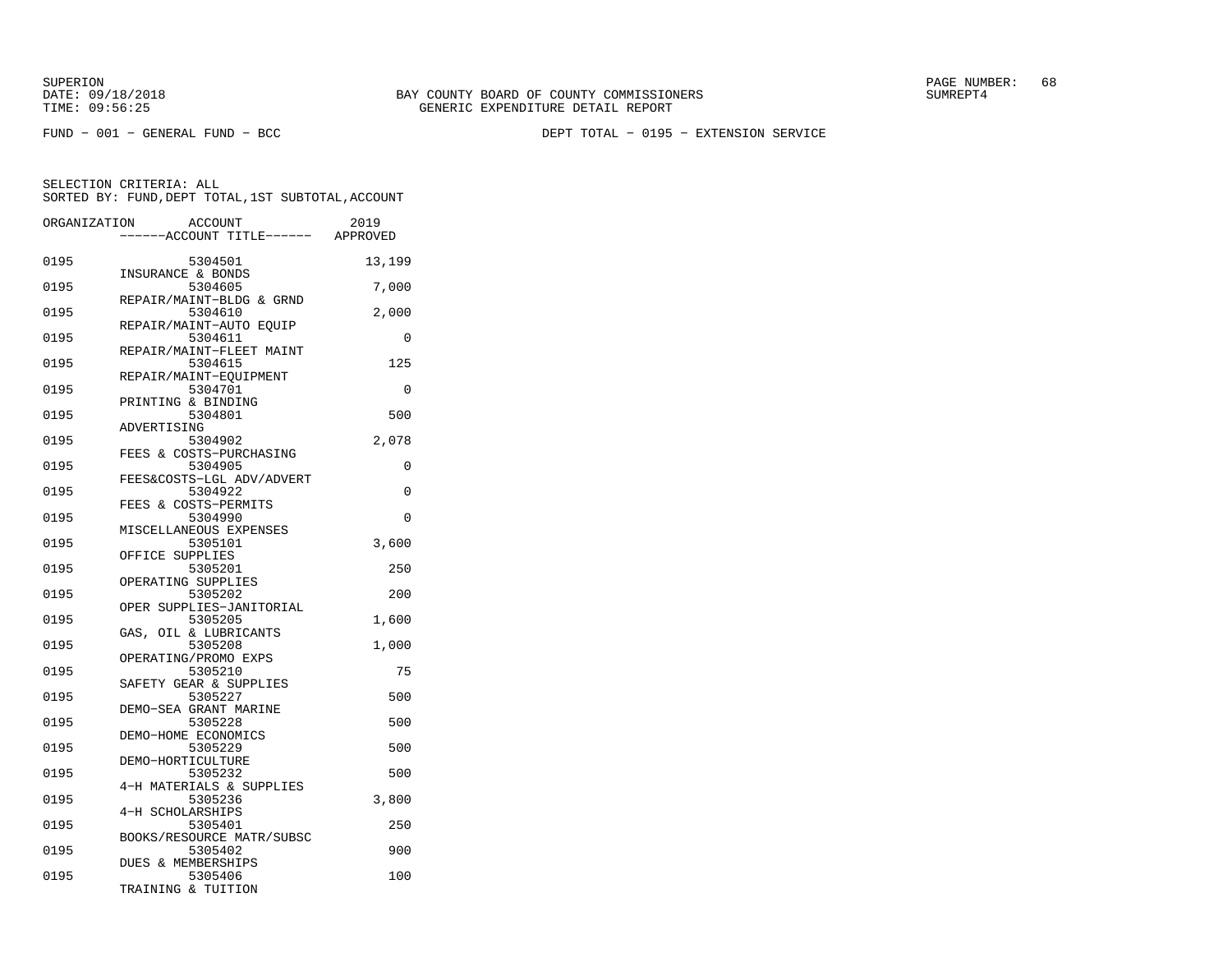SUPERION PAGE NUMBER: 69

FUND − 001 − GENERAL FUND − BCC DEPT TOTAL − 0195 − EXTENSION SERVICE

|      | ORGANIZATION ACCOUNT<br>------ACCOUNT TITLE------ APPROVED | 2019                 |
|------|------------------------------------------------------------|----------------------|
|      | TOTAL OPERATING EXPENSES                                   | 114,331              |
| 0195 | 5606349<br>IMPRV-ARTIFICIAL REEF                           | 45,500               |
| 0195 | 5606401<br>EOUIPMENT                                       | 2,000                |
| 0195 | 5606402<br>EQUIP LESS THAN \$1000                          | $\Omega$             |
| 0195 | 5606450<br>COMPUTER SOFTWARE                               | 582                  |
|      | TOTAL CAPITAL OUTLAY                                       | 48,082               |
| 0195 | 5808118<br>GRANT-HAZARD MITIGATION<br>TOTAL GRANTS & AIDS  | $\Omega$<br>$\Omega$ |
| 0195 | 5905998<br>DEPRECIATION EXPENSE                            | $\Omega$             |
| 0195 | 5909910<br>RESERVE FOR CONTINGENCIES                       | $\Omega$             |
| 0195 | 5909915<br>RESERVE FOR PAY ADJUSTMNT                       | $\Omega$             |
|      | TOTAL NON-OPERATING EXPENSES                               | $\Omega$             |
|      | TOTAL EXTENSION SERVICE                                    | 339,019              |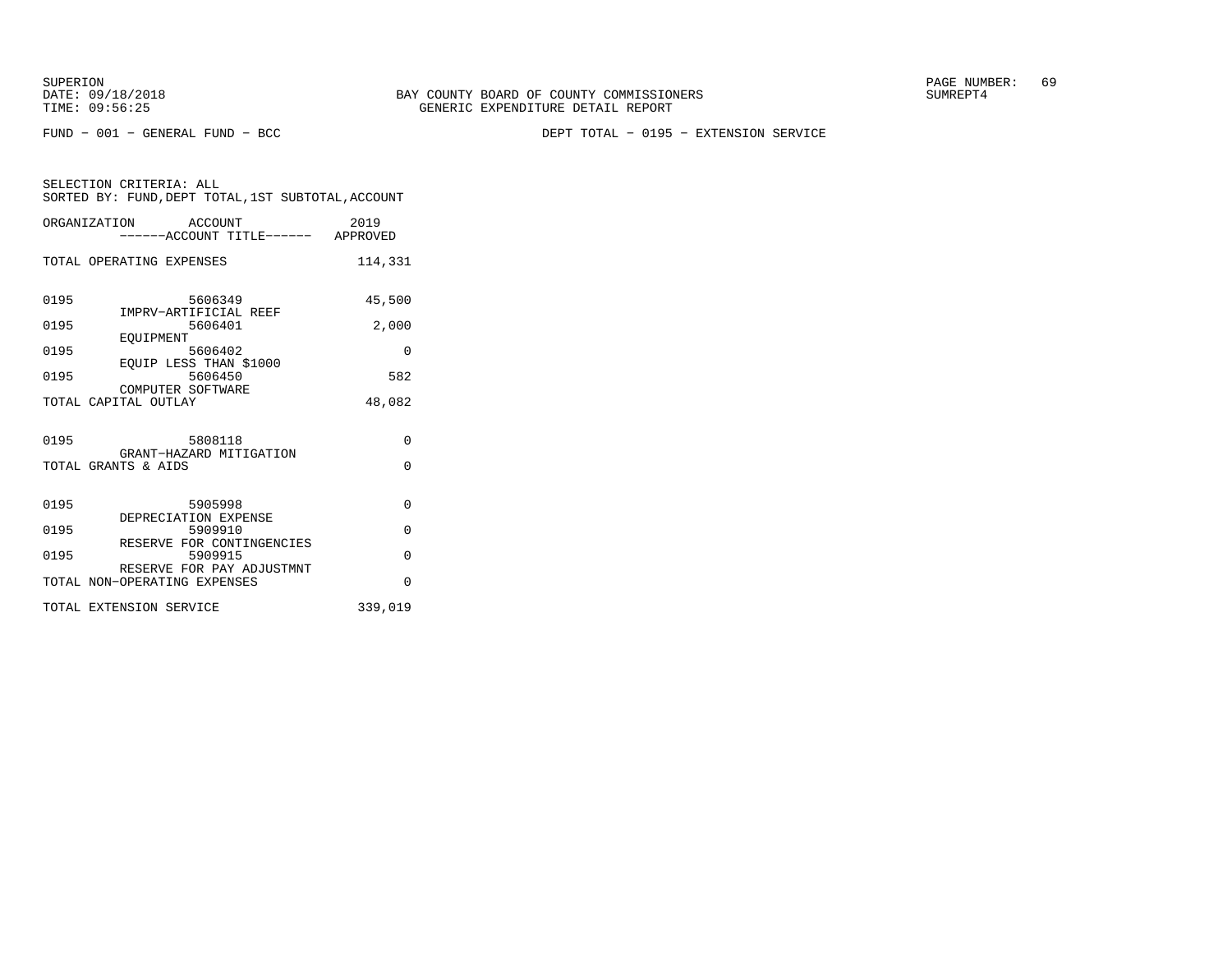FUND − 001 − GENERAL FUND − BCC DEPT TOTAL − 0205 − VETERANS SERVICES

| ORGANIZATION | <b>ACCOUNT</b>                      | 2019     |
|--------------|-------------------------------------|----------|
|              | ----ACCOUNT TITLE------             | APPROVED |
| 0205         | 5101200                             | 196,850  |
|              | SALARIES & WAGES-REGULAR            |          |
| 0205         | 5101400                             | 425      |
|              | SALARIES & WAGES-OVERTIME           |          |
| 0205         | 5102100                             | 15,092   |
| 0205         | FICA TAXES-MATCHING<br>5102200      | 16,702   |
|              | RETIREMENT CONTRIBUTIONS            |          |
| 0205         | 5102202                             | 0        |
|              | PENSION EXPENSE                     |          |
| 0205         | 5102300                             | 12,676   |
|              | LIFE & HEALTH INSURANCE             |          |
| 0205         | 5102302                             | 72       |
| 0205         | VIRTUAL DOCTOR<br>5102400           | 976      |
|              | WORKERS COMP. PREMIUMS              |          |
|              | TOTAL PERSONAL SERVICES             | 242,793  |
|              |                                     |          |
|              |                                     |          |
| 0205         | 5303107                             | $\Omega$ |
| 0205         | PROF SRV-SUBSTANCE TEST<br>5303110  | 0        |
|              | PROF SRV-BACKGROUND CHECK           |          |
| 0205         | 5303401                             | 60       |
|              | CONTRACTED SERVICES                 |          |
| 0205         | 5303410                             | 0        |
|              | CONTR SRV-JANITORIAL                |          |
| 0205         | 5303425                             | $\Omega$ |
| 0205         | CONTR SRV-ADMIN FEES<br>5303446     | 19,557   |
|              | CONTR SRV-FACILITIES                |          |
| 0205         | 5304001                             | 6,625    |
|              | TRAVEL/TRAINING NON-LOCAL           |          |
| 0205         | 5304005                             | $\Omega$ |
|              | TRAVEL-LOCAL                        |          |
| 0205         | 5304101<br>COMMUNICATIONS SERVICES  | 984      |
| 0205         | 5304125                             | 1,500    |
|              | POSTAGE/TRANSP/FREIGHT              |          |
| 0205         | 5304301                             | 0        |
|              | UTILITY SERVICES                    |          |
| 0205         | 5304405                             | $\Omega$ |
|              | RENTALS/LEASES-BUILDINGS            |          |
| 0205         | 5304410<br>RENTALS/LEASES-EQUIPMENT | 0        |
| 0205         | 5304414                             | 9,920    |
|              | RENTALS/LEASES EQUIP-(IT)           |          |
| 0205         | 5304501                             | 11,045   |
|              | INSURANCE & RONDS                   |          |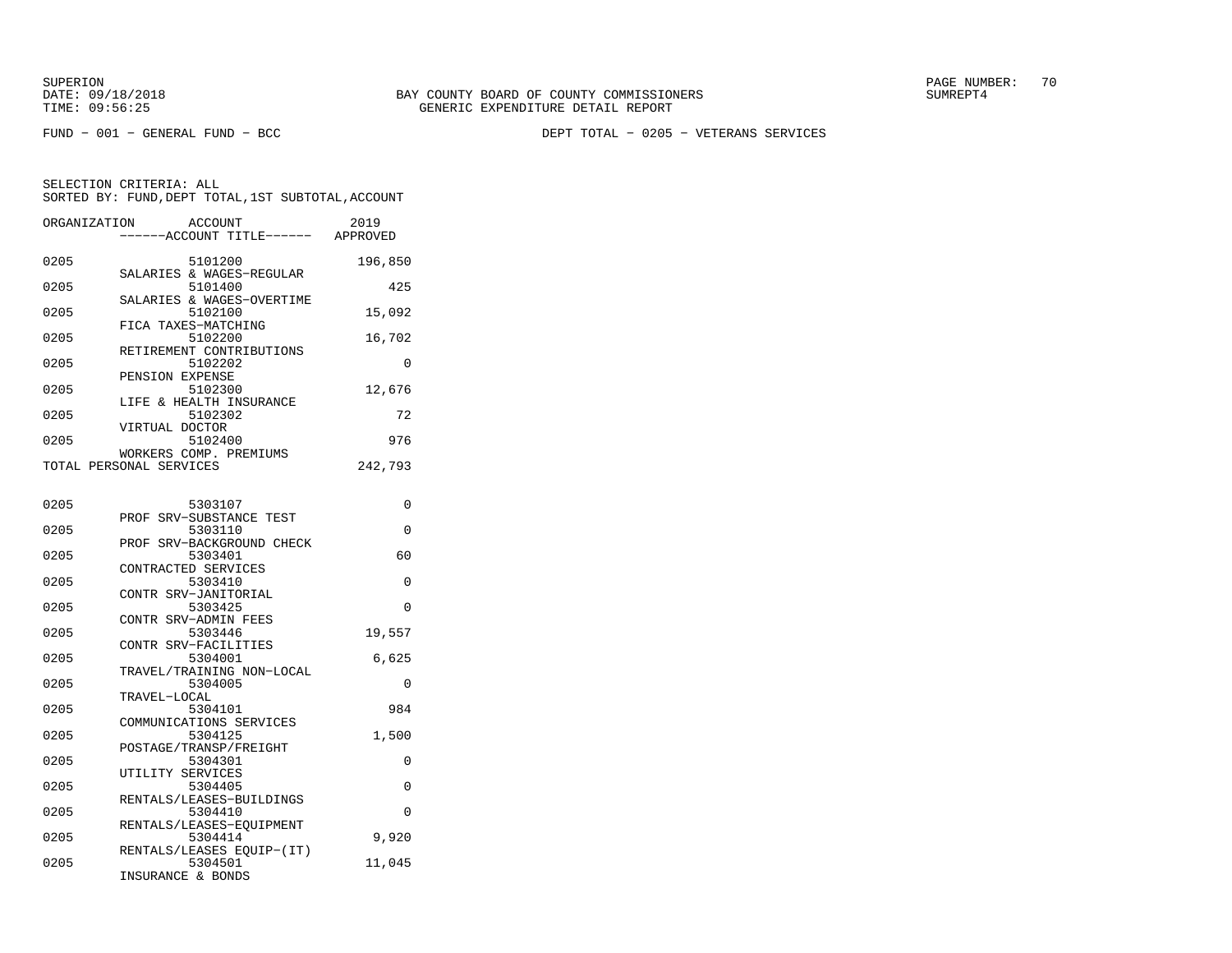SUPERION PAGE NUMBER: 71

FUND − 001 − GENERAL FUND − BCC DEPT TOTAL − 0205 − VETERANS SERVICES

|      | ORGANIZATION<br><b>ACCOUNT</b><br>---ACCOUNT TITLE------ APPROVED | 2019     |
|------|-------------------------------------------------------------------|----------|
| 0205 | 5304605                                                           | 0        |
| 0205 | REPAIR/MAINT-BLDG & GRND<br>5304610                               | 250      |
| 0205 | REPAIR/MAINT-AUTO EQUIP<br>5304611                                | $\Omega$ |
| 0205 | REPAIR/MAINT-FLEET MAINT<br>5304615                               | 100      |
| 0205 | REPAIR/MAINT-EQUIPMENT<br>5304902                                 | 1,039    |
| 0205 | FEES & COSTS-PURCHASING<br>5304905                                | 0        |
| 0205 | FEES&COSTS-LGL ADV/ADVERT<br>5304990                              | $\Omega$ |
| 0205 | MISCELLANEOUS EXPENSES<br>5305101                                 | 3,200    |
| 0205 | OFFICE SUPPLIES<br>5305201                                        | $\Omega$ |
| 0205 | OPERATING SUPPLIES<br>5305205                                     | 250      |
| 0205 | GAS, OIL & LUBRICANTS<br>5305208                                  | 2,500    |
| 0205 | OPERATING/PROMO EXPS<br>5305210                                   | 50       |
|      | SAFETY GEAR & SUPPLIES                                            |          |
| 0205 | 5305402<br><b>DUES &amp; MEMBERSHIPS</b>                          | 160      |
| 0205 | 5305406<br>TRAINING & TUITION                                     | 150      |
|      | TOTAL OPERATING EXPENSES                                          | 57,390   |
| 0205 | 5606401                                                           | 0        |
| 0205 | EOUIPMENT<br>5606402                                              | 600      |
| 0205 | EOUIP LESS THAN \$1000<br>5606450                                 | 1,182    |
|      | COMPUTER SOFTWARE<br>TOTAL CAPITAL OUTLAY                         | 1,782    |
|      |                                                                   |          |
| 0205 | 5905998<br>DEPRECIATION EXPENSE                                   | 0        |
| 0205 | 5909915                                                           | 0        |
|      | RESERVE FOR PAY ADJUSTMNT<br>TOTAL NON-OPERATING EXPENSES         | $\Omega$ |
|      | TOTAL VETERANS SERVICES                                           | 301,965  |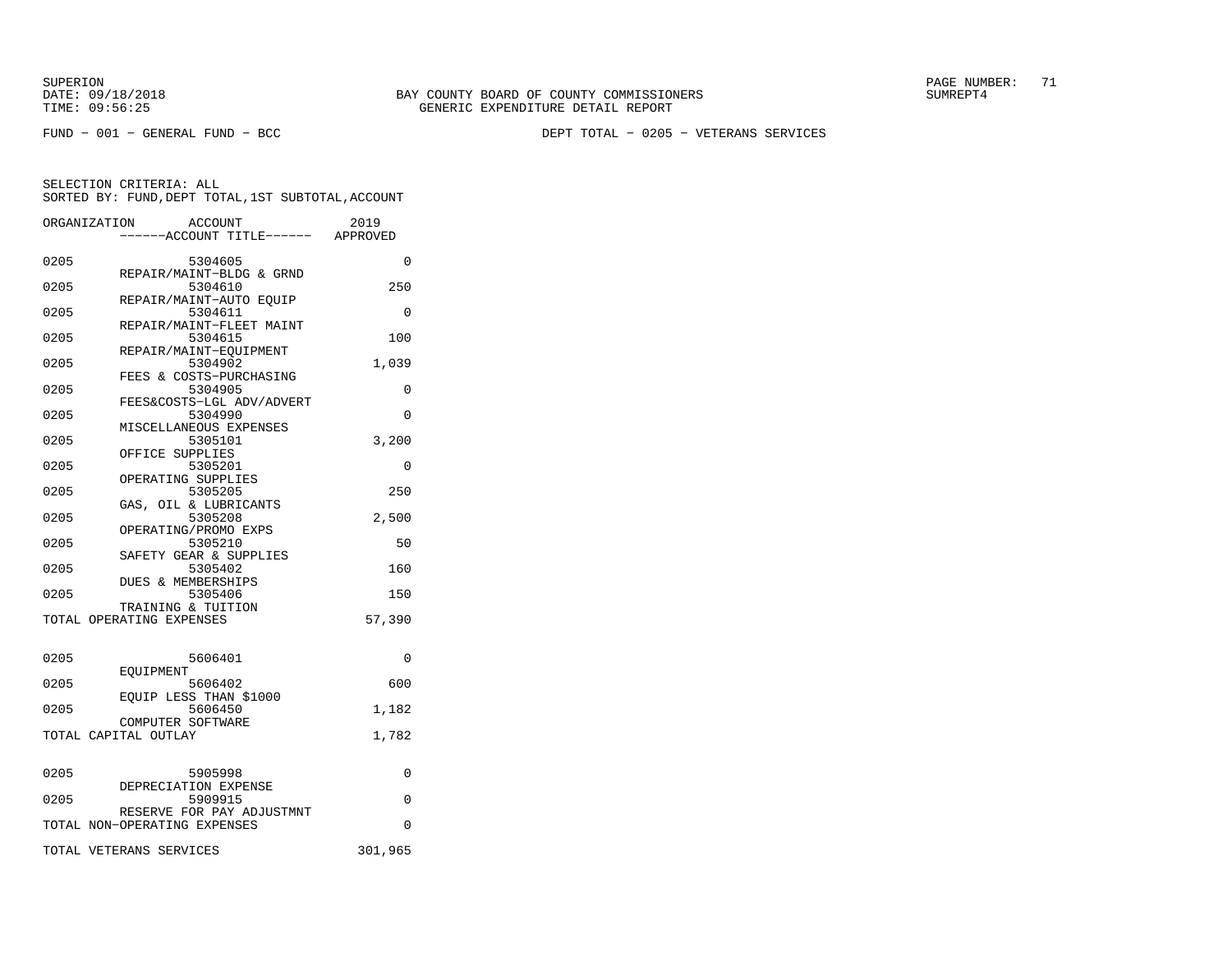SUPERION PAGE NUMBER: 72

FUND − 001 − GENERAL FUND − BCC DEPT TOTAL − 0210 − EMERGENCY MANAGEMENT

| ORGANIZATION<br>ACCOUNT<br>----ACCOUNT TITLE------ APPROVED   | 2019      |
|---------------------------------------------------------------|-----------|
| 0210<br>5101200                                               | 882,734   |
| SALARIES & WAGES-REGULAR<br>0210<br>5101205                   | 0         |
| SALARIES & WAGES-DISASTER<br>0210<br>5101400                  | 72,000    |
| SALARIES & WAGES-OVERTIME<br>0210<br>5101405                  | $\Omega$  |
| SALARIES-DISASTER O/T<br>0210<br>5102100                      | 73,037    |
| FICA TAXES-MATCHING<br>0210<br>5102200                        | 89,722    |
| RETIREMENT CONTRIBUTIONS<br>5102300<br>0210                   | 214,662   |
| LIFE & HEALTH INSURANCE<br>0210<br>5102302                    | 1,198     |
| VIRTUAL DOCTOR<br>5102400<br>0210                             | 7,270     |
| WORKERS COMP. PREMIUMS<br>5102500<br>0210                     | 0         |
| UNEMPLOYMENT COMPENSATION<br>TOTAL PERSONAL SERVICES          | 1,340,623 |
|                                                               |           |
| 0210<br>5253401<br>DISASTER PREP/RECOVERY                     | 0         |
| 0210<br>5303106<br>PROF SRV-PHYSICLS/MEDICAL                  | 0         |
| 0210<br>5303107<br>SRV-SUBSTANCE TEST<br>PROF                 | 200       |
| 0210<br>5303110<br>PROF SRV-BACKGROUND CHECK                  | 200       |
| 0210<br>5303401<br>CONTRACTED SERVICES                        | 27,400    |
| 0210<br>5303410<br>CONTR SRV-JANITORIAL                       | 0         |
| 0210<br>5303425<br>CONTR SRV-ADMIN FEES                       | $\Omega$  |
| 0210<br>5303446                                               | 7,900     |
| CONTR SRV-FACILITIES<br>0210<br>5304001                       | 16,375    |
| TRAVEL/TRAINING NON-LOCAL<br>0210<br>5304005                  | 0         |
| TRAVEL-LOCAL<br>0210<br>5304101                               | 6,048     |
| COMMUNICATIONS SERVICES<br>0210<br>5304125                    | 200       |
| POSTAGE/TRANSP/FREIGHT<br>0210<br>5304301<br>UTILITY SERVICES | 3,630     |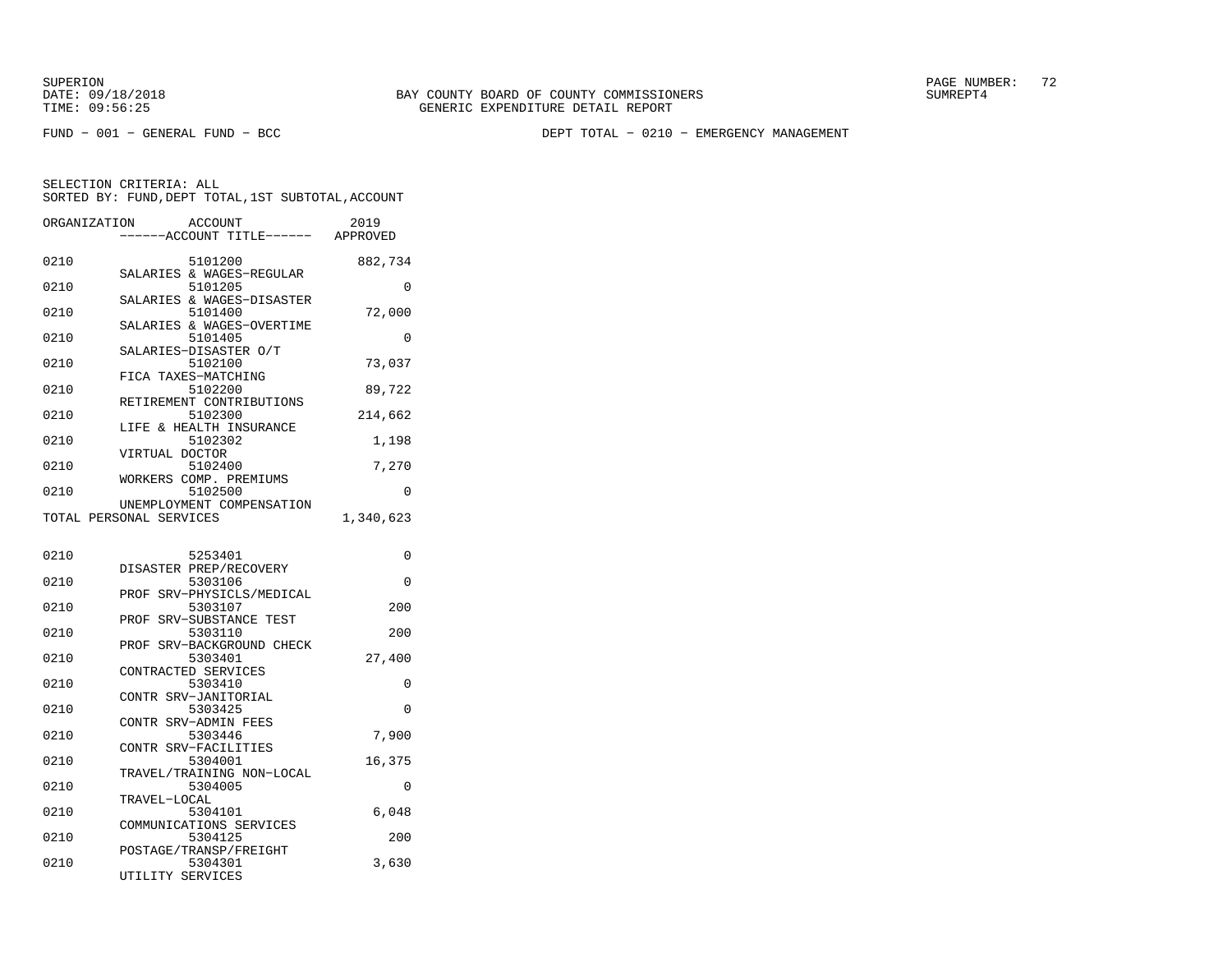DATE:  $09/18/2018$  SUMREPT4 TIME: 09:56:25 GENERIC EXPENDITURE DETAIL REPORT

SUPERION PAGE NUMBER: 73

FUND − 001 − GENERAL FUND − BCC DEPT TOTAL − 0210 − EMERGENCY MANAGEMENT

SELECTION CRITERIA: ALLSORTED BY: FUND,DEPT TOTAL,1ST SUBTOTAL,ACCOUNT

| ORGANIZATION | ACCOUNT<br>---ACCOUNT TITLE------ APPROVED | 2019     |
|--------------|--------------------------------------------|----------|
| 0210         | 5304410<br>RENTALS/LEASES-EOUIPMENT        | 1,400    |
| 0210         | 5304414                                    | 5,495    |
| 0210         | RENTALS/LEASES EQUIP-(IT)<br>5304501       | 29,384   |
| 0210         | INSURANCE & BONDS<br>5304605               | 2,500    |
| 0210         | REPAIR/MAINT-BLDG & GRND<br>5304610        | 1,800    |
| 0210         | REPAIR/MAINT-AUTO EQUIP<br>5304611         | 0        |
| 0210         | REPAIR/MAINT-FLEET MAINT<br>5304615        | $\Omega$ |
| 0210         | REPAIR/MAINT-EOUIPMENT<br>5304701          | 9,000    |
| 0210         | PRINTING & BINDING<br>5304902              | 7,273    |
| 0210         | FEES & COSTS-PURCHASING<br>5304905         | 0        |
| 0210         | FEES&COSTS-LGL ADV/ADVERT<br>5304922       | 0        |
| 0210         | FEES & COSTS-PERMITS<br>5304990            | $\Omega$ |
| 0210         | MISCELLANEOUS EXPENSES<br>5305101          | 2,000    |
| 0210         | OFFICE SUPPLIES<br>5305201                 | 600      |
| 0210         | OPERATING SUPPLIES<br>5305202              | $\Omega$ |
| 0210         | OPER SUPPLIES-JANITORIAL<br>5305205        | 1,500    |
| 0210         | GAS, OIL & LUBRICANTS<br>5305210           | 0        |
| 0210         | SAFETY GEAR & SUPPLIES<br>5305215          | 500      |
|              | CLOTHING & WEARING APPRL                   |          |
| 0210         | 5305220<br>TOOL & SMALL IMPLEMENTS         | 0        |
| 0210         | 5305401<br>BOOKS/RESOURCE MATR/SUBSC       | 1,484    |
| 0210         | 5305402<br><b>DUES &amp; MEMBERSHIPS</b>   | 700      |
| 0210         | 5305406<br>TRAINING & TUITION              | 1,100    |
|              | TOTAL OPERATING EXPENSES                   | 126,689  |
| 0210         | 5606401                                    | 0        |

EQUIPMENT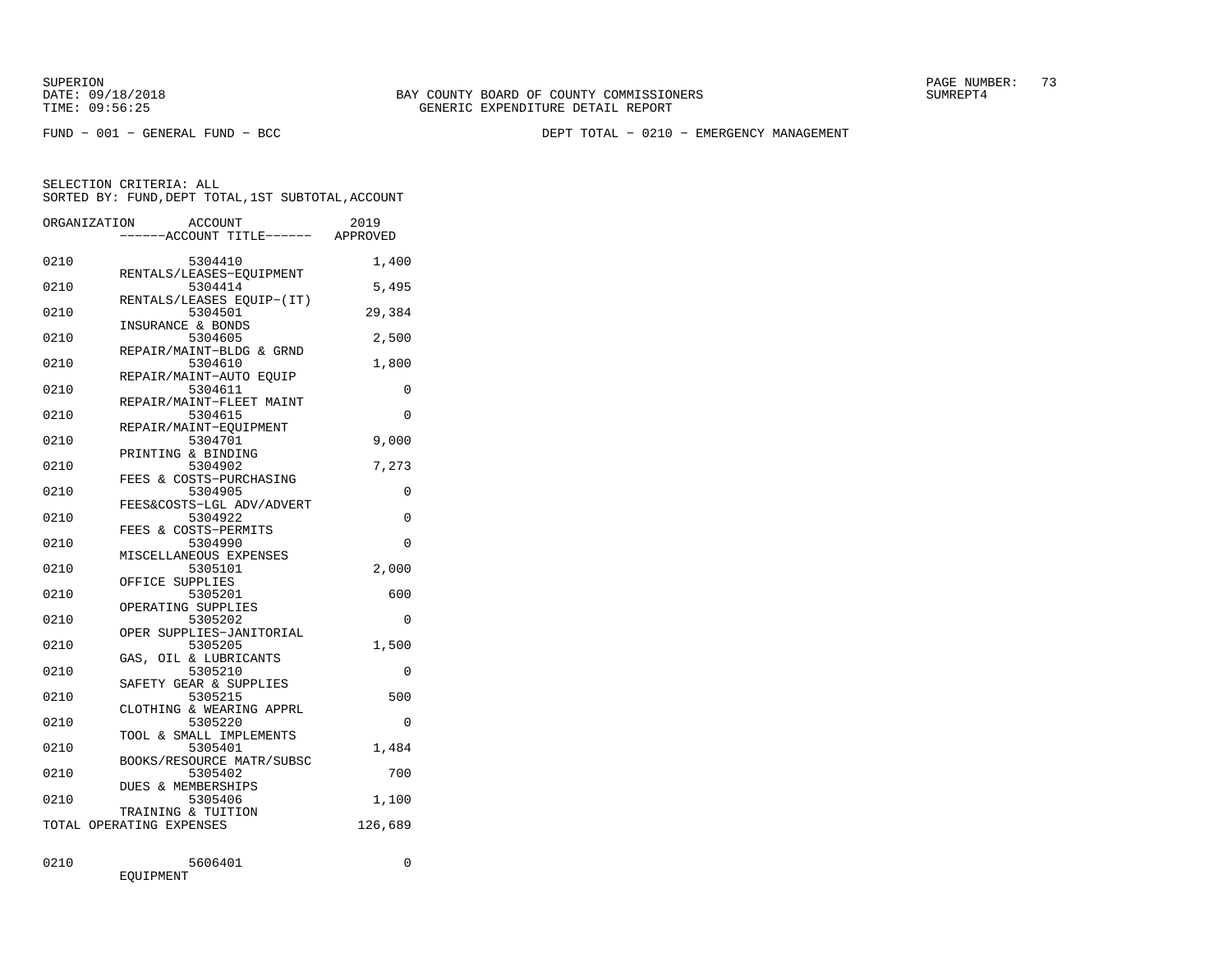DATE:  $09/18/2018$  SUMREPT4 TIME: 09:56:25 GENERIC EXPENDITURE DETAIL REPORT

SUPERION PAGE NUMBER: 74

FUND − 001 − GENERAL FUND − BCC DEPT TOTAL − 0210 − EMERGENCY MANAGEMENT

|      | ORGANIZATION ACCOUNT<br>-----ACCOUNT TITLE------ APPROVED | 2019      |
|------|-----------------------------------------------------------|-----------|
| 0210 | 5606402<br>EOUIP LESS THAN \$1000                         | $\Omega$  |
| 0210 | 5606450<br>COMPUTER SOFTWARE                              | 21,932    |
|      | TOTAL CAPITAL OUTLAY                                      | 21,932    |
| 0210 | 5808118<br>GRANT-HAZARD MITIGATION                        | $\Omega$  |
| 0210 | 5808174<br>GRANT-HAZ MAT                                  | $\Omega$  |
| 0210 | 5808178<br>GRANT-HOMELAND SECURITY                        | $\Omega$  |
| 0210 | 5808179<br>GRANT-FEMA FLOOD                               | $\Omega$  |
|      | TOTAL GRANTS & AIDS                                       | $\Omega$  |
| 0210 | 5905998<br>DEPRECIATION EXPENSE                           | $\Omega$  |
| 0210 | 5909915<br>RESERVE FOR PAY ADJUSTMNT                      | $\Omega$  |
|      | TOTAL NON-OPERATING EXPENSES                              | $\Omega$  |
|      | TOTAL EMERGENCY MANAGEMENT                                | 1,489,244 |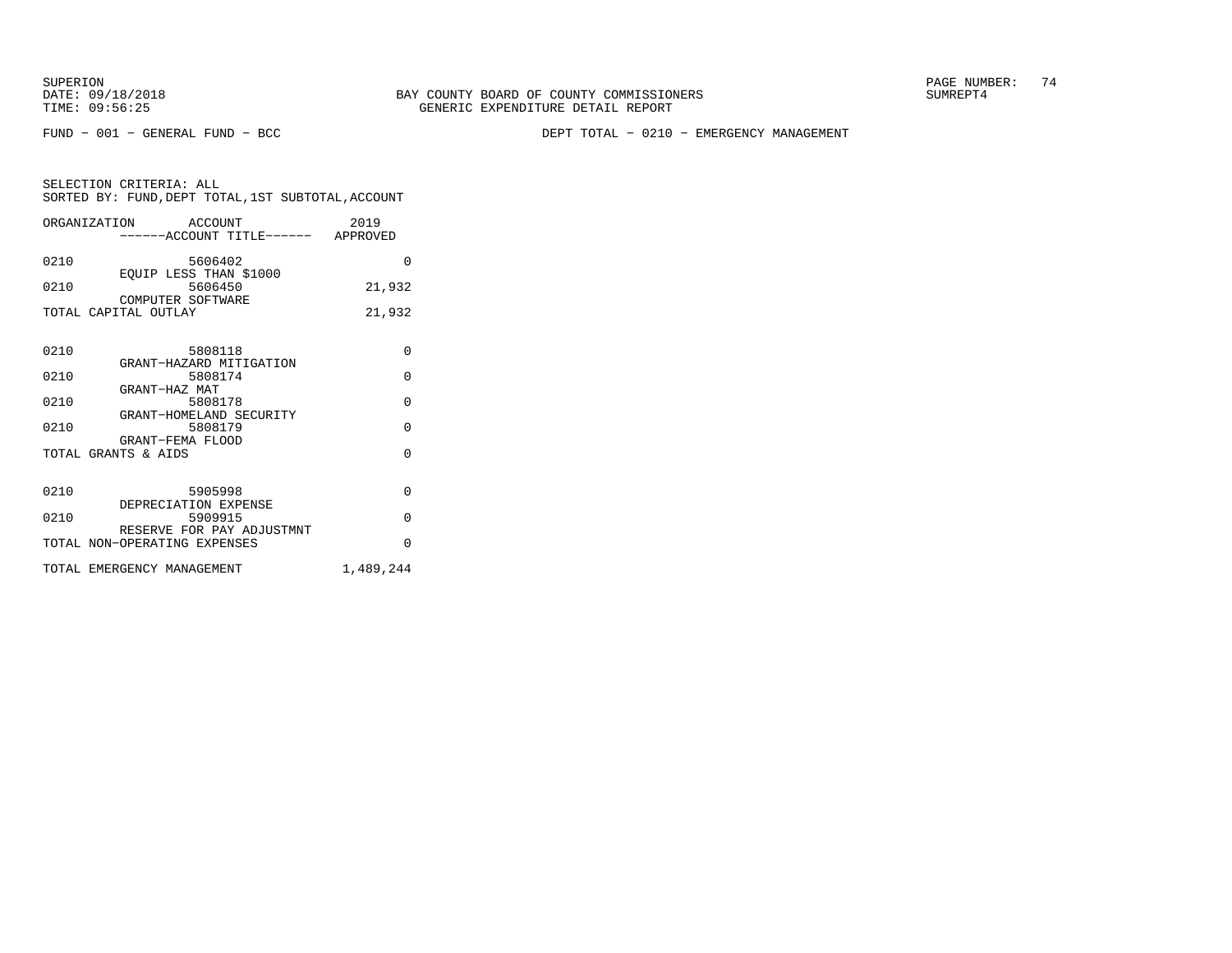FUND − 001 − GENERAL FUND − BCC DEPT TOTAL − 0211 − EMERGENCY ASSISTANCE

|      | ORGANIZATION ACCOUNT<br>-----ACCOUNT TITLE------  | 2019<br>APPROVED |
|------|---------------------------------------------------|------------------|
| 0211 | 5101200                                           | 131,713          |
| 0211 | SALARIES & WAGES-REGULAR<br>5101205               | $\Omega$         |
| 0211 | SALARIES & WAGES-DISASTER<br>5102100              | 10,076           |
| 0211 | FICA TAXES-MATCHING<br>5102200                    | 11,152           |
| 0211 | RETIREMENT CONTRIBUTIONS<br>5102300               | 32,179           |
| 0211 | LIFE & HEALTH INSURANCE<br>5102302                | 158              |
| 0211 | VIRTUAL DOCTOR<br>5102400                         | 3,448            |
|      | WORKERS COMP. PREMIUMS<br>TOTAL PERSONAL SERVICES |                  |
|      |                                                   | 188,726          |
| 0211 | 5303107                                           | U                |
| 0211 | PROF SRV-SUBSTANCE TEST<br>5303401                | U                |

| 0211 | 5303401                             | U        |
|------|-------------------------------------|----------|
|      | CONTRACTED SERVICES                 |          |
| 0211 | 5304001                             | $\Omega$ |
|      | TRAVEL/TRAINING NON-LOCAL           |          |
| 0211 | 5304005                             | $\Omega$ |
|      | TRAVEL-LOCAL                        |          |
| 0211 | 5304101                             | $\Omega$ |
|      | COMMUNICATIONS SERVICES             |          |
| 0211 | 5304125                             | $\Omega$ |
|      | POSTAGE/TRANSP/FREIGHT              |          |
| 0211 | 5304301                             | $\Omega$ |
|      | UTILITY SERVICES                    |          |
| 0211 | 5304410                             | $\Omega$ |
| 0211 | RENTALS/LEASES-EQUIPMENT<br>5304414 | $\Omega$ |
|      | RENTALS/LEASES EOUIP-(IT)           |          |
| 0211 | 5304501                             | $\Omega$ |
|      | INSURANCE & BONDS                   |          |
| 0211 | 5304605                             | $\Omega$ |
|      | REPAIR/MAINT-BLDG & GRND            |          |
| 0211 | 5304610                             | $\Omega$ |
|      | REPAIR/MAINT-AUTO EQUIP             |          |
| 0211 | 5304615                             | $\Omega$ |
|      | REPAIR/MAINT-EOUIPMENT              |          |
| 0211 | 5304701                             | $\Omega$ |
|      | PRINTING & BINDING                  |          |
| 0211 | 5304902                             | $\Omega$ |
|      | FEES & COSTS-PURCHASING             |          |
| 0211 | 5304905                             | $\Omega$ |
|      | FEES&COSTS-LGL ADV/ADVERT           |          |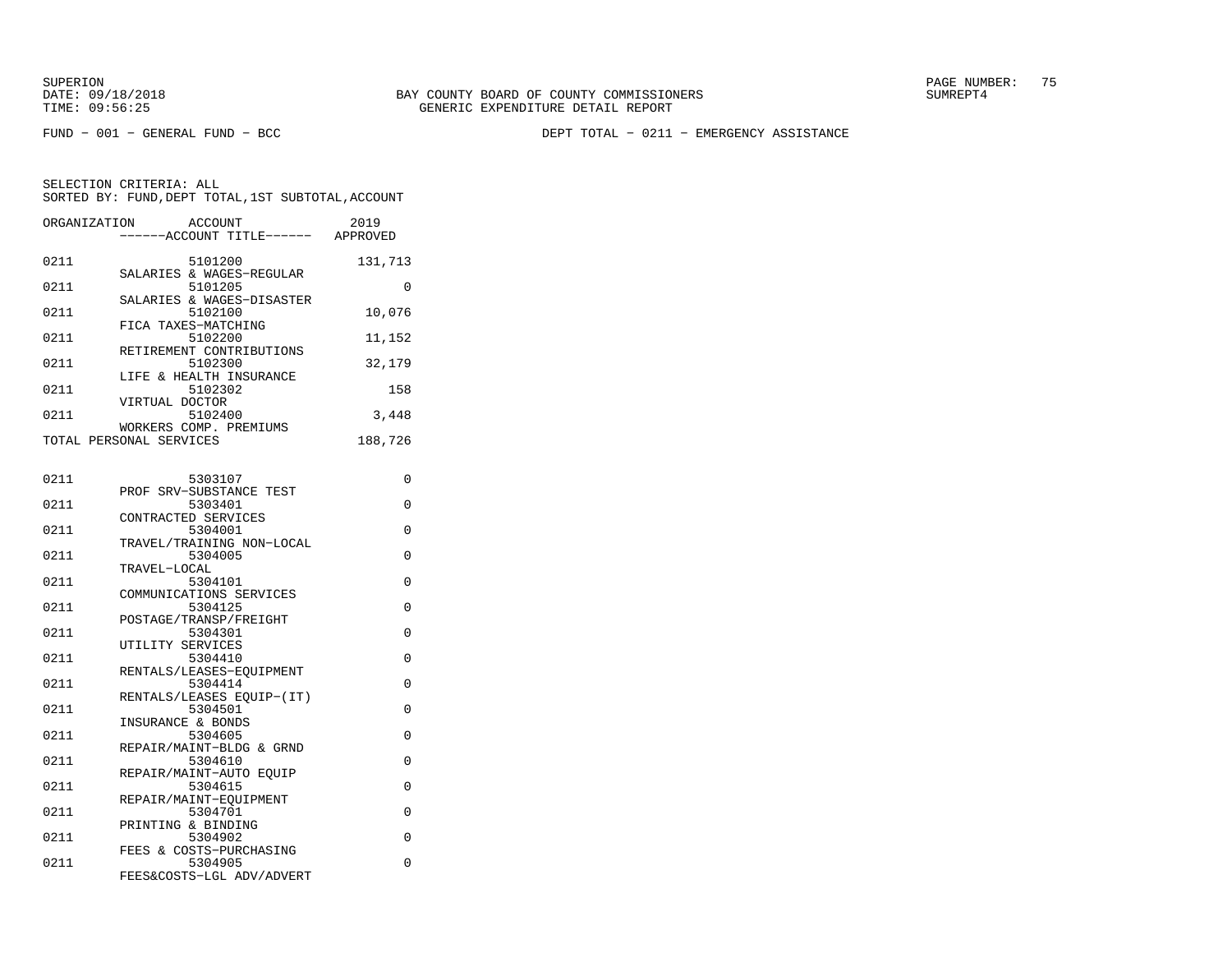FUND − 001 − GENERAL FUND − BCC DEPT TOTAL − 0211 − EMERGENCY ASSISTANCE

|      | ORGANIZATION                 | <b>ACCOUNT</b>                           |                           | 2019<br>---ACCOUNT TITLE------ APPROVED |
|------|------------------------------|------------------------------------------|---------------------------|-----------------------------------------|
|      |                              |                                          |                           |                                         |
| 0211 |                              | 5304990<br>MISCELLANEOUS EXPENSES        |                           | 0                                       |
| 0211 |                              | 5305101                                  |                           | 0                                       |
| 0211 |                              | OFFICE SUPPLIES<br>5305201               |                           | $\Omega$                                |
| 0211 |                              | OPERATING SUPPLIES<br>5305205            |                           | $\Omega$                                |
| 0211 |                              | GAS, OIL & LUBRICANTS<br>5305215         |                           | $\Omega$                                |
| 0211 |                              | 5305401                                  | CLOTHING & WEARING APPRL  | $\Omega$                                |
|      |                              |                                          | BOOKS/RESOURCE MATR/SUBSC |                                         |
| 0211 |                              | 5305402<br><b>DUES &amp; MEMBERSHIPS</b> |                           | $\Omega$                                |
| 0211 |                              | 5305406<br>TRAINING & TUITION            |                           | 0                                       |
|      | TOTAL OPERATING EXPENSES     |                                          |                           | $\Omega$                                |
|      |                              |                                          |                           |                                         |
| 0211 |                              | 5606342                                  |                           | 0                                       |
| 0211 |                              | 5606401                                  | IMPRV-SALV ARMY RENTALS   | $\Omega$                                |
| 0211 | EOUIPMENT                    | 5606402                                  |                           | 0                                       |
| 0211 |                              | EOUIP LESS THAN \$1000<br>5606450        |                           | 0                                       |
|      |                              | COMPUTER SOFTWARE                        |                           |                                         |
| 0211 |                              | 5606523                                  | CIP-EMG SVC LOGISTICS CTR | 0                                       |
|      | TOTAL CAPITAL OUTLAY         |                                          |                           | $\Omega$                                |
|      |                              |                                          |                           |                                         |
| 0211 |                              | 5808118                                  | GRANT-HAZARD MITIGATION   | $\Omega$                                |
| 0211 |                              | 5808179                                  |                           | $\Omega$                                |
| 0211 |                              | GRANT-FEMA FLOOD<br>5808181              |                           | $\Omega$                                |
|      | TOTAL GRANTS & AIDS          | GRANT-DREF EOC/EMS                       |                           | $\Omega$                                |
|      |                              |                                          |                           |                                         |
| 0211 |                              | 5905998                                  |                           | 0                                       |
| 0211 |                              | DEPRECIATION EXPENSE<br>5909910          |                           | $\Omega$                                |
| 0211 |                              | 5909915                                  | RESERVE FOR CONTINGENCIES | 0                                       |
|      |                              |                                          | RESERVE FOR PAY ADJUSTMNT |                                         |
|      | TOTAL NON-OPERATING EXPENSES |                                          |                           | 0                                       |
|      | TOTAL EMERGENCY ASSISTANCE   |                                          |                           | 188,726                                 |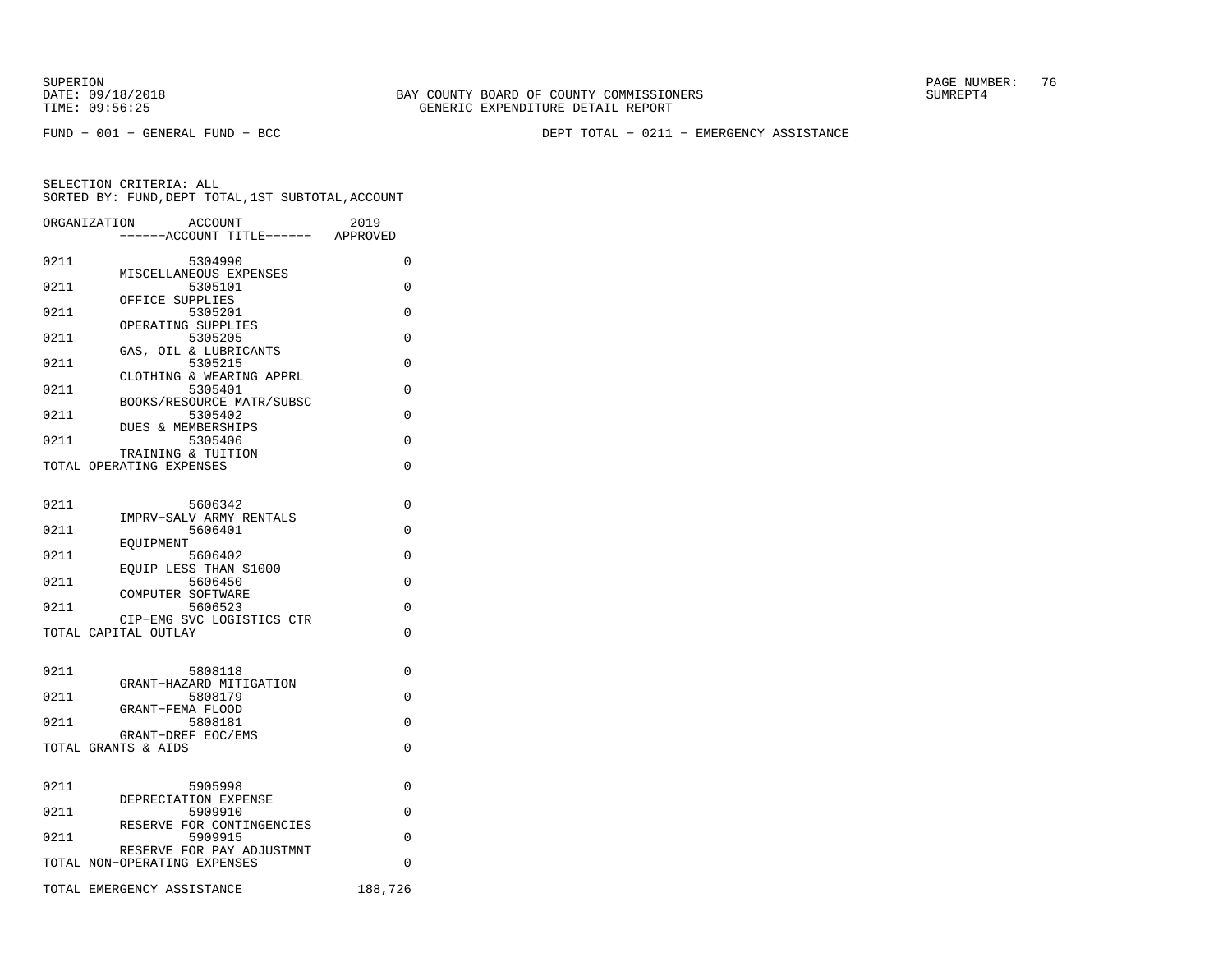DATE:  $09/18/2018$  SUMREPT4 TIME: 09:56:25 GENERIC EXPENDITURE DETAIL REPORT

SUPERION PAGE NUMBER: 77

FUND − 001 − GENERAL FUND − BCC DEPT TOTAL − 0211 − EMERGENCY ASSISTANCE

SELECTION CRITERIA: ALLSORTED BY: FUND,DEPT TOTAL,1ST SUBTOTAL,ACCOUNT

ORGANIZATION ACCOUNT 2019−−−−−−ACCOUNT TITLE−−−−−− APPROVED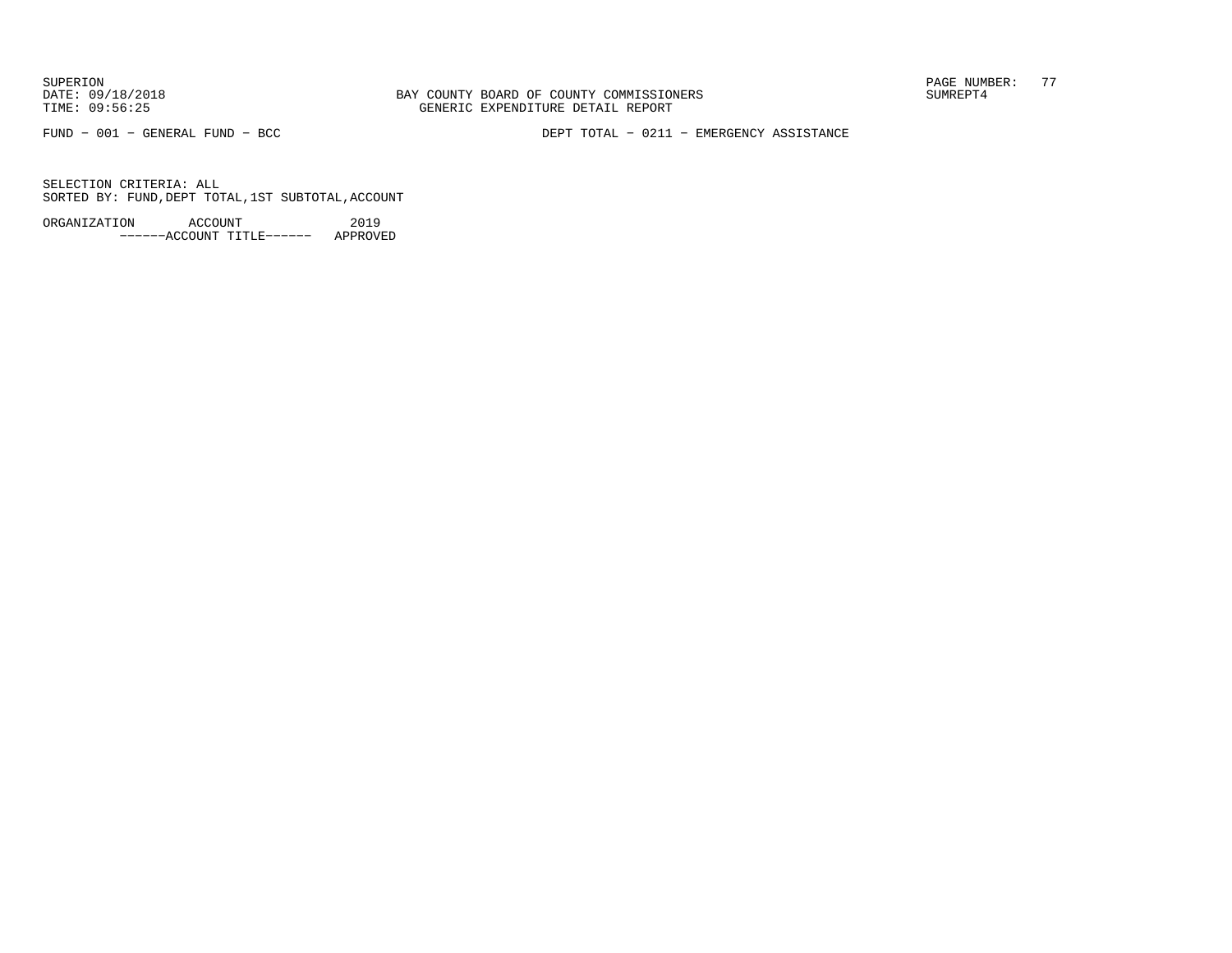DATE:  $09/18/2018$  SUMREPT4 TIME: 09:56:25 GENERIC EXPENDITURE DETAIL REPORT

SUPERION PAGE NUMBER: 78

FUND − 001 − GENERAL FUND − BCC DEPT TOTAL − 0601 − CIRCUIT COURT−CT ADMIN

SELECTION CRITERIA: ALLSORTED BY: FUND,DEPT TOTAL,1ST SUBTOTAL,ACCOUNT

| ORGANIZATION | ACCOUNT<br>---ACCOUNT TITLE------                         | 2019<br>APPROVED |
|--------------|-----------------------------------------------------------|------------------|
| 0601         | 5101200                                                   | 0                |
| 0601         | SALARIES & WAGES-REGULAR<br>5102100                       | 0                |
| 0601         | FICA TAXES-MATCHING<br>5102200                            | 0                |
| 0601         | RETIREMENT CONTRIBUTIONS<br>5102300                       | 0                |
| 0601         | LIFE & HEALTH INSURANCE<br>5102302                        | 0                |
| 0601         | VIRTUAL DOCTOR<br>5102400                                 | 0                |
|              | WORKERS COMP. PREMIUMS                                    |                  |
|              | TOTAL PERSONAL SERVICES                                   | 0                |
| 0601         | 5303401                                                   | 0                |
| 0601         | CONTRACTED SERVICES<br>5304001                            | 0                |
| 0601         | TRAVEL/TRAINING NON-LOCAL<br>5304005                      | 0                |
|              | TRAVEL-LOCAL                                              |                  |
| 0601         | 5304101<br>COMMUNICATIONS SERVICES                        | 0                |
| 0601         | 5304125<br>POSTAGE/TRANSP/FREIGHT                         | 0                |
| 0601         | 5304410<br>RENTALS/LEASES-EOUIPMENT                       | 0                |
| 0601         | 5304501                                                   | 0                |
| 0601         | INSURANCE & BONDS<br>5304615                              | 0                |
| 0601         | REPAIR/MAINT-EOUIPMENT<br>5304902                         | 0                |
| 0601         | FEES & COSTS-PURCHASING<br>5304905                        | 0                |
|              | FEES&COSTS-LGL ADV/ADVERT                                 | 0                |
| 0601         | 5305101<br>OFFICE SUPPLIES                                |                  |
| 0601         | 5305210<br>SAFETY GEAR & SUPPLIES                         | 0                |
| 0601         | 5305215<br>CLOTHING & WEARING APPRL                       | 0                |
| 0601         | 5305401                                                   | 0                |
| 0601         | BOOKS/RESOURCE MATR/SUBSC<br>5305402                      | 0                |
|              | <b>DUES &amp; MEMBERSHIPS</b><br>TOTAL OPERATING EXPENSES | 0                |
|              |                                                           |                  |
| 0601         | 5606402                                                   | $\Omega$         |

EQUIP LESS THAN \$1000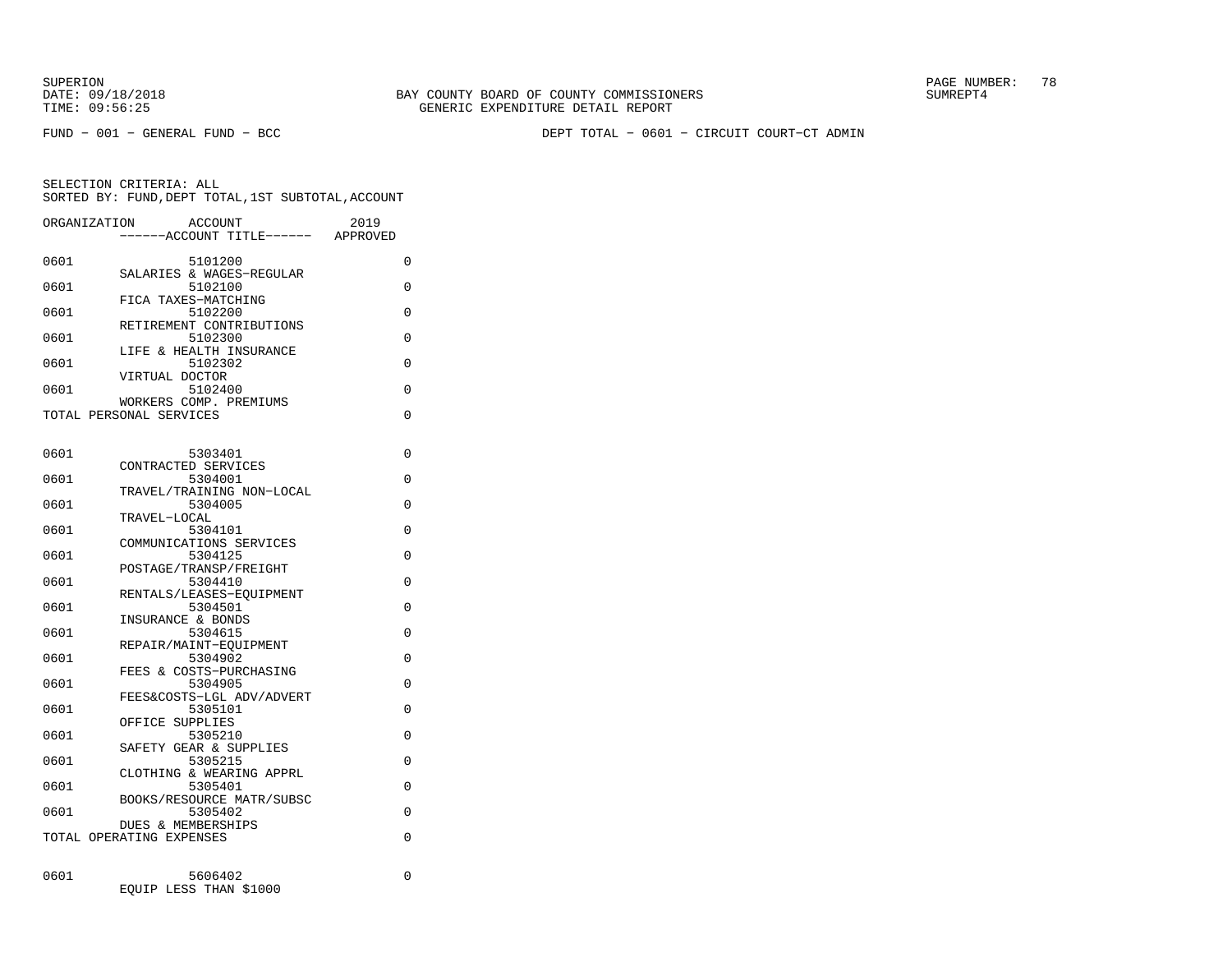FUND − 001 − GENERAL FUND − BCC DEPT TOTAL − 0601 − CIRCUIT COURT−CT ADMIN

| ORGANIZATION         | ACCOUNT                      | ------ACCOUNT TITLE------ | 2019<br>APPROVED |  |
|----------------------|------------------------------|---------------------------|------------------|--|
| TOTAL CAPITAL OUTLAY |                              |                           |                  |  |
|                      | TOTAL CIRCUIT COURT-CT ADMIN |                           |                  |  |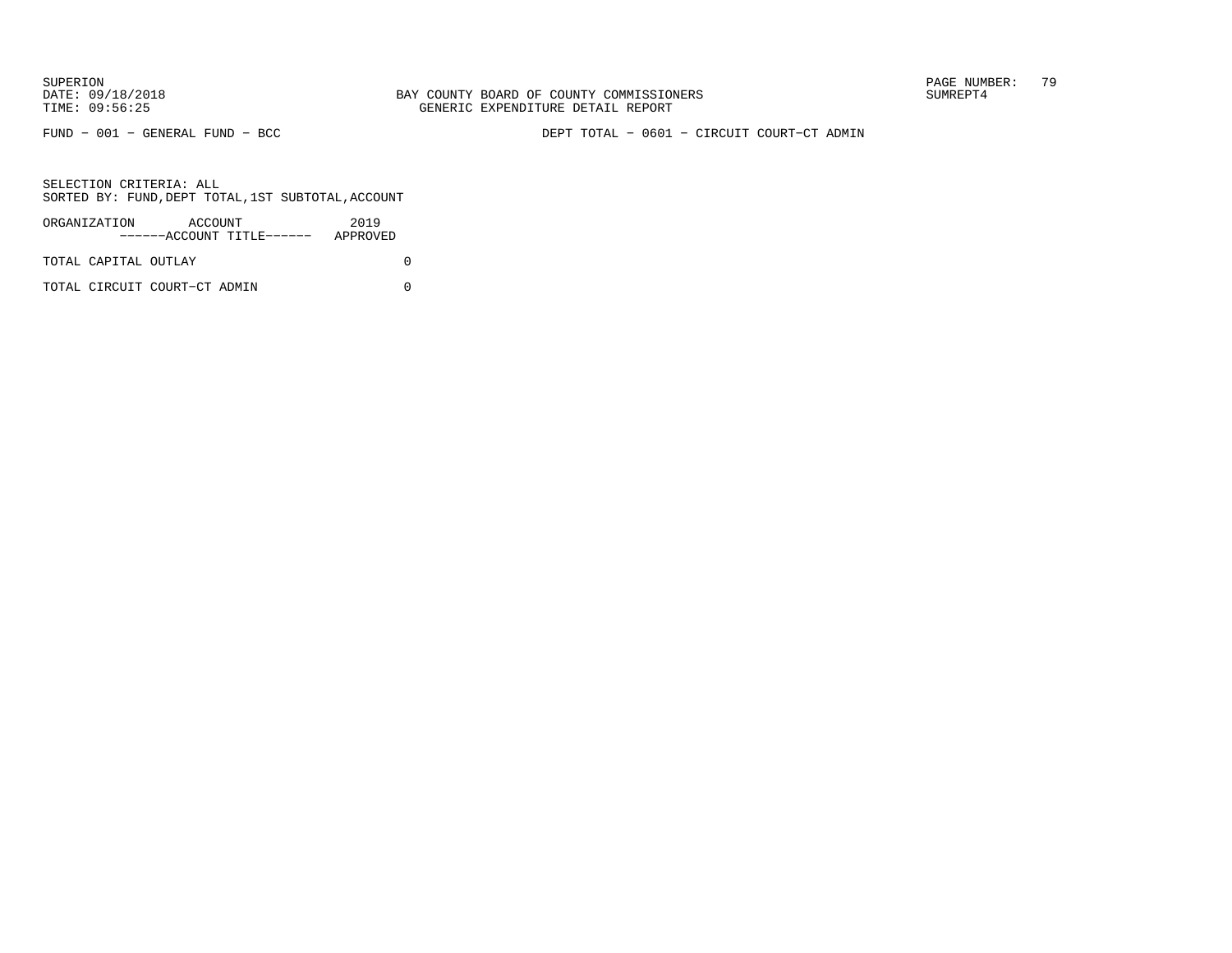FUND − 001 − GENERAL FUND − BCC DEPT TOTAL − 0602 − STATE ATTORNEY

|      | ORGANIZATION<br><b>ACCOUNT</b><br>---ACCOUNT TITLE------ APPROVED | 2019     |
|------|-------------------------------------------------------------------|----------|
|      |                                                                   |          |
| 0602 | 5303107<br>PROF SRV-SUBSTANCE TEST                                | 0        |
| 0602 | 5303162                                                           | 0        |
| 0602 | CONSULT COSTS-PRETRAIL<br>5303301                                 | $\Omega$ |
| 0602 | COURT REPORTER SERVICES<br>5303401                                | 0        |
| 0602 | CONTRACTED SERVICES<br>5303408                                    | 0        |
| 0602 | CONTR SRV-800 MHZ<br>5303410                                      | 0        |
| 0602 | CONTR SRV-JANITORIAL<br>5303446                                   | 135,081  |
| 0602 | CONTR SRV-FACILITIES<br>5304010                                   | 0        |
| 0602 | TRAVEL & PER DIEM-ST ATTY<br>5304101                              | 0        |
|      | COMMUNICATIONS SERVICES                                           |          |
| 0602 | 5304105<br>COMM SRV-TELEPHONE                                     | 30,000   |
| 0602 | 5304125<br>POSTAGE/TRANSP/FREIGHT                                 | 0        |
| 0602 | 5304301<br>UTILITY SERVICES                                       | 66,913   |
| 0602 | 5304405<br>RENTALS/LEASES-BUILDINGS                               | 16,800   |
| 0602 | 5304410<br>RENTALS/LEASES-EQUIPMENT                               | 63,108   |
| 0602 | 5304501                                                           | 21,408   |
| 0602 | INSURANCE & BONDS<br>5304605                                      | 99,000   |
| 0602 | REPAIR/MAINT-BLDG & GRND<br>5304615                               | 500      |
| 0602 | REPAIR/MAINT-EQUIPMENT<br>5304752                                 | 0        |
| 0602 | COPIES-DEPOSTION/ST WTNSS<br>5304905                              | $\Omega$ |
| 0602 | FEES&COSTS-LGL ADV/ADVERT<br>5304916                              | 0        |
| 0602 | FEES & COSTS-LIBRARY SRV<br>5305101                               | 0        |
| 0602 | OFFICE<br>SUPPLIES<br>5305201                                     | 0        |
| 0602 | OPERATING SUPPLIES<br>5305202                                     | 1,500    |
|      | OPER SUPPLIES-JANITORIAL                                          |          |
| 0602 | 5305245<br>OPERATING SUPPLIES-(SA)                                | 0        |
|      | TOTAL OPERATING EXPENSES                                          | 434,310  |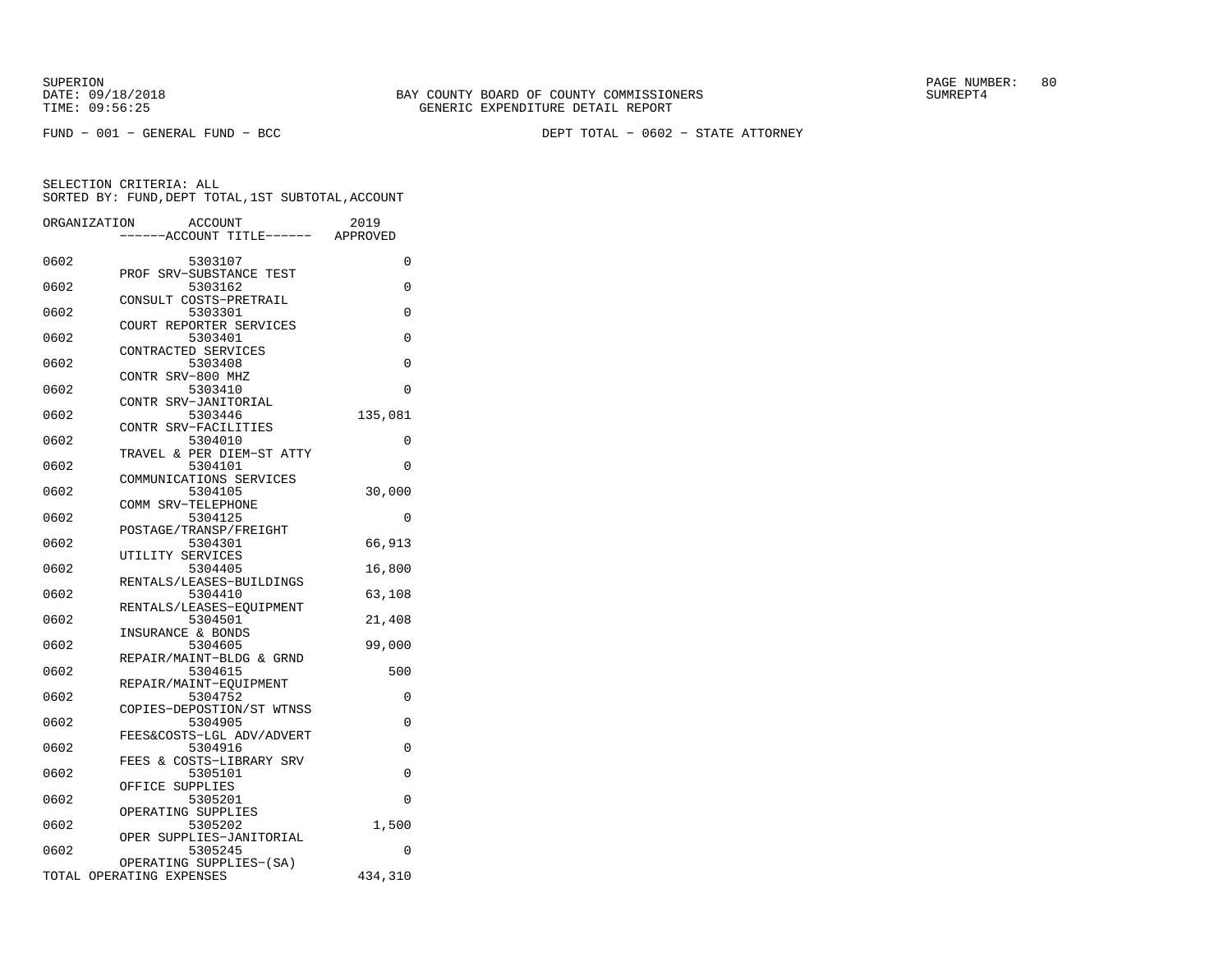FUND − 001 − GENERAL FUND − BCC DEPT TOTAL − 0602 − STATE ATTORNEY

|      | ORGANIZATION<br>ACCOUNT            | 2019     |
|------|------------------------------------|----------|
|      | ------ACCOUNT TITLE------ APPROVED |          |
|      |                                    |          |
| 0602 | 5606401                            | $\Omega$ |
|      | EOUIPMENT                          |          |
| 0602 | 5606402                            | $\Omega$ |
| 0602 | EOUIP LESS THAN \$1000<br>5606410  | $\Omega$ |
|      | EOUIPMENT-(SA)                     |          |
|      | TOTAL CAPITAL OUTLAY               | $\Omega$ |
|      |                                    |          |
|      |                                    |          |
| 0602 | 5808113                            | $\Omega$ |
|      | GRANT-STATE                        |          |
|      | TOTAL GRANTS & AIDS                | $\Omega$ |
|      |                                    |          |
| 0602 | 5905998                            | $\Omega$ |
|      | DEPRECIATION EXPENSE               |          |
| 0602 | 5909910                            | $\Omega$ |
|      | RESERVE FOR CONTINGENCIES          |          |
|      | TOTAL NON-OPERATING EXPENSES       | $\Omega$ |
|      | TOTAL STATE ATTORNEY               | 434,310  |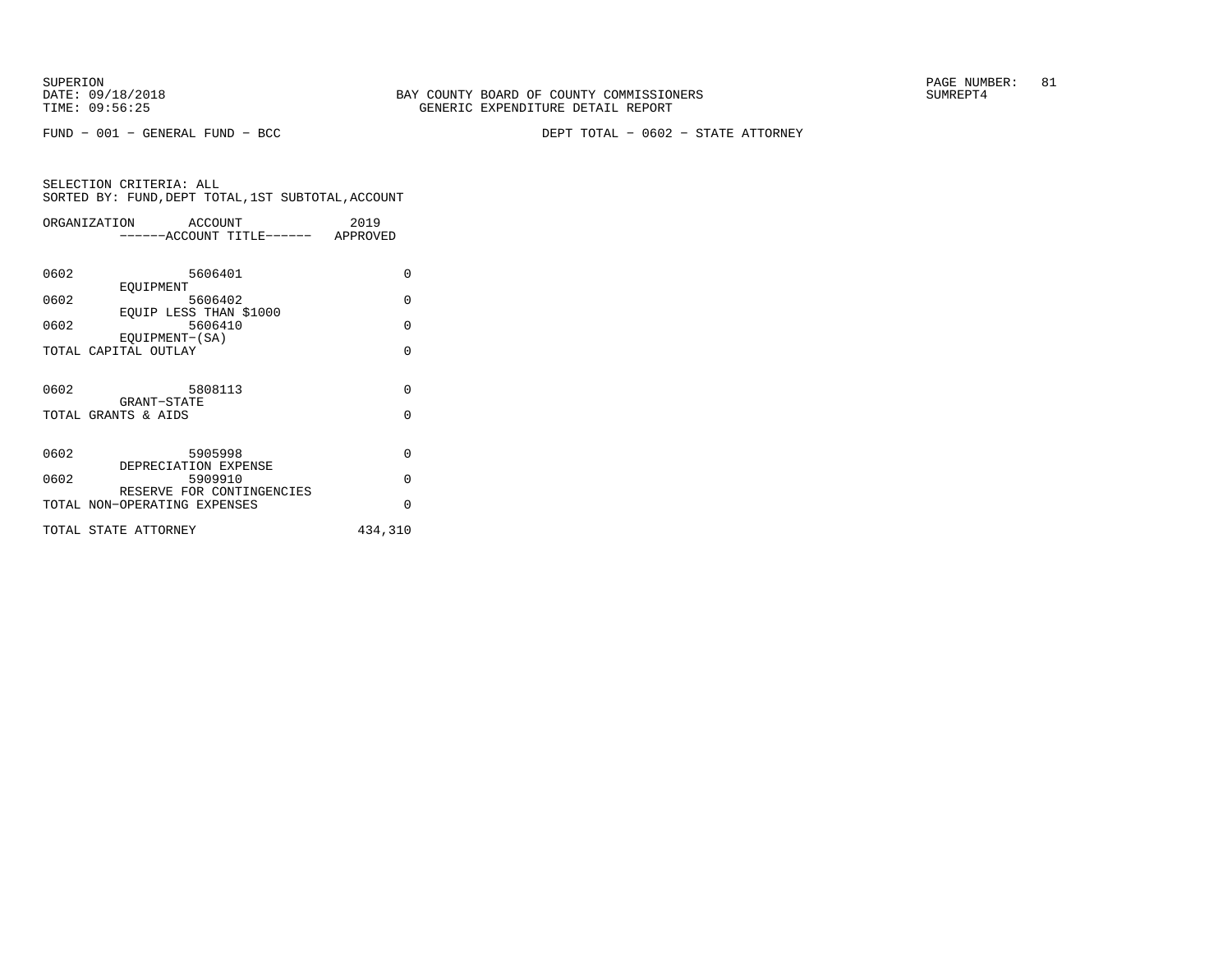DATE:  $09/18/2018$  SUMREPT4 TIME: 09:56:25 GENERIC EXPENDITURE DETAIL REPORT

SUPERION PAGE NUMBER: 82

FUND − 001 − GENERAL FUND − BCC DEPT TOTAL − 0603 − PUBLIC DEFENDER

| ORGANIZATION | ACCOUNT                              | 2019     |
|--------------|--------------------------------------|----------|
|              | ----ACCOUNT TITLE------ APPROVED     |          |
| 0603         | 5303162                              | 0        |
|              | CONSULT COSTS-PRETRAIL               |          |
| 0603         | 5303401                              | $\Omega$ |
|              | CONTRACTED SERVICES                  |          |
| 0603         | 5303410                              | $\Omega$ |
|              | CONTR SRV-JANITORIAL                 |          |
| 0603         | 5303446                              | 101,344  |
|              | CONTR SRV-FACILITIES                 |          |
| 0603         | 5304001                              | 0        |
|              | TRAVEL/TRAINING NON-LOCAL            |          |
| 0603         | 5304101                              | 5,964    |
|              | COMMUNICATIONS SERVICES              |          |
| 0603         | 5304125                              | 0        |
| 0603         | POSTAGE/TRANSP/FREIGHT<br>5304301    | 40,000   |
|              | UTILITY SERVICES                     |          |
| 0603         | 5304410                              | 0        |
|              | RENTALS/LEASES-EQUIPMENT             |          |
| 0603         | 5304501                              | 20,671   |
|              | INSURANCE & BONDS                    |          |
| 0603         | 5304605                              | 66,000   |
|              | REPAIR/MAINT-BLDG & GRND             |          |
| 0603         | 5304615                              | 0        |
|              | REPAIR/MAINT-EOUIPMENT               |          |
| 0603         | 5304755                              | 0        |
|              | COPIES-DEPOSTION/PUB DEF             |          |
| 0603         | 5304905                              | 0        |
| 0603         | FEES&COSTS-LGL ADV/ADVERT<br>5304916 | 0        |
|              | FEES & COSTS-LIBRARY SRV             |          |
| 0603         | 5304935                              | 0        |
|              | WTNSS CSTS-EXPERT/P.D.               |          |
| 0603         | 5304990                              | $\Omega$ |
|              | MISCELLANEOUS EXPENSES               |          |
| 0603         | 5305101                              | $\Omega$ |
|              | OFFICE SUPPLIES                      |          |
| 0603         | 5305201                              | $\Omega$ |
|              | OPERATING SUPPLIES                   |          |
| 0603         | 5305202                              | $\Omega$ |
|              | OPER SUPPLIES-JANITORIAL             |          |
|              | TOTAL OPERATING EXPENSES             | 233,979  |
|              |                                      |          |
| 0603         | 5606401                              | 0        |
|              | EOUIPMENT                            |          |
| 0603         | 5606402                              | 0        |
|              | EOUIP LESS THAN \$1000               |          |
|              | TOTAL CAPITAL OUTLAY                 | 0        |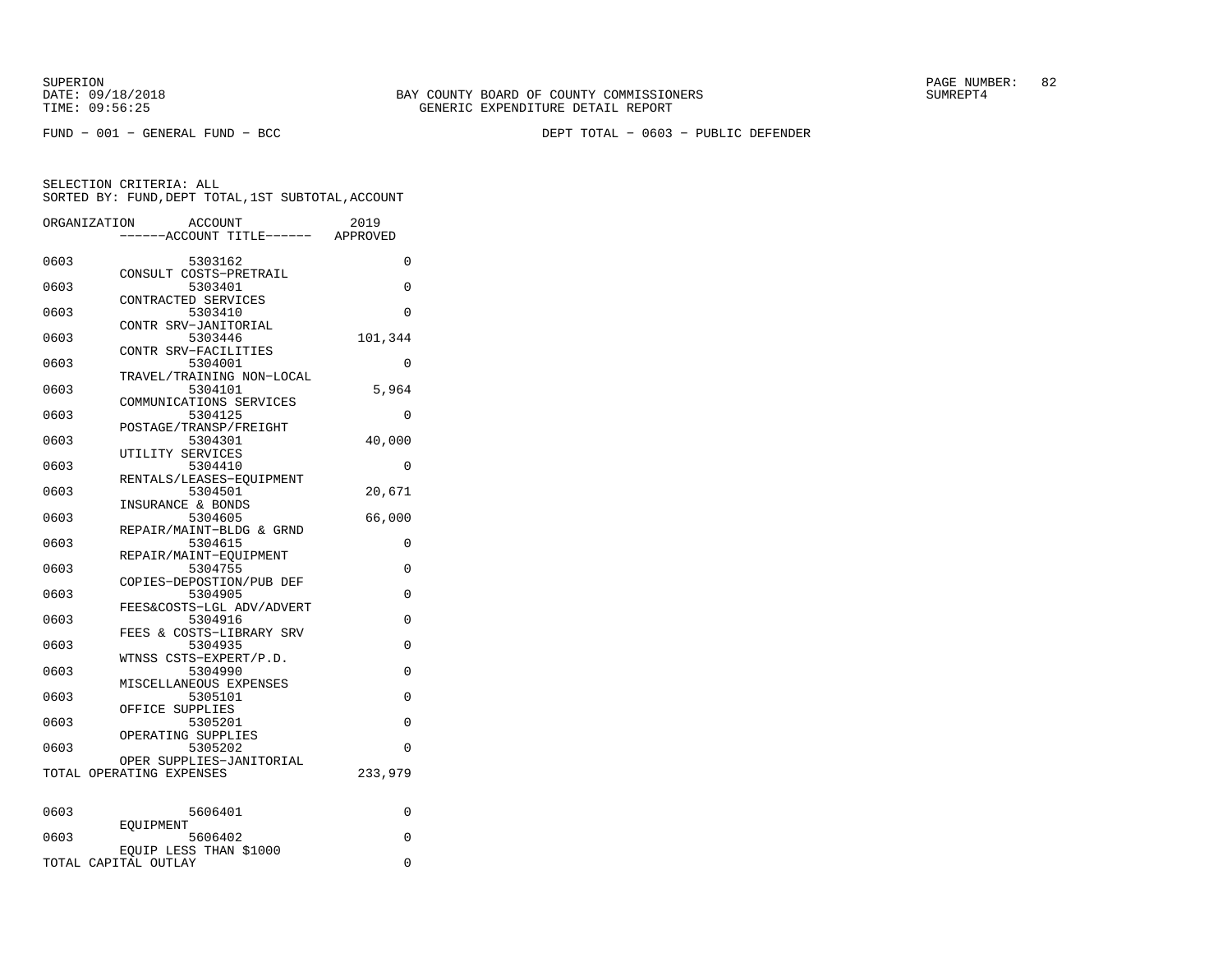FUND − 001 − GENERAL FUND − BCC DEPT TOTAL − 0603 − PUBLIC DEFENDER

|      | ORGANIZATION          | ACCOUNT                      |                           | 2019     |
|------|-----------------------|------------------------------|---------------------------|----------|
|      |                       |                              | ------ACCOUNT TITLE------ | APPROVED |
| 0603 |                       | 5905998                      |                           |          |
|      |                       | DEPRECIATION EXPENSE         |                           |          |
|      |                       | TOTAL NON-OPERATING EXPENSES |                           |          |
|      | TOTAL PUBLIC DEFENDER |                              |                           | 233,979  |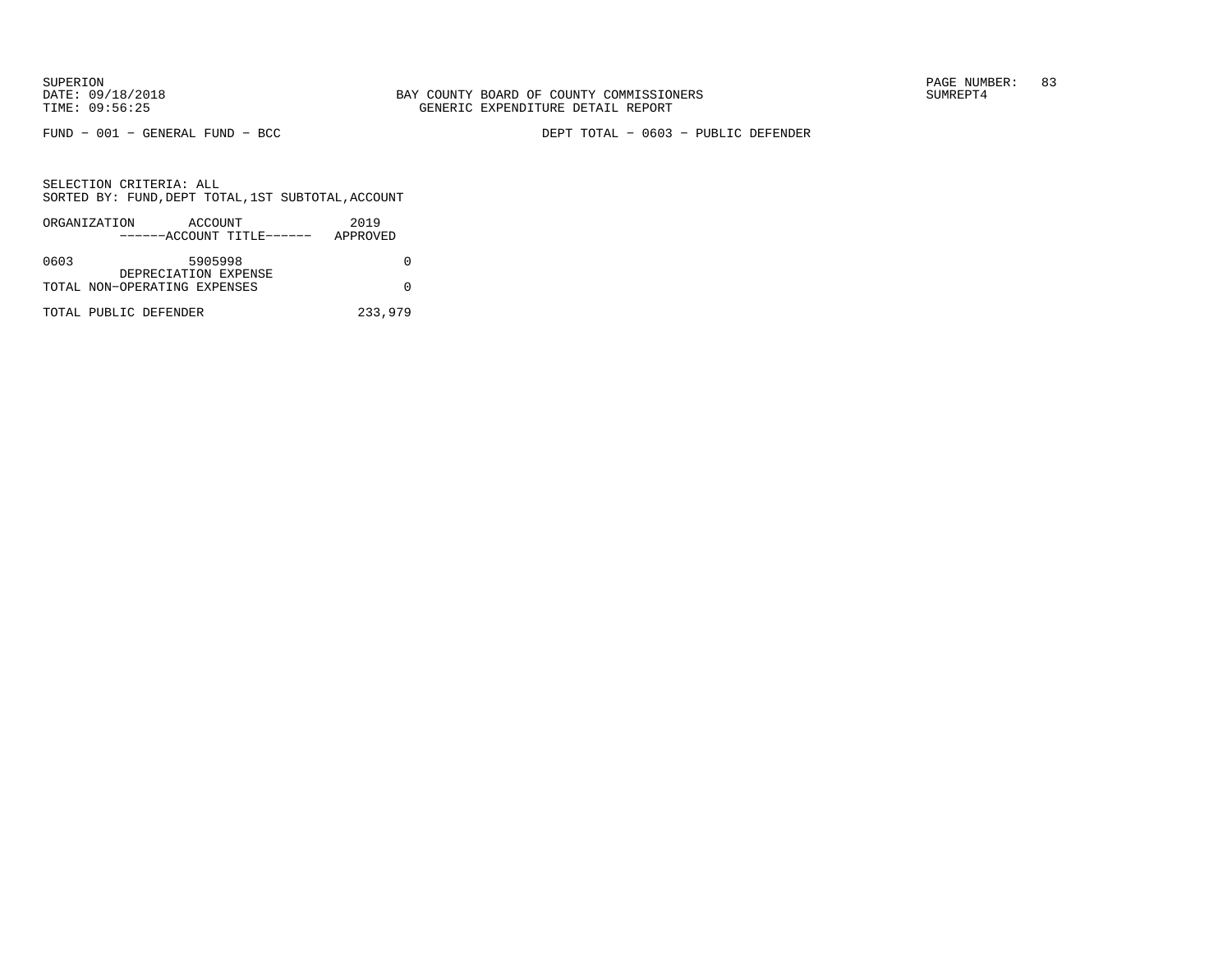FUND − 001 − GENERAL FUND − BCC DEPT TOTAL − 0604 − CLERK OF CIRCUIT COURT

|      | ORGANIZATION<br>ACCOUNT<br>----ACCOUNT TITLE------ APPROVED | 2019                    |
|------|-------------------------------------------------------------|-------------------------|
| 0604 | 5102400                                                     | 20,511                  |
|      | WORKERS COMP. PREMIUMS<br>TOTAL PERSONAL SERVICES           | 20,511                  |
| 0604 | 5303107                                                     | $\Omega$                |
| 0604 | PROF SRV-SUBSTANCE TEST<br>5303410                          | $\Omega$                |
| 0604 | CONTR SRV-JANITORIAL<br>5304107                             | 20,000                  |
| 0604 | COMM SRV-COURT RELATED<br>5304501                           | 8,241                   |
| 0604 | INSURANCE & BONDS<br>5304611                                | 0                       |
|      | REPAIR/MAINT-FLEET MAINT                                    |                         |
| 0604 | 5304905<br>FEES&COSTS-LGL ADV/ADVERT                        | $\Omega$                |
|      | TOTAL OPERATING EXPENSES                                    | 28,241                  |
| 0604 | 5606401<br>EOUIPMENT                                        | $\Omega$                |
|      | TOTAL CAPITAL OUTLAY                                        | $\Omega$                |
| 0604 | 5808175<br>GRANT-BYRNE GRANT<br>TOTAL GRANTS & AIDS         | $\Omega$<br>$\mathbf 0$ |
|      |                                                             |                         |
|      |                                                             |                         |
| 0604 | 5819180                                                     | 0                       |
| 0604 | FEES & COST-CLERK<br>5819181                                | 0                       |
| 0604 | FEES & COST-COUNTY COURT<br>5819182                         | 1,508,718               |
| 0604 | FEES & COST-BOARD FINANCE<br>5905998                        | $\Omega$                |
|      | DEPRECIATION EXPENSE<br>TOTAL NON-OPERATING EXPENSES        | 1,508,718               |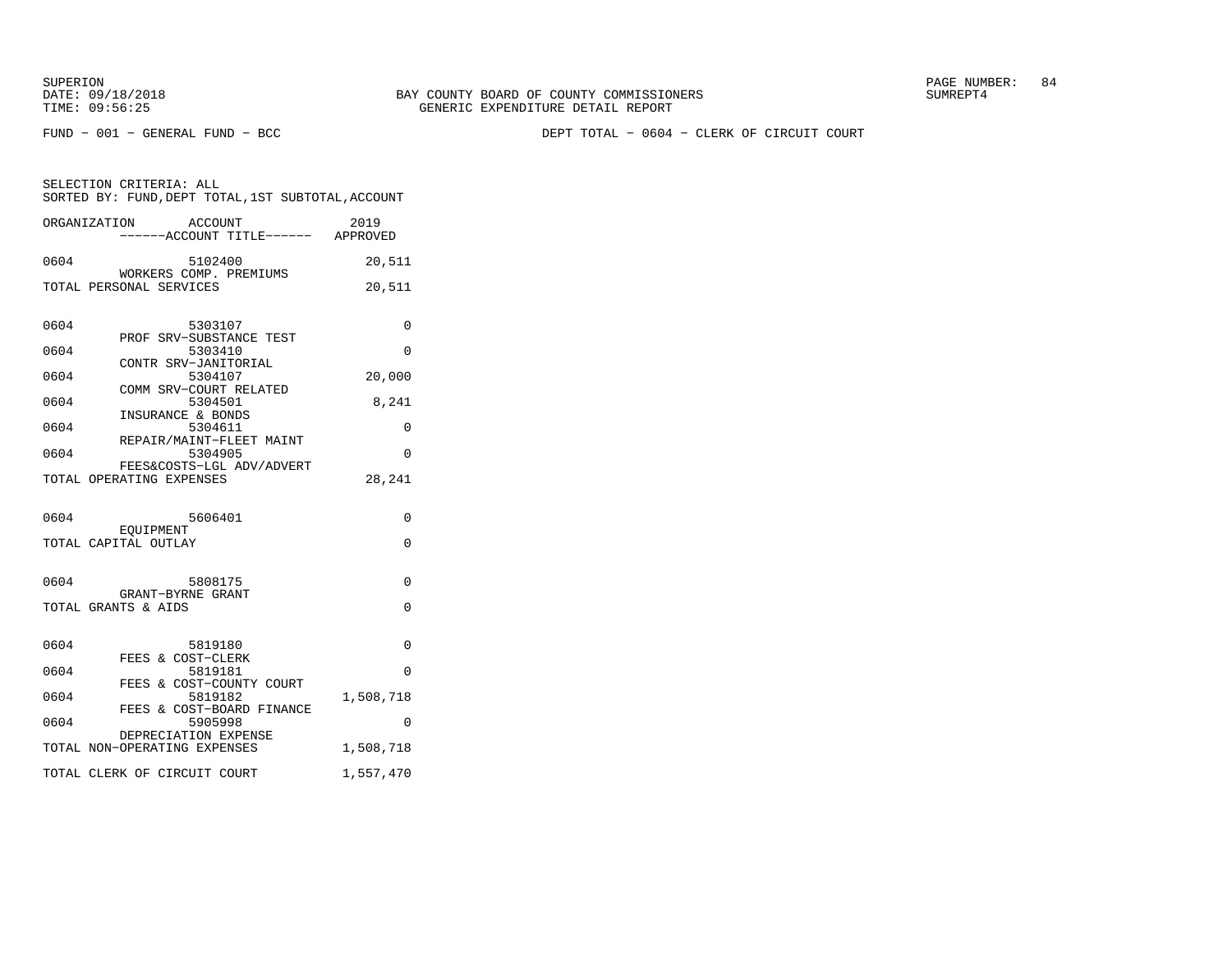FUND − 001 − GENERAL FUND − BCC DEPT TOTAL − 0605 − PUBLIC INFO/COURT EFF

|      | ORGANIZATION ACCOUNT<br>-----ACCOUNT TITLE------ APPROVED | 2019     |
|------|-----------------------------------------------------------|----------|
| 0605 | 5101200                                                   | 58,929   |
| 0605 | SALARIES & WAGES-REGULAR<br>5102100                       | 4,508    |
| 0605 | FICA TAXES-MATCHING<br>5102200                            | 4,989    |
| 0605 | RETIREMENT CONTRIBUTIONS<br>5102300                       | 12,645   |
| 0605 | LIFE & HEALTH INSURANCE<br>5102302                        | 144      |
| 0605 | VIRTUAL DOCTOR<br>5102400                                 | 291      |
| 0605 | WORKERS COMP. PREMIUMS<br>5102500                         | $\Omega$ |
|      | UNEMPLOYMENT COMPENSATION<br>TOTAL PERSONAL SERVICES      | 81,506   |
| 0605 | 5303107                                                   | $\Omega$ |
| 0605 | PROF SRV-SUBSTANCE TEST<br>5303110                        | $\Omega$ |
| 0605 | PROF SRV-BACKGROUND CHECK<br>5304501                      | 6,950    |
| 0605 | INSURANCE & BONDS<br>5304902                              | $\Omega$ |
| 0605 | FEES & COSTS-PURCHASING<br>5305101                        | 750      |
| 0605 | OFFICE SUPPLIES<br>5305406                                | $\Omega$ |
|      | TRAINING & TUITION<br>TOTAL OPERATING EXPENSES            | 7,700    |
|      |                                                           |          |

| 0605 | 5606402                                        |        |
|------|------------------------------------------------|--------|
|      | EOUIP LESS THAN \$1000<br>TOTAL CAPITAL OUTLAY |        |
|      | TOTAL PUBLIC INFO/COURT EFF                    | 89,206 |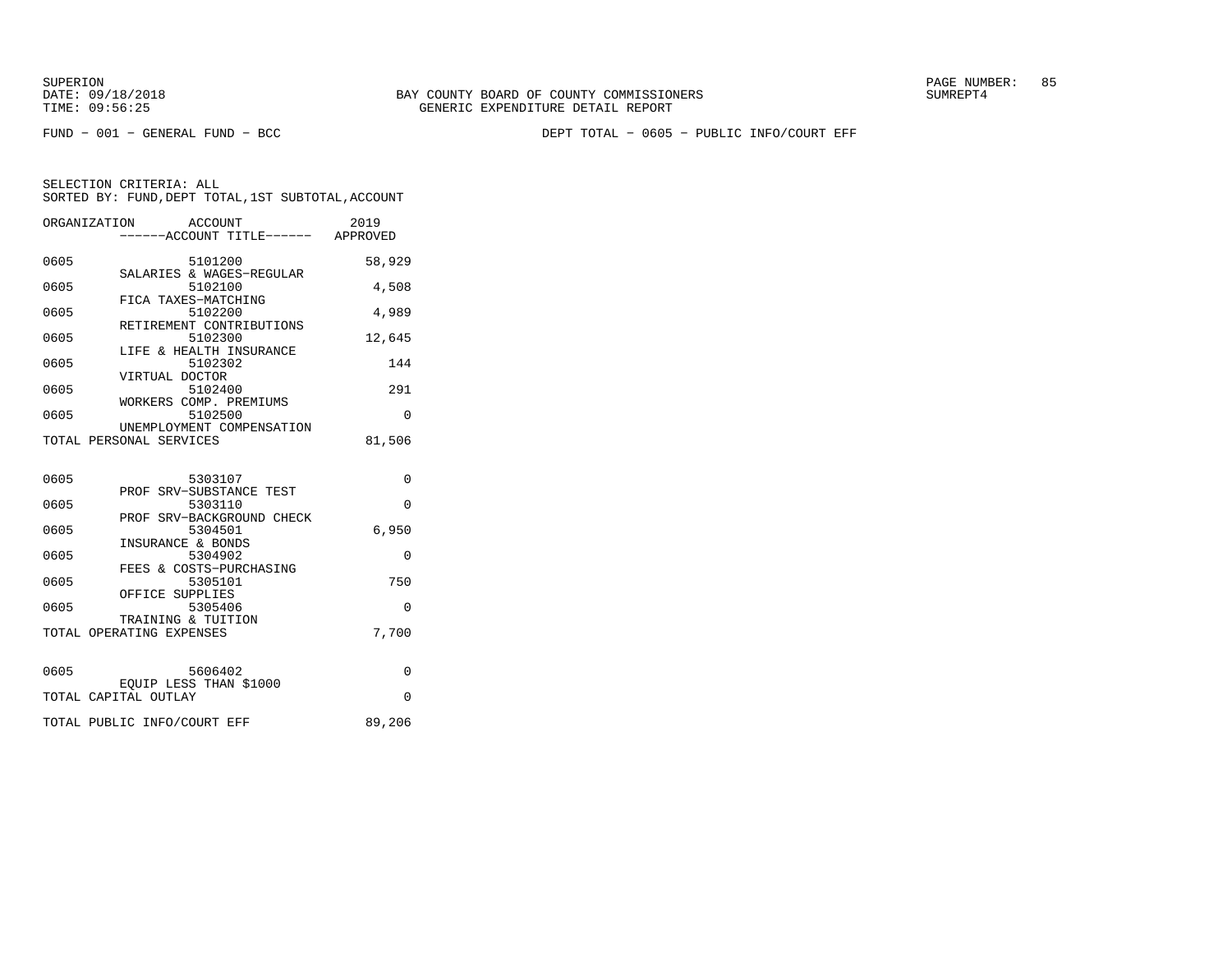FUND − 001 − GENERAL FUND − BCC DEPT TOTAL − 0607 − APPEALS

|      | ORGANIZATION             | ACCOUNT                   | 2019     |  |
|------|--------------------------|---------------------------|----------|--|
|      |                          | ------ACCOUNT TITLE------ | APPROVED |  |
| 0607 |                          | 5304981                   |          |  |
| 0607 | COST OF APPEALS          | 5304982                   |          |  |
|      | TOTAL OPERATING EXPENSES | INDIGENT APPEALS-ST ATTY  |          |  |
|      | TOTAL APPEALS            |                           |          |  |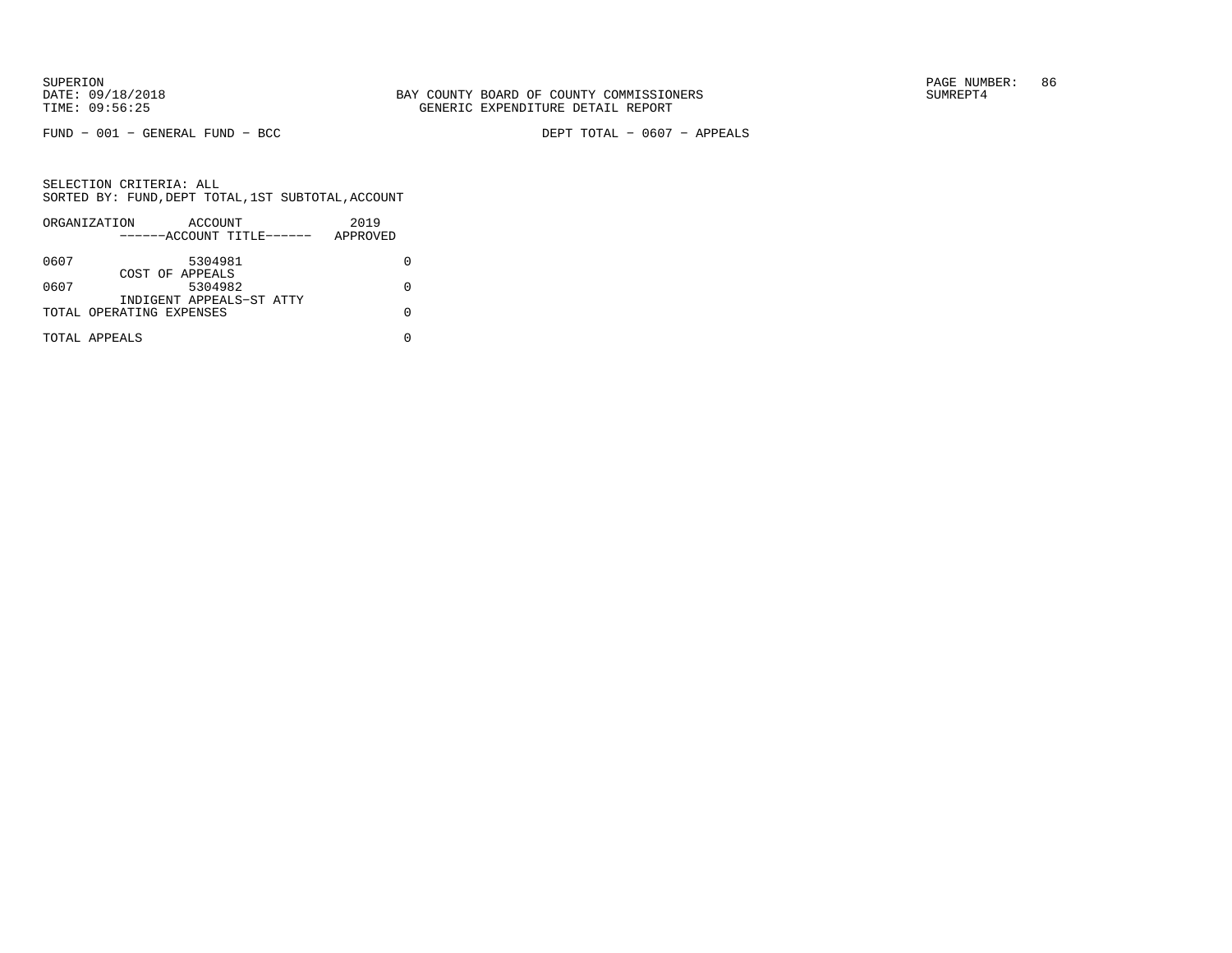FUND − 001 − GENERAL FUND − BCC DEPT TOTAL − 0608 − COURT OPERATIONS

|      | ORGANIZATION<br>ACCOUNT<br>----ACCOUNT TITLE------ APPROVED | 2019    |
|------|-------------------------------------------------------------|---------|
| 0608 | 5303401                                                     | 1,500   |
| 0608 | CONTRACTED SERVICES<br>5303410                              | 0       |
| 0608 | CONTR SRV-JANITORIAL<br>5304001                             | 0       |
| 0608 | TRAVEL/TRAINING NON-LOCAL<br>5304005                        | 0       |
| 0608 | TRAVEL-LOCAL<br>5304101                                     | 55,000  |
| 0608 | COMMUNICATIONS SERVICES<br>5304125                          | 0       |
| 0608 | POSTAGE/TRANSP/FREIGHT<br>5304301                           | 0       |
| 0608 | UTILITY SERVICES<br>5304405                                 | 0       |
| 0608 | RENTALS/LEASES-BUILDINGS<br>5304410                         | 22,000  |
| 0608 | RENTALS/LEASES-EOUIPMENT<br>5304605                         | 1,500   |
| 0608 | REPAIR/MAINT-BLDG & GRND<br>5304615                         | 1,000   |
| 0608 | REPAIR/MAINT-EOUIPMENT<br>5304701                           | 1,000   |
|      | PRINTING & BINDING                                          |         |
| 0608 | 5304902<br>FEES & COSTS-PURCHASING                          | 0       |
| 0608 | 5305101<br>OFFICE SUPPLIES                                  | 500     |
| 0608 | 5305220<br>TOOL & SMALL IMPLEMENTS                          | 0       |
| 0608 | 5305401<br>BOOKS/RESOURCE MATR/SUBSC                        | 0       |
| 0608 | 5305406<br>TRAINING & TUITION                               | 0       |
|      | TOTAL OPERATING EXPENSES                                    | 82,500  |
| 0608 | 5606401                                                     | 8,500   |
| 0608 | EOUIPMENT<br>5606402                                        | 23,000  |
|      | EQUIP LESS THAN \$1000<br>TOTAL CAPITAL OUTLAY              | 31,500  |
| 0608 | 5905998                                                     | 0       |
|      | DEPRECIATION EXPENSE<br>TOTAL NON-OPERATING EXPENSES        | 0       |
|      | TOTAL COURT OPERATIONS                                      | 114,000 |
|      |                                                             |         |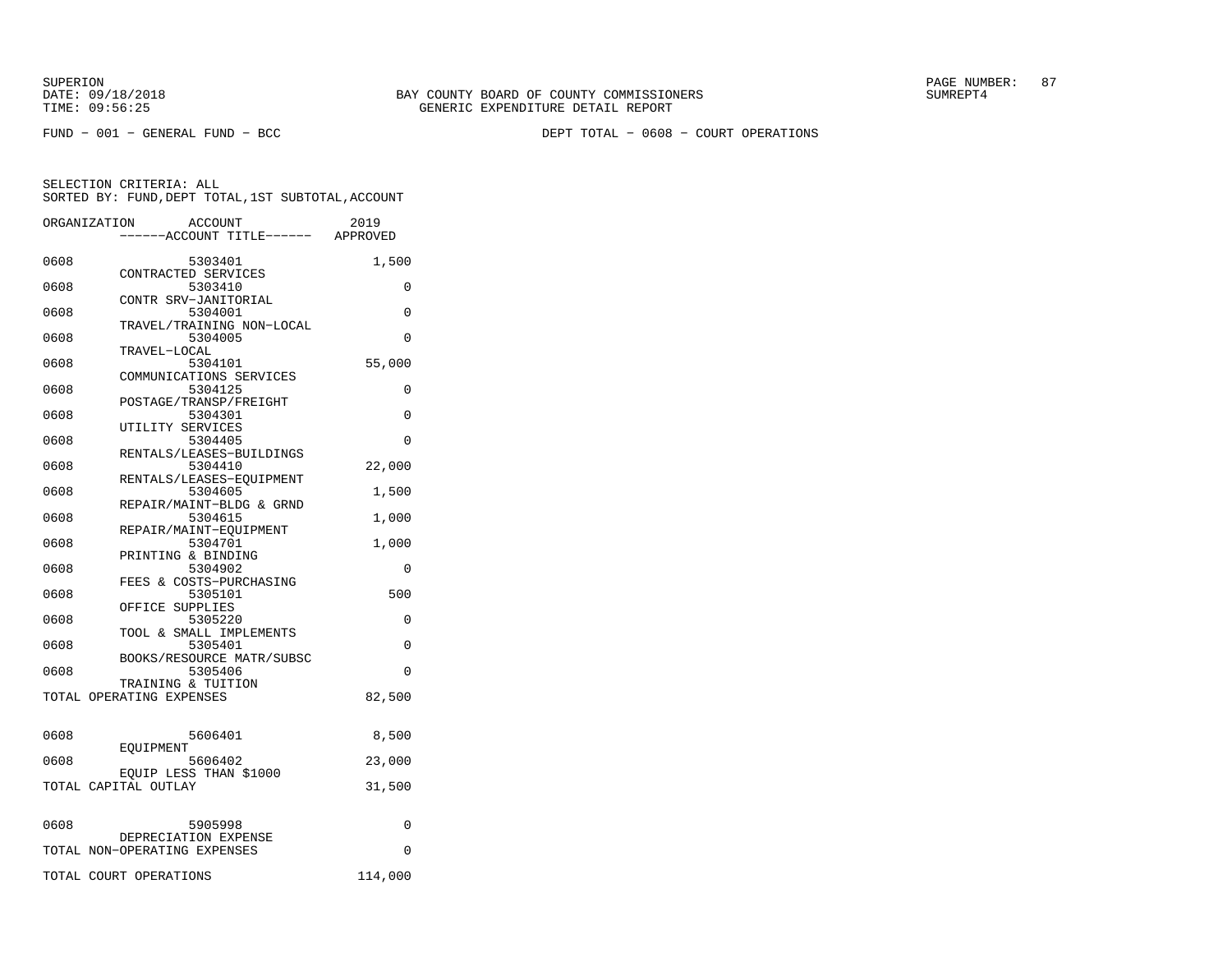FUND − 001 − GENERAL FUND − BCC DEPT TOTAL − 0620 − CIRCUIT CT−CRIMINAL

|      | ORGANIZATION<br>ACCOUNT   | 2019     |
|------|---------------------------|----------|
|      | ------ACCOUNT TITLE------ | APPROVED |
|      |                           |          |
| 0620 | 5303142                   | U        |
|      | COURT APPT ATTNY-CT COST  |          |
| 0620 | 5303143                   | O        |
|      | COURT APPT ATTNY-CONFLICT |          |
| 0620 | 5303401                   | $\Omega$ |
|      | CONTRACTED SERVICES       |          |
| 0620 | 5304010                   | $\Omega$ |
|      | TRAVEL & PER DIEM-ST ATTY |          |
| 0620 | 5304934                   | $\Omega$ |
|      | WTNSS CSTS-EXPERT/ST ATTY |          |
| 0620 | 5304962                   | $\cap$   |
|      | JUDGEMENT & ORDER-ST ATTY |          |
|      | TOTAL OPERATING EXPENSES  | U        |
|      |                           |          |
|      | TOTAL CIRCUIT CT-CRIMINAL | U        |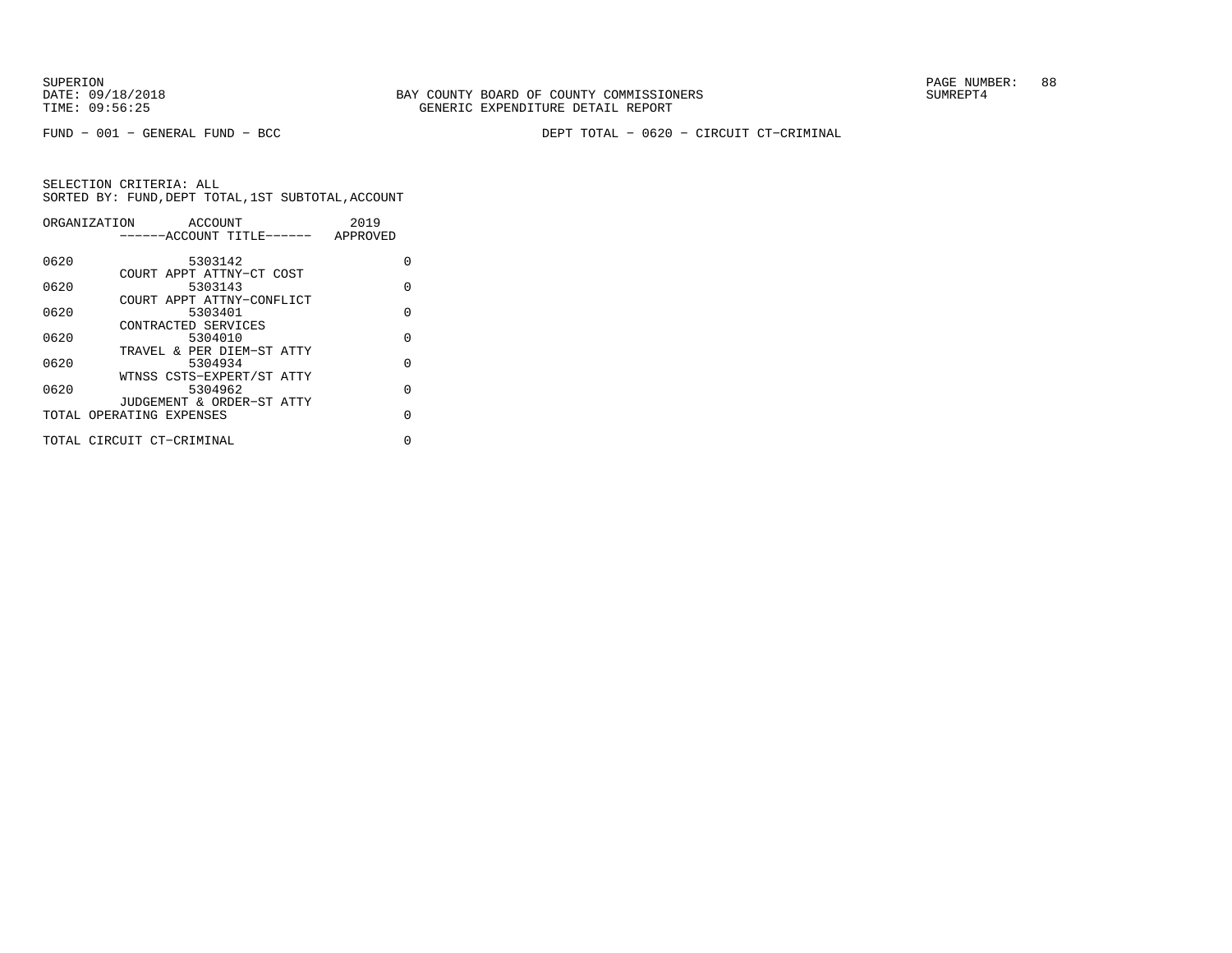FUND − 001 − GENERAL FUND − BCC DEPT TOTAL − 0622 − DRUG COURT

|                  | ORGANIZATION ACCOUNT<br>------ACCOUNT TITLE------ APPROVED | 2019     |
|------------------|------------------------------------------------------------|----------|
| 0622             | 5303401<br>CONTRACTED SERVICES                             | 60,000   |
| 0622             | 5304001<br>TRAVEL/TRAINING NON-LOCAL                       | 2,000    |
| 0622             | 5304005<br>TRAVEL-LOCAL                                    | 250      |
| 0622             | 5304101<br>COMMUNICATIONS SERVICES                         | $\Omega$ |
| 0622             | 5304125<br>POSTAGE/TRANSP/FREIGHT                          | 50       |
| 0622             | 5304501<br>INSURANCE & BONDS                               | $\Omega$ |
| 0622             | 5304615<br>REPAIR/MAINT-EQUIPMENT                          | $\Omega$ |
| 0622             | 5304902<br>FEES & COSTS-PURCHASING                         | $\Omega$ |
| 0622             | 5305101<br>OFFICE SUPPLIES                                 | 750      |
| 0622             | 5305201<br>OPERATING SUPPLIES                              | 6,000    |
| 0622             | 5305401<br>BOOKS/RESOURCE MATR/SUBSC                       | 1,000    |
| 0622             | 5305402<br>DUES & MEMBERSHIPS                              | 500      |
|                  | TOTAL OPERATING EXPENSES                                   | 70,550   |
| TOTAL DRUG COURT |                                                            | 70,550   |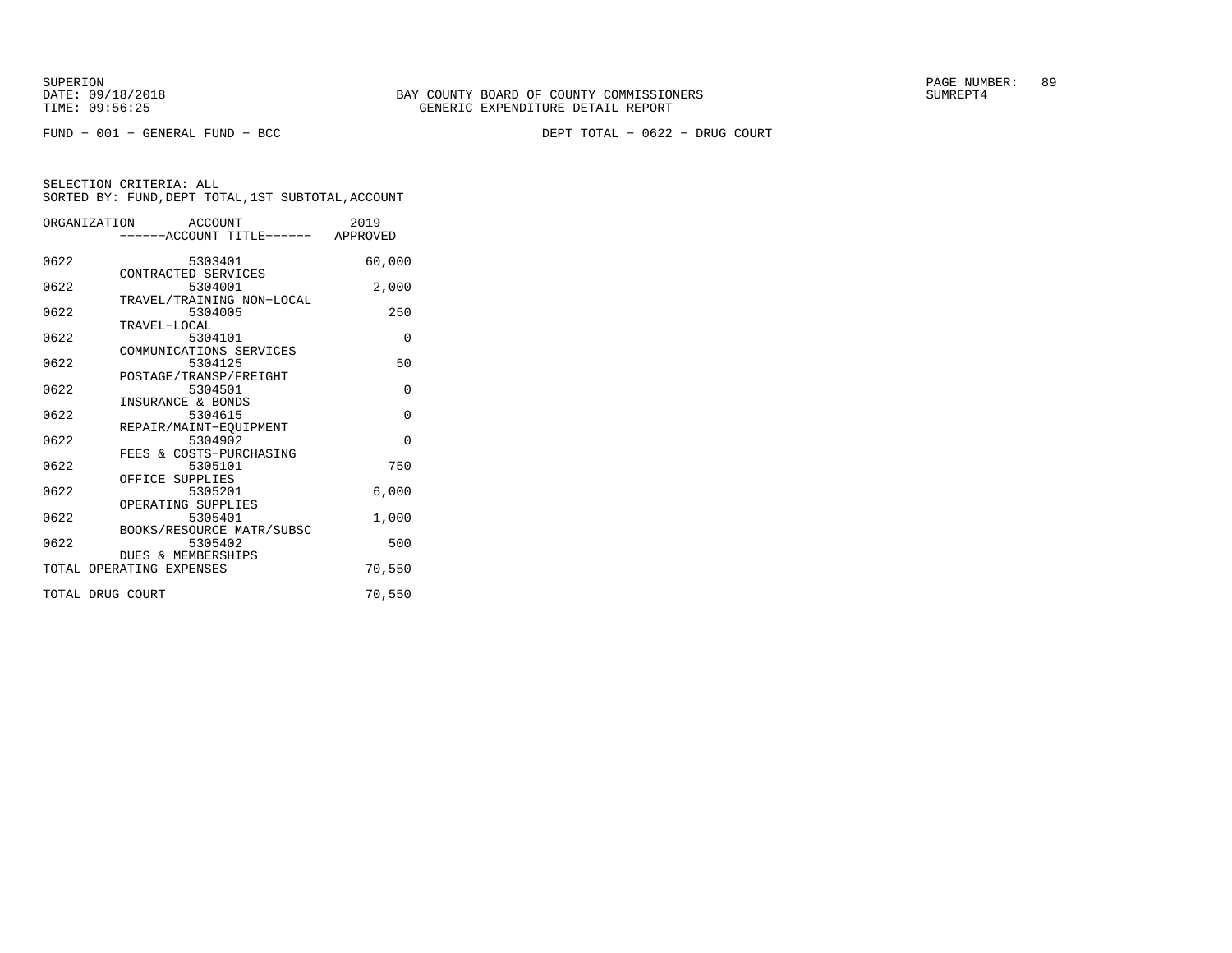FUND − 001 − GENERAL FUND − BCC DEPT TOTAL − 0623 − PRETRIAL RELEASE

|      | ORGANIZATION<br>ACCOUNT<br>------ACCOUNT TITLE------ | 2019<br>APPROVED |
|------|------------------------------------------------------|------------------|
| 0623 | 5101200                                              | 55,229           |
| 0623 | SALARIES & WAGES-REGULAR<br>5102100                  | 4,225            |
| 0623 | FICA TAXES-MATCHING<br>5102200                       | 4,676            |
| 0623 | RETIREMENT CONTRIBUTIONS<br>5102300                  | 23,003           |
| 0623 | LIFE & HEALTH INSURANCE<br>5102302                   | 108              |
| 0623 | VIRTUAL DOCTOR<br>5102400                            | 273              |
|      | WORKERS COMP. PREMIUMS<br>TOTAL PERSONAL SERVICES    | 87,514           |
|      |                                                      |                  |

| 0623 | 5303107                            | $\Omega$ |
|------|------------------------------------|----------|
| 0623 | PROF SRV-SUBSTANCE TEST<br>5304001 | $\Omega$ |
|      | TRAVEL/TRAINING NON-LOCAL          |          |
| 0623 | 5304005                            | $\Omega$ |
|      | TRAVEL-LOCAL                       |          |
| 0623 | 5304125                            | 500      |
|      | POSTAGE/TRANSP/FREIGHT             |          |
| 0623 | 5304501                            | 6,722    |
|      | INSURANCE & BONDS                  |          |
| 0623 | 5304902                            | 0        |
|      | FEES & COSTS-PURCHASING            |          |
| 0623 | 5304905                            | $\Omega$ |
|      | FEES&COSTS-LGL ADV/ADVERT          |          |
| 0623 | 5305101                            | 750      |
|      | OFFICE SUPPLIES                    |          |
| 0623 | 5305402                            | $\Omega$ |
|      | <b>DUES &amp; MEMBERSHIPS</b>      |          |
| 0623 | 5305406                            | $\Omega$ |
|      | TRAINING & TUITION                 |          |
|      | TOTAL OPERATING EXPENSES           | 7.972    |
|      |                                    |          |
| 0623 | 5606401                            | $\Omega$ |
|      | EOUIPMENT                          |          |
| 0623 | 5606402                            | $\Omega$ |
|      | EQUIP LESS THAN \$1000             |          |
| 0623 | 5606450                            | 2,500    |
|      | COMPUTER SOFTWARE                  |          |
|      | TOTAL CAPITAL OUTLAY               | 2,500    |
|      |                                    |          |
| 0623 | 5909915                            | $\Omega$ |
|      | RESERVE FOR PAY ADJUSTMNT          |          |
|      | TOTAL NON-OPERATING EXPENSES       | 0        |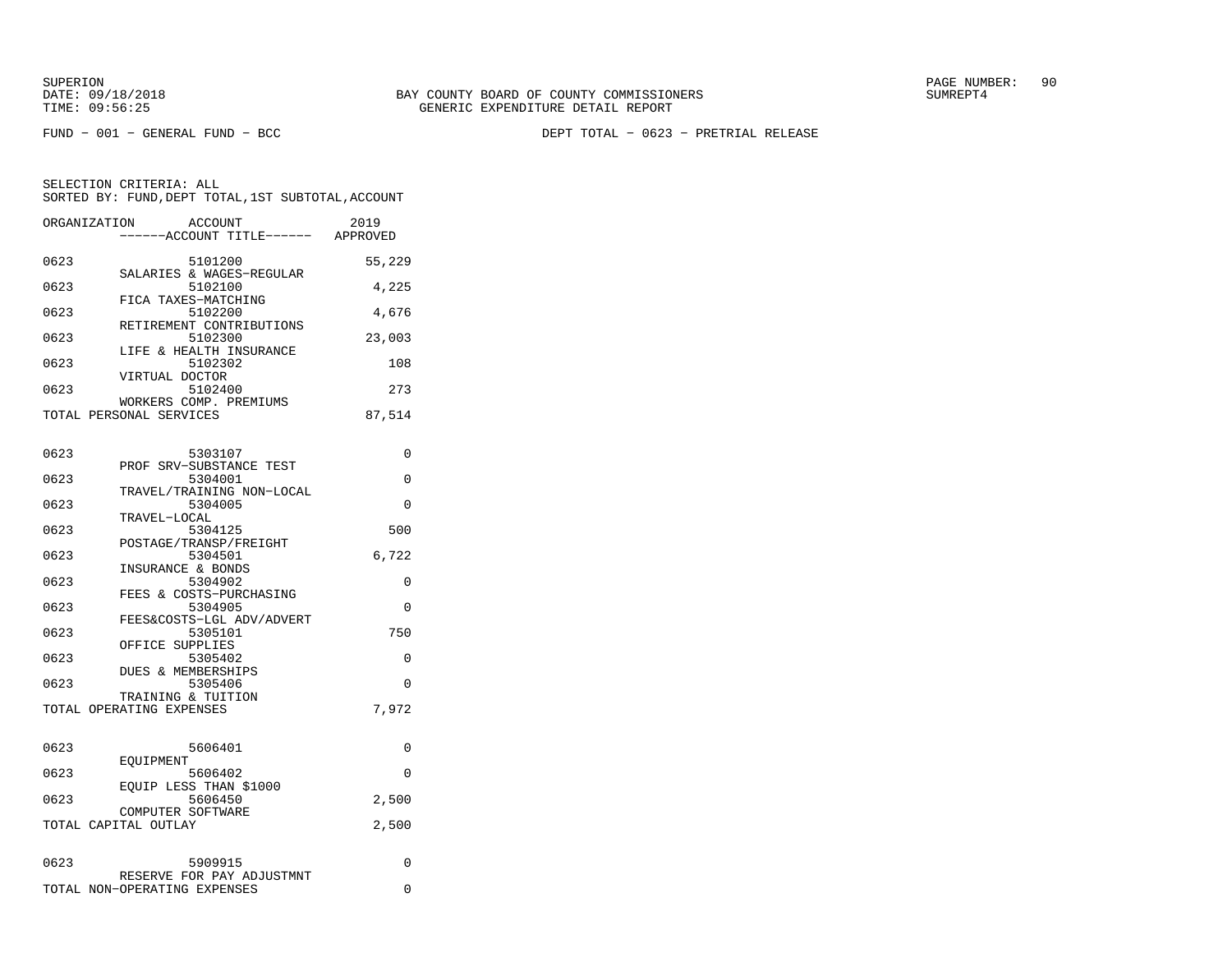FUND − 001 − GENERAL FUND − BCC DEPT TOTAL − 0623 − PRETRIAL RELEASE

SELECTION CRITERIA: ALLSORTED BY: FUND,DEPT TOTAL,1ST SUBTOTAL,ACCOUNT

| ORGANIZATION | ACCOUNT |                           | 2019     |
|--------------|---------|---------------------------|----------|
|              |         | ------ACCOUNT TITLE------ | APPROVED |

TOTAL PRETRIAL RELEASE 97,986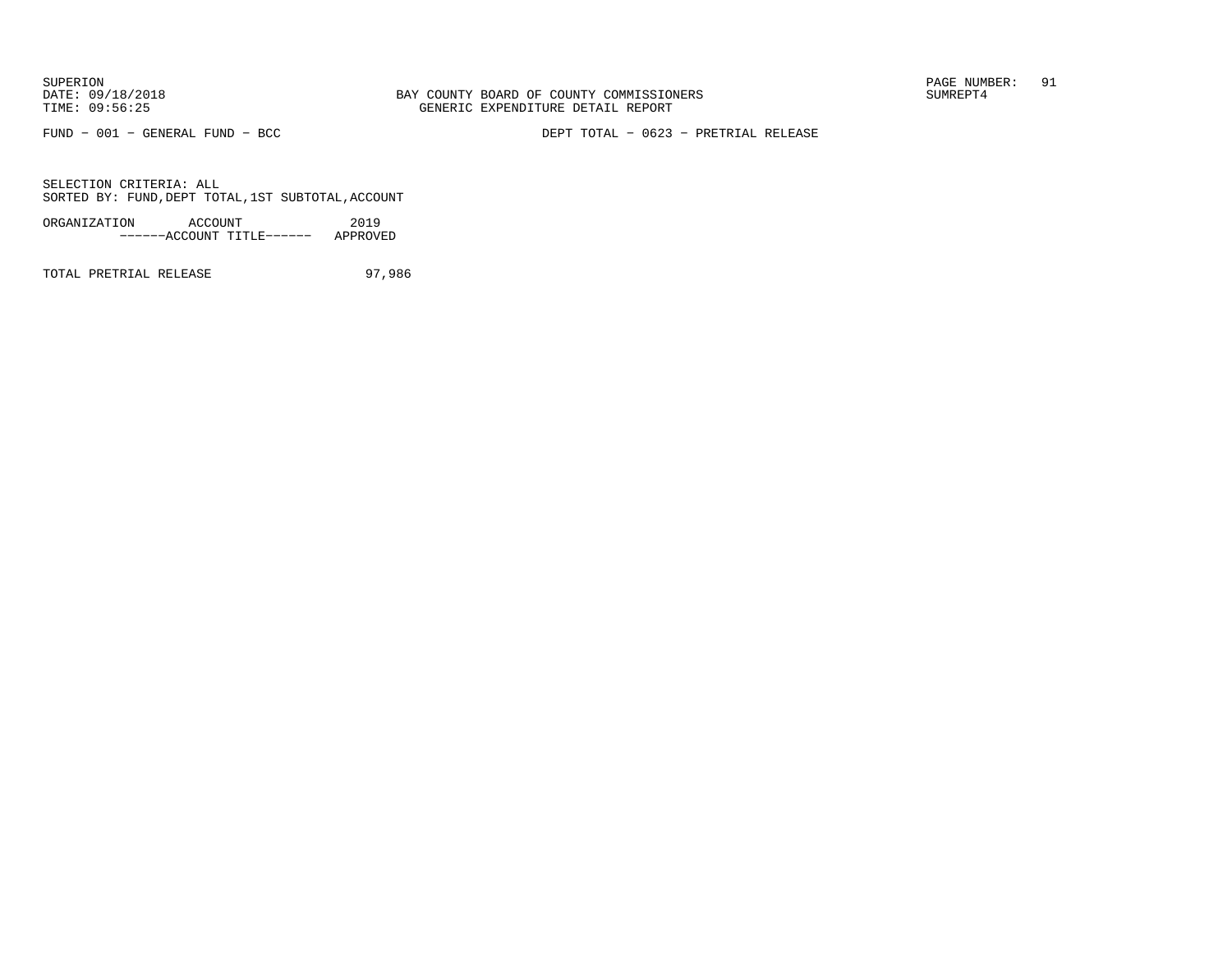FUND − 001 − GENERAL FUND − BCC DEPT TOTAL − 0640 − CIRCUIT CT−CIVIL

|      | ORGANIZATION<br>ACCOUNT   | 2019     |
|------|---------------------------|----------|
|      | ------ACCOUNT TITLE------ | APPROVED |
| 0640 | 5303143                   |          |
|      | COURT APPT ATTNY-CONFLICT |          |
| 0640 | 5304971                   | U        |
|      | UREASA-CHILD SUPPORT      |          |
| 0640 | 5304972                   | 300      |
|      | UREASA-MILITARY DISCHARGE |          |
|      | TOTAL OPERATING EXPENSES  | 300      |
|      | TOTAL CIRCUIT CT-CIVIL    | 300      |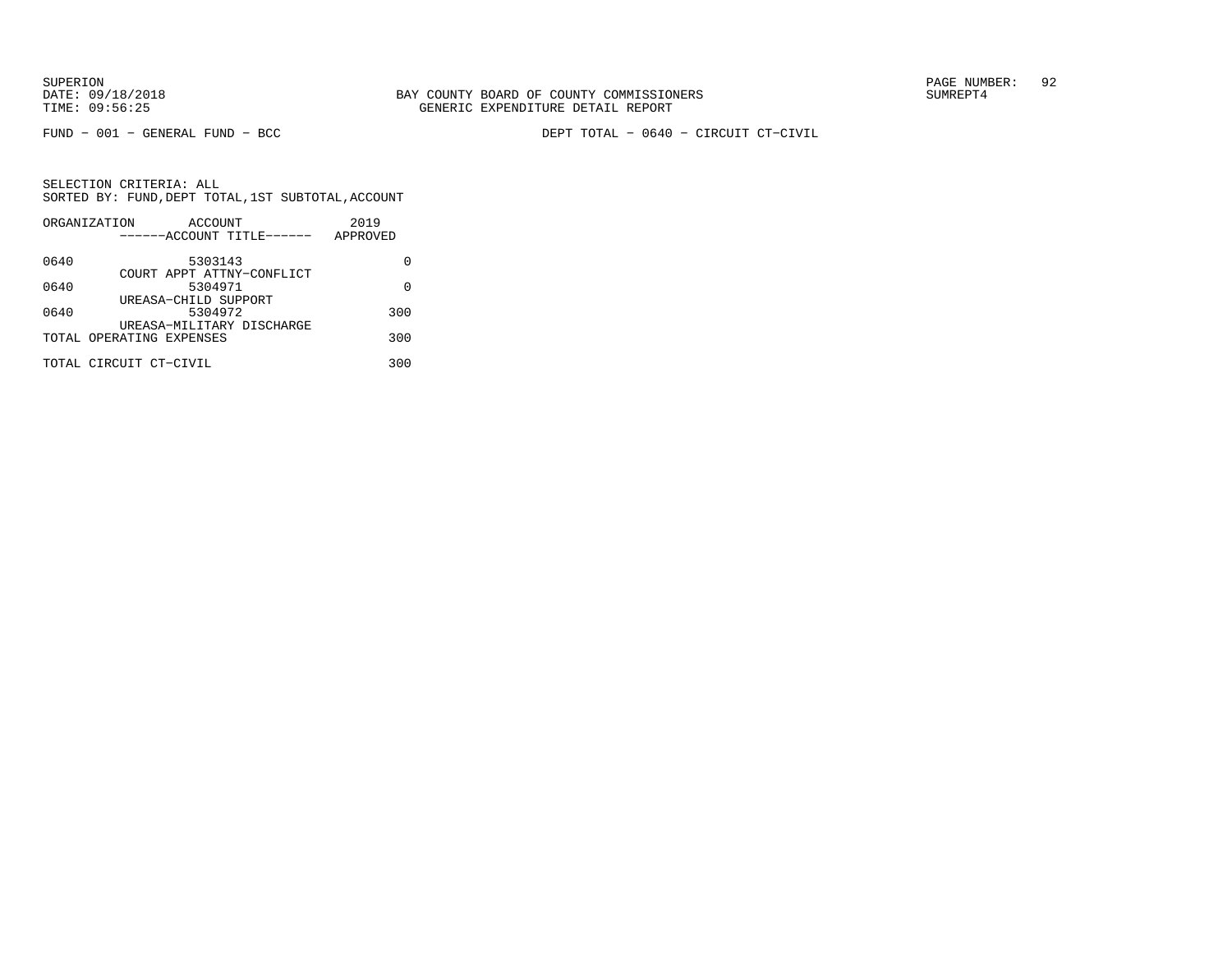FUND − 001 − GENERAL FUND − BCC DEPT TOTAL − 0660 − CIRCUIT CT−FAMILY

| ORGANIZATION |                         |                                                                                             | 2019                                                                               |          |
|--------------|-------------------------|---------------------------------------------------------------------------------------------|------------------------------------------------------------------------------------|----------|
|              |                         |                                                                                             |                                                                                    |          |
|              |                         |                                                                                             |                                                                                    |          |
|              |                         |                                                                                             |                                                                                    |          |
|              |                         |                                                                                             |                                                                                    | O        |
|              |                         |                                                                                             |                                                                                    |          |
|              |                         |                                                                                             |                                                                                    | U        |
|              |                         |                                                                                             |                                                                                    |          |
|              |                         |                                                                                             |                                                                                    | U        |
|              |                         |                                                                                             |                                                                                    |          |
|              |                         |                                                                                             |                                                                                    |          |
|              | TOTAL CIRCUIT CT-FAMILY | ACCOUNT<br>5303142<br>5303143<br>5303401<br>CONTRACTED SERVICES<br>TOTAL OPERATING EXPENSES | ------ACCOUNT TITLE------<br>COURT APPT ATTNY-CT COST<br>COURT APPT ATTNY-CONFLICT | APPROVED |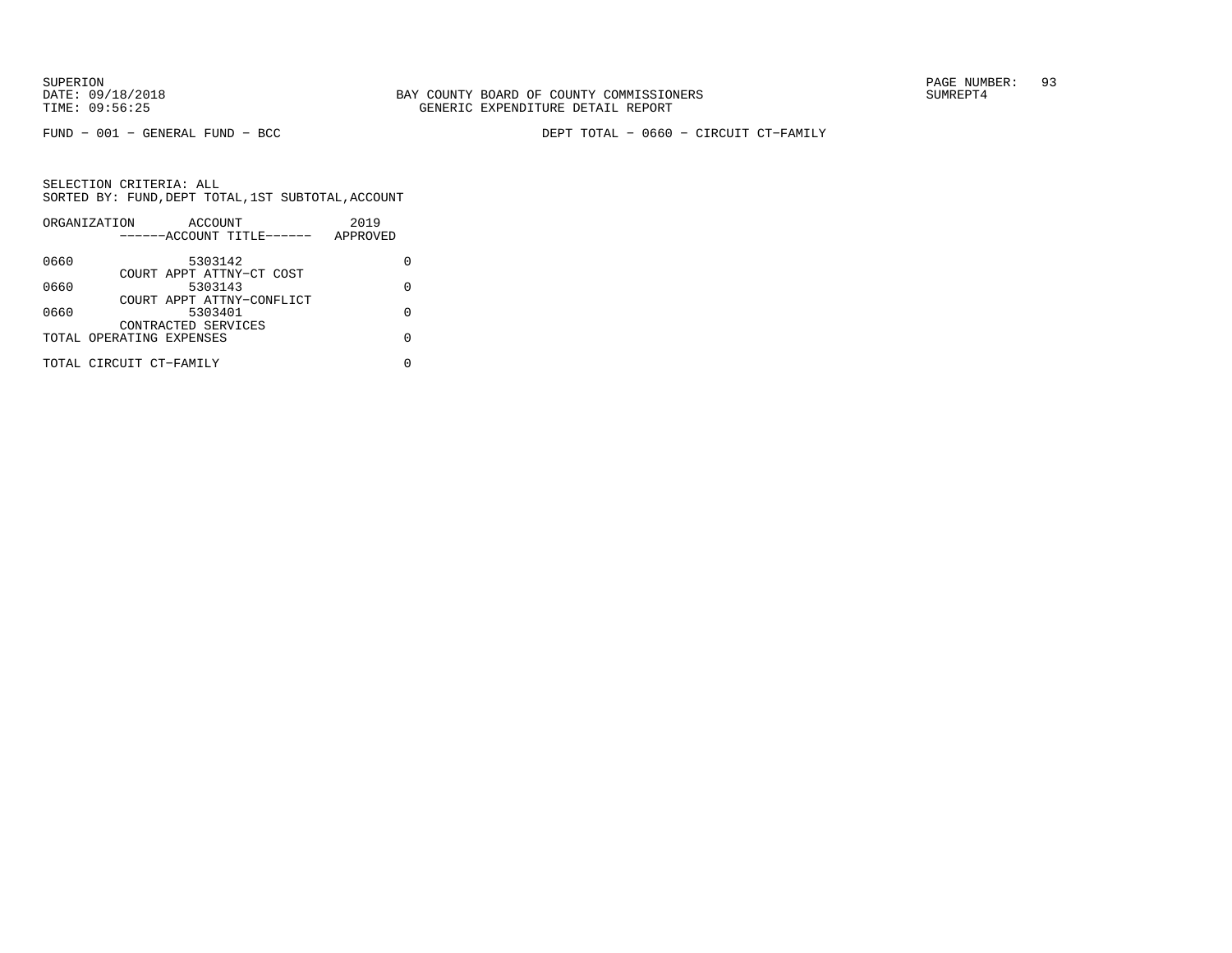FUND − 001 − GENERAL FUND − BCC DEPT TOTAL − 0680 − CIRCUIT CT−JUVENILE

|      | ORGANIZATION              | ACCOUNT                              |  | 2019     |  |
|------|---------------------------|--------------------------------------|--|----------|--|
|      |                           | ------ACCOUNT TITLE------            |  | APPROVED |  |
| 0680 |                           | 5303142                              |  |          |  |
|      |                           | COURT APPT ATTNY-CT COST             |  |          |  |
| 0680 |                           | 5303143<br>COURT APPT ATTNY-CONFLICT |  |          |  |
|      | TOTAL OPERATING EXPENSES  |                                      |  |          |  |
|      |                           |                                      |  |          |  |
|      | TOTAL CIRCUIT CT-JUVENILE |                                      |  |          |  |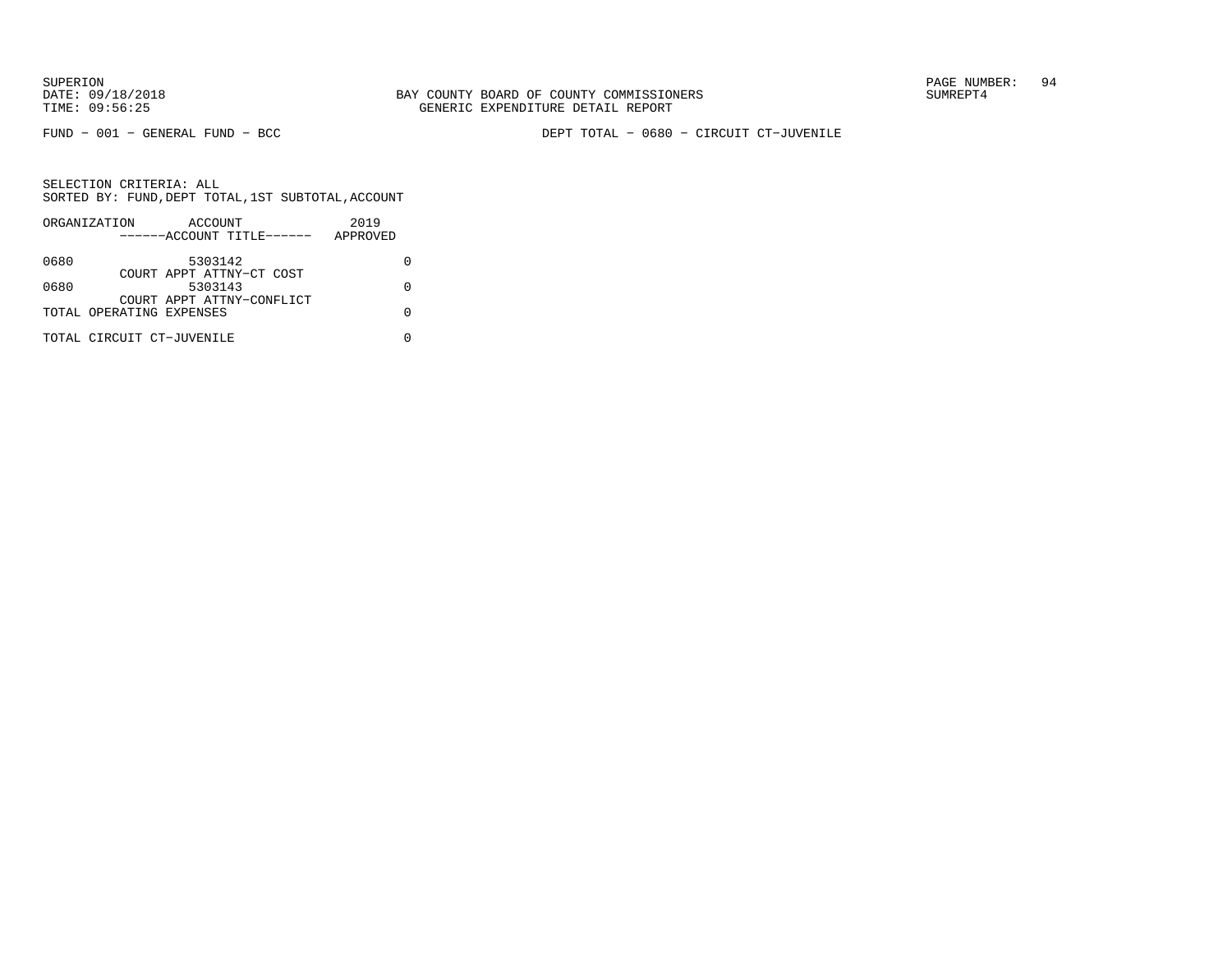FUND − 001 − GENERAL FUND − BCC DEPT TOTAL − 0685 − GUARDIAN AD LITEM

|      | ORGANIZATION<br>ACCOUNT<br>----ACCOUNT TITLE------ APPROVED | 2019     |
|------|-------------------------------------------------------------|----------|
| 0685 | 5303143                                                     | $\Omega$ |
| 0685 | COURT APPT ATTNY-CONFLICT<br>5303401                        | 17,600   |
| 0685 | CONTRACTED SERVICES<br>5304101                              | 4,920    |
| 0685 | COMMUNICATIONS SERVICES<br>5304125                          | 0        |
| 0685 | POSTAGE/TRANSP/FREIGHT<br>5304405                           | 0        |
| 0685 | RENTALS/LEASES-BUILDINGS<br>5304410                         | 0        |
| 0685 | RENTALS/LEASES-EQUIPMENT<br>5304414                         | 7,604    |
| 0685 | RENTALS/LEASES EOUIP-(IT)<br>5304501                        | 7,133    |
| 0685 | INSURANCE & BONDS<br>5304605                                | 0        |
| 0685 | REPAIR/MAINT-BLDG & GRND<br>5304615                         | 0        |
| 0685 | REPAIR/MAINT-EOUIPMENT<br>5304902                           | 0        |
| 0685 | FEES & COSTS-PURCHASING<br>5304990                          | $\Omega$ |
| 0685 | MISCELLANEOUS EXPENSES<br>5305101                           | 0        |
| 0685 | OFFICE SUPPLIES<br>5305202                                  | $\Omega$ |
| 0685 | OPER SUPPLIES-JANITORIAL<br>5305402                         | $\Omega$ |
|      | DUES & MEMBERSHIPS<br>TOTAL OPERATING EXPENSES              | 37,257   |
|      |                                                             |          |
| 0685 | 5606401<br>EOUIPMENT                                        | 0        |
| 0685 | 5606402<br>EQUIP LESS THAN \$1000                           | 0        |
|      | TOTAL CAPITAL OUTLAY                                        | 0        |
| 0685 | 5905998                                                     | 0        |
|      | DEPRECIATION EXPENSE<br>TOTAL NON-OPERATING EXPENSES        | $\Omega$ |
|      | TOTAL GUARDIAN AD LITEM                                     | 37,257   |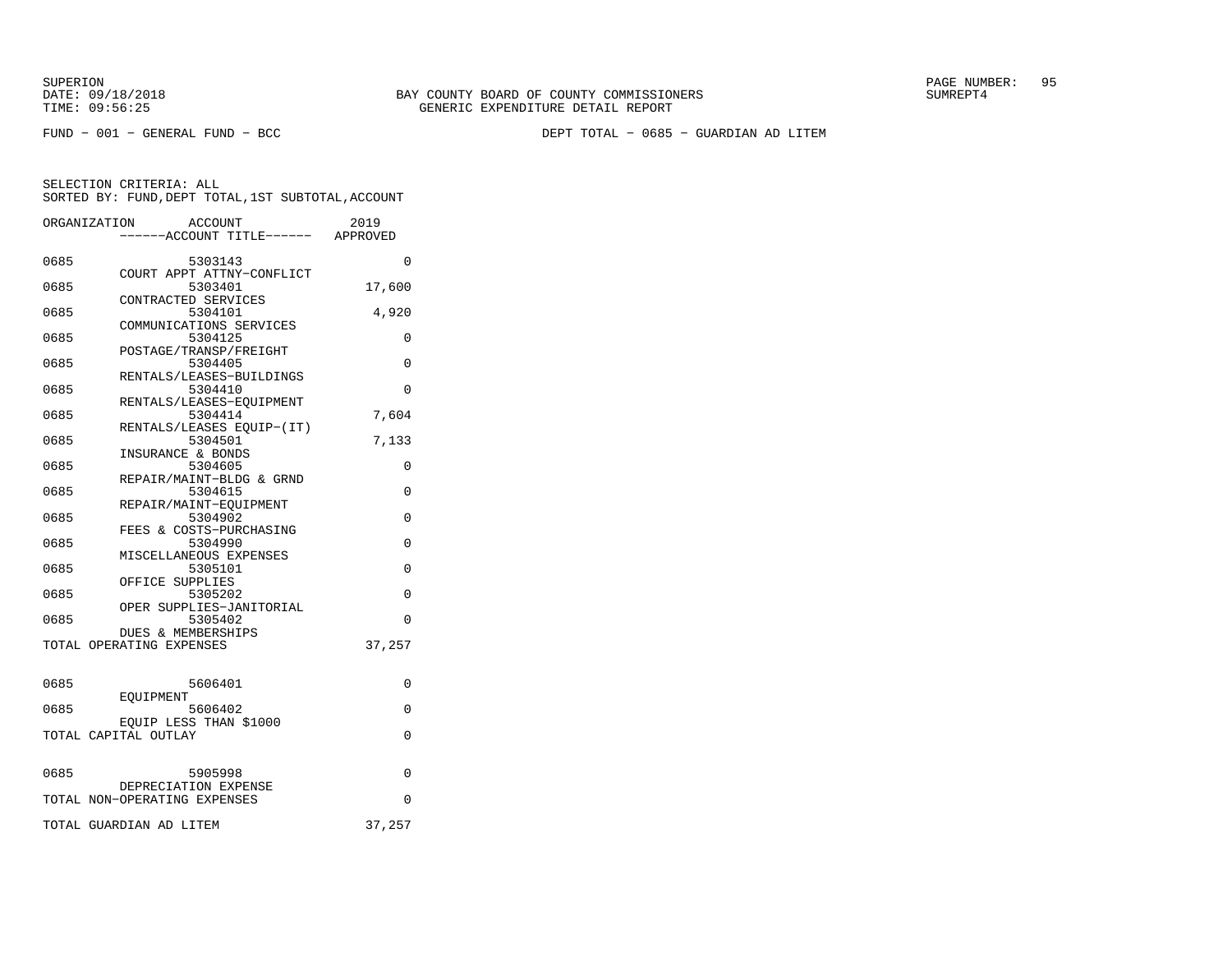DATE:  $09/18/2018$  SUMREPT4 TIME: 09:56:25 GENERIC EXPENDITURE DETAIL REPORT

SUPERION PAGE NUMBER: 96

FUND − 001 − GENERAL FUND − BCC DEPT TOTAL − 0700 − CIRCUIT CT−PROBATE

|      | ORGANIZATION<br>ACCOUNT                        | 2019     |          |
|------|------------------------------------------------|----------|----------|
|      | ------ACCOUNT TITLE------                      | APPROVED |          |
| 0700 | 5303142                                        |          | U        |
| 0700 | COURT APPT ATTNY-CT COST<br>5303143            |          | O        |
| 0700 | COURT APPT ATTNY-CONFLICT<br>5303163           |          | $\Omega$ |
| 0700 | CONSULT COSTS-PHYS<br>5303401                  |          | O        |
|      | CONTRACTED SERVICES                            |          |          |
| 0700 | 5304941                                        |          | $\Omega$ |
|      | GUARDIANSHIP COSTS<br>TOTAL OPERATING EXPENSES |          | O        |
|      | TOTAL CIRCUIT CT-PROBATE                       |          | N        |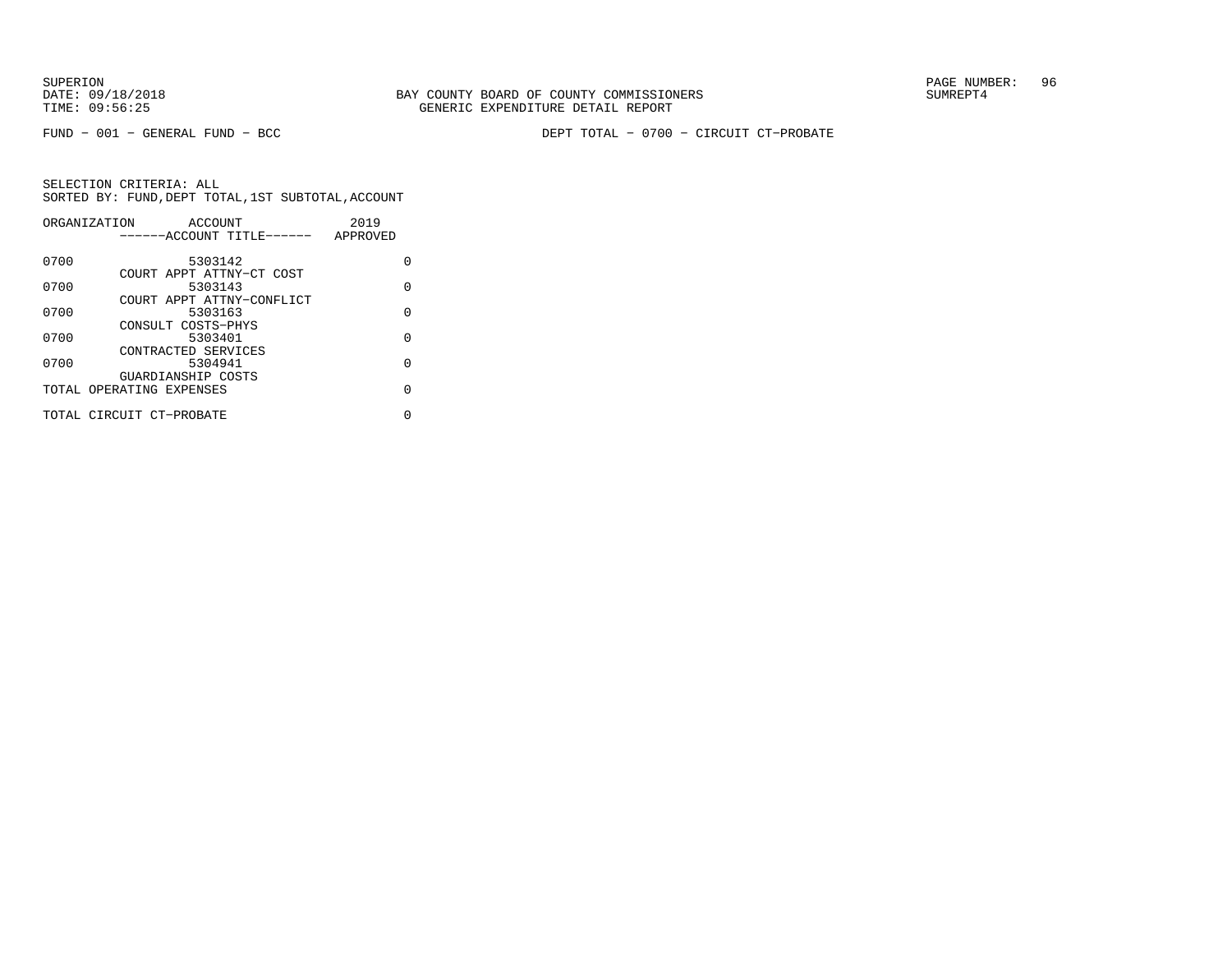FUND − 001 − GENERAL FUND − BCC DEPT TOTAL − 0712 − COUNTY COURTHOUSE MAINT

|      | ORGANIZATION<br>ACCOUNT<br>----ACCOUNT TITLE------ APPROVED | 2019      |
|------|-------------------------------------------------------------|-----------|
| 0712 | 5303401<br>CONTRACTED SERVICES                              | 3,046     |
| 0712 | 5303410<br>CONTR SRV-JANITORIAL                             | 0         |
| 0712 | 5303446<br>CONTR SRV-FACILITIES                             | 556,792   |
| 0712 | 5304101<br>COMMUNICATIONS SERVICES                          | 900       |
| 0712 | 5304301                                                     | 422,500   |
| 0712 | UTILITY SERVICES<br>5304403                                 | 0         |
| 0712 | RENTALS/LEASES-LAND<br>5304405                              | 0         |
| 0712 | RENTALS/LEASES-BUILDINGS<br>5304410                         | 0         |
| 0712 | RENTALS/LEASES-EQUIPMENT<br>5304414                         | 0         |
| 0712 | RENTALS/LEASES EOUIP-(IT)<br>5304501                        | 79,072    |
| 0712 | INSURANCE & BONDS<br>5304605                                | 197,500   |
| 0712 | REPAIR/MAINT-BLDG & GRND<br>5304611                         | 0         |
| 0712 | REPAIR/MAINT-FLEET MAINT<br>5304615                         | 2,100     |
| 0712 | REPAIR/MAINT-EOUIPMENT<br>5304902                           | 10,389    |
| 0712 | FEES & COSTS-PURCHASING<br>5304905                          | 0         |
| 0712 | FEES&COSTS-LGL ADV/ADVERT<br>5304990                        | 0         |
| 0712 | MISCELLANEOUS EXPENSES<br>5305202                           | 0         |
|      | OPER SUPPLIES-JANITORIAL<br>TOTAL OPERATING EXPENSES        | 1,272,299 |
| 0712 | 5606371                                                     | 0         |
| 0712 | IMPRV-CRTHSE SECURITY<br>5606401                            | 0         |
| 0712 | EOUIPMENT<br>5606402                                        | 0         |
|      | EQUIP LESS THAN \$1000<br>TOTAL CAPITAL OUTLAY              | 0         |
| 0712 | 5909910                                                     | 0         |
|      | RESERVE FOR CONTINGENCIES<br>TOTAL NON-OPERATING EXPENSES   | 0         |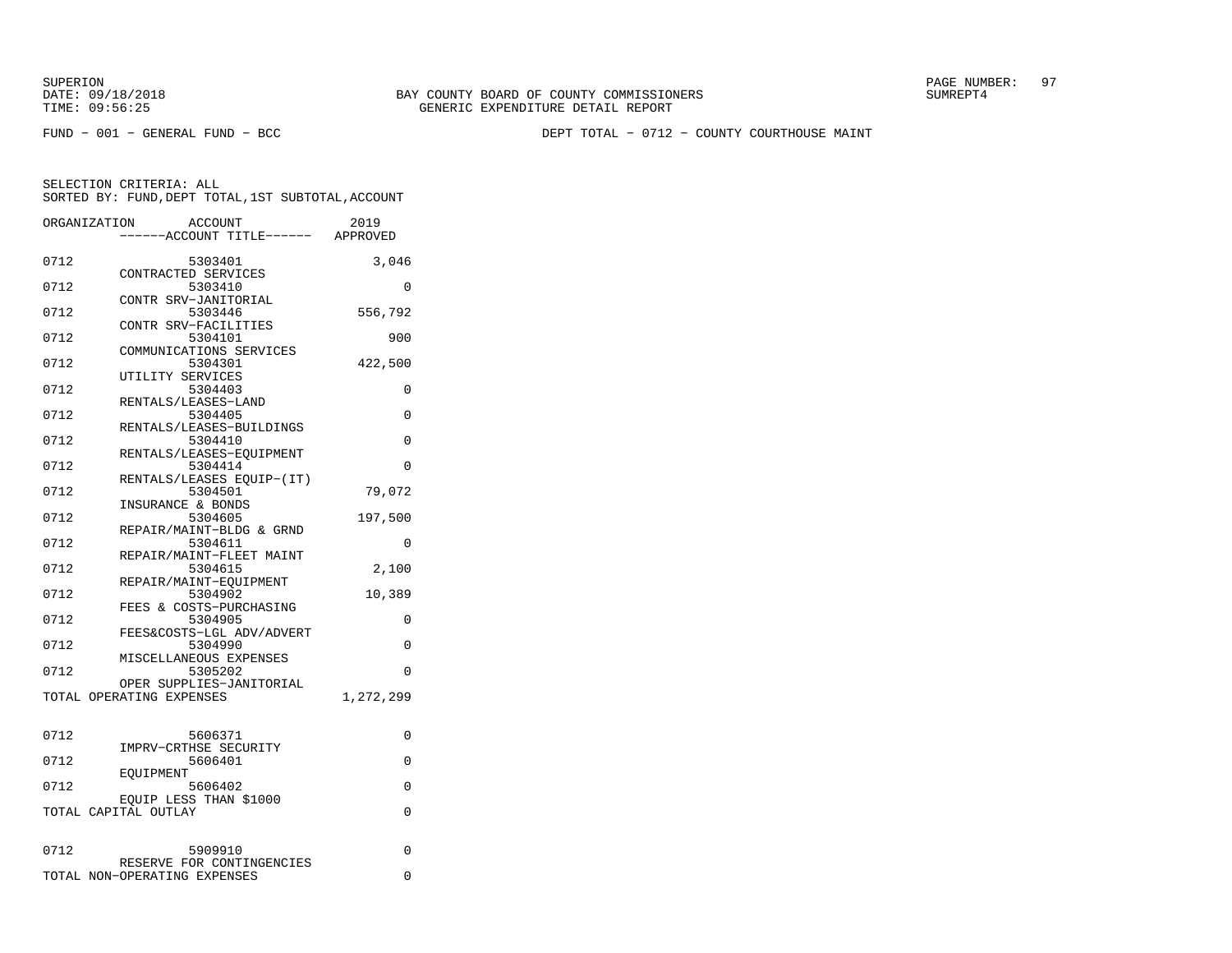FUND − 001 − GENERAL FUND − BCC DEPT TOTAL − 0712 − COUNTY COURTHOUSE MAINT

SELECTION CRITERIA: ALLSORTED BY: FUND,DEPT TOTAL,1ST SUBTOTAL,ACCOUNT

| ORGANIZATION | ACCOUNT |                           | 2019     |
|--------------|---------|---------------------------|----------|
|              |         | ------ACCOUNT TITLE------ | APPROVED |

TOTAL COUNTY COURTHOUSE MAINT 1,272,299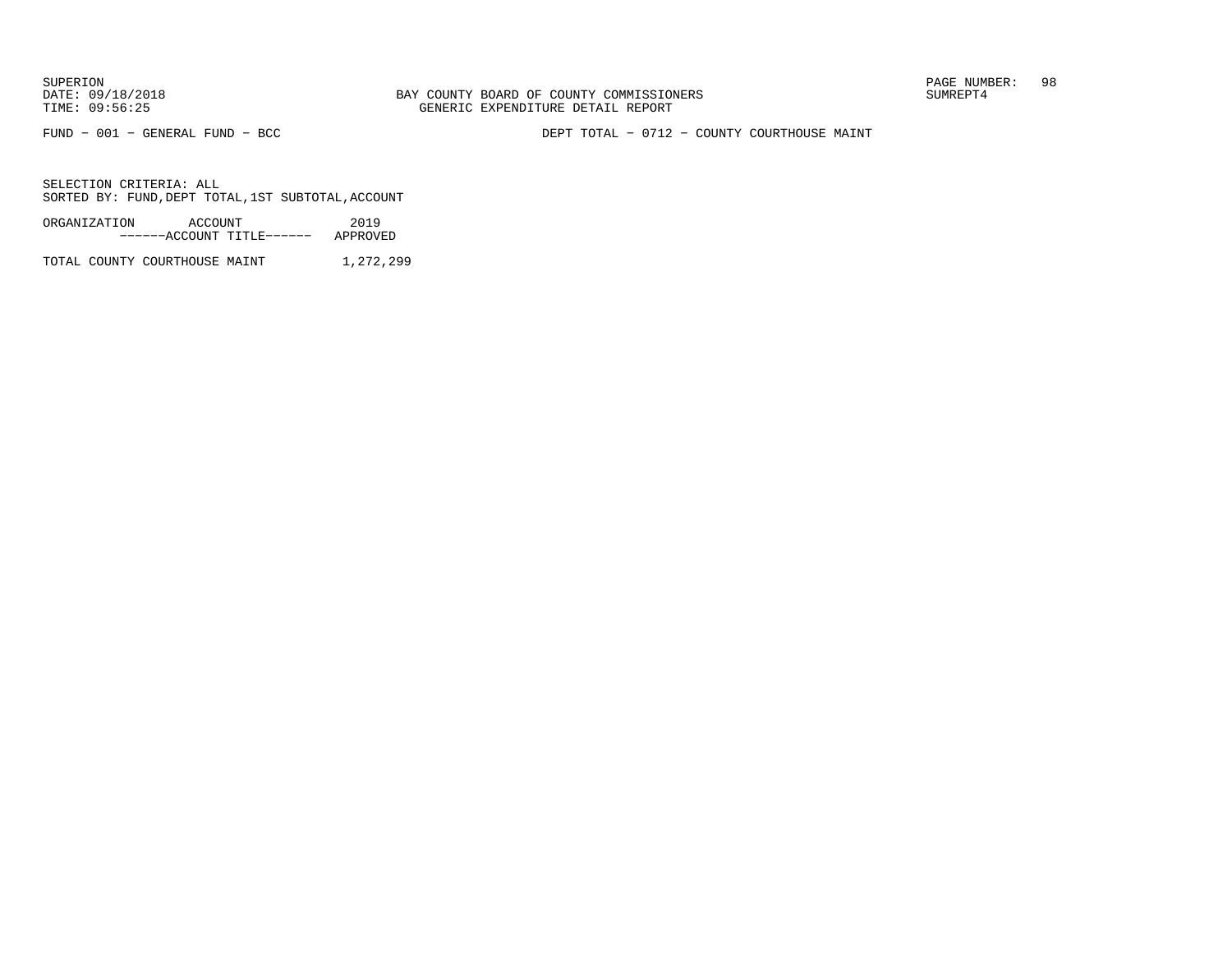FUND − 001 − GENERAL FUND − BCC DEPT TOTAL − 0713 − TECHNOLOGY

| ORGANIZATION            | ACCOUNT<br>------ACCOUNT TITLE------ | 2019<br>APPROVED |
|-------------------------|--------------------------------------|------------------|
| 0713                    | 5101200                              | 55,000           |
| 0713                    | SALARIES & WAGES-REGULAR<br>5102100  | 4,208            |
| 0713                    | FICA TAXES-MATCHING<br>5102200       | 4,657            |
| 0713                    | RETIREMENT CONTRIBUTIONS<br>5102300  | 6,379            |
| 0713                    | LIFE & HEALTH INSURANCE<br>5102302   | 72               |
| VIRTUAL DOCTOR<br>0713  | 5102400                              | 272              |
| TOTAL PERSONAL SERVICES | WORKERS COMP. PREMIUMS               | 70,588           |
|                         |                                      |                  |

| 0713 | 5303107                              | 0        |
|------|--------------------------------------|----------|
|      | PROF SRV-SUBSTANCE TEST              |          |
| 0713 | 5303401                              | 15,000   |
|      | CONTRACTED SERVICES                  |          |
| 0713 | 5303417                              | 86,750   |
|      | CONTRACTED SERVICES (SA)             |          |
| 0713 | 5303418                              | 55,200   |
|      | CONTRACTED SERVICES (PD)             |          |
| 0713 | 5304001                              | 5,000    |
|      | TRAVEL/TRAINING NON-LOCAL            |          |
| 0713 | 5304002                              | 1,500    |
| 0713 | TRAVEL/TRN NON-LOCAL (SA)<br>5304003 | $\Omega$ |
|      | TRAVEL/TRN NON-LOCAL (PD)            |          |
| 0713 | 5304005                              | 500      |
|      | TRAVEL-LOCAL                         |          |
| 0713 | 5304101                              | 0        |
|      | COMMUNICATIONS SERVICES              |          |
| 0713 | 5304105                              | $\Omega$ |
|      | COMM SRV-TELEPHONE                   |          |
| 0713 | 5304110                              | 23,804   |
|      | COMMUNICATIONS SRV-(SA)              |          |
| 0713 | 5304115                              | $\Omega$ |
|      | COMMUNICATIONS SRV-(PD)              |          |
| 0713 | 5304125                              | 500      |
|      | POSTAGE/TRANSP/FREIGHT               |          |
| 0713 | 5304410                              | $\Omega$ |
|      | RENTALS/LEASES-EQUIPMENT             |          |
| 0713 | 5304411                              | 11,822   |
|      | RENTALS/LEASES EQUIP-(SA)            |          |
| 0713 | 5304412                              | 9,000    |
|      | RENTALS/LEASES EQUIP-(PD)<br>5304501 |          |
| 0713 | INSURANCE & BONDS                    | 6,494    |
|      |                                      |          |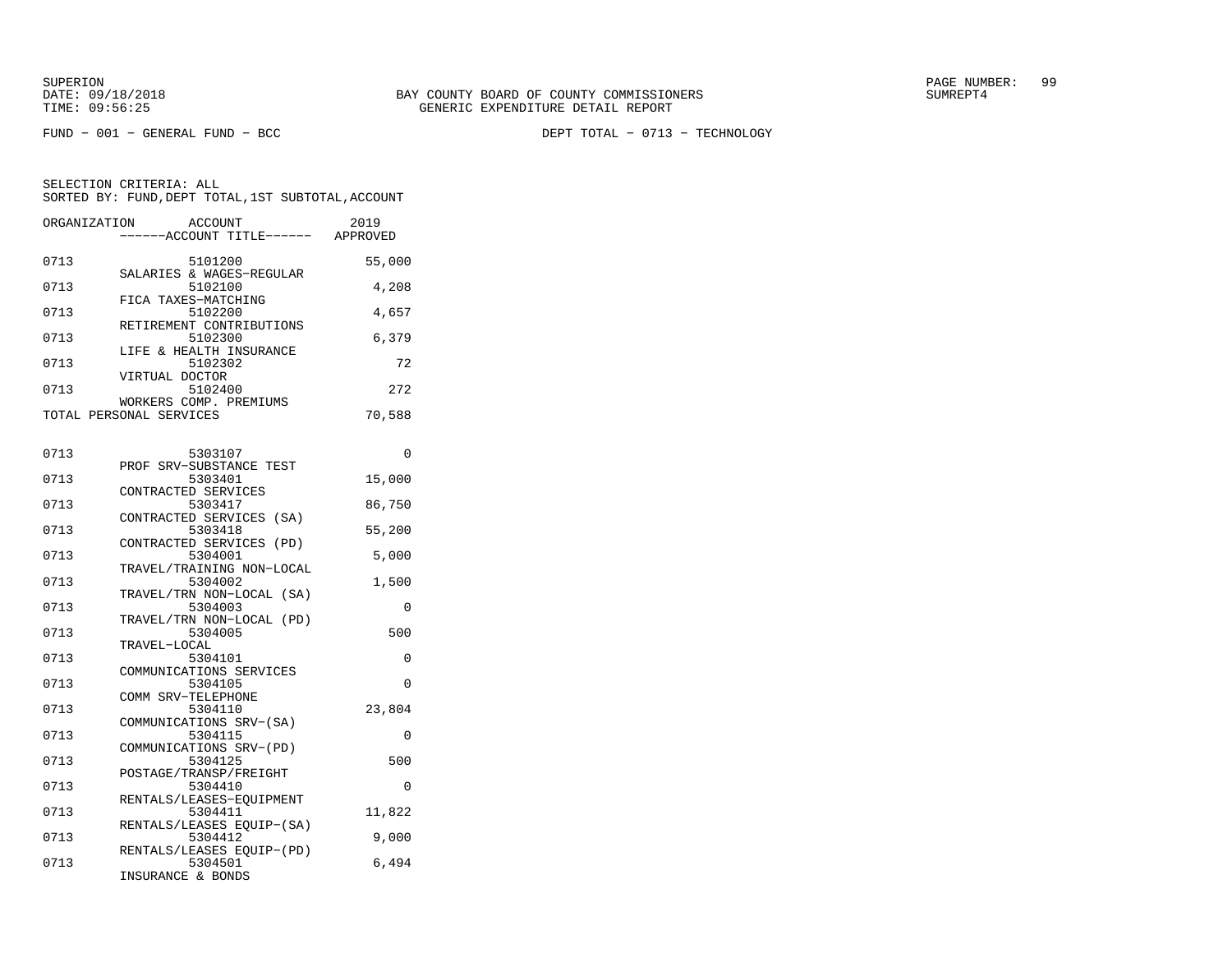FUND − 001 − GENERAL FUND − BCC DEPT TOTAL − 0713 − TECHNOLOGY

| ORGANIZATION | <b>ACCOUNT</b><br>----ACCOUNT TITLE------ APPROVED       | 2019     |
|--------------|----------------------------------------------------------|----------|
| 0713         | 5304615                                                  | 40,000   |
| 0713         | REPAIR/MAINT-EOUIPMENT<br>5304618                        | 38,418   |
| 0713         | REPAIR/MAINT-EOUIP (SA)<br>5304619                       | 5,000    |
| 0713         | REPAIR/MAINT-EOUIP<br>(PD)<br>5304902                    | 14,544   |
| 0713         | FEES & COSTS-PURCHASING<br>5304905                       | 0        |
| 0713         | FEES&COSTS-LGL ADV/ADVERT<br>5305101                     | $\Omega$ |
| 0713         | OFFICE SUPPLIES<br>5305201                               | 20,000   |
| 0713         | OPERATING SUPPLIES<br>5305245<br>OPERATING SUPPLIES-(SA) | 12,000   |
| 0713         | 5305246<br>OPERATING SUPPLIES-(PD)                       | 16,800   |
| 0713         | 5305402<br>DUES & MEMBERSHIPS                            | 250      |
|              | TOTAL OPERATING EXPENSES                                 | 362,582  |
| 0713         | 5606401                                                  | 50,000   |
| 0713         | EOUIPMENT<br>5606402                                     | 40,000   |
| 0713         | EQUIP LESS THAN \$1000<br>5606410                        | 39,125   |
| 0713         | EOUIPMENT-(SA)<br>5606411                                | 17,200   |
| 0713         | EQUIPMENT-(PD)<br>5606420                                | 5,000    |
| 0713         | EQUIP LESS THAN\$1000 (SA)<br>5606421                    | 1,400    |
| 0713         | EOUIP LESS THAN\$1000<br>(PD)<br>5606450                 | 53,475   |
| 0713         | COMPUTER SOFTWARE<br>5606451                             | 28,741   |
| 0713         | COMPUTER SOFTWARE (SA)<br>5606452                        | 50,459   |
|              | COMPUTER SOFTWARE (PD)<br>TOTAL CAPITAL OUTLAY           | 285,400  |
|              |                                                          |          |
| 0713         | 5707201<br><b>INTEREST EXPENSE</b>                       | 0        |
|              | TOTAL DEBT SERVICE                                       | 0        |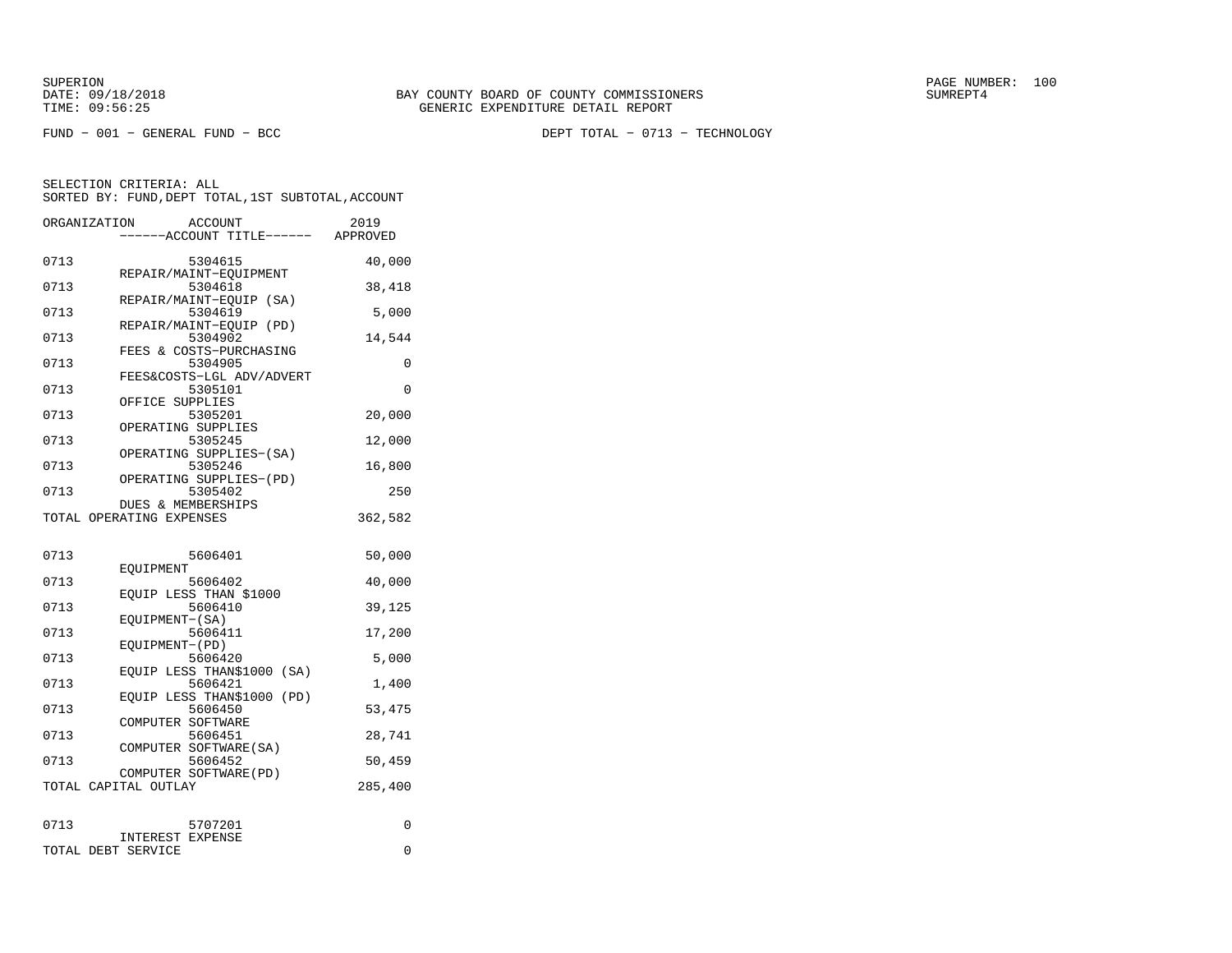FUND − 001 − GENERAL FUND − BCC DEPT TOTAL − 0713 − TECHNOLOGY

SELECTION CRITERIA: ALL SORTED BY: FUND,DEPT TOTAL,1ST SUBTOTAL,ACCOUNTORGANIZATION ACCOUNT 2019

|      | ORGANIZATION<br>ACCOUNT<br>------ACCOUNT TITLE------      | 2019<br>APPROVED |
|------|-----------------------------------------------------------|------------------|
| 0713 | 5909910                                                   |                  |
| 0713 | RESERVE FOR CONTINGENCIES<br>5909915                      |                  |
|      | RESERVE FOR PAY ADJUSTMNT<br>TOTAL NON-OPERATING EXPENSES |                  |
|      | TOTAL TECHNOLOGY                                          | 718,570          |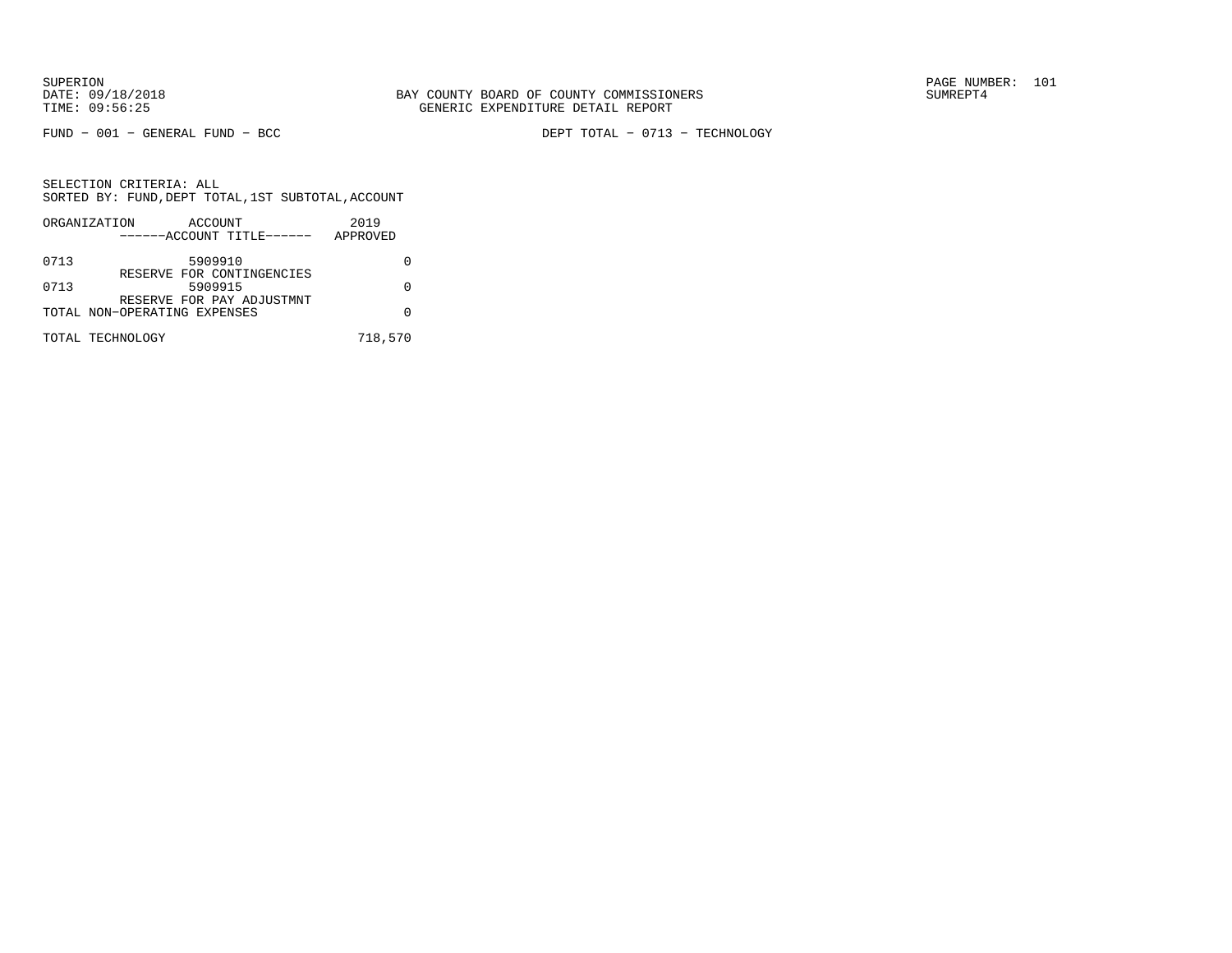FUND − 001 − GENERAL FUND − BCC DEPT TOTAL − 0715 − INNOVATIVE COURT PROGRAMS

| ORGANIZATION | ACCOUNT<br>------ACCOUNT TITLE------        | 2019<br>APPROVED |
|--------------|---------------------------------------------|------------------|
| 0715         | 5101200                                     | 97,213           |
| 0715         | SALARIES & WAGES-REGULAR<br>5102100         | 7,437            |
| 0715         | FICA TAXES-MATCHING<br>5102200              | 8,231            |
| 0715         | RETIREMENT CONTRIBUTIONS<br>5102300         | 32,248           |
| 0715         | LIFE & HEALTH INSURANCE<br>5102302          | 144              |
| 0715         | VIRTUAL DOCTOR<br>5102400                   | 481              |
| TOTAL        | WORKERS COMP. PREMIUMS<br>PERSONAL SERVICES | 145,754          |

| 0715 | 5303107                   | $\Omega$    |
|------|---------------------------|-------------|
|      | PROF SRV-SUBSTANCE TEST   |             |
| 0715 | 5303401                   | 50,000      |
|      | CONTRACTED SERVICES       |             |
| 0715 | 5304001                   | 2,500       |
|      | TRAVEL/TRAINING NON-LOCAL |             |
| 0715 | 5304005                   | 500         |
|      | TRAVEL-LOCAL              |             |
| 0715 | 5304125                   | 300         |
|      | POSTAGE/TRANSP/FREIGHT    |             |
| 0715 | 5304405                   | 0           |
|      | RENTALS/LEASES-BUILDINGS  |             |
| 0715 | 5304410                   | $\Omega$    |
|      | RENTALS/LEASES-EOUIPMENT  |             |
| 0715 | 5304604                   | $\mathbf 0$ |
|      | REPAIR/MAINT-BLD&GRD DEPT |             |
| 0715 | 5304605                   | $\Omega$    |
|      | REPAIR/MAINT-BLDG & GRND  |             |
| 0715 | 5304615                   | $\Omega$    |
|      | REPAIR/MAINT-EOUIPMENT    |             |
| 0715 | 5304701                   | 1,000       |
|      | PRINTING & BINDING        |             |
| 0715 | 5304902                   | $\Omega$    |
|      | FEES & COSTS-PURCHASING   |             |
| 0715 | 5304905                   | 2,500       |
|      | FEES&COSTS-LGL ADV/ADVERT |             |
| 0715 | 5304990                   | $\Omega$    |
|      | MISCELLANEOUS EXPENSES    |             |
| 0715 | 5305101                   | 2,500       |
|      | OFFICE SUPPLIES           |             |
| 0715 | 5305201                   | 17,000      |
|      | OPERATING SUPPLIES        |             |
| 0715 | 5305202                   | 0           |
|      | OPER SUPPLIES-JANITORIAL  |             |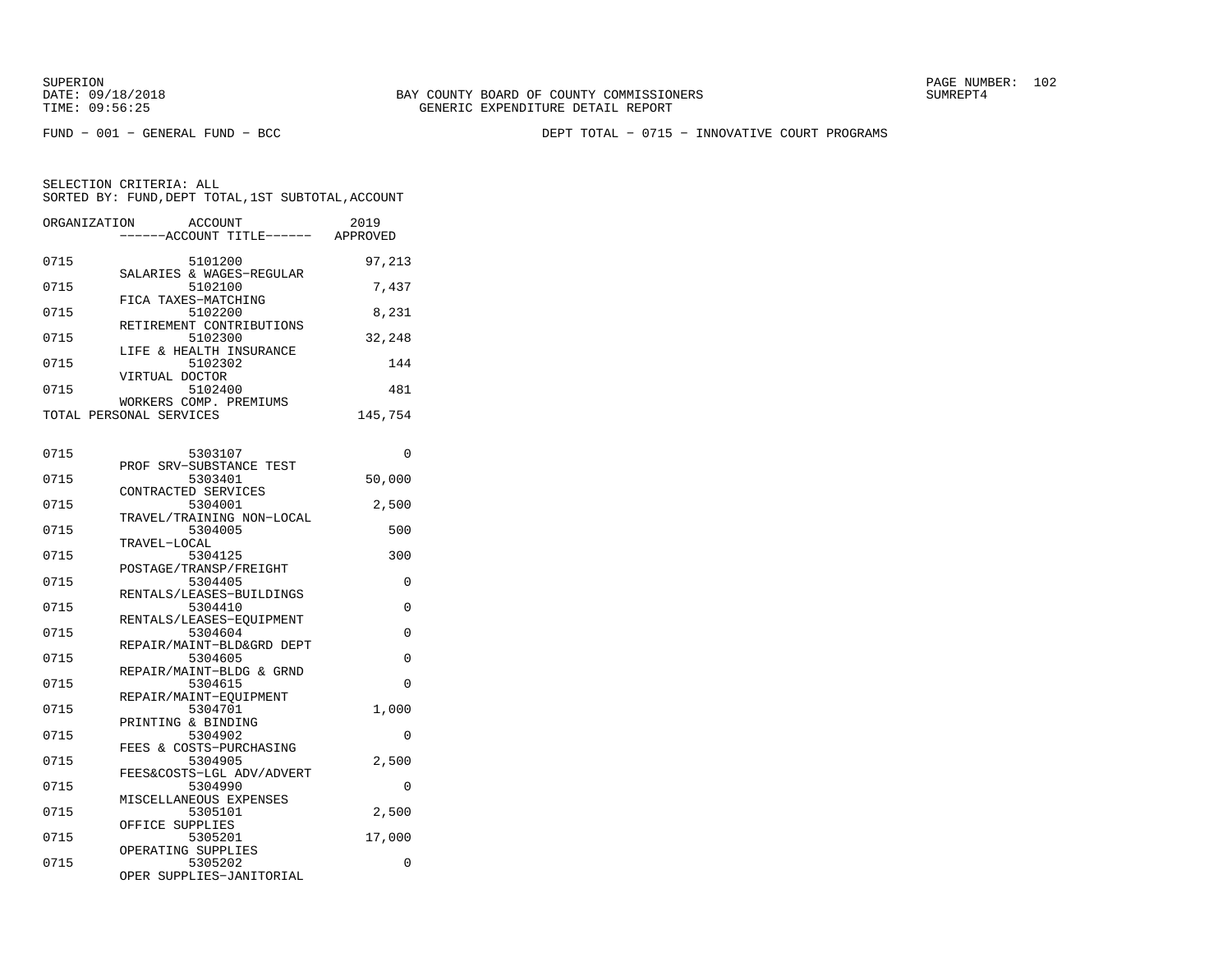FUND − 001 − GENERAL FUND − BCC DEPT TOTAL − 0715 − INNOVATIVE COURT PROGRAMS

|      | ORGANIZATION<br>ACCOUNT<br>-----ACCOUNT TITLE------ | 2019<br>APPROVED |
|------|-----------------------------------------------------|------------------|
| 0715 | 5305215<br>CLOTHING & WEARING APPRL                 | 1,200            |
| 0715 | 5305225                                             | 1,000            |
| 0715 | EMPLOYEE SUGG/RECOGN PRGM<br>5305401                | 1,500            |
| 0715 | BOOKS/RESOURCE MATR/SUBSC<br>5305402                | 3,500            |
| 0715 | <b>DUES &amp; MEMBERSHIPS</b><br>5305406            | 7,500            |
|      | TRAINING & TUITION<br>TOTAL OPERATING EXPENSES      | 91,000           |
|      |                                                     |                  |
| 0715 | 5606401                                             | 15,000           |
| 0715 | <b>EOUIPMENT</b><br>5606402                         | 5,000            |
|      | EOUIP LESS THAN \$1000                              |                  |
| 0715 | 5606450<br>COMPUTER SOFTWARE                        | 3,000            |
|      | TOTAL CAPITAL OUTLAY                                | 23,000           |
| 0715 | 5909910                                             | $\Omega$         |
|      | RESERVE FOR CONTINGENCIES                           |                  |
|      | TOTAL NON-OPERATING EXPENSES                        | $\Omega$         |
|      | TOTAL INNOVATIVE COURT PROGRAMS                     | 259,754          |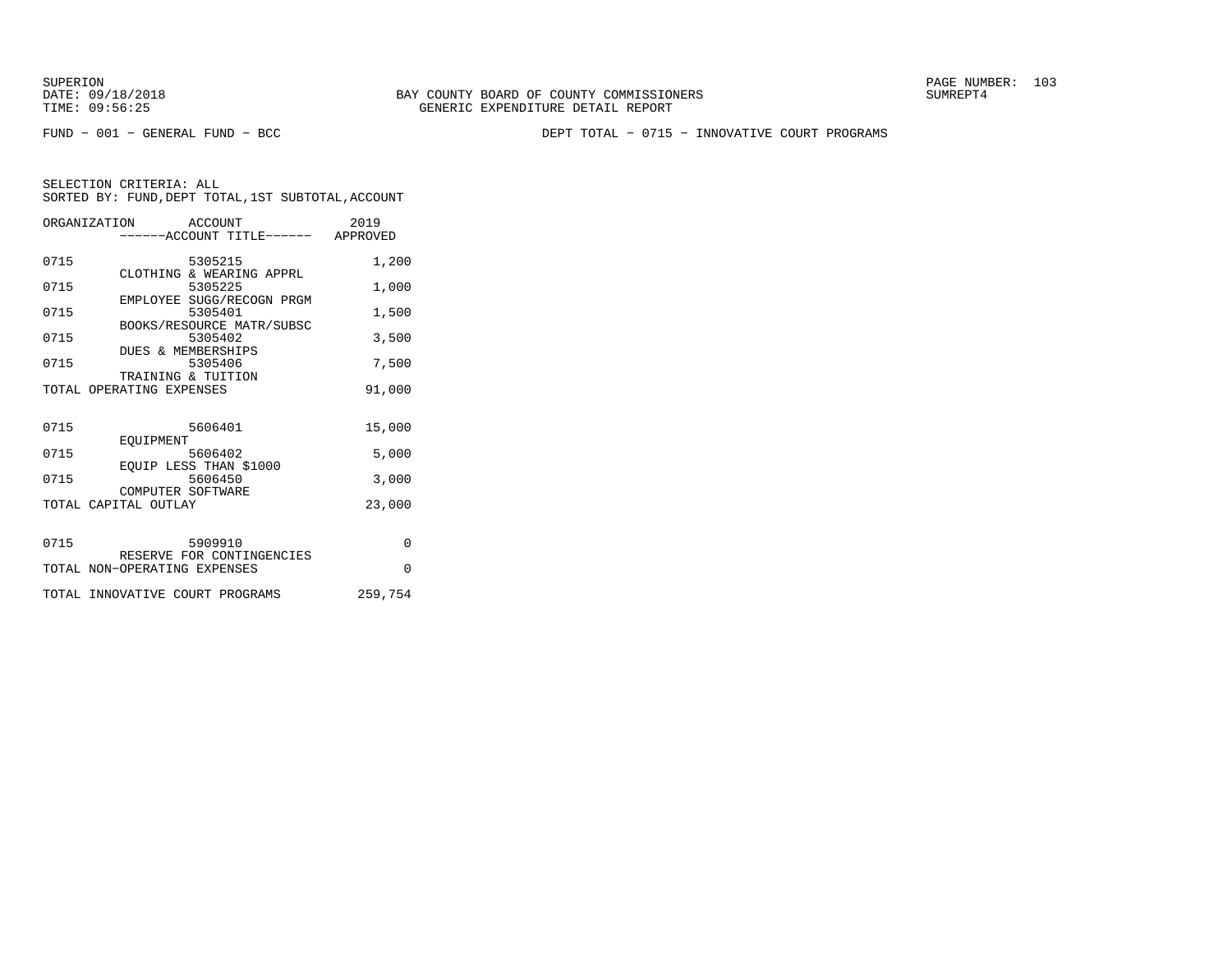FUND − 001 − GENERAL FUND − BCC DEPT TOTAL − 0716 − LEGAL AID

SELECTION CRITERIA: ALL SORTED BY: FUND,DEPT TOTAL,1ST SUBTOTAL,ACCOUNTORGANIZATION ACCOUNT 2019

|      | URGANIZAIION<br>ACCOUNT<br>------ACCOUNT TITLE------      | スリエン<br>APPROVED |
|------|-----------------------------------------------------------|------------------|
| 0716 | 5303401<br>CONTRACTED SERVICES                            | 65,700           |
|      | TOTAL OPERATING EXPENSES                                  | 65,700           |
| 0716 | 5909910                                                   | 0                |
|      | RESERVE FOR CONTINGENCIES<br>TOTAL NON-OPERATING EXPENSES | U                |
|      | TOTAL LEGAL AID                                           | 65,700           |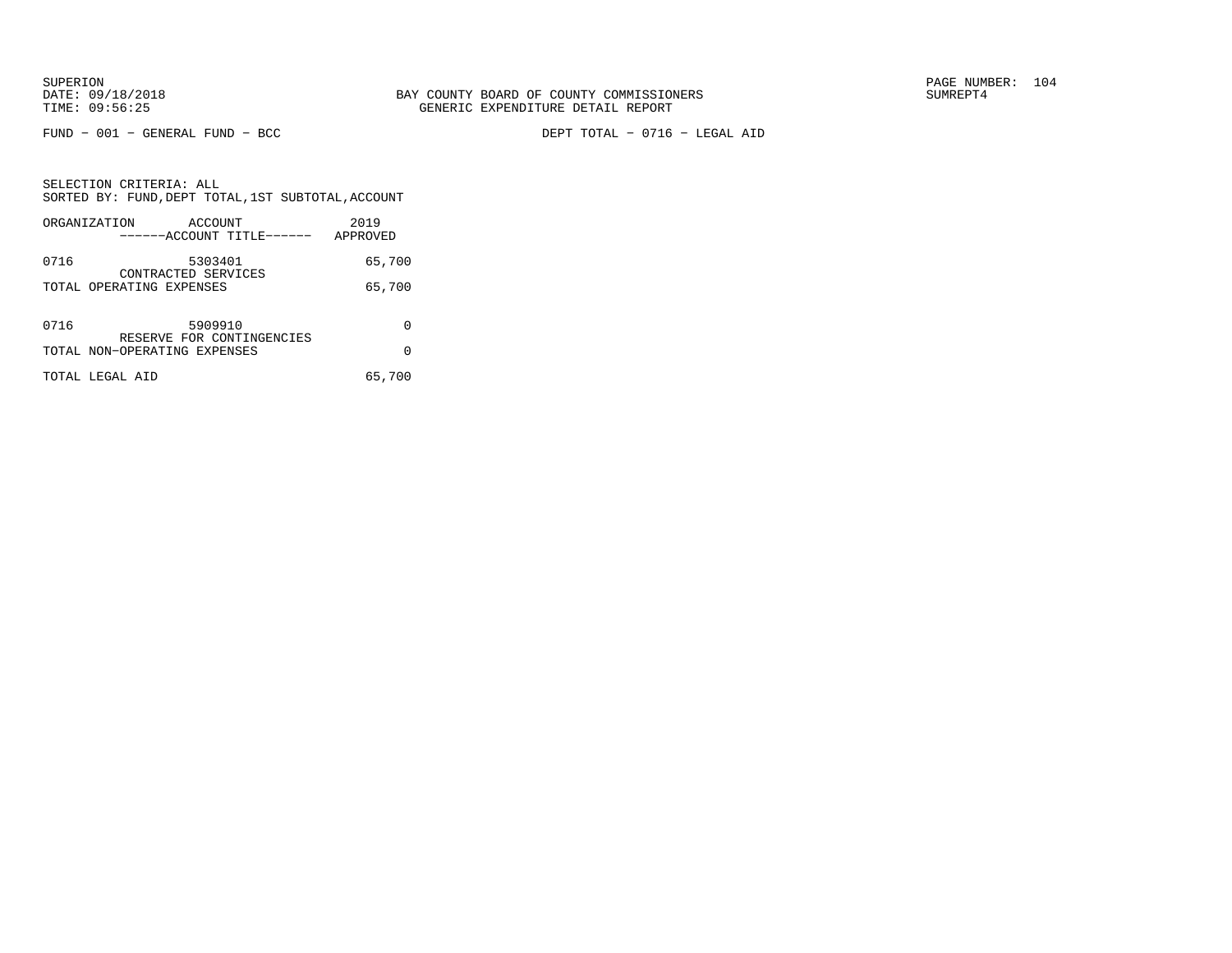FUND − 001 − GENERAL FUND − BCC DEPT TOTAL − 0717 − TEEN COURT

| ORGANIZATION | ACCOUNT<br>---ACCOUNT TITLE------ APPROVED | 2019     |
|--------------|--------------------------------------------|----------|
| 0717         | 5101200<br>SALARIES & WAGES-REGULAR        | 82,816   |
| 0717         | 5102100<br>FICA TAXES-MATCHING             | 6,335    |
| 0717         | 5102200<br>RETIREMENT CONTRIBUTIONS        | 7,012    |
| 0717         | 5102300<br>LIFE & HEALTH INSURANCE         | 21,646   |
| 0717         | 5102302<br>VIRTUAL DOCTOR                  | 144      |
| 0717         | 5102400<br>WORKERS COMP. PREMIUMS          | 410      |
|              | TOTAL PERSONAL SERVICES                    | 118,363  |
| 0717         | 5303107                                    | 0        |
| 0717         | SRV-SUBSTANCE TEST<br>PROF<br>5303110      | 0        |
| 0717         | PROF SRV-BACKGROUND CHECK<br>5303401       | 17,760   |
| 0717         | CONTRACTED SERVICES<br>5304001             | 0        |
| 0717         | TRAVEL/TRAINING NON-LOCAL<br>5304005       | 0        |
| 0717         | TRAVEL-LOCAL<br>5304101                    | 0        |
| 0717         | COMMUNICATIONS SERVICES<br>5304125         | 192      |
| 0717         | POSTAGE/TRANSP/FREIGHT<br>5304410          | $\Omega$ |
| 0717         | RENTALS/LEASES-EQUIPMENT<br>5304501        | 8,957    |
| 0717         | INSURANCE & BONDS<br>5304605               | 200      |
| 0717         | REPAIR/MAINT-BLDG & GRND<br>5304610        | 250      |
| 0717         | REPAIR/MAINT-AUTO EQUIP<br>5304611         | 0        |
| 0717         | REPAIR/MAINT-FLEET MAINT                   | 0        |
| 0717         | 5304615<br>REPAIR/MAINT-EOUIPMENT          | 0        |
|              | 5304902<br>FEES & COSTS-PURCHASING         |          |
| 0717         | 5304905<br>FEES&COSTS-LGL ADV/ADVERT       | 0        |
| 0717         | 5304990<br>MISCELLANEOUS EXPENSES          | 0        |
| 0717         | 5305101<br>OFFICE SUPPLIES                 | 500      |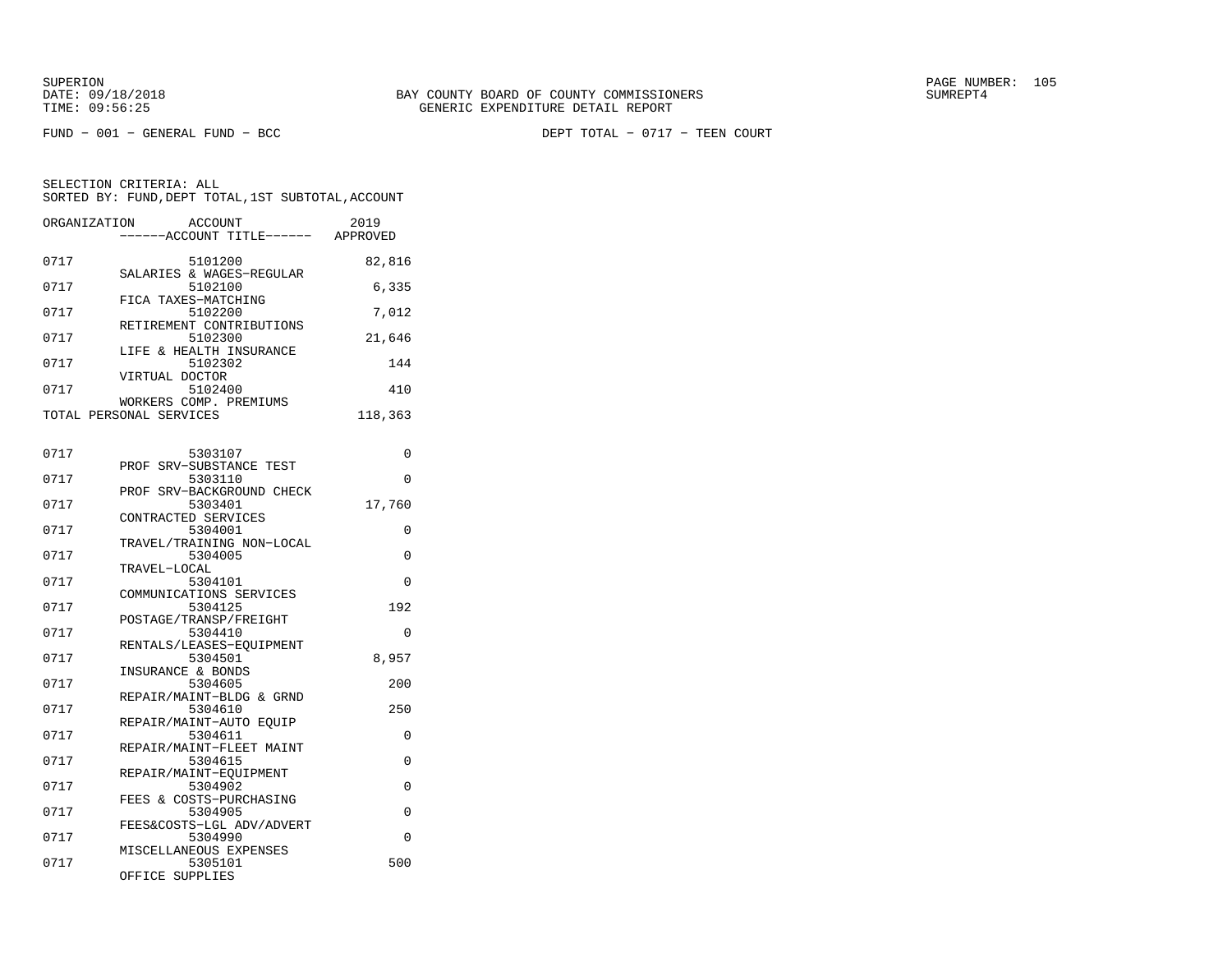FUND − 001 − GENERAL FUND − BCC DEPT TOTAL − 0717 − TEEN COURT

|      | ORGANIZATION ACCOUNT                           | -----ACCOUNT TITLE------ APPROVED    | 2019     |
|------|------------------------------------------------|--------------------------------------|----------|
| 0717 |                                                | 5305205                              | 1,000    |
| 0717 |                                                | GAS, OIL & LUBRICANTS<br>5305215     | $\Omega$ |
| 0717 |                                                | CLOTHING & WEARING APPRL<br>5305402  | 200      |
| 0717 | DUES & MEMBERSHIPS                             | 5305406                              | $\Omega$ |
|      | TRAINING & TUITION<br>TOTAL OPERATING EXPENSES |                                      | 29,059   |
| 0717 |                                                | 5606401                              | $\Omega$ |
| 0717 | EOUIPMENT                                      | 5606402                              | $\Omega$ |
|      | EOUIP LESS THAN \$1000<br>TOTAL CAPITAL OUTLAY |                                      | $\Omega$ |
| 0717 |                                                | 5905998                              | $\Omega$ |
| 0717 | DEPRECIATION EXPENSE                           | 5909910                              | $\Omega$ |
| 0717 |                                                | RESERVE FOR CONTINGENCIES<br>5909915 | $\Omega$ |
|      | TOTAL NON-OPERATING EXPENSES                   | RESERVE FOR PAY ADJUSTMNT            | $\Omega$ |
|      | TOTAL TEEN COURT                               |                                      | 147,422  |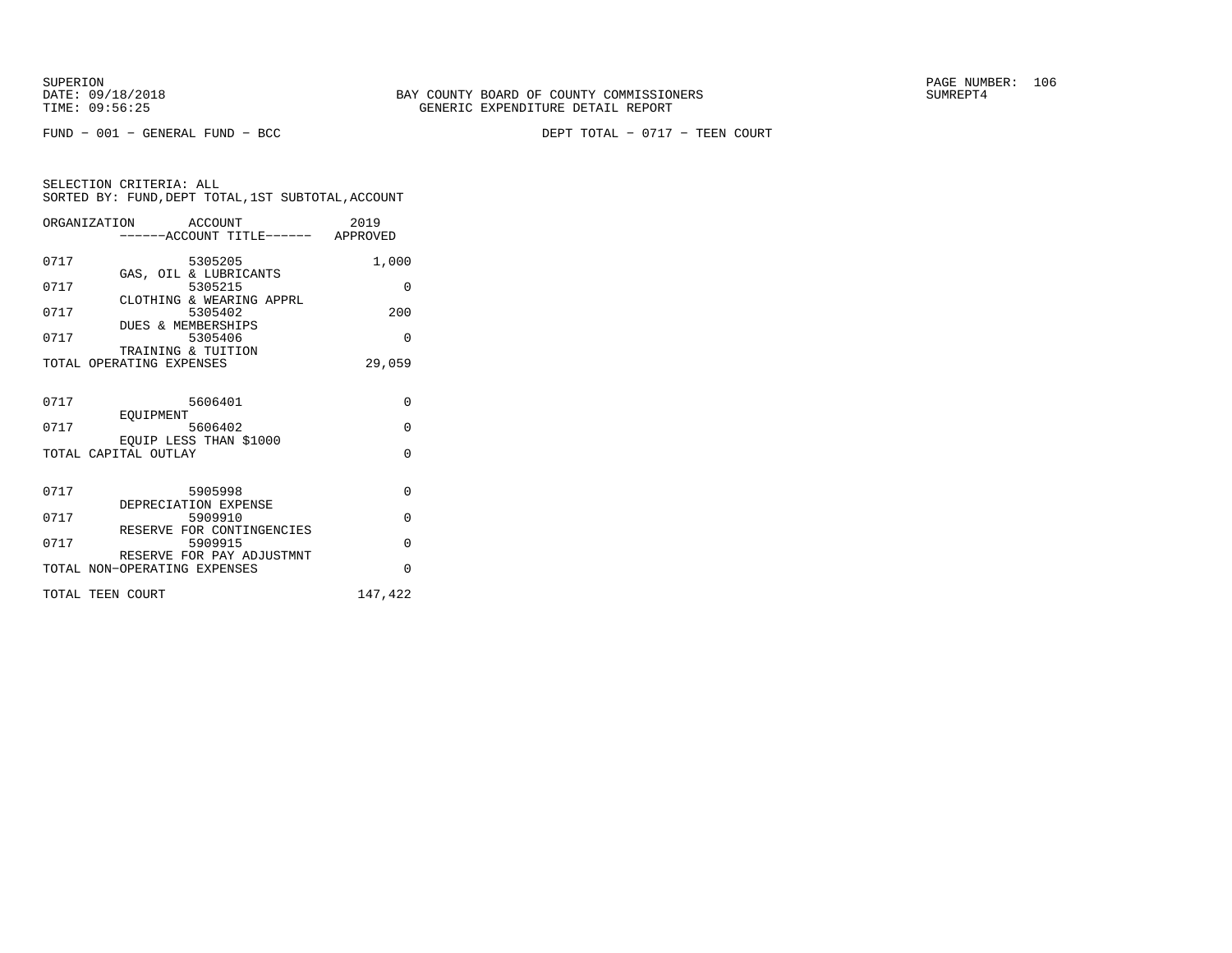FUND − 001 − GENERAL FUND − BCC DEPT TOTAL − 0718 − LAW LIBRARY

| ORGANIZATION | ACCOUNT<br>---ACCOUNT TITLE------                    | 2019<br>APPROVED |
|--------------|------------------------------------------------------|------------------|
| 0718         | 5101200<br>SALARIES & WAGES-REGULAR                  | 50,826           |
| 0718         | 5102100<br>FICA TAXES-MATCHING                       | 3,888            |
| 0718         | 5102200                                              | 4,303            |
| 0718         | RETIREMENT CONTRIBUTIONS<br>5102300                  | 6,379            |
| 0718         | LIFE & HEALTH INSURANCE<br>5102302                   | 72               |
| 0718         | VIRTUAL DOCTOR<br>5102400                            | 251              |
| 0718         | WORKERS COMP. PREMIUMS<br>5102500                    | 0                |
|              | UNEMPLOYMENT COMPENSATION<br>TOTAL PERSONAL SERVICES | 65,719           |
| 0718         | 5303101                                              | 0                |
| 0718         | PROFESSIONAL SERVICES<br>5303110                     | 40               |
| 0718         | PROF SRV-BACKGROUND CHECK<br>5303401                 | 0                |
| 0718         | CONTRACTED SERVICES<br>5304001                       | 800              |
| 0718         | TRAVEL/TRAINING NON-LOCAL<br>5304005                 | 0                |
| 0718         | TRAVEL-LOCAL<br>5304101                              | 0                |
| 0718         | COMMUNICATIONS SERVICES<br>5304125                   | 150              |
| 0718         | POSTAGE/TRANSP/FREIGHT<br>5304410                    | 1,600            |
| 0718         | RENTALS/LEASES-EOUIPMENT<br>5304414                  | 800              |
| 0718         | RENTALS/LEASES EOUIP-(IT)<br>5304501                 | 6,963            |
| 0718         | INSURANCE & BONDS<br>5304605                         | $\Omega$         |
| 0718         | REPAIR/MAINT-BLDG & GRND<br>5304615                  | 100              |
| 0718         | REPAIR/MAINT-EQUIPMENT<br>5304701                    | 150              |
| 0718         | PRINTING & BINDING<br>5304990                        | 180              |
| 0718         | MISCELLANEOUS EXPENSES<br>5305101                    | 75               |
| 0718         | OFFICE SUPPLIES<br>5305401                           | 14,000           |
|              | BOOKS/RESOURCE MATR/SUBSC                            |                  |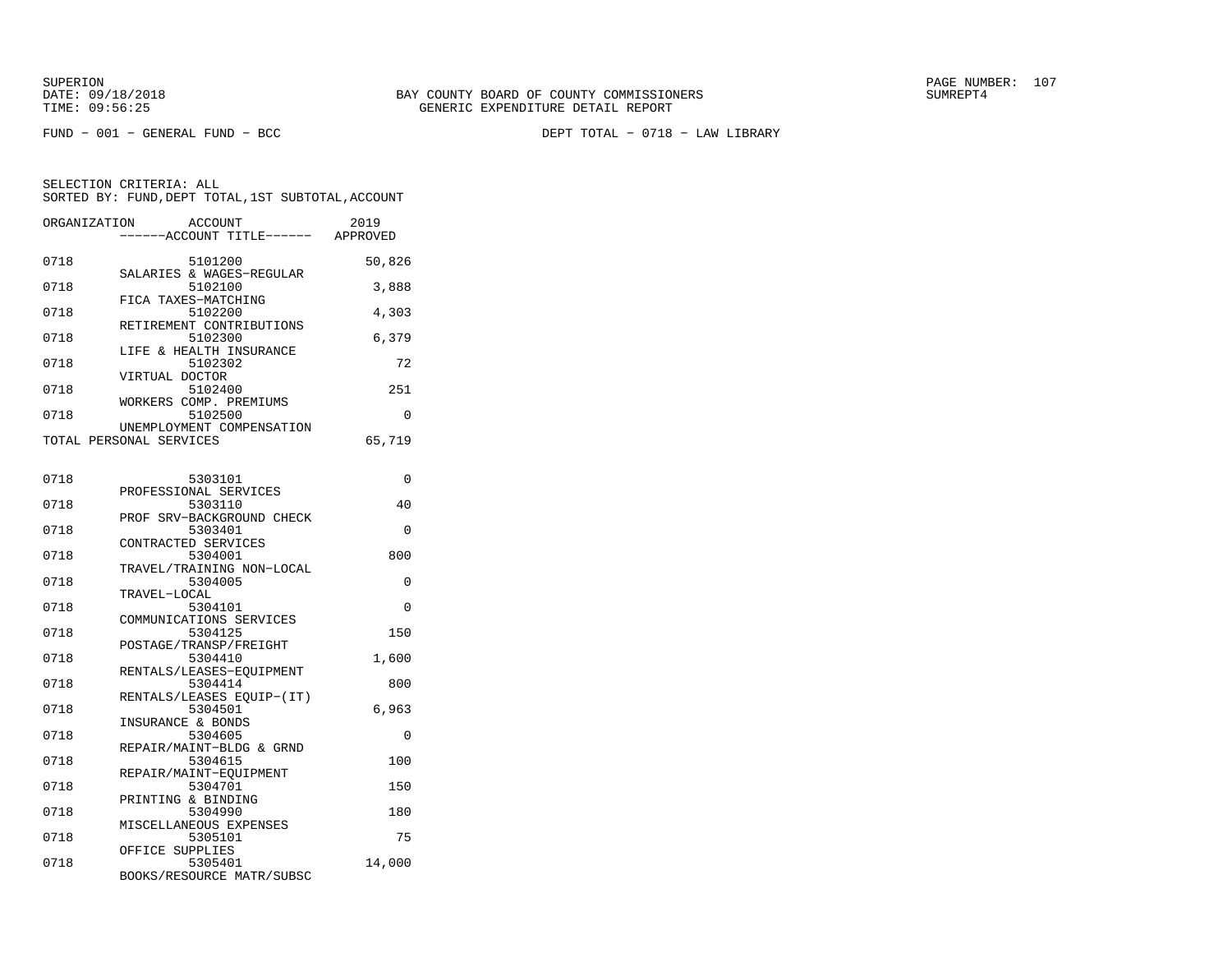FUND − 001 − GENERAL FUND − BCC DEPT TOTAL − 0718 − LAW LIBRARY

|      | ORGANIZATION ACCOUNT                 | 2019     |
|------|--------------------------------------|----------|
|      | -----ACCOUNT TITLE------ APPROVED    |          |
|      |                                      |          |
| 0718 | 5305402                              | 190      |
| 0718 | DUES & MEMBERSHIPS<br>5305403        | 17,602   |
|      | ONLINE SUBSCRIPTIONS                 |          |
| 0718 | 5305406                              | 3,800    |
|      | TRAINING & TUITION                   |          |
|      | TOTAL OPERATING EXPENSES             | 46,450   |
|      |                                      |          |
|      |                                      |          |
| 0718 | 5606401                              | $\Omega$ |
| 0718 | EOUIPMENT<br>5606402                 | $\Omega$ |
|      | EOUIP LESS THAN \$1000               |          |
|      | TOTAL CAPITAL OUTLAY                 | $\Omega$ |
|      |                                      |          |
|      |                                      |          |
| 0718 | 5905998                              | $\Omega$ |
|      | DEPRECIATION EXPENSE                 |          |
| 0718 | 5909910                              | $\Omega$ |
| 0718 | RESERVE FOR CONTINGENCIES<br>5909915 | $\Omega$ |
|      | RESERVE FOR PAY ADJUSTMNT            |          |
|      | TOTAL NON-OPERATING EXPENSES         | $\Omega$ |
|      |                                      |          |
|      | TOTAL LAW LIBRARY                    | 112,169  |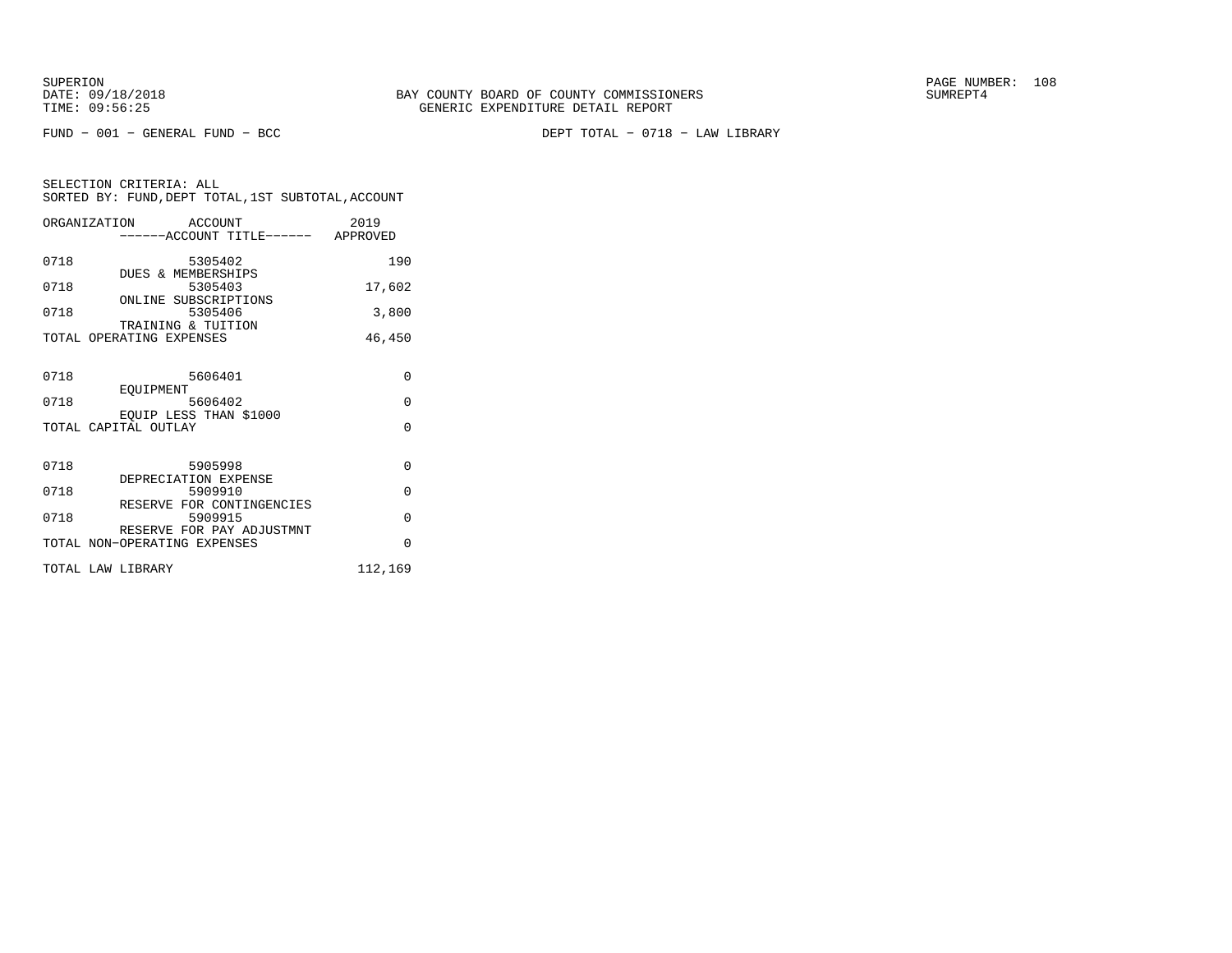FUND − 001 − GENERAL FUND − BCC DEPT TOTAL − 0730 − COUNTY CT−CRIMINAL

|      | ORGANIZATION             | ACCOUNT                   |  | 2019     |   |
|------|--------------------------|---------------------------|--|----------|---|
|      |                          | ------ACCOUNT TITLE------ |  | APPROVED |   |
| 0730 |                          | 5303142                   |  |          |   |
|      |                          | COURT APPT ATTNY-CT COST  |  |          |   |
| 0730 |                          | 5303143                   |  |          | O |
|      |                          | COURT APPT ATTNY-CONFLICT |  |          |   |
| 0730 |                          | 5303401                   |  |          | U |
|      |                          | CONTRACTED SERVICES       |  |          |   |
|      | TOTAL OPERATING EXPENSES |                           |  |          | U |
|      | TOTAL COUNTY CT-CRIMINAL |                           |  |          |   |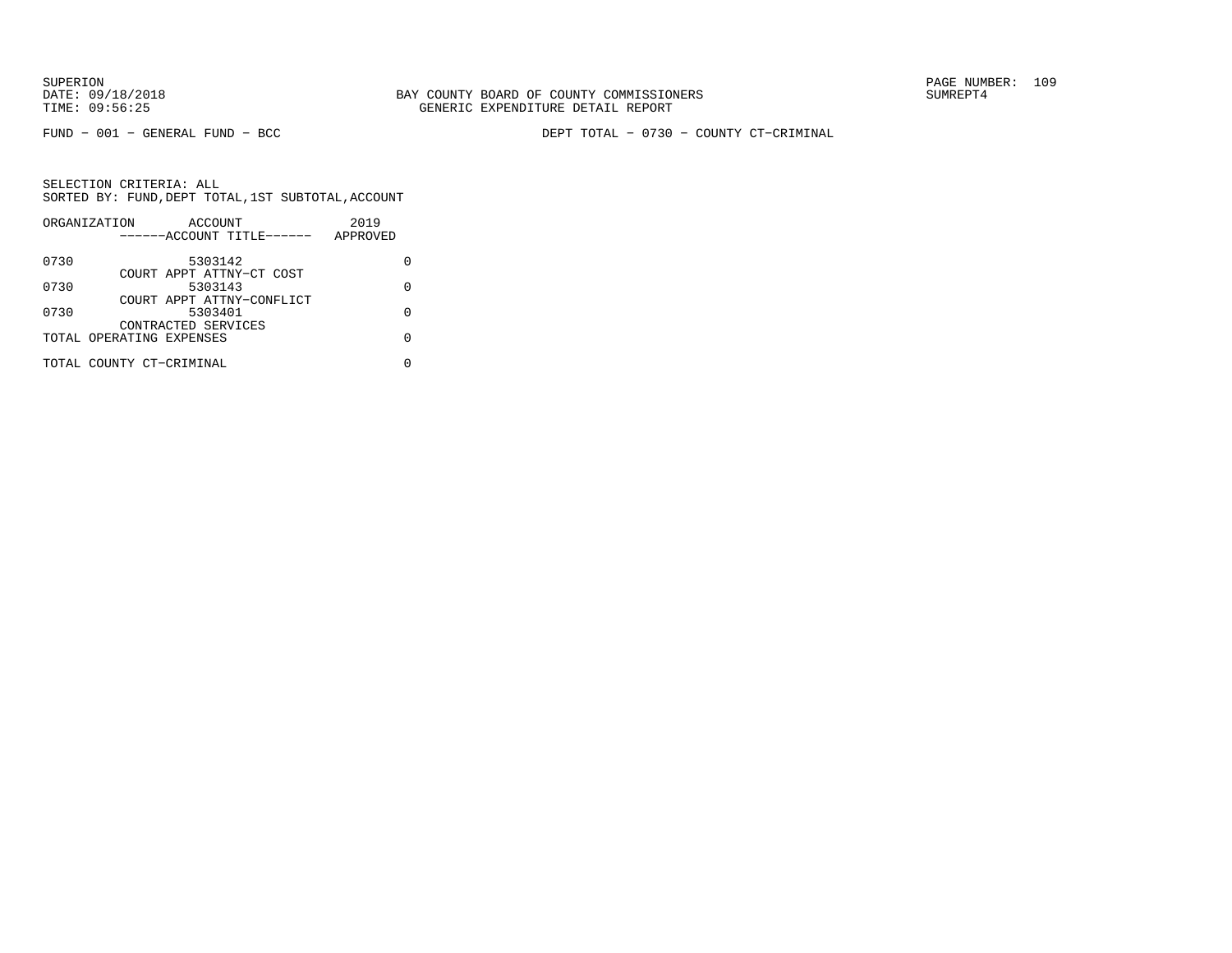FUND − 001 − GENERAL FUND − BCC DEPT TOTAL − 0732 − BAY COUNTY WORK PROGRAM

| ORGANIZATION         | ACCOUNT<br>---ACCOUNT TITLE------                 | 2019<br>APPROVED |
|----------------------|---------------------------------------------------|------------------|
| 0732                 | 5101200                                           | 49,810           |
| 0732                 | SALARIES & WAGES-REGULAR<br>5102100               | 3,810            |
| 0732                 | FICA TAXES-MATCHING<br>5102200                    | 4,217            |
| 0732                 | RETIREMENT CONTRIBUTIONS<br>5102300               | 10,811           |
| 0732                 | LIFE & HEALTH INSURANCE<br>5102302                | 36               |
| 0732                 | VIRTUAL DOCTOR<br>5102400                         | 246              |
|                      | WORKERS COMP. PREMIUMS<br>TOTAL PERSONAL SERVICES | 68,930           |
|                      |                                                   |                  |
| 0732                 | 5303107                                           | 0                |
| 0732                 | PROF SRV-SUBSTANCE TEST<br>5303401                | 0                |
| 0732                 | CONTRACTED SERVICES<br>5304001                    | 0                |
| 0732                 | TRAVEL/TRAINING NON-LOCAL<br>5304005              | 750              |
| 0732                 | TRAVEL-LOCAL<br>5304125                           | 100              |
|                      | POSTAGE/TRANSP/FREIGHT                            |                  |
| 0732                 | 5304501<br>INSURANCE & BONDS                      | 6,722            |
| 0732                 | 5304902<br>FEES & COSTS-PURCHASING                | 0                |
| 0732                 | 5304905                                           | $\Omega$         |
| 0732                 | FEES&COSTS-LGL ADV/ADVERT<br>5305101              | 500              |
| 0732                 | OFFICE SUPPLIES<br>5305215                        | 150              |
| 0732                 | CLOTHING & WEARING APPRL<br>5305402               | 0                |
|                      | DUES & MEMBERSHIPS                                |                  |
| 0732                 | 5305406<br>TRAINING & TUITION                     | 0                |
|                      | TOTAL OPERATING EXPENSES                          | 8,222            |
| 0732                 | 5606401                                           | 0                |
|                      | EOUIPMENT                                         |                  |
| 0732                 | 5606402<br>EOUIP LESS THAN \$1000                 | 0                |
| 0732                 | 5606450<br>COMPUTER SOFTWARE                      | 2,500            |
| TOTAL CAPITAL OUTLAY |                                                   | 2,500            |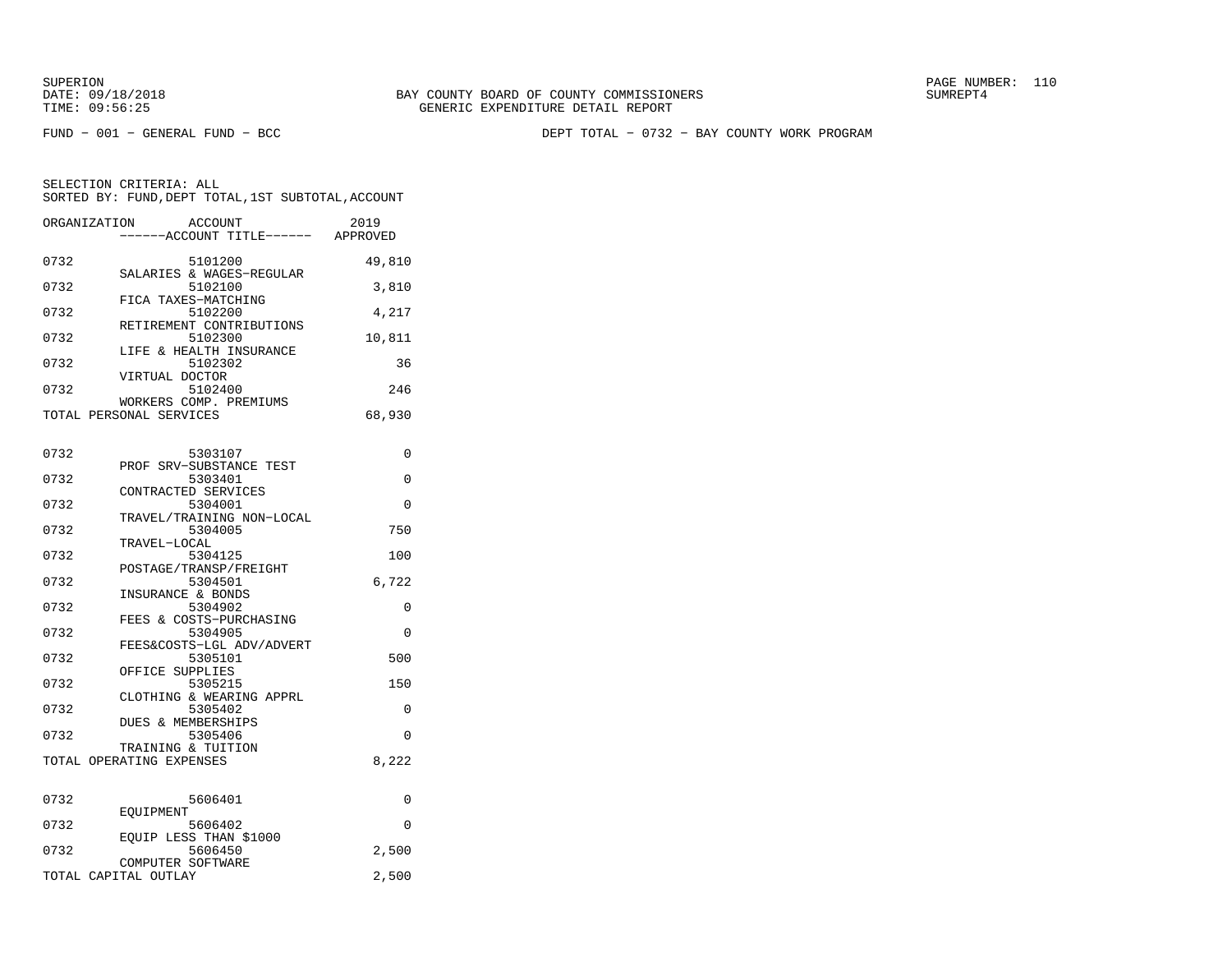FUND − 001 − GENERAL FUND − BCC DEPT TOTAL − 0732 − BAY COUNTY WORK PROGRAM

SELECTION CRITERIA: ALLSORTED BY: FUND,DEPT TOTAL,1ST SUBTOTAL,ACCOUNT

|      | ORGANIZATION<br>ACCOUNT      | 2019     |
|------|------------------------------|----------|
|      | ------ACCOUNT TITLE------    | APPROVED |
|      |                              |          |
| 0732 | 5909915                      |          |
|      | RESERVE FOR PAY ADJUSTMNT    |          |
|      | TOTAL NON-OPERATING EXPENSES |          |
|      |                              |          |

TOTAL BAY COUNTY WORK PROGRAM 79,652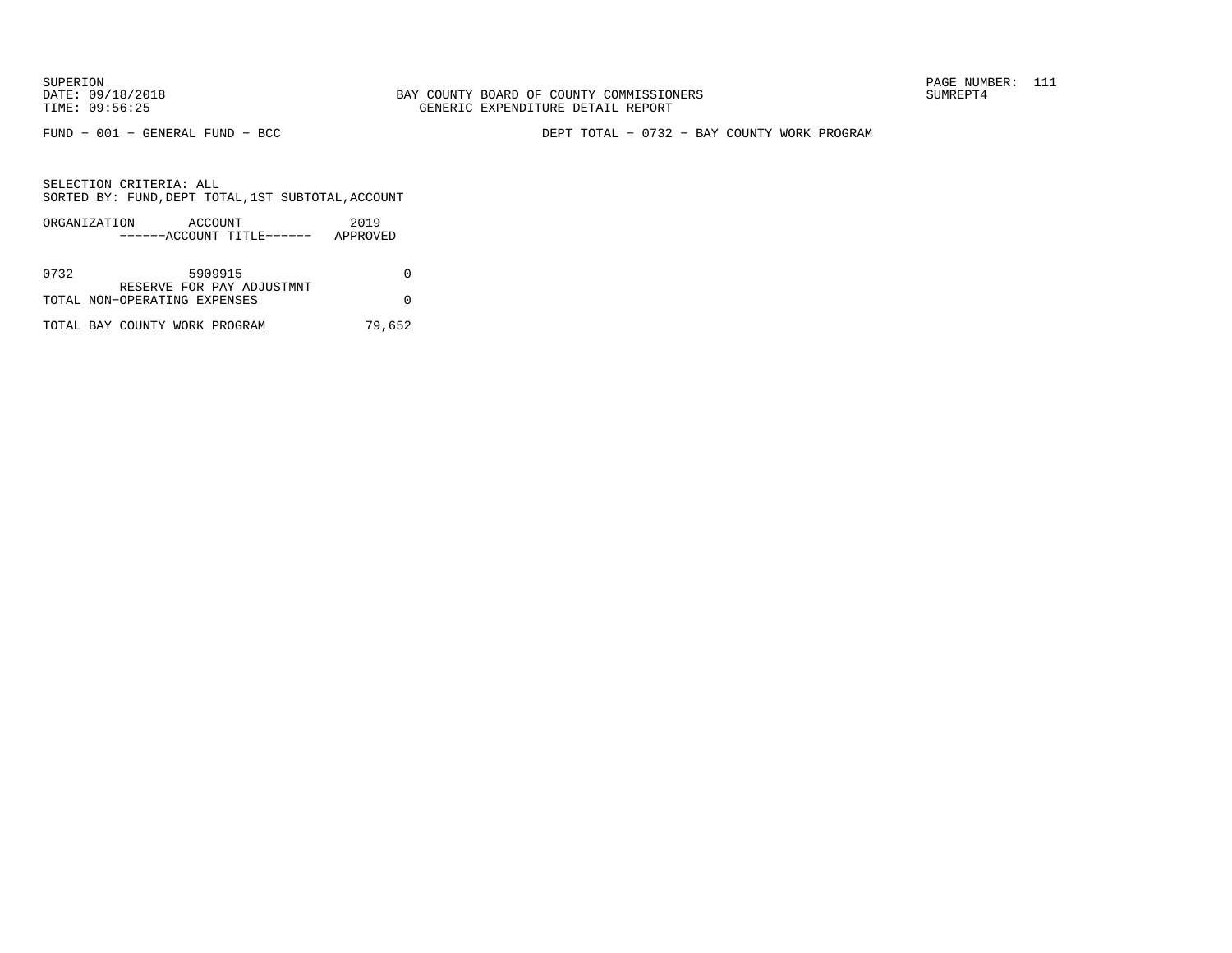FUND − 001 − GENERAL FUND − BCC DEPT TOTAL − 0790 − COUNTY COURT−CT ADMIN

| ORGANIZATION | <b>ACCOUNT</b><br>------ACCOUNT TITLE------ APPROVED      | 2019 |
|--------------|-----------------------------------------------------------|------|
| 0790         | 5101200                                                   | 0    |
| 0790         | SALARIES & WAGES-REGULAR<br>5102100                       | 0    |
| 0790         | FICA TAXES-MATCHING<br>5102200                            | 0    |
|              | RETIREMENT CONTRIBUTIONS                                  |      |
| 0790         | 5102300<br>LIFE & HEALTH INSURANCE                        | 0    |
| 0790         | 5102400<br>WORKERS COMP. PREMIUMS                         | 0    |
| 0790         | 5102500<br>UNEMPLOYMENT COMPENSATION                      | 0    |
|              | TOTAL PERSONAL SERVICES                                   | 0    |
|              |                                                           |      |
| 0790         | 5303401                                                   | 0    |
| 0790         | CONTRACTED SERVICES<br>5304001                            | 0    |
| 0790         | TRAVEL/TRAINING NON-LOCAL<br>5304005                      | 0    |
|              | TRAVEL-LOCAL                                              |      |
| 0790         | 5304101<br>COMMUNICATIONS SERVICES                        | 0    |
| 0790         | 5304125                                                   | 0    |
| 0790         | POSTAGE/TRANSP/FREIGHT<br>5304410                         | 0    |
|              | RENTALS/LEASES-EQUIPMENT                                  |      |
| 0790         | 5304902<br>FEES & COSTS-PURCHASING                        | 0    |
| 0790         | 5304905                                                   | 0    |
| 0790         | FEES&COSTS-LGL ADV/ADVERT<br>5305101                      | 0    |
|              | OFFICE SUPPLIES                                           |      |
| 0790         | 5305401<br>BOOKS/RESOURCE MATR/SUBSC                      | 0    |
| 0790         | 5305402                                                   | 0    |
|              | <b>DUES &amp; MEMBERSHIPS</b><br>TOTAL OPERATING EXPENSES | 0    |
|              |                                                           |      |
| 0790         | 5606402                                                   | 0    |
|              | EQUIP LESS THAN \$1000<br>TOTAL CAPITAL OUTLAY            | 0    |
|              | TOTAL COUNTY COURT-CT ADMIN                               | 0    |
|              |                                                           |      |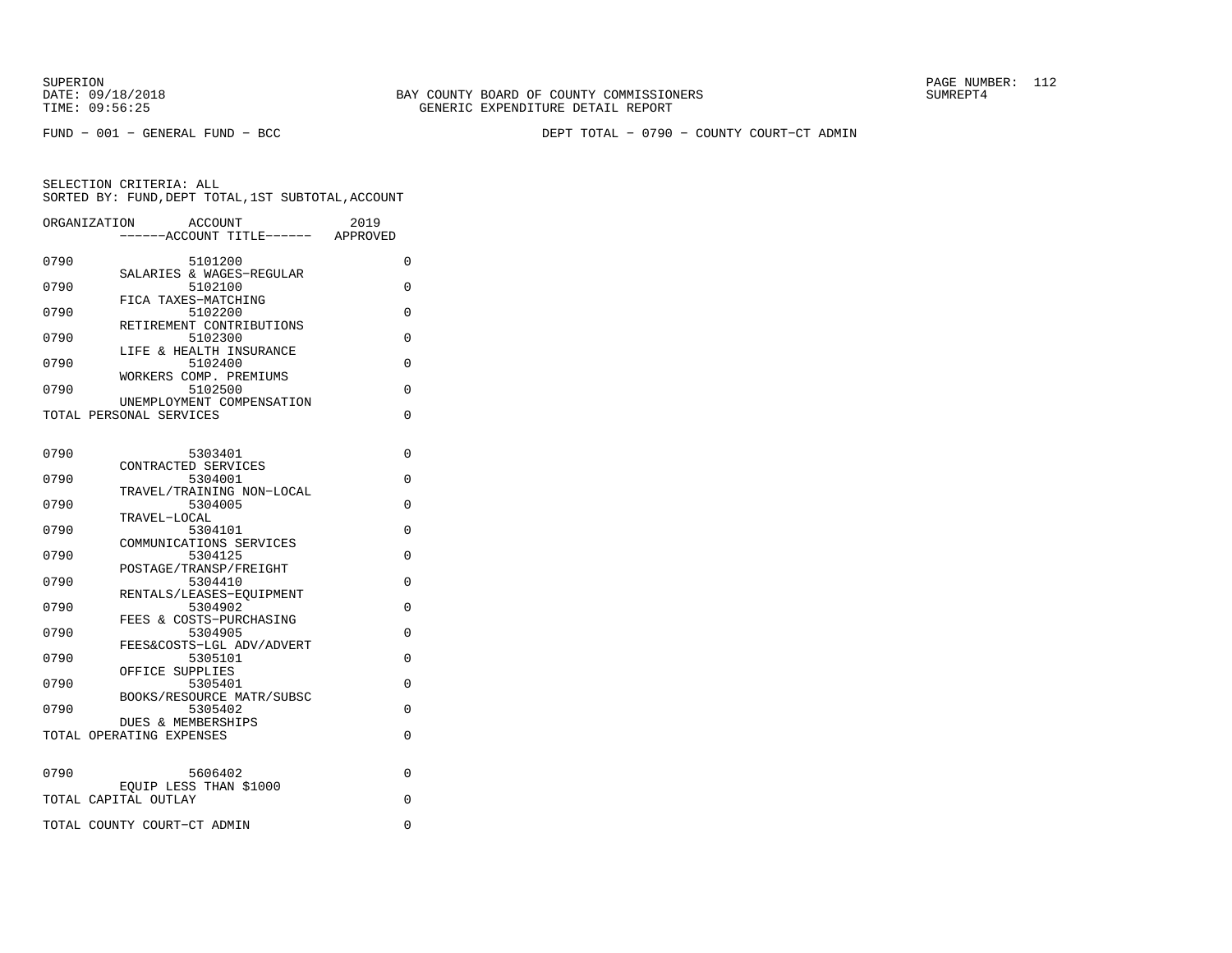FUND − 001 − GENERAL FUND − BCC DEPT TOTAL − 0795 − COURT REPORTERS

| ORGANIZATION | ACCOUNT<br>-----ACCOUNT TITLE------ APPROVED   | 2019     |
|--------------|------------------------------------------------|----------|
| 0795         | 5101200<br>SALARIES & WAGES-REGULAR            | 0        |
| 0795         | 5102100<br>FICA TAXES-MATCHING                 | $\Omega$ |
| 0795         | 5102200<br>RETIREMENT CONTRIBUTIONS            | $\Omega$ |
| 0795         | 5102300<br>LIFE & HEALTH INSURANCE             | $\Omega$ |
| 0795         | 5102400<br>WORKERS COMP. PREMIUMS              | $\Omega$ |
|              | TOTAL PERSONAL SERVICES                        | $\Omega$ |
| 0795         | 5303401                                        | $\Omega$ |
| 0795         | CONTRACTED SERVICES<br>5304101                 | $\Omega$ |
| 0795         | COMMUNICATIONS SERVICES<br>5304125             | $\Omega$ |
| 0795         | POSTAGE/TRANSP/FREIGHT<br>5304410              | $\Omega$ |
| 0795         | RENTALS/LEASES-EOUIPMENT<br>5304501            | $\Omega$ |
| 0795         | INSURANCE & BONDS<br>5304615                   | $\Omega$ |
| 0795         | REPAIR/MAINT-EOUIPMENT<br>5304902              | 0        |
| 0795         | FEES & COSTS-PURCHASING<br>5305101             | $\Omega$ |
| 0795         | OFFICE SUPPLIES<br>5305402                     | $\Omega$ |
|              | DUES & MEMBERSHIPS<br>TOTAL OPERATING EXPENSES | $\Omega$ |
| 0795         | 5606402                                        | $\Omega$ |
|              | EQUIP LESS THAN \$1000<br>TOTAL CAPITAL OUTLAY | $\Omega$ |
|              | TOTAL COURT REPORTERS                          | 0        |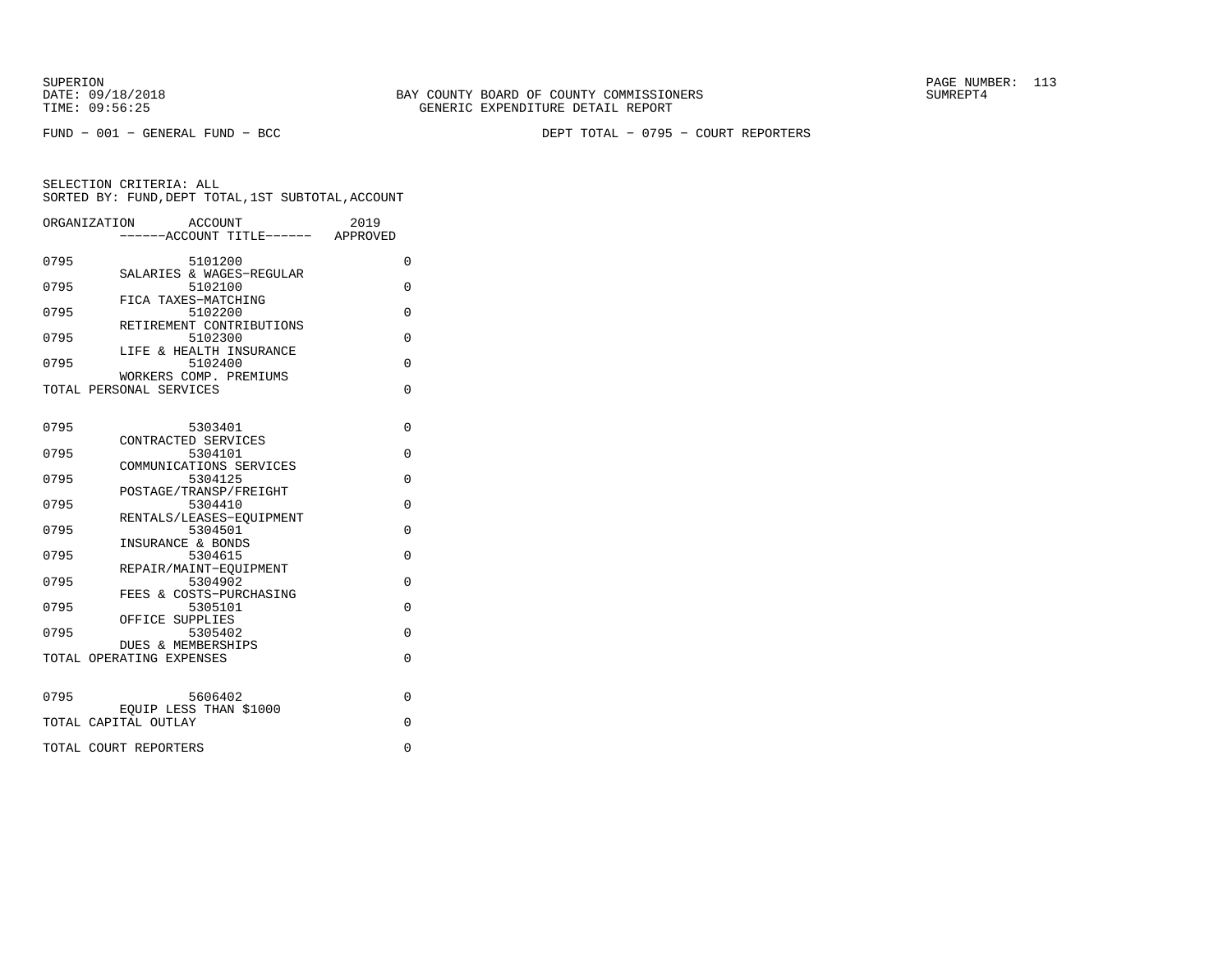SUPERION PAGE NUMBER: 114

FUND − 001 − GENERAL FUND − BCC DEPT TOTAL − 0970 − BUDGET TRANSFERS

|      | ORGANIZATION ACCOUNT<br>-----ACCOUNT TITLE------ APPROVED        | 2019       |
|------|------------------------------------------------------------------|------------|
| 0970 | 5819103                                                          | 10,185,420 |
| 0970 | TRNSF-TRANSP. (101)<br>5819104                                   | 78,967     |
| 0970 | TRNSF-INTGOV'T RADIO-133<br>5819105<br>TRNSF-STORMWATER (115)    | 0          |
| 0970 | 5819106<br>TRNSF-INTERNAL SERV (501)                             | $\Omega$   |
| 0970 | 5819107<br>TRNSF-WORKERS COMP (505)                              | $\Omega$   |
| 0970 | 5819109<br>TRNSF-MSBU FUND (167)                                 | $\Omega$   |
| 0970 | 5819110<br>TRNSF-INSURANCE (506)                                 | $\Omega$   |
| 0970 | 5819114<br>TRNSF-JT VENT/AWT (412)                               | 0          |
| 0970 | 5819115<br>TRNSF-ROADS & BRDGS (105)                             | $\Omega$   |
| 0970 | 5819116<br>TRNFS-PARTIC PAVING (110)                             | 0          |
| 0970 | 5819117<br>TRNSF-WTR SYS 2000 BND PJ                             | 0          |
| 0970 | 5819118<br>TRNSF-PUBLIC SAFETY (130)                             | $\Omega$   |
| 0970 | 5819120                                                          | 0          |
| 0970 | TRNSF-BUILDERS SVC (440)<br>5819121<br>TRNSF-UTIL REG AUTH (195) | $\Omega$   |
| 0970 | 5819122<br>TRNSF-RD IMPACT-P C (113)                             | 0          |
| 0970 | 5819124<br>TRNSF-LIBRARY (120)                                   | 2,343,684  |
| 0970 | 5819132<br>TRNSF-CED GRV CRA                                     | $\Omega$   |
| 0970 | 5819133<br>TRNSF-EMS (450)                                       | 2,689,977  |
| 0970 | 5819134<br>TRNSF-MOSO CONTRL (140)                               | 62,543     |
|      | TOTAL NON-OPERATING EXPENSES                                     | 15,360,591 |
|      | TOTAL BUDGET TRANSFERS                                           | 15,360,591 |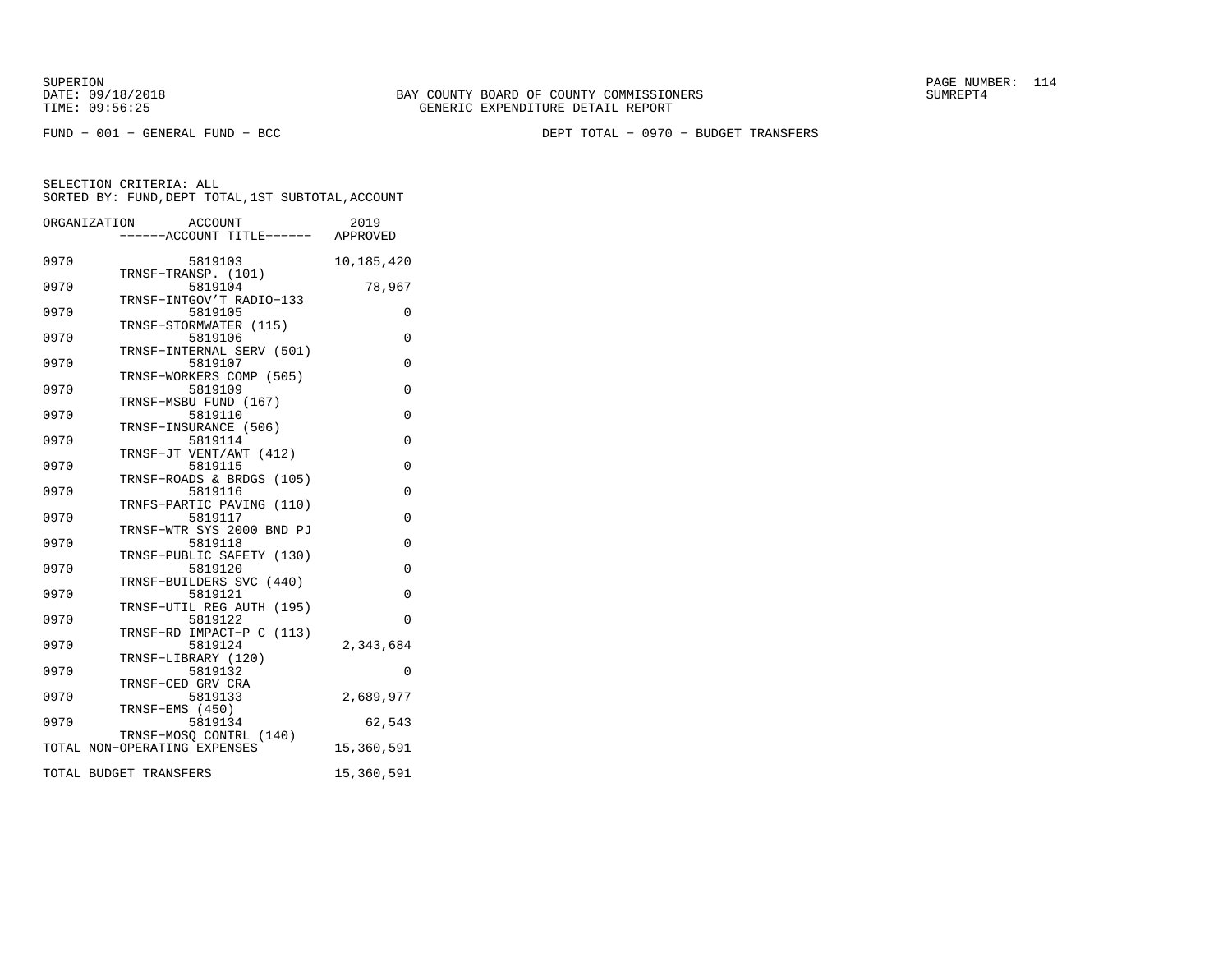FUND − 001 − GENERAL FUND − BCC DEPT TOTAL − 0971 − REFUNDS

|      | ORGANIZATION                 | ACCOUNT |                           | 2019     |
|------|------------------------------|---------|---------------------------|----------|
|      |                              |         | ------ACCOUNT TITLE------ | APPROVED |
| 0971 |                              | 5909905 | REFUNDS-PRIOR YEAR TAXES  | 15,000   |
| 0971 |                              | 5909906 | REFUNDS-PRIOR YR REVENUE  |          |
|      | TOTAL NON-OPERATING EXPENSES |         |                           | 15,000   |
|      | TOTAL REFUNDS                |         |                           | 15,000   |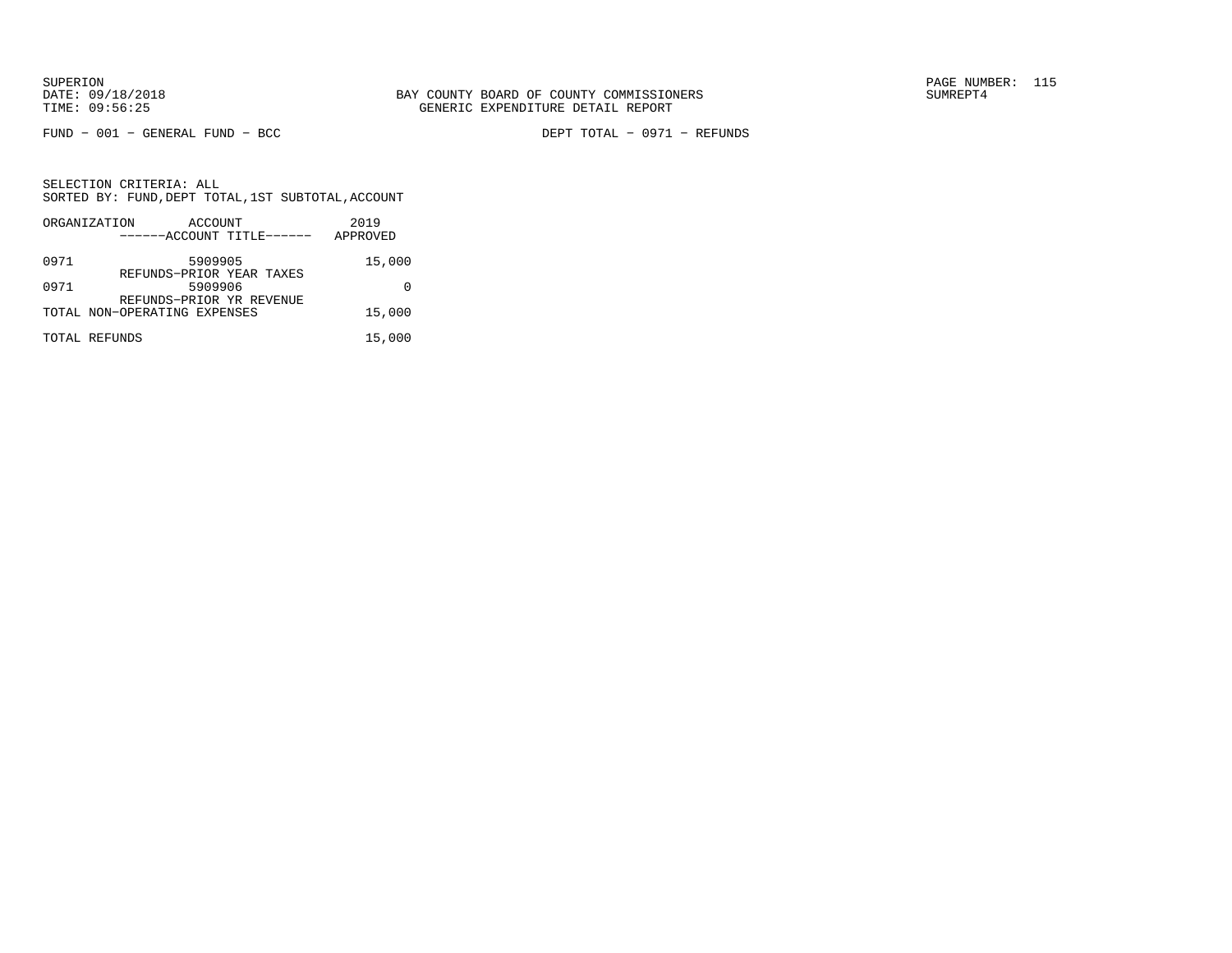FUND − 001 − GENERAL FUND − BCC DEPT TOTAL − 0972 − RESERVES

|      | ORGANIZATION ACCOUNT         | 2019        |
|------|------------------------------|-------------|
|      | ------ACCOUNT TITLE------    | APPROVED    |
|      |                              |             |
| 0972 | 5909910                      | 500,000     |
|      | RESERVE FOR CONTINGENCIES    |             |
| 0972 | 5909911                      | U           |
|      | RESERVE-EMERG CONTINGENCY    |             |
| 0972 | 5909915                      | $\Omega$    |
|      | RESERVE FOR PAY ADJUSTMNT    |             |
| 0972 | 5909920                      | O           |
|      | RESERVE-FUTURE CAP OUTLAY    |             |
| 0972 | 5909924                      | $\Omega$    |
|      | RESERVE-PROMOTION            |             |
| 0972 | 5909999                      | 7,886,399   |
|      | RESERVE-CASH FORWARD         |             |
|      | TOTAL NON-OPERATING EXPENSES | 8,386,399   |
|      | TOTAL RESERVES               | 8,386,399   |
|      |                              |             |
|      | TOTAL GENERAL FUND - BCC     | 118,589,304 |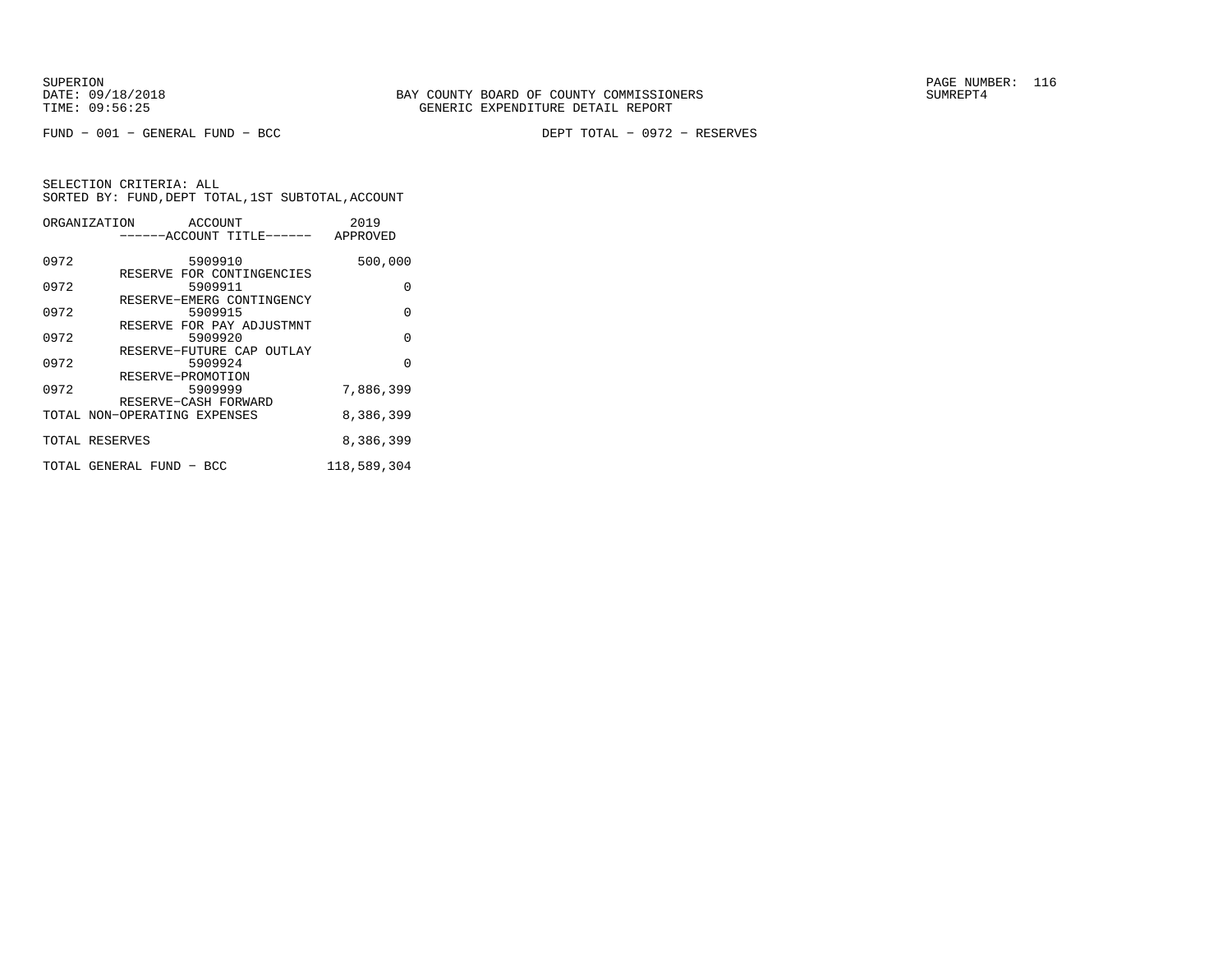FUND − 101 − TRANSPORTATION DEPT TOTAL − 0220 − ENGINEERING

| ORGANIZATION |                         | <b>ACCOUNT</b><br>---ACCOUNT TITLE------ | 2019<br>APPROVED |
|--------------|-------------------------|------------------------------------------|------------------|
| 0220         |                         | 5101200<br>SALARIES & WAGES-REGULAR      | 1,310,734        |
| 0220         |                         | 5101205<br>SALARIES & WAGES-DISASTER     | $\Omega$         |
| 0220         |                         | 5101400<br>SALARIES & WAGES-OVERTIME     | 19,000           |
| 0220         |                         | 5101405<br>SALARIES-DISASTER O/T         | 0                |
| 0220         | FICA TAXES-MATCHING     | 5102100                                  | 101,724          |
| 0220         |                         | 5102200<br>RETIREMENT CONTRIBUTIONS      | 130,151          |
| 0220         |                         | 5102300                                  | 202,172          |
| 0220         |                         | LIFE & HEALTH INSURANCE<br>5102302       | 1,494            |
| 0220         | VIRTUAL DOCTOR          | 5102400                                  | 7,563            |
|              | TOTAL PERSONAL SERVICES | WORKERS COMP. PREMIUMS                   | 1,772,838        |
| 0220         |                         | 5143101                                  | 18,569           |
| 0220         |                         | PROF SRV-CO ATTORNEY<br>5303104          | 0                |
| 0220         |                         | PROF SRV-ENGINEERING<br>5303106          | 0                |
| 0220         |                         | PROF SRV-PHYSICLS/MEDICAL<br>5303107     | 140              |
| 0220         | PROF                    | SRV-SUBSTANCE TEST<br>5303110            | 56               |
| 0220         | PROF                    | SRV-BACKGROUND CHECK<br>5303401          | 47,243           |
| 0220         | CONTRACTED SERVICES     | 5303408                                  | 2,102            |
| 0220         | CONTR SRV-800 MHZ       | 5303410                                  | 0                |
| 0220         |                         | CONTR SRV-JANITORIAL<br>5303422          | 0                |
| 0220         | CONTR SRV-GIS           | 5303425                                  | 133,039          |
| 0220         |                         | CONTR SRV-ADMIN FEES<br>5303446          | 67,468           |
| 0220         |                         | CONTR SRV-FACILITIES<br>5304001          | 10,850           |
| 0220         |                         | TRAVEL/TRAINING NON-LOCAL<br>5304005     | 0                |
| 0220         | TRAVEL-LOCAL            | 5304101<br>COMMUNICATIONS SERVICES       | 10,812           |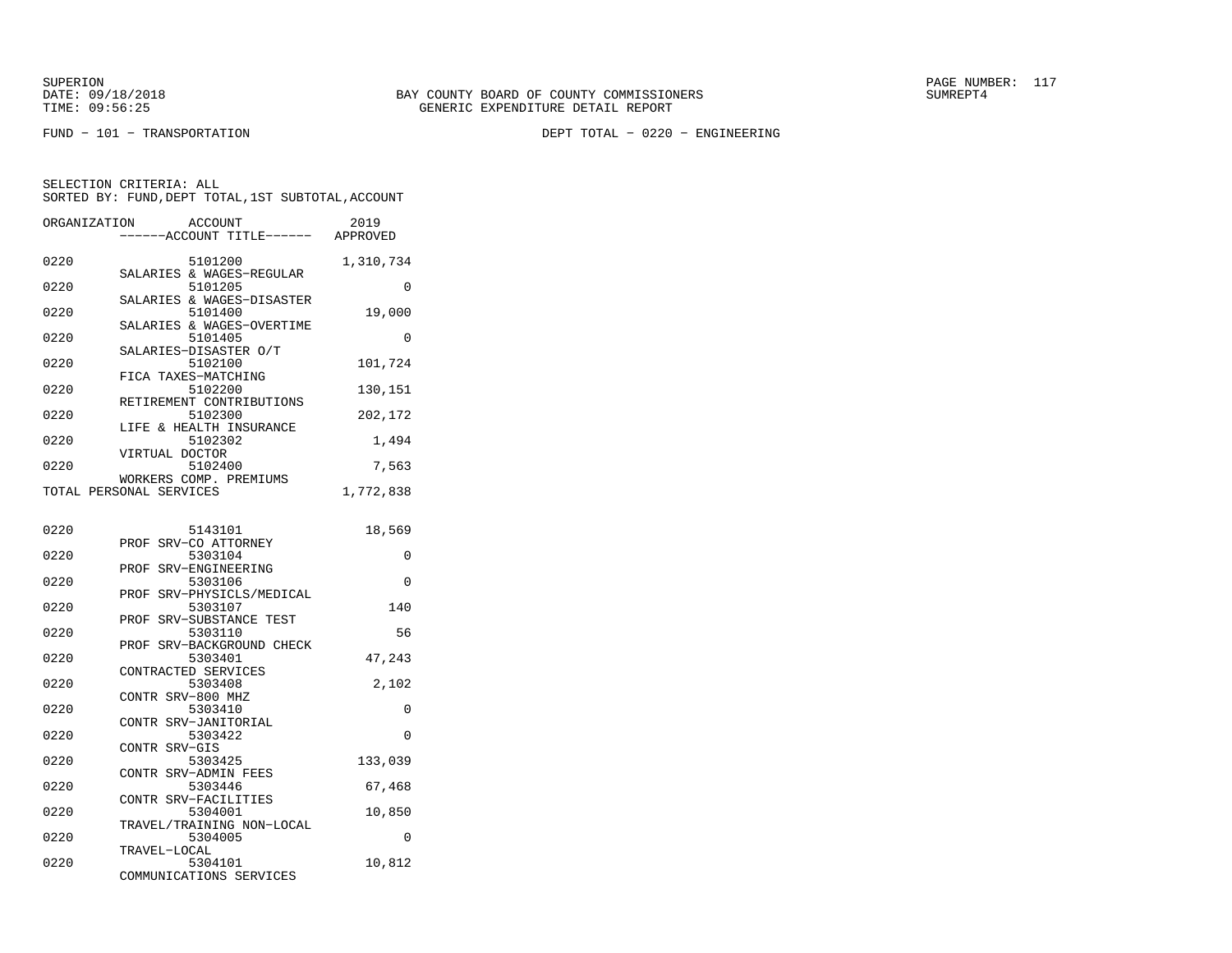FUND − 101 − TRANSPORTATION DEPT TOTAL − 0220 − ENGINEERING

| ORGANIZATION | <b>ACCOUNT</b>                       | 2019     |
|--------------|--------------------------------------|----------|
|              | ---ACCOUNT TITLE------ APPROVED      |          |
| 0220         | 5304125                              | 645      |
| 0220         | POSTAGE/TRANSP/FREIGHT<br>5304301    | 0        |
|              | UTILITY SERVICES                     |          |
| 0220         | 5304410<br>RENTALS/LEASES-EQUIPMENT  | 0        |
| 0220         | 5304414                              | 20,136   |
| 0220         | RENTALS/LEASES EQUIP-(IT)<br>5304501 | 42,139   |
|              | INSURANCE & BONDS                    |          |
| 0220         | 5304605<br>REPAIR/MAINT-BLDG & GRND  | 0        |
| 0220         | 5304610                              | 6,000    |
| 0220         | REPAIR/MAINT-AUTO EOUIP<br>5304611   | $\Omega$ |
|              | REPAIR/MAINT-FLEET MAINT             |          |
| 0220         | 5304615                              | 3,500    |
| 0220         | REPAIR/MAINT-EQUIPMENT<br>5304701    | 0        |
|              | PRINTING & BINDING                   |          |
| 0220         | 5304902<br>FEES & COSTS-PURCHASING   | 12,467   |
| 0220         | 5304905                              | 2,400    |
| 0220         | FEES&COSTS-LGL ADV/ADVERT<br>5304909 | 1,000    |
|              | & COSTS-COURT FILING<br>FEES         |          |
| 0220         | 5304922                              | 4,500    |
| 0220         | FEES & COSTS-PERMITS<br>5304990      | 200      |
|              | MISCELLANEOUS EXPENSES               |          |
| 0220         | 5305101<br>OFFICE SUPPLIES           | 6,100    |
| 0220         | 5305201                              | 2,003    |
| 0220         | OPERATING SUPPLIES<br>5305202        | 100      |
|              | OPER SUPPLIES-JANITORIAL             |          |
| 0220         | 5305205                              | 19,950   |
| 0220         | GAS, OIL & LUBRICANTS<br>5305209     | 4,000    |
|              | ADOPT A HIGHWAY PROGRAM              |          |
| 0220         | 5305210<br>SAFETY GEAR & SUPPLIES    | 710      |
| 0220         | 5305215                              | 3,480    |
| 0220         | CLOTHING & WEARING APPRL<br>5305220  | 810      |
|              | TOOL & SMALL IMPLEMENTS              |          |
| 0220         | 5305225                              | 0        |
| 0220         | EMPLOYEE SUGG/RECOGN PRGM<br>5305401 | 229      |
|              | BOOKS/RESOURCE MATR/SUBSC            |          |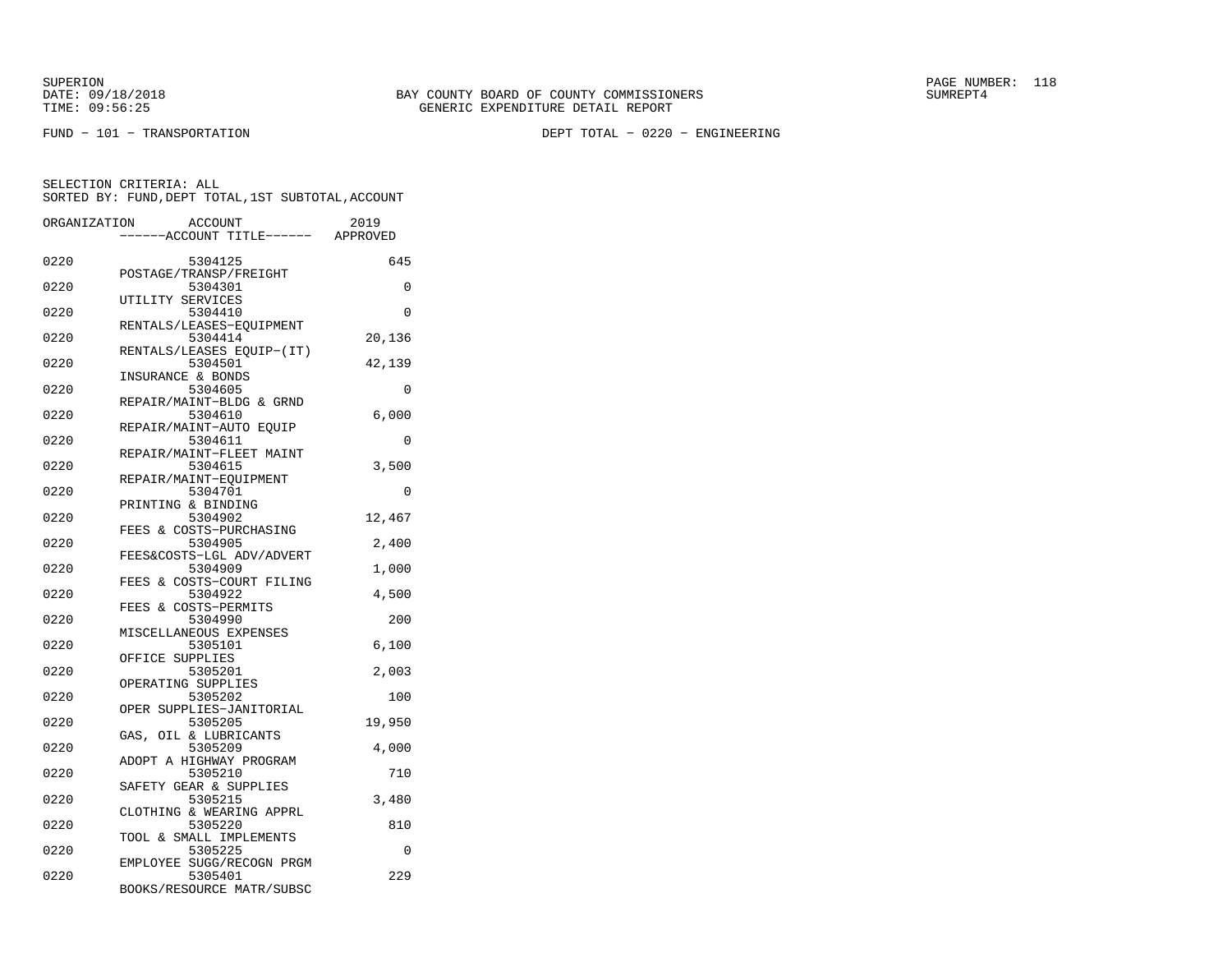SUPERION<br>
BAY COUNTY BOARD OF COUNTY COMMISSIONERS
BATE: 09/18/2018
SUMREPT4

FUND − 101 − TRANSPORTATION DEPT TOTAL − 0220 − ENGINEERING

| SELECTION CRITERIA: ALL |  |  |                                                    |  |
|-------------------------|--|--|----------------------------------------------------|--|
|                         |  |  | SORTED BY: FUND, DEPT TOTAL, 1ST SUBTOTAL, ACCOUNT |  |

|      | ORGANIZATION ACCOUNT                           | -----ACCOUNT TITLE------ APPROVED    | 2019         |
|------|------------------------------------------------|--------------------------------------|--------------|
| 0220 |                                                | 5305402                              | 6.110        |
| 0220 | DUES & MEMBERSHIPS                             | 5305406                              | 4,543        |
|      | TRAINING & TUITION<br>TOTAL OPERATING EXPENSES |                                      | 431,301      |
| 0220 |                                                | 5606401                              | $\Omega$     |
|      | EOUIPMENT                                      |                                      |              |
| 0220 |                                                | 5606402                              | 4,240        |
| 0220 |                                                | EQUIP LESS THAN \$1000<br>5606450    | 24,428       |
| 0220 | COMPUTER SOFTWARE                              | 5616302                              | $\Omega$     |
|      | TOTAL CAPITAL OUTLAY                           | IMPRV-PEDESTRIAN/BIKE LN             | 28,668       |
|      |                                                |                                      |              |
| 0220 |                                                | 5808108                              | 10,185,420   |
|      | TOTAL GRANTS & AIDS                            | AID-CRA PANAMA CITY BCH              | 10,185,420   |
|      |                                                |                                      |              |
| 0220 |                                                | 5905998                              | $\Omega$     |
| 0220 |                                                | DEPRECIATION EXPENSE<br>5909910      | $\Omega$     |
| 0220 |                                                | RESERVE FOR CONTINGENCIES<br>5909915 | $\Omega$     |
|      |                                                | RESERVE FOR PAY ADJUSTMNT            |              |
|      | TOTAL NON-OPERATING EXPENSES                   |                                      | $\Omega$     |
|      | TOTAL ENGINEERING                              |                                      | 12, 418, 227 |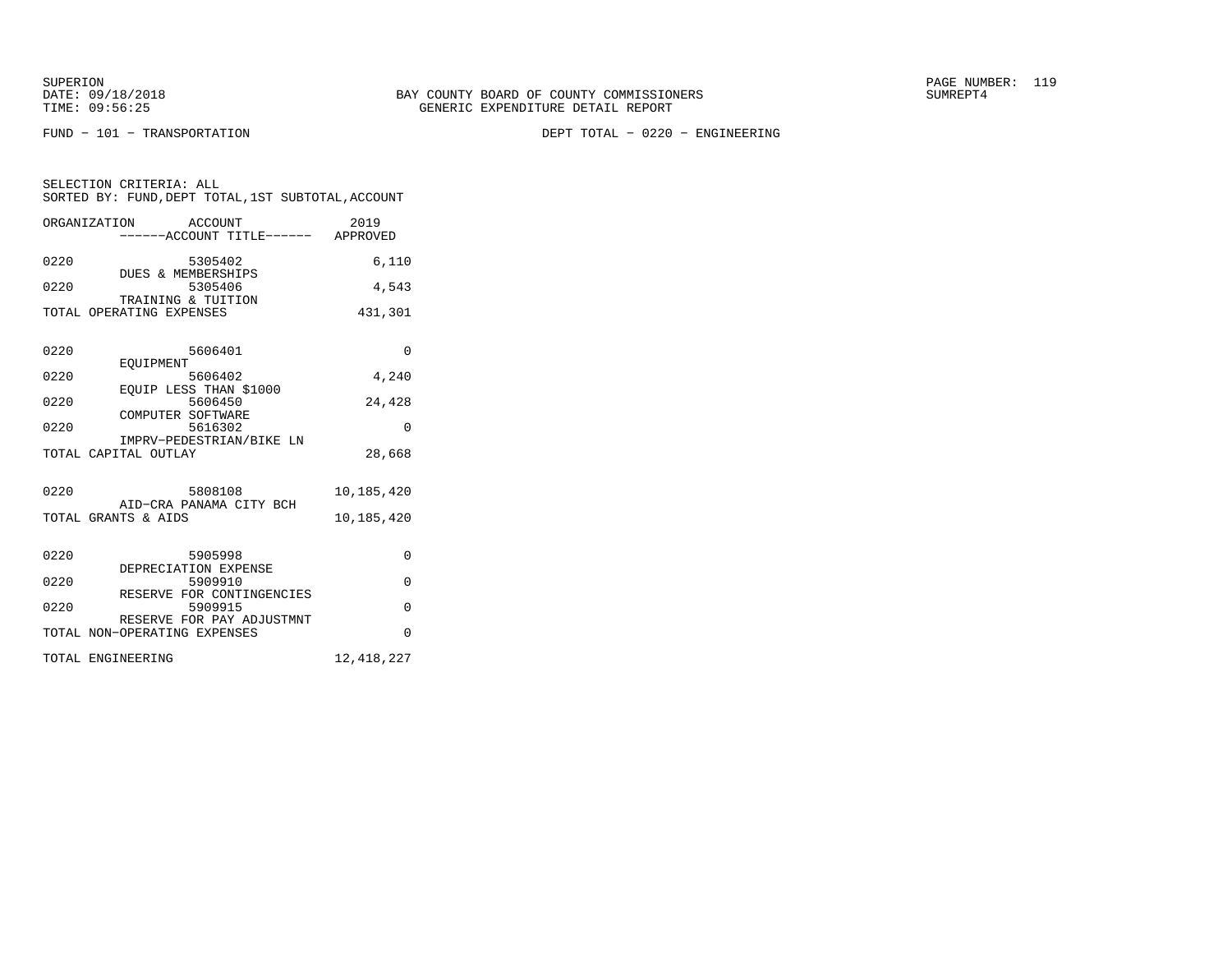FUND − 101 − TRANSPORTATION DEPT TOTAL − 0225 − ROADS

| ORGANIZATION |                         | ACCOUNT                              | 2019      |
|--------------|-------------------------|--------------------------------------|-----------|
|              |                         | ---ACCOUNT TITLE------               | APPROVED  |
| 0225         |                         | 5101200                              | 3,965,589 |
|              |                         | SALARIES & WAGES-REGULAR             |           |
| 0225         |                         | 5101205<br>SALARIES & WAGES-DISASTER | 0         |
| 0225         |                         | 5101400                              | 122,063   |
|              |                         | SALARIES & WAGES-OVERTIME            |           |
| 0225         |                         | 5101405<br>SALARIES-DISASTER O/T     | 0         |
| 0225         |                         | 5102100                              | 312,705   |
|              | FICA TAXES-MATCHING     |                                      |           |
| 0225         |                         | 5102200                              | 357,338   |
| 0225         |                         | RETIREMENT CONTRIBUTIONS<br>5102202  | 0         |
|              | PENSION EXPENSE         |                                      |           |
| 0225         |                         | 5102300                              | 1,087,054 |
|              |                         | LIFE & HEALTH INSURANCE              |           |
| 0225         |                         | 5102302                              | 6,732     |
| 0225         | VIRTUAL DOCTOR          | 5102400                              | 224,033   |
|              |                         | WORKERS COMP. PREMIUMS               |           |
| 0225         |                         | 5102500                              | 1,000     |
|              |                         | UNEMPLOYMENT COMPENSATION            |           |
|              | TOTAL PERSONAL SERVICES |                                      | 6,076,514 |
|              |                         |                                      |           |
| 0225         |                         | 5143101                              | 16,249    |
|              |                         | PROF SRV-CO ATTORNEY                 |           |
| 0225         |                         | 5303104                              | $\Omega$  |
| 0225         | PROF                    | SRV-ENGINEERING                      |           |
|              | PROF                    | 5303106<br>SRV-PHYSICLS/MEDICAL      | 500       |
| 0225         |                         | 5303107                              | 2,750     |
|              | PROF                    | SRV-SUBSTANCE TEST                   |           |
| 0225         |                         | 5303110                              | 500       |
| 0225         | PROF                    | SRV-BACKGROUND CHECK<br>5303401      | 133,434   |
|              | CONTRACTED SERVICES     |                                      |           |
| 0225         |                         | 5303403                              | 1,000     |
|              |                         | CONTR SRV-BANK CHRG POOL             |           |
| 0225         |                         | 5303408                              | 12,611    |
| 0225         | CONTR SRV-800 MHZ       | 5303410                              | 2,200     |
|              | CONTR                   | SRV-JANITORIAL                       |           |
| 0225         |                         | 5303425                              | 304,324   |
|              | CONTR                   | SRV-ADMIN FEES                       |           |
| 0225         |                         | 5303446                              | 67,950    |
| 0225         | <b>CONTR</b>            | SRV-FACILITIES<br>5303464            | 0         |
|              | CONTR<br>SRV-LAB        |                                      |           |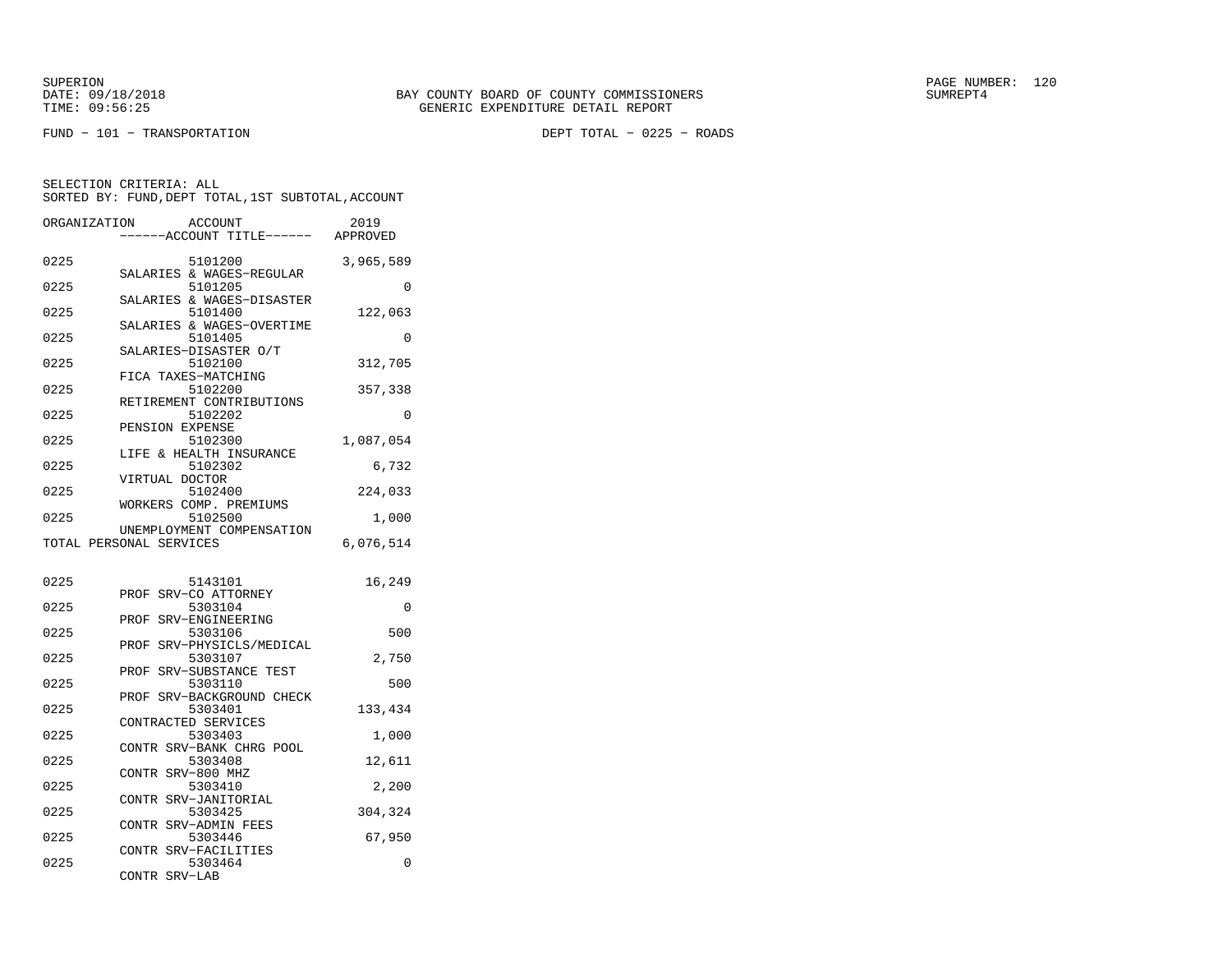FUND − 101 − TRANSPORTATION DEPT TOTAL − 0225 − ROADS

| ORGANIZATION | <b>ACCOUNT</b><br>---ACCOUNT TITLE------ APPROVED             | 2019    |
|--------------|---------------------------------------------------------------|---------|
| 0225         | 5304001                                                       | 1,500   |
| 0225         | TRAVEL/TRAINING NON-LOCAL<br>5304005<br>TRAVEL-LOCAL          | 0       |
| 0225         | 5304101<br>COMMUNICATIONS SERVICES                            | 12,288  |
| 0225         | 5304125<br>POSTAGE/TRANSP/FREIGHT                             | 100     |
| 0225         | 5304301<br>UTILITY SERVICES                                   | 68,000  |
| 0225         | 5304410<br>RENTALS/LEASES-EOUIPMENT                           | 20,079  |
| 0225         | 5304414<br>RENTALS/LEASES EQUIP-(IT)                          | 9,400   |
| 0225         | 5304501<br>INSURANCE & BONDS                                  | 165,131 |
| 0225         | 5304604<br>REPAIR/MAINT-BLD&GRD DEPT                          | 0       |
| 0225         | 5304605<br>REPAIR/MAINT-BLDG & GRND                           | 0       |
| 0225         | 5304610<br>REPAIR/MAINT-AUTO EOUIP                            | 350,000 |
| 0225         | 5304611<br>REPAIR/MAINT-FLEET MAINT                           | 0       |
| 0225         | 5304615<br>REPAIR/MAINT-EQUIPMENT                             | 300,000 |
| 0225         | 5304701<br>PRINTING & BINDING                                 | 0       |
| 0225         | 5304902<br>FEES & COSTS-PURCHASING                            | 69,085  |
| 0225         | 5304905<br>FEES&COSTS-LGL ADV/ADVERT                          | 225     |
| 0225         | 5304990<br>MISCELLANEOUS EXPENSES                             | 0       |
| 0225         | 5305101<br>OFFICE SUPPLIES                                    | 7,000   |
| 0225         | 5305201<br>OPERATING SUPPLIES                                 | 23,200  |
| 0225         | 5305202<br>OPER SUPPLIES-JANITORIAL                           | 5,000   |
| 0225         | 5305203                                                       | 0       |
| 0225         | INSECTISIDES & PESTICIDES<br>5305205                          | 500,000 |
| 0225         | GAS, OIL & LUBRICANTS<br>5305209                              | 0       |
| 0225         | ADOPT A HIGHWAY PROGRAM<br>5305210                            | 6,000   |
| 0225         | SAFETY GEAR & SUPPLIES<br>5305215<br>CLOTHING & WEARING APPRL | 45,000  |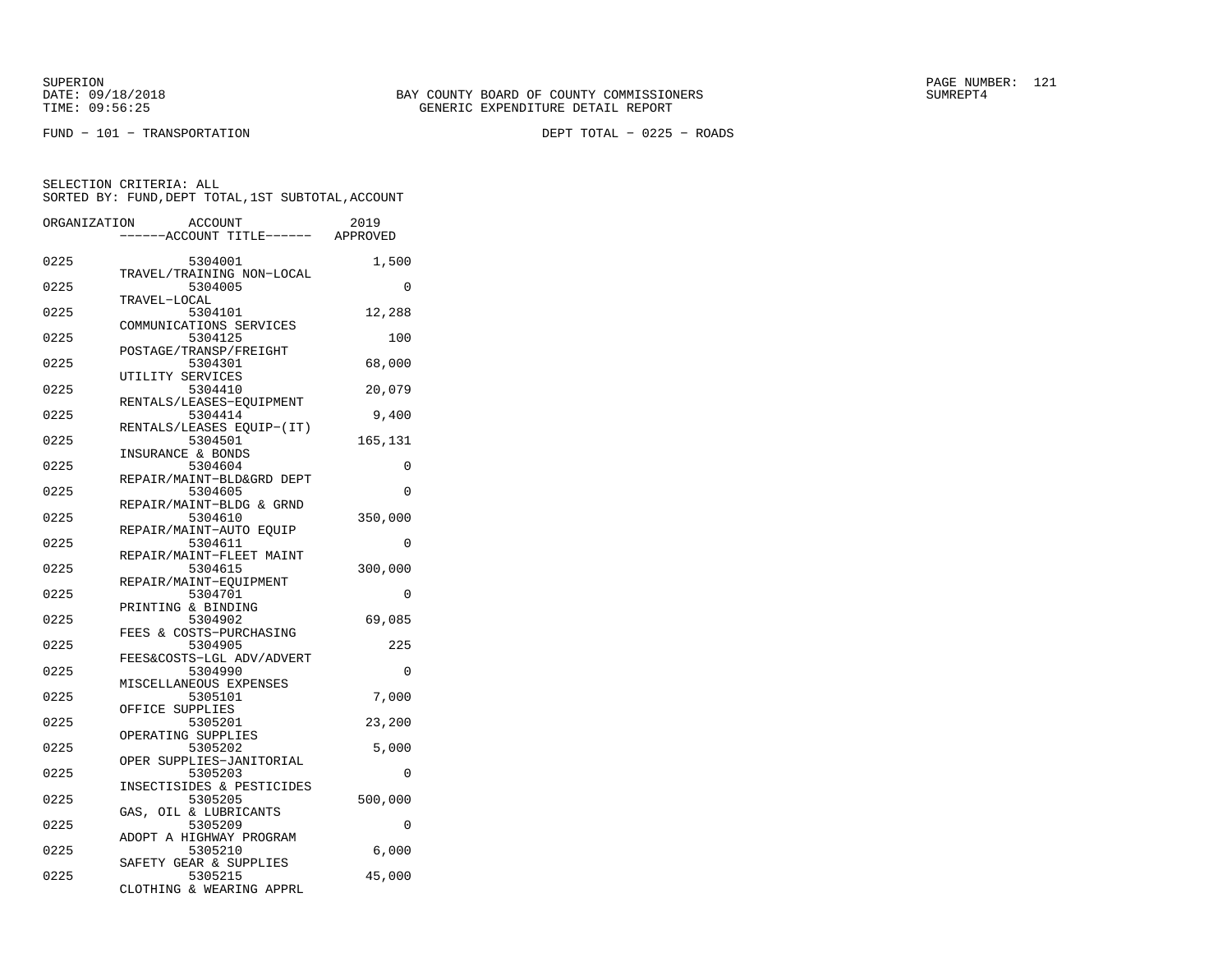FUND − 101 − TRANSPORTATION DEPT TOTAL − 0225 − ROADS

| 0225<br>5305220<br>10,000<br>TOOL & SMALL IMPLEMENTS<br>0225<br>5305301<br>545,000<br>MATERIALS-ROAD & BRIDGES<br>0225<br>5305302<br>0<br>MATERIALS-DREDGING<br>0225<br>5305401<br>$\Omega$<br>BOOKS/RESOURCE MATR/SUBSC<br>0225<br>5305402<br>1,885<br><b>DUES &amp; MEMBERSHIPS</b><br>0225<br>5305406<br>3,000<br>TRAINING & TUITION<br>TOTAL OPERATING EXPENSES<br>2,683,411<br>0225<br>5606101<br>0<br>LAND<br>0225<br>5606201<br>0<br><b>BUILDINGS</b><br>0225<br>5606301<br>0<br>IMPRV OTHER THAN BLDGS<br>0225<br>5606401<br>412,000<br>EOUIPMENT<br>0225<br>3,200<br>5606402<br>EQUIP LESS THAN \$1000<br>0225<br>5606450<br>11,224<br>COMPUTER SOFTWARE<br>0225<br>5606569<br>100,000<br>CIP-PIPE&MAJOR MAINT PROJ<br>0225<br>5616301<br>100,000<br>IMPRV ROADS & BRIDGES<br>TOTAL CAPITAL OUTLAY<br>626,424<br>0225<br>5819101<br>0<br>TRNFS-GENERAL FUND (001)<br>0225<br>5819105<br>0<br>TRNSF-STORMWATER (115)<br>0225<br>5819106<br>0<br>TRNSF-INTERNAL SERV (501)<br>0225<br>5905998<br>$\Omega$<br>DEPRECIATION EXPENSE | ORGANIZATION | <b>ACCOUNT</b><br>---ACCOUNT TITLE------ APPROVED | 2019 |
|------------------------------------------------------------------------------------------------------------------------------------------------------------------------------------------------------------------------------------------------------------------------------------------------------------------------------------------------------------------------------------------------------------------------------------------------------------------------------------------------------------------------------------------------------------------------------------------------------------------------------------------------------------------------------------------------------------------------------------------------------------------------------------------------------------------------------------------------------------------------------------------------------------------------------------------------------------------------------------------------------------------------------------------|--------------|---------------------------------------------------|------|
|                                                                                                                                                                                                                                                                                                                                                                                                                                                                                                                                                                                                                                                                                                                                                                                                                                                                                                                                                                                                                                          |              |                                                   |      |
|                                                                                                                                                                                                                                                                                                                                                                                                                                                                                                                                                                                                                                                                                                                                                                                                                                                                                                                                                                                                                                          |              |                                                   |      |
|                                                                                                                                                                                                                                                                                                                                                                                                                                                                                                                                                                                                                                                                                                                                                                                                                                                                                                                                                                                                                                          |              |                                                   |      |
|                                                                                                                                                                                                                                                                                                                                                                                                                                                                                                                                                                                                                                                                                                                                                                                                                                                                                                                                                                                                                                          |              |                                                   |      |
|                                                                                                                                                                                                                                                                                                                                                                                                                                                                                                                                                                                                                                                                                                                                                                                                                                                                                                                                                                                                                                          |              |                                                   |      |
|                                                                                                                                                                                                                                                                                                                                                                                                                                                                                                                                                                                                                                                                                                                                                                                                                                                                                                                                                                                                                                          |              |                                                   |      |
|                                                                                                                                                                                                                                                                                                                                                                                                                                                                                                                                                                                                                                                                                                                                                                                                                                                                                                                                                                                                                                          |              |                                                   |      |
|                                                                                                                                                                                                                                                                                                                                                                                                                                                                                                                                                                                                                                                                                                                                                                                                                                                                                                                                                                                                                                          |              |                                                   |      |
|                                                                                                                                                                                                                                                                                                                                                                                                                                                                                                                                                                                                                                                                                                                                                                                                                                                                                                                                                                                                                                          |              |                                                   |      |
|                                                                                                                                                                                                                                                                                                                                                                                                                                                                                                                                                                                                                                                                                                                                                                                                                                                                                                                                                                                                                                          |              |                                                   |      |
|                                                                                                                                                                                                                                                                                                                                                                                                                                                                                                                                                                                                                                                                                                                                                                                                                                                                                                                                                                                                                                          |              |                                                   |      |
|                                                                                                                                                                                                                                                                                                                                                                                                                                                                                                                                                                                                                                                                                                                                                                                                                                                                                                                                                                                                                                          |              |                                                   |      |
|                                                                                                                                                                                                                                                                                                                                                                                                                                                                                                                                                                                                                                                                                                                                                                                                                                                                                                                                                                                                                                          |              |                                                   |      |
|                                                                                                                                                                                                                                                                                                                                                                                                                                                                                                                                                                                                                                                                                                                                                                                                                                                                                                                                                                                                                                          |              |                                                   |      |
|                                                                                                                                                                                                                                                                                                                                                                                                                                                                                                                                                                                                                                                                                                                                                                                                                                                                                                                                                                                                                                          |              |                                                   |      |
|                                                                                                                                                                                                                                                                                                                                                                                                                                                                                                                                                                                                                                                                                                                                                                                                                                                                                                                                                                                                                                          |              |                                                   |      |
|                                                                                                                                                                                                                                                                                                                                                                                                                                                                                                                                                                                                                                                                                                                                                                                                                                                                                                                                                                                                                                          |              |                                                   |      |
|                                                                                                                                                                                                                                                                                                                                                                                                                                                                                                                                                                                                                                                                                                                                                                                                                                                                                                                                                                                                                                          |              |                                                   |      |
|                                                                                                                                                                                                                                                                                                                                                                                                                                                                                                                                                                                                                                                                                                                                                                                                                                                                                                                                                                                                                                          |              |                                                   |      |
|                                                                                                                                                                                                                                                                                                                                                                                                                                                                                                                                                                                                                                                                                                                                                                                                                                                                                                                                                                                                                                          |              |                                                   |      |
|                                                                                                                                                                                                                                                                                                                                                                                                                                                                                                                                                                                                                                                                                                                                                                                                                                                                                                                                                                                                                                          |              |                                                   |      |
|                                                                                                                                                                                                                                                                                                                                                                                                                                                                                                                                                                                                                                                                                                                                                                                                                                                                                                                                                                                                                                          |              |                                                   |      |
|                                                                                                                                                                                                                                                                                                                                                                                                                                                                                                                                                                                                                                                                                                                                                                                                                                                                                                                                                                                                                                          |              |                                                   |      |
|                                                                                                                                                                                                                                                                                                                                                                                                                                                                                                                                                                                                                                                                                                                                                                                                                                                                                                                                                                                                                                          |              |                                                   |      |
|                                                                                                                                                                                                                                                                                                                                                                                                                                                                                                                                                                                                                                                                                                                                                                                                                                                                                                                                                                                                                                          |              |                                                   |      |
| 0225<br>5909910<br>0                                                                                                                                                                                                                                                                                                                                                                                                                                                                                                                                                                                                                                                                                                                                                                                                                                                                                                                                                                                                                     |              |                                                   |      |
| RESERVE FOR CONTINGENCIES<br>0225<br>5909915<br>0                                                                                                                                                                                                                                                                                                                                                                                                                                                                                                                                                                                                                                                                                                                                                                                                                                                                                                                                                                                        |              |                                                   |      |
| RESERVE FOR PAY ADJUSTMNT<br>0225<br>5909999<br>579,702                                                                                                                                                                                                                                                                                                                                                                                                                                                                                                                                                                                                                                                                                                                                                                                                                                                                                                                                                                                  |              |                                                   |      |
| RESERVE-CASH FORWARD<br>TOTAL NON-OPERATING EXPENSES<br>579,702                                                                                                                                                                                                                                                                                                                                                                                                                                                                                                                                                                                                                                                                                                                                                                                                                                                                                                                                                                          |              |                                                   |      |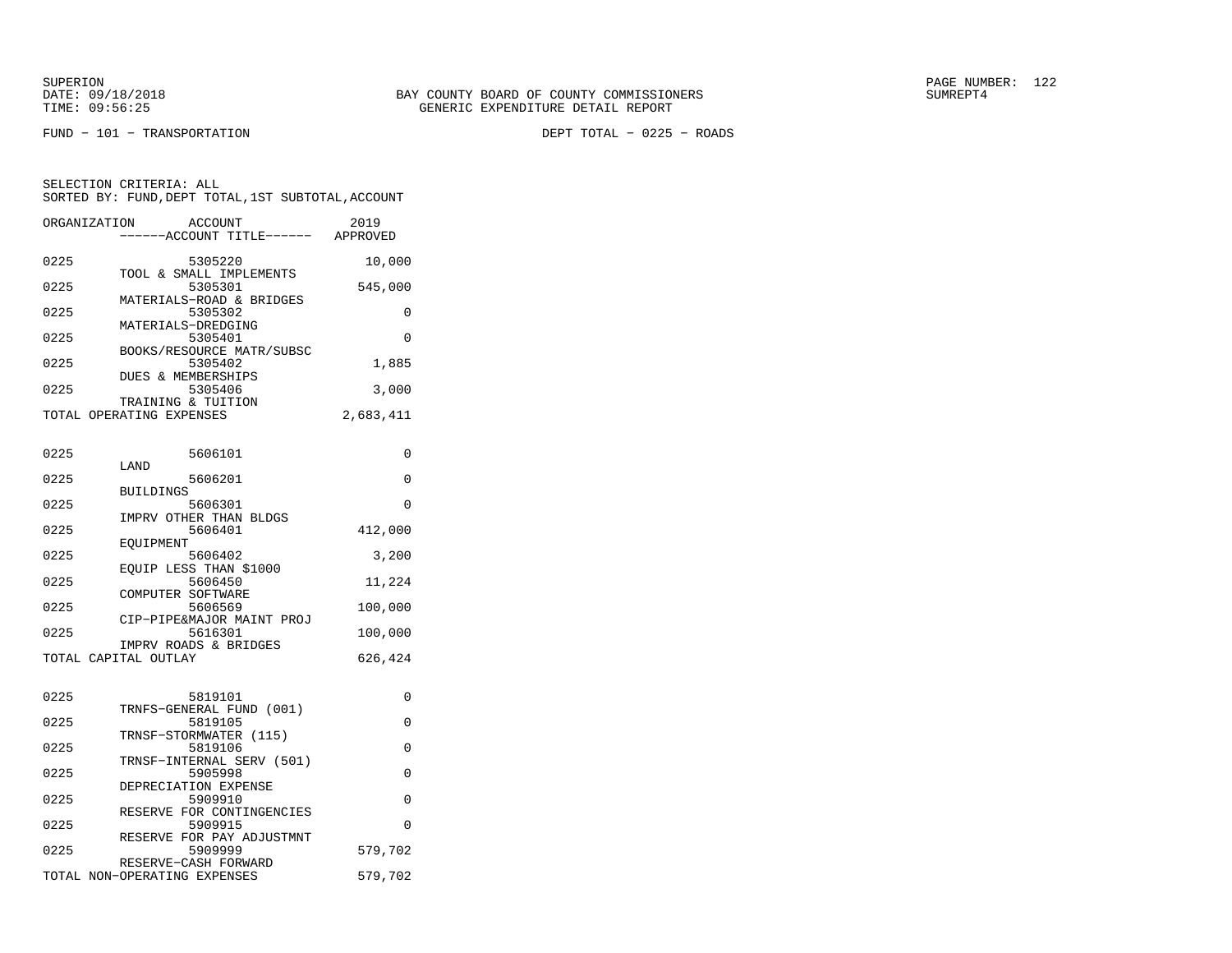FUND − 101 − TRANSPORTATION DEPT TOTAL − 0225 − ROADS

SELECTION CRITERIA: ALLSORTED BY: FUND,DEPT TOTAL,1ST SUBTOTAL,ACCOUNT

| ORGANIZATION | ACCOUNT |                           | 2019     |
|--------------|---------|---------------------------|----------|
|              |         | ------ACCOUNT TITLE------ | APPROVED |
|              |         |                           |          |

TOTAL ROADS 9,966,051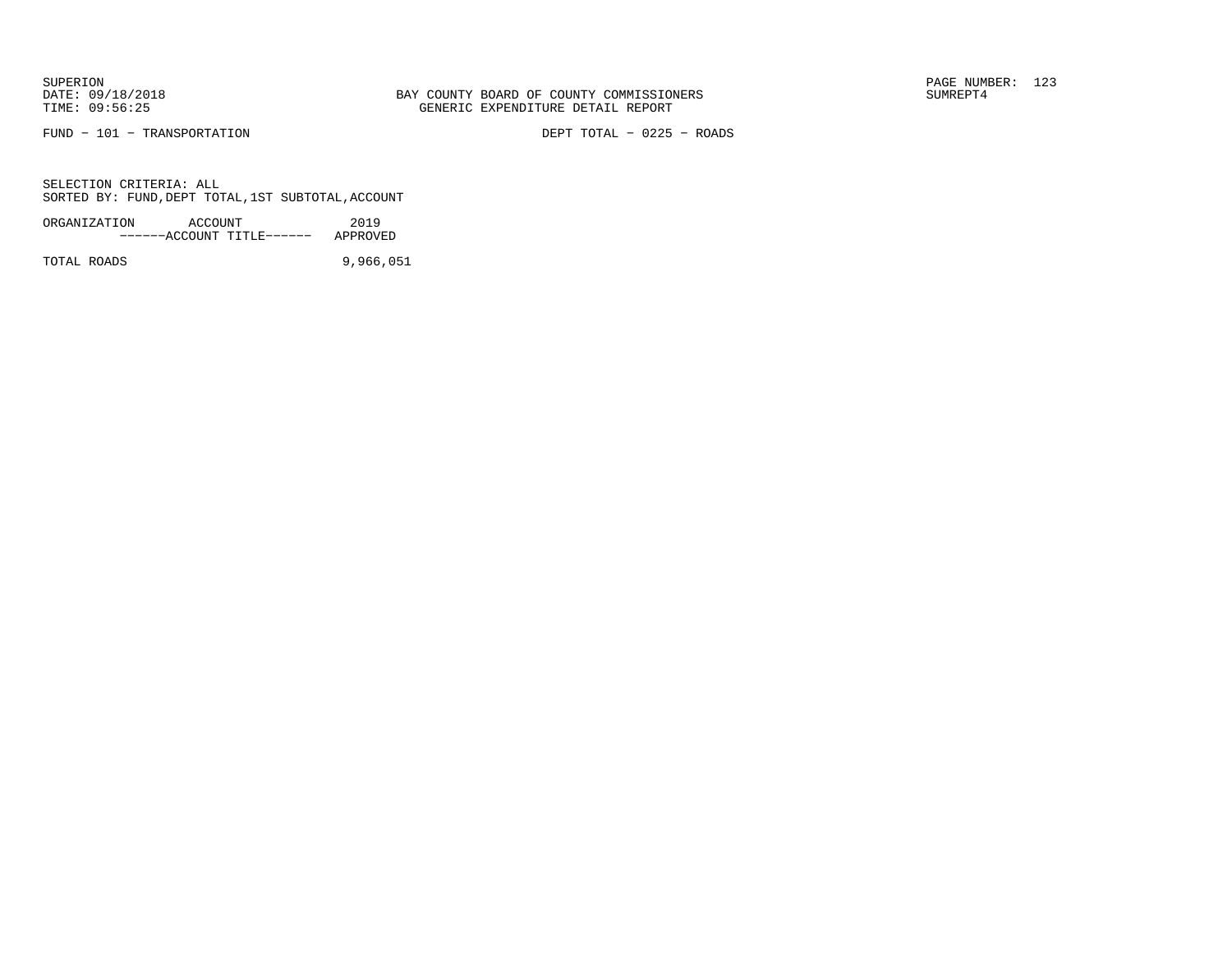FUND − 101 − TRANSPORTATION DEPT TOTAL − 0229 − INTELLIGENT TRNSP SYSTEM

| ORGANIZATION<br><b>ACCOUNT</b><br>----ACCOUNT TITLE------ APPROVED    | 2019    |
|-----------------------------------------------------------------------|---------|
| 0229<br>5101200<br>SALARIES & WAGES-REGULAR                           | 261,772 |
| 0229<br>5101205                                                       | 0       |
| SALARIES & WAGES-DISASTER<br>0229<br>5101400                          | 1,000   |
| SALARIES & WAGES-OVERTIME<br>0229<br>5101405<br>SALARIES-DISASTER O/T | 0       |
| 0229<br>5102100<br>FICA TAXES-MATCHING                                | 20,102  |
| 0229<br>5102200<br>RETIREMENT CONTRIBUTIONS                           | 22,248  |
| 0229<br>5102300<br>& HEALTH INSURANCE                                 | 49,660  |
| LIFE<br>0229<br>5102302<br>VIRTUAL DOCTOR                             | 288     |
| 0229<br>5102400<br>WORKERS COMP. PREMIUMS                             | 20,739  |
| TOTAL PERSONAL SERVICES                                               | 375,809 |
| 0229<br>5143101                                                       | 2,321   |
| PROF SRV-CO ATTORNEY<br>0229<br>5303107                               | 100     |
| SRV-SUBSTANCE TEST<br>PROF<br>0229<br>5303110                         | 40      |
| SRV-BACKGROUND CHECK<br>PROF<br>0229<br>5303401                       | 33,888  |
| CONTRACTED SERVICES<br>0229<br>5303425                                | 38,782  |
| CONTR SRV-ADMIN FEES<br>0229<br>5304001                               | 2,100   |
| TRAVEL/TRAINING NON-LOCAL<br>0229<br>5304101                          | 2,304   |
| COMMUNICATIONS SERVICES<br>5304125<br>0229                            | 250     |
| POSTAGE/TRANSP/FREIGHT<br>0229<br>5304301                             | 0       |
| UTILITY SERVICES<br>0229<br>5304305                                   | 11,061  |
| UTIL SRV-TRAFFIC CONTROLS<br>0229<br>5304410                          | 0       |
| RENTALS/LEASES-EQUIPMENT<br>0229<br>5304414                           | 1,200   |
| RENTALS/LEASES EQUIP-(IT)<br>0229<br>5304501                          | 8,713   |
| INSURANCE & BONDS<br>0229<br>5304605<br>REPAIR/MAINT-BLDG & GRND      | 0       |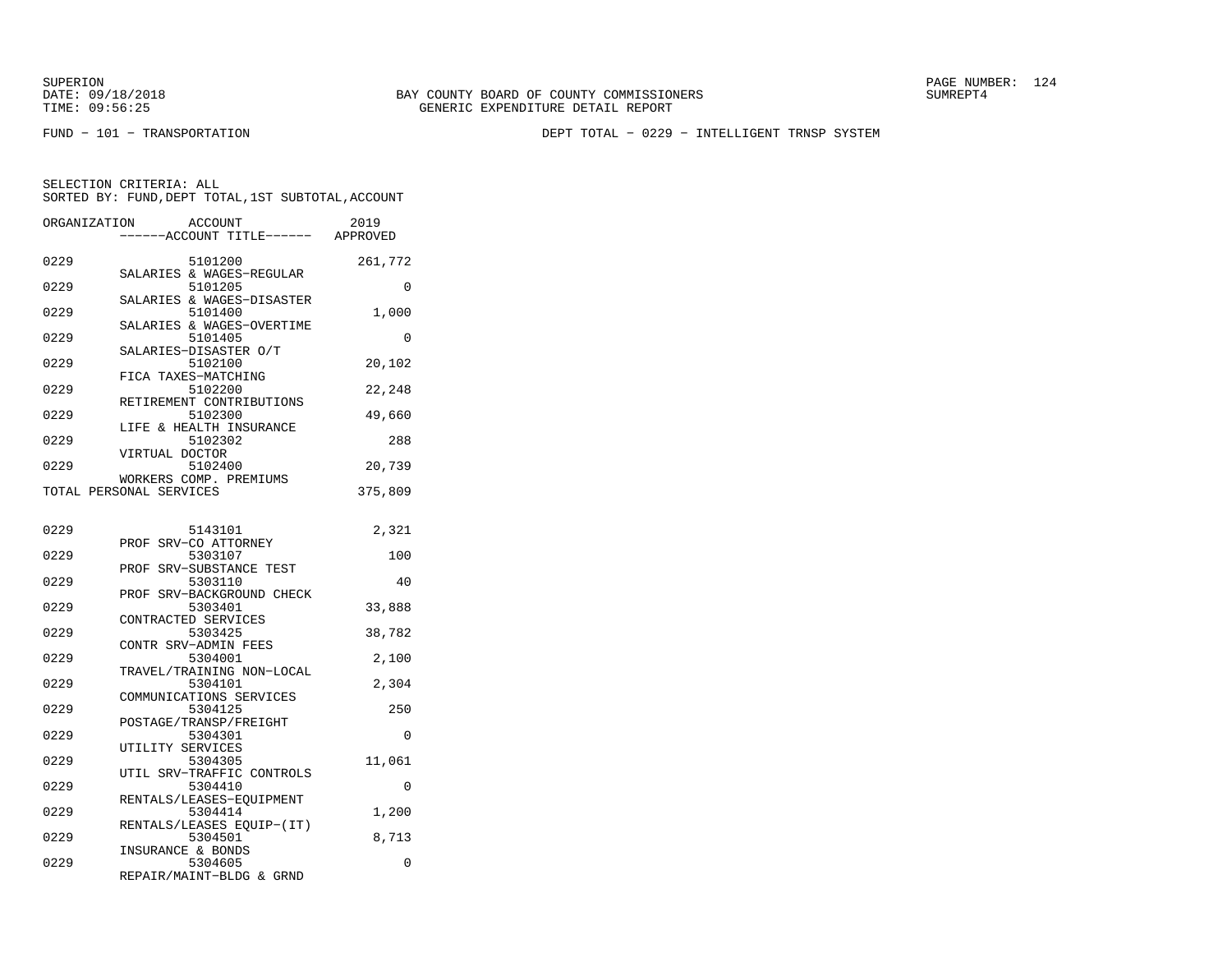FUND − 101 − TRANSPORTATION DEPT TOTAL − 0229 − INTELLIGENT TRNSP SYSTEM

| ORGANIZATION | ACCOUNT<br>---ACCOUNT TITLE------ APPROVED                    | 2019     |
|--------------|---------------------------------------------------------------|----------|
| 0229         | 5304610<br>REPAIR/MAINT-AUTO EQUIP                            | 2,000    |
| 0229         | 5304611                                                       | 0        |
| 0229         | REPAIR/MAINT-FLEET MAINT<br>5304615                           | 4,000    |
| 0229         | REPAIR/MAINT-EQUIPMENT<br>5304620                             | 40,000   |
| 0229         | REPAIR/MAINT-CNTRL DEVICE<br>5304902                          | 13,505   |
| 0229         | FEES & COSTS-PURCHASING<br>5304990                            | 0        |
| 0229         | MISCELLANEOUS EXPENSES<br>5305101                             | 1,000    |
| 0229         | OFFICE SUPPLIES<br>5305201                                    | 3,000    |
| 0229         | OPERATING SUPPLIES<br>5305205                                 | 13,853   |
| 0229         | GAS, OIL & LUBRICANTS<br>5305206                              | $\Omega$ |
| 0229         | MATERIALS-SIGNS<br>5305210                                    | 1,000    |
| 0229         | SAFETY GEAR & SUPPLIES<br>5305215                             | 1,800    |
| 0229         | CLOTHING & WEARING APPRL<br>5305220                           | 3,000    |
| 0229         | TOOL & SMALL IMPLEMENTS<br>5305402                            | 650      |
| 0229         | DUES & MEMBERSHIPS<br>5305406                                 | $\Omega$ |
|              | TRAINING & TUITION<br>TOTAL OPERATING EXPENSES                | 184,567  |
|              |                                                               |          |
| 0229         | 5606304<br>INTELLIGENT TRNSP SYSTEM                           | 0        |
| 0229         | 5606314<br>IMPRV-NETWORK CONNECT                              | 0        |
| 0229         | 5606401<br>EOUIPMENT                                          | 30,000   |
| 0229         | 5606402<br>EOUIP LESS THAN \$1000                             | 0        |
| 0229         | 5606450<br>COMPUTER SOFTWARE                                  | 300      |
|              | TOTAL CAPITAL OUTLAY                                          | 30,300   |
| 0229         | 5808149                                                       | 0        |
| 0229         | GRANT-ADAPT TRF SGNL SYS<br>5808150<br>GRANT-ADAPT TRF PHS II | 0        |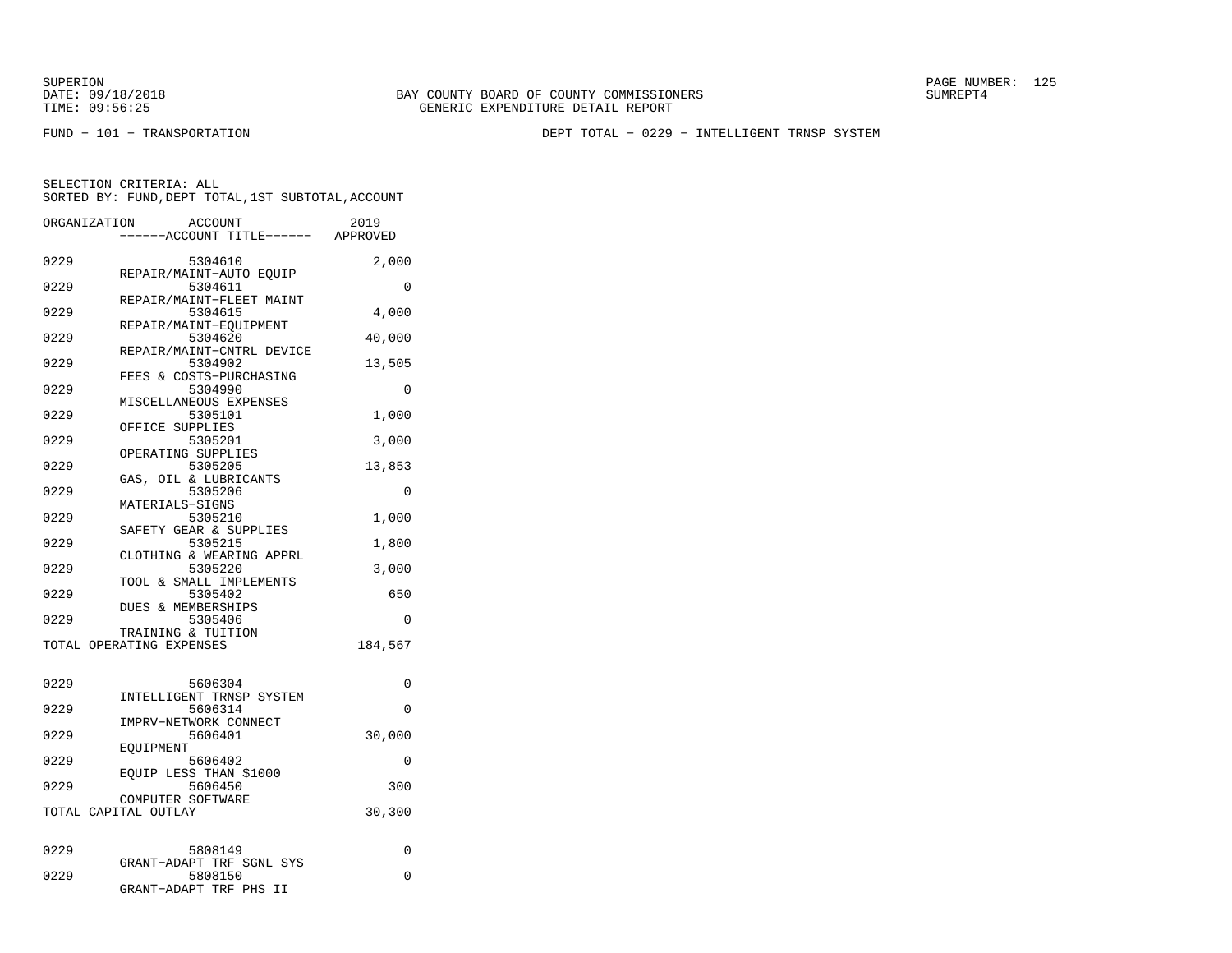FUND − 101 − TRANSPORTATION DEPT TOTAL − 0229 − INTELLIGENT TRNSP SYSTEM

|      | ORGANIZATION<br>ACCOUNT<br>------ACCOUNT TITLE------      | 2019<br>APPROVED |
|------|-----------------------------------------------------------|------------------|
|      | TOTAL GRANTS & AIDS                                       | U                |
| 0229 | 5905998<br>DEPRECIATION EXPENSE                           | U                |
| 0229 | 5909910                                                   | $\Omega$         |
| 0229 | RESERVE FOR CONTINGENCIES<br>5909915                      | $\Omega$         |
| 0229 | RESERVE FOR PAY ADJUSTMNT<br>5909920                      | $\Omega$         |
|      | RESERVE-FUTURE CAP OUTLAY<br>TOTAL NON-OPERATING EXPENSES | $\Omega$         |
|      | TOTAL INTELLIGENT TRNSP SYSTEM                            | 590,676          |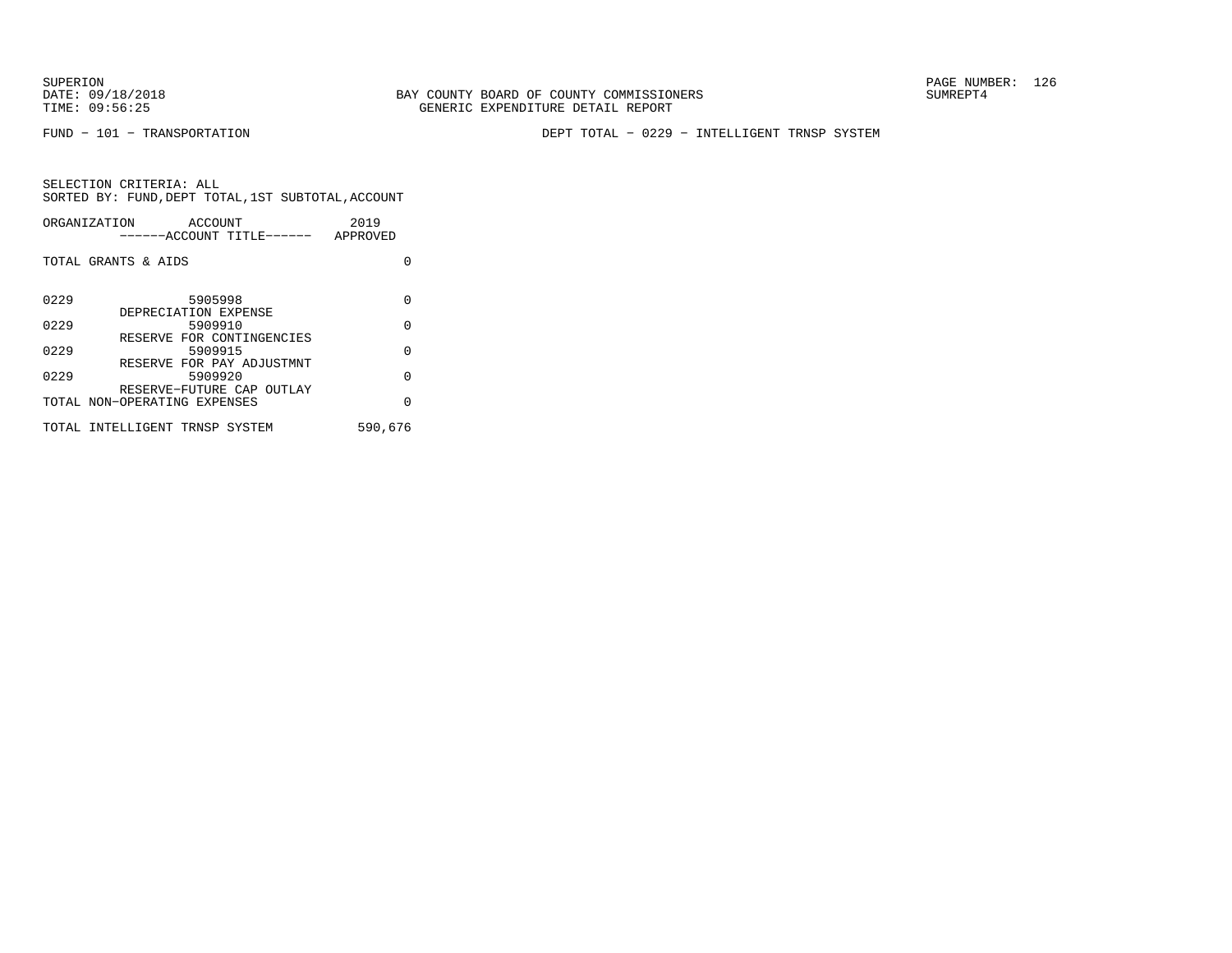FUND − 101 − TRANSPORTATION DEPT TOTAL − 0230 − TRAFFIC CONTROL

| ORGANIZATION | ACCOUNT<br>---ACCOUNT TITLE------ APPROVED           | 2019     |
|--------------|------------------------------------------------------|----------|
| 0230         | 5101200<br>SALARIES & WAGES-REGULAR                  | 612,035  |
| 0230         | 5101205                                              | $\Omega$ |
| 0230         | SALARIES & WAGES-DISASTER<br>5101400                 | 8,000    |
| 0230         | SALARIES & WAGES-OVERTIME<br>5101405                 | 0        |
| 0230         | SALARIES-DISASTER O/T<br>5102100                     | 47,432   |
| 0230         | FICA TAXES-MATCHING<br>5102200                       | 52,495   |
| 0230         | RETIREMENT CONTRIBUTIONS<br>5102300                  | 145,160  |
| 0230         | LIFE & HEALTH INSURANCE<br>5102302                   | 828      |
| 0230         | VIRTUAL DOCTOR<br>5102400                            | 31,268   |
| 0230         | WORKERS COMP. PREMIUMS<br>5102500                    | 0        |
|              | UNEMPLOYMENT COMPENSATION<br>TOTAL PERSONAL SERVICES | 897,218  |
|              |                                                      |          |
| 0230         | 5143101<br>PROF SRV-CO ATTORNEY                      | 9,285    |
| 0230         | 5303107<br>PROF SRV-SUBSTANCE TEST                   | 300      |
| 0230         | 5303110<br>PROF SRV-BACKGROUND CHECK                 | 100      |
| 0230         | 5303401                                              | 26,058   |
| 0230         | CONTRACTED SERVICES<br>5303408                       | 1,651    |
| 0230         | CONTR SRV-800 MHZ<br>5303410                         | 0        |
| 0230         | CONTR SRV-JANITORIAL<br>5303420                      | 100,000  |
| 0230         | CONTR SRV-RDWAY TRF STRPG<br>5303422                 | 0        |
| 0230         | CONTR SRV-GIS<br>5303425                             | 96,331   |
| 0230         | CONTR SRV-ADMIN FEES<br>5303446                      | 44,688   |
| 0230         | CONTR SRV-FACILITIES<br>5304001                      | 5,100    |
| 0230         | TRAVEL/TRAINING NON-LOCAL<br>5304101                 | 15,117   |
| 0230         | COMMUNICATIONS SERVICES<br>5304122                   | 0        |
|              | COMM SRV-LEASED LINES                                |          |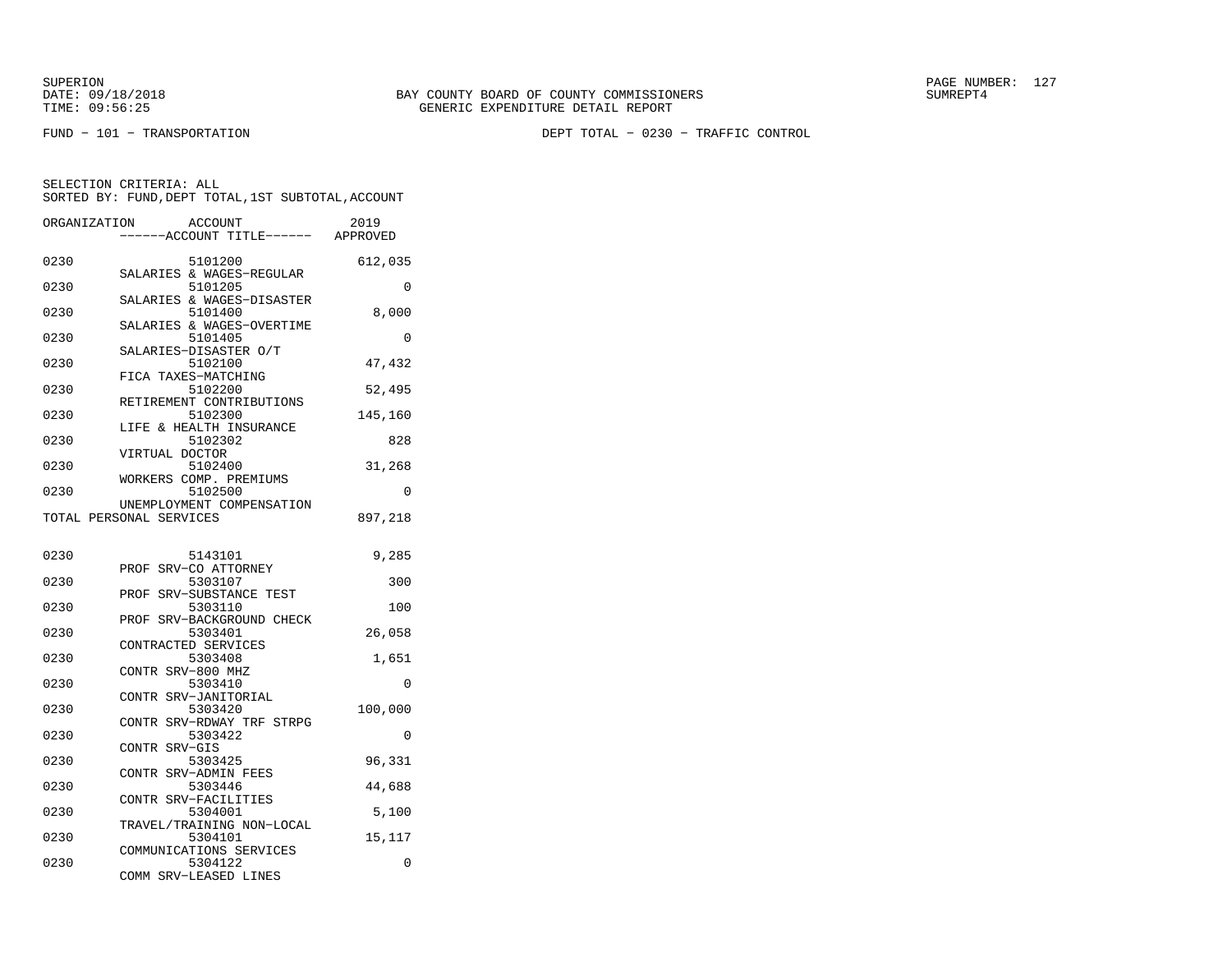FUND − 101 − TRANSPORTATION DEPT TOTAL − 0230 − TRAFFIC CONTROL

| ORGANIZATION | <b>ACCOUNT</b>                       | 2019     |
|--------------|--------------------------------------|----------|
|              | ---ACCOUNT TITLE------ APPROVED      |          |
| 0230         | 5304125                              | 600      |
|              | POSTAGE/TRANSP/FREIGHT               |          |
| 0230         | 5304301<br>UTILITY SERVICES          | 18,829   |
| 0230         | 5304305                              | 185,000  |
|              | UTIL SRV-TRAFFIC CONTROLS            |          |
| 0230         | 5304410<br>RENTALS/LEASES-EOUIPMENT  | 4,867    |
| 0230         | 5304414                              | 9,739    |
|              | RENTALS/LEASES EOUIP-(IT)            |          |
| 0230         | 5304501                              | 34,293   |
| 0230         | INSURANCE & BONDS<br>5304605         | 25,000   |
|              | REPAIR/MAINT-BLDG & GRND             |          |
| 0230         | 5304610                              | 25,000   |
|              | REPAIR/MAINT-AUTO EQUIP              |          |
| 0230         | 5304611<br>REPAIR/MAINT-FLEET MAINT  | 0        |
| 0230         | 5304615                              | 5,000    |
|              | REPAIR/MAINT-EQUIPMENT               |          |
| 0230         | 5304620                              | 45,000   |
|              | REPAIR/MAINT-CNTRL DEVICE            |          |
| 0230         | 5304701<br>PRINTING & BINDING        | 0        |
| 0230         | 5304902                              | 11,428   |
|              | FEES & COSTS-PURCHASING              |          |
| 0230         | 5304905                              | 350      |
| 0230         | FEES&COSTS-LGL ADV/ADVERT<br>5304909 | $\Omega$ |
|              | FEES & COSTS-COURT FILING            |          |
| 0230         | 5304990                              | 0        |
|              | MISCELLANEOUS EXPENSES               |          |
| 0230         | 5305101                              | 1,600    |
| 0230         | OFFICE SUPPLIES<br>5305201           | 2,500    |
|              | OPERATING SUPPLIES                   |          |
| 0230         | 5305202                              | 375      |
|              | OPER SUPPLIES-JANITORIAL             |          |
| 0230         | 5305203<br>INSECTISIDES & PESTICIDES | 0        |
| 0230         | 5305205                              | 19,281   |
|              | GAS, OIL & LUBRICANTS                |          |
| 0230         | 5305206                              | 65,000   |
|              | MATERIALS-SIGNS                      |          |
| 0230         | 5305207<br>MATERIALS-PAINTS          | 14,000   |
| 0230         | 5305210                              | 500      |
|              | SAFETY GEAR & SUPPLIES               |          |
| 0230         | 5305215                              | 5,300    |
|              | CLOTHING & WEARING APPRL             |          |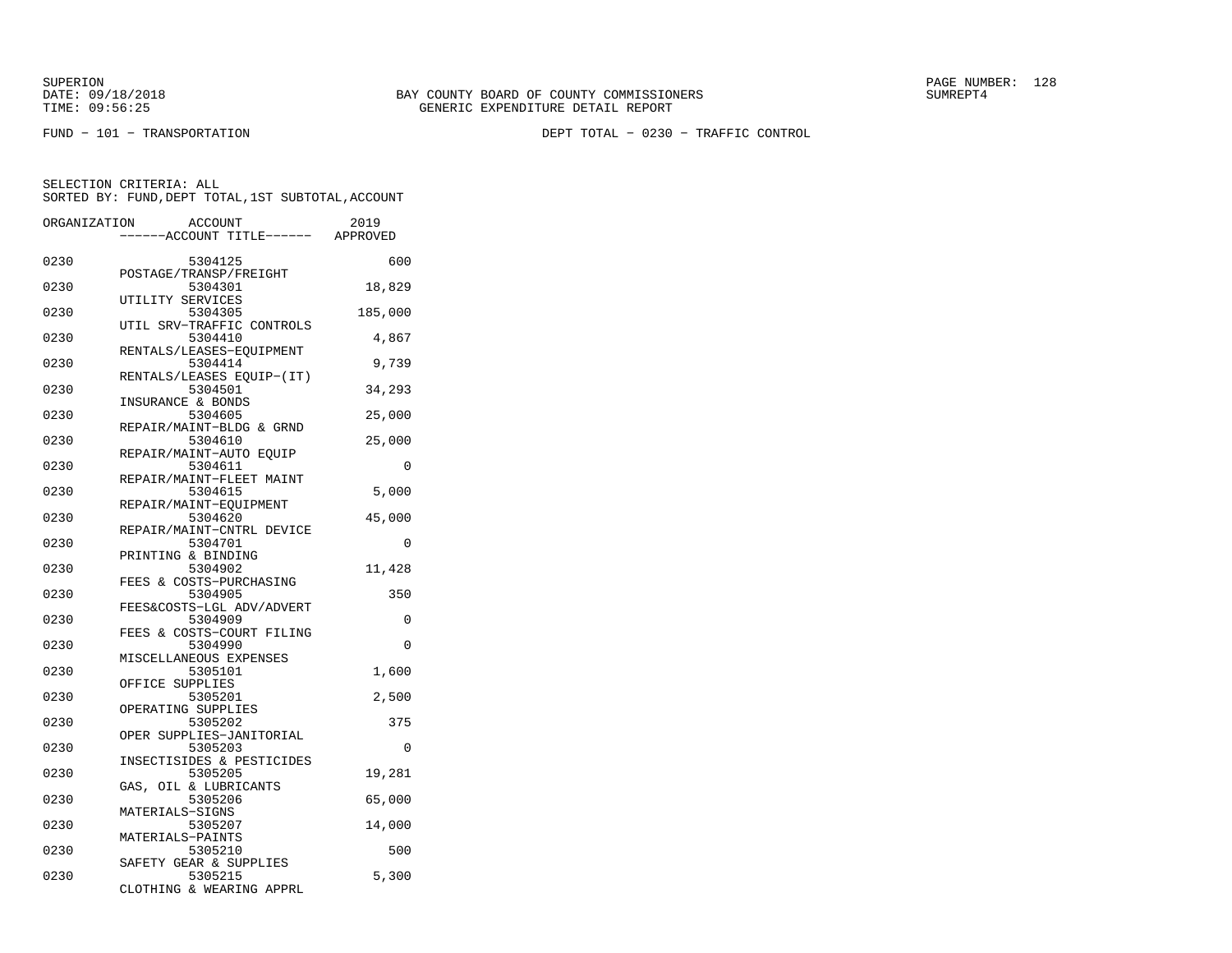FUND − 101 − TRANSPORTATION DEPT TOTAL − 0230 − TRAFFIC CONTROL

|      | ORGANIZATION<br>ACCOUNT<br>-----ACCOUNT TITLE------ APPROVED   | 2019      |
|------|----------------------------------------------------------------|-----------|
| 0230 | 5305220<br>TOOL & SMALL IMPLEMENTS                             | 3,000     |
| 0230 | 5305401                                                        | 400       |
| 0230 | BOOKS/RESOURCE MATR/SUBSC<br>5305402                           | 1,624     |
| 0230 | <b>DUES &amp; MEMBERSHIPS</b><br>5305406<br>TRAINING & TUITION | 500       |
|      | TOTAL OPERATING EXPENSES                                       | 777,816   |
| 0230 | 5606201                                                        | $\Omega$  |
| 0230 | <b>BUILDINGS</b><br>5606303                                    | $\Omega$  |
| 0230 | STREET LIGHTING<br>5606401                                     | 151,477   |
| 0230 | EOUIPMENT<br>5606402                                           | 500       |
| 0230 | EQUIP LESS THAN \$1000<br>5606450                              | 11,524    |
| 0230 | COMPUTER SOFTWARE<br>5616302                                   | $\Omega$  |
|      | IMPRV-PEDESTRIAN/BIKE LN<br>TOTAL CAPITAL OUTLAY               | 163,501   |
| 0230 | 5905998<br>DEPRECIATION EXPENSE                                | $\Omega$  |
| 0230 | 5909910<br>RESERVE FOR CONTINGENCIES                           | $\Omega$  |
| 0230 | 5909915                                                        | $\Omega$  |
|      | RESERVE FOR PAY ADJUSTMNT<br>TOTAL NON-OPERATING EXPENSES      | $\Omega$  |
|      | TOTAL TRAFFIC CONTROL                                          | 1,838,535 |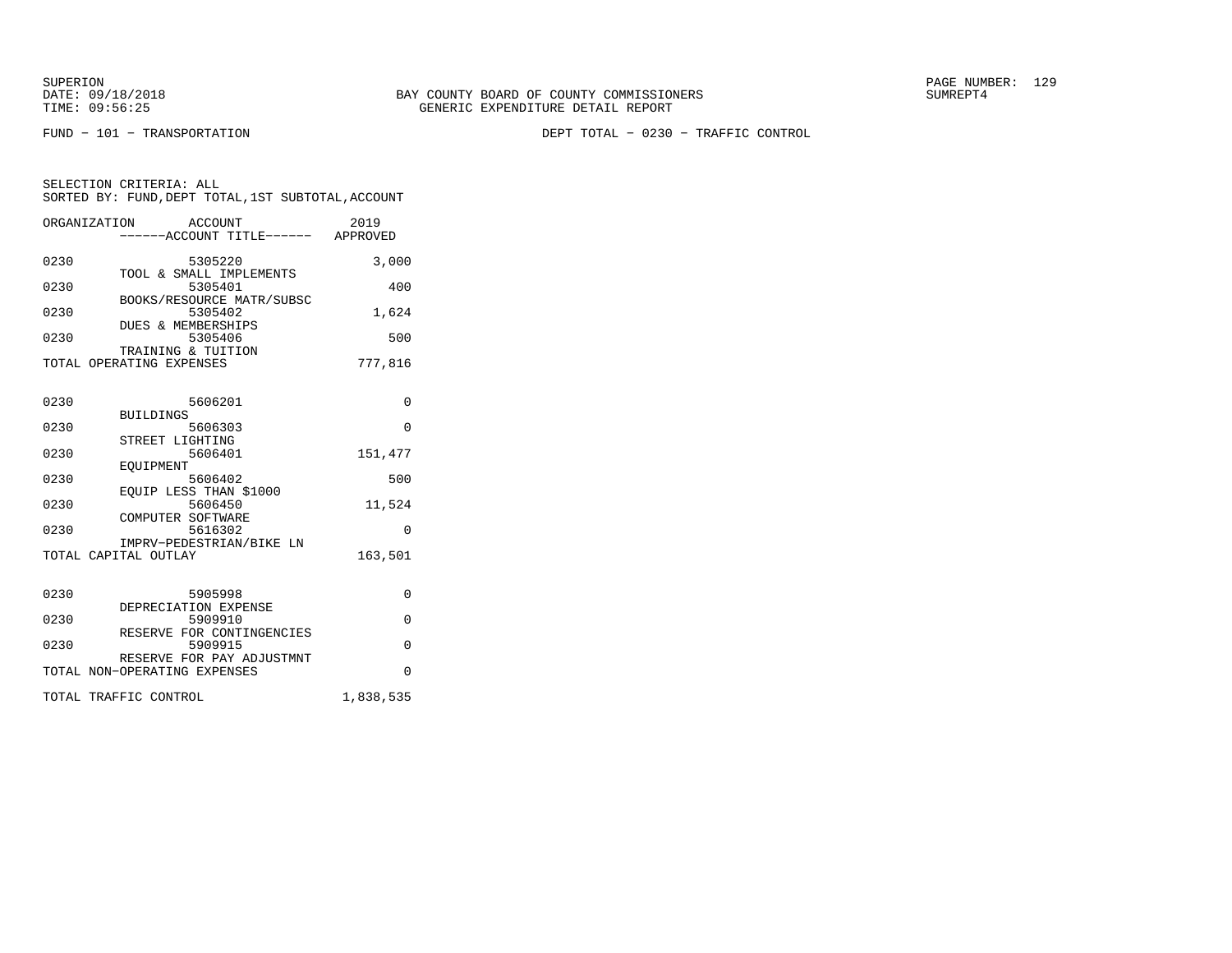SUPERION PAGE NUMBER: 130

FUND − 101 − TRANSPORTATION DEPT TOTAL − 0232 − TRANSP CAPITAL PROJECTS

| ORGANIZATION | ACCOUNT<br>---ACCOUNT TITLE------    | 2019<br>APPROVED |
|--------------|--------------------------------------|------------------|
| 0232         | 5143101                              | $\Omega$         |
| 0232         | SRV-CO ATTORNEY<br>PROF<br>5303107   | 0                |
| 0232         | PROF SRV-SUBSTANCE TEST<br>5303401   | 0                |
| 0232         | CONTRACTED SERVICES<br>5303420       | 0                |
| 0232         | CONTR SRV-RDWAY TRF STRPG<br>5303425 | 0                |
| 0232         | CONTR SRV-ADMIN FEES<br>5304125      | 0                |
| 0232         | POSTAGE/TRANSP/FREIGHT<br>5304902    | 4,675            |
| 0232         | FEES & COSTS-PURCHASING<br>5304905   | $\Omega$         |
| 0232         | FEES&COSTS-LGL ADV/ADVERT<br>5304984 | 0                |
|              | <b>BAD DEBT</b>                      |                  |
|              | TOTAL OPERATING EXPENSES             | 4,675            |
| 0232         | 5606101                              | 0                |
| 0232         | LAND<br>5606201                      | 0                |
| 0232         | <b>BUILDINGS</b><br>5606301          | 0                |
|              | IMPRV OTHER THAN BLDGS               |                  |
| 0232         | 5606302<br>SIDEWLK/BIKE LN-N. LAGOON | 0                |
| 0232         | 5606304                              | $\Omega$         |
| 0232         | INTELLIGENT TRNSP SYSTEM<br>5606319  | 0                |
| 0232         | IMPRV-WEST BAY BRDG<br>5606401       | 0                |
|              | EOUIPMENT                            |                  |
| 0232         | 5606529<br>CIP-GRAND LAGOON BRIDGE   | 0                |
| 0232         | 5606530                              | 0                |
| 0232         | CIP-390 WIDENING<br>5606531          | 0                |
| 0232         | CIP-BALDWIN WIDENING<br>5606535      | 0                |
| 0232         | CIP-CR 2297 BRIDGE<br>5616301        | $\Omega$         |
| 0232         | IMPRV ROADS & BRIDGES<br>5616302     | 0                |
|              | IMPRV-PEDESTRIAN/BIKE LN             |                  |
| 0232         | 5616304<br>IMPRV-BRIDGE REPLACEMENT  | 0                |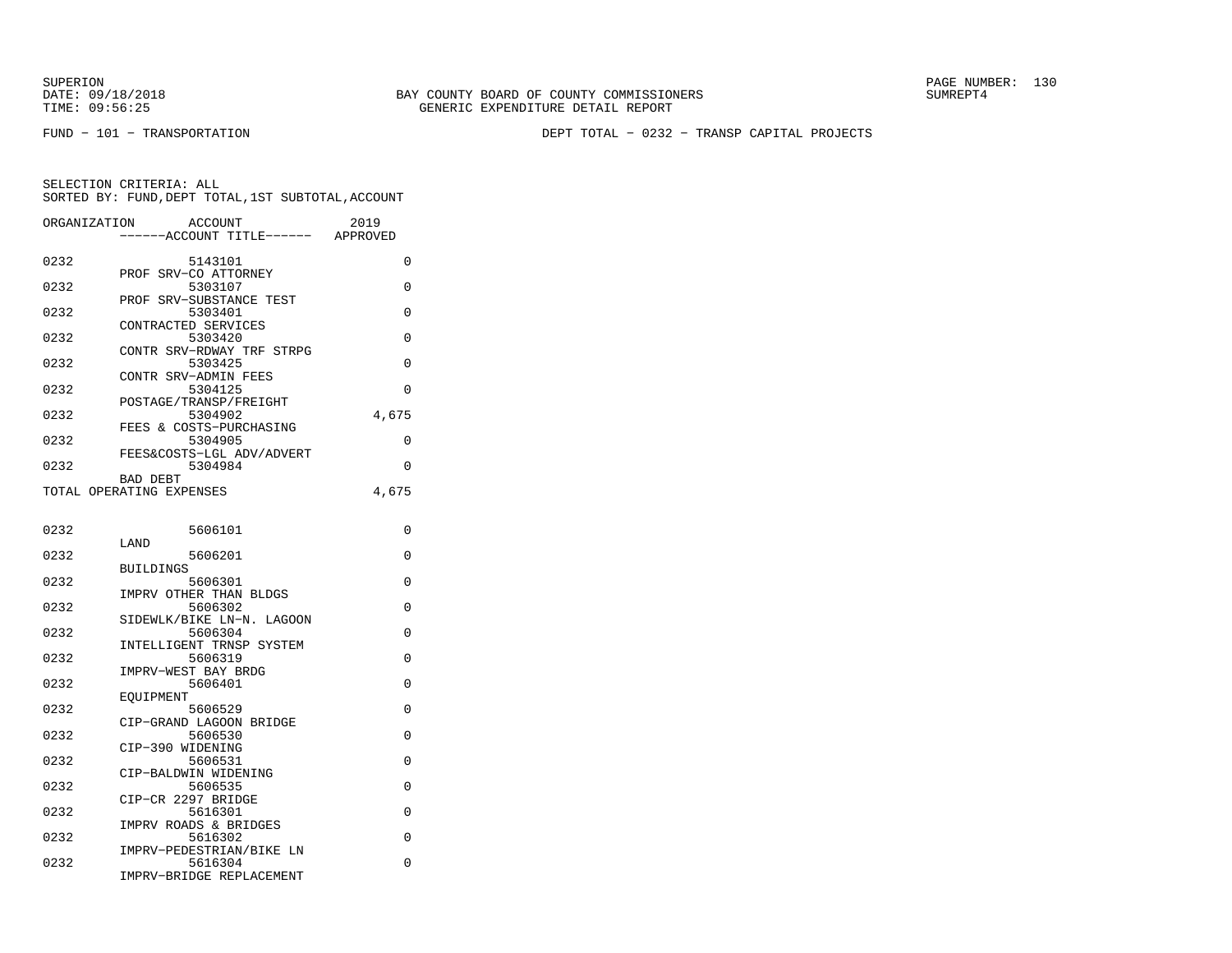FUND − 101 − TRANSPORTATION DEPT TOTAL − 0232 − TRANSP CAPITAL PROJECTS

| ORGANIZATION       | ACCOUNT<br>-----ACCOUNT TITLE------  | 2019<br>APPROVED |
|--------------------|--------------------------------------|------------------|
|                    |                                      |                  |
| 0232               | 5616305                              | 0                |
|                    | PAVING/RESURF-CROOKED LN             |                  |
| 0232               | 5616306                              | 310,000          |
| 0232               | IMPRV-INTERSECTION<br>5616307        | 0                |
|                    | IMPRV-S R 388                        |                  |
| 0232               | 5616309                              | 0                |
|                    | PAVING/RESURF-11TH ST.               |                  |
| 0232               | 5616310                              | 0                |
| 0232               | PAVING/RESURF-TOP 12 PROJ<br>5616312 | $\Omega$         |
|                    | PAVING/DIRT COLLECTOR RDS            |                  |
| 0232               | 5616401                              | $\Omega$         |
|                    | IMPRV-PART PAVING PRJ                |                  |
|                    | TOTAL CAPITAL OUTLAY                 | 310,000          |
|                    |                                      |                  |
| 0232               | 5707105                              | $\Omega$         |
|                    | PRINCIPAL-LOANS                      |                  |
| 0232               | 5707205                              | 0                |
|                    | INTEREST-LOANS                       |                  |
| 0232               | 5707303<br><b>BOND ISSUE COSTS</b>   | $\Omega$         |
| 0232               | 5707316                              | 0                |
|                    | PAYING AGENT/TRUSTEE-FEES            |                  |
| 0232               | 5707370                              | 0                |
|                    | ARBITRAGE REBATE EXPENSE             |                  |
| TOTAL DEBT SERVICE |                                      | $\Omega$         |
|                    |                                      |                  |
| 0232               | 5808108                              | 0                |
|                    | AID-CRA PANAMA CITY BCH              |                  |
| 0232               | 5808179                              | $\Omega$         |
|                    | GRANT-FEMA FLOOD                     |                  |
| 0232               | 5810010<br>CONTRIBUTION-OTHER GOVT   | $\Omega$         |
|                    | TOTAL GRANTS & AIDS                  | 0                |
|                    |                                      |                  |
|                    |                                      |                  |
| 0232               | 5819101                              | 0                |
| 0232               | TRNFS-GENERAL FUND (001)<br>5819122  | 0                |
|                    | TRNSF-RD IMPACT-P C (113)            |                  |
| 0232               | 5905998                              | $\Omega$         |
|                    | DEPRECIATION EXPENSE                 |                  |
| 0232               | 5909917                              | $\Omega$         |
| 0232               | RESERVE-BONDS<br>5909920             | 0                |
|                    | RESERVE-FUTURE CAP OUTLAY            |                  |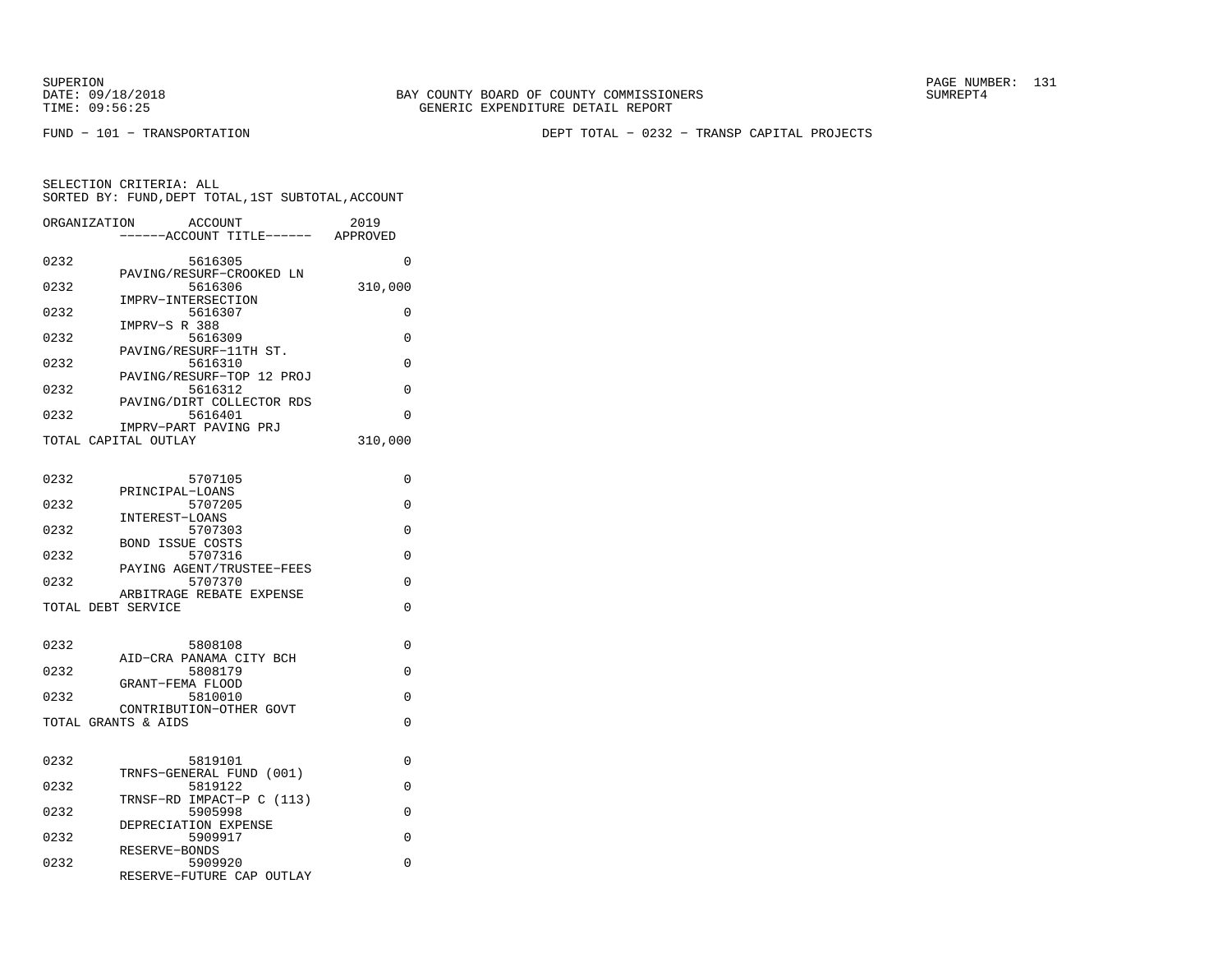FUND − 101 − TRANSPORTATION DEPT TOTAL − 0232 − TRANSP CAPITAL PROJECTS

|      | ORGANIZATION | ACCOUNT                       |                           | 2019     |  |
|------|--------------|-------------------------------|---------------------------|----------|--|
|      |              |                               | ------ACCOUNT TITLE------ | APPROVED |  |
|      |              |                               |                           |          |  |
| 0232 |              | 5909999                       |                           |          |  |
|      |              | RESERVE-CASH FORWARD          |                           |          |  |
|      |              | TOTAL NON-OPERATING EXPENSES  |                           |          |  |
|      |              |                               |                           |          |  |
|      |              | TOTAL TRANSP CAPITAL PROJECTS |                           | 314,675  |  |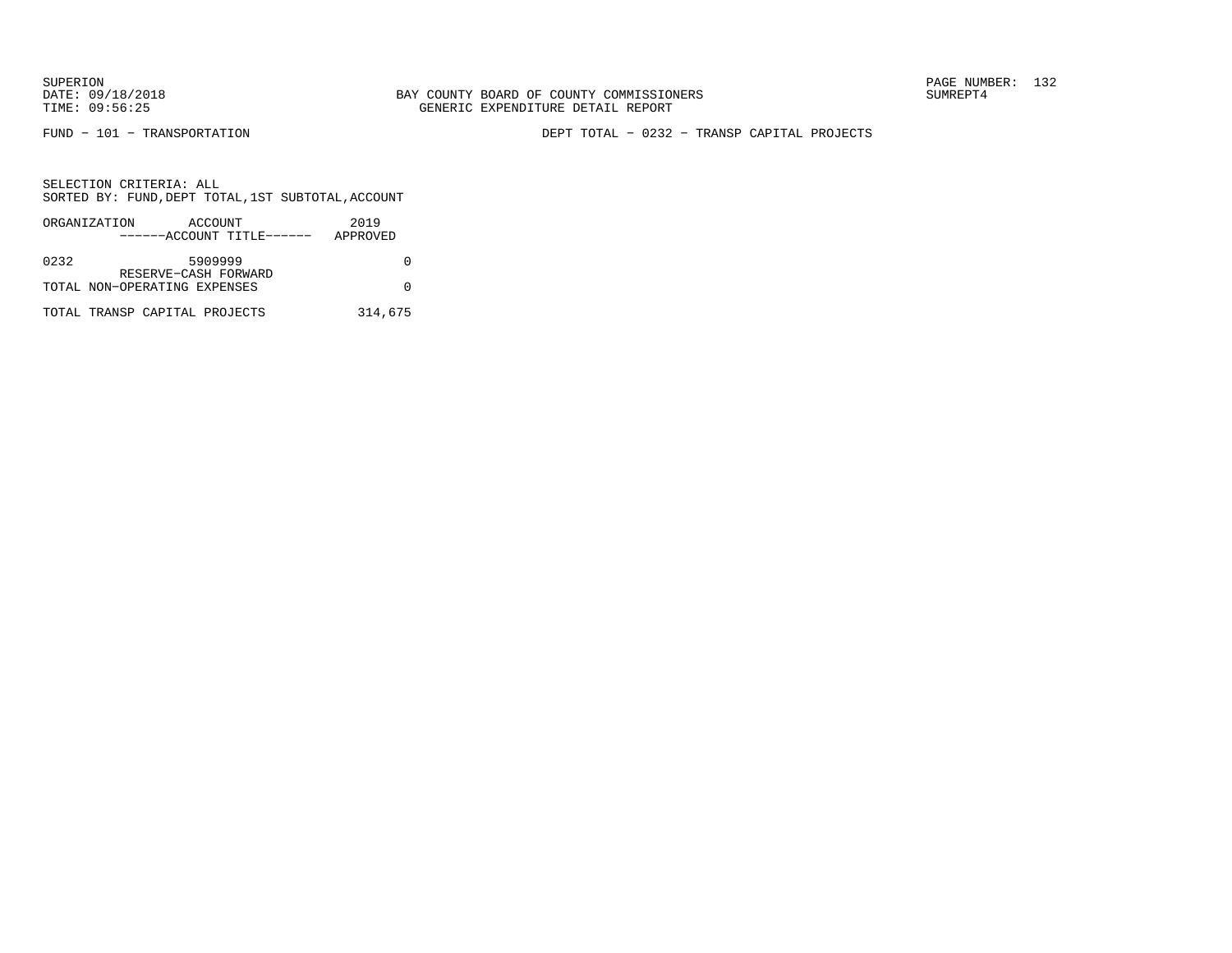SUPERION PAGE NUMBER: 133

FUND − 101 − TRANSPORTATION DEPT TOTAL − 0243 − STORMWATER PROJECTS

| ORGANIZATION | ACCOUNT                                       | 2019     |
|--------------|-----------------------------------------------|----------|
|              | -----ACCOUNT TITLE------                      | APPROVED |
|              |                                               |          |
| 0243         | 5143101                                       | 0        |
|              | PROF SRV-CO ATTORNEY                          |          |
| 0243         | 5303401                                       | $\Omega$ |
| 0243         | CONTRACTED SERVICES<br>5303425                | 0        |
|              | CONTR SRV-ADMIN FEES                          |          |
| 0243         | 5304125                                       | 0        |
|              | POSTAGE/TRANSP/FREIGHT                        |          |
| 0243         | 5304902                                       | $\Omega$ |
|              | FEES & COSTS-PURCHASING                       |          |
| 0243         | 5304922                                       | $\Omega$ |
|              | FEES & COSTS-PERMITS                          |          |
| 0243         | 5304990                                       | 0        |
|              | MISCELLANEOUS EXPENSES                        |          |
| 0243         | 5305402                                       | 0        |
|              | <b>DUES &amp; MEMBERSHIPS</b>                 |          |
|              | TOTAL OPERATING EXPENSES                      | 0        |
|              |                                               |          |
|              |                                               |          |
| 0243         | 5606101                                       | $\Omega$ |
|              | LAND                                          |          |
| 0243         | 5606401                                       | 0        |
| 0243         | EOUIPMENT<br>5606503                          | $\Omega$ |
|              | CIP-BCH NRSHMNT DRAINAGE                      |          |
| 0243         | 5606552                                       | 0        |
|              | CIP-MASTER STORMWTR PLAN                      |          |
| 0243         | 5606553                                       | $\Omega$ |
|              | CIP-GRD LAG BRDG STMWTR                       |          |
| 0243         | 5606554                                       | $\Omega$ |
|              | CIP-DRAINAGE PROJS (NOV)                      |          |
| 0243         | 5606563                                       | 0        |
|              | CIP-EROSION PROJECTS                          |          |
| 0243         | 5606569                                       | 0        |
|              | CIP-PIPE&MAJOR MAINT PROJ                     |          |
| 0243         | 5616301                                       | 0        |
|              | IMPRV ROADS & BRIDGES<br>TOTAL CAPITAL OUTLAY | 0        |
|              |                                               |          |
|              |                                               |          |
| 0243         | 5808118                                       | $\Omega$ |
|              | GRANT-HAZARD MITIGATION                       |          |
|              | TOTAL GRANTS & AIDS                           | 0        |
|              |                                               |          |
|              |                                               |          |
| 0243         | 5819115                                       | 0        |
|              | TRNSF-ROADS & BRDGS (105)                     |          |
| 0243         | 5905998                                       | 0        |
|              | DEPRECIATION EXPENSE                          |          |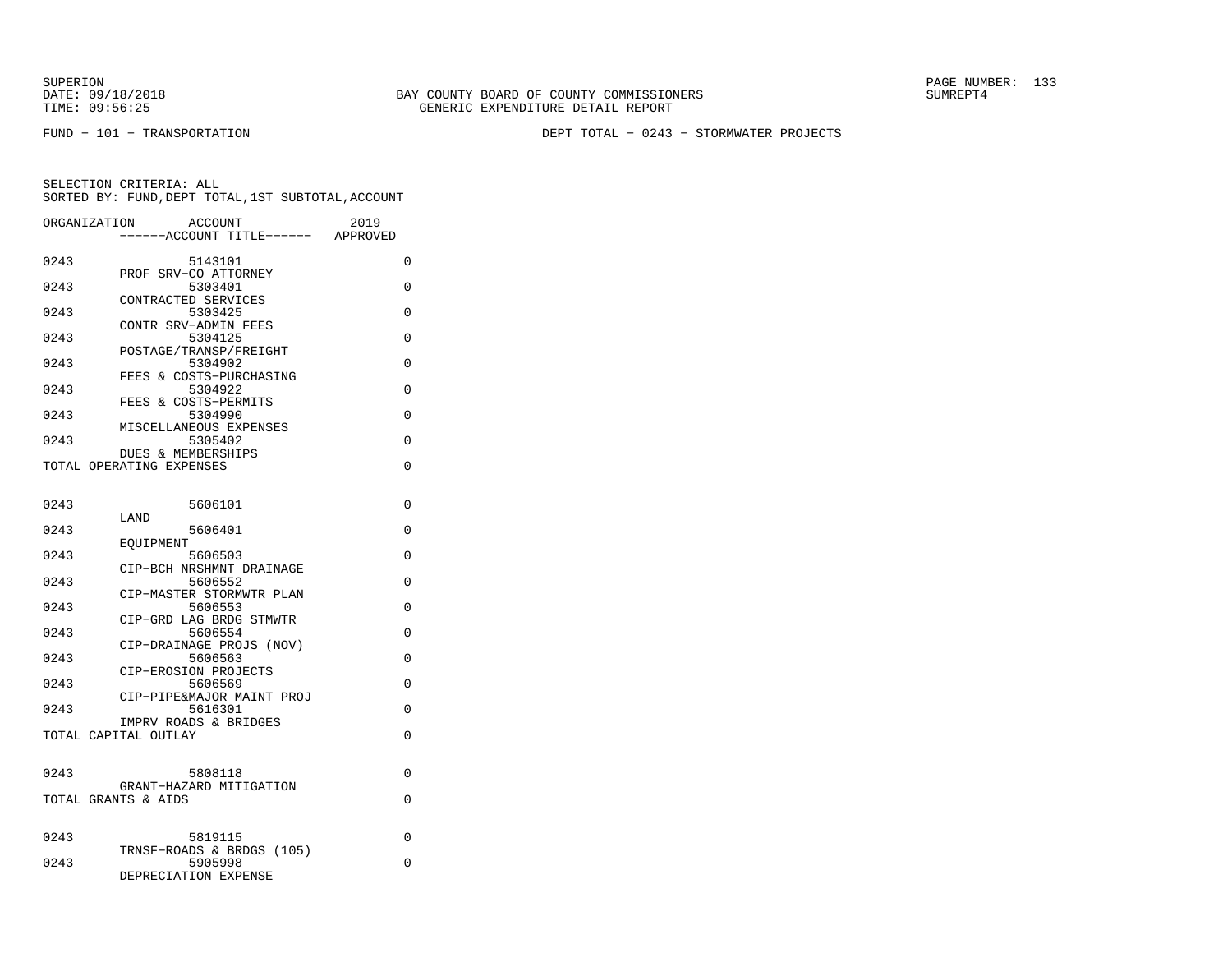FUND − 101 − TRANSPORTATION DEPT TOTAL − 0243 − STORMWATER PROJECTS

SELECTION CRITERIA: ALL SORTED BY: FUND,DEPT TOTAL,1ST SUBTOTAL,ACCOUNTORGANIZATION ACCOUNT 2019

|      | URGANIZAIILUN<br>$A \cup U \cup W$<br>------ACCOUNT TITLE------ | ムリエフ<br>APPROVED |
|------|-----------------------------------------------------------------|------------------|
| 0243 | 5909904<br>REFUNDS-STRMWTR ASSESSMNT                            |                  |
|      | TOTAL NON-OPERATING EXPENSES                                    |                  |
|      | TOTAL STORMWATER PROJECTS                                       |                  |
|      | TOTAL TRANSPORTATION                                            | 25, 128, 164     |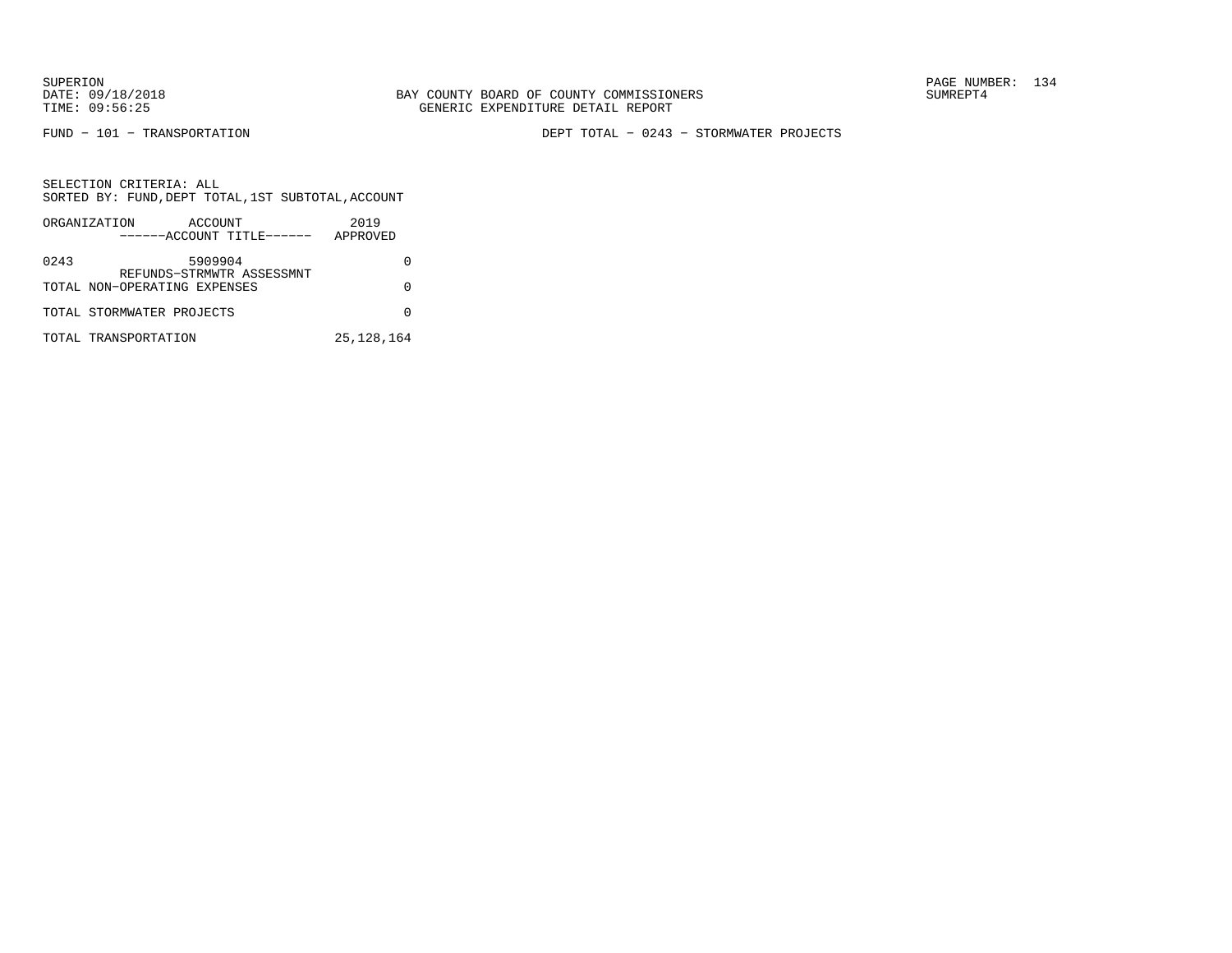SUPERION PAGE NUMBER: 135

FUND − 102 − .5% INFRASTRUCTURE SURTAX DEPT TOTAL − 0102 − .5% INFRASTRUCTURE SURTX

SELECTION CRITERIA: ALL

|      | SORTED BY: FUND, DEPT TOTAL, 1ST SUBTOTAL, ACCOUNT        |              |
|------|-----------------------------------------------------------|--------------|
|      | ORGANIZATION ACCOUNT<br>-----ACCOUNT TITLE------ APPROVED | 2019         |
| 0102 | 5606535                                                   | 0            |
| 0102 | CIP-CR 2297 BRIDGE<br>5606552                             | $\Omega$     |
| 0102 | CIP-MASTER STORMWTR PLAN<br>5606554                       | 1,102,592    |
| 0102 | CIP-DRAINAGE PROJS (NOV)<br>5606563                       | 1,366,000    |
| 0102 | CIP-EROSION PROJECTS<br>5616301                           | $\Omega$     |
| 0102 | IMPRV ROADS & BRIDGES<br>5616302                          | 400,000      |
| 0102 | IMPRV-PEDESTRIAN/BIKE LN<br>5616304                       | 257,000      |
| 0102 | IMPRV-BRIDGE REPLACEMENT<br>5616306                       | 400,000      |
| 0102 | IMPRV-INTERSECTION<br>5616310                             | 4,631,731    |
| 0102 | PAVING/RESURF-TOP 12 PROJ<br>5616311                      | 1,864,796    |
| 0102 | PAVING/RESURF-THOMAS DR<br>5616313                        | 2,000,000    |
| 0102 | RESURF/WIDEN-JENKS AVE<br>5616314                         | 100,000      |
|      | SR 2321 TO SR 390 CONNECT<br>TOTAL CAPITAL OUTLAY         | 12, 122, 119 |
| 0102 | 5909999                                                   | 5,227,881    |
|      | RESERVE-CASH FORWARD<br>TOTAL NON-OPERATING EXPENSES      | 5,227,881    |
|      | TOTAL .5% INFRASTRUCTURE SURTX                            | 17,350,000   |
|      | TOTAL .5% INFRASTRUCTURE SURTAX                           | 17,350,000   |
|      |                                                           |              |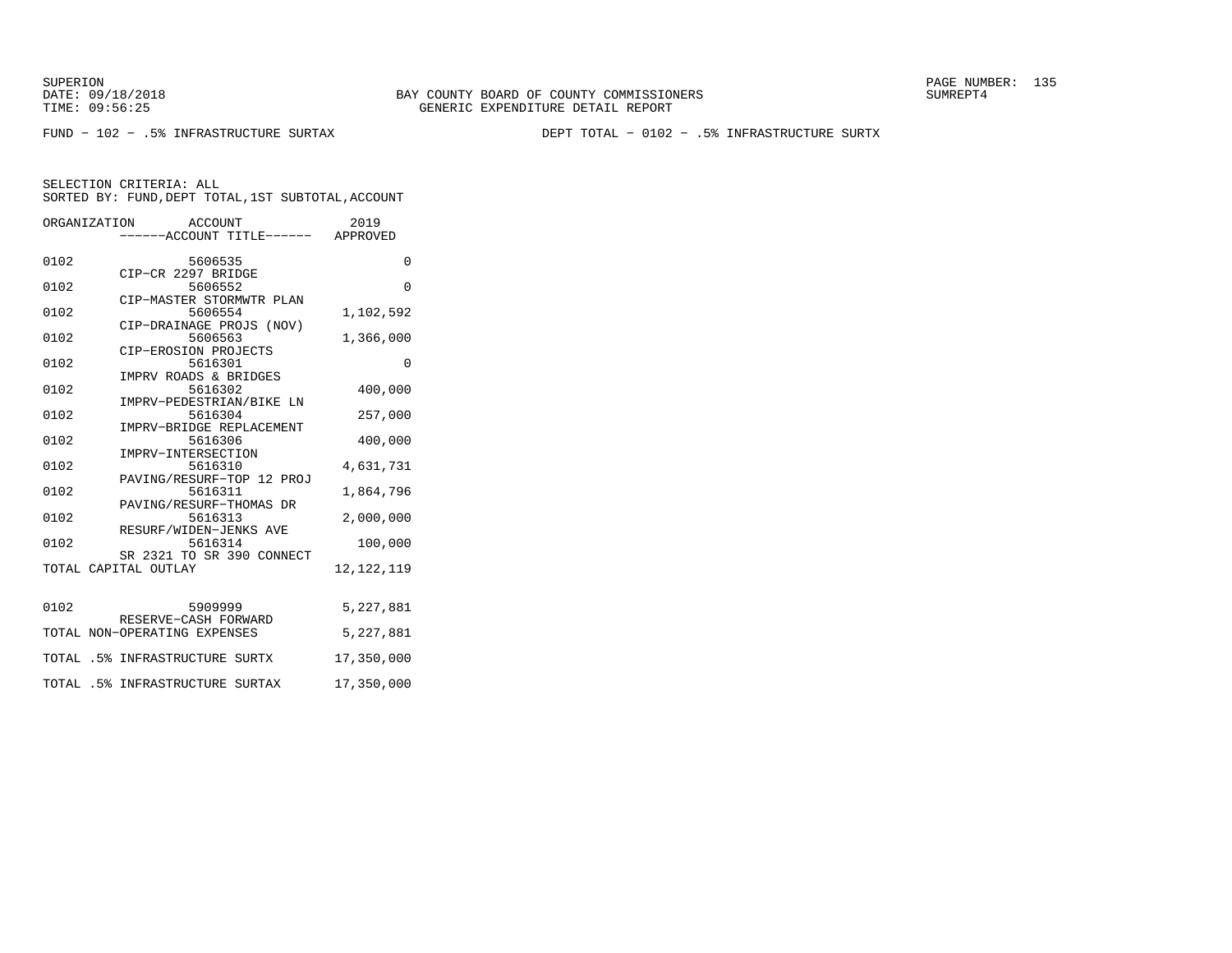SUPERION PAGE NUMBER: 136

FUND − 110 − TRANSPORTATION−PRT PAVING DEPT TOTAL − 0234 − PARTICIPATING PAVING

| ORGANIZATION | ACCOUNT<br>--ACCOUNT TITLE------                  | 2019<br>APPROVED |
|--------------|---------------------------------------------------|------------------|
| 0234         | 5101200                                           | 0                |
| 0234         | SALARIES & WAGES-REGULAR<br>5101205               | 0                |
| 0234         | SALARIES & WAGES-DISASTER<br>5101400              | 0                |
| 0234         | SALARIES & WAGES-OVERTIME<br>5102100              | 0                |
| 0234         | FICA TAXES-MATCHING<br>5102200                    | 0                |
| 0234         | RETIREMENT CONTRIBUTIONS<br>5102300               | 0                |
| 0234         | LIFE & HEALTH INSURANCE<br>5102400                | 0                |
|              | WORKERS COMP. PREMIUMS<br>TOTAL PERSONAL SERVICES | 0                |
|              |                                                   |                  |
| 0234         | 5143101<br>PROF SRV-CO ATTORNEY                   | 0                |
| 0234         | 5303104<br>PROF SRV-ENGINEERING                   | 0                |
| 0234         | 5303107<br>PROF SRV-SUBSTANCE TEST                | 0                |
| 0234         | 5303110<br>PROF SRV-BACKGROUND CHECK              | $\Omega$         |
| 0234         | 5303401<br>CONTRACTED SERVICES                    | 0                |
| 0234         | 5303422<br>CONTR SRV-GIS                          | 0                |
| 0234         | 5303425                                           | 0                |
| 0234         | CONTR SRV-ADMIN FEES<br>5304001                   | 0                |
| 0234         | TRAVEL/TRAINING NON-LOCAL<br>5304005              | 0                |
| 0234         | TRAVEL-LOCAL<br>5304101                           | 0                |
| 0234         | COMMUNICATIONS SERVICES<br>5304125                | 0                |
| 0234         | POSTAGE/TRANSP/FREIGHT<br>5304410                 | 0                |
| 0234         | RENTALS/LEASES-EQUIPMENT<br>5304501               | 0                |
| 0234         | INSURANCE & BONDS<br>5304610                      | 0                |
| 0234         | REPAIR/MAINT-AUTO EOUIP<br>5304615                | 0                |
| 0234         | REPAIR/MAINT-EQUIPMENT<br>5304701                 | 0                |
|              | PRINTING & BINDING                                |                  |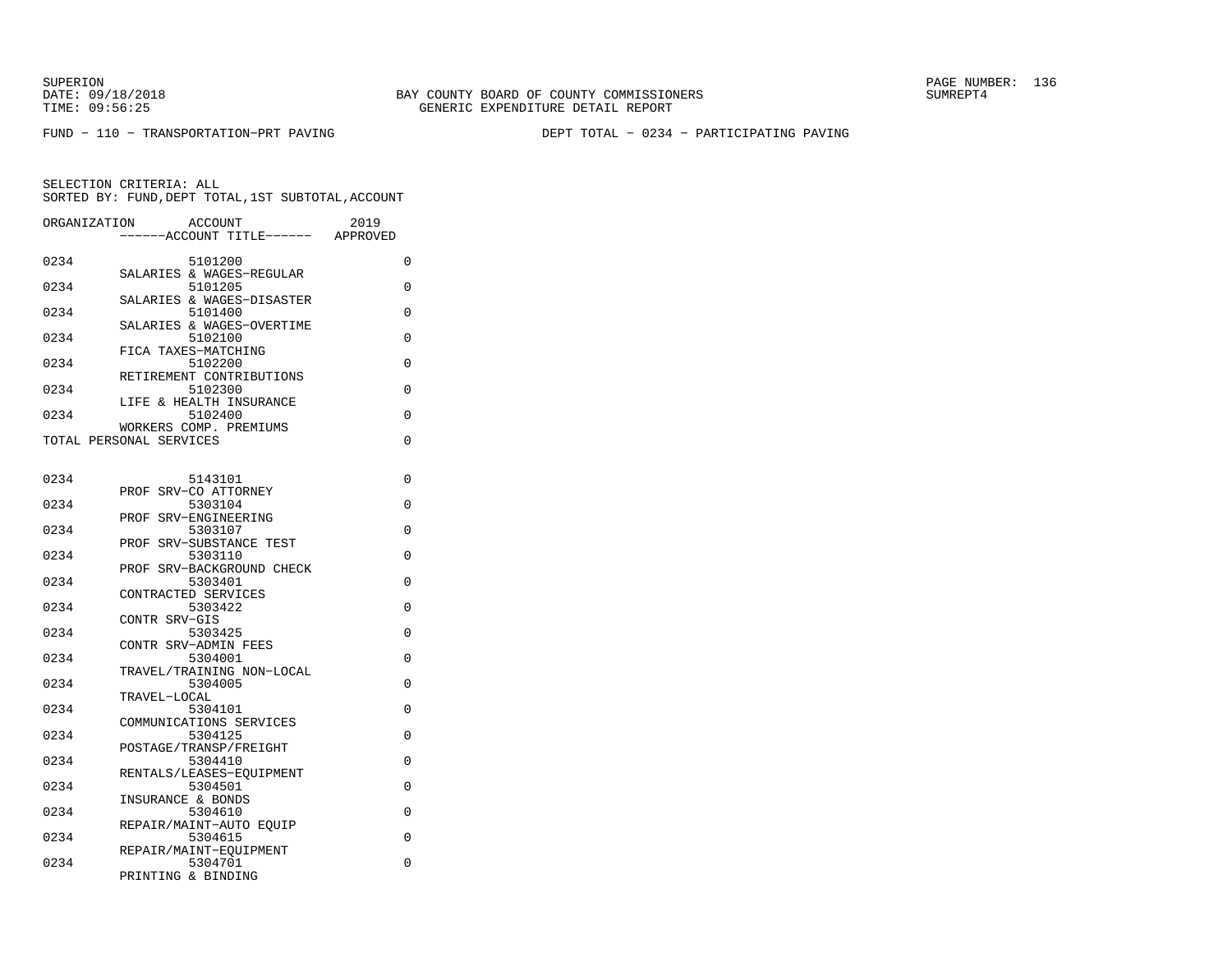SUPERION PAGE NUMBER: 137

FUND − 110 − TRANSPORTATION−PRT PAVING DEPT TOTAL − 0234 − PARTICIPATING PAVING

|      | ORGANIZATION<br>ACCOUNT                        | 2019        |
|------|------------------------------------------------|-------------|
|      | ---ACCOUNT TITLE------ APPROVED                |             |
| 0234 | 5304902<br>FEES & COSTS-PURCHASING             | 0           |
| 0234 | 5304905                                        | 0           |
| 0234 | FEES&COSTS-LGL ADV/ADVERT<br>5304909           | 0           |
| 0234 | FEES & COSTS-COURT FILING<br>5304990           | $\Omega$    |
| 0234 | MISCELLANEOUS EXPENSES<br>5305101              | 0           |
| 0234 | OFFICE SUPPLIES<br>5305201                     | $\Omega$    |
|      | OPERATING SUPPLIES                             |             |
| 0234 | 5305209<br>ADOPT A HIGHWAY PROGRAM             | $\Omega$    |
| 0234 | 5305210<br>SAFETY GEAR & SUPPLIES              | $\Omega$    |
| 0234 | 5305215                                        | 0           |
| 0234 | CLOTHING & WEARING APPRL<br>5305402            | 0           |
| 0234 | DUES & MEMBERSHIPS<br>5305406                  | $\Omega$    |
|      | TRAINING & TUITION<br>TOTAL OPERATING EXPENSES | $\Omega$    |
|      |                                                |             |
| 0234 | 5606401                                        | 0           |
| 0234 | EOUIPMENT<br>5606402                           | $\Omega$    |
|      | EOUIP LESS THAN \$1000                         |             |
| 0234 | 5606450<br>COMPUTER SOFTWARE                   | $\Omega$    |
| 0234 | 5616301<br>IMPRV ROADS & BRIDGES               | $\Omega$    |
| 0234 | 5616315<br>PAVING/RESURF-SCOP PROJ             | 0           |
|      | TOTAL CAPITAL OUTLAY                           | 0           |
|      |                                                |             |
| 0234 | 5819105<br>TRNSF-STORMWATER (115)              | $\Omega$    |
| 0234 | 5819115                                        | 0           |
| 0234 | TRNSF-ROADS & BRDGS (105)<br>5905998           | 0           |
| 0234 | DEPRECIATION EXPENSE<br>5909915                | $\Omega$    |
| 0234 | RESERVE FOR PAY ADJUSTMNT<br>5909999           | 0           |
|      | RESERVE-CASH FORWARD                           |             |
|      | TOTAL NON-OPERATING EXPENSES                   | $\mathbf 0$ |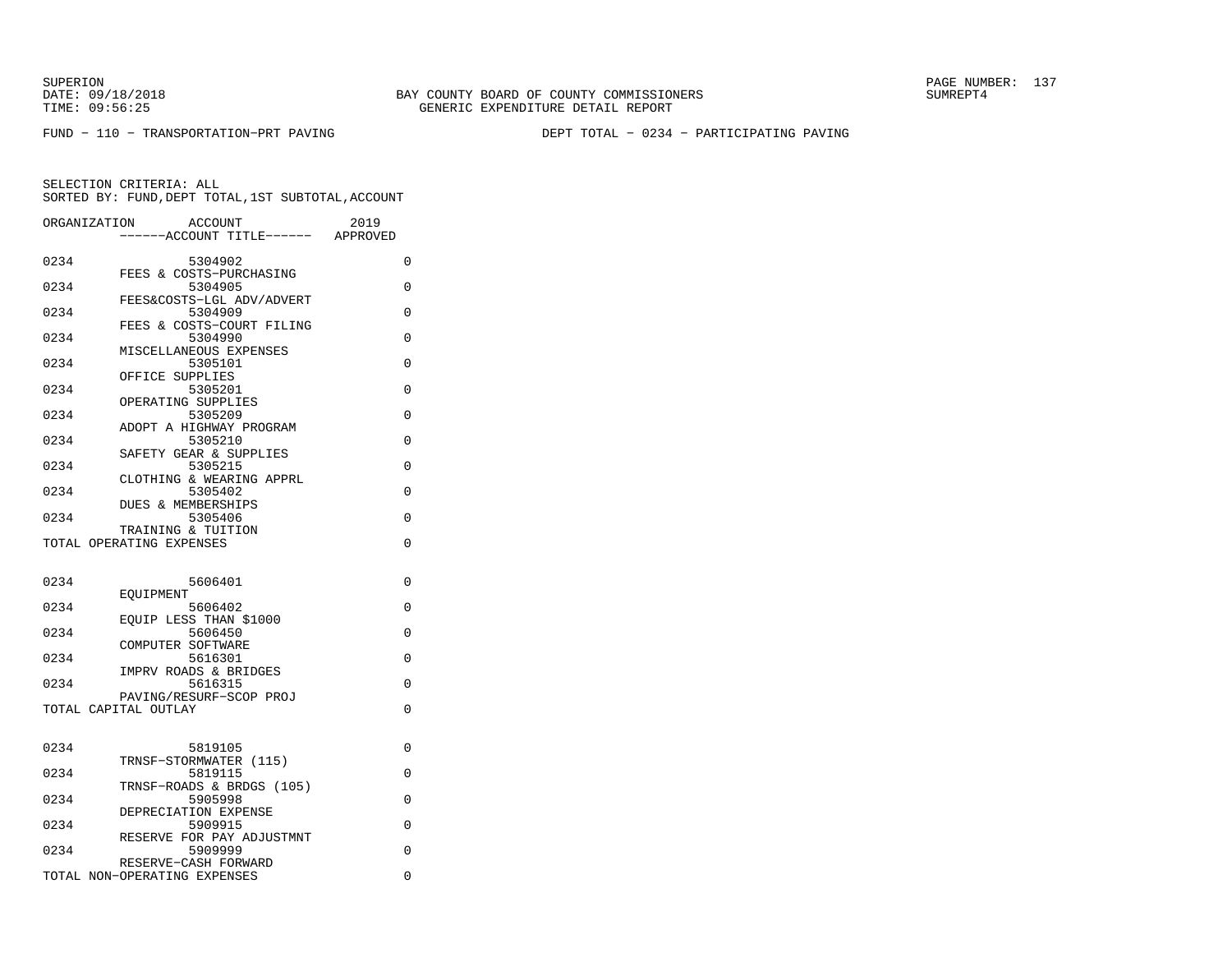FUND − 110 − TRANSPORTATION−PRT PAVING DEPT TOTAL − 0234 − PARTICIPATING PAVING

SELECTION CRITERIA: ALLSORTED BY: FUND,DEPT TOTAL,1ST SUBTOTAL,ACCOUNT

| ORGANIZATION               | ACCOUNT | ------ACCOUNT TITLE------ | 2019<br>APPROVED |  |
|----------------------------|---------|---------------------------|------------------|--|
| TOTAL PARTICIPATING PAVING |         |                           |                  |  |

TOTAL TRANSPORTATION−PRT PAVING 0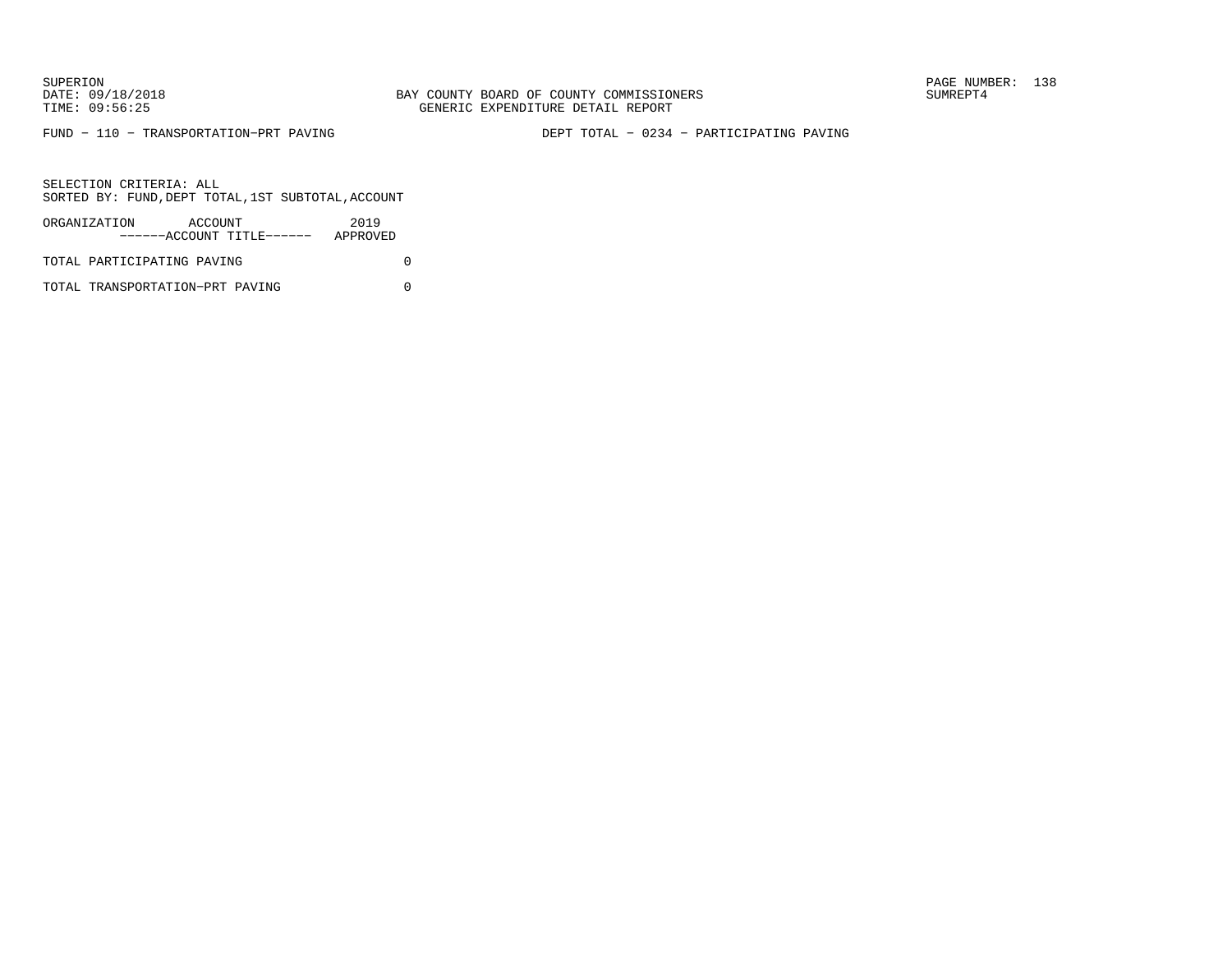FUND − 111 − ROAD IMPACT−BEACH/AIRPORT DEPT TOTAL − 0251 − ROAD IMPACT−BEACH/AIRPORT

SELECTION CRITERIA: ALL SORTED BY: FUND,DEPT TOTAL,1ST SUBTOTAL,ACCOUNTORGANIZATION ACCOUNT 2019

|      | UNUANI LARI IUN<br><b>ACCOUNT</b><br>------ACCOUNT TITLE------ APPROVED | 2012     |
|------|-------------------------------------------------------------------------|----------|
| 0251 | 5303401<br>CONTRACTED SERVICES                                          | $\Omega$ |
| 0251 | 5304902<br>FEES & COSTS-PURCHASING                                      | $\Omega$ |
|      | TOTAL OPERATING EXPENSES                                                | $\Omega$ |
| 0251 | 5616301<br>IMPRV ROADS & BRIDGES                                        | $\Omega$ |
|      | TOTAL CAPITAL OUTLAY                                                    | $\Omega$ |
| 0251 | 5909913<br>RESERVE-IMPACT FEES                                          | $\Omega$ |
| 0251 | 5909999<br>RESERVE-CASH FORWARD                                         | 195,927  |
|      | TOTAL NON-OPERATING EXPENSES                                            | 195,927  |
|      | TOTAL ROAD IMPACT-BEACH/AIRPORT                                         | 195,927  |
|      | TOTAL ROAD IMPACT-BEACH/AIRPORT                                         | 195,927  |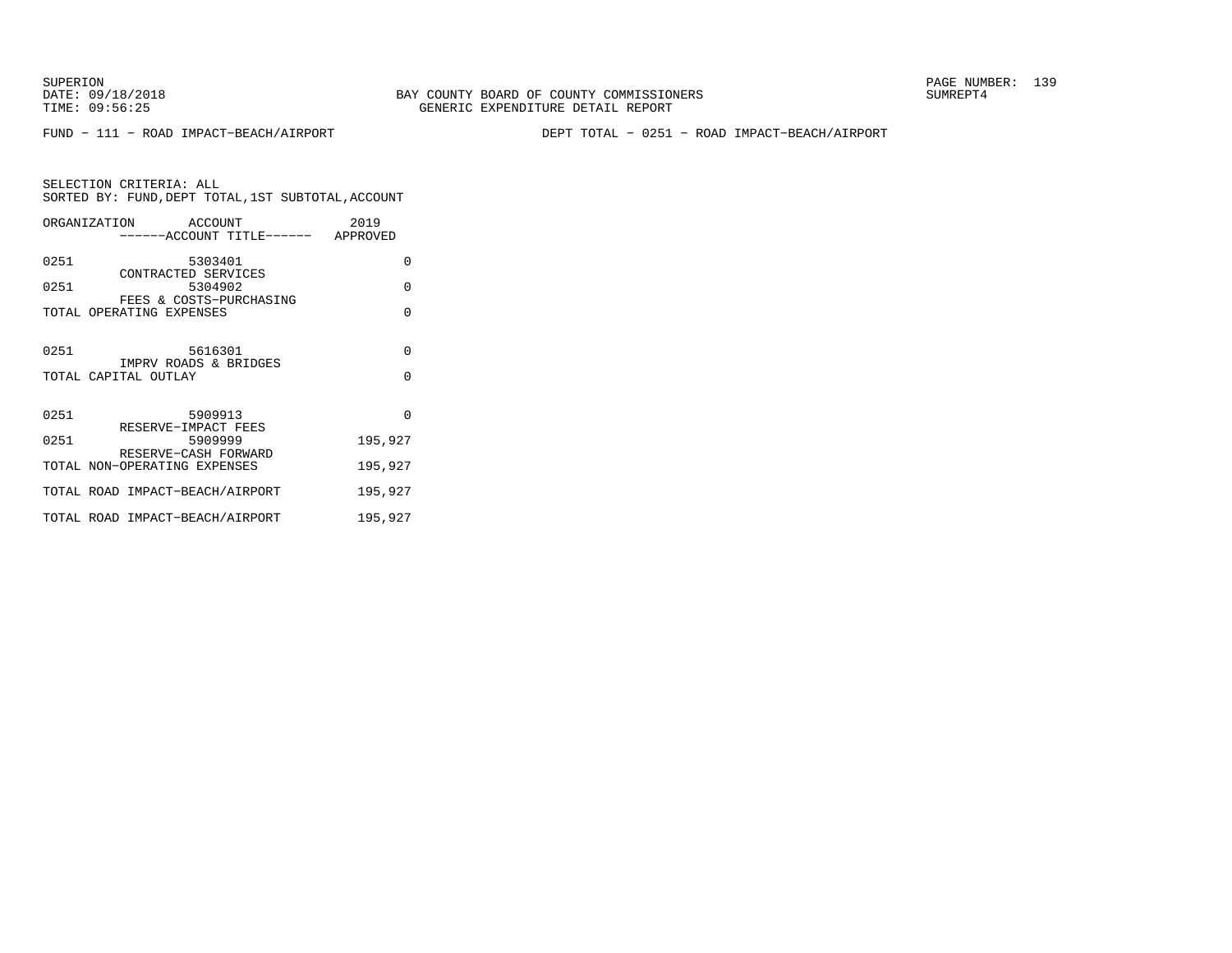FUND − 112 − ROAD IMPACT−EAST BAY CTY DEPT TOTAL − 0252 − ROAD IMPACT−EAST BAY CTY

|      | ORGANIZATION ACCOUNT<br>------ACCOUNT TITLE------ APPROVED | 2019     |
|------|------------------------------------------------------------|----------|
| 0252 | 5303401<br>CONTRACTED SERVICES                             | $\Omega$ |
|      | TOTAL OPERATING EXPENSES                                   | $\Omega$ |
| 0252 | 5616301<br>IMPRV ROADS & BRIDGES                           | $\Omega$ |
|      | TOTAL CAPITAL OUTLAY                                       | $\Omega$ |
| 0252 | 5819103<br>TRNSF-TRANSP. (101)                             | 0        |
| 0252 | 5909913<br>RESERVE-IMPACT FEES                             | $\Omega$ |
| 0252 | 5909999<br>RESERVE-CASH FORWARD                            | 315,509  |
|      | TOTAL NON-OPERATING EXPENSES                               | 315,509  |
|      | TOTAL ROAD IMPACT-EAST BAY CTY                             | 315,509  |
|      | TOTAL ROAD IMPACT-EAST BAY CTY                             | 315,509  |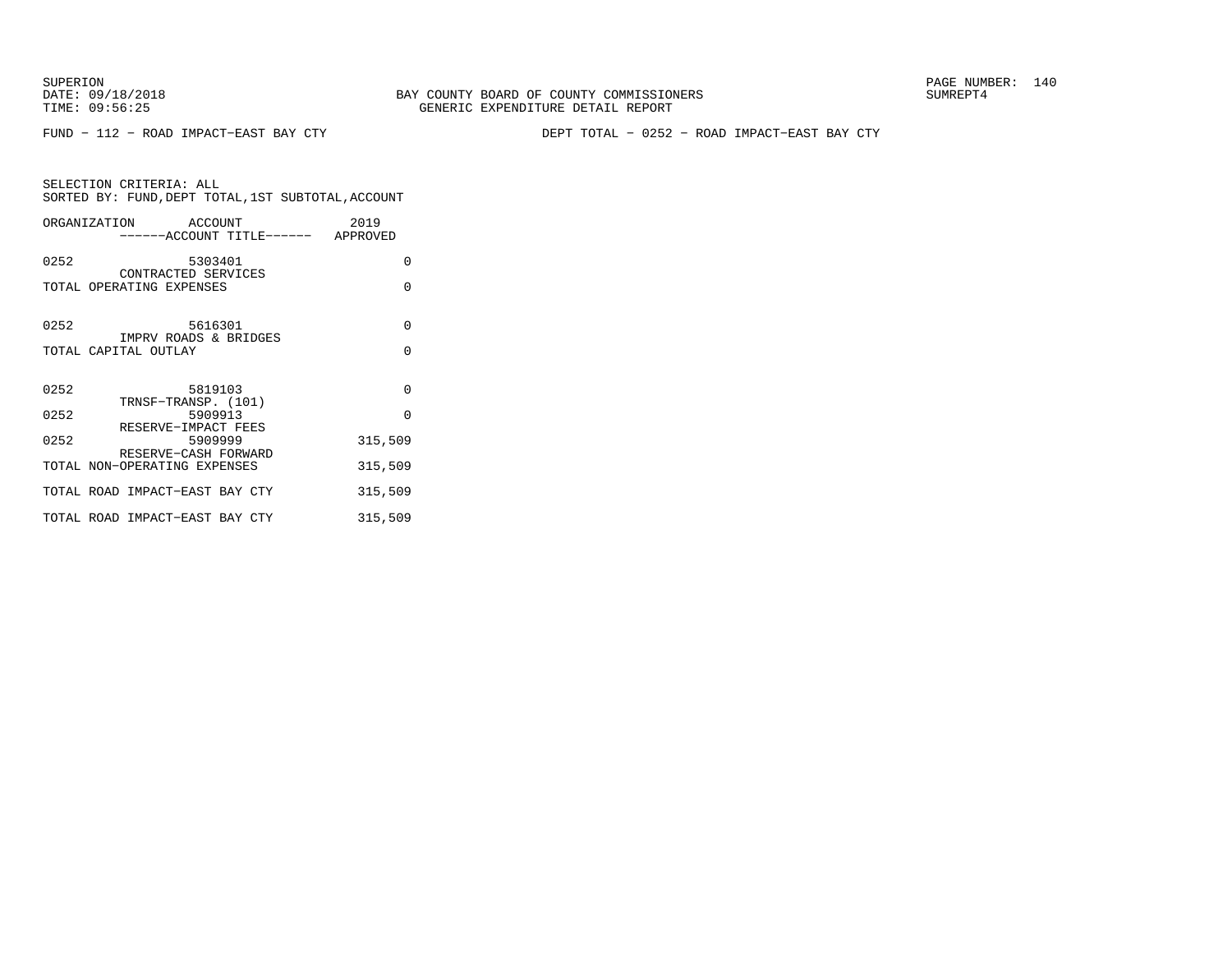SUPERION PAGE NUMBER: 141

FUND − 113 − ROAD IMPACT−PANAMA CITY DEPT TOTAL − 0253 − ROAD IMPACT−PANAMA CITY

|      | ORGANIZATION ACCOUNT<br>-----ACCOUNT TITLE------ APPROVED | 2019     |
|------|-----------------------------------------------------------|----------|
| 0253 | 5303401<br>CONTRACTED SERVICES                            | $\Omega$ |
| 0253 | 5304902<br>FEES & COSTS-PURCHASING                        | $\Omega$ |
|      | TOTAL OPERATING EXPENSES                                  | $\Omega$ |
| 0253 | 5606530<br>CIP-390 WIDENING                               | $\Omega$ |
| 0253 | 5606531<br>CIP-BALDWIN WIDENING                           | $\Omega$ |
| 0253 | 5616301                                                   | $\Omega$ |
|      | IMPRV ROADS & BRIDGES<br>TOTAL CAPITAL OUTLAY             | $\Omega$ |
| 0253 | 5819115<br>TRNSF-ROADS & BRDGS (105)                      | $\Omega$ |
| 0253 | 5909913<br>RESERVE-IMPACT FEES                            | $\Omega$ |
| 0253 | 5909999<br>RESERVE-CASH FORWARD                           | 27,312   |
|      | TOTAL NON-OPERATING EXPENSES                              | 27,312   |
|      | TOTAL ROAD IMPACT-PANAMA CITY                             | 27,312   |
|      | TOTAL ROAD IMPACT-PANAMA CITY                             | 27,312   |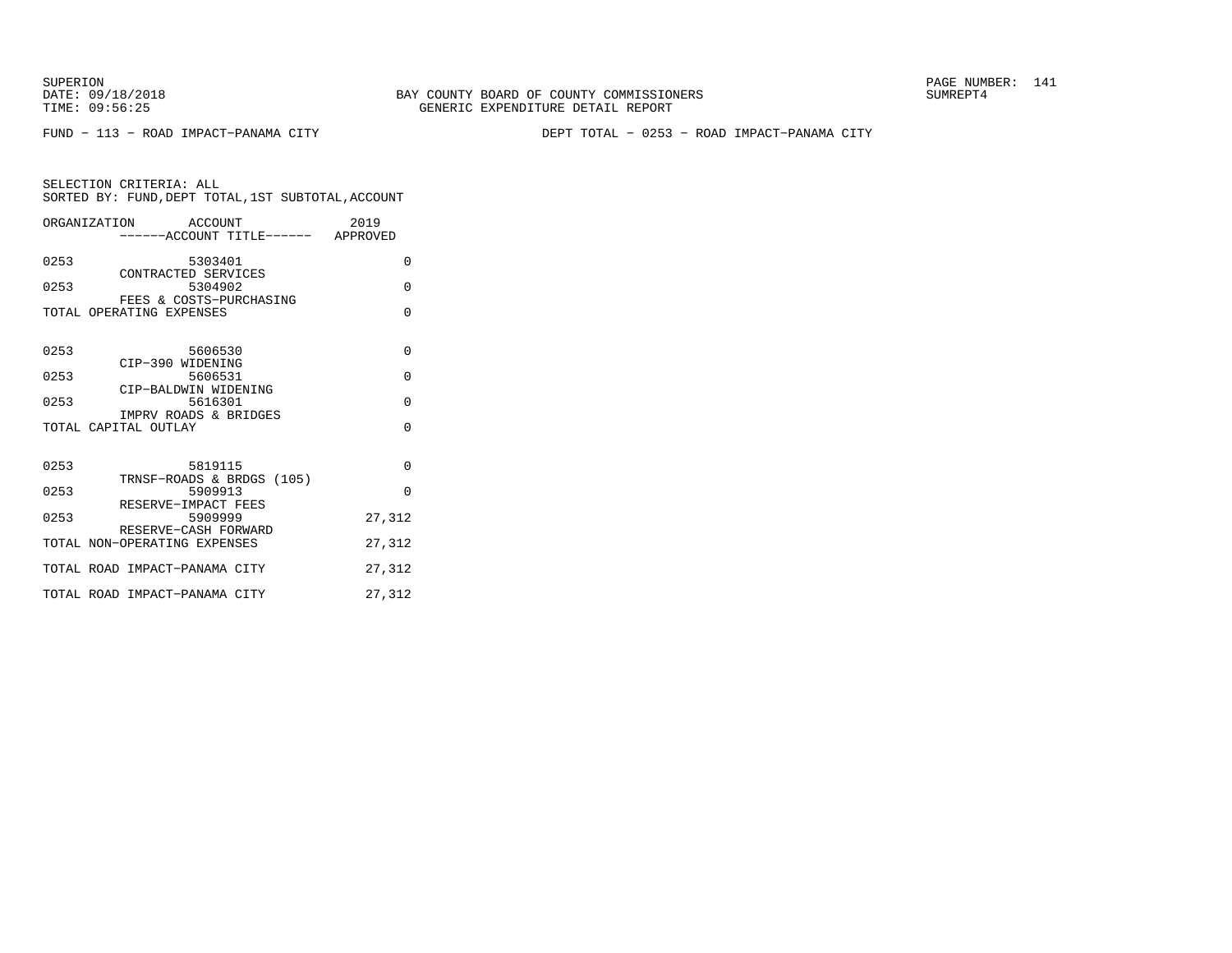FUND − 114 − ROAD IMPACT−S.PORT/S.HILL DEPT TOTAL − 0254 − ROAD IMPACT−S.PORT/S.HILL

|      | ORGANIZATION ACCOUNT                                      | 2019     |
|------|-----------------------------------------------------------|----------|
|      | ------ACCOUNT TITLE------ APPROVED                        |          |
| 0254 | 5303401                                                   | $\Omega$ |
| 0254 | CONTRACTED SERVICES<br>5304902<br>FEES & COSTS-PURCHASING | $\Omega$ |
| 0254 | 5304905                                                   | $\Omega$ |
|      | FEES&COSTS-LGL ADV/ADVERT<br>TOTAL OPERATING EXPENSES     | $\Omega$ |
| 0254 | 5616301<br>IMPRV ROADS & BRIDGES                          | $\Omega$ |
|      | TOTAL CAPITAL OUTLAY                                      | $\Omega$ |
| 0254 | 5909913<br>RESERVE-IMPACT FEES                            | $\Omega$ |
| 0254 | 5909999                                                   | 221,630  |
|      | RESERVE-CASH FORWARD<br>TOTAL NON-OPERATING EXPENSES      | 221,630  |
|      | TOTAL ROAD IMPACT-S.PORT/S.HILL                           | 221,630  |
|      | TOTAL ROAD IMPACT-S.PORT/S.HILL                           | 221,630  |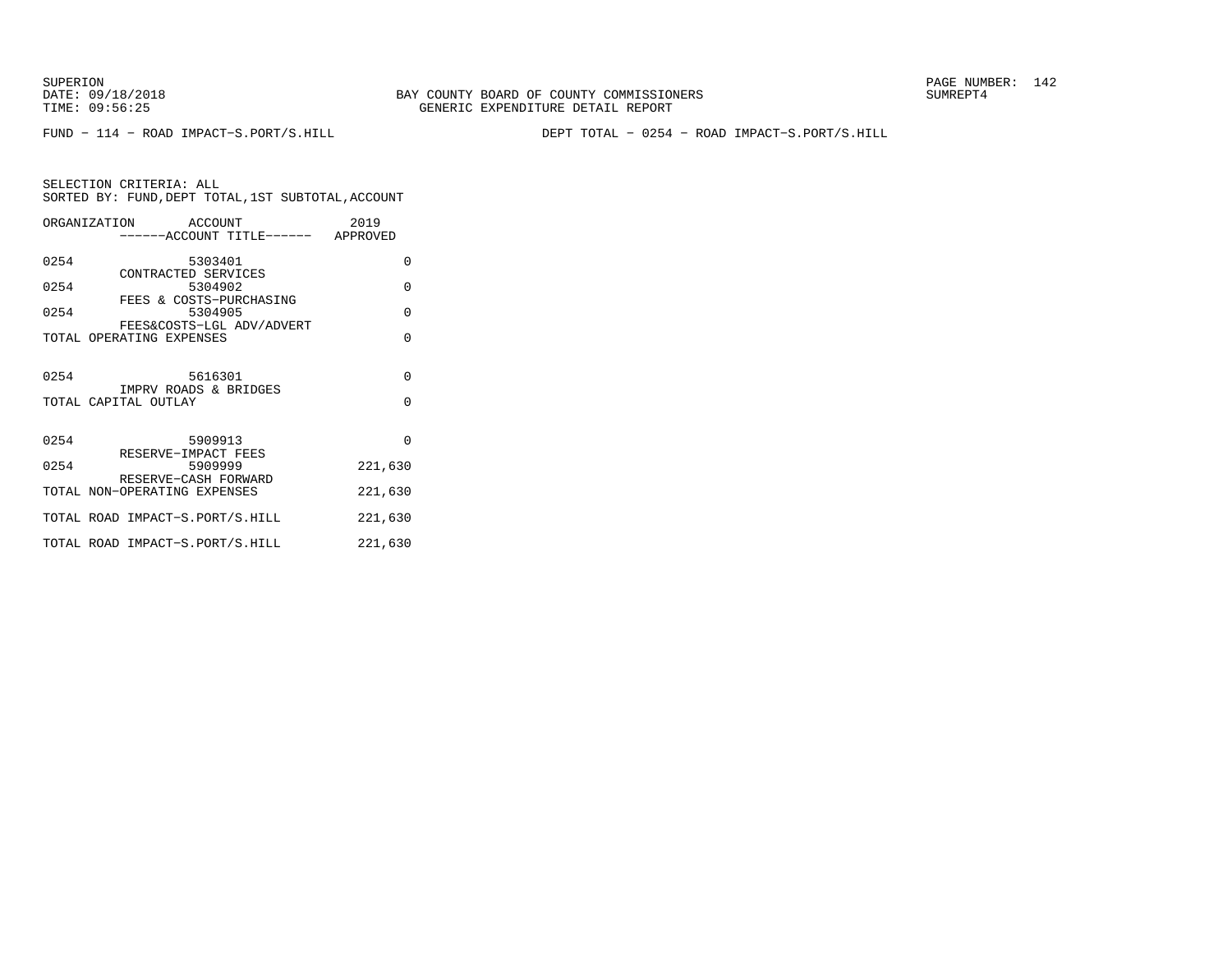FUND − 115 − STORMWATER MANAGEMENT DEPT TOTAL − 0241 − STORMWATER ROADS

|      | ORGANIZATION                | ACCOUNT            | ------ACCOUNT TITLE------ | 2019<br>APPROVED |  |
|------|-----------------------------|--------------------|---------------------------|------------------|--|
|      |                             |                    |                           |                  |  |
| 0241 |                             | 5305201            |                           |                  |  |
|      | TOTAL OPERATING EXPENSES    | OPERATING SUPPLIES |                           |                  |  |
|      |                             |                    |                           |                  |  |
|      | TOTAL STORMWATER ROADS      |                    |                           |                  |  |
|      | TOTAL STORMWATER MANAGEMENT |                    |                           |                  |  |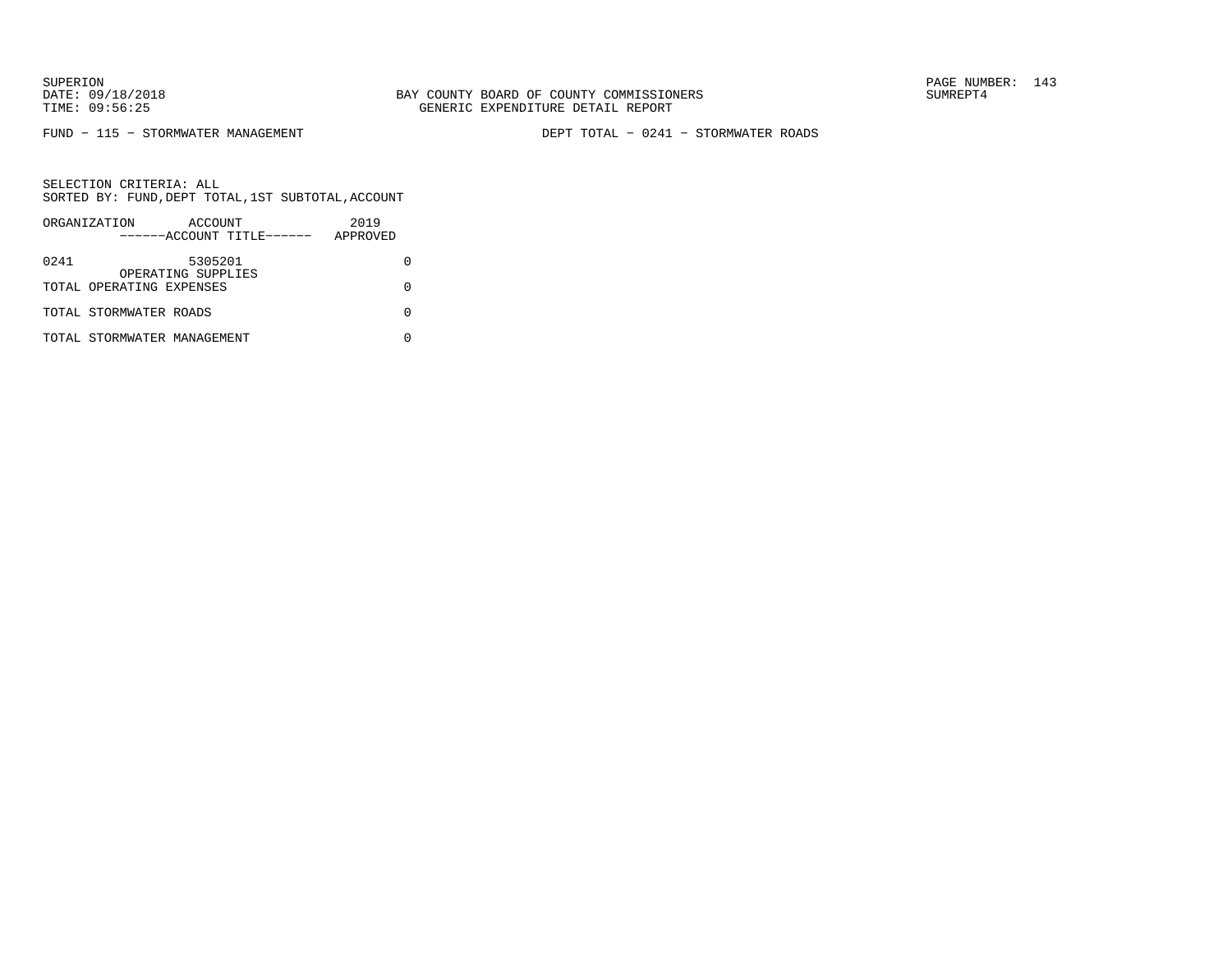FUND − 118 − TRANSIT DEPT TOTAL − 0258 − FIXED TRANSIT

| ORGANIZATION | ACCOUNT                          | 2019      |
|--------------|----------------------------------|-----------|
|              | ----ACCOUNT TITLE------ APPROVED |           |
|              |                                  |           |
| 0258         | 5101200                          | 123,645   |
| 0258         | SALARIES & WAGES-REGULAR         |           |
|              | 5102100<br>FICA TAXES-MATCHING   | 9,459     |
| 0258         | 5102200                          | 10,468    |
|              | RETIREMENT CONTRIBUTIONS         |           |
| 0258         | 5102300                          | 27,005    |
|              | LIFE & HEALTH INSURANCE          |           |
| 0258         | 5102302                          | 144       |
|              | VIRTUAL DOCTOR                   |           |
| 0258         | 5102400                          | 1,822     |
|              | WORKERS COMP. PREMIUMS           |           |
|              | TOTAL PERSONAL SERVICES          | 172,543   |
|              |                                  |           |
|              |                                  |           |
| 0258         | 5143101                          | 5,502     |
|              | PROF SRV-CO ATTORNEY<br>5143105  |           |
| 0258         | PROF SRV-OTHER ATTNY             | 75,000    |
| 0258         | 5303107                          | $\Omega$  |
|              | SRV-SUBSTANCE TEST<br>PROF       |           |
| 0258         | 5303110                          | 0         |
|              | SRV-BACKGROUND CHECK<br>PROF     |           |
| 0258         | 5303401                          | 244,967   |
|              | CONTRACTED SERVICES              |           |
| 0258         | 5303403                          | 5,940     |
|              | CONTR SRV-BANK CHRG POOL         |           |
| 0258         | 5303408                          | 3,378     |
|              | CONTR SRV-800 MHZ                |           |
| 0258         | 5303424                          | 12,500    |
|              | CONTR SRV-CLERK FINANCE          |           |
| 0258         | 5303425                          | 42,443    |
| 0258         | CONTR SRV-ADMIN FEES<br>5303446  | $\Omega$  |
|              | CONTR SRV-FACILITIES             |           |
| 0258         | 5303497                          | 2,528,399 |
|              | CONTR SRV-TRANSIT OPER           |           |
| 0258         | 5303498                          | 0         |
|              | CONTR SRV-PILOT PROGRAM          |           |
| 0258         | 5304001                          | 11,600    |
|              | TRAVEL/TRAINING NON-LOCAL        |           |
| 0258         | 5304005                          | 0         |
|              | TRAVEL-LOCAL                     |           |
| 0258         | 5304101                          | 3,468     |
|              | COMMUNICATIONS SERVICES          |           |
| 0258         | 5304125                          | 440       |
|              | POSTAGE/TRANSP/FREIGHT           |           |
| 0258         | 5304301                          | 26,750    |
|              | UTILITY SERVICES                 |           |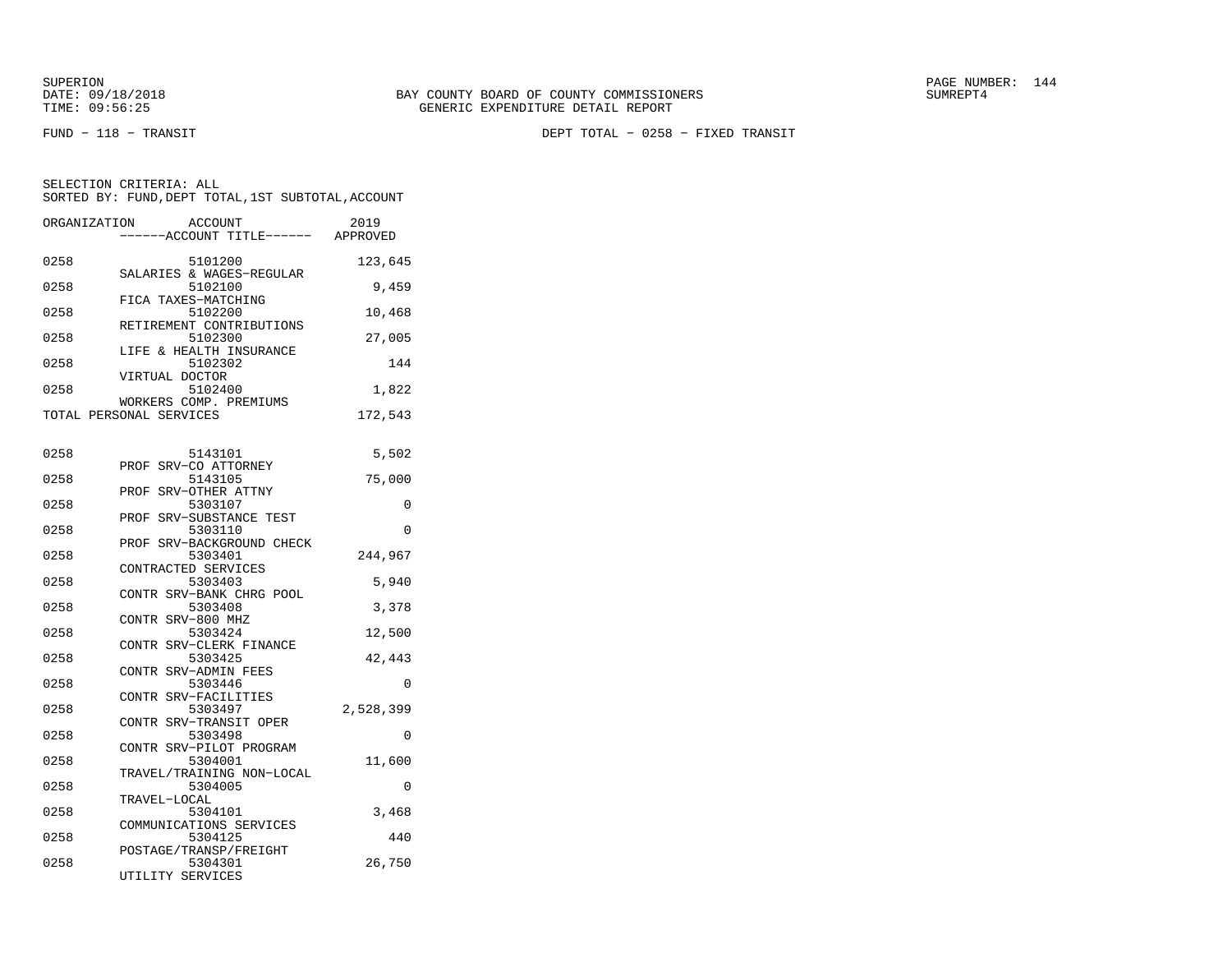FUND − 118 − TRANSIT DEPT TOTAL − 0258 − FIXED TRANSIT

| ORGANIZATION |           | <b>ACCOUNT</b>                  |                           | 2019      |
|--------------|-----------|---------------------------------|---------------------------|-----------|
|              |           |                                 | ---ACCOUNT TITLE------    | APPROVED  |
| 0258         |           | 5304410                         |                           | 1,583     |
| 0258         |           | 5304414                         | RENTALS/LEASES-EQUIPMENT  | 2,571     |
|              |           |                                 | RENTALS/LEASES EQUIP-(IT) |           |
| 0258         |           | 5304500                         |                           | 18,500    |
|              | INSURANCE |                                 |                           |           |
| 0258         |           | 5304501<br>INSURANCE & BONDS    |                           | 3,931     |
| 0258         |           | 5304604                         |                           | 4,164     |
|              |           |                                 | REPAIR/MAINT-BLD&GRD DEPT |           |
| 0258         |           | 5304605                         | REPAIR/MAINT-BLDG & GRND  | $\Omega$  |
| 0258         |           | 5304610                         |                           | 1,000     |
|              |           |                                 | REPAIR/MAINT-AUTO EOUIP   |           |
| 0258         |           | 5304615                         |                           | 25,300    |
|              |           |                                 | REPAIR/MAINT-EQUIPMENT    |           |
| 0258         |           | 5304701<br>PRINTING & BINDING   |                           | 0         |
| 0258         |           | 5304801                         |                           | 2,200     |
|              |           | ADVERTISING                     |                           |           |
| 0258         |           | 5304902                         |                           | 0         |
|              |           |                                 | FEES & COSTS-PURCHASING   |           |
| 0258         |           | 5304987<br>SPECIAL EVENTS       |                           | 550       |
| 0258         |           | 5304989                         |                           | $\Omega$  |
|              |           | FARE BOX OVER/UNDER             |                           |           |
| 0258         |           | 5304990                         |                           | 300       |
|              |           |                                 | MISCELLANEOUS EXPENSES    |           |
| 0258         |           | 5305101                         |                           | 1,650     |
| 0258         |           | OFFICE SUPPLIES<br>5305201      |                           | 300       |
|              |           | OPERATING SUPPLIES              |                           |           |
| 0258         |           | 5305205                         |                           | 150       |
|              |           | GAS, OIL & LUBRICANTS           |                           |           |
| 0258         |           | 5305208<br>OPERATING/PROMO EXPS |                           | 325       |
| 0258         |           | 5305215                         |                           | 0         |
|              |           |                                 | CLOTHING & WEARING APPRL  |           |
| 0258         |           | 5305401                         |                           | $\Omega$  |
|              |           |                                 | BOOKS/RESOURCE MATR/SUBSC |           |
| 0258         |           | 5305402<br>DUES & MEMBERSHIPS   |                           | 1,063     |
| 0258         |           | 5305406                         |                           | $\Omega$  |
|              |           | TRAINING & TUITION              |                           |           |
|              |           | TOTAL OPERATING EXPENSES        |                           | 3,023,974 |
|              |           |                                 |                           |           |
| 0258         |           | 5606401                         |                           | 584,550   |
|              | EQUIPMENT |                                 |                           |           |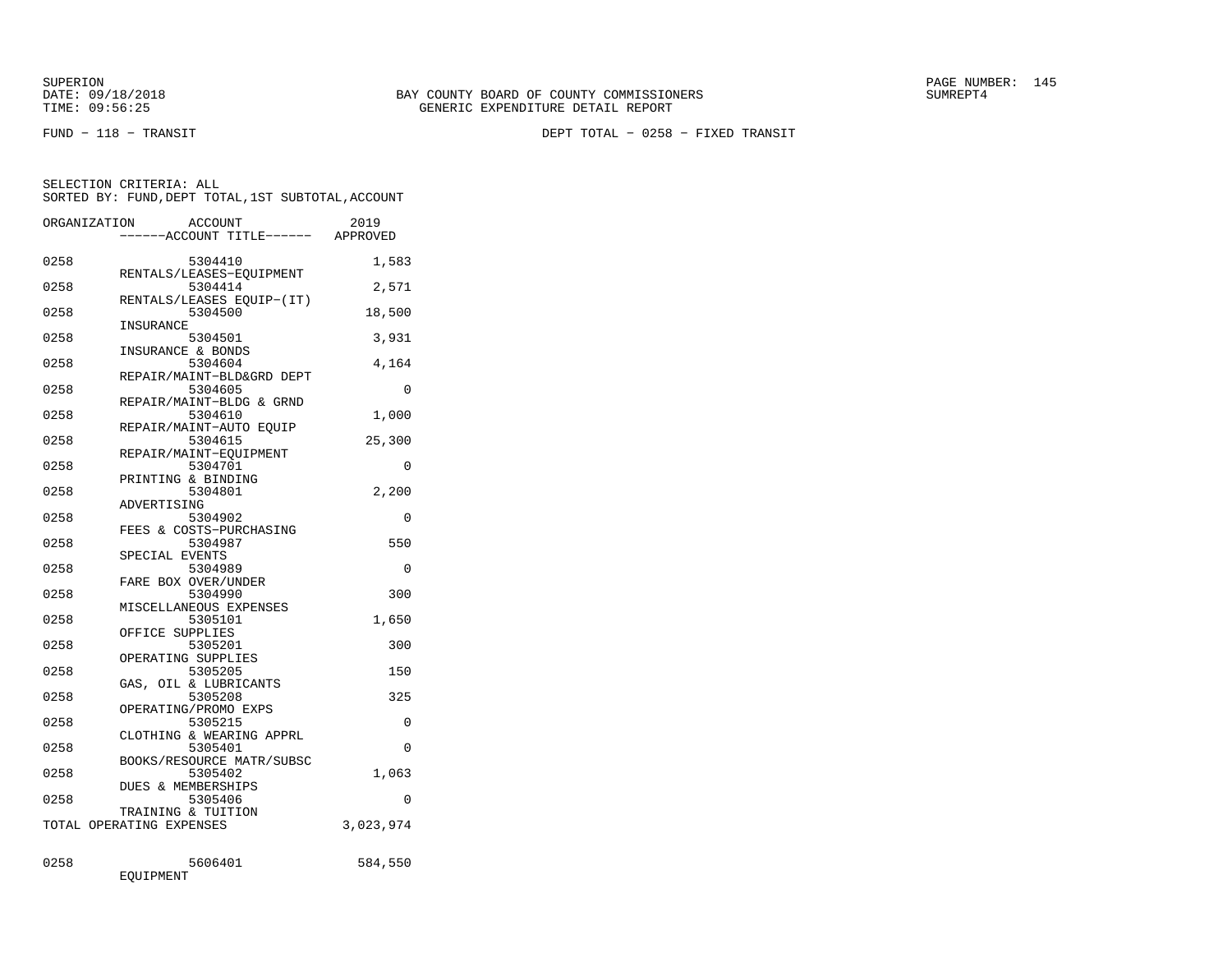FUND − 118 − TRANSIT DEPT TOTAL − 0258 − FIXED TRANSIT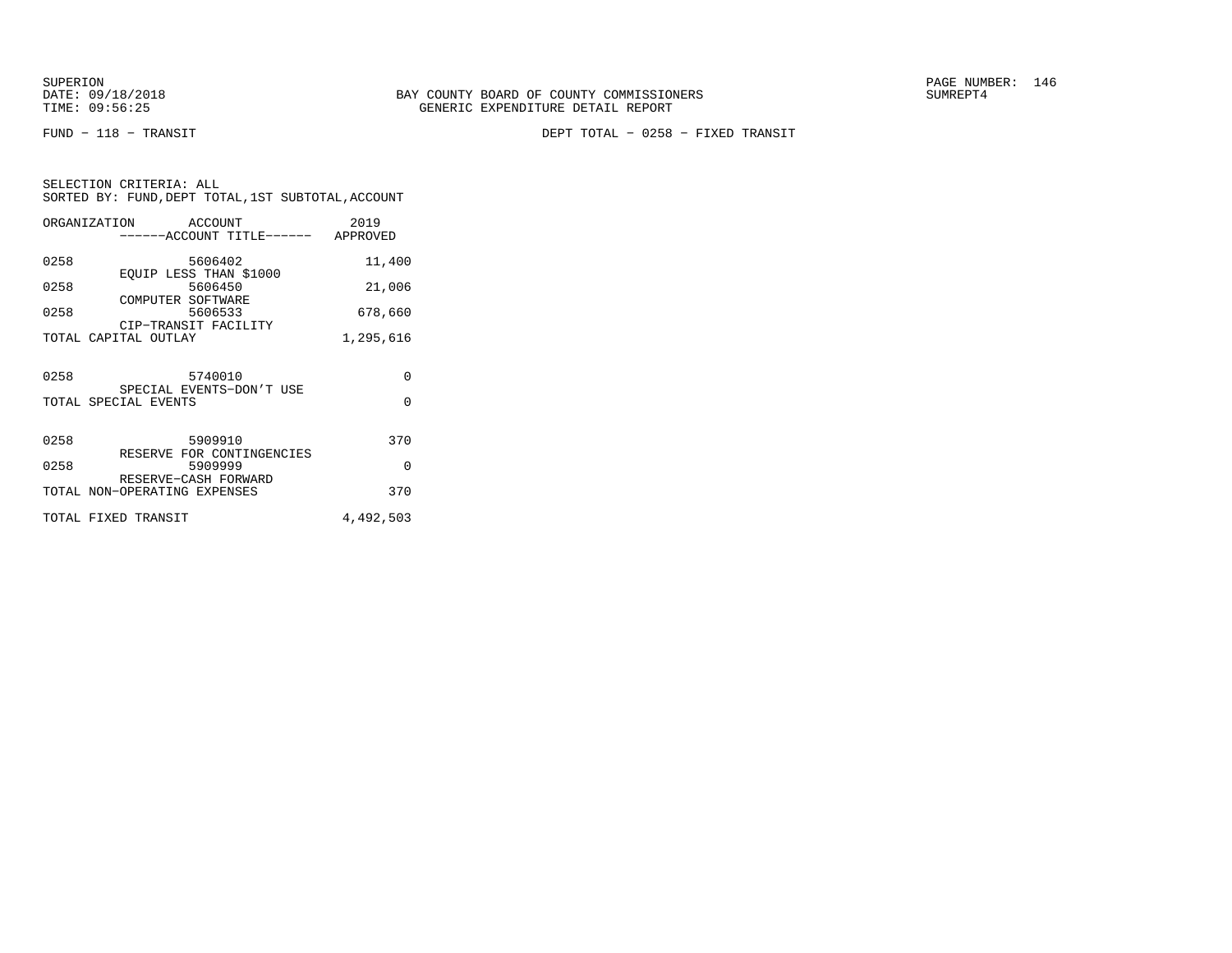SUPERION PAGE NUMBER: 147

FUND − 118 − TRANSIT DEPT TOTAL − 0259 − DEMAND RESPONSE

| ORGANIZATION            |                   | ACCOUNT<br>---ACCOUNT TITLE------ APPROVED | 2019     |
|-------------------------|-------------------|--------------------------------------------|----------|
| 0259                    |                   | 5101200<br>SALARIES & WAGES-REGULAR        | 123,645  |
| 0259                    |                   | 5101400<br>SALARIES & WAGES-OVERTIME       | 0        |
| 0259                    |                   | 5102100                                    | 9,459    |
| 0259                    |                   | FICA TAXES-MATCHING<br>5102200             | 10,468   |
| 0259                    |                   | RETIREMENT CONTRIBUTIONS<br>5102300        | 27,005   |
| 0259                    |                   | LIFE & HEALTH INSURANCE<br>5102302         | 144      |
| 0259                    | VIRTUAL DOCTOR    | 5102400                                    | 1,822    |
| 0259                    |                   | WORKERS COMP. PREMIUMS<br>5102500          | 0        |
| TOTAL PERSONAL SERVICES |                   | UNEMPLOYMENT COMPENSATION                  | 172,543  |
| 0259                    |                   | 5143101                                    | 2,427    |
| 0259                    |                   | PROF SRV-CO ATTORNEY<br>5143105            | $\Omega$ |
| 0259                    |                   | PROF SRV-OTHER ATTNY<br>5303401            | 13,967   |
| 0259                    |                   | CONTRACTED SERVICES<br>5303408             | 3,378    |
| 0259                    | CONTR SRV-800 MHZ | 5303424                                    | 12,500   |
| 0259                    |                   | CONTR SRV-CLERK FINANCE<br>5303425         | 42,478   |
| 0259                    |                   | CONTR SRV-ADMIN FEES<br>5303497            | 848,418  |
| 0259                    |                   | CONTR SRV-TRANSIT OPER<br>5304001          | 2,375    |
| 0259                    |                   | TRAVEL/TRAINING NON-LOCAL<br>5304005       | $\Omega$ |
| 0259                    | TRAVEL-LOCAL      | 5304101                                    | 10,632   |
| 0259                    |                   | COMMUNICATIONS SERVICES<br>5304125         | 125      |
| 0259                    |                   | POSTAGE/TRANSP/FREIGHT<br>5304301          | 24,750   |
| 0259                    | UTILITY SERVICES  | 5304410                                    | 1,583    |
|                         |                   | RENTALS/LEASES-EQUIPMENT                   |          |
| 0259                    |                   | 5304414<br>RENTALS/LEASES EQUIP-(IT)       | 2,571    |
| 0259                    |                   | 5304501<br>INSURANCE & BONDS               | 3,931    |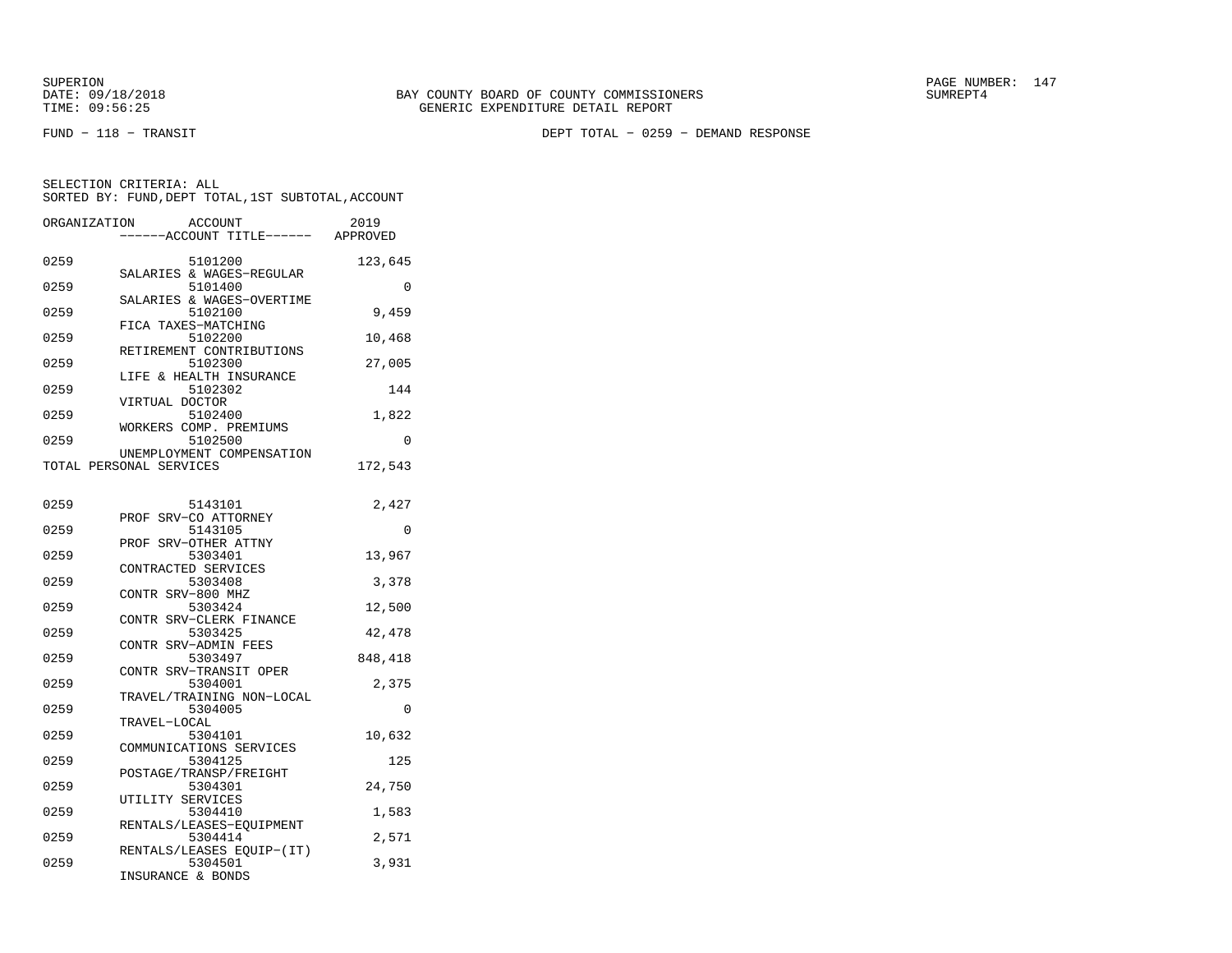SUPERION PAGE NUMBER: 148

FUND − 118 − TRANSIT DEPT TOTAL − 0259 − DEMAND RESPONSE

|      | ORGANIZATION<br><b>ACCOUNT</b>                 | 2019                             |
|------|------------------------------------------------|----------------------------------|
|      |                                                | ----ACCOUNT TITLE------ APPROVED |
| 0259 | 5304604                                        | 4,164                            |
|      | REPAIR/MAINT-BLD&GRD DEPT                      |                                  |
| 0259 | 5304605<br>REPAIR/MAINT-BLDG & GRND            | $\Omega$                         |
| 0259 | 5304610                                        | 750                              |
|      | REPAIR/MAINT-AUTO EQUIP                        |                                  |
| 0259 | 5304615                                        | 300                              |
| 0259 | REPAIR/MAINT-EQUIPMENT                         | 600                              |
|      | 5304801<br>ADVERTISING                         |                                  |
| 0259 | 5304987                                        | 0                                |
|      | SPECIAL EVENTS                                 |                                  |
| 0259 | 5304989                                        | $\Omega$                         |
| 0259 | FARE BOX OVER/UNDER<br>5304990                 | 300                              |
|      | MISCELLANEOUS EXPENSES                         |                                  |
| 0259 | 5305101                                        | 1,650                            |
|      | OFFICE SUPPLIES                                |                                  |
| 0259 | 5305201                                        | 0                                |
|      | OPERATING SUPPLIES                             |                                  |
| 0259 | 5305205<br>GAS, OIL & LUBRICANTS               | 32,000                           |
| 0259 | 5305208                                        | 125                              |
|      | OPERATING/PROMO EXPS                           |                                  |
| 0259 | 5305215                                        | $\Omega$                         |
| 0259 | CLOTHING & WEARING APPRL<br>5305401            | $\Omega$                         |
|      | BOOKS/RESOURCE MATR/SUBSC                      |                                  |
| 0259 | 5305402                                        | 1,063                            |
|      | DUES & MEMBERSHIPS                             |                                  |
| 0259 | 5305406                                        | 0                                |
|      | TRAINING & TUITION<br>TOTAL OPERATING EXPENSES | 1,010,087                        |
|      |                                                |                                  |
| 0259 | 5606401                                        | 177,500                          |
|      | EOUIPMENT                                      |                                  |
| 0259 | 5606402                                        | 3,000                            |
|      | EQUIP LESS THAN \$1000                         |                                  |
| 0259 | 5606450<br>COMPUTER SOFTWARE                   | 17,716                           |
|      | TOTAL CAPITAL OUTLAY                           | 198,216                          |
|      |                                                |                                  |
|      | TOTAL DEMAND RESPONSE                          | 1,380,846                        |
|      | TOTAL TRANSIT                                  | 5,873,349                        |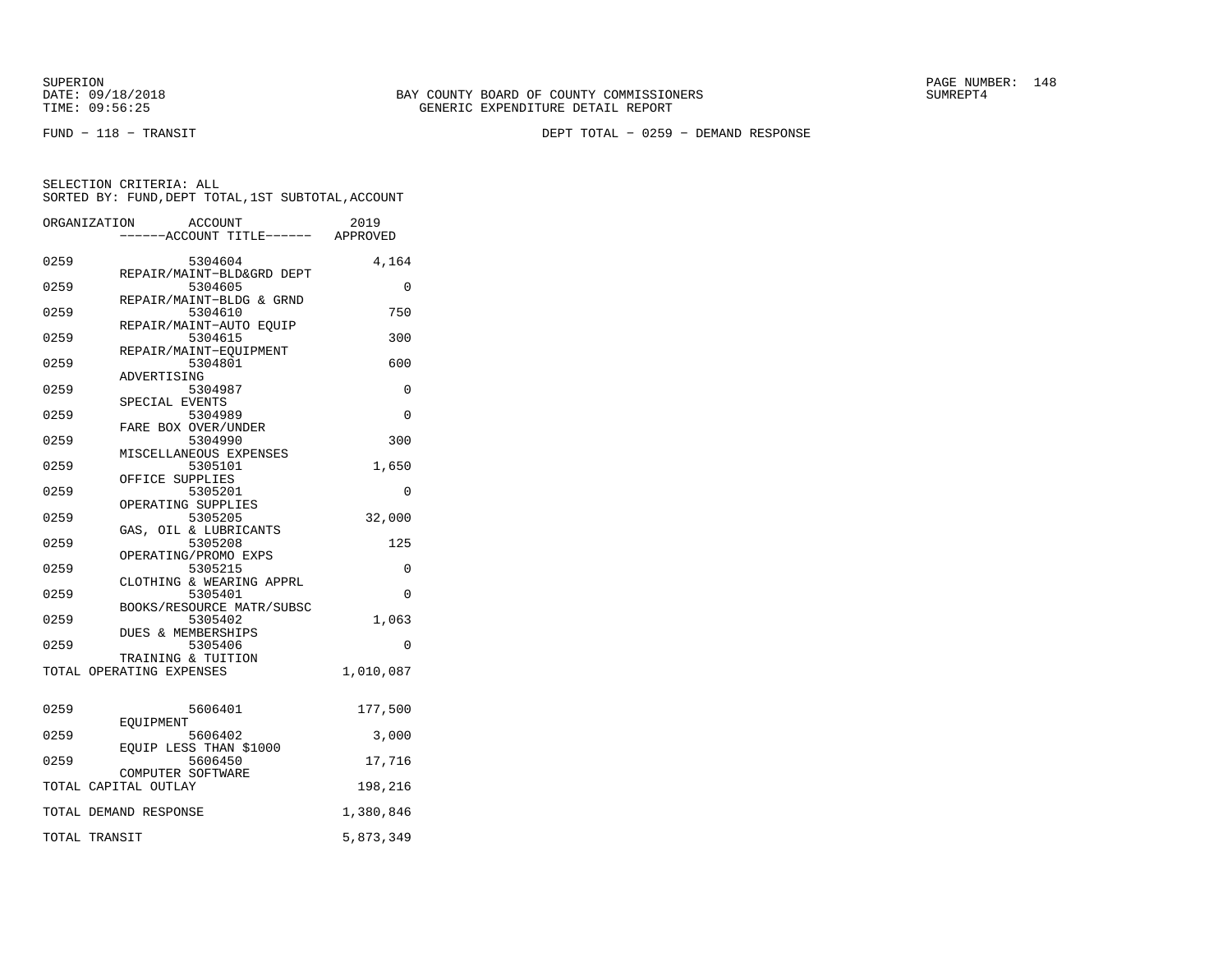FUND − 120 − LIBRARY DEPT TOTAL − − TITLE NOT FOUND

|     | ORGANIZATION          | ACCOUNT |                           | 2019     |  |
|-----|-----------------------|---------|---------------------------|----------|--|
|     |                       |         | ------ACCOUNT TITLE------ | APPROVED |  |
|     |                       |         |                           |          |  |
| 120 |                       | 5606601 |                           |          |  |
|     | IMPACT FEE PROJECTS   |         |                           |          |  |
|     | TOTAL CAPITAL OUTLAY  |         |                           |          |  |
|     |                       |         |                           |          |  |
|     | TOTAL TITLE NOT FOUND |         |                           |          |  |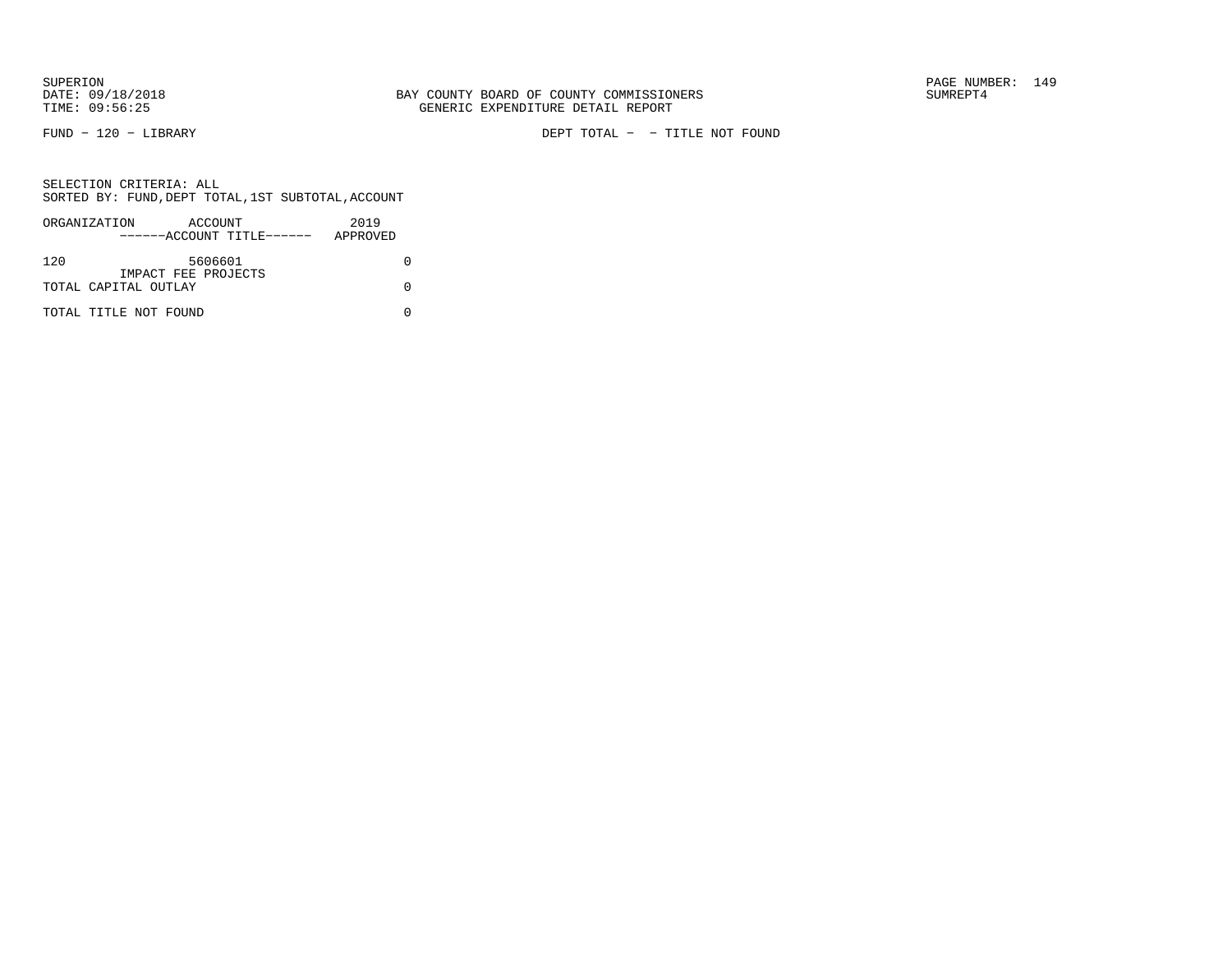SUPERION PAGE NUMBER: 150

FUND − 120 − LIBRARY DEPT TOTAL − 0360 − BAY COUNTY LIBRARY

| ORGANIZATION |                         | <b>ACCOUNT</b>                       | 2019      |
|--------------|-------------------------|--------------------------------------|-----------|
|              |                         | -----ACCOUNT TITLE------             | APPROVED  |
|              |                         |                                      |           |
| 0360         |                         | 5101200                              | 1,057,107 |
|              |                         | SALARIES & WAGES-REGULAR             |           |
| 0360         |                         | 5101205<br>SALARIES & WAGES-DISASTER | 0         |
| 0360         |                         | 5101400                              | 1,266     |
|              |                         | SALARIES & WAGES-OVERTIME            |           |
| 0360         |                         | 5102100                              | 80,966    |
|              | FICA TAXES-MATCHING     |                                      |           |
| 0360         |                         | 5102200                              | 89,607    |
|              |                         | RETIREMENT CONTRIBUTIONS             |           |
| 0360         |                         | 5102300                              | 229,946   |
|              |                         | LIFE & HEALTH INSURANCE              |           |
| 0360         |                         | 5102302                              | 1,680     |
|              | VIRTUAL DOCTOR          |                                      |           |
| 0360         |                         | 5102400                              | 5,234     |
|              |                         | WORKERS COMP. PREMIUMS               |           |
|              | TOTAL PERSONAL SERVICES |                                      | 1,465,806 |
|              |                         |                                      |           |
|              |                         |                                      |           |
| 0360         |                         | 5143101<br>PROF SRV-CO ATTORNEY      | 1,775     |
| 0360         |                         | 5303107                              | 350       |
|              |                         | PROF SRV-SUBSTANCE TEST              |           |
| 0360         |                         | 5303110                              | 410       |
|              |                         | PROF SRV-BACKGROUND CHECK            |           |
| 0360         |                         | 5303401                              | 5,335     |
|              | CONTRACTED SERVICES     |                                      |           |
| 0360         |                         | 5303403                              | 1,180     |
|              |                         | CONTR SRV-BANK CHRG POOL             |           |
| 0360         |                         | 5303425                              | 236,310   |
|              |                         | CONTR SRV-ADMIN FEES                 |           |
| 0360         |                         | 5303430                              | $\Omega$  |
|              |                         | CONTR SRV-ADVERTISING                |           |
| 0360         |                         | 5303446                              | 203,108   |
|              |                         | CONTR SRV-FACILITIES                 |           |
| 0360         |                         | 5304001                              | 0         |
|              |                         | TRAVEL/TRAINING NON-LOCAL            |           |
| 0360         | TRAVEL-LOCAL            | 5304005                              | 0         |
| 0360         |                         | 5304101                              | 11,988    |
|              |                         | COMMUNICATIONS SERVICES              |           |
| 0360         |                         | 5304122                              | 0         |
|              |                         | COMM SRV-LEASED LINES                |           |
| 0360         |                         | 5304125                              | 6,050     |
|              |                         | POSTAGE/TRANSP/FREIGHT               |           |
| 0360         |                         | 5304301                              | 169,000   |
|              | UTILITY SERVICES        |                                      |           |
| 0360         |                         | 5304405                              | 0         |
|              |                         | RENTALS/LEASES-BUILDINGS             |           |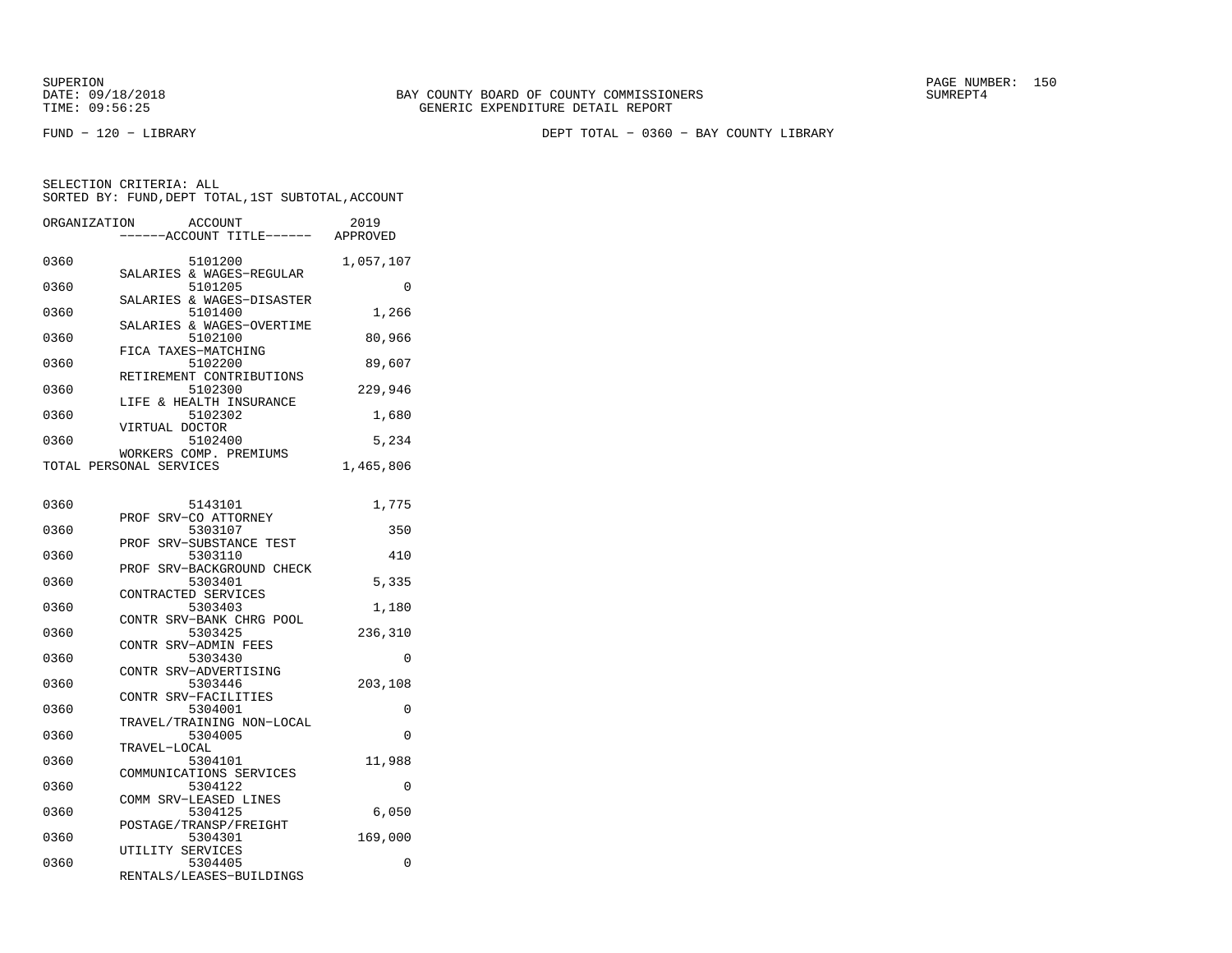FUND − 120 − LIBRARY DEPT TOTAL − 0360 − BAY COUNTY LIBRARY

|      | ORGANIZATION             | <b>ACCOUNT</b>                      | 2019    |
|------|--------------------------|-------------------------------------|---------|
|      |                          | ---ACCOUNT TITLE------ APPROVED     |         |
|      |                          |                                     |         |
| 0360 |                          | 5304410<br>RENTALS/LEASES-EQUIPMENT | 9,252   |
| 0360 |                          | 5304414                             | 55,838  |
|      |                          | RENTALS/LEASES EQUIP-(IT)           |         |
| 0360 |                          | 5304501                             | 69,526  |
|      |                          | INSURANCE & BONDS                   |         |
| 0360 |                          | 5304604                             | 0       |
|      |                          | REPAIR/MAINT-BLD&GRD DEPT           |         |
| 0360 |                          | 5304605                             | 25,000  |
|      |                          | REPAIR/MAINT-BLDG & GRND            |         |
| 0360 |                          | 5304610                             | 550     |
|      |                          | REPAIR/MAINT-AUTO EQUIP             |         |
| 0360 |                          | 5304611                             | 0       |
|      |                          | REPAIR/MAINT-FLEET MAINT            |         |
| 0360 |                          | 5304615                             | 7,660   |
|      |                          | REPAIR/MAINT-EQUIPMENT              |         |
| 0360 |                          | 5304701                             | 0       |
|      |                          | PRINTING & BINDING                  |         |
| 0360 |                          | 5304902                             | 10,907  |
|      |                          | FEES & COSTS-PURCHASING             |         |
| 0360 |                          | 5304905                             | 0       |
|      |                          | FEES&COSTS-LGL ADV/ADVERT           |         |
| 0360 |                          | 5304984                             | 0       |
|      | <b>BAD DEBT</b>          |                                     |         |
| 0360 |                          | 5304990                             | 400     |
| 0360 |                          | MISCELLANEOUS EXPENSES<br>5305101   |         |
|      |                          | OFFICE SUPPLIES                     | 7,500   |
| 0360 |                          | 5305102                             | 2,000   |
|      |                          | PROGRAM SUPPLIES-LIBRARY            |         |
| 0360 |                          | 5305201                             | 5,800   |
|      |                          | OPERATING SUPPLIES                  |         |
| 0360 |                          | 5305202                             | 300     |
|      |                          | OPER SUPPLIES-JANITORIAL            |         |
| 0360 |                          | 5305205                             | 1,500   |
|      |                          | GAS, OIL & LUBRICANTS               |         |
| 0360 |                          | 5305210                             | 50      |
|      |                          | SAFETY GEAR & SUPPLIES              |         |
| 0360 |                          | 5305401                             | 8,185   |
|      |                          | BOOKS/RESOURCE MATR/SUBSC           |         |
| 0360 |                          | 5305402                             | 135     |
|      |                          | DUES & MEMBERSHIPS                  |         |
| 0360 |                          | 5305406                             | 0       |
|      |                          | TRAINING & TUITION                  |         |
| 0360 |                          | 5394940                             | 0       |
|      |                          | COGS-VENDING/CONCESSION             |         |
|      | TOTAL OPERATING EXPENSES |                                     | 840,109 |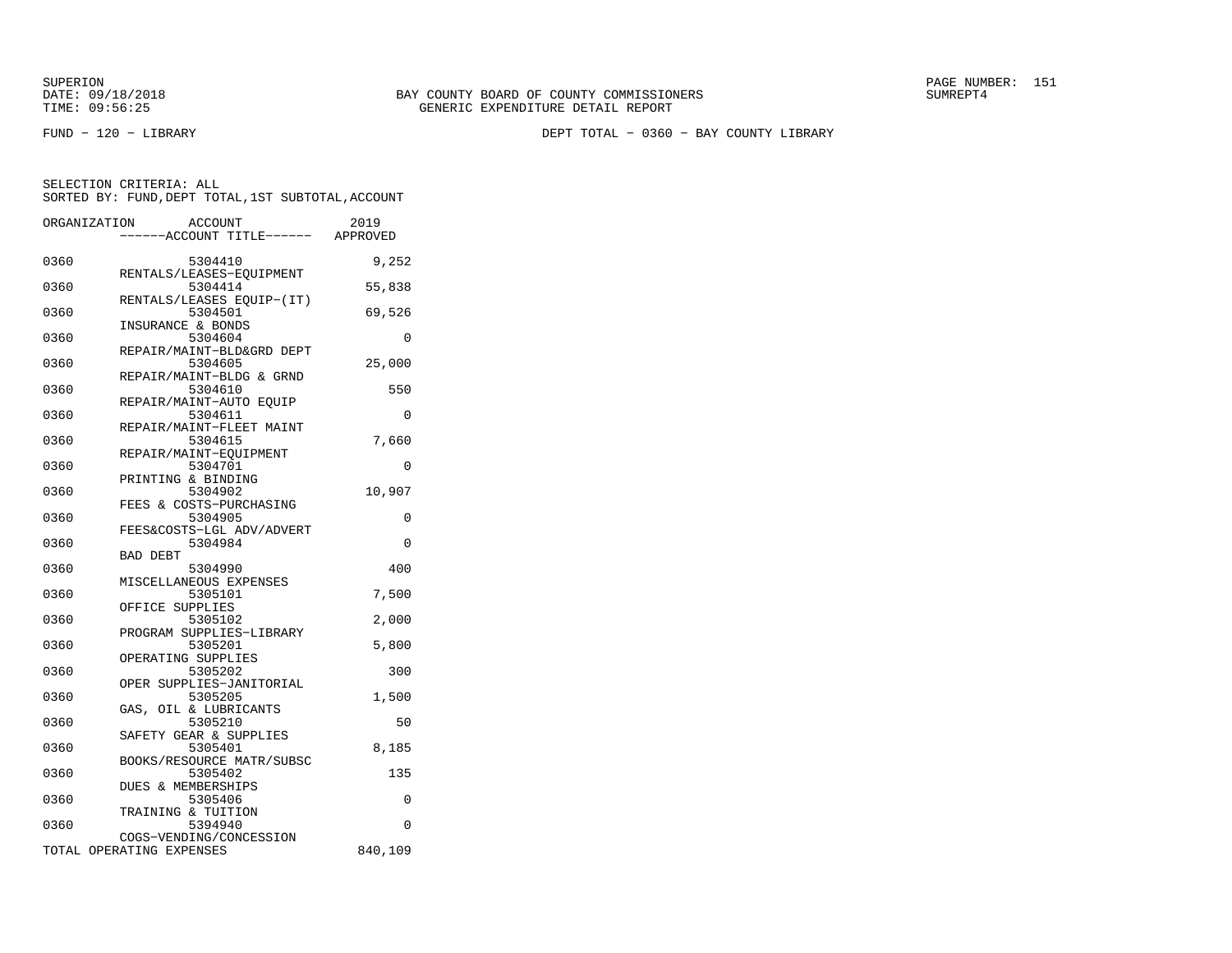SUPERION PAGE NUMBER: 152

FUND − 120 − LIBRARY DEPT TOTAL − 0360 − BAY COUNTY LIBRARY

| ORGANIZATION | <b>ACCOUNT</b>                                       | 2019        |
|--------------|------------------------------------------------------|-------------|
|              | ------ACCOUNT TITLE------ APPROVED                   |             |
| 0360         | 5606401                                              | 45,000      |
| 0360         | EOUIPMENT<br>5606402                                 | 2,500       |
| 0360         | EQUIP LESS THAN \$1000<br>5606450                    | 1,881       |
| 0360         | COMPUTER SOFTWARE<br>5606601                         | 100,000     |
| 0360         | IMPACT FEE PROJECTS<br>5606620                       | 53,666      |
| 0360         | <b>BOOKS - STATE AID</b><br>5606623                  | 14,435      |
| 0360         | BOOKS - LOCAL<br>5606625                             | $\Omega$    |
|              | <b>BOOKS - DONATED FUNDS</b><br>TOTAL CAPITAL OUTLAY | 217,482     |
|              |                                                      |             |
| 0360         | 5707201                                              | 0           |
|              | <b>INTEREST EXPENSE</b><br>TOTAL DEBT SERVICE        | $\Omega$    |
|              |                                                      |             |
| 0360         | 5808121                                              | $\Omega$    |
|              | GRANT-FEDERAL<br>TOTAL GRANTS & AIDS                 | $\Omega$    |
|              |                                                      |             |
| 0360         | 5905998<br>DEPRECIATION EXPENSE                      | 0           |
| 0360         | 5909910<br>RESERVE FOR CONTINGENCIES                 | $\mathbf 0$ |
| 0360         | 5909915                                              | $\Omega$    |
| 0360         | RESERVE FOR PAY ADJUSTMNT<br>5909999                 | $\Omega$    |
|              | RESERVE-CASH FORWARD<br>TOTAL NON-OPERATING EXPENSES | $\Omega$    |
|              | TOTAL BAY COUNTY LIBRARY                             | 2,523,397   |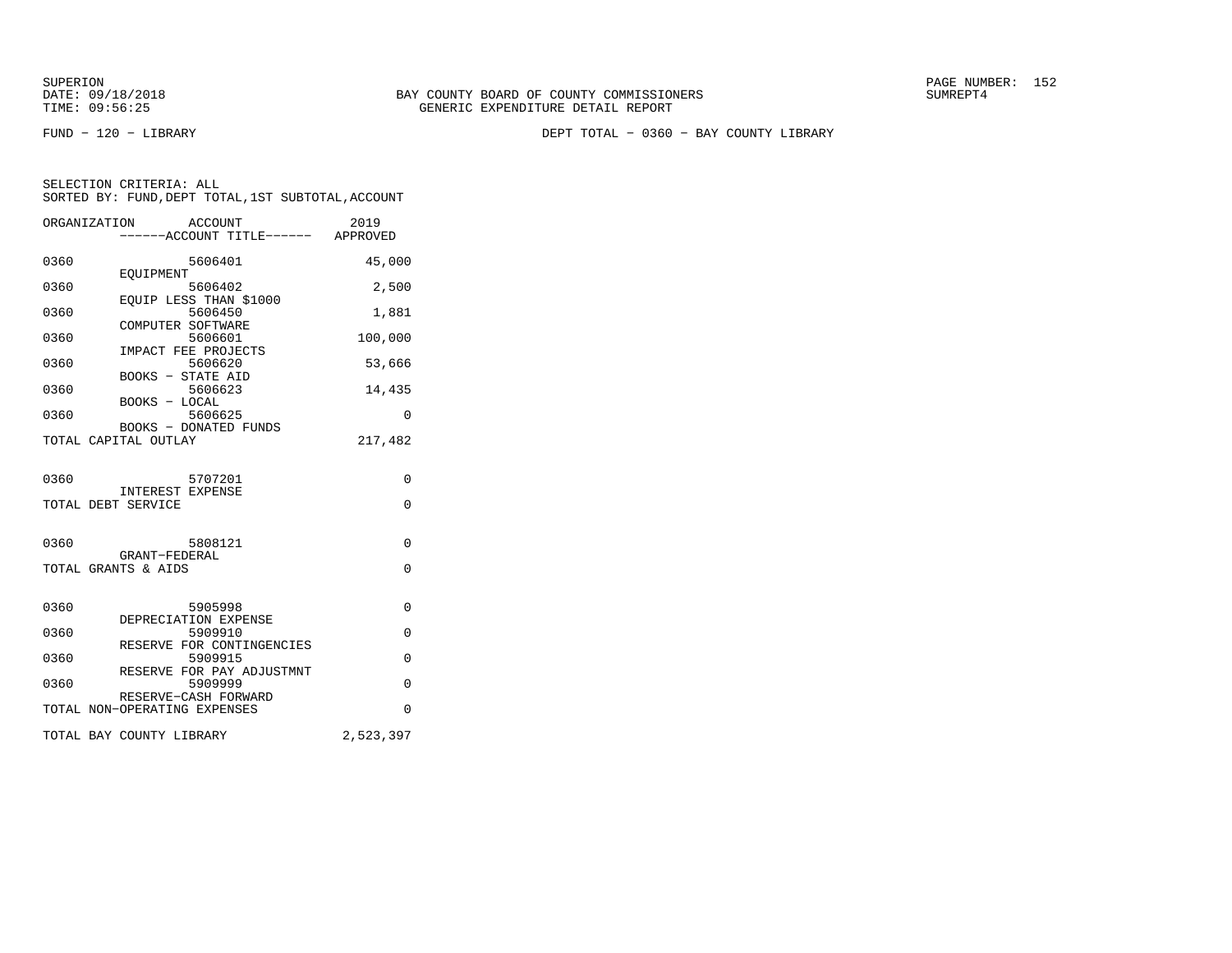FUND − 120 − LIBRARY DEPT TOTAL − 0361 − GULF COUNTY LIBRARY

| ORGANIZATION | <b>ACCOUNT</b><br>----ACCOUNT TITLE------ APPROVED    | 2019    |
|--------------|-------------------------------------------------------|---------|
| 0361         | 5101200<br>SALARIES & WAGES-REGULAR                   | 107,913 |
| 0361         | 5101400<br>SALARIES & WAGES-OVERTIME                  | 5,200   |
| 0361         | 5102100<br>FICA TAXES-MATCHING                        | 8,653   |
| 0361         | 5102200<br>RETIREMENT CONTRIBUTIONS                   | 9,577   |
| 0361         | 5102300<br>LIFE & HEALTH INSURANCE                    | 10,819  |
| 0361         | 5102302<br>VIRTUAL DOCTOR                             | 72      |
| 0361         | 5102400<br>WORKERS COMP. PREMIUMS                     | 559     |
|              | TOTAL PERSONAL SERVICES                               | 142,793 |
| 0361         | 5303107                                               | 95      |
| 0361         | PROF SRV-SUBSTANCE TEST<br>5303110                    | 60      |
| 0361         | PROF SRV-BACKGROUND CHECK<br>5303401                  | 420     |
| 0361         | CONTRACTED SERVICES<br>5303410                        | 0       |
| 0361         | CONTR SRV-JANITORIAL<br>5304001                       | 0       |
| 0361         | TRAVEL/TRAINING NON-LOCAL<br>5304005                  | 310     |
| 0361         | TRAVEL-LOCAL<br>5304101                               | 1,325   |
| 0361         | COMMUNICATIONS SERVICES<br>5304125                    | 20      |
| 0361         | POSTAGE/TRANSP/FREIGHT<br>5304301<br>UTILITY SERVICES | 21,000  |
| 0361         | 5304410<br>RENTALS/LEASES-EQUIPMENT                   | 175     |
| 0361         | 5304414<br>RENTALS/LEASES EOUIP-(IT)                  | 492     |
| 0361         | 5304501<br>INSURANCE & BONDS                          | 9,721   |
| 0361         | 5304604<br>REPAIR/MAINT-BLD&GRD DEPT                  | 0       |
| 0361         | 5304605<br>REPAIR/MAINT-BLDG & GRND                   | 0       |
| 0361         | 5304615<br>REPAIR/MAINT-EQUIPMENT                     | 840     |
| 0361         | 5304701<br>PRINTING & BINDING                         | 0       |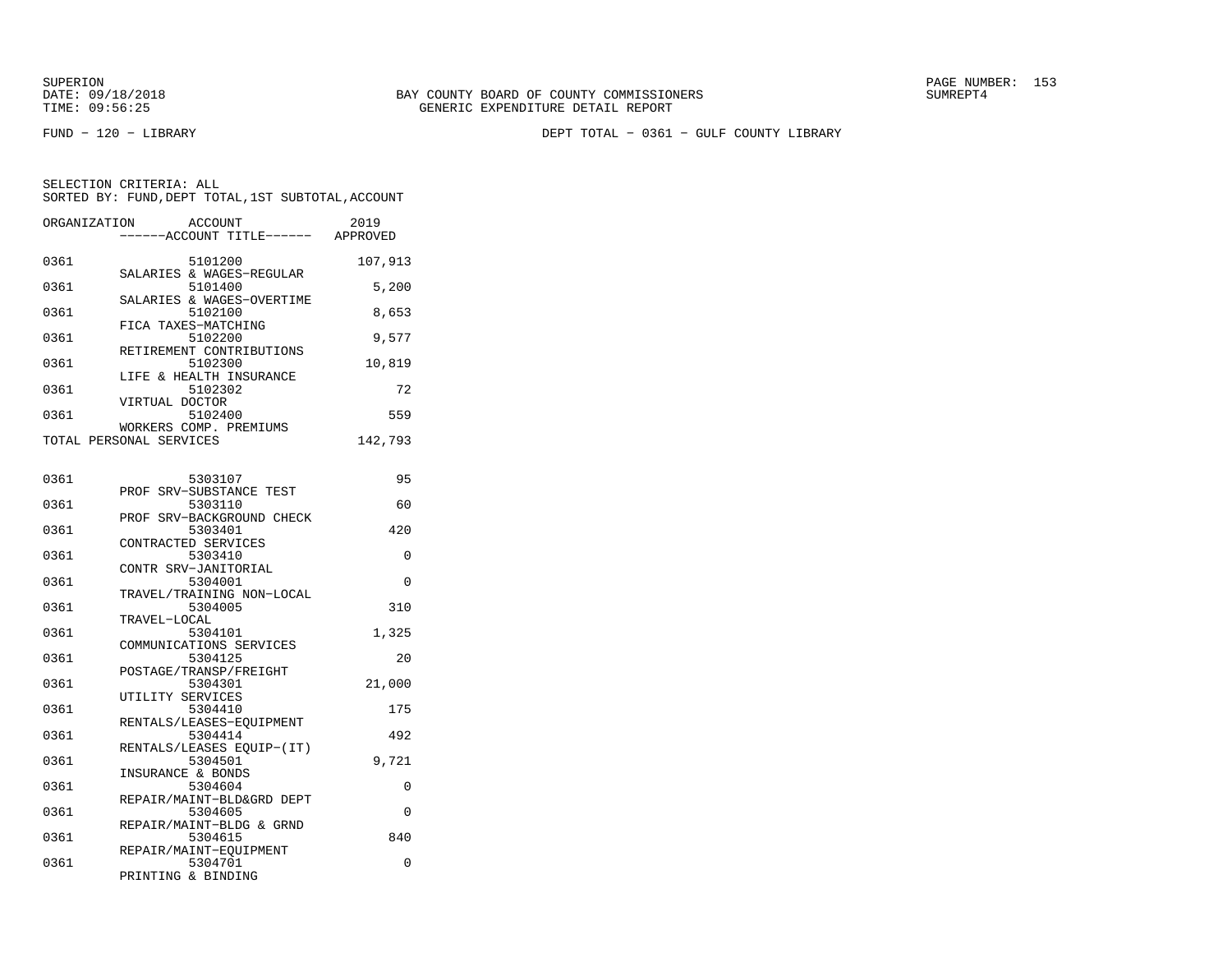FUND − 120 − LIBRARY DEPT TOTAL − 0361 − GULF COUNTY LIBRARY

| ORGANIZATION | <b>ACCOUNT</b><br>---ACCOUNT TITLE------ APPROVED               | 2019               |
|--------------|-----------------------------------------------------------------|--------------------|
| 0361         | 5304902                                                         | 0                  |
| 0361         | FEES & COSTS-PURCHASING<br>5304990                              | $\Omega$           |
| 0361         | MISCELLANEOUS EXPENSES<br>5305101<br>OFFICE SUPPLIES            | 750                |
| 0361         | 5305102<br>PROGRAM SUPPLIES-LIBRARY                             | 150                |
| 0361         | 5305201<br>OPERATING SUPPLIES                                   | $\Omega$           |
| 0361         | 5305202<br>OPER SUPPLIES-JANITORIAL                             | 275                |
| 0361         | 5305205<br>GAS, OIL & LUBRICANTS                                | $\Omega$           |
| 0361         | 5305210<br>SAFETY GEAR & SUPPLIES                               | 0                  |
| 0361         | 5305401<br>BOOKS/RESOURCE MATR/SUBSC                            | 1,010              |
| 0361         | 5305402<br>DUES & MEMBERSHIPS                                   | 0                  |
| 0361         | 5305406<br>TRAINING & TUITION<br>TOTAL OPERATING EXPENSES       | $\Omega$<br>36,643 |
|              |                                                                 |                    |
| 0361         | 5606401<br>EOUIPMENT                                            | $\Omega$           |
| 0361         | 5606402<br>EQUIP LESS THAN \$1000                               | $\Omega$           |
| 0361         | 5606450<br>COMPUTER SOFTWARE                                    | $\Omega$           |
| 0361         | 5606620<br><b>BOOKS - STATE AID</b>                             | 0                  |
| 0361         | 5606623<br>BOOKS - LOCAL                                        | 0                  |
| 0361         | 5606625<br><b>BOOKS - DONATED FUNDS</b><br>TOTAL CAPITAL OUTLAY | 0<br>$\Omega$      |
|              |                                                                 |                    |
| 0361         | 5808121<br>GRANT-FEDERAL                                        | 500                |
|              | TOTAL GRANTS & AIDS                                             | 500                |
| 0361         | 5905998                                                         | 0                  |
| 0361         | DEPRECIATION EXPENSE<br>5909910<br>RESERVE FOR CONTINGENCIES    | 0                  |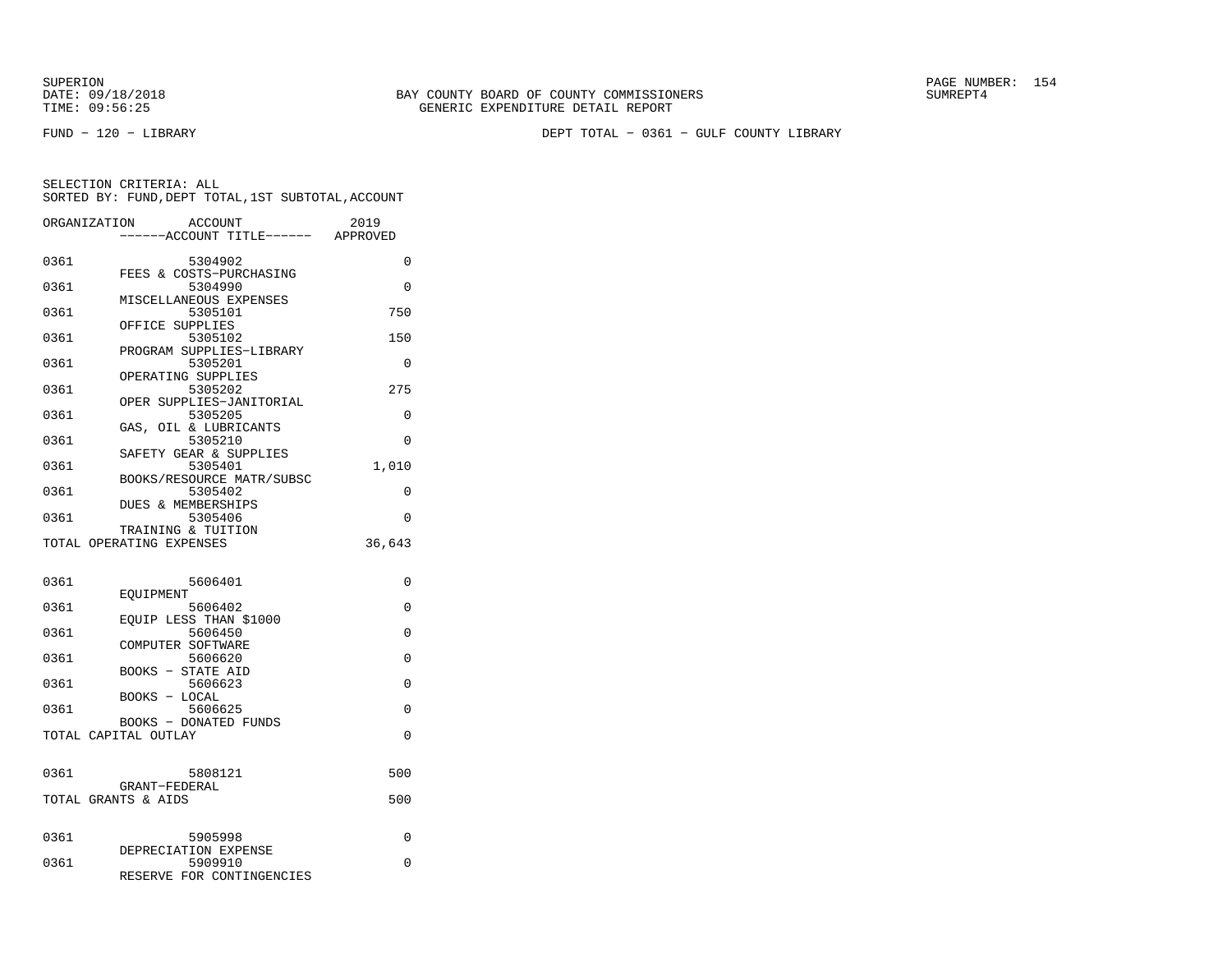FUND − 120 − LIBRARY DEPT TOTAL − 0361 − GULF COUNTY LIBRARY

|      | ORGANIZATION                 | ACCOUNT |                           | 2019     |  |
|------|------------------------------|---------|---------------------------|----------|--|
|      |                              |         | ------ACCOUNT TITLE------ | APPROVED |  |
|      |                              |         |                           |          |  |
| 0361 |                              | 5909915 |                           |          |  |
|      |                              |         | RESERVE FOR PAY ADJUSTMNT |          |  |
|      | TOTAL NON-OPERATING EXPENSES |         |                           |          |  |
|      |                              |         |                           |          |  |
|      | TOTAL GULF COUNTY LIBRARY    |         |                           | 179,936  |  |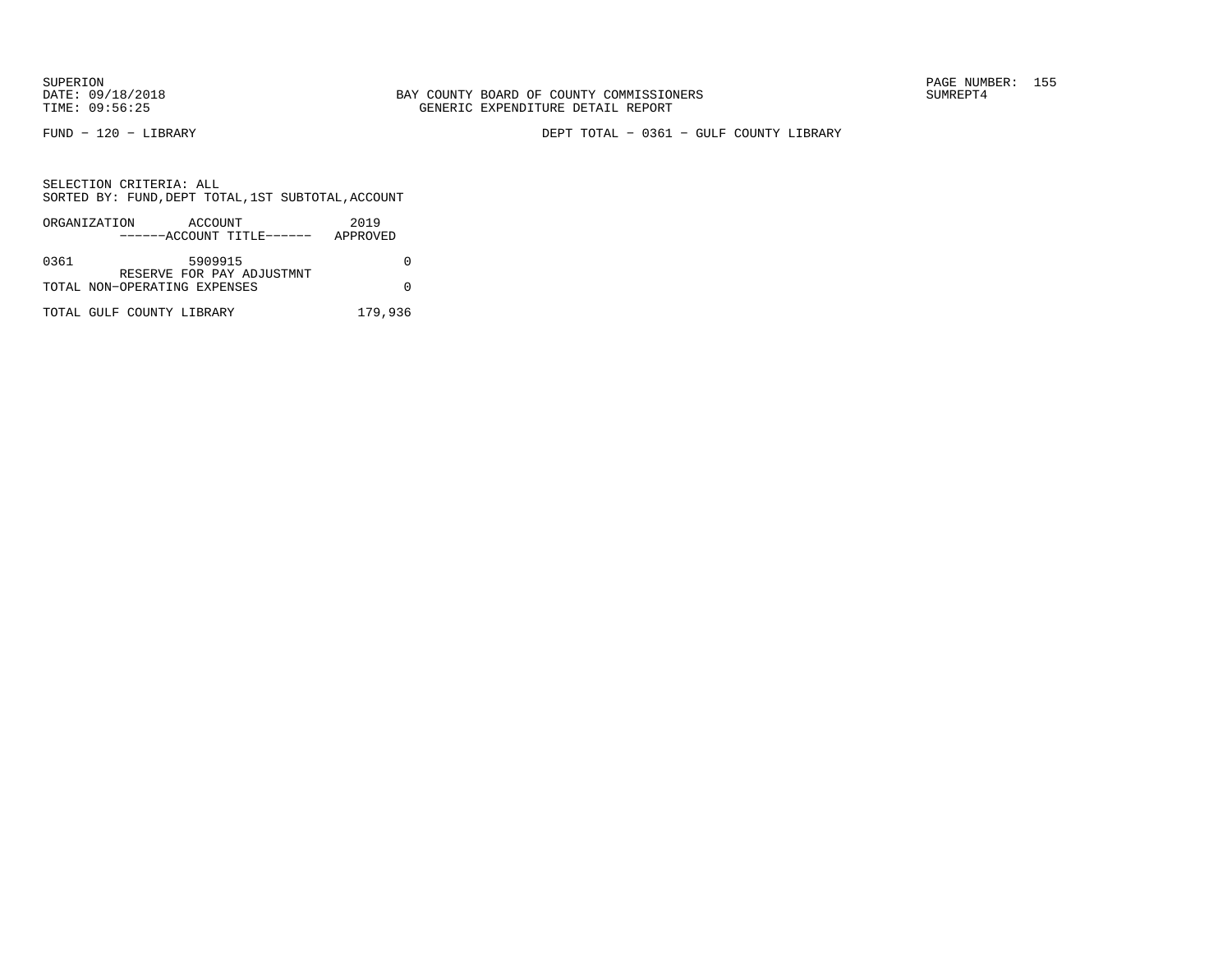SUPERION PAGE NUMBER: 156

FUND − 120 − LIBRARY DEPT TOTAL − 0362 − LIBERTY COUNTY LIBRARY

| ORGANIZATION | ACCOUNT<br>---ACCOUNT TITLE------    | 2019<br>APPROVED |
|--------------|--------------------------------------|------------------|
|              |                                      |                  |
| 0362         | 5101200<br>SALARIES & WAGES-REGULAR  | 88,963           |
| 0362         | 5101400                              | 2,500            |
|              | SALARIES & WAGES-OVERTIME            |                  |
| 0362         | 5102100<br>FICA TAXES-MATCHING       | 6,997            |
| 0362         | 5102200                              | 7,744            |
|              | RETIREMENT CONTRIBUTIONS             |                  |
| 0362         | 5102300<br>LIFE & HEALTH INSURANCE   | 20,606           |
| 0362         | 5102302                              | 108              |
|              | VIRTUAL DOCTOR                       |                  |
| 0362         | 5102400<br>WORKERS COMP. PREMIUMS    | 836              |
|              | TOTAL PERSONAL SERVICES              | 127,754          |
|              |                                      |                  |
| 0362         | 5303107                              | 42               |
|              | PROF SRV-SUBSTANCE TEST              |                  |
| 0362         | 5303110                              | 45               |
|              | PROF SRV-BACKGROUND CHECK            |                  |
| 0362         | 5303401<br>CONTRACTED SERVICES       | 0                |
| 0362         | 5304001                              | $\Omega$         |
|              | TRAVEL/TRAINING NON-LOCAL            |                  |
| 0362         | 5304101<br>COMMUNICATIONS SERVICES   | 2,700            |
| 0362         | 5304125                              | 20               |
|              | POSTAGE/TRANSP/FREIGHT               |                  |
| 0362         | 5304301                              | 7,000            |
| 0362         | UTILITY SERVICES<br>5304410          | 0                |
|              | RENTALS/LEASES-EQUIPMENT             |                  |
| 0362         | 5304414                              | 444              |
| 0362         | RENTALS/LEASES EQUIP-(IT)<br>5304501 | 8,553            |
|              | INSURANCE & BONDS                    |                  |
| 0362         | 5304605                              | 0                |
| 0362         | REPAIR/MAINT-BLDG & GRND<br>5304615  | 364              |
|              | REPAIR/MAINT-EQUIPMENT               |                  |
| 0362         | 5304701                              | 0                |
|              | PRINTING & BINDING                   |                  |
| 0362         | 5304902<br>FEES & COSTS-PURCHASING   | 0                |
| 0362         | 5304990                              | 0                |
|              | MISCELLANEOUS EXPENSES               |                  |
| 0362         | 5305101<br>OFFICE SUPPLIES           | 300              |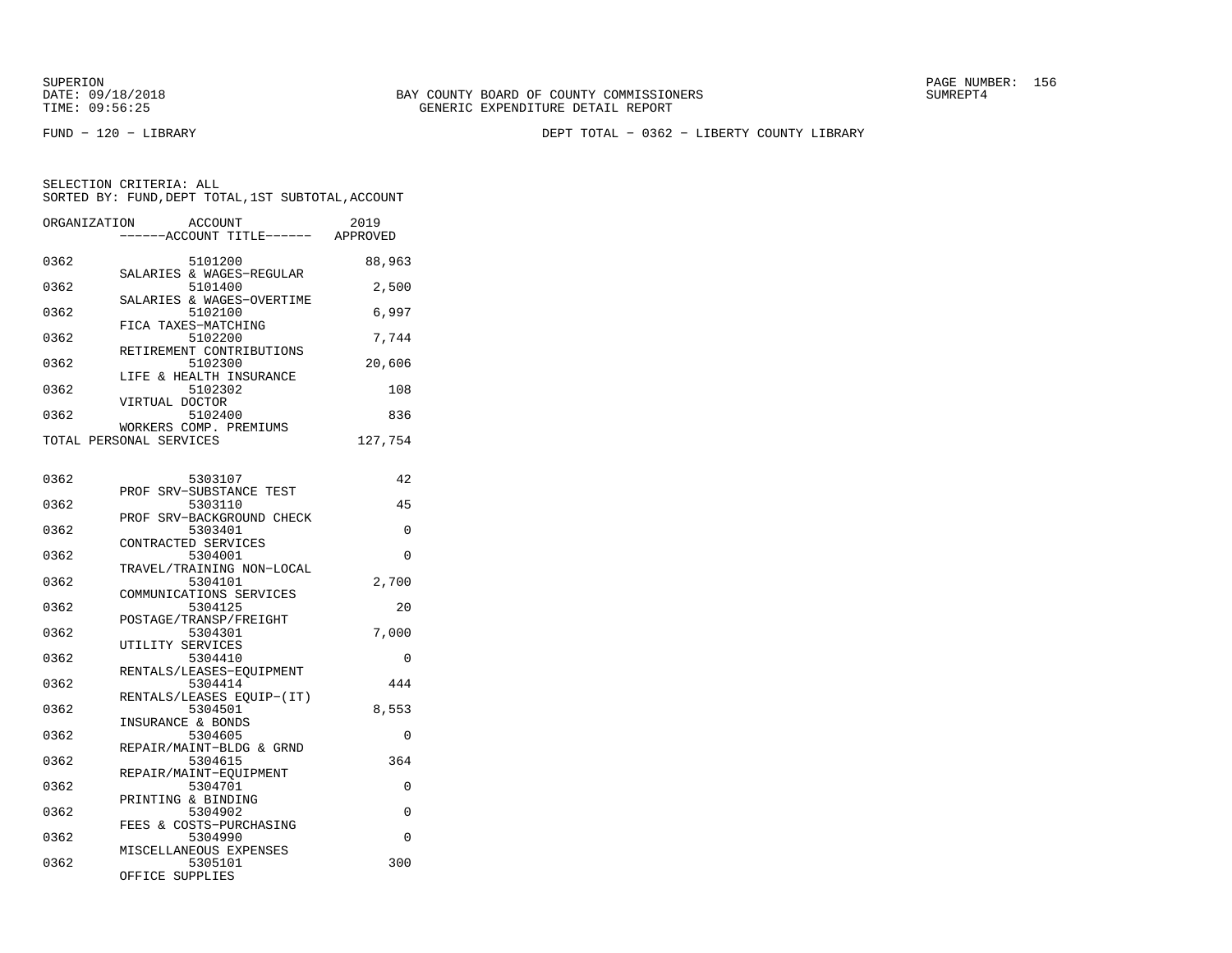SUPERION PAGE NUMBER: 157

FUND − 120 − LIBRARY DEPT TOTAL − 0362 − LIBERTY COUNTY LIBRARY

|      | ORGANIZATION<br>ACCOUNT<br>-----ACCOUNT TITLE------ APPROVED | 2019     |
|------|--------------------------------------------------------------|----------|
| 0362 | 5305102                                                      | 100      |
| 0362 | PROGRAM SUPPLIES-LIBRARY<br>5305201                          | $\Omega$ |
| 0362 | OPERATING SUPPLIES<br>5305202                                | 450      |
| 0362 | OPER SUPPLIES-JANITORIAL<br>5305205                          | $\Omega$ |
| 0362 | GAS, OIL & LUBRICANTS<br>5305210                             | $\Omega$ |
| 0362 | SAFETY GEAR & SUPPLIES<br>5305401                            | 250      |
| 0362 | BOOKS/RESOURCE MATR/SUBSC<br>5305406                         | 0        |
|      | TRAINING & TUITION<br>TOTAL OPERATING EXPENSES               | 20,268   |
|      |                                                              |          |
| 0362 | 5606401<br>EOUIPMENT                                         | $\Omega$ |
| 0362 | 5606402<br>EOUIP LESS THAN \$1000                            | $\Omega$ |
| 0362 | 5606620                                                      | $\Omega$ |
| 0362 | BOOKS - STATE AID<br>5606623                                 | $\Omega$ |
|      | BOOKS - LOCAL<br>TOTAL CAPITAL OUTLAY                        | $\Omega$ |
|      |                                                              |          |
| 0362 | 5905998<br>DEPRECIATION EXPENSE                              | 0        |
| 0362 | 5909910<br>RESERVE FOR CONTINGENCIES                         | $\Omega$ |
| 0362 | 5909915<br>RESERVE FOR PAY ADJUSTMNT                         | $\Omega$ |
|      | TOTAL NON-OPERATING EXPENSES                                 | $\Omega$ |
|      | TOTAL LIBERTY COUNTY LIBRARY                                 | 148,022  |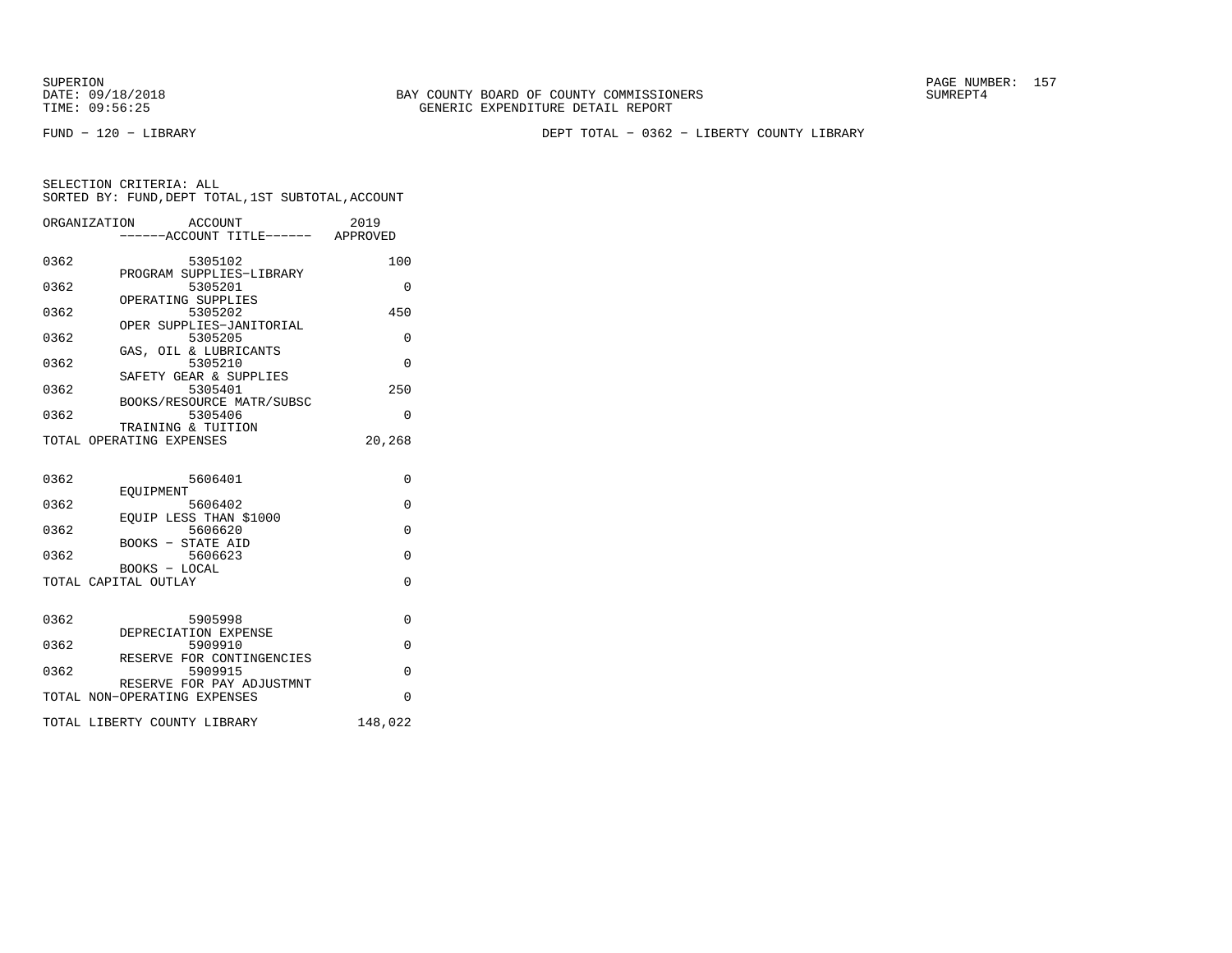SUPERION PAGE NUMBER: 158

FUND − 120 − LIBRARY DEPT TOTAL − 0363 − P C BEACH LIBRARY

| ORGANIZATION | ACCOUNT<br>---ACCOUNT TITLE------                         | 2019<br>APPROVED |
|--------------|-----------------------------------------------------------|------------------|
| 0363         | 5101200<br>SALARIES & WAGES-REGULAR                       | 127,086          |
| 0363         | 5101400<br>SALARIES & WAGES-OVERTIME                      | 2,157            |
| 0363         | 5102100<br>FICA TAXES-MATCHING                            | 9,887            |
| 0363         | 5102200<br>RETIREMENT CONTRIBUTIONS                       | 10,942           |
| 0363         | 5102300<br>LIFE & HEALTH INSURANCE                        | 21,615           |
| 0363         | 5102302                                                   | 144              |
| 0363         | VIRTUAL DOCTOR<br>5102400                                 | 639              |
| 0363         | WORKERS COMP. PREMIUMS<br>5102500                         | $\Omega$         |
|              | UNEMPLOYMENT COMPENSATION<br>TOTAL PERSONAL SERVICES      | 172,470          |
| 0363         | 5303107                                                   | 205              |
|              | PROF SRV-SUBSTANCE TEST                                   |                  |
| 0363         | 5303110<br>PROF SRV-BACKGROUND CHECK                      | 204              |
| 0363         | 5303401<br>CONTRACTED SERVICES                            | 0                |
| 0363         | 5304101<br>COMMUNICATIONS SERVICES                        | $\Omega$         |
| 0363         | 5304125<br>POSTAGE/TRANSP/FREIGHT                         | 35               |
| 0363         | 5304301<br>UTILITY SERVICES                               | $\Omega$         |
| 0363         | 5304410<br>RENTALS/LEASES-EQUIPMENT                       | 0                |
| 0363         | 5304414<br>RENTALS/LEASES EQUIP-(IT)                      | 264              |
| 0363         | 5304501<br>INSURANCE & BONDS                              | 8,846            |
| 0363         | 5304605<br>REPAIR/MAINT-BLDG & GRND                       | 0                |
| 0363         | 5304615<br>REPAIR/MAINT-EQUIPMENT                         | 392              |
| 0363         | 5305101<br>OFFICE SUPPLIES                                | 800              |
| 0363         | 5305102                                                   | 300              |
| 0363         | PROGRAM SUPPLIES-LIBRARY<br>5305201                       | $\Omega$         |
| 0363         | OPERATING SUPPLIES<br>5305202<br>OPER SUPPLIES-JANITORIAL | 850              |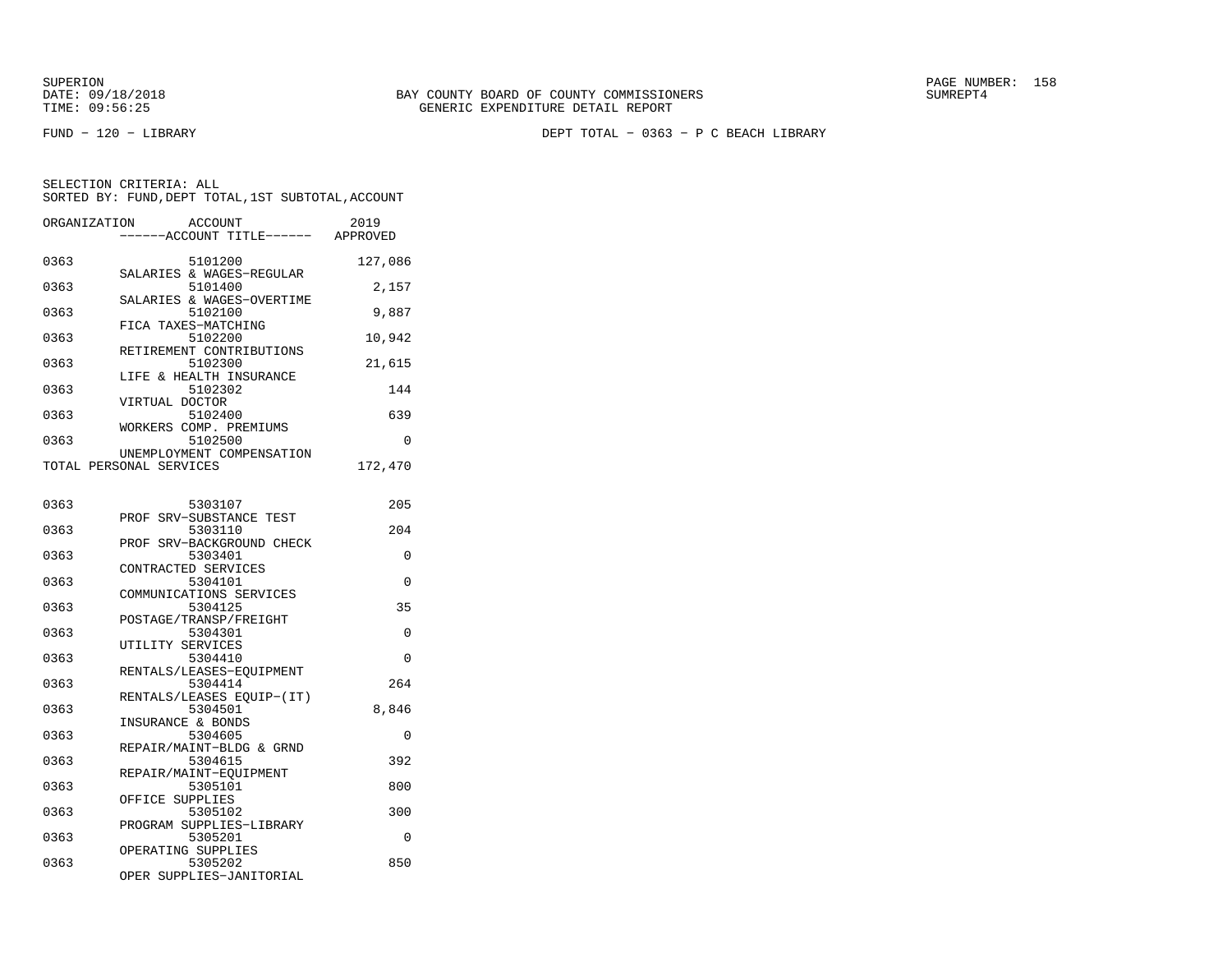FUND − 120 − LIBRARY DEPT TOTAL − 0363 − P C BEACH LIBRARY

|      | ORGANIZATION<br>ACCOUNT<br>------ACCOUNT TITLE------ APPROVED | 2019     |
|------|---------------------------------------------------------------|----------|
| 0363 | 5305210<br>SAFETY GEAR & SUPPLIES                             | $\Omega$ |
| 0363 | 5305401<br>BOOKS/RESOURCE MATR/SUBSC                          | 1,245    |
| 0363 | 5305406<br>TRAINING & TUITION                                 | $\Omega$ |
|      | TOTAL OPERATING EXPENSES                                      | 13,141   |
| 0363 | 5606401<br>EOUIPMENT                                          | $\Omega$ |
| 0363 | 5606402<br>EOUIP LESS THAN \$1000                             | $\Omega$ |
| 0363 | 5606450                                                       | 1,449    |
| 0363 | COMPUTER SOFTWARE<br>5606620                                  | $\Omega$ |
| 0363 | BOOKS - STATE AID<br>5606623                                  | $\Omega$ |
| 0363 | BOOKS - LOCAL<br>5606625                                      | $\Omega$ |
|      | <b>BOOKS - DONATED FUNDS</b><br>TOTAL CAPITAL OUTLAY          | 1,449    |
| 0363 | 5905998                                                       | 0        |
| 0363 | DEPRECIATION EXPENSE<br>5909910                               | $\Omega$ |
| 0363 | RESERVE FOR CONTINGENCIES<br>5909915                          | $\Omega$ |
|      | RESERVE FOR PAY ADJUSTMNT<br>TOTAL NON-OPERATING EXPENSES     | $\Omega$ |
|      | TOTAL P C BEACH LIBRARY                                       | 187,060  |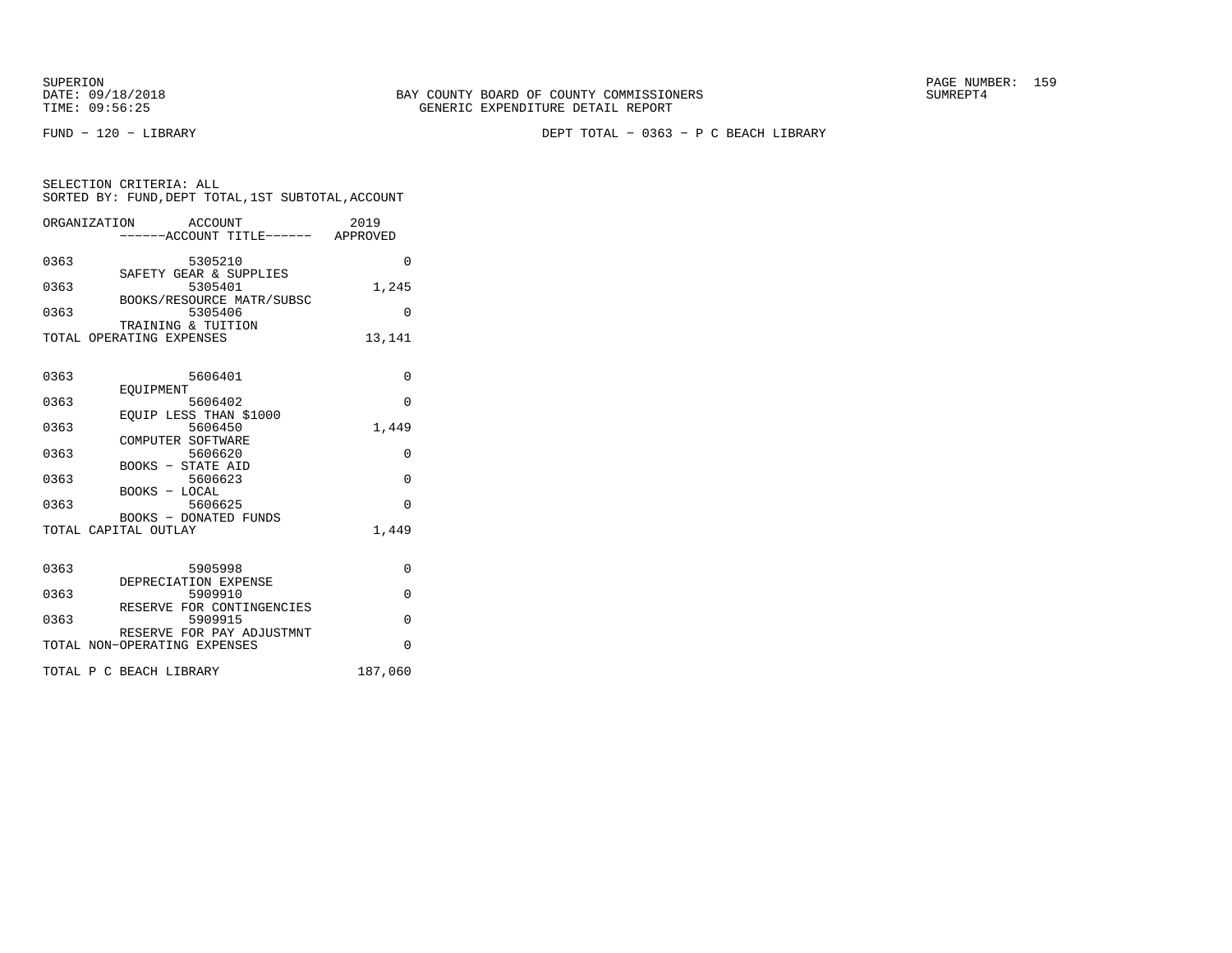FUND − 120 − LIBRARY DEPT TOTAL − 0364 − PARKER LIBRARY

| ORGANIZATION            | ACCOUNT                              | 2019     |
|-------------------------|--------------------------------------|----------|
|                         | ------ACCOUNT TITLE------            | APPROVED |
| 0364                    | 5101200<br>SALARIES & WAGES-REGULAR  | 25,944   |
| 0364                    | 5101400                              | O        |
| 0364                    | SALARIES & WAGES-OVERTIME<br>5102100 | 1,985    |
| 0364                    | FICA TAXES-MATCHING<br>5102200       | 2,197    |
| 0364                    | RETIREMENT CONTRIBUTIONS<br>5102300  | 4,253    |
| 0364                    | LIFE & HEALTH INSURANCE<br>5102302   | 48       |
| 0364                    | VIRTUAL DOCTOR<br>5102400            | 128      |
| TOTAL PERSONAL SERVICES | WORKERS COMP. PREMIUMS               | 34,555   |

| 0364 | 5303106                       | 0        |
|------|-------------------------------|----------|
|      | PROF SRV-PHYSICLS/MEDICAL     |          |
| 0364 | 5303107                       | $\Omega$ |
|      | PROF SRV-SUBSTANCE TEST       |          |
| 0364 | 5303110                       | $\Omega$ |
|      | PROF SRV-BACKGROUND CHECK     |          |
| 0364 | 5303401                       | $\Omega$ |
|      | CONTRACTED SERVICES           |          |
| 0364 | 5304101                       | 296      |
|      | COMMUNICATIONS SERVICES       |          |
| 0364 | 5304301                       | $\Omega$ |
|      | UTILITY SERVICES              |          |
| 0364 | 5304410                       | $\Omega$ |
|      | RENTALS/LEASES-EQUIPMENT      |          |
| 0364 | 5304501                       | 6,343    |
|      | INSURANCE & BONDS             |          |
| 0364 | 5304605                       | $\Omega$ |
|      | REPAIR/MAINT-BLDG & GRND      |          |
| 0364 | 5304615                       | $\Omega$ |
|      | REPAIR/MAINT-EOUIPMENT        |          |
| 0364 | 5304701                       | $\Omega$ |
|      | PRINTING & BINDING            |          |
| 0364 | 5305101                       | 100      |
|      | OFFICE SUPPLIES               |          |
| 0364 | 5305102                       | 50       |
| 0364 | PROGRAM SUPPLIES-LIBRARY      | $\Omega$ |
|      | 5305201<br>OPERATING SUPPLIES |          |
| 0364 | 5305202                       | 20       |
|      | OPER SUPPLIES-JANITORIAL      |          |
| 0364 | 5305401                       | 275      |
|      | BOOKS/RESOURCE MATR/SUBSC     |          |
|      |                               |          |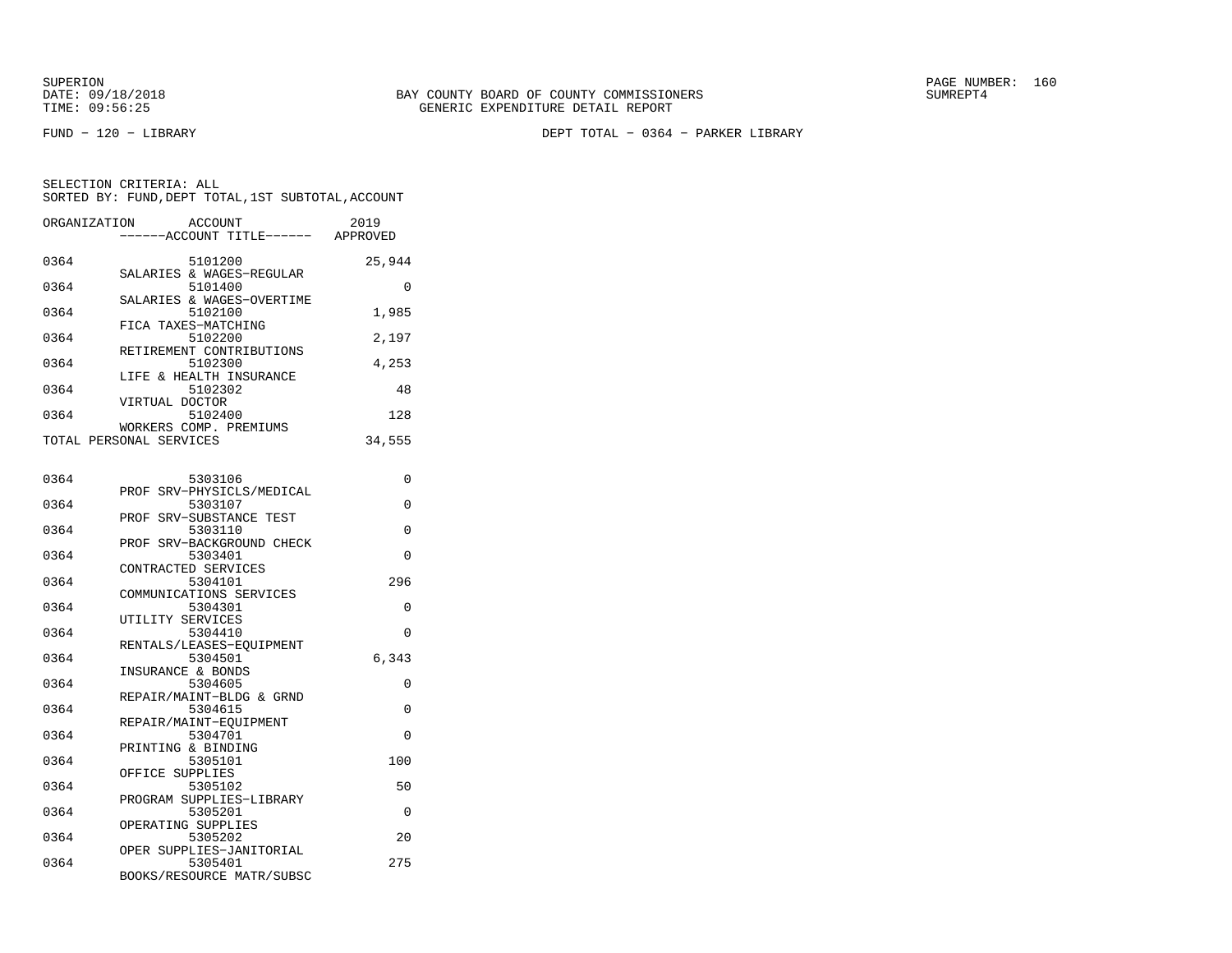SUPERION<br>
BAY COUNTY BOARD OF COUNTY COMMISSIONERS
BATE: 09/18/2018
SUMREPT4

FUND − 120 − LIBRARY DEPT TOTAL − 0364 − PARKER LIBRARY

| SELECTION CRITERIA: ALL |  |  |                                                    |  |
|-------------------------|--|--|----------------------------------------------------|--|
|                         |  |  | SORTED BY: FUND, DEPT TOTAL, 1ST SUBTOTAL, ACCOUNT |  |

|      | ORGANIZATION ACCOUNT<br>-----ACCOUNT TITLE------ APPROVED | 2019     |
|------|-----------------------------------------------------------|----------|
| 0364 | 5305406<br>TRAINING & TUITION                             | 0        |
|      | TOTAL OPERATING EXPENSES                                  | 7,084    |
| 0364 | 5606401<br>EOUIPMENT                                      | $\Omega$ |
| 0364 | 5606402                                                   | 0        |
| 0364 | EQUIP LESS THAN \$1000<br>5606623                         | $\Omega$ |
|      | BOOKS - LOCAL<br>TOTAL CAPITAL OUTLAY                     | $\Omega$ |
| 0364 | 5905998<br>DEPRECIATION EXPENSE                           | 0        |
| 0364 | 5909910                                                   | $\Omega$ |
| 0364 | RESERVE FOR CONTINGENCIES<br>5909915                      | $\Omega$ |
|      | RESERVE FOR PAY ADJUSTMNT<br>TOTAL NON-OPERATING EXPENSES | $\Omega$ |
|      | TOTAL PARKER LIBRARY                                      | 41,639   |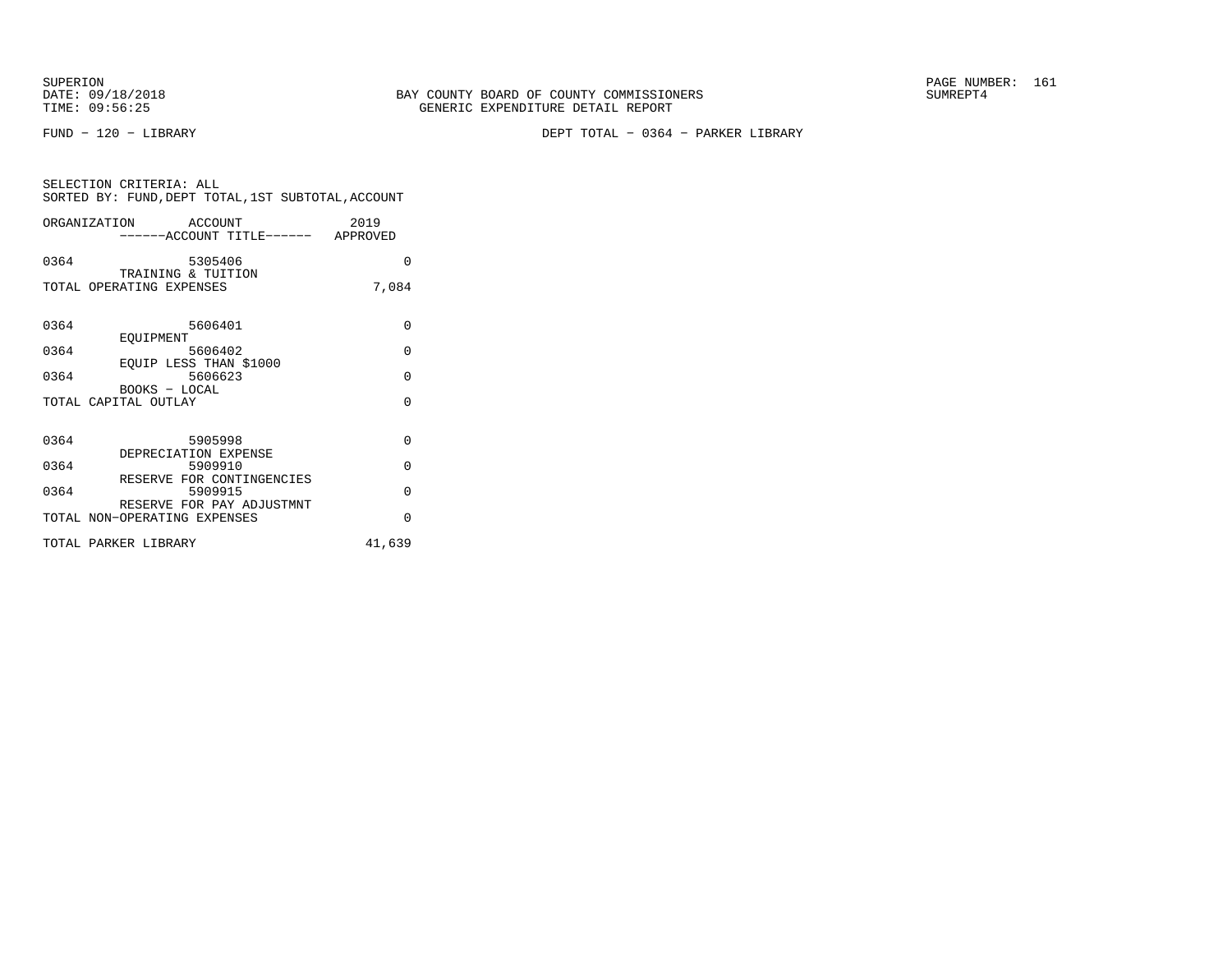FUND − 120 − LIBRARY DEPT TOTAL − 0365 − MULIT COUNTY LIBRARY

| ORGANIZATION            |                    | ACCOUNT                              | 2019     |
|-------------------------|--------------------|--------------------------------------|----------|
|                         |                    | ----ACCOUNT TITLE------              | APPROVED |
| 0365                    |                    | 5101200                              | 162,591  |
| 0365                    |                    | SALARIES & WAGES-REGULAR<br>5101205  | $\Omega$ |
| 0365                    |                    | SALARIES & WAGES-DISASTER<br>5101400 | $\Omega$ |
| 0365                    |                    | SALARIES & WAGES-OVERTIME<br>5102100 | 12,438   |
| 0365                    |                    | FICA TAXES-MATCHING<br>5102200       | 13,766   |
| 0365                    |                    | RETIREMENT CONTRIBUTIONS<br>5102300  | 45,381   |
| 0365                    |                    | LIFE & HEALTH INSURANCE<br>5102302   | 252      |
| 0365                    | VIRTUAL DOCTOR     | 5102400                              | 804      |
|                         |                    | WORKERS COMP. PREMIUMS               |          |
| TOTAL PERSONAL SERVICES |                    |                                      | 235,232  |
|                         |                    |                                      |          |
| 0365                    |                    | 5303107                              | 0        |
| 0365                    |                    | PROF SRV-SUBSTANCE TEST<br>5303110   | 650      |
| 0365                    |                    | PROF SRV-BACKGROUND CHECK<br>5303401 | $\Omega$ |
| 0365                    |                    | CONTRACTED SERVICES<br>5304001       | 4,750    |
|                         |                    | TRAVEL/TRAINING NON-LOCAL            |          |
| 0365                    | TRAVEL-LOCAL       | 5304005                              | 2,600    |
| 0365                    |                    | 5304101                              | 8,300    |
| 0365                    |                    | COMMUNICATIONS SERVICES<br>5304122   | 0        |
|                         |                    | COMM SRV-LEASED LINES                |          |
| 0365                    |                    | 5304125<br>POSTAGE/TRANSP/FREIGHT    | 770      |
| 0365                    |                    | 5304301                              | 0        |
| 0365                    | UTILITY SERVICES   | 5304410                              | 0        |
| 0365                    |                    | RENTALS/LEASES-EQUIPMENT<br>5304414  | 12,330   |
|                         |                    | RENTALS/LEASES EQUIP-(IT)            |          |
| 0365                    | INSURANCE & BONDS  | 5304501                              | 7,896    |
| 0365                    |                    | 5304605                              | 0        |
|                         |                    | REPAIR/MAINT-BLDG & GRND             |          |
| 0365                    |                    | 5304615<br>REPAIR/MAINT-EQUIPMENT    | 1,000    |
| 0365                    |                    | 5304701                              | 6,150    |
|                         | PRINTING & BINDING |                                      |          |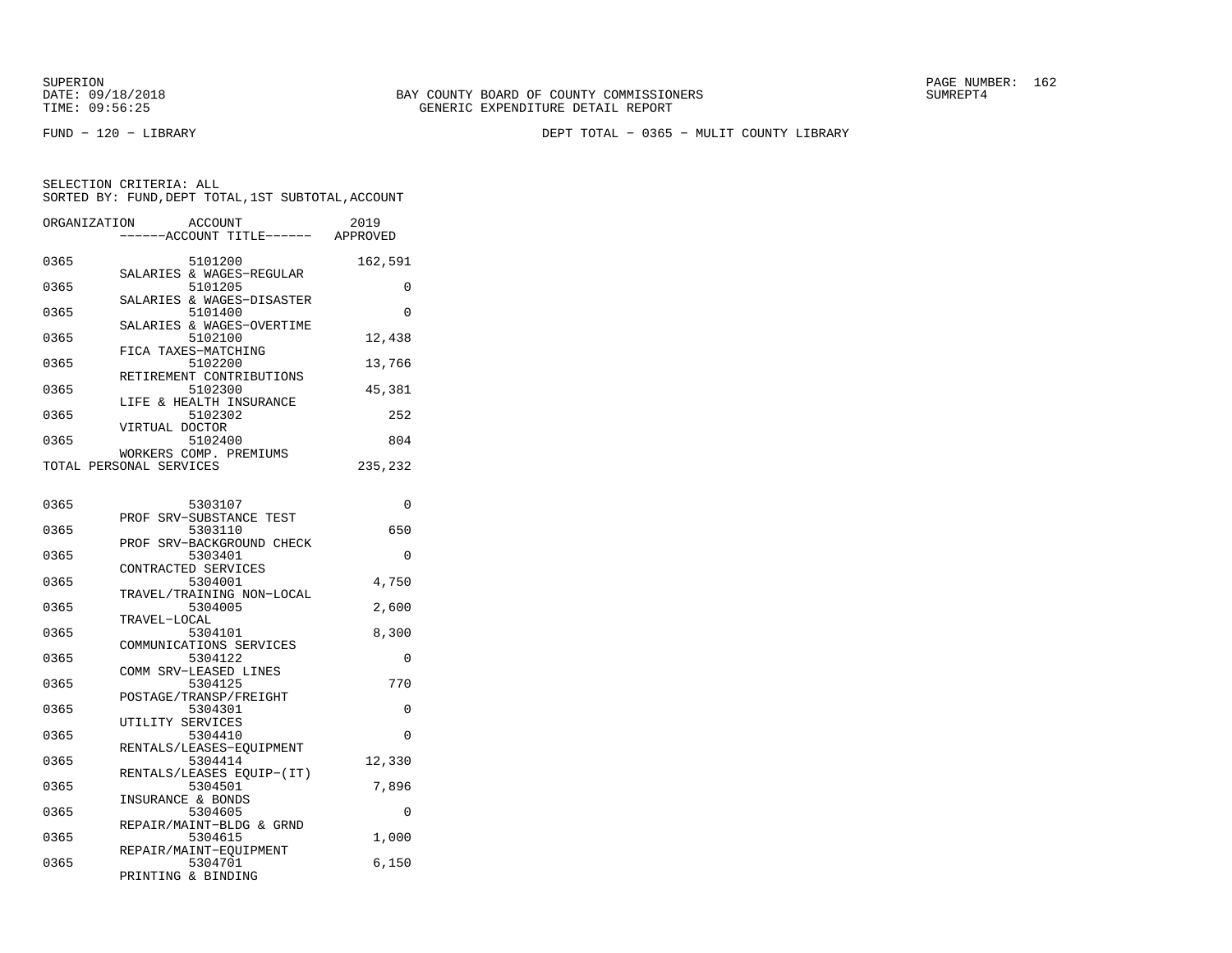FUND − 120 − LIBRARY DEPT TOTAL − 0365 − MULIT COUNTY LIBRARY

|      | ORGANIZATION<br>ACCOUNT<br>---ACCOUNT TITLE------ APPROVED | 2019      |
|------|------------------------------------------------------------|-----------|
| 0365 | 5304902                                                    | $\Omega$  |
| 0365 | FEES & COSTS-PURCHASING<br>5304905                         | $\Omega$  |
| 0365 | FEES&COSTS-LGL ADV/ADVERT<br>5305101                       | 6,000     |
| 0365 | OFFICE SUPPLIES<br>5305102                                 | 500       |
| 0365 | PROGRAM SUPPLIES-LIBRARY<br>5305201                        | 3,500     |
| 0365 | OPERATING SUPPLIES<br>5305202                              | 0         |
| 0365 | OPER SUPPLIES-JANITORIAL<br>5305205                        | $\Omega$  |
| 0365 | GAS, OIL & LUBRICANTS<br>5305401                           | 24,290    |
| 0365 | BOOKS/RESOURCE MATR/SUBSC<br>5305402                       | 4,465     |
| 0365 | DUES & MEMBERSHIPS<br>5305406                              | 0         |
|      | TRAINING & TUITION<br>TOTAL OPERATING EXPENSES             | 83,201    |
| 0365 | 5606401                                                    | 0         |
| 0365 | EOUIPMENT<br>5606402                                       | 1,500     |
| 0365 | EQUIP LESS THAN \$1000<br>5606450                          | 50,050    |
| 0365 | COMPUTER SOFTWARE<br>5606620                               | 12,380    |
| 0365 | BOOKS - STATE AID<br>5606623                               | 0         |
| 0365 | - LOCAL<br>BOOKS<br>5606625                                | 0         |
|      | <b>BOOKS - DONATED FUNDS</b><br>TOTAL CAPITAL OUTLAY       | 63,930    |
|      |                                                            |           |
| 0365 | 5905998<br>DEPRECIATION EXPENSE                            | 0         |
| 0365 | 5909910<br>RESERVE FOR CONTINGENCIES                       | 0         |
| 0365 | 5909915<br>RESERVE FOR PAY ADJUSTMNT                       | 0         |
|      | TOTAL NON-OPERATING EXPENSES                               | 0         |
|      | TOTAL MULIT COUNTY LIBRARY                                 | 382,363   |
|      | TOTAL LIBRARY                                              | 3,462,417 |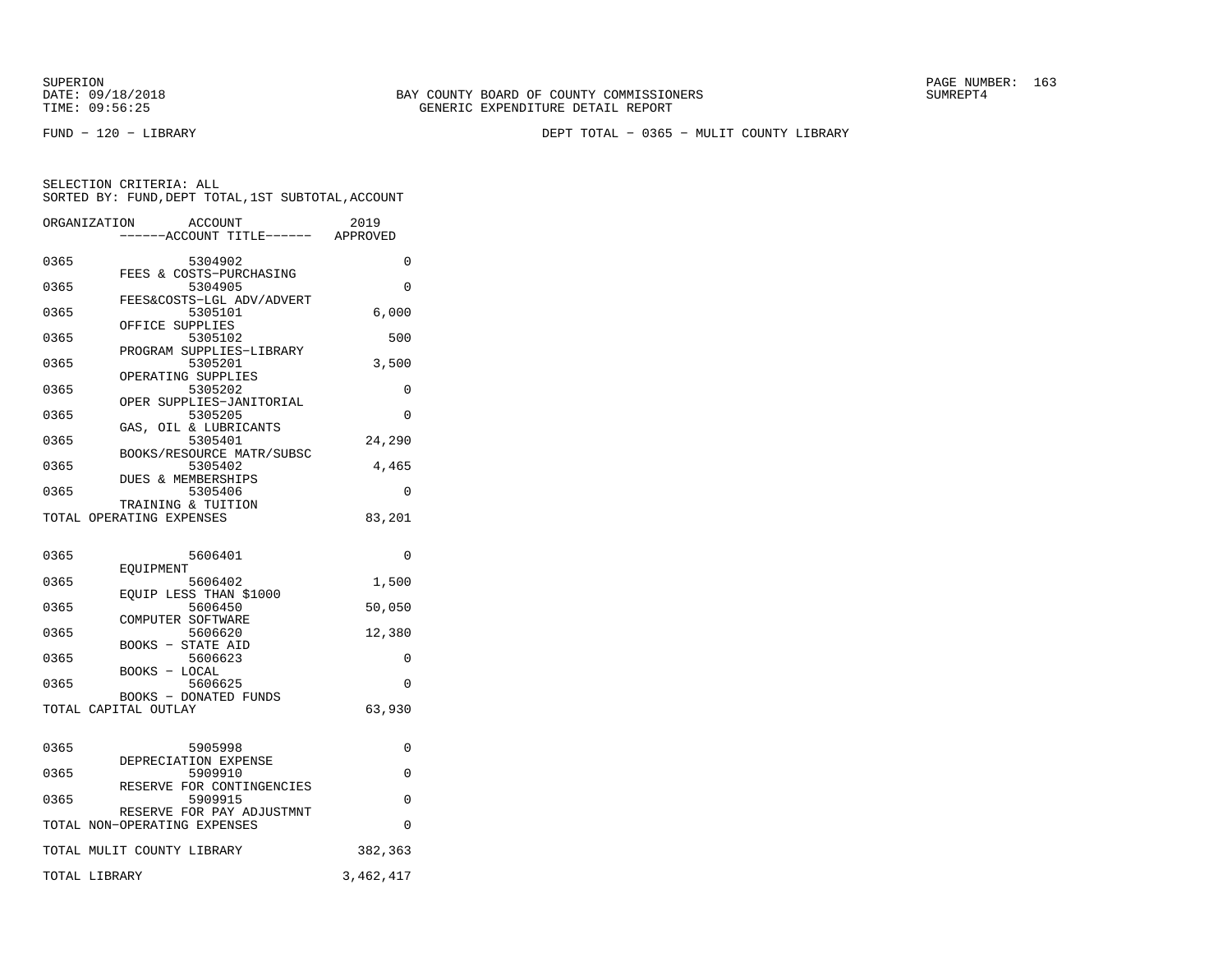FUND − 122 − RESTORE ACT DEPT TOTAL − 0260 − RESTORE ACT

|      | ORGANIZATION<br>ACCOUNT<br>-----ACCOUNT TITLE------ APPROVED | 2019     |  |
|------|--------------------------------------------------------------|----------|--|
| 0260 | 5606626                                                      | $\Omega$ |  |
| 0260 | RESTORE-BAY TECH INTV<br>5606627                             | $\Omega$ |  |
| 0260 | RESTORE-NTH BAY WW IMPRV<br>5606628                          | $\Omega$ |  |
| 0260 | RESTORE-REEF CNSTR & MON<br>5606629                          | $\Omega$ |  |
| 0260 | RESTORE-PORTER PARK IMP<br>5606630                           | $\Omega$ |  |
| 0260 | RESTORE-E PAST ENVRN IMP<br>5606631                          | $\Omega$ |  |
| 0260 | RESTORE-CARL GRY BOAT RMP<br>5606632                         | $\Omega$ |  |
| 0260 | RESTORE-BYCO STRMWTR PLNS                                    | $\Omega$ |  |
|      | 5606633<br>RESTORE-AMIKIDS DOCK RPR                          |          |  |
| 0260 | 5606634<br>RESTORE-PCB/BAYCO SED RED                         | $\Omega$ |  |
|      | TOTAL CAPITAL OUTLAY                                         | $\Omega$ |  |
| 0260 | 5819101                                                      | $\Omega$ |  |
| 0260 | TRNFS-GENERAL FUND (001)<br>5909910                          | $\Omega$ |  |
|      | RESERVE FOR CONTINGENCIES<br>TOTAL NON-OPERATING EXPENSES    | $\Omega$ |  |
|      | TOTAL RESTORE ACT                                            | $\Omega$ |  |
|      | TOTAL RESTORE ACT                                            | $\Omega$ |  |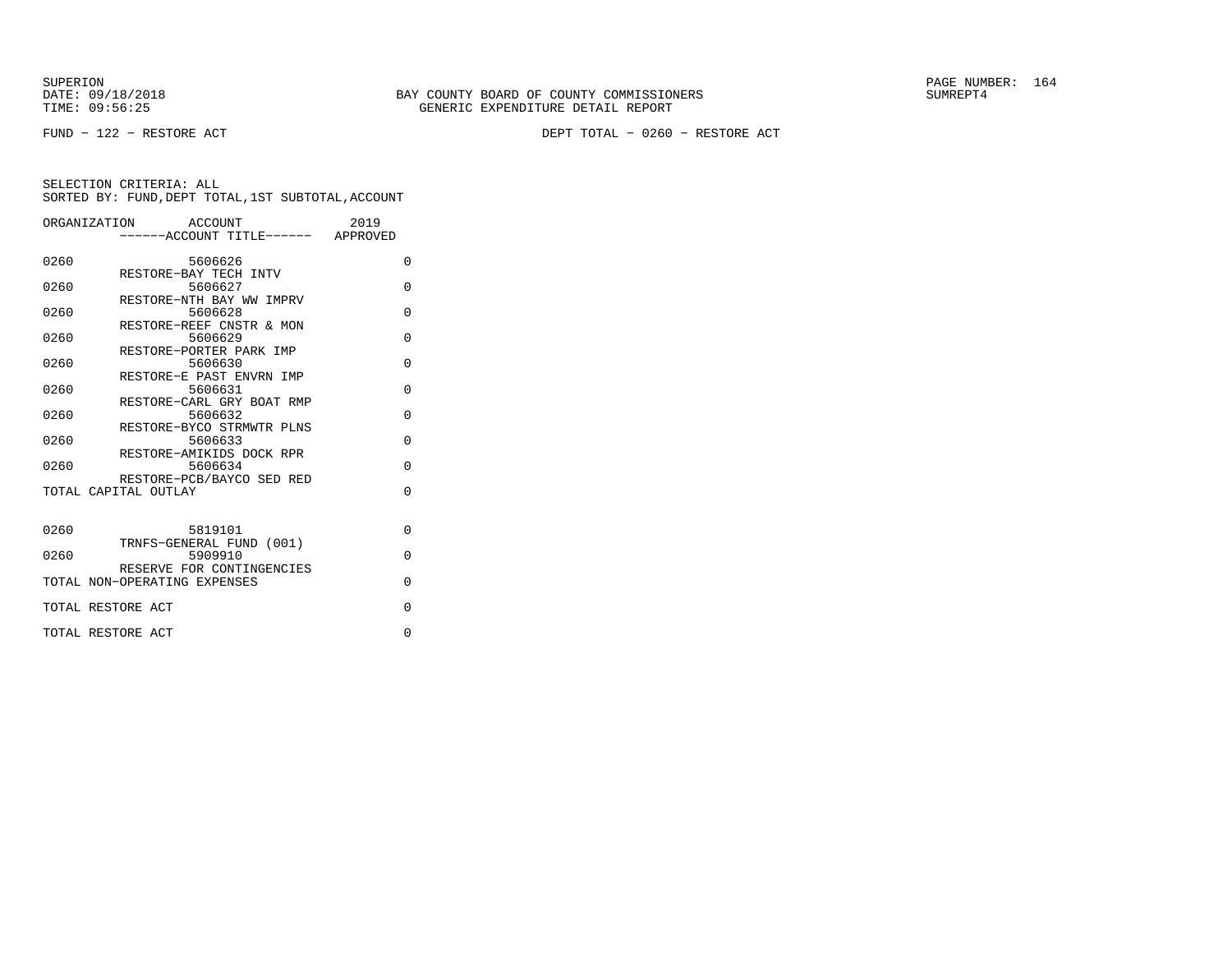FUND − 125 − TOURIST DEVELOPMENT DEPT TOTAL − 0265 − TOURISM PROMOTION

|      | ORGANIZATION                 | ACCOUNT               |                           | 2019       |  |
|------|------------------------------|-----------------------|---------------------------|------------|--|
|      |                              |                       | ------ACCOUNT TITLE------ | APPROVED   |  |
|      |                              |                       |                           |            |  |
| 0265 |                              | 5303430               |                           | 0          |  |
|      |                              | CONTR SRV-ADVERTISING |                           |            |  |
| 0265 |                              | 5303443               |                           | $\Omega$   |  |
|      |                              |                       | CONTR SRV-BEACH PATROL    |            |  |
| 0265 |                              | 5303444               |                           | 10,569,008 |  |
|      |                              |                       | CONTR SRV-PCB CNV & VISIT |            |  |
|      | TOTAL OPERATING EXPENSES     |                       |                           | 10,569,008 |  |
|      |                              |                       |                           |            |  |
|      |                              |                       |                           |            |  |
| 0265 |                              | 5909924               |                           | 0          |  |
|      |                              | RESERVE-PROMOTION     |                           |            |  |
|      | TOTAL NON-OPERATING EXPENSES |                       |                           | $\Omega$   |  |
|      | TOTAL TOURISM PROMOTION      |                       |                           | 10,569,008 |  |
|      |                              |                       |                           |            |  |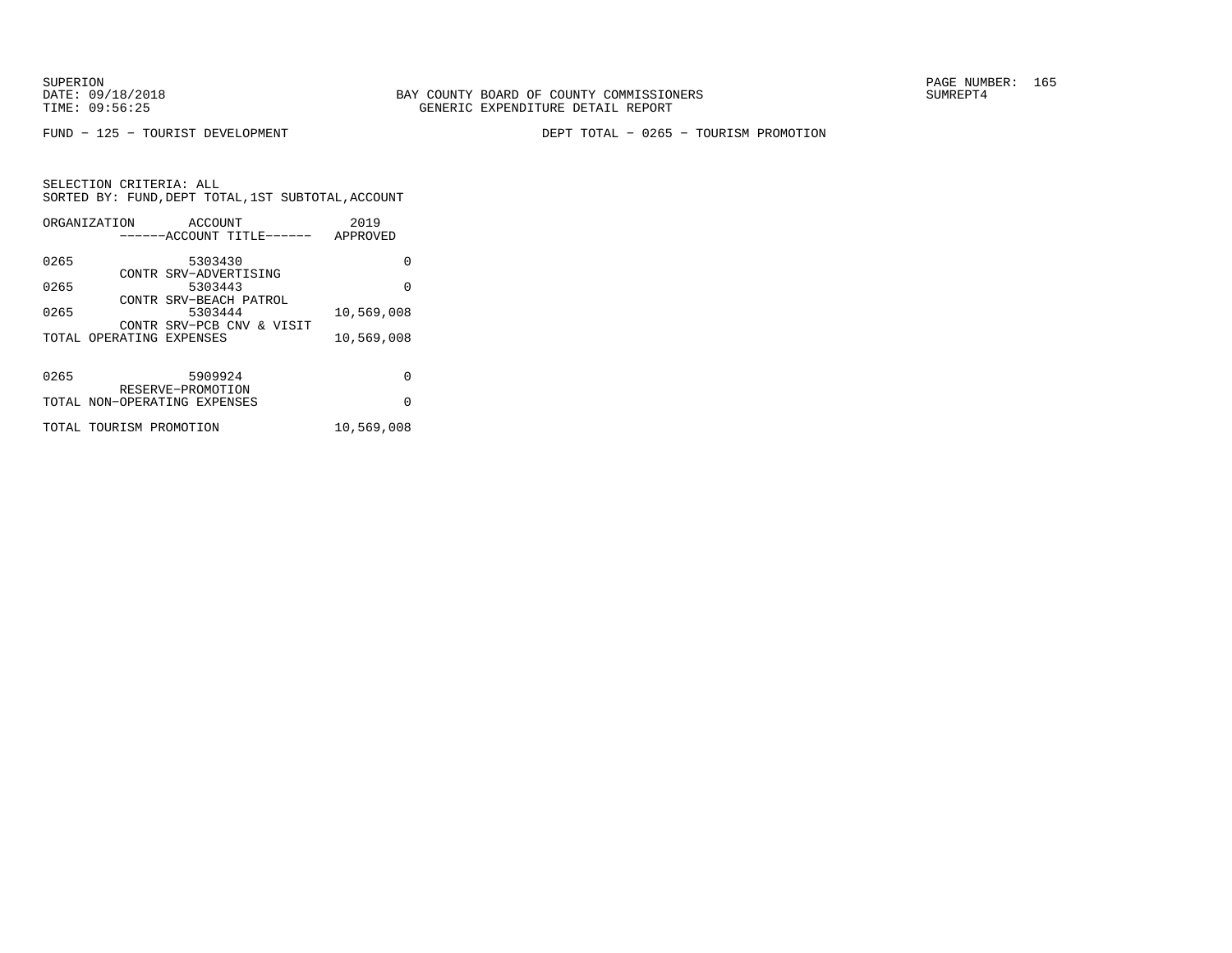SUPERION PAGE NUMBER: 166

FUND − 125 − TOURIST DEVELOPMENT DEPT TOTAL − 0275 − TOURISM ADMINISTRATION

| ORGANIZATION | <b>ACCOUNT</b><br>---ACCOUNT TITLE------ | 2019<br>APPROVED |
|--------------|------------------------------------------|------------------|
|              |                                          |                  |
| 0275         | 5101200<br>SALARIES & WAGES-REGULAR      | 122,000          |
| 0275         | 5102100<br>FICA TAXES-MATCHING           | 9,333            |
| 0275         | 5102200                                  | 17,213           |
| 0275         | RETIREMENT CONTRIBUTIONS<br>5102300      | 15,196           |
| 0275         | LIFE & HEALTH INSURANCE<br>5102302       | 126              |
| 0275         | VIRTUAL DOCTOR<br>5102400                | 577              |
|              | WORKERS COMP. PREMIUMS                   |                  |
|              | TOTAL PERSONAL SERVICES                  | 164,445          |
|              |                                          |                  |
| 0275         | 5143101                                  | 44,460           |
|              | PROF SRV-CO ATTORNEY                     |                  |
| 0275         | 5143105<br>PROF SRV-OTHER ATTNY          | 0                |
| 0275         | 5292005                                  | 470,000          |
|              | LIFEGUARDS                               |                  |
| 0275         | 5303107<br>PROF SRV-SUBSTANCE TEST       | 0                |
| 0275         | 5303110                                  | 0                |
|              | SRV-BACKGROUND CHECK<br>PROF             |                  |
| 0275         | 5303401                                  | 1,200            |
|              | CONTRACTED SERVICES                      |                  |
| 0275         | 5303410                                  | $\Omega$         |
|              | CONTR SRV-JANITORIAL                     |                  |
| 0275         | 5303424<br>CONTR SRV-CLERK FINANCE       | 423,225          |
| 0275         | 5303425                                  | 146,919          |
|              | CONTR SRV-ADMIN FEES                     |                  |
| 0275         | 5303446                                  | 37,024           |
|              | CONTR SRV-FACILITIES                     |                  |
| 0275         | 5304005                                  | 375              |
|              | TRAVEL-LOCAL                             |                  |
| 0275         | 5304101<br>COMMUNICATIONS SERVICES       | 16,740           |
| 0275         | 5304122                                  | 4,543            |
|              | COMM SRV-LEASED LINES                    |                  |
| 0275         | 5304125                                  | 0                |
|              | POSTAGE/TRANSP/FREIGHT                   |                  |
| 0275         | 5304301                                  | 11,000           |
|              | UTILITY SERVICES                         |                  |
| 0275         | 5304405<br>RENTALS/LEASES-BUILDINGS      | 13,000           |
| 0275         | 5304410                                  | 10,000           |
|              | RENTALS/LEASES-EQUIPMENT                 |                  |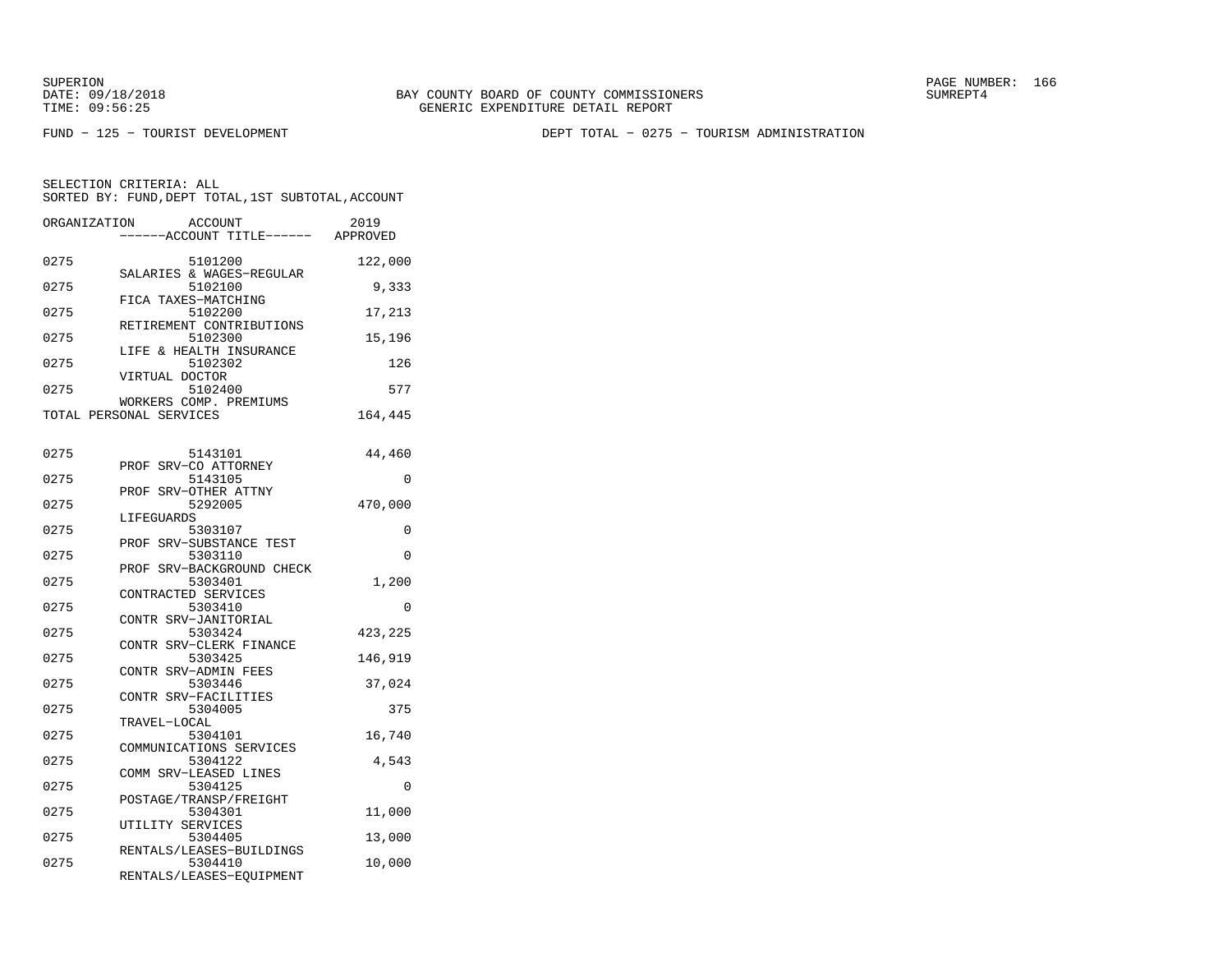SUPERION PAGE NUMBER: 167

FUND − 125 − TOURIST DEVELOPMENT DEPT TOTAL − 0275 − TOURISM ADMINISTRATION

| ORGANIZATION | <b>ACCOUNT</b><br>---ACCOUNT TITLE------       | 2019<br>APPROVED |
|--------------|------------------------------------------------|------------------|
| 0275         | 5304414                                        | 6,910            |
| 0275         | RENTALS/LEASES EQUIP-(IT)<br>5304501           | 6,887            |
| 0275         | INSURANCE & BONDS<br>5304604                   | 0                |
| 0275         | REPAIR/MAINT-BLD&GRD DEPT<br>5304605           | 170,000          |
| 0275         | REPAIR/MAINT-BLDG & GRND<br>5304615            | 30,000           |
| 0275         | REPAIR/MAINT-EQUIPMENT<br>5304701              | 0                |
| 0275         | PRINTING & BINDING<br>5304902                  | 1,039            |
| 0275         | FEES & COSTS-PURCHASING<br>5304905             | 0                |
| 0275         | FEES&COSTS-LGL ADV/ADVERT<br>5304909           | $\Omega$         |
| 0275         | FEES & COSTS-COURT FILING<br>5304984           | 0                |
| 0275         | <b>BAD DEBT</b><br>5304990                     | 0                |
| 0275         | MISCELLANEOUS EXPENSES<br>5305101              | 3,750            |
| 0275         | OFFICE SUPPLIES<br>5305201                     | 0                |
| 0275         | OPERATING SUPPLIES<br>5305210                  | 0                |
| 0275         | SAFETY GEAR & SUPPLIES<br>5305406              | $\Omega$         |
|              | TRAINING & TUITION<br>TOTAL OPERATING EXPENSES | 1,397,072        |
|              |                                                |                  |
| 0275         | 5606201<br><b>BUILDINGS</b>                    | 0                |
| 0275         | 5606301<br>IMPRV OTHER THAN BLDGS              | 0                |
| 0275         | 5606401<br>EOUIPMENT                           | $\Omega$         |
| 0275         | 5606402<br>EQUIP LESS THAN \$1000              | 2,500            |
| 0275         | 5606450                                        | 4,000            |
|              | COMPUTER SOFTWARE<br>TOTAL CAPITAL OUTLAY      | 6,500            |
|              |                                                |                  |
| 0275         | 5808103<br>AID-SPRING BREAK CT/PCB             | 470,000          |
| 0275         | 5808192<br>AID-LEAVE NO TRACE                  | 130,000          |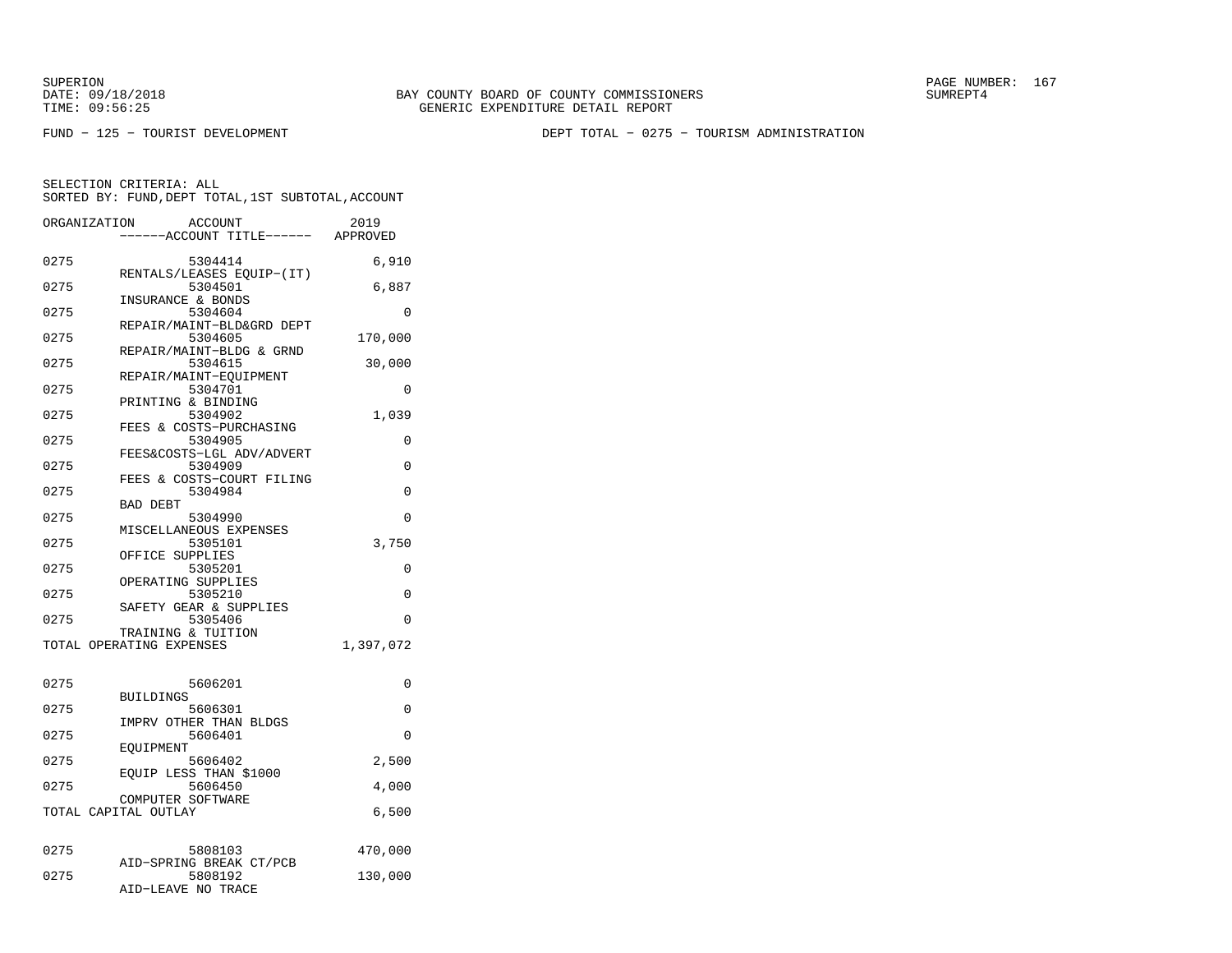FUND − 125 − TOURIST DEVELOPMENT DEPT TOTAL − 0275 − TOURISM ADMINISTRATION

| ORGANIZATION        | ACCOUNT<br>------ACCOUNT TITLE------                      | 2019<br>APPROVED |
|---------------------|-----------------------------------------------------------|------------------|
| TOTAL GRANTS & AIDS |                                                           | 600,000          |
| 0275                | 5905998<br>DEPRECIATION EXPENSE                           | O                |
| 0275                | 5909910                                                   | 370              |
| 0275                | RESERVE FOR CONTINGENCIES<br>5909915                      | $\Omega$         |
|                     | RESERVE FOR PAY ADJUSTMNT<br>TOTAL NON-OPERATING EXPENSES | 370              |
|                     | TOTAL TOURISM ADMINISTRATION                              | 2,168,387        |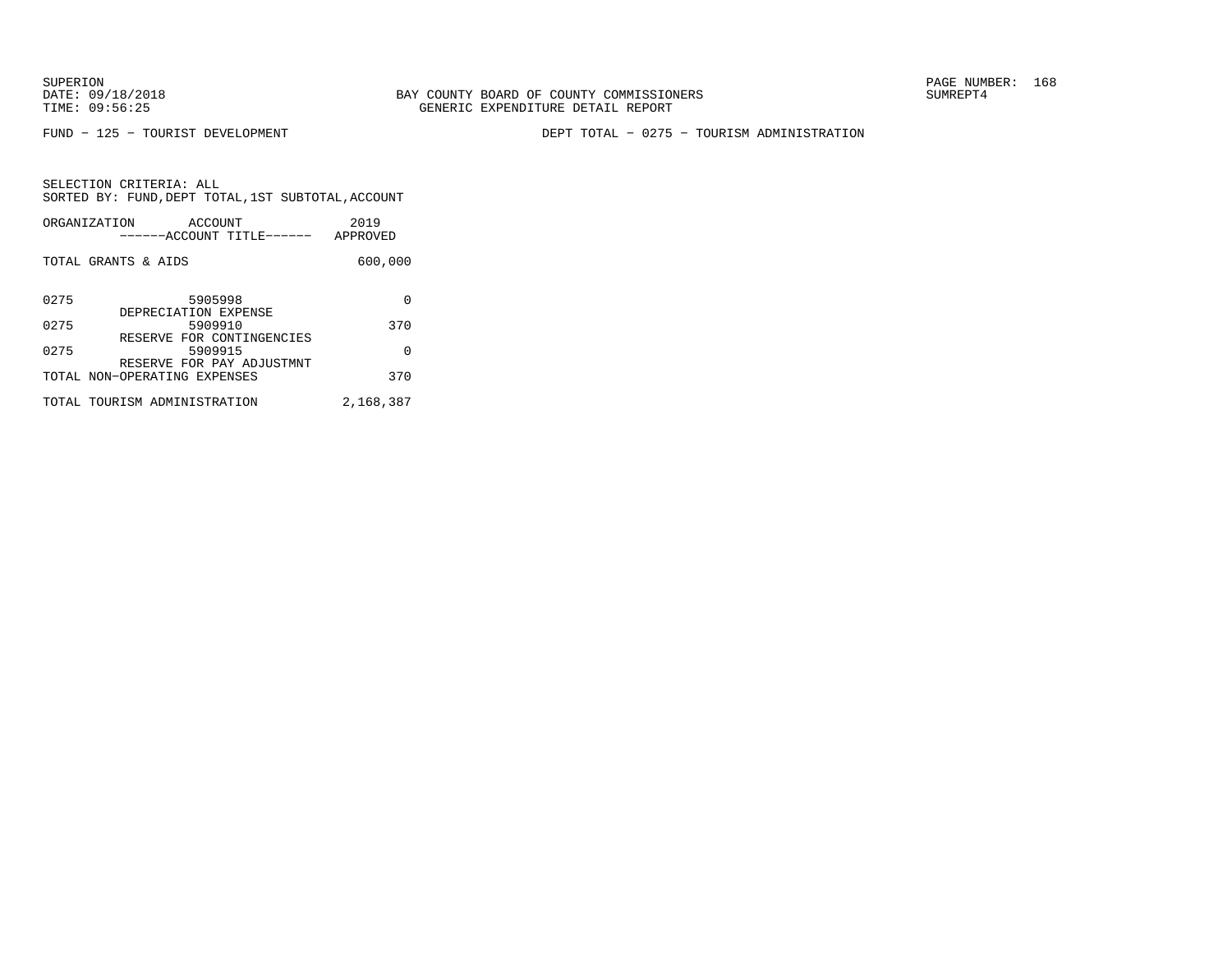SUPERION PAGE NUMBER: 169

FUND − 125 − TOURIST DEVELOPMENT DEPT TOTAL − 0280 − PRODUCT IMPROVEMENT

|      | ORGANIZATION<br>ACCOUNT<br>-----ACCOUNT TITLE------ APPROVED | 2019      |
|------|--------------------------------------------------------------|-----------|
| 0280 | 5303401                                                      | 100,000   |
| 0280 | CONTRACTED SERVICES<br>5303434                               | 8,000     |
| 0280 | CONTR SRV-CONSULTATION<br>5303437                            | 1,020,000 |
| 0280 | CONTR SRV-BCH CLEAN UP<br>5303479                            | 225,000   |
| 0280 | CONTR SRV-LANDSCAPE MAINT<br>5304301                         | 3,500     |
| 0280 | UTILITY SERVICES<br>5304604                                  | 58,469    |
| 0280 | REPAIR/MAINT-BLD&GRD DEPT<br>5304605                         | 0         |
| 0280 | REPAIR/MAINT-BLDG & GRND<br>5304615                          | 2,500     |
| 0280 | REPAIR/MAINT-EQUIPMENT<br>5304902                            | 3,636     |
|      | FEES & COSTS-PURCHASING                                      |           |
| 0280 | 5305201<br>OPERATING SUPPLIES                                | 90,000    |
|      | TOTAL OPERATING EXPENSES                                     | 1,511,105 |
| 0280 | 5606301                                                      | $\Omega$  |
| 0280 | IMPRV OTHER THAN BLDGS<br>5606402                            | $\Omega$  |
| 0280 | EOUIP LESS THAN \$1000<br>5606532                            | $\Omega$  |
|      | CIP-BCH AMPHITHEATER<br>TOTAL CAPITAL OUTLAY                 | $\Omega$  |
|      |                                                              |           |
| 0280 | 5909910<br>RESERVE FOR CONTINGENCIES                         | $\Omega$  |
|      | TOTAL NON-OPERATING EXPENSES                                 | $\Omega$  |
|      | TOTAL PRODUCT IMPROVEMENT                                    | 1,511,105 |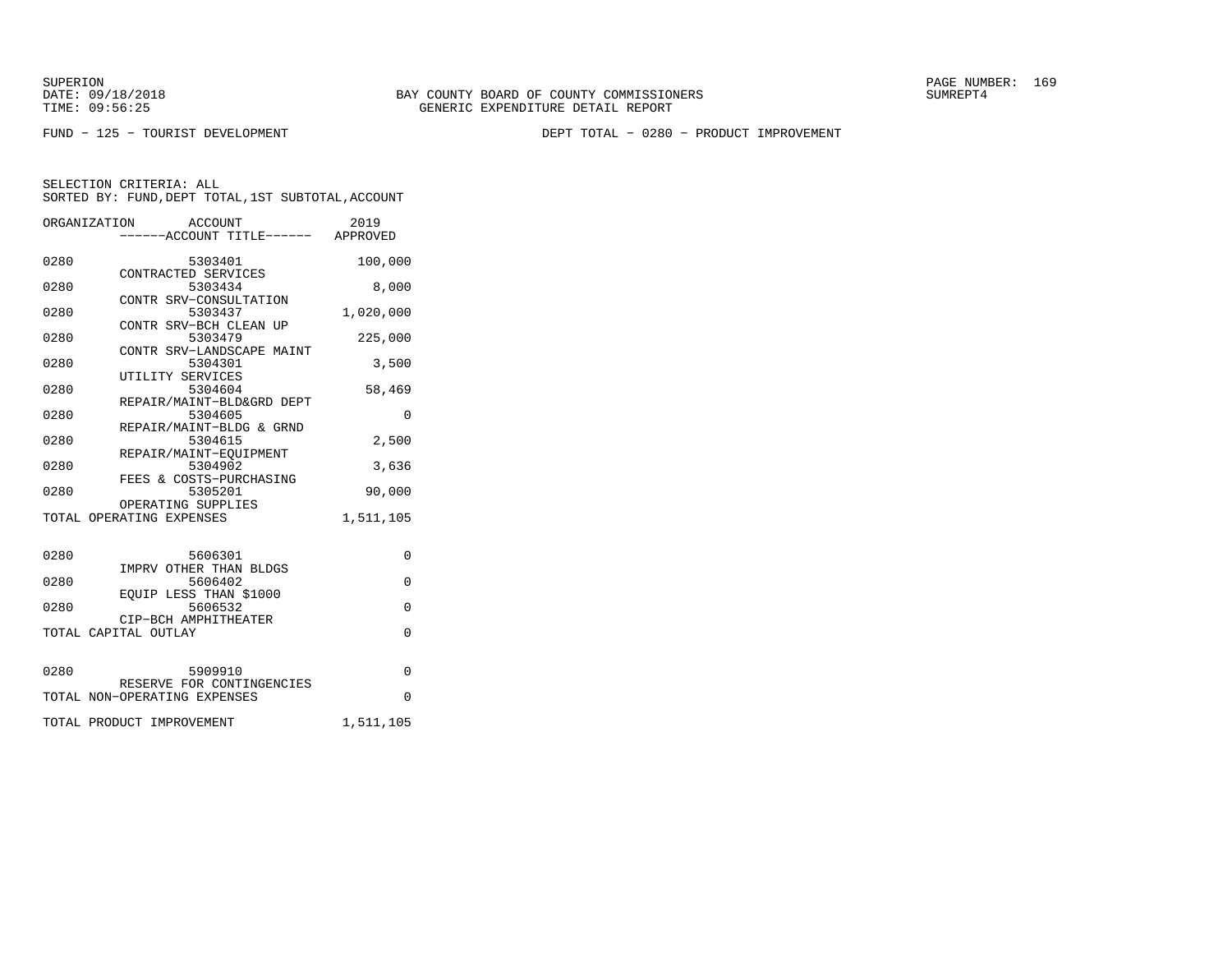FUND − 125 − TOURIST DEVELOPMENT DEPT TOTAL − 0980 − TRANSFERS/RESERVES/MISC

|      | ORGANIZATION                  | ACCOUNT                         | 2019       |
|------|-------------------------------|---------------------------------|------------|
|      |                               | ------ACCOUNT TITLE------       | APPROVED   |
| 0980 |                               | 5909999<br>RESERVE-CASH FORWARD | 350,000    |
|      | TOTAL NON-OPERATING EXPENSES  |                                 | 350,000    |
|      | TOTAL TRANSFERS/RESERVES/MISC |                                 | 350,000    |
|      | TOTAL TOURIST DEVELOPMENT     |                                 | 14,598,500 |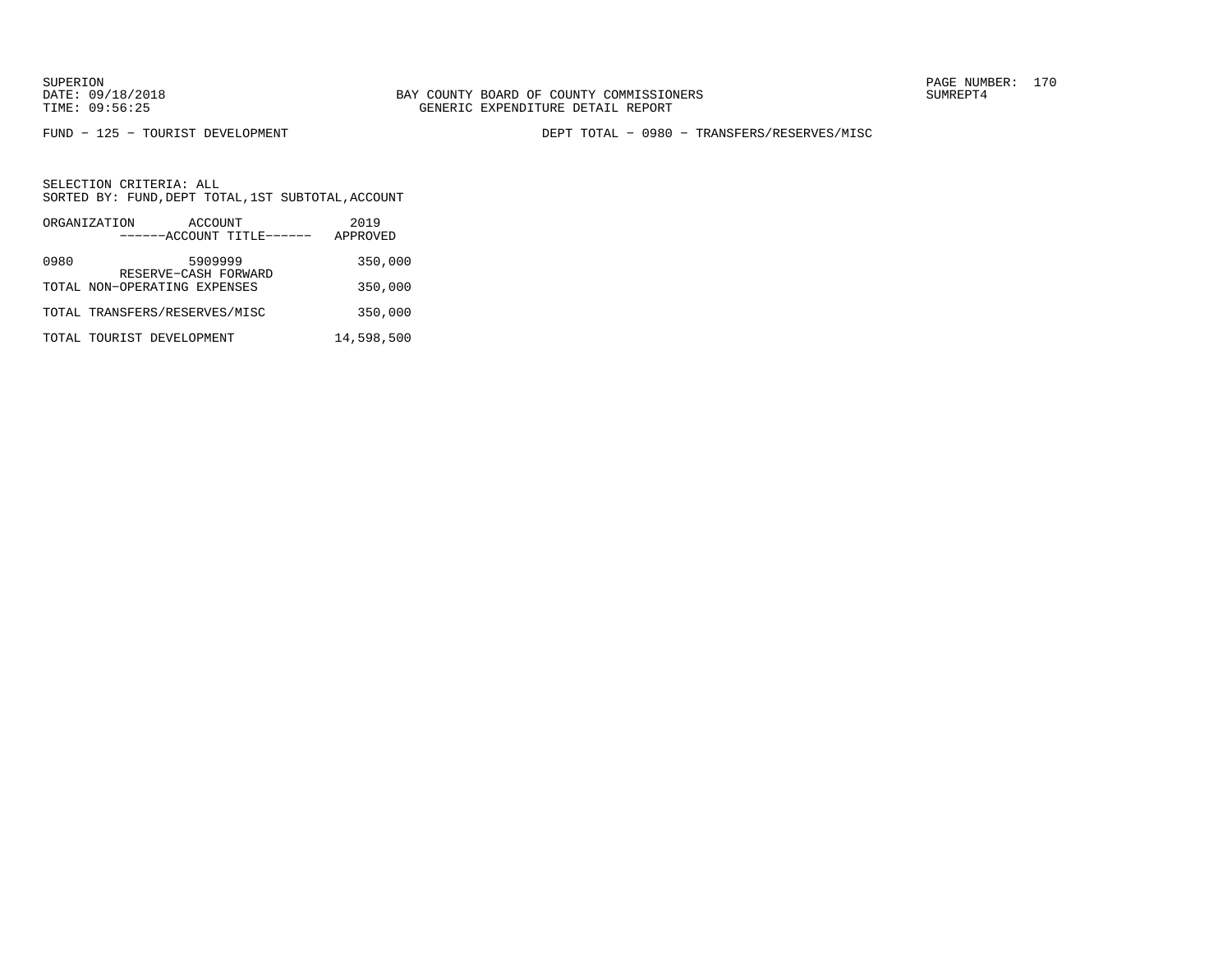FUND − 126 − MEXICO BEACH − TDT DEPT TOTAL − − TITLE NOT FOUND

| ORGANIZATION |                          | ACCOUNT                   | 2019     |
|--------------|--------------------------|---------------------------|----------|
|              |                          | ------ACCOUNT TITLE------ | APPROVED |
|              |                          |                           |          |
| 126          |                          | 5303461                   |          |
|              |                          | CONTR SRV-MEXICO BEACH    |          |
|              | TOTAL OPERATING EXPENSES |                           |          |
|              |                          |                           |          |
|              | TOTAL TITLE NOT FOUND    |                           |          |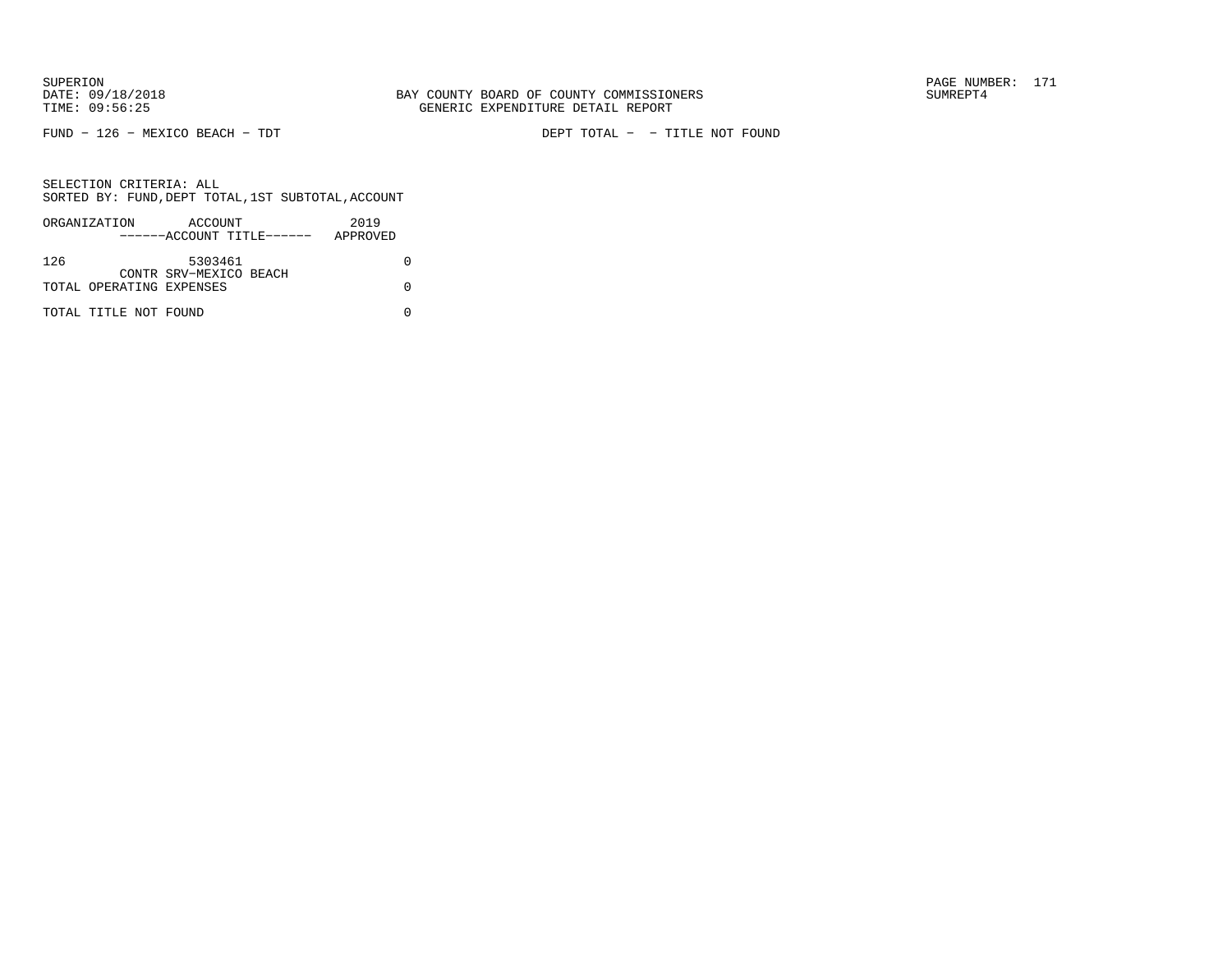FUND − 126 − MEXICO BEACH − TDT DEPT TOTAL − 0286 − MEXICO BEACH−TDC

| ORGANIZATION<br>ACCOUNT<br>---ACCOUNT TITLE------ APPROVED | 2019     |
|------------------------------------------------------------|----------|
| 0286<br>5101200<br>SALARIES & WAGES-REGULAR                | 0        |
| 0286<br>5101400                                            | 0        |
| SALARIES & WAGES-OVERTIME<br>0286<br>5102100               | 0        |
| FICA TAXES-MATCHING<br>0286<br>5102200                     | 0        |
| RETIREMENT CONTRIBUTIONS<br>0286<br>5102300                | 0        |
| LIFE & HEALTH INSURANCE<br>0286<br>5102302                 | 0        |
| VIRTUAL DOCTOR<br>0286<br>5102400                          | 0        |
| WORKERS COMP. PREMIUMS<br>TOTAL PERSONAL SERVICES          | 0        |
| 0286<br>5143101                                            | 2,927    |
| PROF SRV-CO ATTORNEY<br>0286<br>5303107                    | 0        |
| PROF SRV-SUBSTANCE TEST<br>0286<br>5303424                 | 19,950   |
| CONTR SRV-CLERK FINANCE<br>0286<br>5303425                 |          |
| CONTR SRV-ADMIN FEES                                       | 20,910   |
| 5303461<br>0286<br>CONTR SRV-MEXICO BEACH                  | 772,963  |
| 5304909<br>0286<br>FEES & COSTS-COURT FILING               | 0        |
| TOTAL OPERATING EXPENSES                                   | 816,750  |
| 0286<br>5808113                                            | 0        |
| GRANT-STATE<br>TOTAL GRANTS & AIDS                         | 0        |
| 0286<br>5905998                                            | 0        |
| DEPRECIATION EXPENSE<br>0286<br>5909910                    | 25,000   |
| RESERVE FOR CONTINGENCIES<br>5909915<br>0286               | 0        |
| RESERVE FOR PAY ADJUSTMNT<br>0286<br>5909924               | 0        |
| RESERVE-PROMOTION<br>0286<br>5909999                       | $\Omega$ |
| RESERVE-CASH FORWARD<br>TOTAL NON-OPERATING EXPENSES       | 25,000   |
| TOTAL MEXICO BEACH-TDC                                     | 841,750  |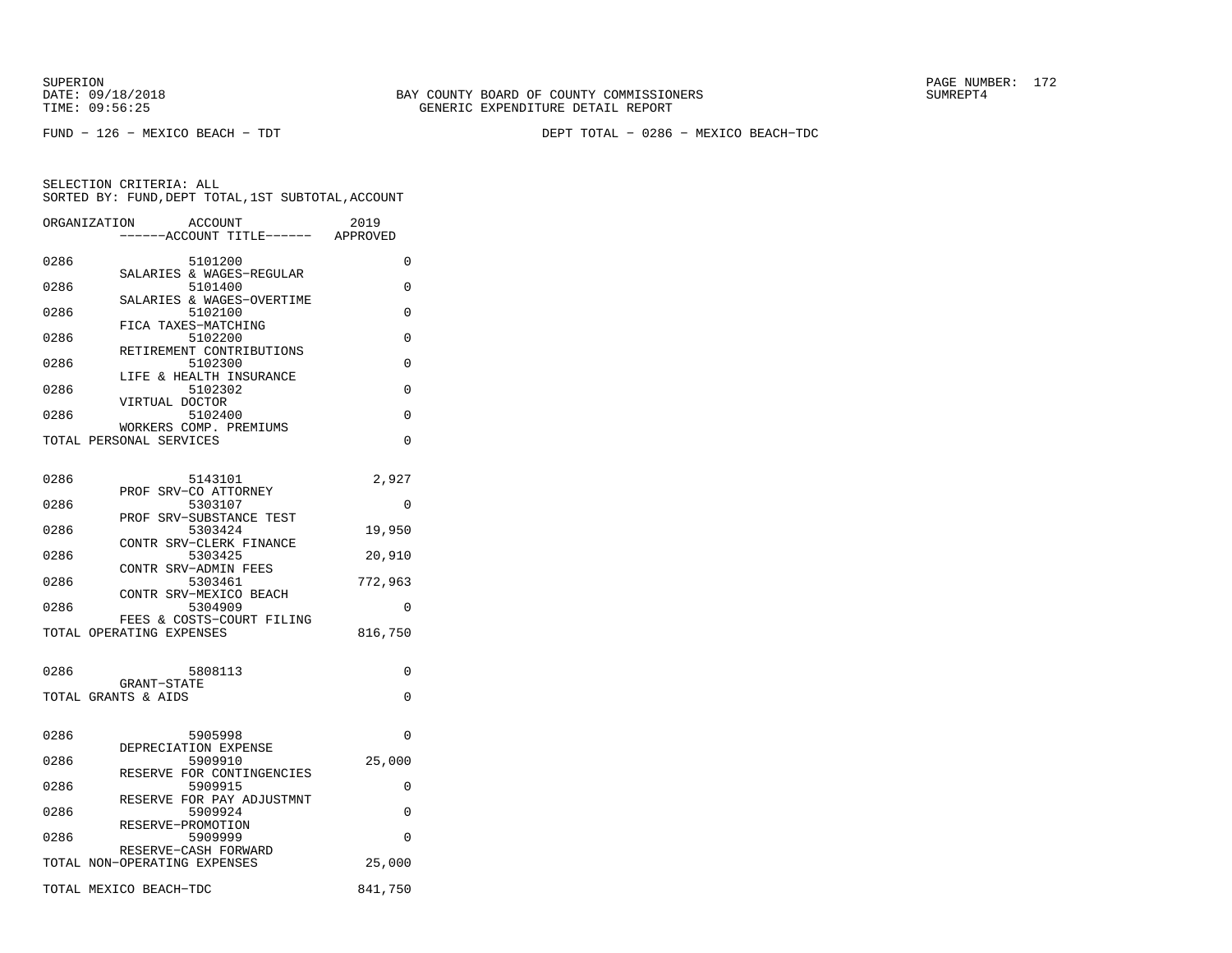FUND − 126 − MEXICO BEACH − TDT DEPT TOTAL − 0286 − MEXICO BEACH−TDC

SELECTION CRITERIA: ALLSORTED BY: FUND,DEPT TOTAL,1ST SUBTOTAL,ACCOUNT

ORGANIZATION ACCOUNT 2019−−−−−−ACCOUNT TITLE−−−−−− APPROVED

TOTAL MEXICO BEACH - TDT 841,750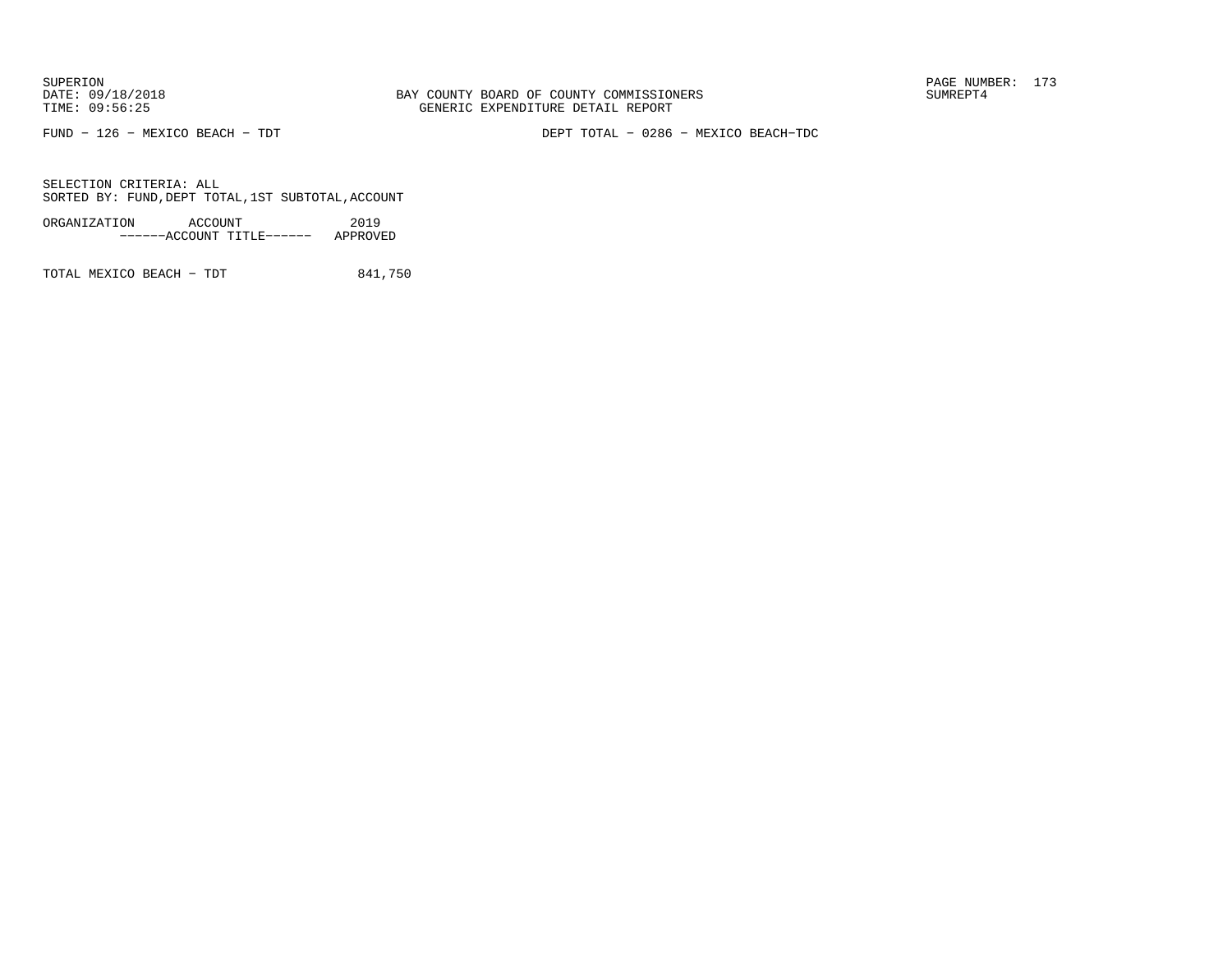FUND − 127 − BEACH NOURISHMENT − TDC DEPT TOTAL − 0291 − BEACH NOURISHMENT−TDC

|      | ORGANIZATION<br><b>ACCOUNT</b><br>---ACCOUNT TITLE------ APPROVED | 2019     |
|------|-------------------------------------------------------------------|----------|
| 0291 | 5143101                                                           | 2,359    |
| 0291 | PROF SRV-CO ATTORNEY<br>5143105                                   | 16,500   |
| 0291 | PROF SRV-OTHER ATTNY<br>5303104<br>PROF SRV-ENGINEERING           | 0        |
| 0291 | 5303401<br>CONTRACTED SERVICES                                    | 0        |
| 0291 | 5303424<br>CONTR SRV-CLERK FINANCE                                | 141,075  |
| 0291 | 5303425<br>CONTR SRV-ADMIN FEES                                   | 20,228   |
| 0291 | 5303434<br>CONTR SRV-CONSULTATION                                 | 39,000   |
| 0291 | 5303444<br>CONTR SRV-PCB CNV & VISIT                              | 150,000  |
| 0291 | 5303478<br>CONTR SRV-BCH. TUR. TRACK                              | 110,000  |
| 0291 | 5304101<br>COMMUNICATIONS SERVICES                                | 0        |
| 0291 | 5304125<br>POSTAGE/TRANSP/FREIGHT                                 | 0        |
| 0291 | 5304902<br>FEES & COSTS-PURCHASING                                | 0        |
| 0291 | 5304905<br>FEES&COSTS-LGL ADV/ADVERT                              | $\Omega$ |
| 0291 | 5304909<br>FEES & COSTS-COURT FILING                              | $\Omega$ |
| 0291 | 5304922<br>FEES & COSTS-PERMITS                                   | 0        |
| 0291 | 5304984<br><b>BAD DEBT</b>                                        | $\Omega$ |
| 0291 | 5305402<br>DUES & MEMBERSHIPS                                     | 6,000    |
|      | TOTAL OPERATING EXPENSES                                          | 485,162  |
| 0291 | 5606315                                                           | 0        |
| 0291 | IMPRV-BCH LANDSCAPE/BEAUT<br>5606401                              | 0        |
| 0291 | EOUIPMENT<br>5606402                                              | 0        |
| 0291 | EOUIP LESS THAN \$1000<br>5606501                                 | 0        |
| 0291 | CONSTRUCTION IN PROGRESS<br>5606512                               | $\Omega$ |
| 0291 | CIP-BCH TILL/SCARPMNT LEV<br>5606513                              | 0        |
|      | CIP-BERM & DUNE RESTRTN<br>TOTAL CAPITAL OUTLAY                   | 0        |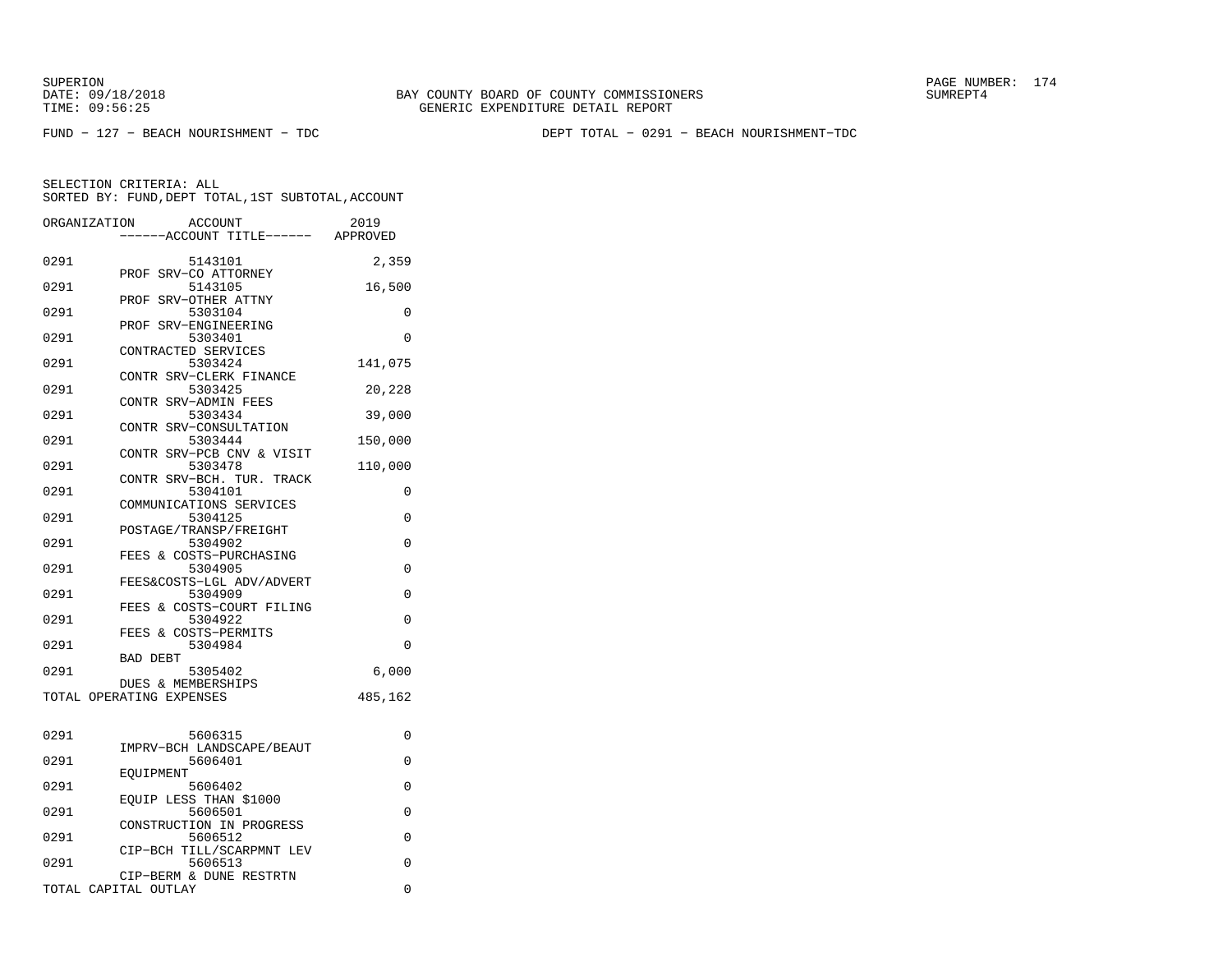FUND − 127 − BEACH NOURISHMENT − TDC DEPT TOTAL − 0291 − BEACH NOURISHMENT−TDC

| ORGANIZATION | ACCOUNT |                           | 2019     |
|--------------|---------|---------------------------|----------|
|              |         | ------ACCOUNT TITLE------ | APPROVED |

| 0291 | 5905998                                                   |              |
|------|-----------------------------------------------------------|--------------|
| 0291 | DEPRECIATION EXPENSE<br>5909910                           | 28, 214, 838 |
|      | RESERVE FOR CONTINGENCIES<br>TOTAL NON-OPERATING EXPENSES | 28, 214, 838 |
|      | TOTAL BEACH NOURISHMENT-TDC                               | 28,700,000   |
|      | TOTAL BEACH NOURISHMENT - TDC                             | 28,700,000   |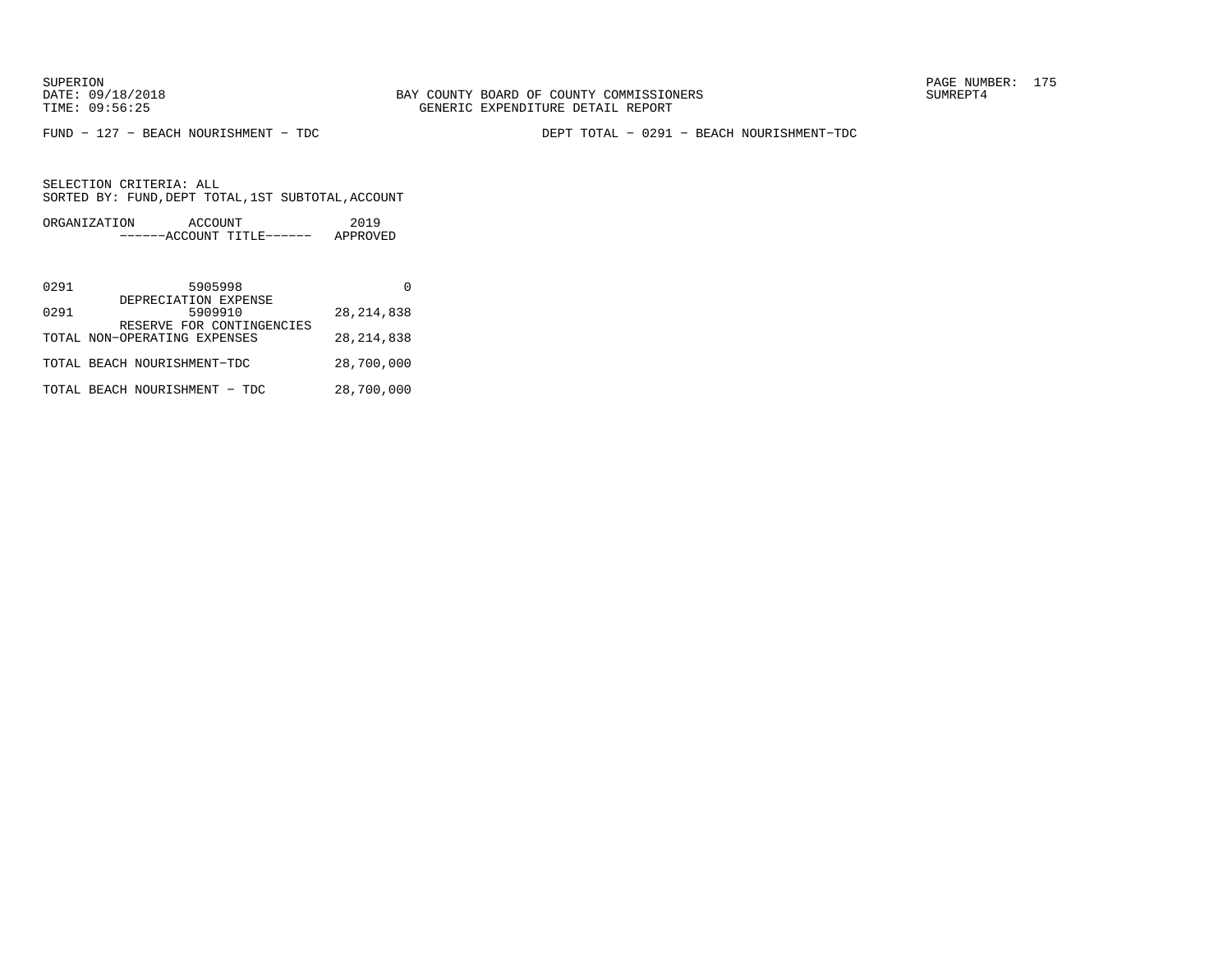FUND − 128 − TDC − 5TH CENT DEPT TOTAL − 0295 − 5TH CENT

| ORGANIZATION   | ACCOUNT                      |                           | 2019      |
|----------------|------------------------------|---------------------------|-----------|
|                |                              | ------ACCOUNT TITLE------ | APPROVED  |
|                |                              |                           |           |
| 0295           | 5143101                      |                           | 14,916    |
|                | PROF SRV-CO ATTORNEY         |                           |           |
| 0295           | 5303424                      |                           | 141,075   |
|                |                              | CONTR SRV-CLERK FINANCE   |           |
| 0295           | 5303425                      |                           | 35,302    |
|                | CONTR SRV-ADMIN FEES         |                           |           |
| 0295           | 5303444                      |                           | 6,766,543 |
|                |                              | CONTR SRV-PCB CNV & VISIT |           |
|                | TOTAL OPERATING EXPENSES     |                           | 6,957,836 |
|                |                              |                           |           |
|                |                              |                           |           |
| 0295           | 5909910                      |                           | $\Omega$  |
|                |                              | RESERVE FOR CONTINGENCIES |           |
|                | TOTAL NON-OPERATING EXPENSES |                           | $\Omega$  |
|                |                              |                           |           |
| TOTAL 5TH CENT |                              |                           | 6,957,836 |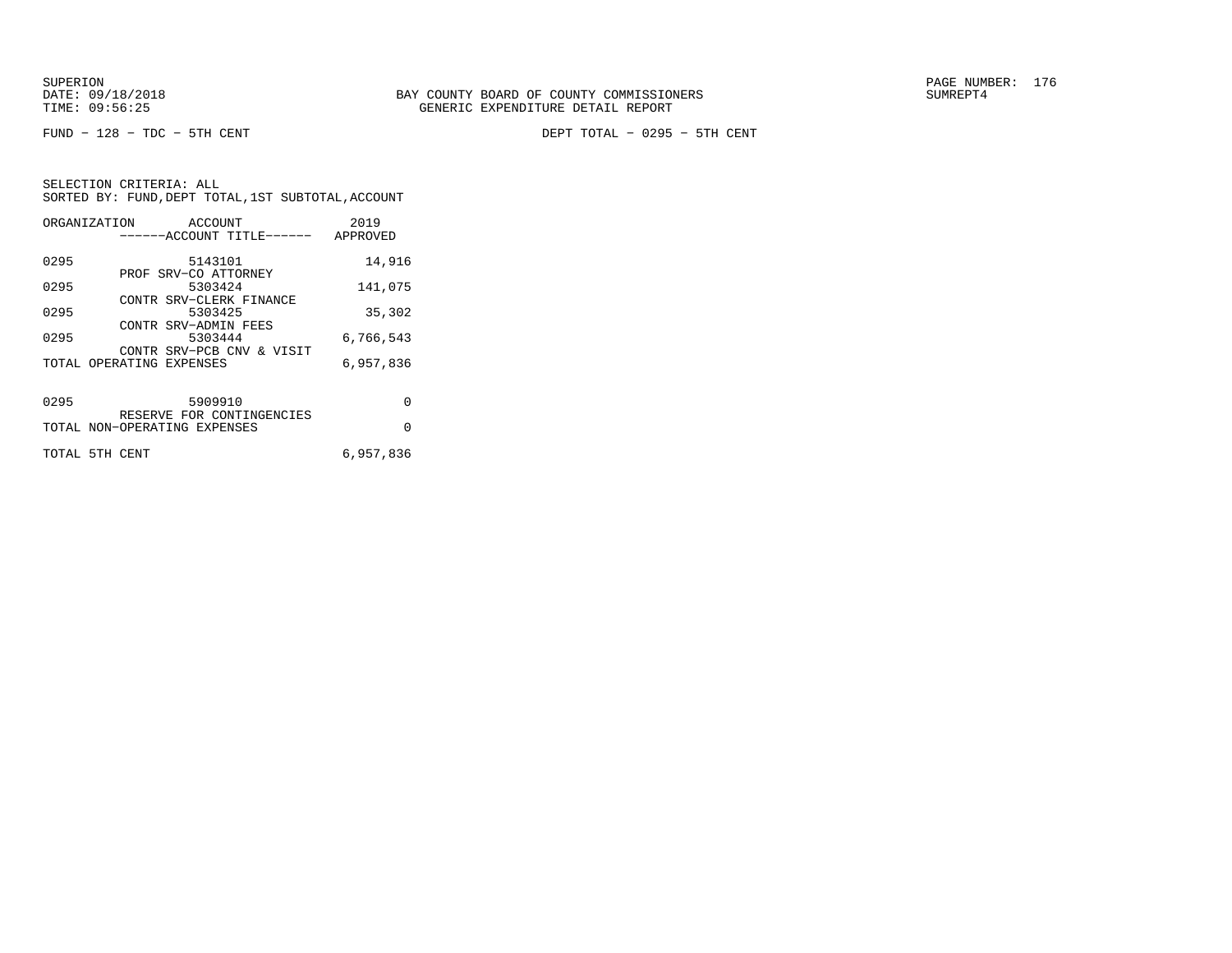FUND − 128 − TDC − 5TH CENT DEPT TOTAL − 0296 − SPORTS PARK

| SELECTION CRITERIA: ALL |  |                                                    |  |
|-------------------------|--|----------------------------------------------------|--|
|                         |  | SORTED BY: FUND, DEPT TOTAL, 1ST SUBTOTAL, ACCOUNT |  |
|                         |  |                                                    |  |

|      | ORGANIZATION<br>ACCOUNT<br>------ACCOUNT TITLE------ APPROVED   | 2019       |
|------|-----------------------------------------------------------------|------------|
| 0296 | 5606536                                                         | $\Omega$   |
|      | CIP-SPORTS PARK<br>TOTAL CAPITAL OUTLAY                         | $\Omega$   |
| 0296 | 5707105<br>PRINCIPAL-LOANS                                      | 1,710,000  |
| 0296 | 5707115                                                         | $\Omega$   |
| 0296 | PRINCIPAL-REV BONDS<br>5707205<br>INTEREST-LOANS                | 1,469,764  |
| 0296 | 5707215                                                         | $\Omega$   |
| 0296 | <b>INTEREST-REV BONDS</b><br>5707303<br><b>BOND ISSUE COSTS</b> | $\Omega$   |
|      | TOTAL DEBT SERVICE                                              | 3,179,764  |
| 0296 | 5905998<br>DEPRECIATION EXPENSE                                 | 0          |
|      | TOTAL NON-OPERATING EXPENSES                                    | $\Omega$   |
|      | TOTAL SPORTS PARK                                               | 3,179,764  |
|      | TOTAL TDC - 5TH CENT                                            | 10,137,600 |
|      |                                                                 |            |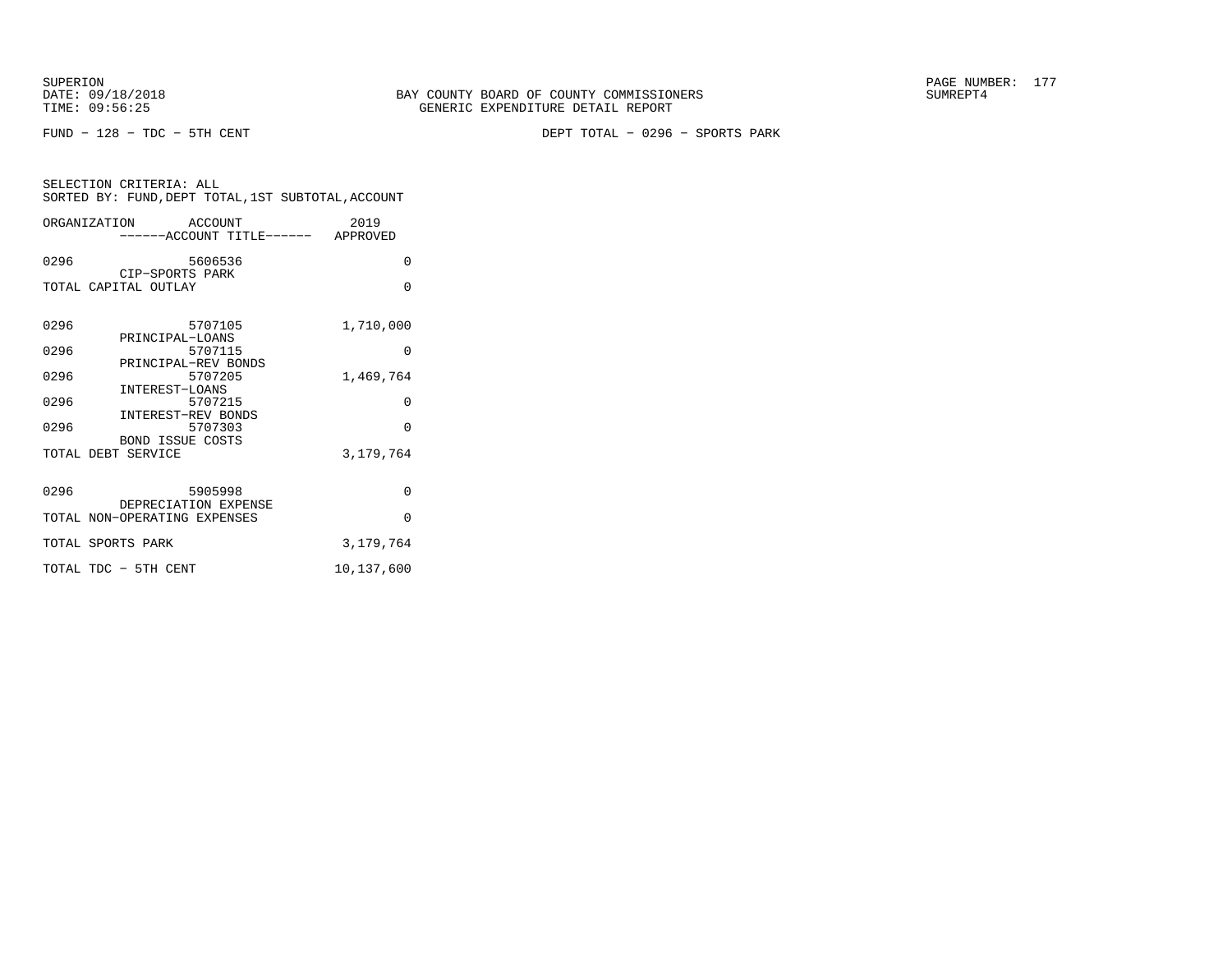SUPERION PAGE NUMBER: 178

|      | ORGANIZATION                                      | ACCOUNT | ------ACCOUNT TITLE------ APPROVED | 2019      |
|------|---------------------------------------------------|---------|------------------------------------|-----------|
| 0298 | PROF SRV-CO ATTORNEY                              | 5143101 |                                    | 5,087     |
| 0298 | CONTR SRV-CLERK FINANCE                           | 5303424 |                                    | 44,460    |
| 0298 |                                                   | 5303425 |                                    | 37,752    |
| 0298 | CONTR SRV-ADMIN FEES                              | 5303462 |                                    | 2,071,601 |
|      | CONTR SRV-PANAMA CITY<br>TOTAL OPERATING EXPENSES |         |                                    | 2,158,900 |
| 0298 | 5909910                                           |         | RESERVE FOR CONTINGENCIES          | $\Omega$  |
|      | TOTAL NON-OPERATING EXPENSES                      |         |                                    | $\Omega$  |
|      | TOTAL PANAMA CITY - TDT                           |         |                                    | 2,158,900 |
|      | TOTAL PANAMA CITY - TDT                           |         |                                    | 2,158,900 |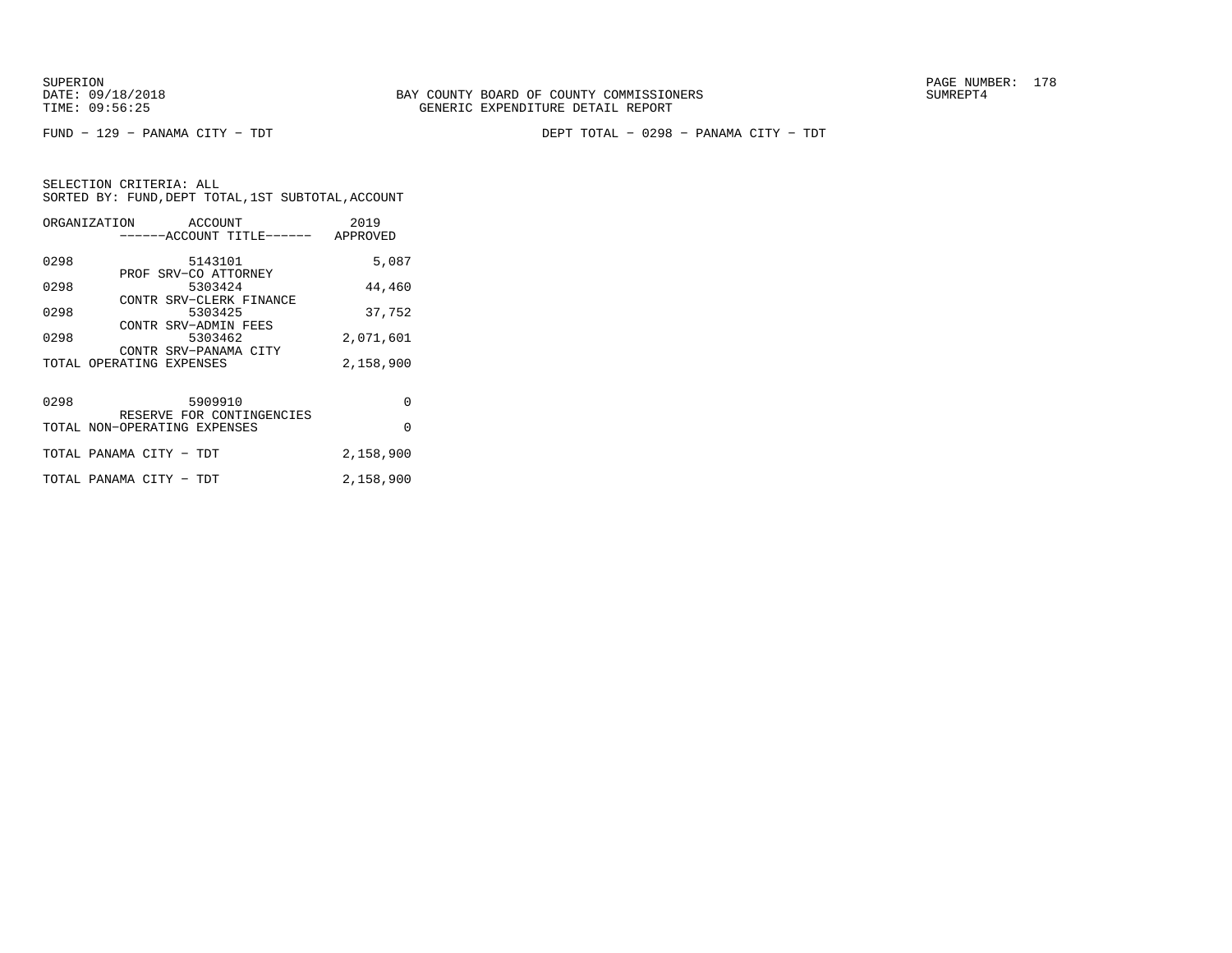FUND − 130 − PUBLIC SAFETY E911 DEPT TOTAL − 0301 − PUBLIC SAFETY

| ORGANIZATION | <b>ACCOUNT</b>                       | 2019     |
|--------------|--------------------------------------|----------|
|              | ---ACCOUNT TITLE------ APPROVED      |          |
| 0301         | 5101200                              | 319,147  |
| 0301         | SALARIES & WAGES-REGULAR<br>5101205  | 0        |
| 0301         | SALARIES & WAGES-DISASTER<br>5101400 | 4,000    |
| 0301         | SALARIES & WAGES-OVERTIME<br>5101405 | 0        |
| 0301         | SALARIES-DISASTER O/T<br>5102100     | 24,720   |
| 0301         | FICA TAXES-MATCHING<br>5102200       | 30,914   |
| 0301         | RETIREMENT CONTRIBUTIONS<br>5102300  | 110,567  |
| 0301         | LIFE & HEALTH INSURANCE<br>5102302   | 608      |
| 0301         | VIRTUAL DOCTOR<br>5102400            | 2,618    |
|              | WORKERS COMP. PREMIUMS               |          |
|              | TOTAL PERSONAL SERVICES              | 492,574  |
| 0301         | 5143101                              | 2,815    |
| 0301         | PROF SRV-CO ATTORNEY<br>5193101      |          |
|              | EDUCATION/PUBLIC RELATION            | 250      |
| 0301         | 5303107                              | 0        |
| 0301         | PROF SRV-SUBSTANCE TEST<br>5303110   | $\Omega$ |
|              | SRV-BACKGROUND CHECK<br>PROF         |          |
| 0301         | 5303401<br>CONTRACTED SERVICES       | 10,000   |
| 0301         | 5303406                              | 0        |
| 0301         | CONTR SRV-WIRLESS DIP FEE<br>5303410 | 0        |
|              | <b>CONTR</b><br>SRV-JANITORIAL       |          |
| 0301         | 5303422<br>CONTR SRV-GIS             | $\Omega$ |
| 0301         | 5303425                              | 40,871   |
| 0301         | CONTR SRV-ADMIN FEES<br>5304001      | 9,425    |
| 0301         | TRAVEL/TRAINING NON-LOCAL<br>5304005 | $\Omega$ |
|              | TRAVEL-LOCAL                         |          |
| 0301         | 5304101<br>COMMUNICATIONS SERVICES   | 130,496  |
| 0301         | 5304122                              | 50,884   |
| 0301         | COMM SRV-LEASED LINES<br>5304125     | 100      |
|              | POSTAGE/TRANSP/FREIGHT               |          |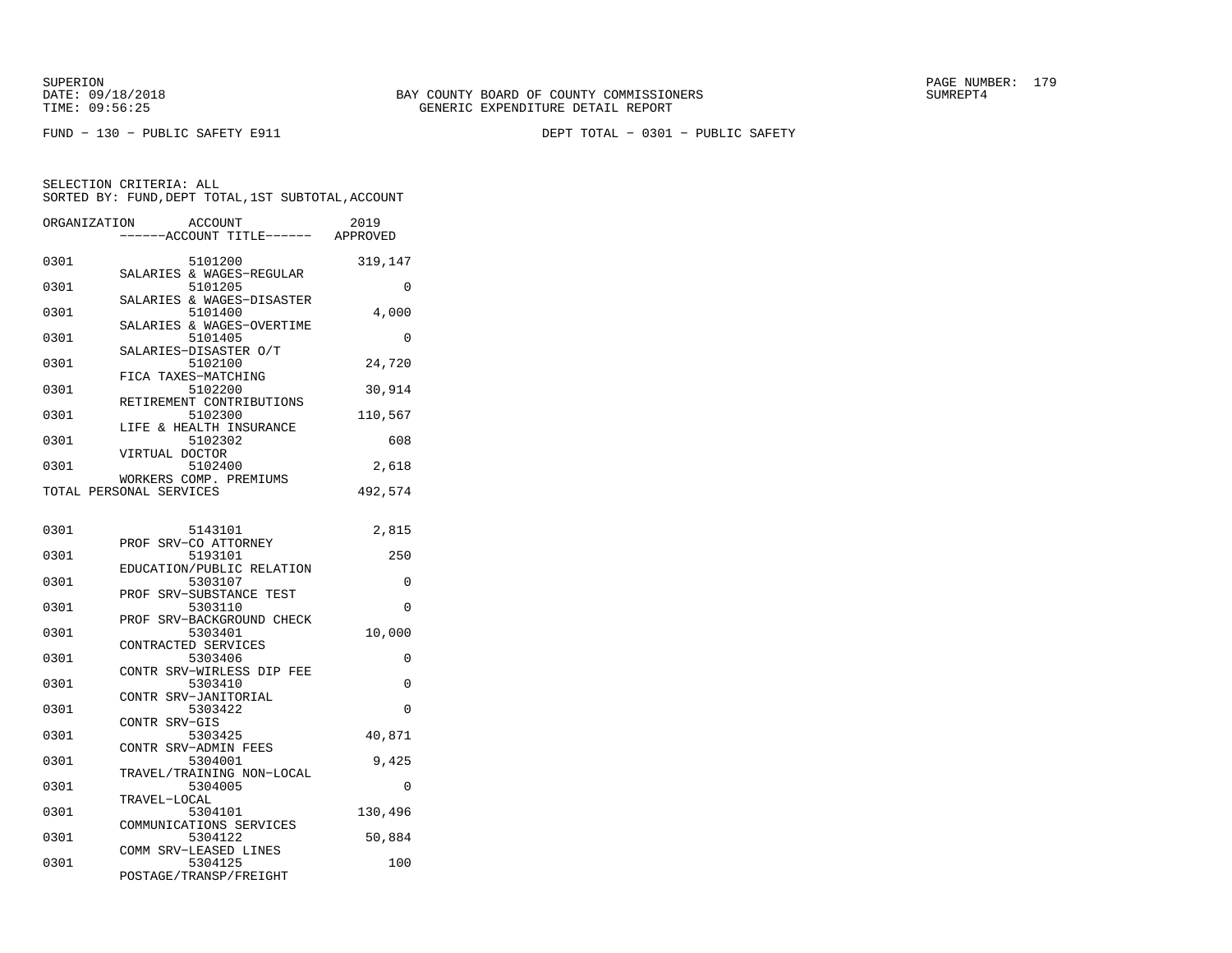FUND − 130 − PUBLIC SAFETY E911 DEPT TOTAL − 0301 − PUBLIC SAFETY

| ORGANIZATION | ACCOUNT                             | 2019     |
|--------------|-------------------------------------|----------|
|              | -----ACCOUNT TITLE------            | APPROVED |
| 0301         | 5304301                             | 0        |
|              | UTILITY SERVICES                    |          |
| 0301         | 5304410                             | 0        |
|              | RENTALS/LEASES-EOUIPMENT            |          |
| 0301         | 5304414                             | 920      |
|              | RENTALS/LEASES EQUIP-(IT)           |          |
| 0301         | 5304501                             | 11,794   |
|              | INSURANCE & BONDS                   |          |
| 0301         | 5304605                             | 0        |
|              | REPAIR/MAINT-BLDG & GRND            |          |
| 0301         | 5304610                             | 500      |
|              | REPAIR/MAINT-AUTO EOUIP             |          |
| 0301         | 5304611<br>REPAIR/MAINT-FLEET MAINT | 0        |
| 0301         | 5304615                             | 70,000   |
|              | REPAIR/MAINT-EQUIPMENT              |          |
| 0301         | 5304701                             | 0        |
|              | PRINTING & BINDING                  |          |
| 0301         | 5304902                             | 2,597    |
|              | FEES & COSTS-PURCHASING             |          |
| 0301         | 5304905                             | $\Omega$ |
|              | FEES&COSTS-LGL ADV/ADVERT           |          |
| 0301         | 5304990                             | 3,000    |
|              | MISCELLANEOUS EXPENSES              |          |
| 0301         | 5305101                             | 500      |
|              | OFFICE SUPPLIES                     |          |
| 0301         | 5305201<br>OPERATING SUPPLIES       | 500      |
| 0301         | 5305202                             | 500      |
|              | OPER SUPPLIES-JANITORIAL            |          |
| 0301         | 5305205                             | 750      |
|              | GAS, OIL & LUBRICANTS               |          |
| 0301         | 5305215                             | $\Omega$ |
|              | CLOTHING & WEARING APPRL            |          |
| 0301         | 5305220                             | 2,374    |
|              | TOOL & SMALL IMPLEMENTS             |          |
| 0301         | 5305401                             | 1,430    |
|              | BOOKS/RESOURCE MATR/SUBSC           |          |
| 0301         | 5305402                             | 4,350    |
| 0301         | DUES & MEMBERSHIPS<br>5305406       | 0        |
|              | TRAINING & TUITION                  |          |
|              | TOTAL OPERATING EXPENSES            | 344,056  |
|              |                                     |          |
|              |                                     |          |
| 0301         | 5606314                             | 0        |
|              | IMPRV-NETWORK CONNECT               |          |
| 0301         | 5606401                             | 125,000  |
|              | EQUIPMENT                           |          |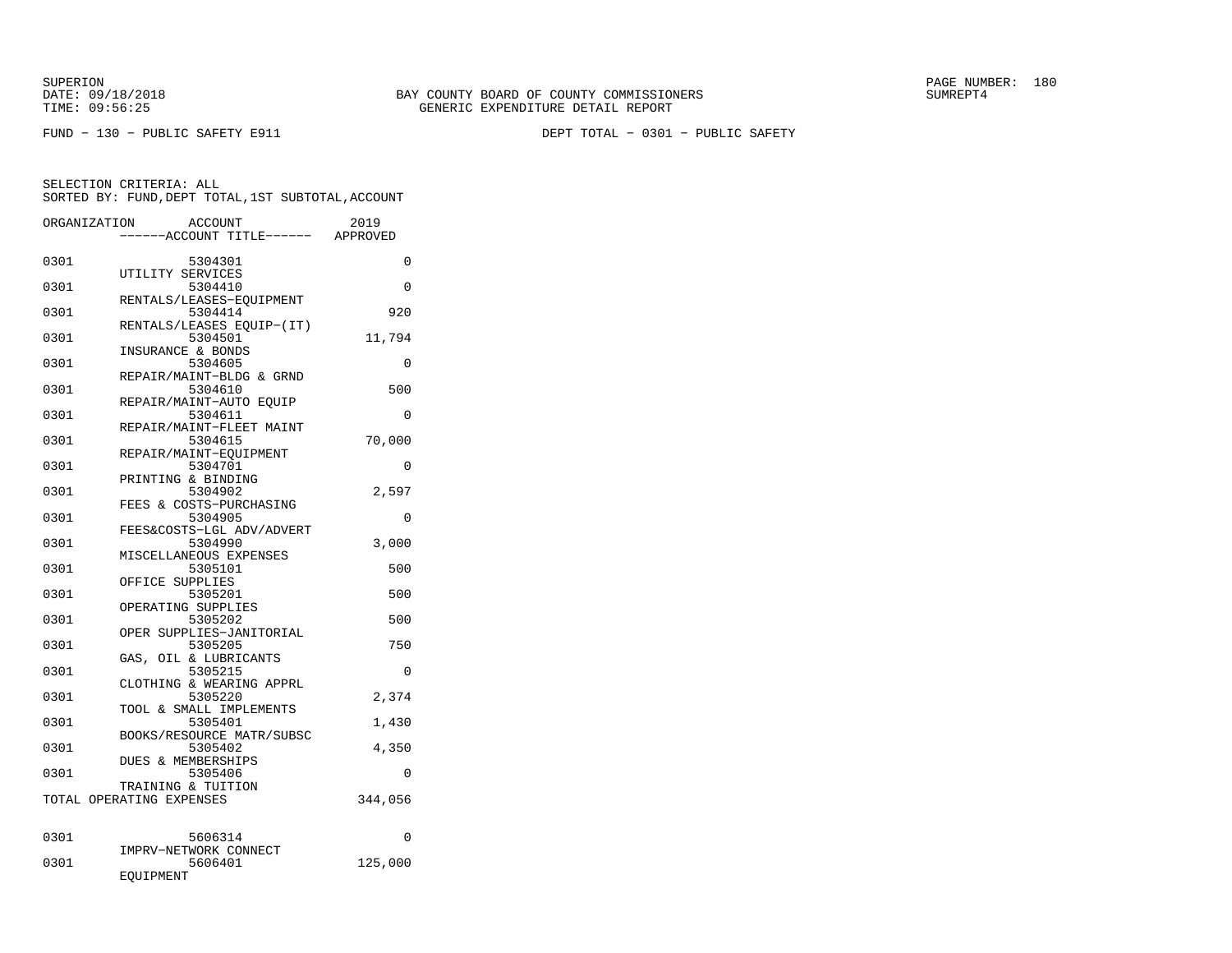FUND − 130 − PUBLIC SAFETY E911 DEPT TOTAL − 0301 − PUBLIC SAFETY

|      | ORGANIZATION ACCOUNT<br>-----ACCOUNT TITLE------ APPROVED    | 2019      |
|------|--------------------------------------------------------------|-----------|
| 0301 | 5606402<br>EOUIP LESS THAN \$1000                            | 6,750     |
| 0301 | 5606450<br>COMPUTER SOFTWARE                                 | 96,200    |
|      | TOTAL CAPITAL OUTLAY                                         | 227,950   |
| 0301 | 5819101<br>TRNFS-GENERAL FUND (001)                          | $\Omega$  |
| 0301 | 5905998                                                      | $\Omega$  |
| 0301 | DEPRECIATION EXPENSE<br>5909910                              | $\Omega$  |
| 0301 | RESERVE FOR CONTINGENCIES<br>5909915                         | $\Omega$  |
| 0301 | RESERVE FOR PAY ADJUSTMNT<br>5909920                         | $\Omega$  |
| 0301 | RESERVE-FUTURE CAP OUTLAY<br>5909999<br>RESERVE-CASH FORWARD | 2,262,085 |
|      | TOTAL NON-OPERATING EXPENSES                                 | 2,262,085 |
|      | TOTAL PUBLIC SAFETY                                          | 3,326,665 |
|      | TOTAL PUBLIC SAFETY E911                                     | 3,326,665 |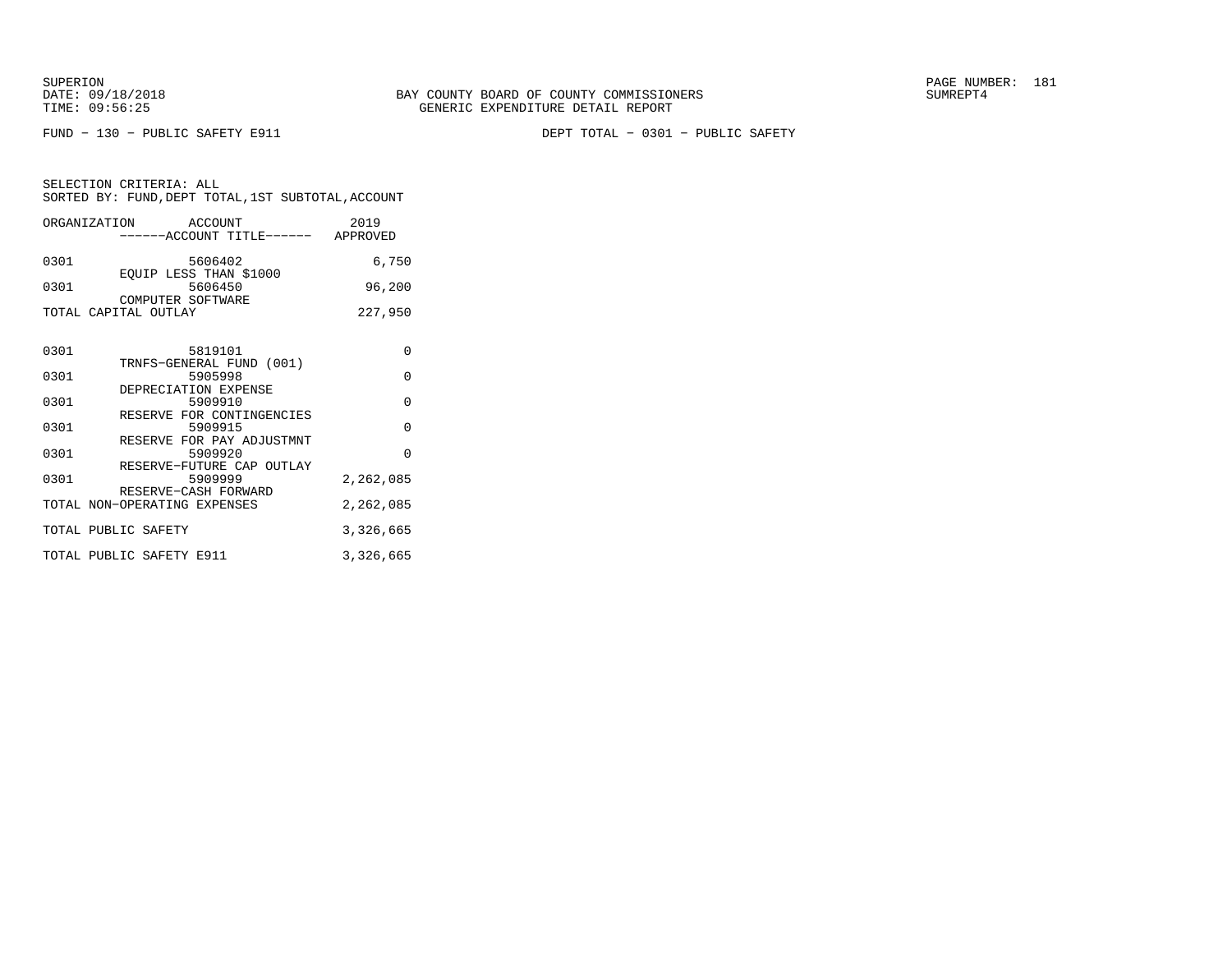SUPERION PAGE NUMBER: 182

FUND − 133 − INTERGOVT RADIO COMM DEPT TOTAL − 0303 − INTERGOV'T RADIO COMM

| ORGANIZATION            |                   | <b>ACCOUNT</b><br>---ACCOUNT TITLE------ APPROVED | 2019   |
|-------------------------|-------------------|---------------------------------------------------|--------|
| 0303                    |                   | 5101200                                           | 56,817 |
| 0303                    |                   | SALARIES & WAGES-REGULAR<br>5101400               | 3,500  |
| 0303                    |                   | SALARIES & WAGES-OVERTIME<br>5101405              | 0      |
| 0303                    |                   | SALARIES-DISASTER O/T<br>5102100                  | 4,614  |
| 0303                    |                   | FICA TAXES-MATCHING<br>5102200                    | 5,107  |
| 0303                    |                   | RETIREMENT CONTRIBUTIONS<br>5102300               | 21,500 |
| 0303                    |                   | LIFE & HEALTH INSURANCE<br>5102302                | 72     |
| 0303                    | VIRTUAL DOCTOR    | 5102400                                           | 298    |
| TOTAL PERSONAL SERVICES |                   | WORKERS COMP. PREMIUMS                            | 91,908 |
|                         |                   |                                                   |        |
| 0303                    |                   | 5143101<br>PROF SRV-CO ATTORNEY                   | 2,330  |
| 0303                    |                   | 5303401<br>CONTRACTED SERVICES                    | 10,000 |
| 0303                    |                   | 5303425<br>CONTR SRV-ADMIN FEES                   | 30,198 |
| 0303                    |                   | 5303446<br>CONTR SRV-FACILITIES                   | 10,928 |
| 0303                    |                   | 5304001<br>TRAVEL/TRAINING NON-LOCAL              | 2,250  |
| 0303                    |                   | 5304101<br>COMMUNICATIONS SERVICES                | 79,164 |
| 0303                    |                   | 5304122                                           | 11,136 |
| 0303                    |                   | COMM SRV-LEASED LINES<br>5304125                  | 150    |
| 0303                    |                   | POSTAGE/TRANSP/FREIGHT<br>5304301                 | 28,000 |
| 0303                    | UTILITY SERVICES  | 5304403                                           | 27,000 |
| 0303                    |                   | RENTALS/LEASES-LAND<br>5304410                    | 0      |
| 0303                    |                   | RENTALS/LEASES-EQUIPMENT<br>5304414               | 520    |
| 0303                    |                   | RENTALS/LEASES EQUIP-(IT)<br>5304501              | 59,682 |
| 0303                    | INSURANCE & BONDS | 5304605                                           | 25,000 |
| 0303                    |                   | REPAIR/MAINT-BLDG & GRND<br>5304610               | 2,500  |
|                         |                   | REPAIR/MAINT-AUTO EQUIP                           |        |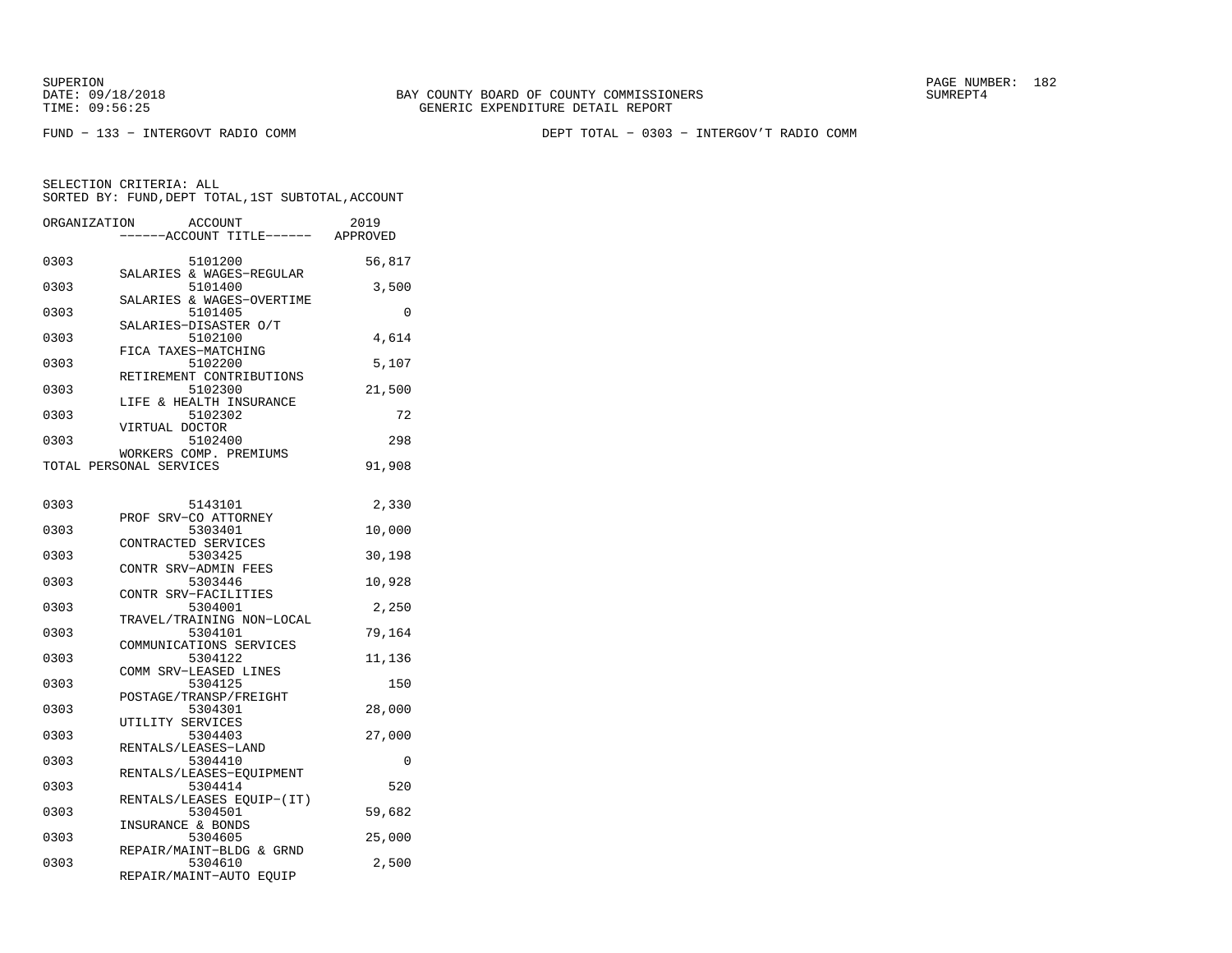SUPERION PAGE NUMBER: 183

FUND − 133 − INTERGOVT RADIO COMM DEPT TOTAL − 0303 − INTERGOV'T RADIO COMM

|      | ORGANIZATION<br>ACCOUNT<br>----ACCOUNT TITLE------ APPROVED | 2019     |
|------|-------------------------------------------------------------|----------|
| 0303 | 5304615                                                     | 337,500  |
| 0303 | REPAIR/MAINT-EOUIPMENT<br>5304902                           | 2,078    |
| 0303 | FEES & COSTS-PURCHASING<br>5304908                          | 0        |
| 0303 | FEES & COSTS-LICENSES<br>5304990                            | $\Omega$ |
| 0303 | MISCELLANEOUS EXPENSES<br>5305101                           | 500      |
| 0303 | OFFICE SUPPLIES<br>5305201                                  | 1,500    |
| 0303 | OPERATING SUPPLIES<br>5305205                               | 3,000    |
| 0303 | GAS, OIL & LUBRICANTS<br>5305215                            | $\Omega$ |
| 0303 | CLOTHING & WEARING APPRL<br>5305220                         | 250      |
| 0303 | TOOL & SMALL IMPLEMENTS<br>5305402                          | 0        |
| 0303 | DUES & MEMBERSHIPS<br>5305406                               | $\Omega$ |
|      | TRAINING & TUITION<br>TOTAL OPERATING EXPENSES              | 633,686  |
| 0303 | 5606401                                                     | 108,000  |
| 0303 | EOUIPMENT<br>5606402                                        | 1,250    |
| 0303 | EOUIP LESS THAN \$1000<br>5606450                           | 12,750   |
| 0303 | COMPUTER SOFTWARE<br>5606577                                | 0        |
|      | CIP-800 MHZ PROJECT<br>TOTAL CAPITAL OUTLAY                 | 122,000  |
| 0303 | 5707105                                                     | 0        |
| 0303 | PRINCIPAL-LOANS<br>5707205                                  | 0        |
| 0303 | INTEREST-LOANS<br>5707316                                   | 0        |
| 0303 | PAYING AGENT/TRUSTEE-FEES<br>5707370                        | $\Omega$ |
|      | ARBITRAGE REBATE EXPENSE<br>TOTAL DEBT SERVICE              | 0        |
| 0303 | 5819101<br>TRNFS-GENERAL FUND<br>(001)                      | 0        |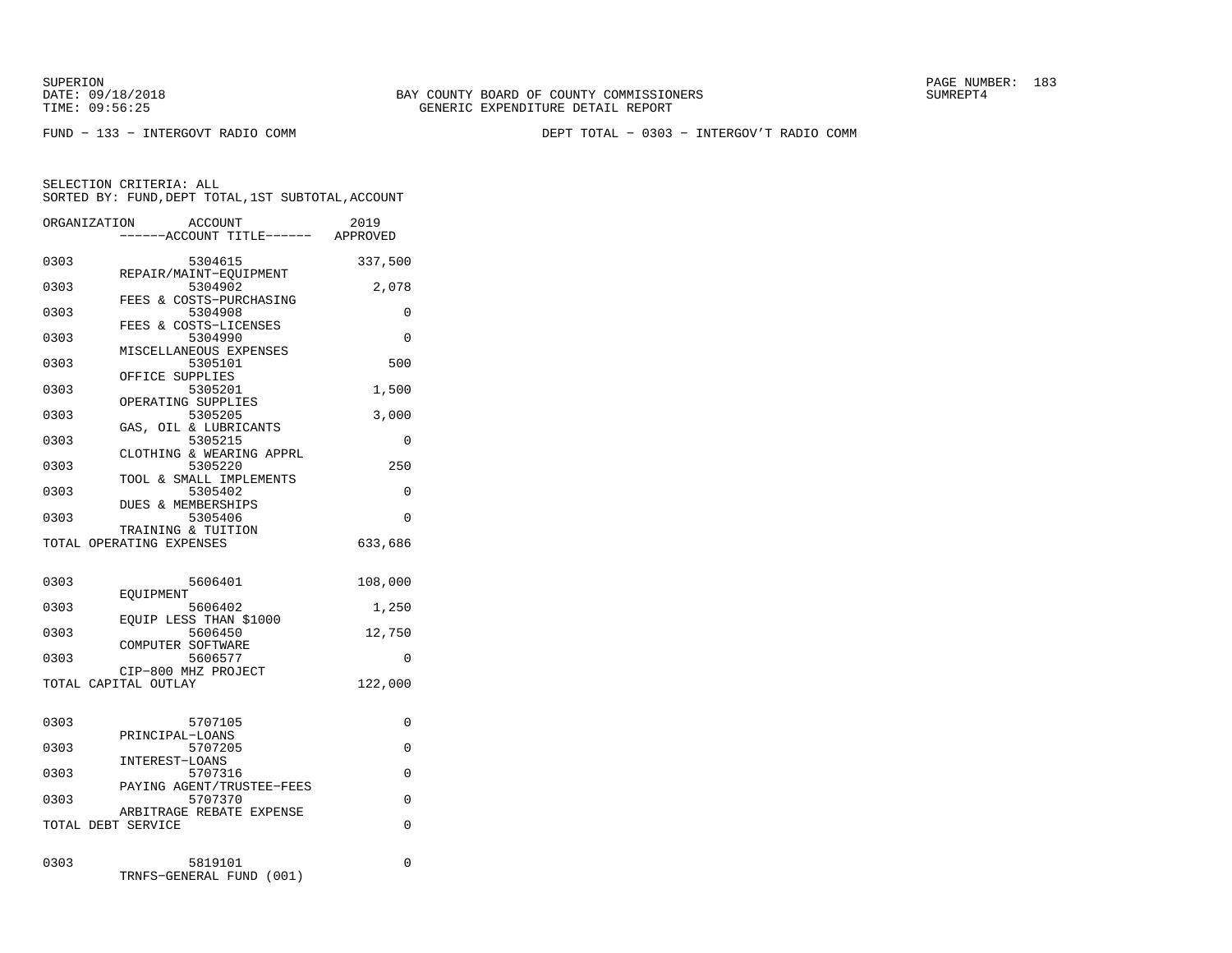FUND − 133 − INTERGOVT RADIO COMM DEPT TOTAL − 0303 − INTERGOV'T RADIO COMM

|      | ORGANIZATION<br>ACCOUNT<br>------ACCOUNT TITLE------ | 2019<br>APPROVED |
|------|------------------------------------------------------|------------------|
| 0303 | 5905908                                              | 0                |
| 0303 | LOSS ON DISPOSAL<br>5905998                          | 0                |
| 0303 | DEPRECIATION EXPENSE<br>5909920                      | 0                |
| 0303 | RESERVE-FUTURE CAP OUTLAY<br>5909999                 | 179,351          |
|      | RESERVE-CASH FORWARD<br>TOTAL NON-OPERATING EXPENSES | 179,351          |
|      | TOTAL INTERGOV'T RADIO COMM                          | 1,026,945        |
|      | TOTAL INTERGOVT RADIO COMM                           | 1,026,945        |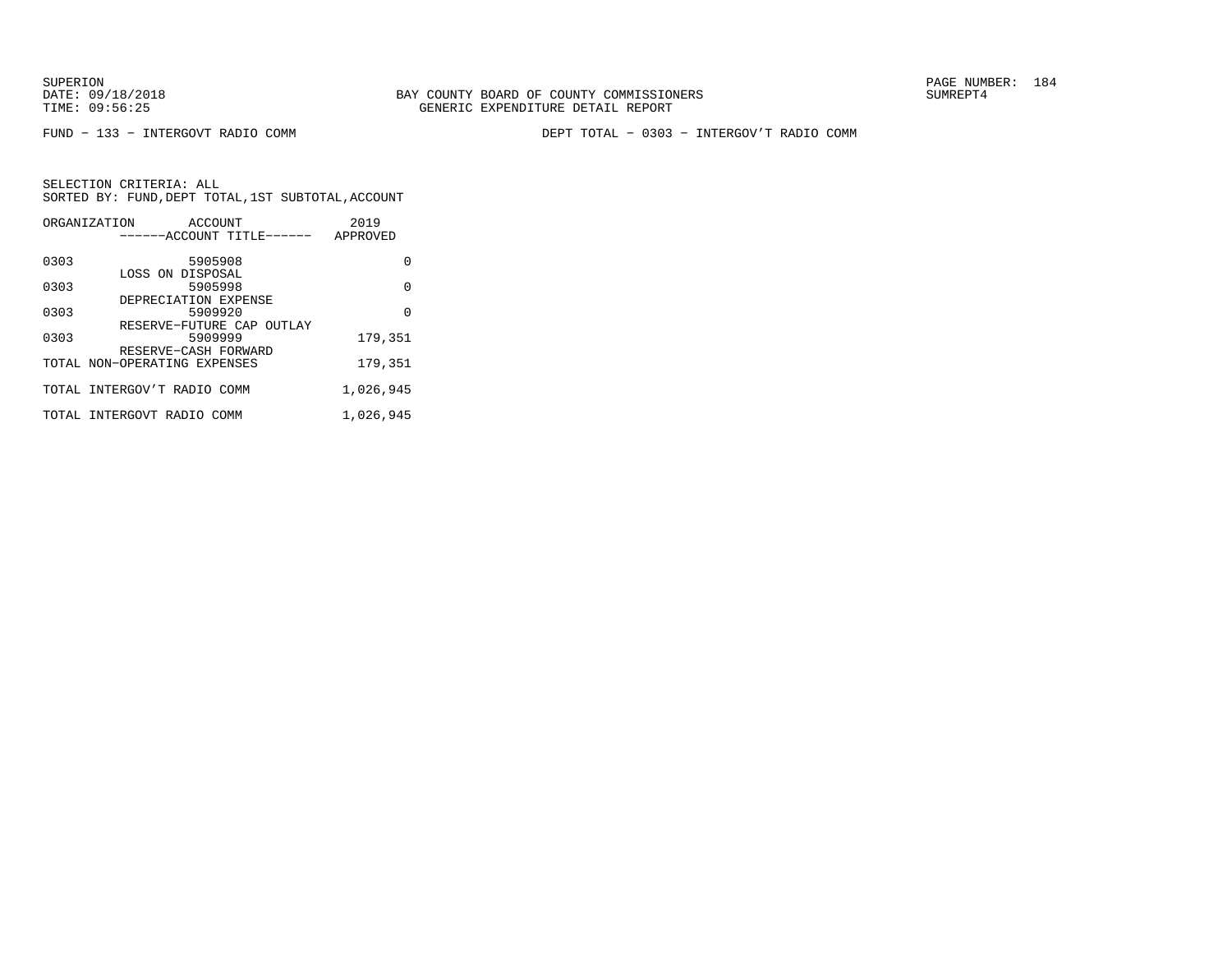FUND − 140 − DISTRICT MOSQUITO CONTROL DEPT TOTAL − 0315 − MOSQUITO CONTROL

| ORGANIZATION | <b>ACCOUNT</b><br>----ACCOUNT TITLE------ APPROVED   | 2019    |
|--------------|------------------------------------------------------|---------|
| 0315         | 5101200<br>SALARIES & WAGES-REGULAR                  | 539,733 |
| 0315         | 5101205                                              | 0       |
| 0315         | SALARIES & WAGES-DISASTER<br>5101400                 | 5,000   |
| 0315         | SALARIES & WAGES-OVERTIME<br>5102100                 | 41,672  |
| 0315         | FICA TAXES-MATCHING<br>5102200                       | 55,305  |
| 0315         | RETIREMENT CONTRIBUTIONS<br>5102202                  | 0       |
| 0315         | PENSION EXPENSE<br>5102300                           | 153,514 |
| 0315         | LIFE & HEALTH INSURANCE<br>5102302                   | 882     |
| 0315         | VIRTUAL DOCTOR<br>5102400                            | 53,563  |
| 0315         | WORKERS COMP. PREMIUMS<br>5102500                    | 0       |
|              | UNEMPLOYMENT COMPENSATION<br>TOTAL PERSONAL SERVICES | 849,669 |
|              |                                                      |         |
| 0315         | 5143101                                              | 4,052   |
| 0315         | PROF SRV-CO ATTORNEY<br>5303107                      | 200     |
| 0315         | PROF SRV-SUBSTANCE TEST<br>5303110                   | 200     |
| 0315         | PROF SRV-BACKGROUND CHECK<br>5303401                 | 3,100   |
| 0315         | CONTRACTED SERVICES<br>5303408                       | 2,252   |
| 0315         | CONTR SRV-800 MHZ<br>5303422                         | 0       |
| 0315         | CONTR SRV-GIS<br>5303425                             | 71,032  |
| 0315         | CONTR SRV-ADMIN FEES<br>5303446                      | 25,077  |
| 0315         | CONTR SRV-FACILITIES<br>5304001                      | 5,000   |
|              | TRAVEL/TRAINING NON-LOCAL                            |         |
| 0315         | 5304101<br>COMMUNICATIONS SERVICES                   | 6,372   |
| 0315         | 5304122<br>COMM SRV-LEASED LINES                     | 0       |
| 0315         | 5304125<br>POSTAGE/TRANSP/FREIGHT                    | 125     |
| 0315         | 5304301<br>UTILITY SERVICES                          | 11,000  |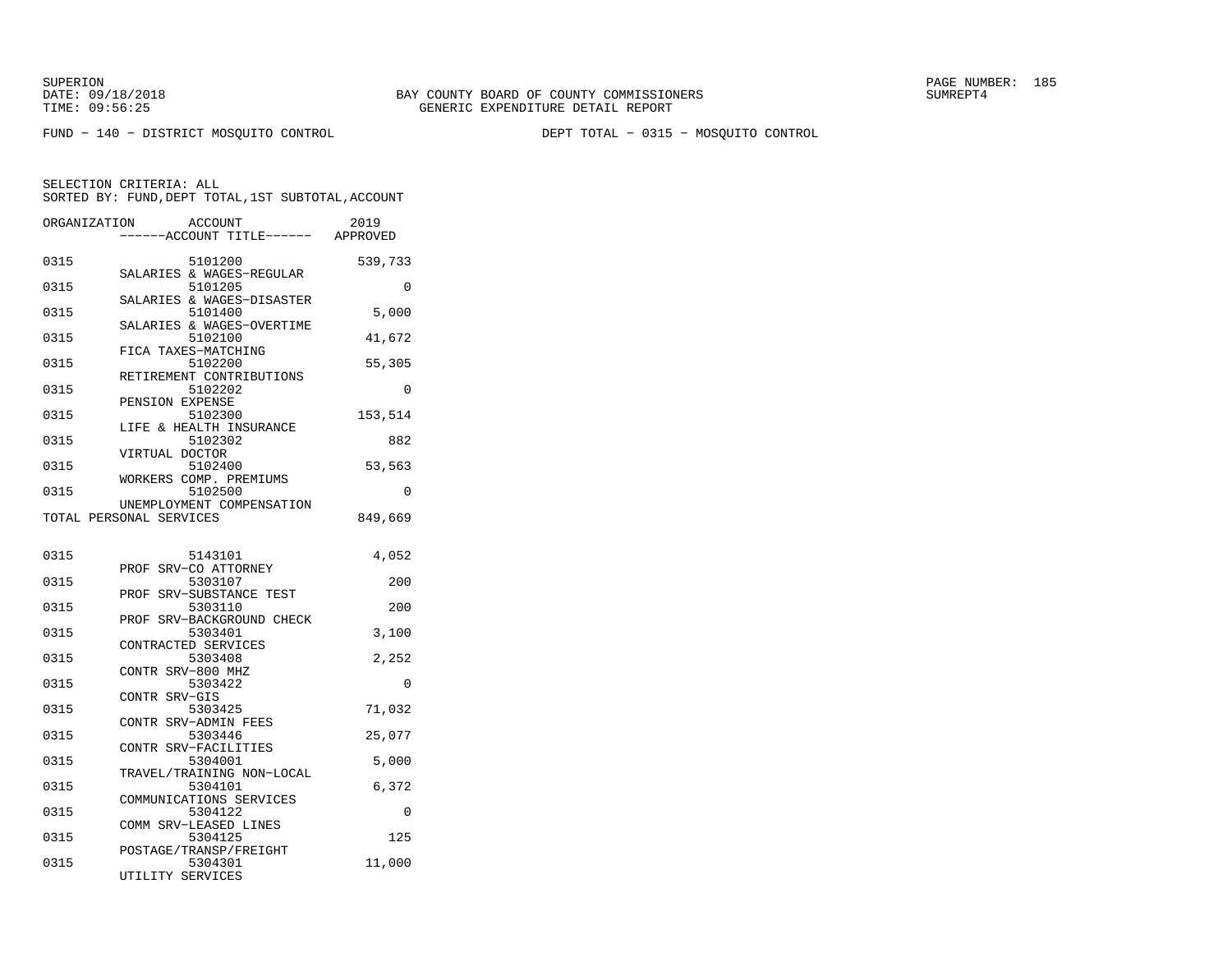FUND − 140 − DISTRICT MOSQUITO CONTROL DEPT TOTAL − 0315 − MOSQUITO CONTROL

|      | ORGANIZATION<br><b>ACCOUNT</b><br>---ACCOUNT TITLE------ APPROVED | 2019     |
|------|-------------------------------------------------------------------|----------|
| 0315 | 5304410                                                           | 650      |
| 0315 | RENTALS/LEASES-EQUIPMENT<br>5304414                               | 4,297    |
| 0315 | RENTALS/LEASES EQUIP-(IT)<br>5304501                              | 25,081   |
| 0315 | INSURANCE & BONDS<br>5304604<br>REPAIR/MAINT-BLD&GRD DEPT         | 5,000    |
| 0315 | 5304605<br>REPAIR/MAINT-BLDG & GRND                               | 0        |
| 0315 | 5304610<br>REPAIR/MAINT-AUTO EQUIP                                | 10,000   |
| 0315 | 5304611<br>REPAIR/MAINT-FLEET MAINT                               | $\Omega$ |
| 0315 | 5304615<br>REPAIR/MAINT-EOUIPMENT                                 | 10,000   |
| 0315 | 5304701<br>PRINTING & BINDING                                     | 1,000    |
| 0315 | 5304902<br>FEES & COSTS-PURCHASING                                | 1,558    |
| 0315 | 5304905<br>FEES&COSTS-LGL ADV/ADVERT                              | 0        |
| 0315 | 5304922<br>FEES & COSTS-PERMITS                                   | 0        |
| 0315 | 5304990<br>MISCELLANEOUS EXPENSES                                 | 0        |
| 0315 | 5305101<br>OFFICE SUPPLIES                                        | 2,000    |
| 0315 | 5305201<br>OPERATING SUPPLIES                                     | 7,000    |
| 0315 | 5305202<br>OPER SUPPLIES-JANITORIAL                               | 2,000    |
| 0315 | 5305203<br>INSECTISIDES & PESTICIDES                              | 225,000  |
| 0315 | 5305205<br>GAS, OIL & LUBRICANTS                                  | 35,000   |
| 0315 | 5305210<br>SAFETY GEAR & SUPPLIES                                 | 1,300    |
| 0315 | 5305215<br>CLOTHING & WEARING APPRL                               | 5,500    |
| 0315 | 5305220<br>TOOL & SMALL IMPLEMENTS                                | 1,000    |
| 0315 | 5305401<br>BOOKS/RESOURCE MATR/SUBSC                              | 10,000   |
| 0315 | 5305402<br><b>DUES &amp; MEMBERSHIPS</b>                          | 2,035    |
| 0315 | 5305406<br>TRAINING & TUITION                                     | 2,000    |
|      | TOTAL OPERATING EXPENSES                                          | 478,831  |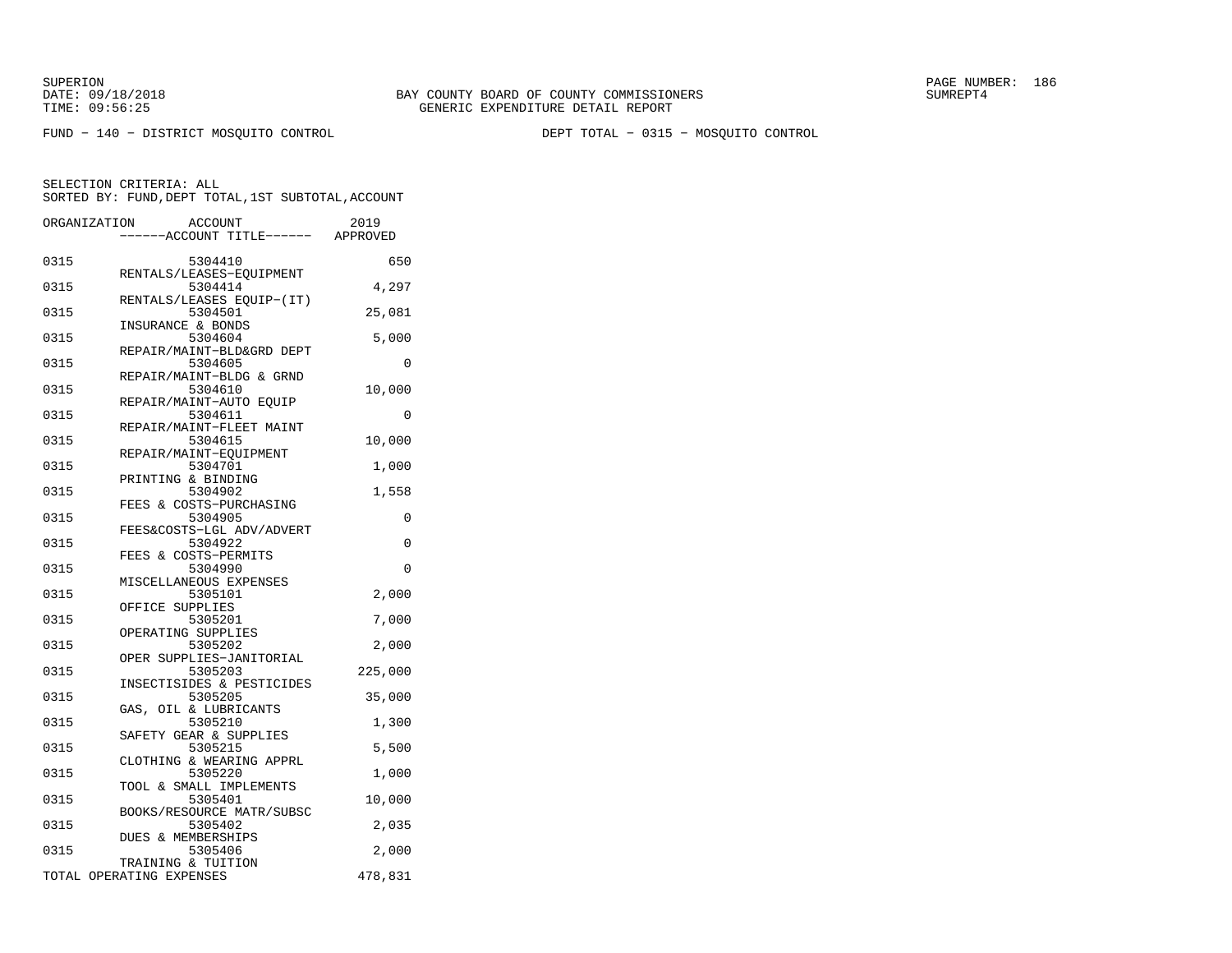FUND − 140 − DISTRICT MOSQUITO CONTROL DEPT TOTAL − 0315 − MOSQUITO CONTROL

|      | <b>ACCOUNT</b><br>ORGANIZATION                       | 2019<br>----ACCOUNT TITLE------ APPROVED |
|------|------------------------------------------------------|------------------------------------------|
| 0315 | 5606301<br>IMPRV OTHER THAN BLDGS                    | $\Omega$                                 |
| 0315 | 5606401<br>EOUIPMENT                                 | 125,000                                  |
| 0315 | 5606402<br>EOUIP LESS THAN \$1000                    | 2,500                                    |
| 0315 | 5606450<br>COMPUTER SOFTWARE                         | 431                                      |
|      | TOTAL CAPITAL OUTLAY                                 | 127,931                                  |
| 0315 | 5808109<br>AID-CRA LYNN HAVEN                        | 8,025                                    |
| 0315 | 5808110<br>AID-CRA PIER PARK                         | 0                                        |
| 0315 | 5808190                                              | $\Omega$                                 |
| 0315 | AID-CRA CEDAR GROVE<br>5808202                       | $\Omega$                                 |
| 0315 | AID-CRA SPRINGFIELD<br>5808204                       | 0                                        |
| 0315 | AID-CRA PARKER<br>5808206                            | 2,473                                    |
| 0315 | AID-CRA CALLAWAY<br>5808207                          | 44,201                                   |
| 0315 | AID-CRA PANAMA CITY / DIB<br>5808208                 | 7,845                                    |
|      | AID-CRA P.C./MILLVILLE<br>TOTAL GRANTS & AIDS        | 62,544                                   |
| 0315 | 5905998<br>DEPRECIATION EXPENSE                      | 0                                        |
| 0315 | 5909910<br>RESERVE FOR CONTINGENCIES                 | $\Omega$                                 |
| 0315 | 5909915<br>RESERVE FOR PAY ADJUSTMNT                 | $\Omega$                                 |
| 0315 | 5909999                                              | 12,962                                   |
|      | RESERVE-CASH FORWARD<br>TOTAL NON-OPERATING EXPENSES | 12,962                                   |
|      | TOTAL MOSQUITO CONTROL                               | 1,531,937                                |
|      | TOTAL DISTRICT MOSQUITO CONTROL                      | 1,531,937                                |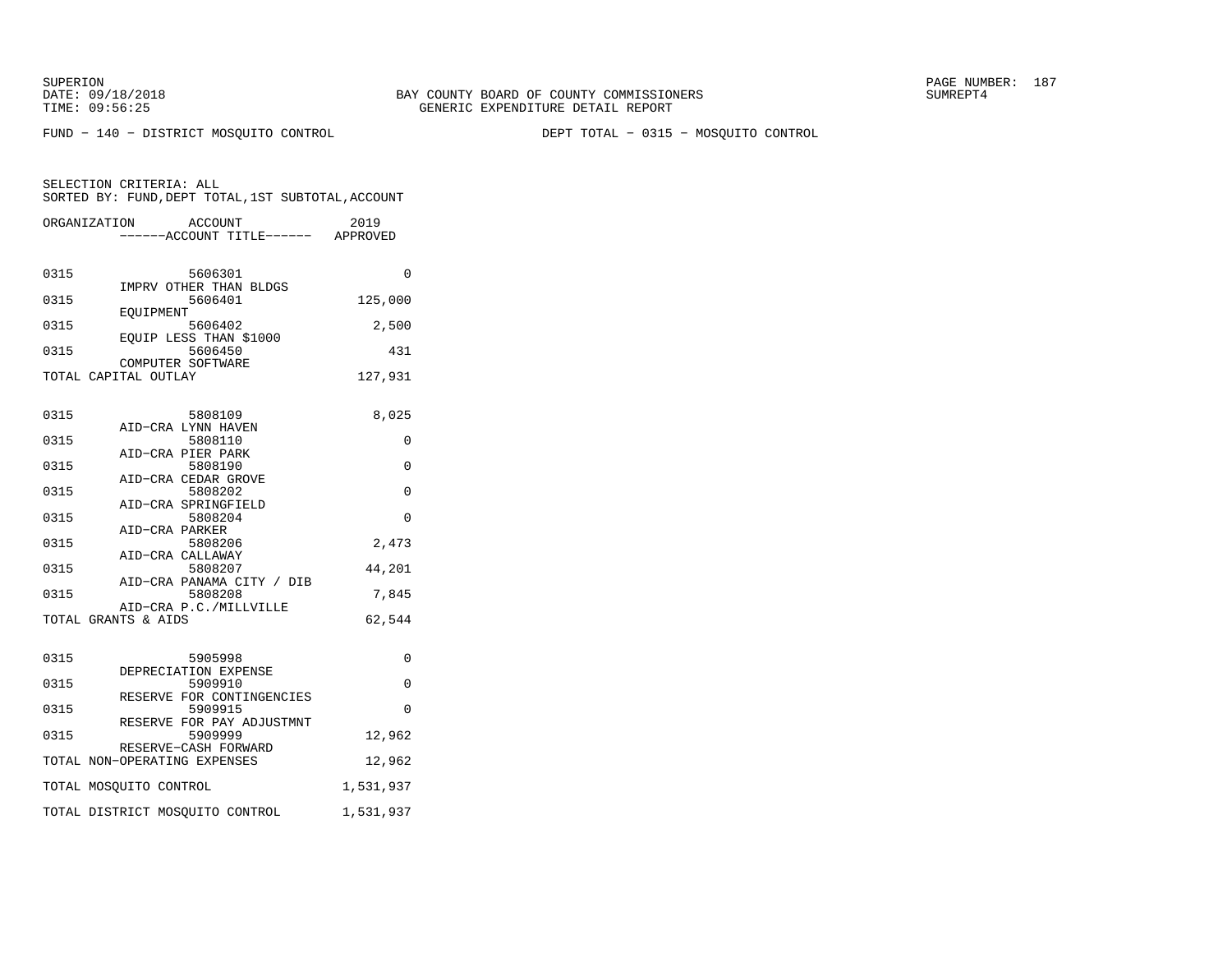FUND − 145 − MSTU−FIRE PROTECTION DEPT TOTAL − − TITLE NOT FOUND

|     | ORGANIZATION<br>ACCOUNT<br>------ACCOUNT TITLE------ | 2019<br>APPROVED |
|-----|------------------------------------------------------|------------------|
| 145 | 5606401<br>EOUIPMENT                                 | O                |
|     | TOTAL CAPITAL OUTLAY                                 | 0                |
| 145 | 5905998                                              |                  |
|     | DEPRECIATION EXPENSE<br>TOTAL NON-OPERATING EXPENSES | U                |
|     | TOTAL TITLE NOT FOUND                                |                  |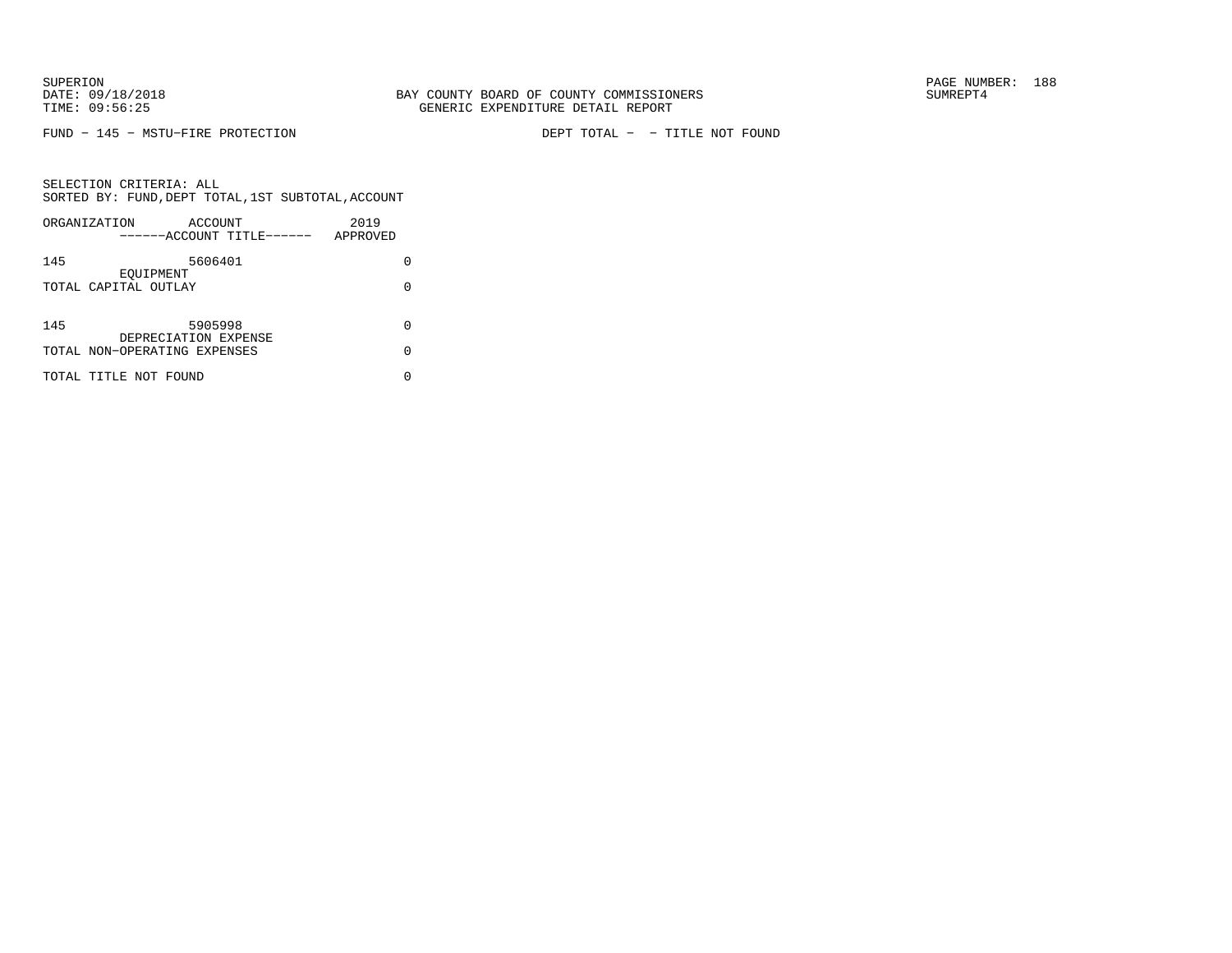FUND − 145 − MSTU−FIRE PROTECTION DEPT TOTAL − 0320 − FIRE SERVICES

| ORGANIZATION |                         | ACCOUNT<br>---ACCOUNT TITLE------    | 2019<br>APPROVED |
|--------------|-------------------------|--------------------------------------|------------------|
| 0320         |                         | 5101200<br>SALARIES & WAGES-REGULAR  | 3, 343, 854      |
| 0320         |                         | 5101205<br>SALARIES & WAGES-DISASTER | $\Omega$         |
| 0320         |                         | 5101400<br>SALARIES & WAGES-OVERTIME | 755,844          |
| 0320         |                         | 5101405<br>SALARIES-DISASTER O/T     | 0                |
| 0320         | FICA TAXES-MATCHING     | 5102100                              | 313,627          |
| 0320         |                         | 5102200<br>RETIREMENT CONTRIBUTIONS  | 1,018,766        |
| 0320         |                         | 5102300<br>LIFE & HEALTH INSURANCE   | 883,245          |
| 0320         | VIRTUAL DOCTOR          | 5102302                              | 4,551            |
| 0320         |                         | 5102400<br>WORKERS COMP. PREMIUMS    | 199,580          |
| 0320         |                         | 5102500<br>UNEMPLOYMENT COMPENSATION | 0                |
|              | TOTAL PERSONAL SERVICES |                                      | 6,519,467        |
| 0320         |                         | 5143101                              | 28,600           |
| 0320         | PROF                    | SRV-CO ATTORNEY<br>5143103           | 0                |
| 0320         | PROF                    | SRV-LABOR ATTNY<br>5143105           | 0                |
| 0320         | PROF                    | SRV-OTHER ATTNY<br>5303104           | $\Omega$         |
| 0320         | PROF                    | SRV-ENGINEERING<br>5303106           | 30,000           |
| 0320         | PROF                    | SRV-PHYSICLS/MEDICAL<br>5303107      | 10,000           |
| 0320         | PROF                    | SRV-SUBSTANCE TEST<br>5303110        | 2,500            |
| 0320         | PROF                    | SRV-BACKGROUND CHECK<br>5303401      | 0                |
| 0320         | CONTRACTED SERVICES     | 5303410                              | $\Omega$         |
| 0320         |                         | CONTR SRV-JANITORIAL<br>5303425      | 267,091          |
| 0320         |                         | CONTR SRV-ADMIN FEES<br>5303446      | 12,675           |
| 0320         | CONTR                   | SRV-FACILITIES<br>5303458            | 139,788          |
| 0320         |                         | CONTR SRV-CTY OF CALLAWAY<br>5303459 | 0                |
|              |                         | CONTR SRV-LYNN HAVEN                 |                  |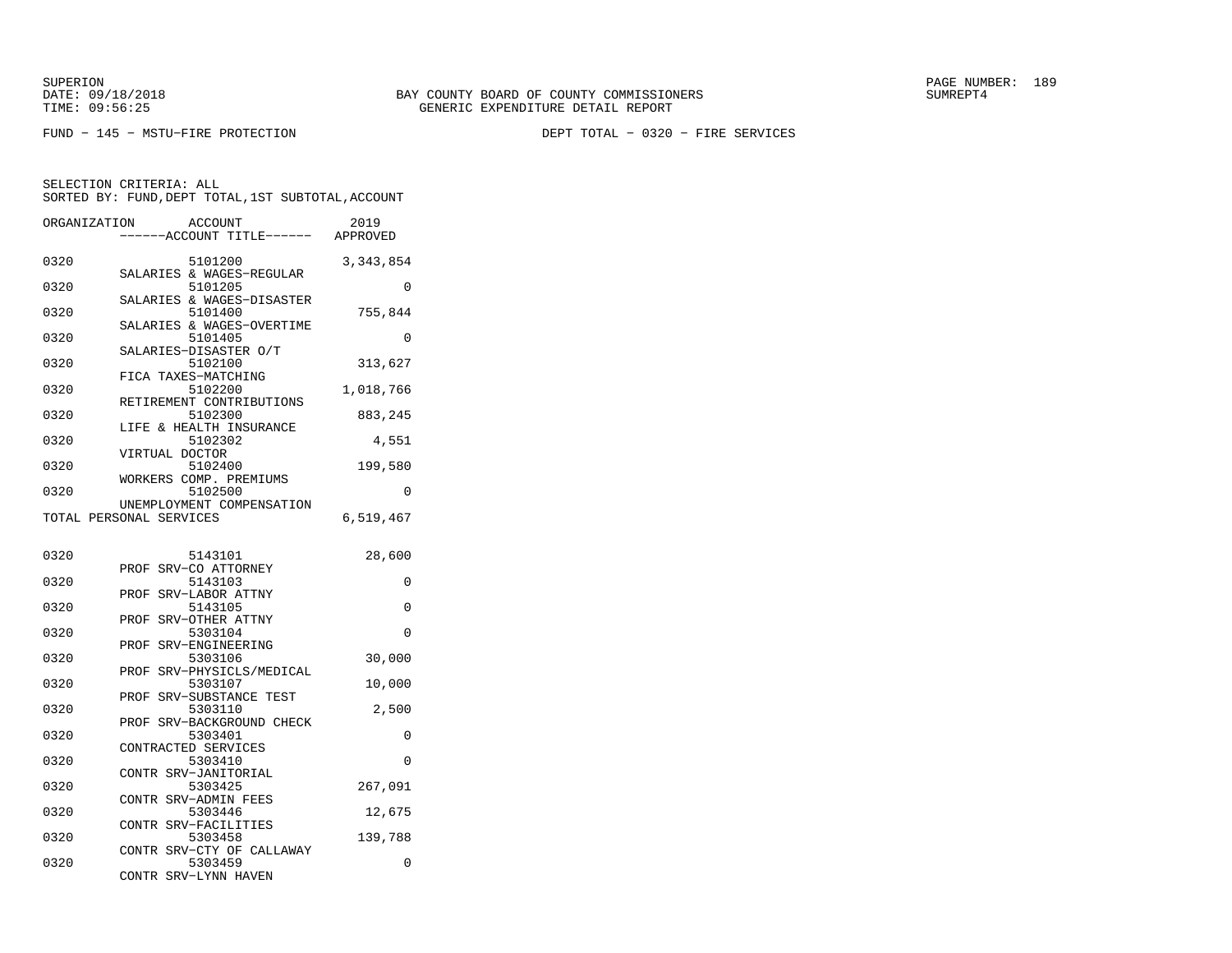FUND − 145 − MSTU−FIRE PROTECTION DEPT TOTAL − 0320 − FIRE SERVICES

| ORGANIZATION | <b>ACCOUNT</b><br>---ACCOUNT TITLE------ APPROVED                 | 2019     |
|--------------|-------------------------------------------------------------------|----------|
| 0320         | 5303461                                                           | 15,000   |
| 0320         | CONTR SRV-MEXICO BEACH<br>5303464                                 | 0        |
| 0320         | CONTR SRV-LAB<br>5303489                                          | $\Omega$ |
| 0320         | CONTR SRV-CITY OF SPRNGFL<br>5304001<br>TRAVEL/TRAINING NON-LOCAL | 5,500    |
| 0320         | 5304005<br>TRAVEL-LOCAL                                           | 0        |
| 0320         | 5304101<br>COMMUNICATIONS SERVICES                                | 12,372   |
| 0320         | 5304125<br>POSTAGE/TRANSP/FREIGHT                                 | 500      |
| 0320         | 5304301<br>UTILITY SERVICES                                       | 1,000    |
| 0320         | 5304410<br>RENTALS/LEASES-EOUIPMENT                               | 5,000    |
| 0320         | 5304414<br>RENTALS/LEASES EQUIP-(IT)                              | 4,211    |
| 0320         | 5304501<br>INSURANCE & BONDS                                      | 242,222  |
| 0320         | 5304510<br>INSURANCE-PREMIUMS MSTU                                | 0        |
| 0320         | 5304601<br>DISASTER RECOVERY/RESTOR                               | 0        |
| 0320         | 5304604<br>REPAIR/MAINT-BLD&GRD DEPT                              | $\Omega$ |
| 0320         | 5304605<br>REPAIR/MAINT-BLDG & GRND                               | 0        |
| 0320         | 5304610<br>REPAIR/MAINT-AUTO EOUIP                                | 98,000   |
| 0320         | 5304611<br>REPAIR/MAINT-FLEET MAINT                               | 0        |
| 0320         | 5304615<br>REPAIR/MAINT-EQUIPMENT                                 | 50,000   |
| 0320         | 5304701<br>PRINTING & BINDING                                     | 300      |
| 0320         | 5304902<br>FEES & COSTS-PURCHASING                                | 20,257   |
| 0320         | 5304905<br>FEES&COSTS-LGL ADV/ADVERT                              | 300      |
| 0320         | 5304922<br>FEES & COSTS-PERMITS                                   | 0        |
| 0320         | 5304990<br>MISCELLANEOUS EXPENSES                                 | 1,500    |
| 0320         | 5305101<br>OFFICE SUPPLIES                                        | 4,250    |
| 0320         | 5305201<br>OPERATING SUPPLIES                                     | 10,000   |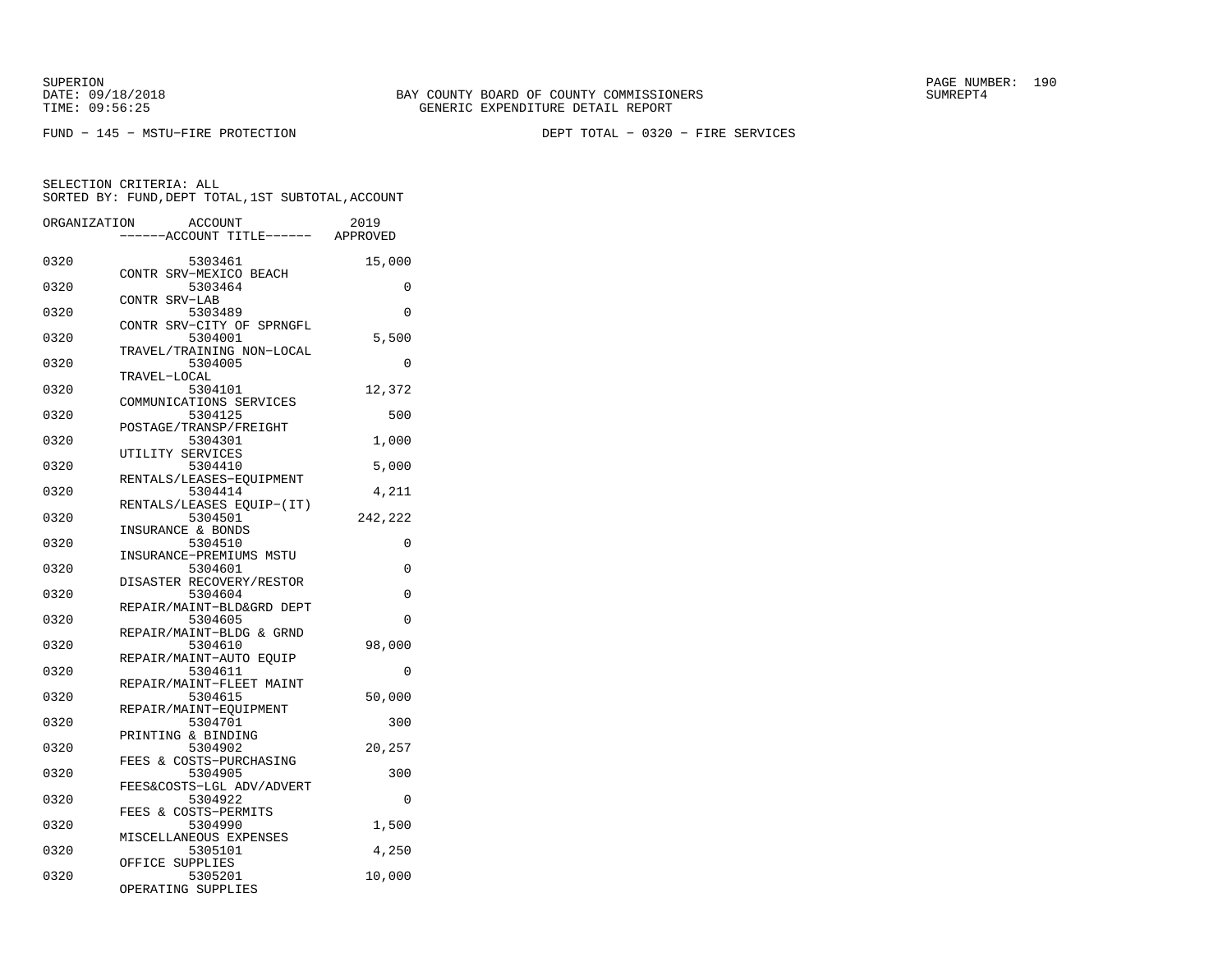FUND − 145 − MSTU−FIRE PROTECTION DEPT TOTAL − 0320 − FIRE SERVICES

| ORGANIZATION       | <b>ACCOUNT</b><br>---ACCOUNT TITLE------ APPROVED | 2019      |
|--------------------|---------------------------------------------------|-----------|
| 0320               | 5305202                                           | 300       |
| 0320               | OPER SUPPLIES-JANITORIAL<br>5305205               | 100,000   |
| 0320               | GAS, OIL & LUBRICANTS<br>5305208                  | 0         |
| 0320               | OPERATING/PROMO EXPS<br>5305210                   | 37,000    |
| 0320               | SAFETY GEAR & SUPPLIES<br>5305215                 | 35,000    |
| 0320               | CLOTHING & WEARING APPRL<br>5305220               | 2,500     |
| 0320               | TOOL & SMALL IMPLEMENTS<br>5305401                | 350       |
| 0320               | BOOKS/RESOURCE MATR/SUBSC<br>5305402              | 2,500     |
| 0320               | DUES & MEMBERSHIPS<br>5305406                     | 30,000    |
|                    | TRAINING & TUITION                                | 1,168,716 |
|                    | TOTAL OPERATING EXPENSES                          |           |
| 0320               | 5606101                                           | 0         |
| 0320               | LAND<br>5606301                                   | $\Omega$  |
| 0320               | IMPRV OTHER THAN BLDGS<br>5606401                 | 25,000    |
| 0320               | EQUIPMENT<br>5606402                              | 22,336    |
| 0320               | EQUIP LESS THAN \$1000<br>5606450                 | 20,000    |
| 0320               | COMPUTER SOFTWARE<br>5606545                      | 0         |
|                    | CIP-WASTEWTR LINE EXT<br>TOTAL CAPITAL OUTLAY     | 67,336    |
|                    |                                                   |           |
| 0320               | 5707105                                           | 404,346   |
| 0320               | PRINCIPAL-LOANS<br>5707205                        | 150,334   |
| 0320               | INTEREST-LOANS<br>5707303                         | 0         |
| 0320               | <b>BOND ISSUE COSTS</b><br>5707316                | 0         |
| 0320               | PAYING AGENT/TRUSTEE-FEES<br>5707370              | $\Omega$  |
| TOTAL DEBT SERVICE | ARBITRAGE REBATE EXPENSE                          | 554,680   |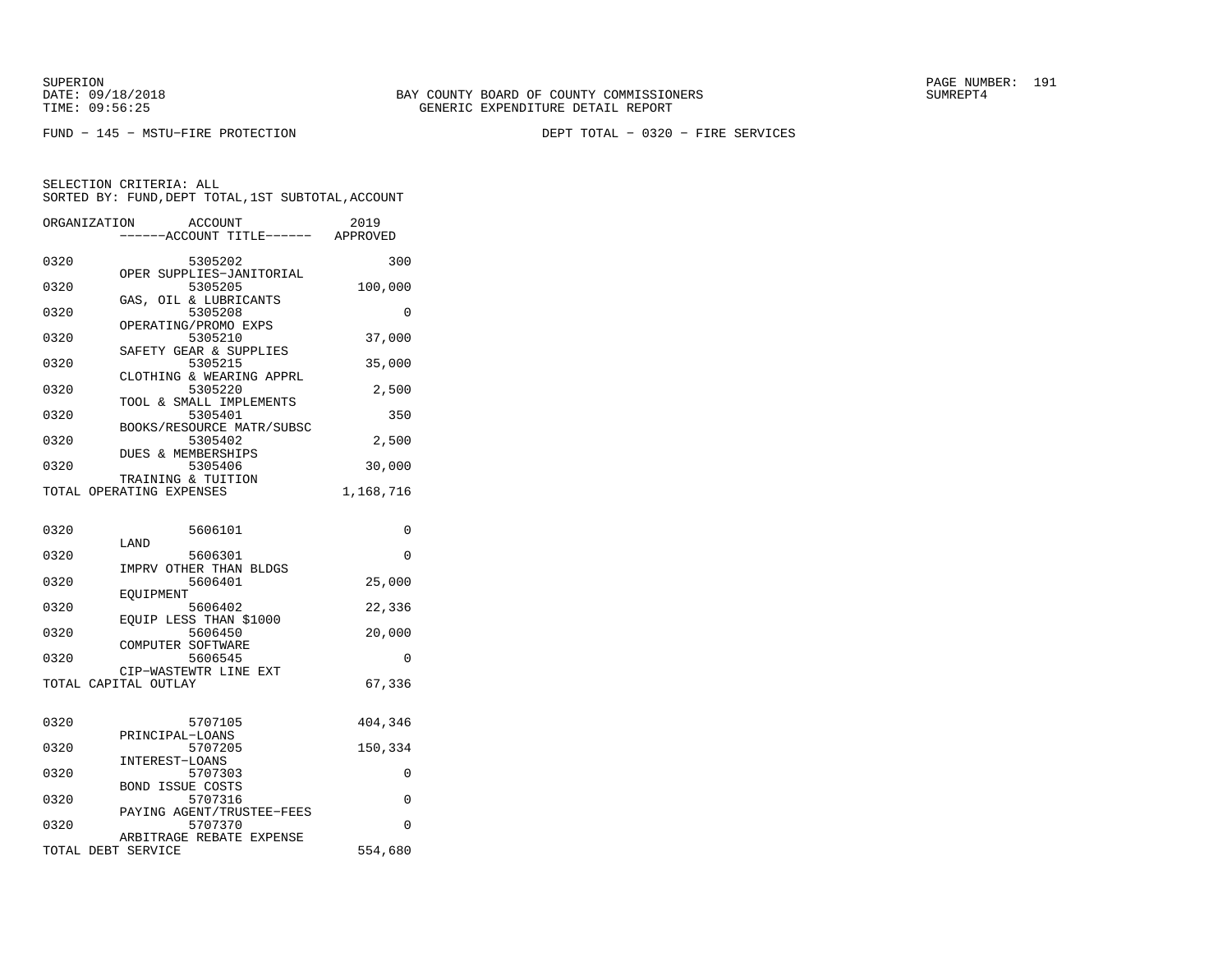FUND − 145 − MSTU−FIRE PROTECTION DEPT TOTAL − 0320 − FIRE SERVICES

SELECTION CRITERIA: ALL SORTED BY: FUND,DEPT TOTAL,1ST SUBTOTAL,ACCOUNTORGANIZATION ACCOUNT 2019 −−−−−−ACCOUNT TITLE−−−−−− APPROVED0320 5808173 0

| しつムリ | 10101117                            | ν        |
|------|-------------------------------------|----------|
| 0320 | GRANT-FIRE EMT/PARAMEDIC<br>5808201 | $\Omega$ |
|      | AID-PRIVATE ORGANIZATIONS           |          |
|      | TOTAL GRANTS & AIDS                 | $\Omega$ |
| 0320 | 5905908                             | $\Omega$ |
|      | LOSS ON DISPOSAL                    |          |
| 0320 | 5905998                             | $\Omega$ |
|      | DEPRECIATION EXPENSE                |          |
| 0320 | 5909910                             | $\Omega$ |
|      | RESERVE FOR CONTINGENCIES           |          |
| 0320 | 5909913                             | 90,000   |
|      | RESERVE-IMPACT FEES                 |          |
| 0320 | 5909915                             | $\Omega$ |
|      | RESERVE FOR PAY ADJUSTMNT           |          |
| 0320 | 5909999                             | 84,420   |
|      | RESERVE-CASH FORWARD                |          |
|      | TOTAL NON-OPERATING EXPENSES        | 174,420  |

TOTAL FIRE SERVICES 8,484,619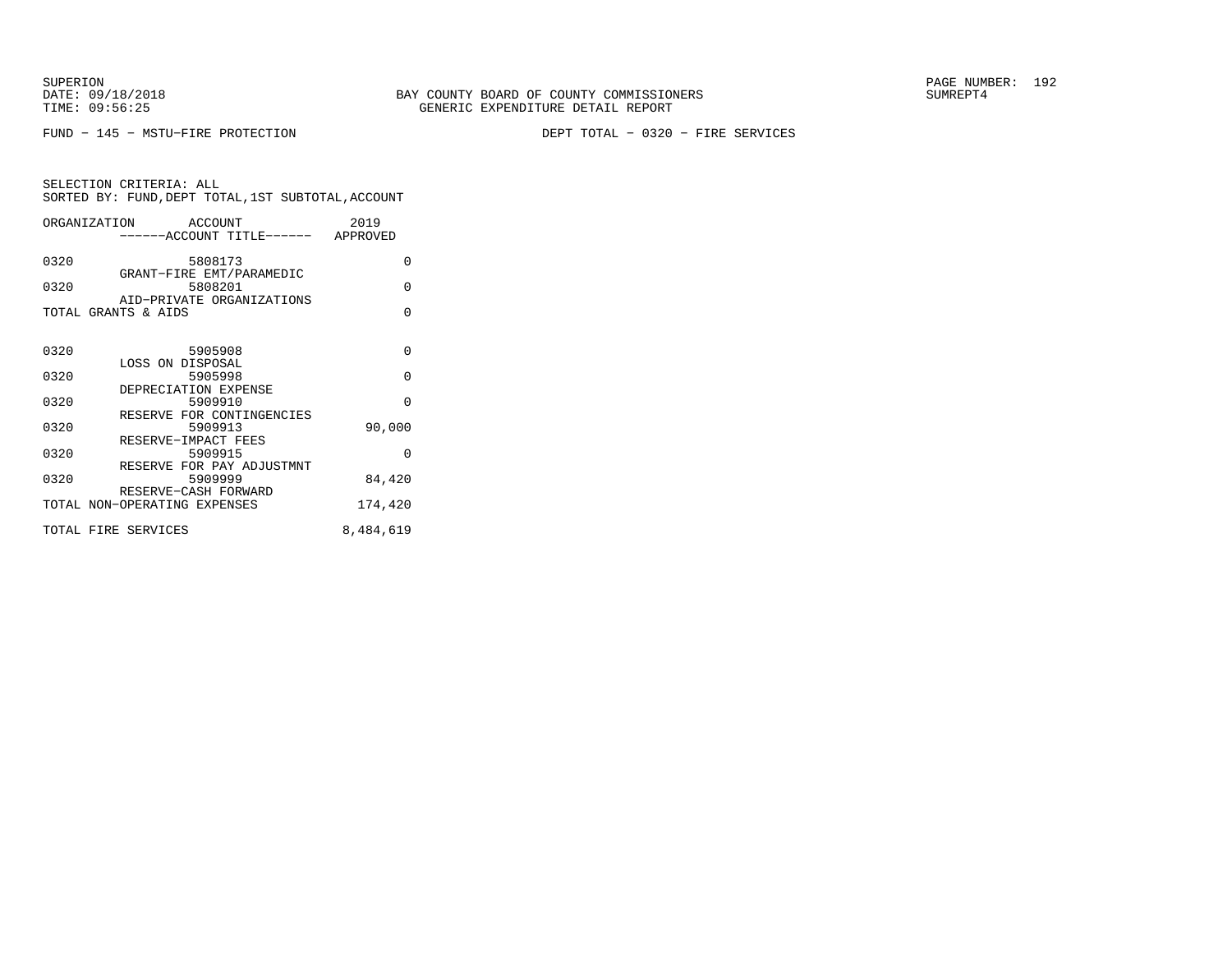SUPERION PAGE NUMBER: 193

FUND − 145 − MSTU−FIRE PROTECTION DEPT TOTAL − 0321 − THOMAS DRIVE FIRE DIST

| ORGANIZATION | ACCOUNT<br>---ACCOUNT TITLE------ APPROVED          | 2019     |
|--------------|-----------------------------------------------------|----------|
| 0321         | 5303401                                             | 1,800    |
| 0321         | CONTRACTED SERVICES<br>5303446                      | 32,460   |
| 0321         | CONTR SRV-FACILITIES<br>5304001                     | 0        |
| 0321         | TRAVEL/TRAINING NON-LOCAL<br>5304101                | 5,280    |
| 0321         | COMMUNICATIONS SERVICES<br>5304125                  | 0        |
| 0321         | POSTAGE/TRANSP/FREIGHT<br>5304301                   | 29,000   |
| 0321         | UTILITY SERVICES<br>5304410                         | $\Omega$ |
| 0321         | RENTALS/LEASES-EQUIPMENT<br>5304414                 | 3,360    |
| 0321         | RENTALS/LEASES EQUIP-(IT)<br>5304604                | 1,500    |
| 0321         | REPAIR/MAINT-BLD&GRD DEPT<br>5304605                | 10,000   |
| 0321         | REPAIR/MAINT-BLDG & GRND<br>5304610                 | 0        |
| 0321         | REPAIR/MAINT-AUTO EQUIP<br>5304611                  | $\Omega$ |
| 0321         | REPAIR/MAINT-FLEET MAINT<br>5304615                 | 300      |
| 0321         | REPAIR/MAINT-EQUIPMENT<br>5304902                   | $\Omega$ |
| 0321         | FEES & COSTS-PURCHASING<br>5304922                  | 85       |
| 0321         | FEES & COSTS-PERMITS<br>5305101                     | 750      |
| 0321         | OFFICE SUPPLIES<br>5305201                          | 2,300    |
| 0321         | OPERATING SUPPLIES<br>5305205                       | 0        |
| 0321         | GAS, OIL & LUBRICANTS<br>5305210                    | 0        |
| 0321         | SAFETY GEAR & SUPPLIES<br>5305220                   | $\Omega$ |
|              | TOOL & SMALL IMPLEMENTS<br>TOTAL OPERATING EXPENSES | 86,835   |
|              |                                                     |          |
| 0321         | 5606301<br>IMPRV OTHER THAN BLDGS                   | 0        |
| 0321         | 5606401<br>EOUIPMENT                                | 0        |
| 0321         | 5606402<br>EQUIP LESS THAN \$1000                   | 750      |
|              | TOTAL CAPITAL OUTLAY                                | 750      |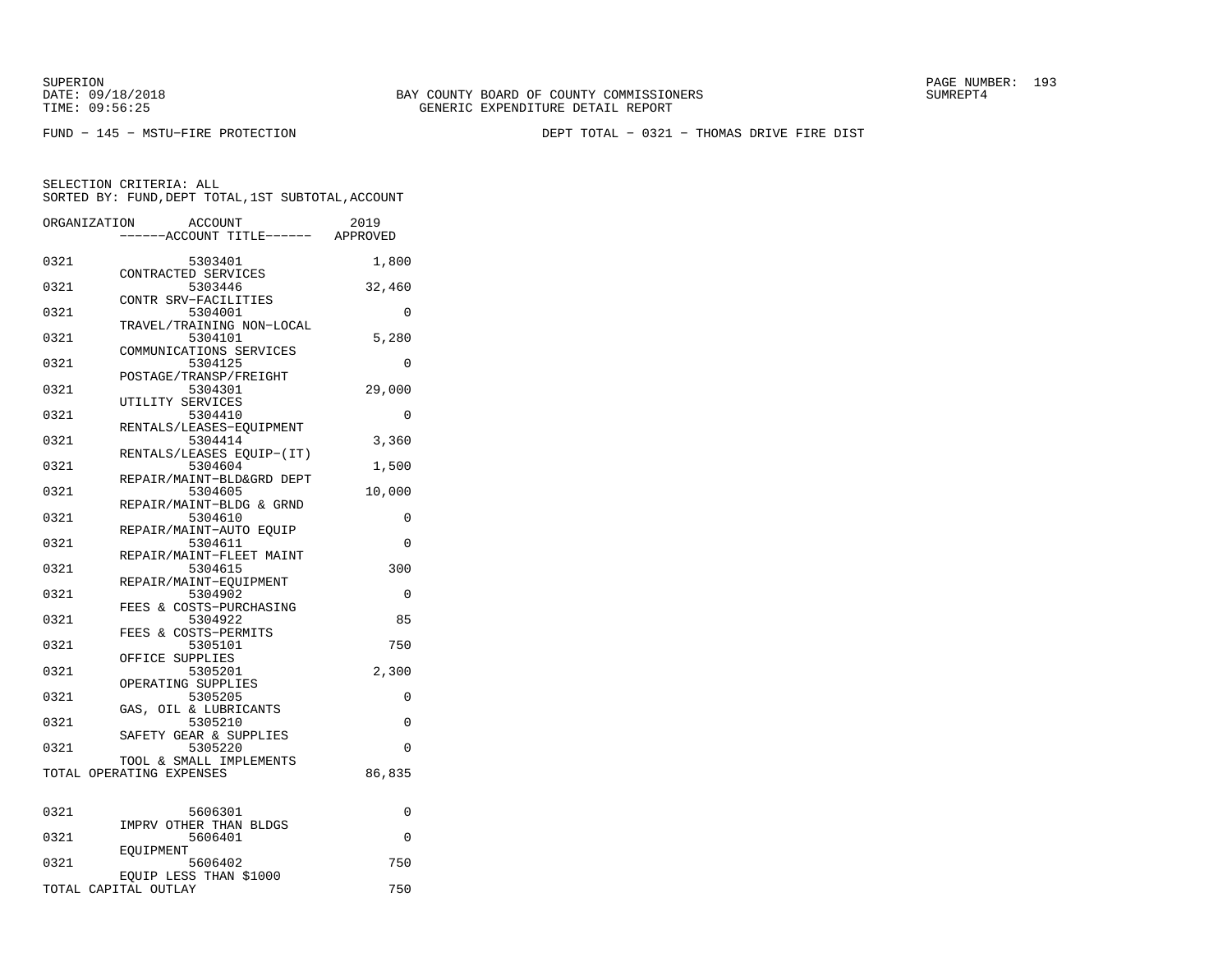FUND − 145 − MSTU−FIRE PROTECTION DEPT TOTAL − 0321 − THOMAS DRIVE FIRE DIST

|      | ORGANIZATION<br>ACCOUNT<br>------ACCOUNT TITLE------      | 2019<br>APPROVED |
|------|-----------------------------------------------------------|------------------|
| 0321 | 5808201                                                   | U                |
|      | AID-PRIVATE ORGANIZATIONS<br>TOTAL GRANTS & AIDS          | O                |
| 0321 | 5909910                                                   | O                |
| 0321 | RESERVE FOR CONTINGENCIES<br>5909915                      | $\Omega$         |
|      | RESERVE FOR PAY ADJUSTMNT<br>TOTAL NON-OPERATING EXPENSES | U                |
|      | TOTAL THOMAS DRIVE FIRE DIST                              | 87,585           |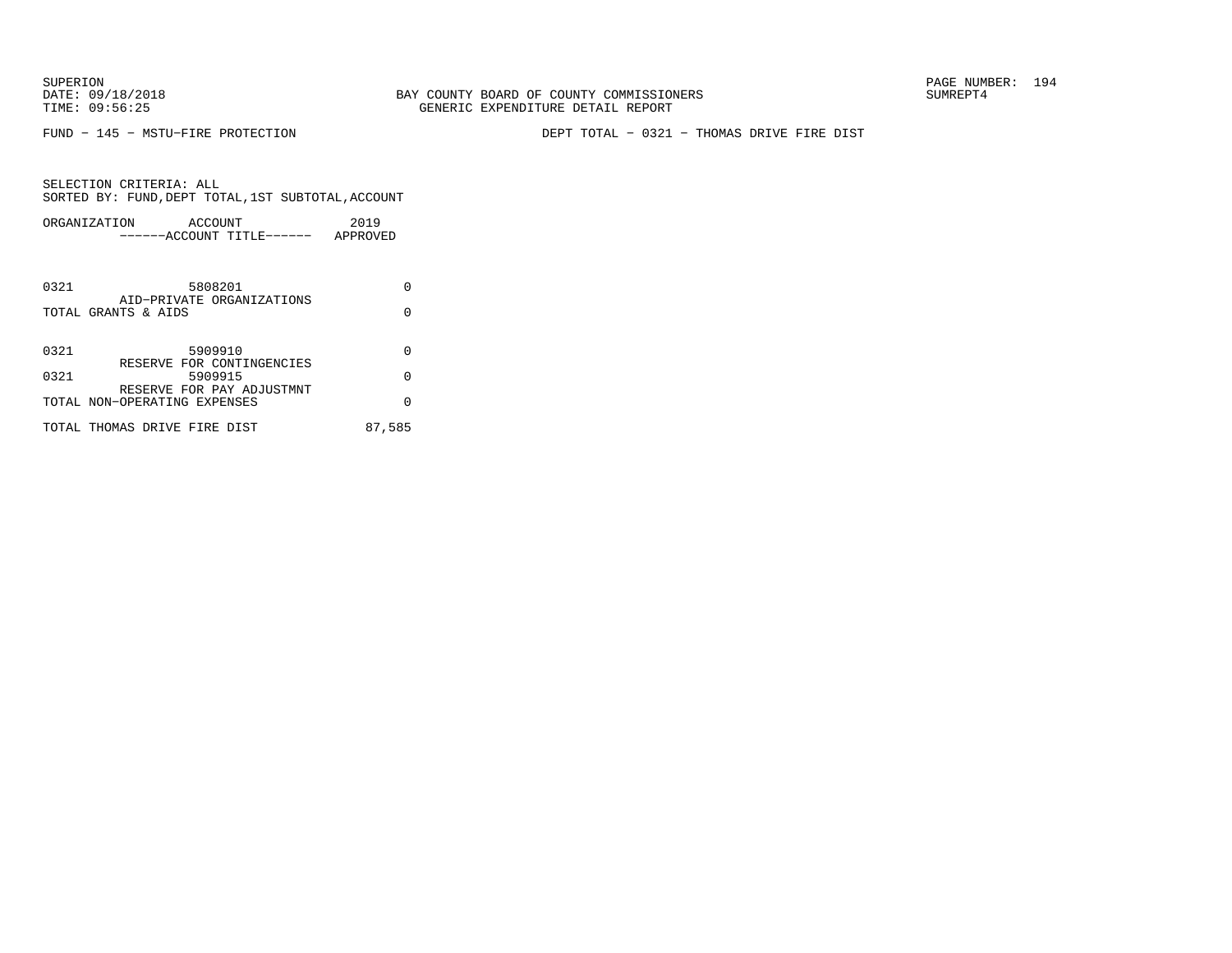FUND − 145 − MSTU−FIRE PROTECTION DEPT TOTAL − 0322 − WEST END FIRE DIST

|      | ORGANIZATION<br><b>ACCOUNT</b>       | 2019     |
|------|--------------------------------------|----------|
|      | ----ACCOUNT TITLE------ APPROVED     |          |
| 0322 | 5303401                              | 7,800    |
|      | CONTRACTED SERVICES                  |          |
| 0322 | 5303446                              | 32,029   |
| 0322 | CONTR SRV-FACILITIES<br>5304101      | 7,860    |
|      | COMMUNICATIONS SERVICES              |          |
| 0322 | 5304301                              | 17,000   |
|      | UTILITY SERVICES                     |          |
| 0322 | 5304410                              | 396      |
|      | RENTALS/LEASES-EOUIPMENT             |          |
| 0322 | 5304414<br>RENTALS/LEASES EQUIP-(IT) | 1,620    |
| 0322 | 5304604                              | 0        |
|      | REPAIR/MAINT-BLD&GRD DEPT            |          |
| 0322 | 5304605                              | 16,500   |
|      | REPAIR/MAINT-BLDG & GRND             |          |
| 0322 | 5304610                              | 0        |
| 0322 | REPAIR/MAINT-AUTO EOUIP<br>5304611   | 0        |
|      | REPAIR/MAINT-FLEET MAINT             |          |
| 0322 | 5304615                              | 0        |
|      | REPAIR/MAINT-EQUIPMENT               |          |
| 0322 | 5304902                              | 0        |
|      | FEES & COSTS-PURCHASING              |          |
| 0322 | 5304922<br>FEES & COSTS-PERMITS      | 85       |
| 0322 | 5305101                              | 500      |
|      | OFFICE SUPPLIES                      |          |
| 0322 | 5305201                              | 750      |
|      | OPERATING SUPPLIES                   |          |
| 0322 | 5305205                              | 0        |
| 0322 | GAS, OIL & LUBRICANTS<br>5305220     | 0        |
|      | TOOL & SMALL IMPLEMENTS              |          |
| 0322 | 5305406                              | $\Omega$ |
|      | TRAINING & TUITION                   |          |
|      | TOTAL OPERATING EXPENSES             | 84,540   |
|      |                                      |          |
| 0322 | 5606401                              | 0        |
|      | EOUIPMENT                            |          |
| 0322 | 5606402                              | 115      |
|      | EQUIP LESS THAN \$1000               |          |
|      | TOTAL CAPITAL OUTLAY                 | 115      |
|      |                                      |          |
| 0322 | 5909910                              | 0        |
|      | RESERVE FOR CONTINGENCIES            |          |
|      | TOTAL NON-OPERATING EXPENSES         | 0        |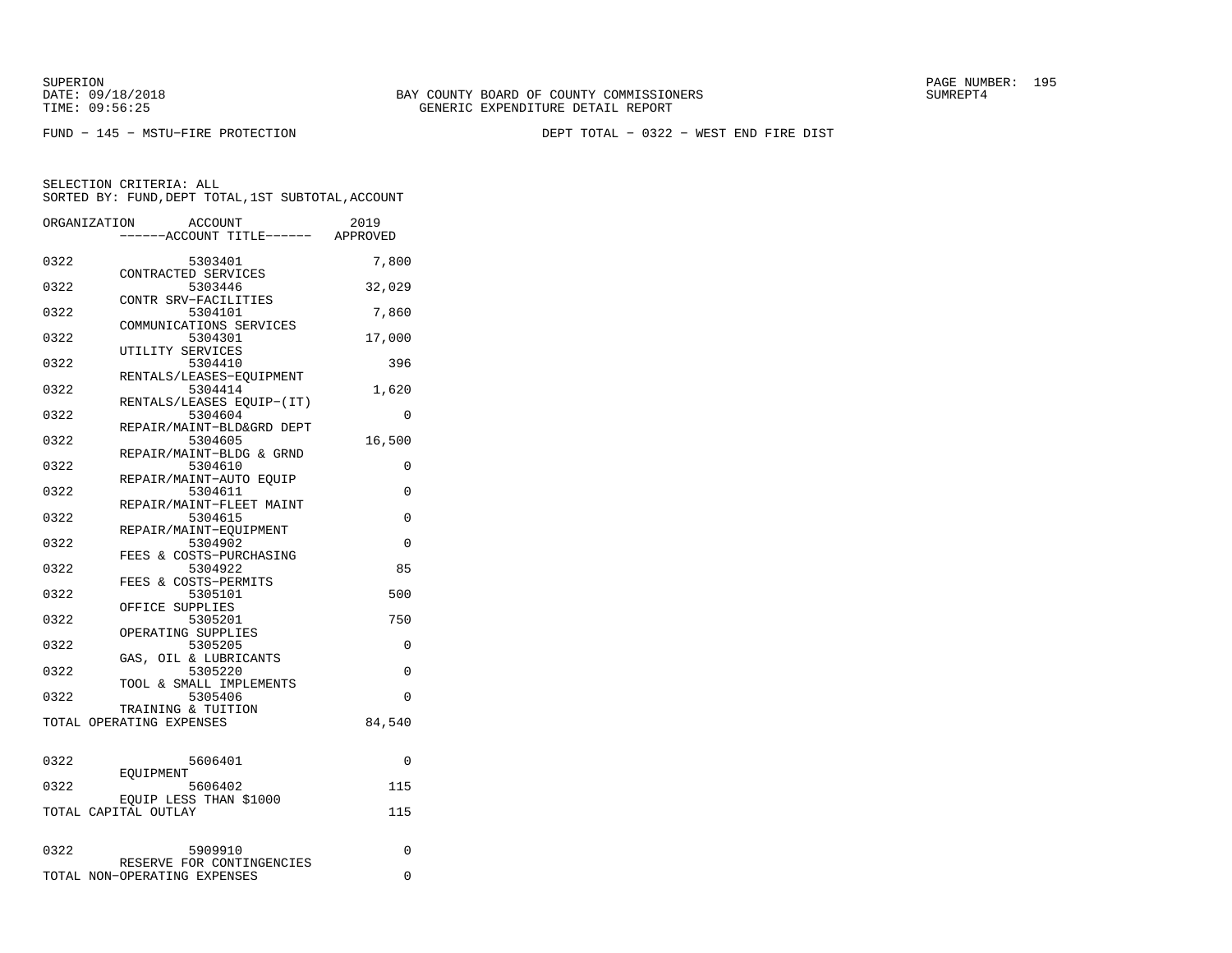FUND − 145 − MSTU−FIRE PROTECTION DEPT TOTAL − 0322 − WEST END FIRE DIST

SELECTION CRITERIA: ALLSORTED BY: FUND,DEPT TOTAL,1ST SUBTOTAL,ACCOUNT

| ORGANIZATION | ACCOUNT |                           | 2019     |
|--------------|---------|---------------------------|----------|
|              |         | ------ACCOUNT TITLE------ | APPROVED |

TOTAL WEST END FIRE DIST 84,655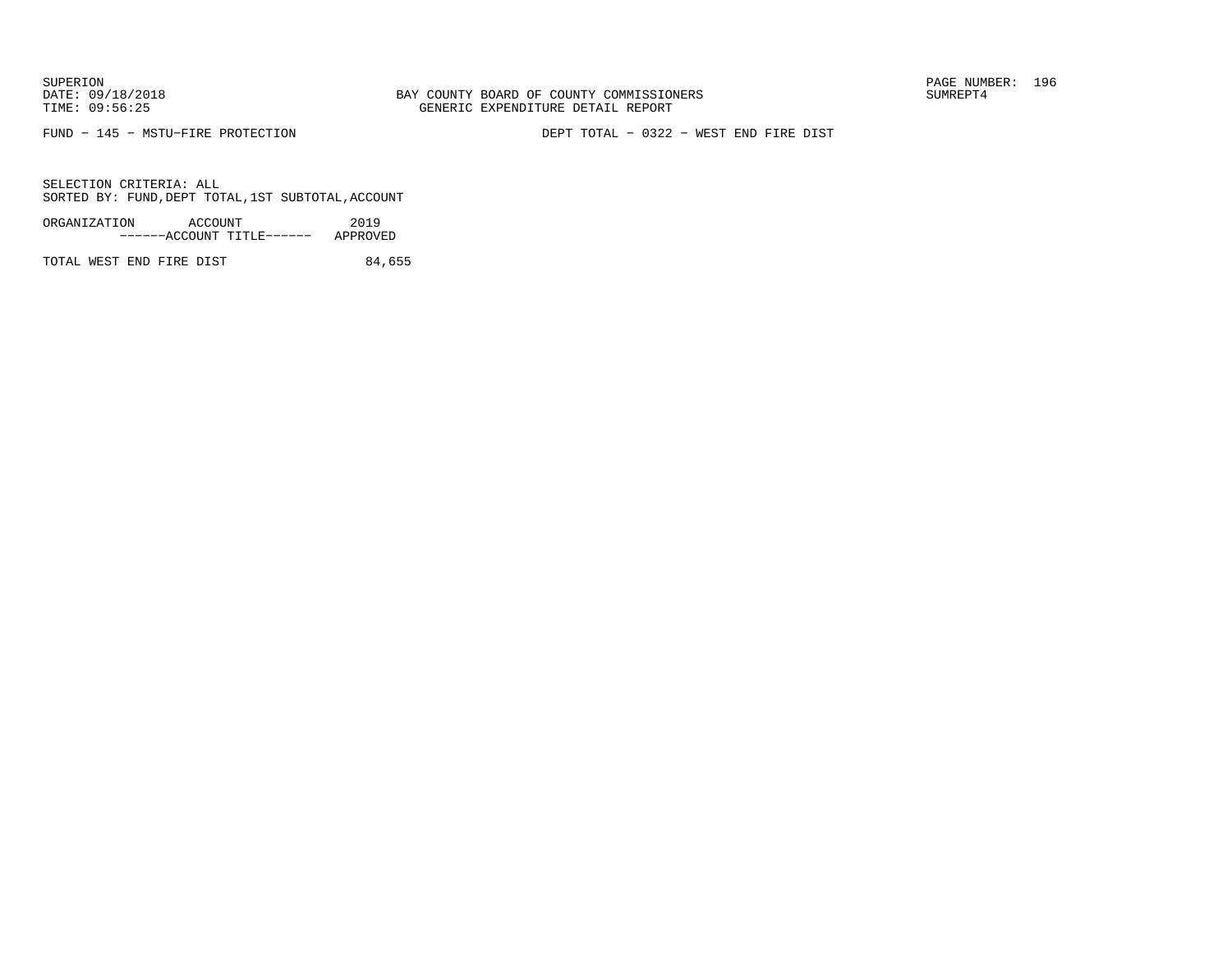SUPERION PAGE NUMBER: 197

FUND − 145 − MSTU−FIRE PROTECTION DEPT TOTAL − 0323 − WEST BAY/WOODVILLE FIRE

|      | ORGANIZATION<br>ACCOUNT<br>-----ACCOUNT TITLE------ APPROVED | 2019     |
|------|--------------------------------------------------------------|----------|
| 0323 | 5304101<br>COMMUNICATIONS SERVICES                           | 2,220    |
| 0323 | 5304125<br>POSTAGE/TRANSP/FREIGHT                            | $\Omega$ |
| 0323 | 5304301<br>UTILITY SERVICES                                  | 4,000    |
| 0323 | 5304410<br>RENTALS/LEASES-EOUIPMENT                          | 420      |
| 0323 | 5304604<br>REPAIR/MAINT-BLD&GRD DEPT                         | 1,000    |
| 0323 | 5304605<br>REPAIR/MAINT-BLDG & GRND                          | 0        |
| 0323 | 5304610<br>REPAIR/MAINT-AUTO EOUIP                           | $\Omega$ |
| 0323 | 5304611<br>REPAIR/MAINT-FLEET MAINT                          | $\Omega$ |
| 0323 | 5304615<br>REPAIR/MAINT-EOUIPMENT                            | 100      |
| 0323 | 5304902<br>FEES & COSTS-PURCHASING                           | $\Omega$ |
| 0323 | 5305101<br>OFFICE SUPPLIES                                   | 500      |
| 0323 | 5305201<br>OPERATING SUPPLIES                                | 250      |
| 0323 | 5305202<br>OPER SUPPLIES-JANITORIAL                          | $\Omega$ |
| 0323 | 5305205<br>GAS, OIL & LUBRICANTS                             | $\Omega$ |
|      | TOTAL OPERATING EXPENSES                                     | 8,490    |
| 0323 | 5606402                                                      | $\Omega$ |
|      | EQUIP LESS THAN \$1000<br>TOTAL CAPITAL OUTLAY               | $\Omega$ |
|      | TOTAL WEST BAY/WOODVILLE FIRE                                | 8,490    |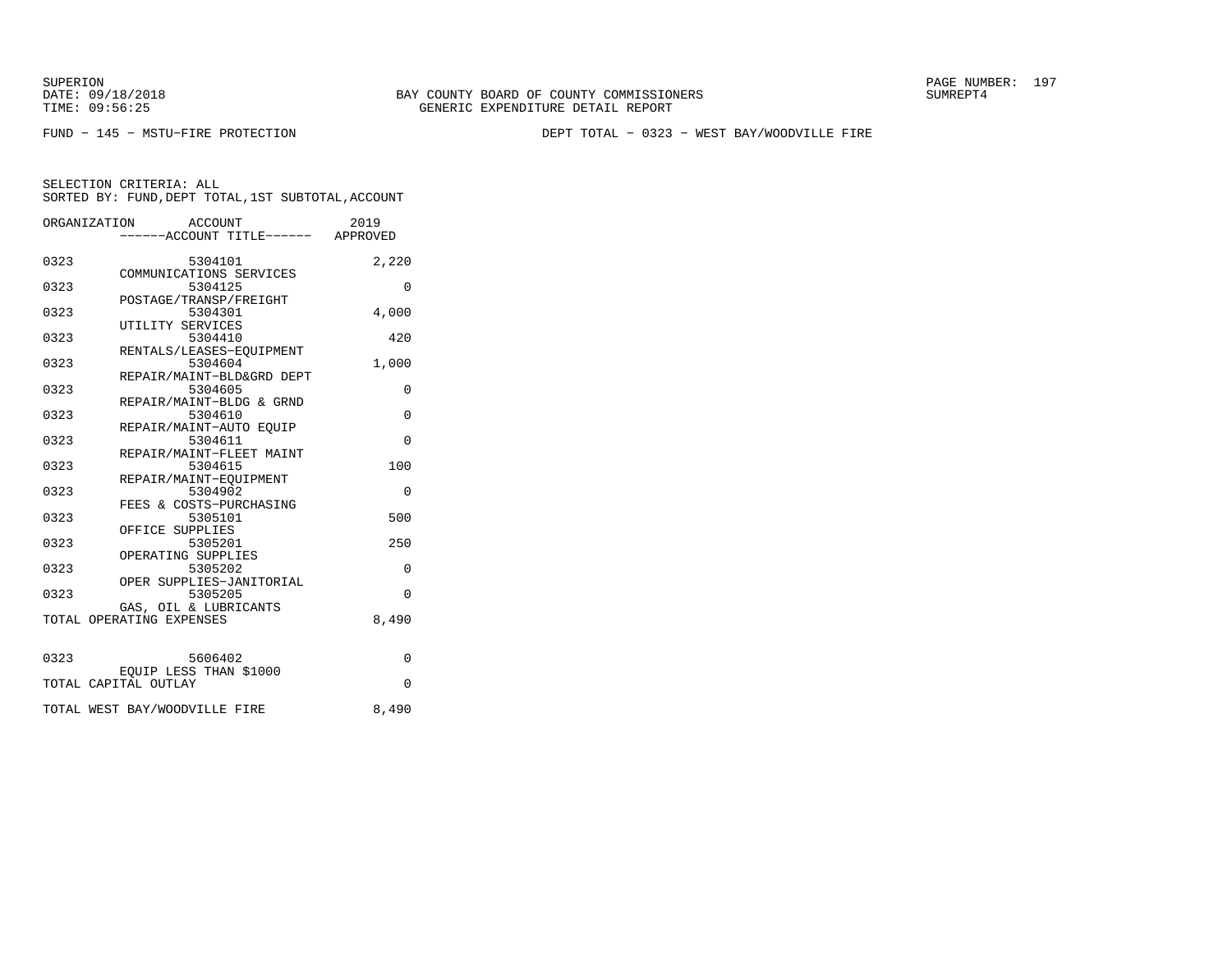SUPERION PAGE NUMBER: 198

FUND − 145 − MSTU−FIRE PROTECTION DEPT TOTAL − 0324 − NORTHWEST SIDE FIRE DIST

|      | ORGANIZATION<br>ACCOUNT<br>----ACCOUNT TITLE------ APPROVED | 2019        |
|------|-------------------------------------------------------------|-------------|
| 0324 | 5303446                                                     | 1,500       |
| 0324 | CONTR SRV-FACILITIES<br>5304101                             | 1,200       |
| 0324 | COMMUNICATIONS SERVICES<br>5304301                          | 1,400       |
| 0324 | UTILITY SERVICES<br>5304410                                 | 0           |
| 0324 | RENTALS/LEASES-EQUIPMENT<br>5304414                         | 713         |
| 0324 | RENTALS/LEASES EQUIP-(IT)<br>5304604                        | $\Omega$    |
| 0324 | REPAIR/MAINT-BLD&GRD DEPT<br>5304605                        | 0           |
| 0324 | REPAIR/MAINT-BLDG & GRND<br>5304610                         | 0           |
| 0324 | REPAIR/MAINT-AUTO EOUIP<br>5304611                          | $\Omega$    |
| 0324 | REPAIR/MAINT-FLEET MAINT<br>5304615                         | $\mathbf 0$ |
| 0324 | REPAIR/MAINT-EOUIPMENT<br>5304902                           | 0           |
| 0324 | FEES & COSTS-PURCHASING<br>5304990                          | $\Omega$    |
| 0324 | MISCELLANEOUS EXPENSES<br>5305101                           | $\Omega$    |
| 0324 | OFFICE SUPPLIES<br>5305201                                  | 0           |
| 0324 | OPERATING SUPPLIES<br>5305205                               | $\Omega$    |
|      | GAS, OIL & LUBRICANTS<br>TOTAL OPERATING EXPENSES           | 4,813       |
| 0324 | 5606401                                                     | $\Omega$    |
| 0324 | <b>EOUIPMENT</b><br>5606402                                 | $\Omega$    |
|      | EOUIP LESS THAN \$1000<br>TOTAL CAPITAL OUTLAY              | $\Omega$    |
|      | TOTAL NORTHWEST SIDE FIRE DIST                              | 4,813       |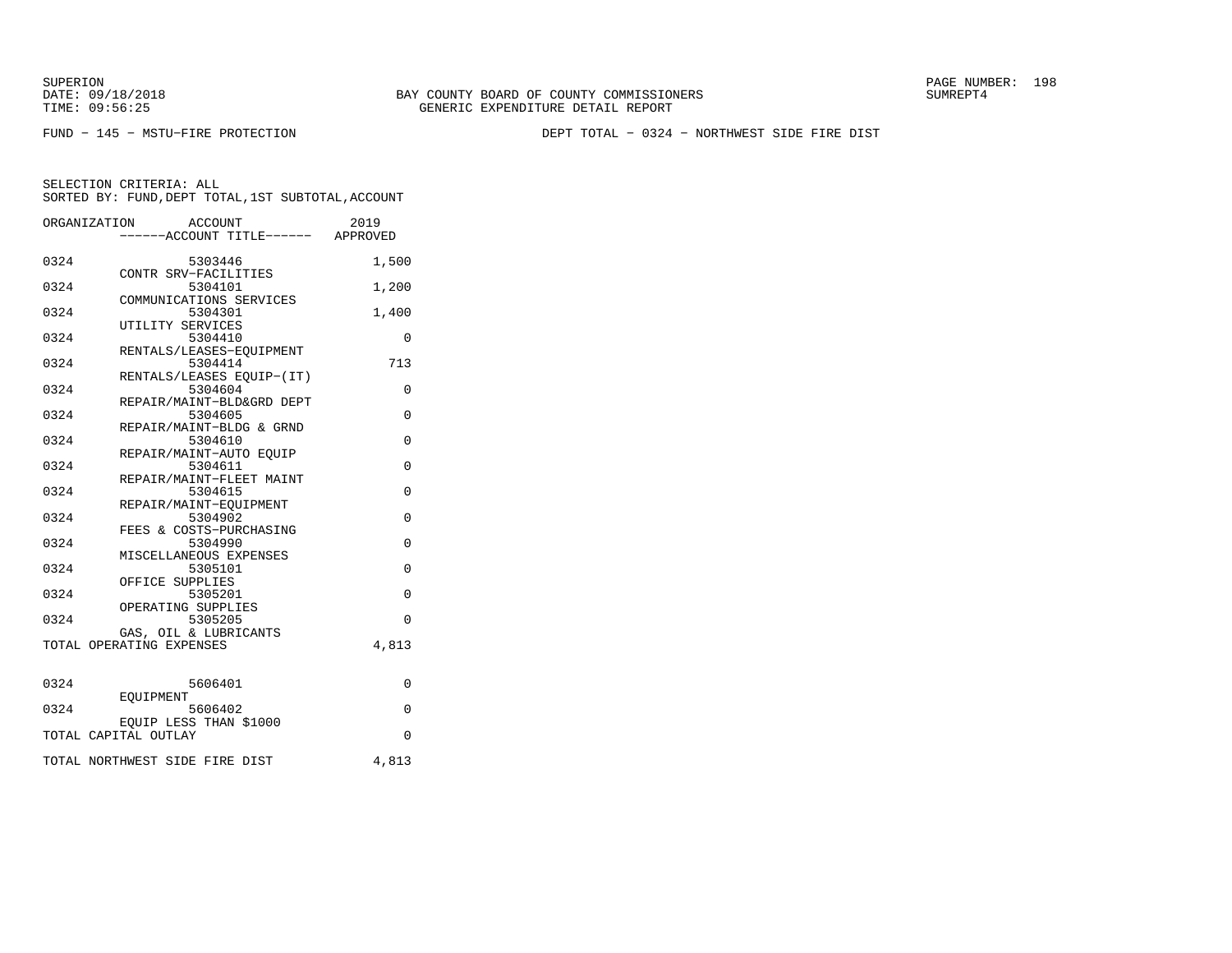SUPERION PAGE NUMBER: 199

FUND − 145 − MSTU−FIRE PROTECTION DEPT TOTAL − 0325 − SOUTHPORT FIRE DIST

|      | ORGANIZATION<br>ACCOUNT                            | 2019     |
|------|----------------------------------------------------|----------|
|      | -----ACCOUNT TITLE------ APPROVED                  |          |
| 0325 | 5303446                                            | 178      |
|      | CONTR SRV-FACILITIES                               |          |
| 0325 | 5304101<br>COMMUNICATIONS SERVICES                 | 2,160    |
| 0325 | 5304301                                            | 6,540    |
|      | UTILITY SERVICES                                   |          |
| 0325 | 5304410                                            | 0        |
| 0325 | RENTALS/LEASES-EOUIPMENT<br>5304414                | 2,300    |
|      | RENTALS/LEASES EQUIP-(IT)                          |          |
| 0325 | 5304604                                            | 1,500    |
|      | REPAIR/MAINT-BLD&GRD DEPT                          |          |
| 0325 | 5304605<br>REPAIR/MAINT-BLDG & GRND                | 2,500    |
| 0325 | 5304610                                            | $\Omega$ |
|      | REPAIR/MAINT-AUTO EQUIP                            |          |
| 0325 | 5304611                                            | 0        |
| 0325 | REPAIR/MAINT-FLEET MAINT<br>5304615                | 100      |
|      | REPAIR/MAINT-EOUIPMENT                             |          |
| 0325 | 5304902                                            | 0        |
|      | FEES & COSTS-PURCHASING                            |          |
| 0325 | 5304922                                            | 85       |
| 0325 | FEES & COSTS-PERMITS<br>5304990                    | $\Omega$ |
|      | MISCELLANEOUS EXPENSES                             |          |
| 0325 | 5305101                                            | 200      |
|      | OFFICE SUPPLIES                                    |          |
| 0325 | 5305201<br>OPERATING SUPPLIES                      | 1,000    |
| 0325 | 5305205                                            | 0        |
|      | GAS, OIL & LUBRICANTS                              |          |
| 0325 | 5305210                                            | $\Omega$ |
|      | SAFETY GEAR & SUPPLIES<br>TOTAL OPERATING EXPENSES |          |
|      |                                                    | 16,563   |
| 0325 | 5606401                                            | $\Omega$ |
|      | EOUIPMENT                                          |          |
| 0325 | 5606402<br>EQUIP LESS THAN \$1000                  | 1,000    |
|      | TOTAL CAPITAL OUTLAY                               | 1,000    |
|      | TOTAL SOUTHPORT FIRE DIST                          | 17,563   |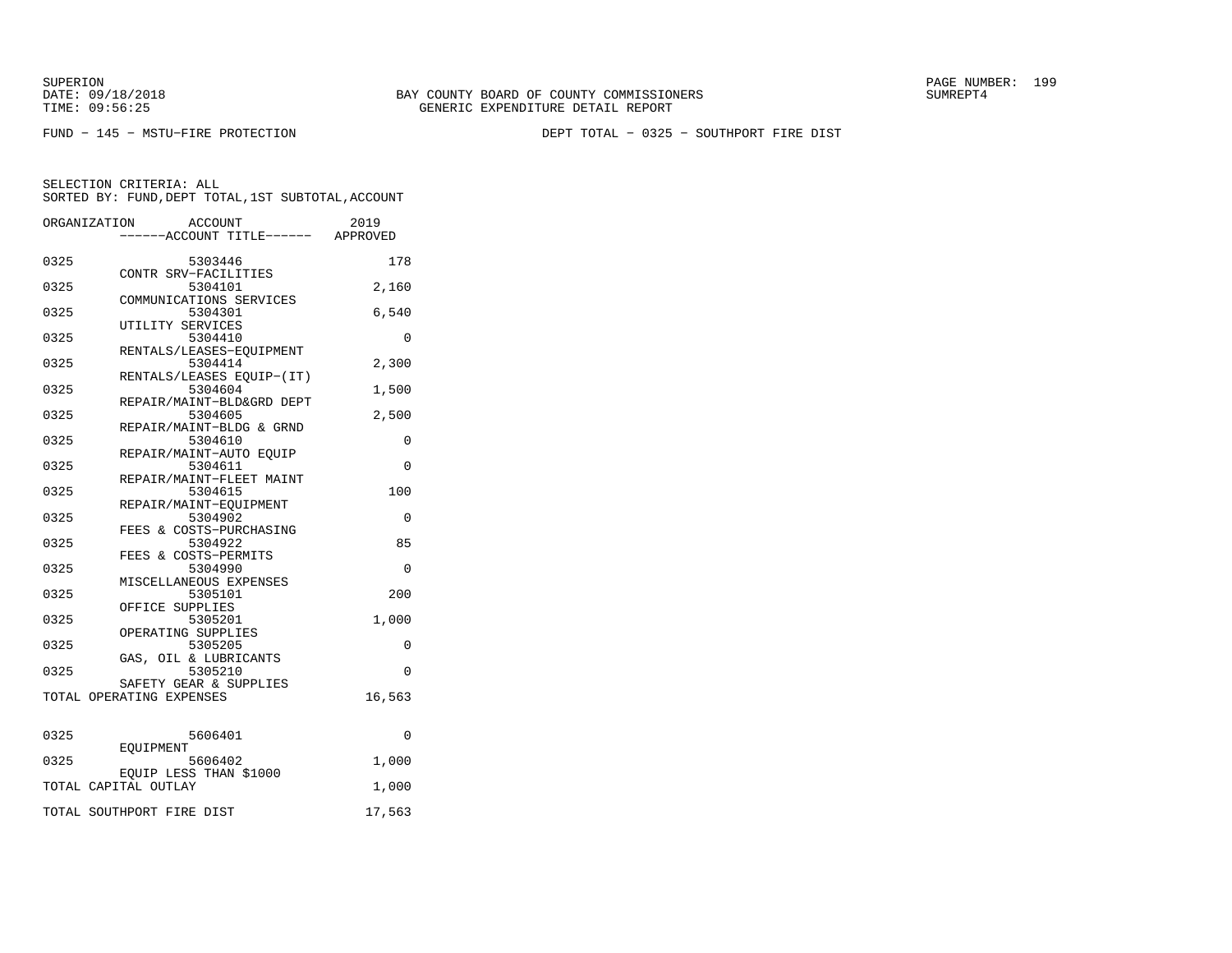SUPERION PAGE NUMBER: 200

FUND − 145 − MSTU−FIRE PROTECTION DEPT TOTAL − 0326 − SAND HILLS FIRE DIST

| ORGANIZATION | ACCOUNT<br>--ACCOUNT TITLE------               | 2019<br>APPROVED |
|--------------|------------------------------------------------|------------------|
| 0326         | 5303401                                        | $\Omega$         |
| 0326         | CONTRACTED SERVICES<br>5303446                 | 28,408           |
| 0326         | CONTR SRV-FACILITIES<br>5303464                | 0                |
| 0326         | CONTR SRV-LAB<br>5304101                       | 3,000            |
| 0326         | COMMUNICATIONS SERVICES<br>5304301             | 40,000           |
| 0326         | UTILITY SERVICES<br>5304410                    | 396              |
| 0326         | RENTALS/LEASES-EQUIPMENT<br>5304414            | 3,500            |
| 0326         | RENTALS/LEASES EOUIP-(IT)<br>5304604           | $\Omega$         |
| 0326         | REPAIR/MAINT-BLD&GRD DEPT<br>5304605           | 12,500           |
| 0326         | REPAIR/MAINT-BLDG & GRND<br>5304610            | 0                |
| 0326         | REPAIR/MAINT-AUTO EQUIP<br>5304611             | 0                |
| 0326         | REPAIR/MAINT-FLEET MAINT<br>5304615            | 0                |
| 0326         | REPAIR/MAINT-EOUIPMENT<br>5304902              | 0                |
|              | FEES & COSTS-PURCHASING                        | 85               |
| 0326         | 5304922<br>FEES & COSTS-PERMITS                |                  |
| 0326         | 5304990<br>MISCELLANEOUS EXPENSES              | $\Omega$         |
| 0326         | 5305101<br>OFFICE SUPPLIES                     | 2,000            |
| 0326         | 5305201<br>OPERATING SUPPLIES                  | 1,000            |
| 0326         | 5305202<br>OPER SUPPLIES-JANITORIAL            | 0                |
| 0326         | 5305205<br>OIL & LUBRICANTS<br>GAS,            | 0                |
| 0326         | 5305215<br>CLOTHING & WEARING APPRL            | 0                |
| 0326         | 5305220<br>TOOL & SMALL IMPLEMENTS             | 0                |
|              | TOTAL OPERATING EXPENSES                       | 90,889           |
| 0326         | 5606401                                        | 0                |
| 0326         | EOUIPMENT<br>5606402<br>EQUIP LESS THAN \$1000 | 600              |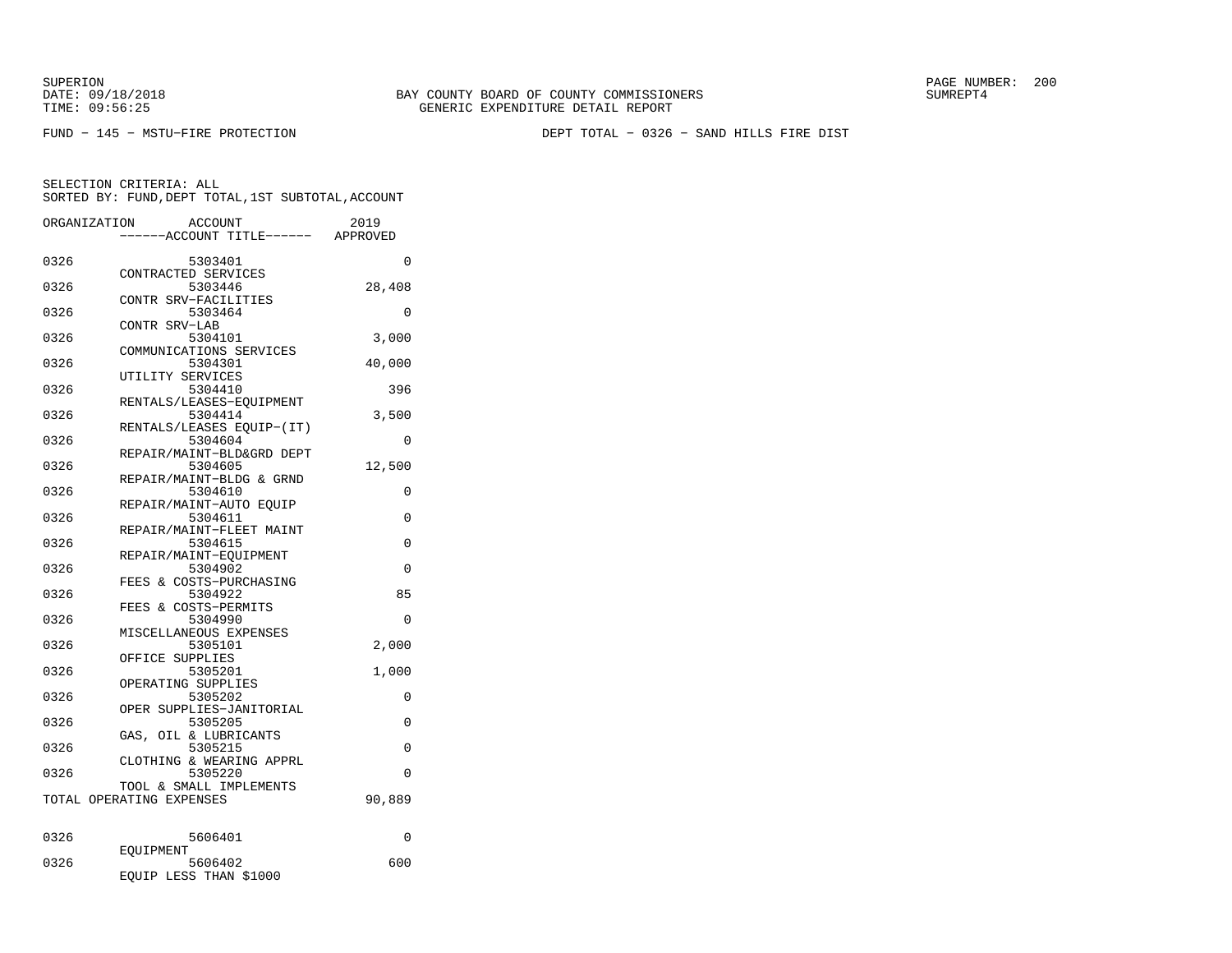FUND − 145 − MSTU−FIRE PROTECTION DEPT TOTAL − 0326 − SAND HILLS FIRE DIST

| SELECTION CRITERIA: ALL<br>SORTED BY: FUND, DEPT TOTAL, 1ST SUBTOTAL, ACCOUNT |                                               |      |  |  |
|-------------------------------------------------------------------------------|-----------------------------------------------|------|--|--|
| ORGANIZATION                                                                  | ACCOUNT<br>------ACCOUNT TITLE------ APPROVED | 2019 |  |  |
| 0326<br>COMPUTER SOFTWARE                                                     | 5606450                                       |      |  |  |
| TOTAL CAPITAL OUTLAY                                                          |                                               | 600  |  |  |
| 0326                                                                          | 5909910<br>RESERVE FOR CONTINGENCIES          |      |  |  |
| TOTAL NON-OPERATING EXPENSES                                                  |                                               |      |  |  |

|  |  | TOTAL SAND HILLS FIRE DIST |  |  | 91,489 |
|--|--|----------------------------|--|--|--------|
|--|--|----------------------------|--|--|--------|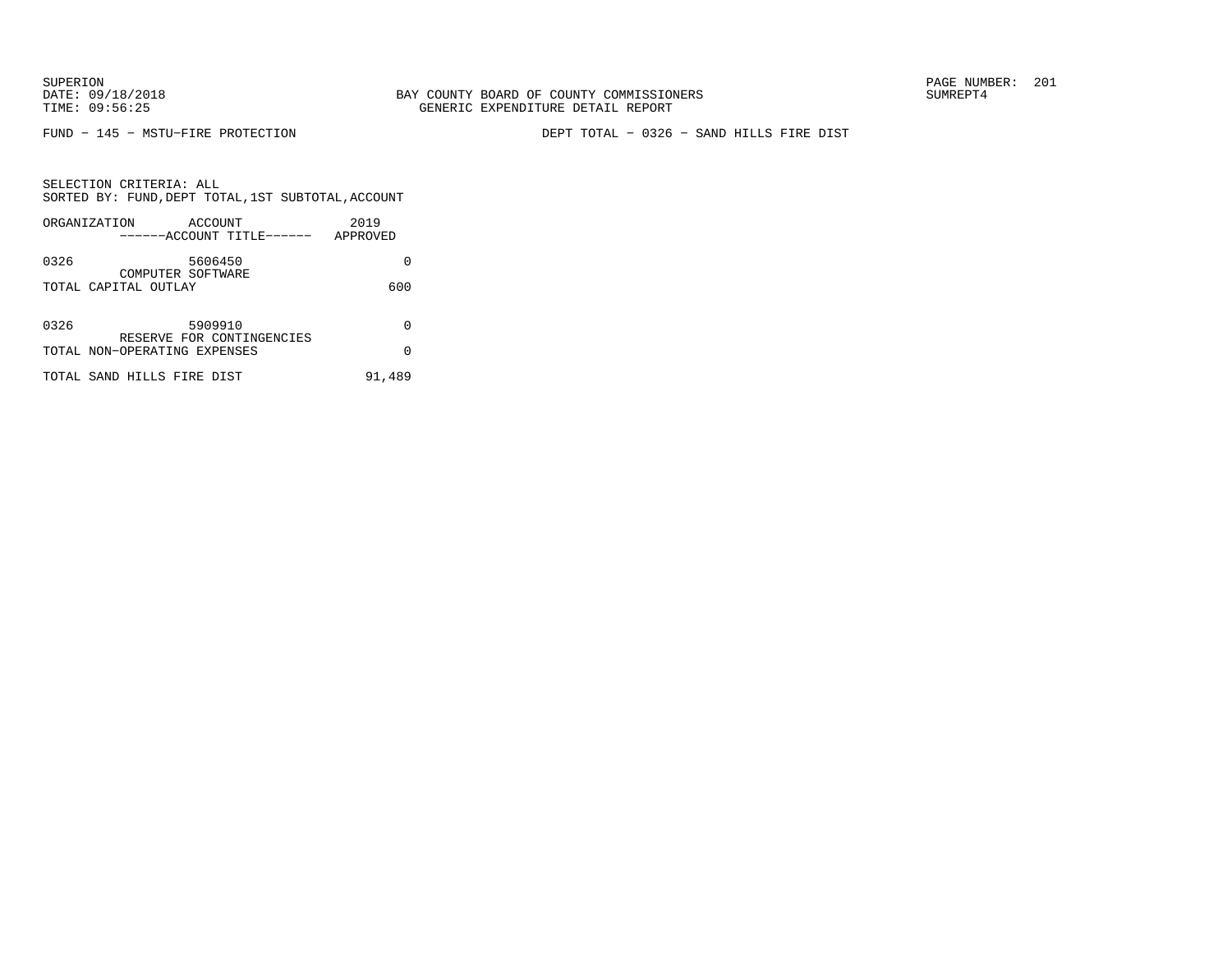SUPERION PAGE NUMBER: 202

FUND − 145 − MSTU−FIRE PROTECTION DEPT TOTAL − 0327 − GREEN HILLS FIRE DIST

|      | ORGANIZATION ACCOUNT<br>-----ACCOUNT TITLE------ APPROVED | 2019     |
|------|-----------------------------------------------------------|----------|
|      |                                                           |          |
| 0327 | 5303464                                                   | 366      |
|      | CONTR SRV-LAB                                             |          |
| 0327 | 5304101                                                   | 780      |
|      | COMMUNICATIONS SERVICES                                   |          |
| 0327 | 5304301                                                   | 4,000    |
|      | UTILITY SERVICES                                          |          |
| 0327 | 5304410                                                   | 79       |
|      | RENTALS/LEASES-EOUIPMENT                                  |          |
| 0327 | 5304604                                                   | 350      |
|      | REPAIR/MAINT-BLD&GRD DEPT                                 |          |
| 0327 | 5304605                                                   | 0        |
|      | REPAIR/MAINT-BLDG & GRND                                  |          |
| 0327 | 5304610                                                   | 0        |
|      | REPAIR/MAINT-AUTO EQUIP                                   |          |
| 0327 | 5304611                                                   | $\Omega$ |
|      | REPAIR/MAINT-FLEET MAINT                                  |          |
| 0327 | 5304615                                                   | 100      |
|      | REPAIR/MAINT-EOUIPMENT                                    |          |
| 0327 | 5304902                                                   | 0        |
|      | FEES & COSTS-PURCHASING                                   |          |
| 0327 | 5304922                                                   | 190      |
|      | FEES & COSTS-PERMITS                                      |          |
| 0327 | 5305101                                                   | 100      |
|      | OFFICE SUPPLIES                                           |          |
| 0327 | 5305201                                                   | 100      |
|      | OPERATING SUPPLIES                                        |          |
| 0327 | 5305205                                                   | 0        |
|      | GAS, OIL & LUBRICANTS                                     |          |
| 0327 | 5305220                                                   | $\Omega$ |
|      | TOOL & SMALL IMPLEMENTS                                   |          |
|      | TOTAL OPERATING EXPENSES                                  | 6,065    |
|      |                                                           |          |
|      |                                                           |          |
| 0327 | 5606402                                                   | $\Omega$ |
|      | EOUIP LESS THAN \$1000                                    |          |
|      | TOTAL CAPITAL OUTLAY                                      | $\Omega$ |
|      |                                                           |          |
|      | TOTAL GREEN HILLS FIRE DIST                               | 6,065    |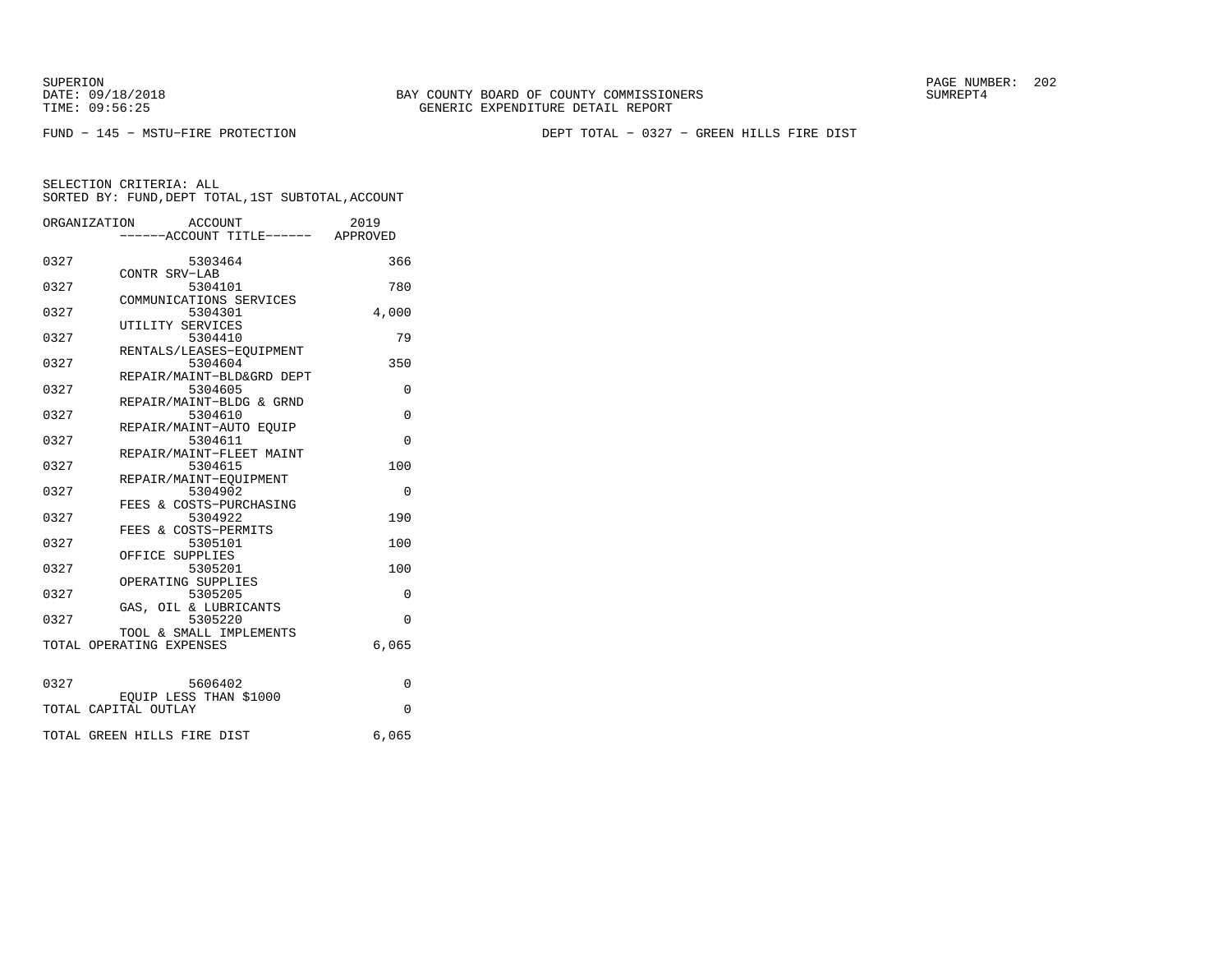FUND − 145 − MSTU−FIRE PROTECTION DEPT TOTAL − 0328 − BEAR CREEK/YOUNGSTOWN

| ORGANIZATION | <b>ACCOUNT</b><br>---ACCOUNT TITLE------ APPROVED   | 2019     |
|--------------|-----------------------------------------------------|----------|
| 0328         | 5303401<br>CONTRACTED SERVICES                      | 2,060    |
| 0328         | 5303446<br>CONTR SRV-FACILITIES                     | 21,538   |
| 0328         | 5303464                                             | 366      |
| 0328         | CONTR SRV-LAB<br>5304101<br>COMMUNICATIONS SERVICES | 2,940    |
| 0328         | 5304301<br>UTILITY SERVICES                         | 26,000   |
| 0328         | 5304410<br>RENTALS/LEASES-EQUIPMENT                 | 0        |
| 0328         | 5304414<br>RENTALS/LEASES EQUIP-(IT)                | 2,420    |
| 0328         | 5304604<br>REPAIR/MAINT-BLD&GRD DEPT                | 0        |
| 0328         | 5304605<br>REPAIR/MAINT-BLDG & GRND                 | 9,000    |
| 0328         | 5304610<br>REPAIR/MAINT-AUTO EOUIP                  | 0        |
| 0328         | 5304611<br>REPAIR/MAINT-FLEET MAINT                 | 0        |
| 0328         | 5304615<br>REPAIR/MAINT-EOUIPMENT                   | 100      |
| 0328         | 5304902<br>FEES & COSTS-PURCHASING                  | 0        |
| 0328         | 5304922<br>FEES & COSTS-PERMITS                     | 275      |
| 0328         | 5304990<br>MISCELLANEOUS EXPENSES                   | 0        |
| 0328         | 5305101<br>OFFICE SUPPLIES                          | 0        |
| 0328         | 5305201<br>OPERATING SUPPLIES                       | 1,000    |
| 0328         | 5305205<br>GAS, OIL & LUBRICANTS                    | 0        |
| 0328         | 5305220<br>TOOL & SMALL IMPLEMENTS                  | $\Omega$ |
|              | TOTAL OPERATING EXPENSES                            | 65,699   |
| 0328         | 5606401                                             | 0        |
| 0328         | EOUIPMENT<br>5606402                                | 250      |
|              | EOUIP LESS THAN \$1000<br>TOTAL CAPITAL OUTLAY      | 250      |
| 0328         | 5909910<br>RESERVE FOR CONTINGENCIES                | 0        |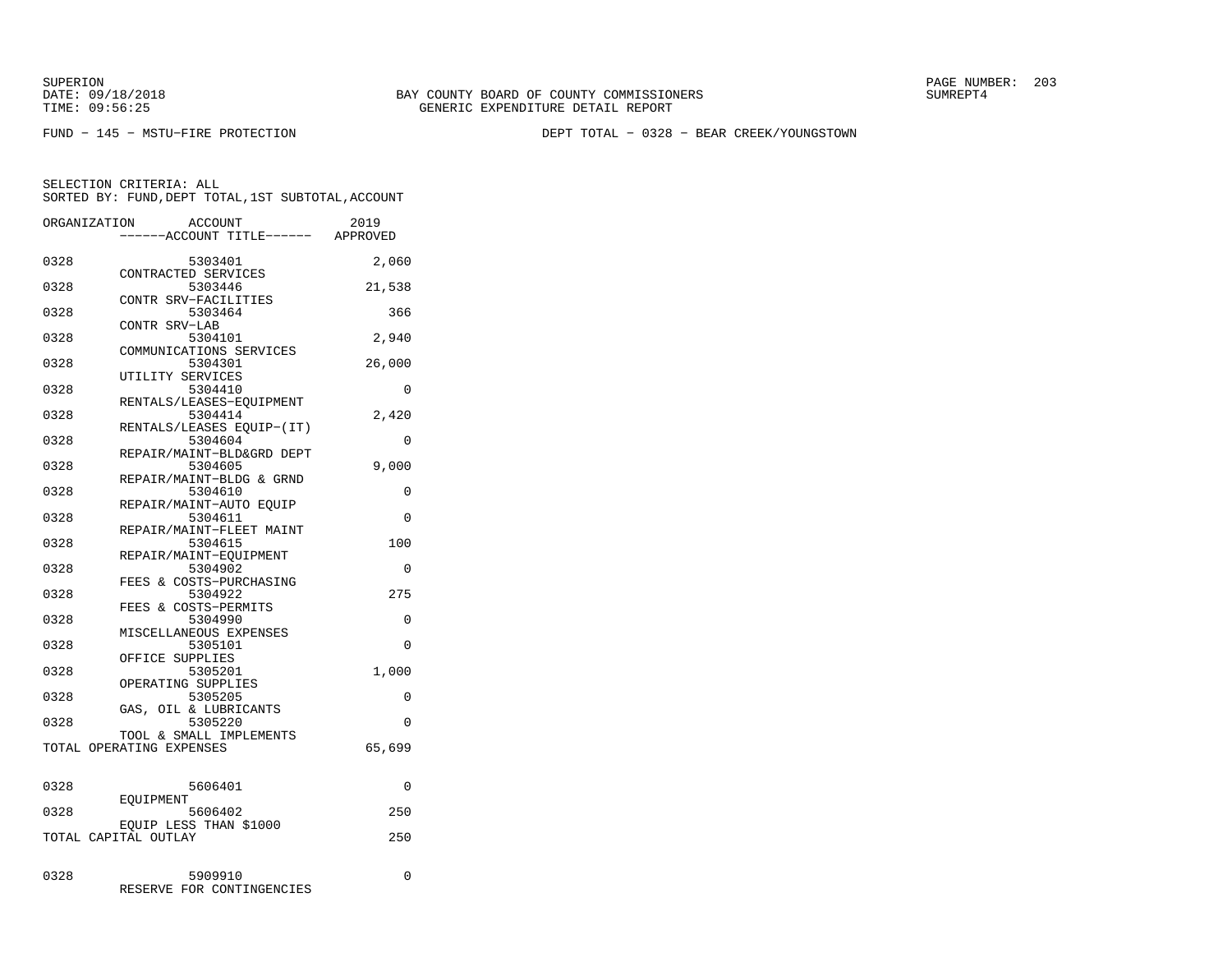FUND − 145 − MSTU−FIRE PROTECTION DEPT TOTAL − 0328 − BEAR CREEK/YOUNGSTOWN

SELECTION CRITERIA: ALLSORTED BY: FUND,DEPT TOTAL,1ST SUBTOTAL,ACCOUNT

| ORGANIZATION                 | ACCOUNT |                           | 2019     |  |
|------------------------------|---------|---------------------------|----------|--|
|                              |         | ------ACCOUNT TITLE------ | APPROVED |  |
| TOTAL NON-OPERATING EXPENSES |         |                           |          |  |

TOTAL BEAR CREEK/YOUNGSTOWN 65,949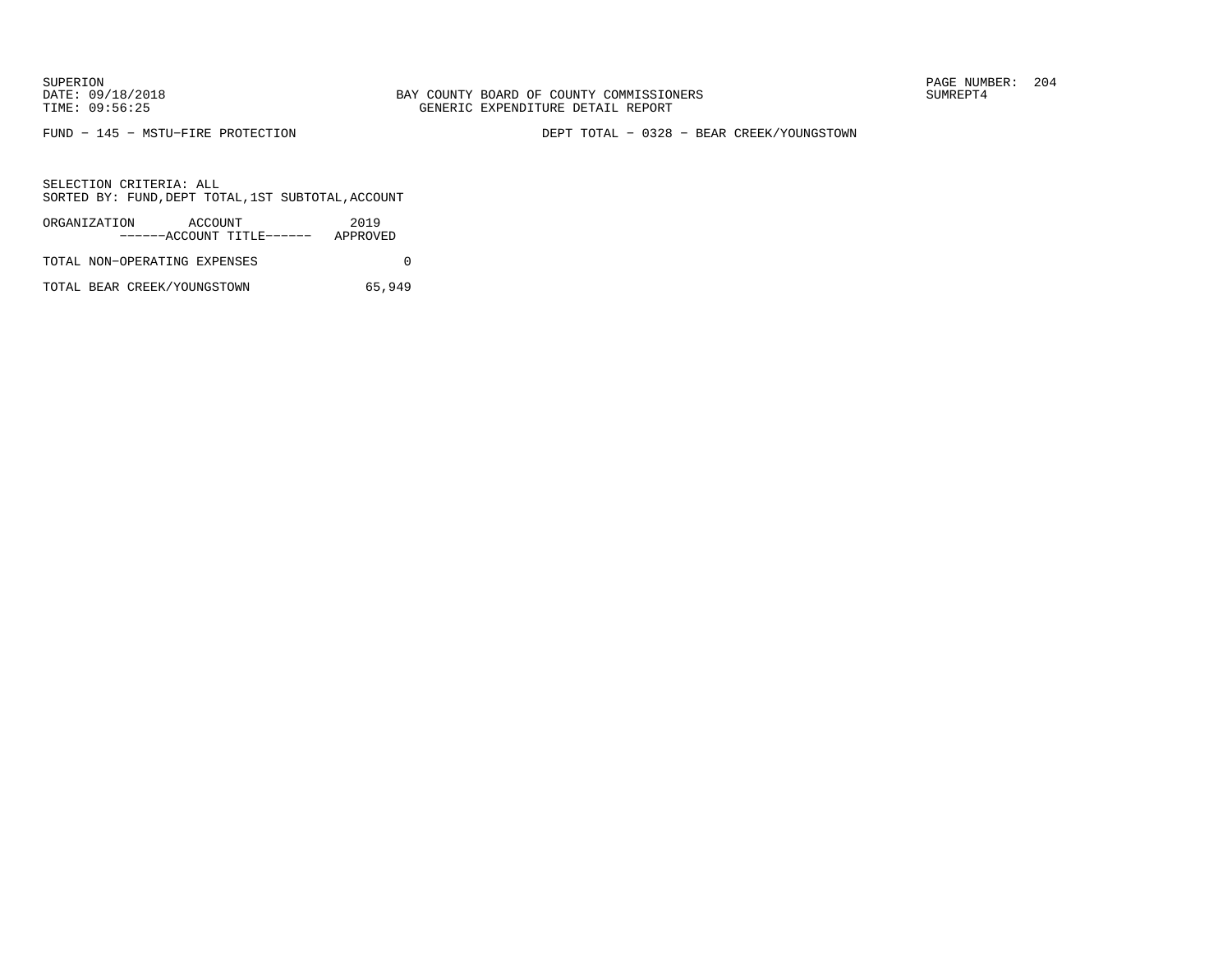SUPERION PAGE NUMBER: 205

FUND − 145 − MSTU−FIRE PROTECTION DEPT TOTAL − 0329 − BAYOU GEORGE FIRE DIST

|      | ORGANIZATION<br><b>ACCOUNT</b><br>---ACCOUNT TITLE------ APPROVED | 2019     |
|------|-------------------------------------------------------------------|----------|
| 0329 | 5303401                                                           | $\Omega$ |
| 0329 | CONTRACTED SERVICES<br>5303464                                    | 366      |
| 0329 | CONTR SRV-LAB<br>5304101                                          | 2,340    |
| 0329 | COMMUNICATIONS SERVICES<br>5304301                                | 5,700    |
| 0329 | UTILITY SERVICES<br>5304410                                       | 1,320    |
| 0329 | RENTALS/LEASES-EOUIPMENT<br>5304414                               | 1,500    |
| 0329 | RENTALS/LEASES EQUIP-(IT)<br>5304604                              | 960      |
|      | REPAIR/MAINT-BLD&GRD DEPT                                         |          |
| 0329 | 5304605<br>REPAIR/MAINT-BLDG & GRND                               | 0        |
| 0329 | 5304610<br>REPAIR/MAINT-AUTO EOUIP                                | 0        |
| 0329 | 5304611<br>REPAIR/MAINT-FLEET MAINT                               | 0        |
| 0329 | 5304615<br>REPAIR/MAINT-EOUIPMENT                                 | 0        |
| 0329 | 5304902<br>FEES & COSTS-PURCHASING                                | $\Omega$ |
| 0329 | 5304922                                                           | 275      |
| 0329 | FEES & COSTS-PERMITS<br>5304990                                   | $\Omega$ |
| 0329 | MISCELLANEOUS EXPENSES<br>5305101                                 | 450      |
| 0329 | OFFICE SUPPLIES<br>5305201                                        | 1,200    |
| 0329 | OPERATING SUPPLIES<br>5305205                                     | $\Omega$ |
|      | GAS, OIL & LUBRICANTS<br>TOTAL OPERATING EXPENSES                 | 14,111   |
|      |                                                                   |          |
| 0329 | 5606401<br>EOUIPMENT                                              | 0        |
| 0329 | 5606402<br>EQUIP LESS THAN \$1000                                 | 250      |
|      | TOTAL CAPITAL OUTLAY                                              | 250      |
|      | TOTAL BAYOU GEORGE FIRE DIST                                      | 14,361   |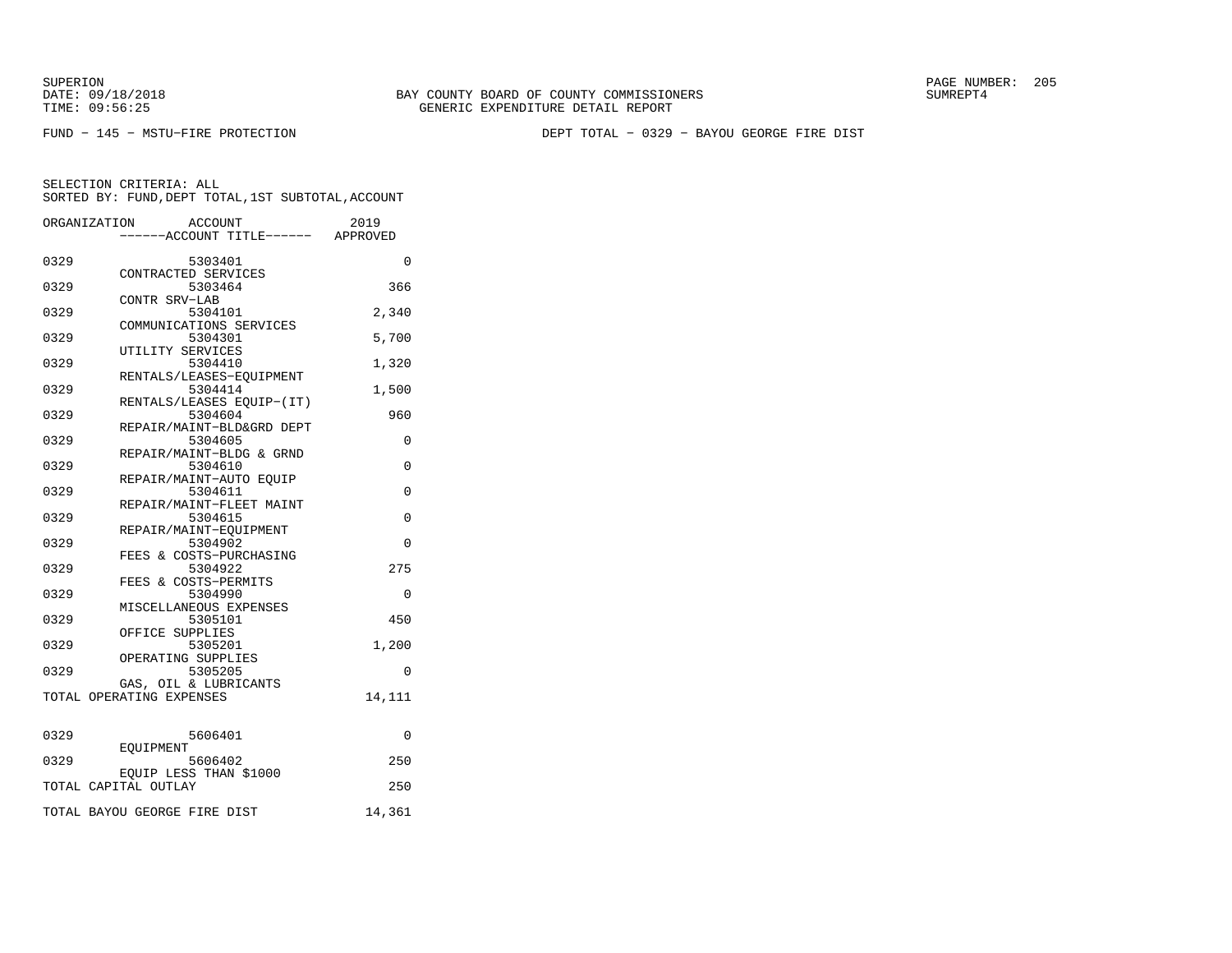SUPERION PAGE NUMBER: 206

FUND − 145 − MSTU−FIRE PROTECTION DEPT TOTAL − 0330 − HILAND PARK FIRE DIST

|      | ORGANIZATION<br>ACCOUNT<br>----ACCOUNT TITLE------ APPROVED  | 2019     |
|------|--------------------------------------------------------------|----------|
| 0330 | 5304101                                                      | 1,680    |
| 0330 | COMMUNICATIONS SERVICES<br>5304301                           | 6,000    |
| 0330 | UTILITY SERVICES<br>5304410                                  | 0        |
| 0330 | RENTALS/LEASES-EQUIPMENT<br>5304414                          | 800      |
| 0330 | RENTALS/LEASES EOUIP-(IT)<br>5304604                         | 2,400    |
| 0330 | REPAIR/MAINT-BLD&GRD DEPT<br>5304605                         | 0        |
| 0330 | REPAIR/MAINT-BLDG & GRND<br>5304610                          | 0        |
| 0330 | REPAIR/MAINT-AUTO EQUIP<br>5304611                           | $\Omega$ |
| 0330 | REPAIR/MAINT-FLEET MAINT<br>5304615                          | 100      |
| 0330 | REPAIR/MAINT-EOUIPMENT<br>5304902<br>FEES & COSTS-PURCHASING | $\Omega$ |
| 0330 | 5304922<br>FEES & COSTS-PERMITS                              | 85       |
| 0330 | 5304990<br>MISCELLANEOUS EXPENSES                            | 0        |
| 0330 | 5305101<br>OFFICE SUPPLIES                                   | 500      |
| 0330 | 5305201<br>OPERATING SUPPLIES                                | 1,200    |
| 0330 | 5305202<br>OPER SUPPLIES-JANITORIAL                          | 0        |
| 0330 | 5305205<br>GAS, OIL & LUBRICANTS                             | 0        |
| 0330 | 5305220<br>TOOL & SMALL IMPLEMENTS                           | $\Omega$ |
|      | TOTAL OPERATING EXPENSES                                     | 12,765   |
| 0330 | 5606401                                                      | 0        |
| 0330 | EOUIPMENT<br>5606402                                         | 500      |
|      | EQUIP LESS THAN \$1000<br>TOTAL CAPITAL OUTLAY               | 500      |
|      | TOTAL HILAND PARK FIRE DIST                                  | 13,265   |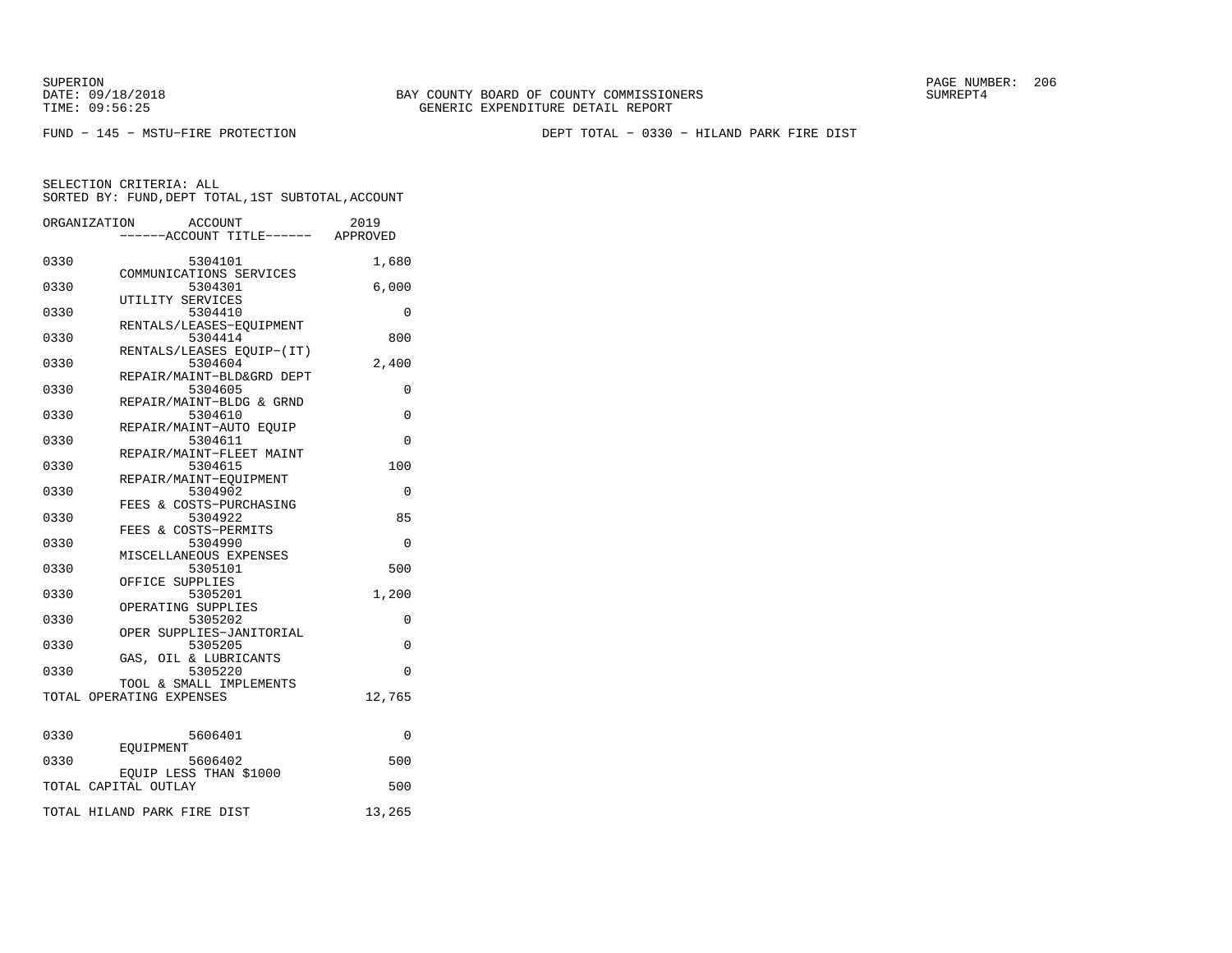SUPERION PAGE NUMBER: 207

FUND − 145 − MSTU−FIRE PROTECTION DEPT TOTAL − 0335 − CAPITAL IMPROVEMENTS

|      | ORGANIZATION<br>ACCOUNT                          | ----ACCOUNT TITLE------ APPROVED | 2019      |
|------|--------------------------------------------------|----------------------------------|-----------|
| 0335 | 5303104                                          |                                  | $\Omega$  |
|      | PROF SRV-ENGINEERING                             |                                  |           |
| 0335 | 5303408                                          |                                  | 34,079    |
|      | CONTR SRV-800 MHZ                                |                                  |           |
| 0335 | 5304610                                          |                                  | $\Omega$  |
|      | REPAIR/MAINT-AUTO EOUIP                          |                                  |           |
| 0335 | 5304902<br>FEES & COSTS-PURCHASING               |                                  | $\Omega$  |
|      | TOTAL OPERATING EXPENSES                         |                                  | 34,079    |
|      |                                                  |                                  |           |
| 0335 | 5606101                                          |                                  | 0         |
|      | LAND                                             |                                  |           |
| 0335 | 5606201                                          |                                  | $\Omega$  |
| 0335 | <b>BUILDINGS</b><br>5606401                      |                                  | 260,900   |
|      | <b>EOUIPMENT</b>                                 |                                  |           |
| 0335 | 5606402                                          |                                  | 18,760    |
|      | EOUIP LESS THAN \$1000                           |                                  |           |
| 0335 | 5606501                                          |                                  | 0         |
|      | CONSTRUCTION IN PROGRESS<br>TOTAL CAPITAL OUTLAY |                                  | 279,660   |
|      |                                                  |                                  |           |
| 0335 | 5707105                                          |                                  | 0         |
|      | PRINCIPAL-LOANS                                  |                                  |           |
| 0335 | 5707205                                          |                                  | $\Omega$  |
|      | INTEREST-LOANS                                   |                                  |           |
| 0335 | 5707303                                          |                                  | 0         |
|      | <b>BOND ISSUE COSTS</b>                          |                                  |           |
|      | TOTAL DEBT SERVICE                               |                                  | $\Omega$  |
|      |                                                  |                                  |           |
| 0335 | 5909920                                          |                                  | $\Omega$  |
|      | RESERVE-FUTURE CAP OUTLAY                        |                                  |           |
|      | TOTAL NON-OPERATING EXPENSES                     |                                  | $\Omega$  |
|      | TOTAL CAPITAL IMPROVEMENTS                       |                                  | 313,739   |
|      | TOTAL MSTU-FIRE PROTECTION                       |                                  | 9,192,593 |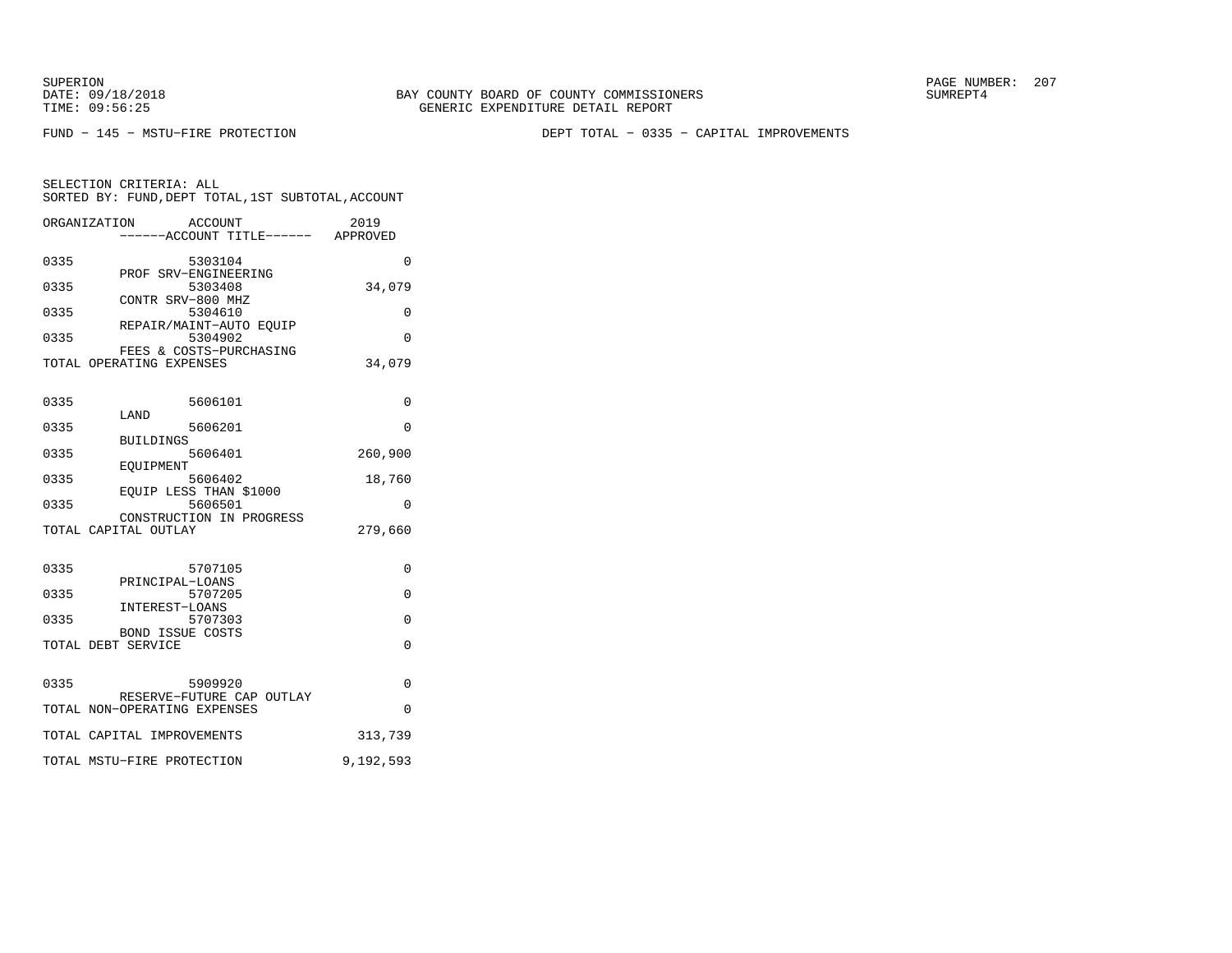SUPERION PAGE NUMBER: 208

FUND − 167 − MSBU FUND DEPT TOTAL − 0375 − MUNICP SRVC BENEFIT UNIT

SELECTION CRITERIA: ALL SORTED BY: FUND,DEPT TOTAL,1ST SUBTOTAL,ACCOUNTORGANIZATION ACCOUNT 2019

|      | OKGANI LAHI TOM<br>ACCOUN I<br>-----ACCOUNT TITLE------ APPROVED | ムリエン     |
|------|------------------------------------------------------------------|----------|
| 0375 | 5303104                                                          | 0        |
| 0375 | PROF SRV-ENGINEERING<br>5304125                                  | $\Omega$ |
| 0375 | POSTAGE/TRANSP/FREIGHT<br>5304615                                | 11,300   |
| 0375 | REPAIR/MAINT-EOUIPMENT<br>5304905                                | 0        |
| 0375 | FEES&COSTS-LGL ADV/ADVERT<br>5304909                             | $\Omega$ |
|      | FEES & COSTS-COURT FILING<br>TOTAL OPERATING EXPENSES            | 11,300   |
| 0375 | 5606303                                                          | 13,186   |
| 0375 | STREET LIGHTING<br>5606306                                       | 0        |
| 0375 | IMPRV-PEDESTRIAN ACCESS<br>5606321                               | $\Omega$ |
| 0375 | VEGETATION REMOVAL<br>5606574                                    | 0        |
| 0375 | CIP-BAYSIDE DREDGING<br>5616303                                  | $\Omega$ |
|      | DREDGING PROJECTS<br>TOTAL CAPITAL OUTLAY                        | 13,186   |
| 0375 | 5707105                                                          | 35,000   |
| 0375 | PRINCIPAL-LOANS<br>5707205                                       | 7,101    |
| 0375 | INTEREST-LOANS<br>5707303                                        | 0        |
|      | <b>BOND ISSUE COSTS</b><br>TOTAL DEBT SERVICE                    | 42,101   |
| 0375 | 5819101                                                          | 0        |
| 0375 | TRNFS-GENERAL FUND (001)<br>5909920                              | 3,994    |
|      | RESERVE-FUTURE CAP OUTLAY<br>TOTAL NON-OPERATING EXPENSES        | 3,994    |
|      | TOTAL MUNICP SRVC BENEFIT UNIT                                   | 70,581   |
|      | TOTAL MSBU FUND                                                  | 70,581   |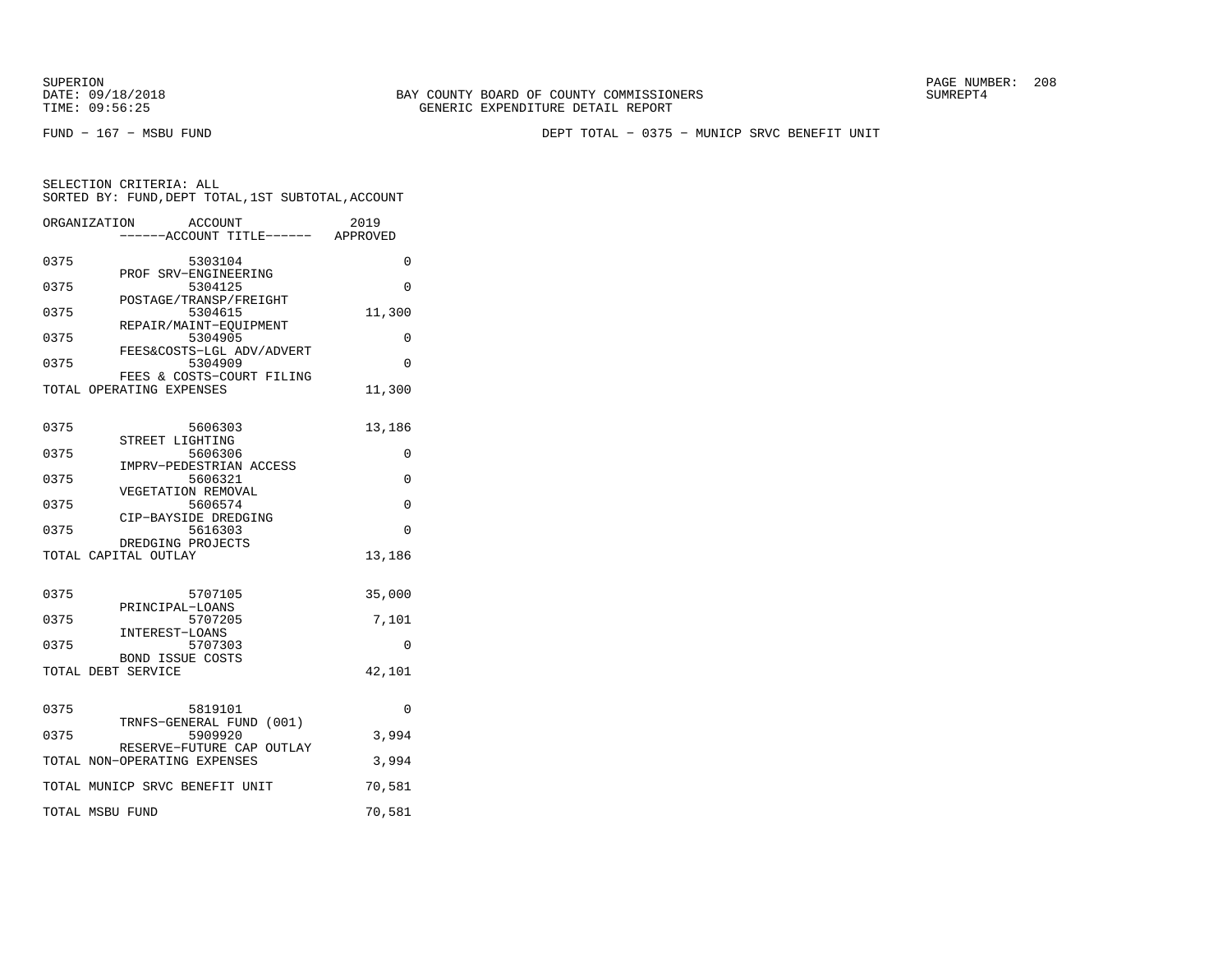SUPERION PAGE NUMBER: 209

FUND − 195 − UTILITY REG AUTHORITY DEPT TOTAL − 0350 − UTILITY REG AUTHORITY

|      | ORGANIZATION ACCOUNT<br>-----ACCOUNT TITLE------ APPROVED | 2019     |
|------|-----------------------------------------------------------|----------|
|      |                                                           |          |
| 0350 | 5143101                                                   | $\Omega$ |
| 0350 | PROF SRV-CO ATTORNEY<br>5143105                           | $\Omega$ |
|      | PROF SRV-OTHER ATTNY                                      |          |
| 0350 | 5303401                                                   | $\Omega$ |
|      | CONTRACTED SERVICES                                       |          |
| 0350 | 5304001                                                   | $\Omega$ |
| 0350 | TRAVEL/TRAINING NON-LOCAL<br>5304125                      | $\Omega$ |
|      | POSTAGE/TRANSP/FREIGHT                                    |          |
| 0350 | 5304905                                                   | $\Omega$ |
|      | FEES&COSTS-LGL ADV/ADVERT                                 |          |
|      | TOTAL OPERATING EXPENSES                                  | $\Omega$ |
|      |                                                           |          |
| 0350 | 5810010                                                   | $\Omega$ |
|      | CONTRIBUTION-OTHER GOVT                                   |          |
|      | TOTAL GRANTS & AIDS                                       | $\Omega$ |
|      |                                                           |          |
|      |                                                           |          |
| 0350 | 5909999<br>RESERVE-CASH FORWARD                           | $\Omega$ |
|      | TOTAL NON-OPERATING EXPENSES                              | $\Omega$ |
|      |                                                           |          |
|      | TOTAL UTILITY REG AUTHORITY                               | $\Omega$ |
|      | TOTAL UTILITY REG AUTHORITY                               | $\Omega$ |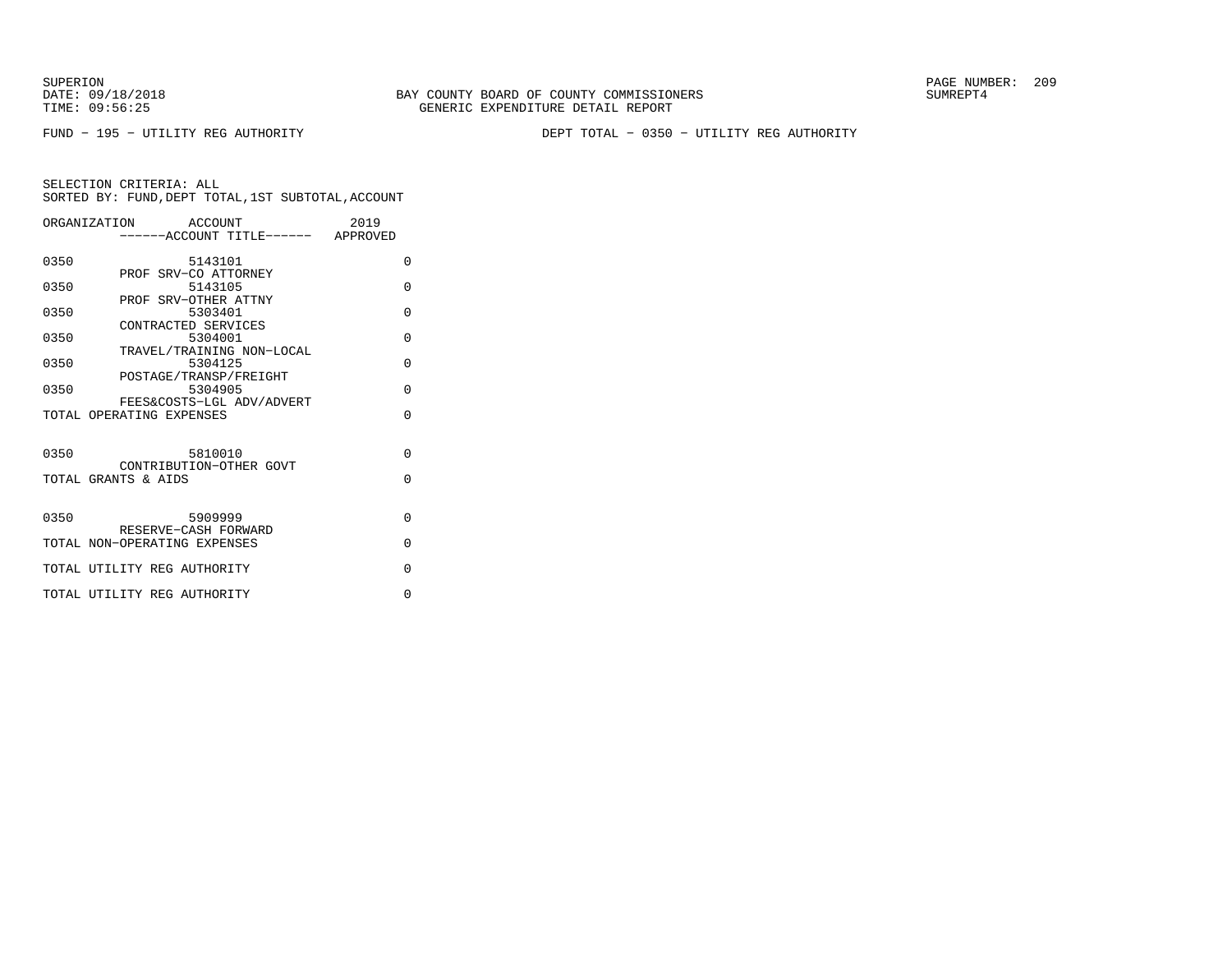FUND − 302 − WATER SYSTEM 2000 BND PRJ DEPT TOTAL − 0307 − WATER SYS PROJ 2000 BONDS

|      | ORGANIZATION<br>ACCOUNT<br>------ACCOUNT TITLE------ APPROVED | 2019     |
|------|---------------------------------------------------------------|----------|
| 0307 | 5606322                                                       | $\Omega$ |
| 0307 | IMPRV-15MGD PLANT EXPANS.<br>5606543                          | $\Omega$ |
| 0307 | CIP-SE TANK/BOOSTER PUMP<br>5606573                           | $\Omega$ |
|      | CIP-HATHAWAY BRDG WTRLN<br>TOTAL CAPITAL OUTLAY               | $\cap$   |
|      |                                                               |          |
| 0307 | 5909910                                                       | $\Omega$ |
| 0307 | RESERVE FOR CONTINGENCIES<br>5909999                          | $\Omega$ |
|      | RESERVE-CASH FORWARD<br>TOTAL NON-OPERATING EXPENSES          | $\Omega$ |
|      | TOTAL WATER SYS PROJ 2000 BONDS                               | U        |
|      | TOTAL WATER SYSTEM 2000 BND PRJ                               | U        |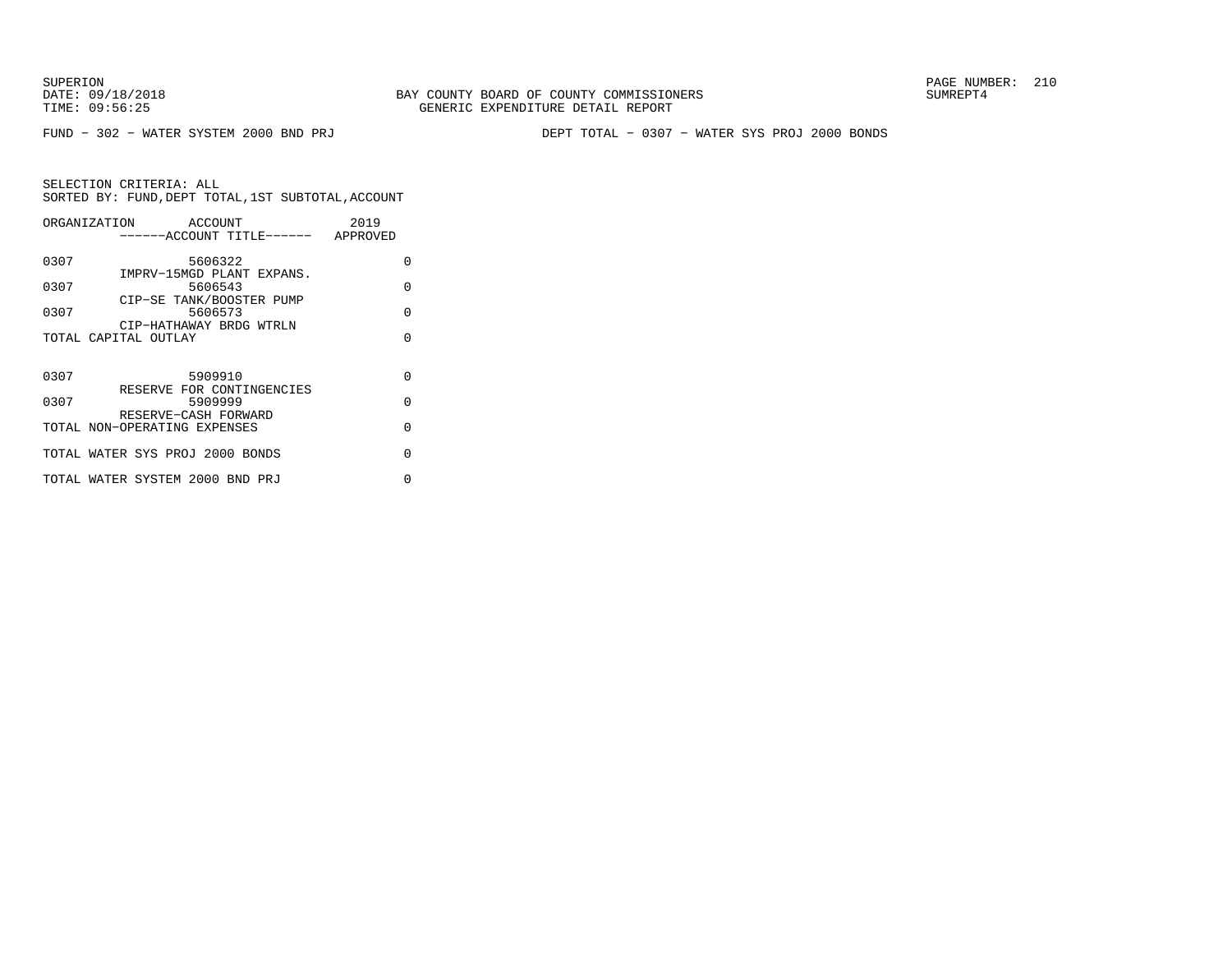FUND − 303 − SALES TX REV BONDS 2002 DEPT TOTAL − 0308 − 2002 SALES TX REV BND PRJ

|      | ORGANIZATION ACCOUNT<br>------ACCOUNT TITLE------ APPROVED   | 2019               |
|------|--------------------------------------------------------------|--------------------|
| 0308 | 5606201<br><b>BUILDINGS</b>                                  | 0                  |
| 0308 | 5606206<br>BLDG-ST ATTNY & PUB DEFND                         | $\Omega$           |
| 0308 | 5606519<br>CIP-JUDICIAL FACILITY                             | $\Omega$           |
|      | TOTAL CAPITAL OUTLAY                                         | $\Omega$           |
| 0308 | 5707370<br>ARBITRAGE REBATE EXPENSE<br>TOTAL DEBT SERVICE    | $\Omega$<br>$\cap$ |
| 0308 | 5819101                                                      | $\Omega$           |
| 0308 | TRNFS-GENERAL FUND (001)<br>5819102<br>TRNFS-MSTU FIRE (145) | $\Omega$           |
|      | TOTAL NON-OPERATING EXPENSES                                 | $\Omega$           |
|      | TOTAL 2002 SALES TX REV BND PRJ                              | $\Omega$           |
|      | TOTAL SALES TX REV BONDS 2002                                | $\Omega$           |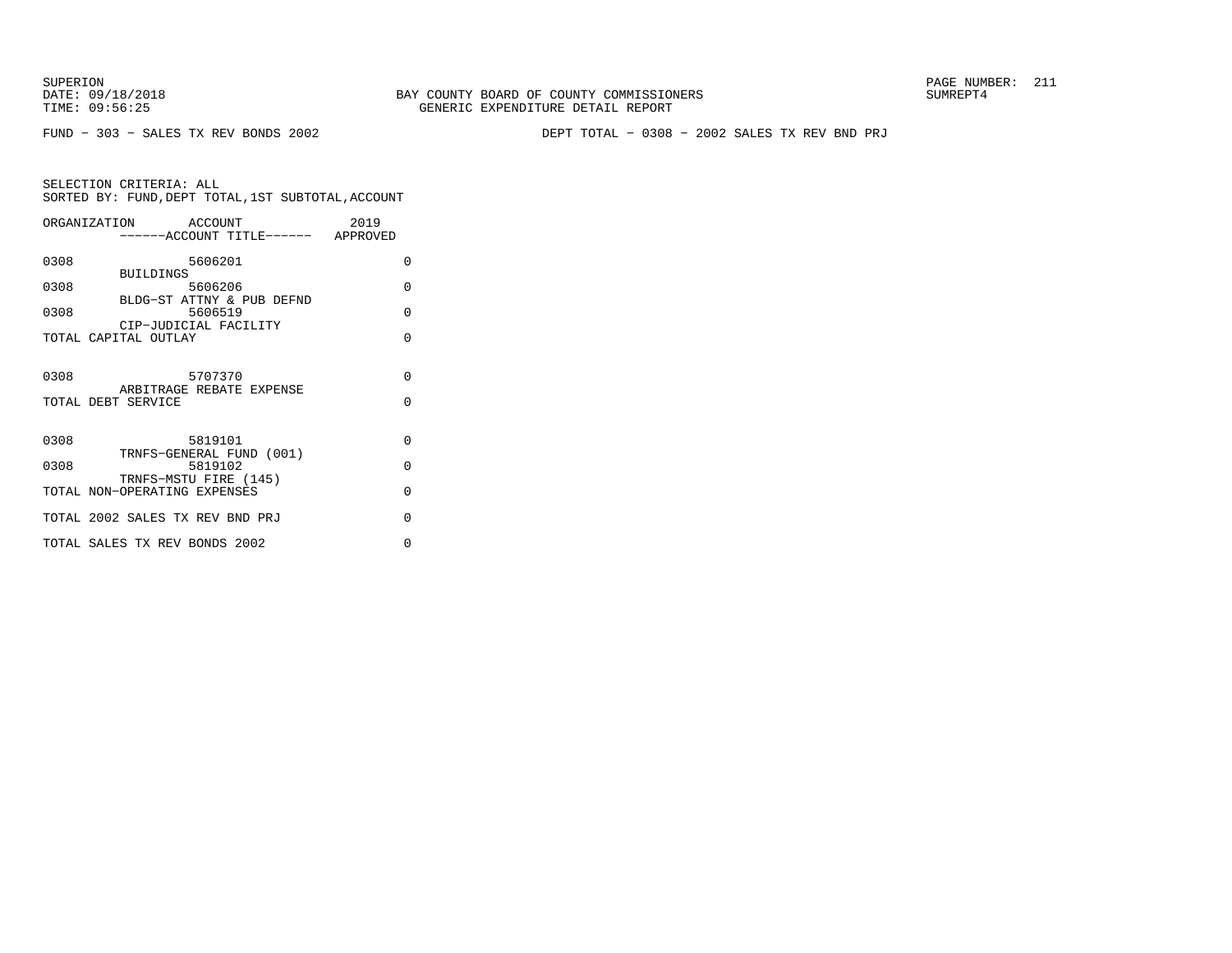FUND − 304 − JAIL 2006 BOND PROJ DEPT TOTAL − 0302 − JAIL CONSTRUCTION PRJ

|              | ORGANIZATION ACCOUNT                          |                                                | 2019<br>-----ACCOUNT TITLE------ APPROVED |                                  |
|--------------|-----------------------------------------------|------------------------------------------------|-------------------------------------------|----------------------------------|
| 0302         |                                               | 5304905<br>FEES&COSTS-LGL ADV/ADVERT           |                                           | $\Omega$                         |
|              | TOTAL OPERATING EXPENSES                      |                                                |                                           | $\Omega$                         |
| 0302         |                                               | 5606100                                        |                                           | $\Omega$                         |
| 0302         | LAND                                          | 5606101                                        |                                           | $\Omega$                         |
| 0302         | LAND                                          | 5606521                                        |                                           | $\Omega$                         |
|              | $CIP$ - $JAIL$<br>TOTAL CAPITAL OUTLAY        |                                                |                                           | $\Omega$                         |
| 0302<br>0302 | <b>BOND ISSUE COSTS</b><br>TOTAL DEBT SERVICE | 5707303<br>5707370<br>ARBITRAGE REBATE EXPENSE |                                           | $\Omega$<br>$\Omega$<br>$\Omega$ |
| 0302         | TOTAL NON-OPERATING EXPENSES                  | 5909999<br>RESERVE-CASH FORWARD                |                                           | $\Omega$<br>$\Omega$             |
|              | TOTAL JAIL CONSTRUCTION PRJ                   |                                                |                                           | $\Omega$                         |
|              | TOTAL JAIL 2006 BOND PROJ                     |                                                |                                           | $\Omega$                         |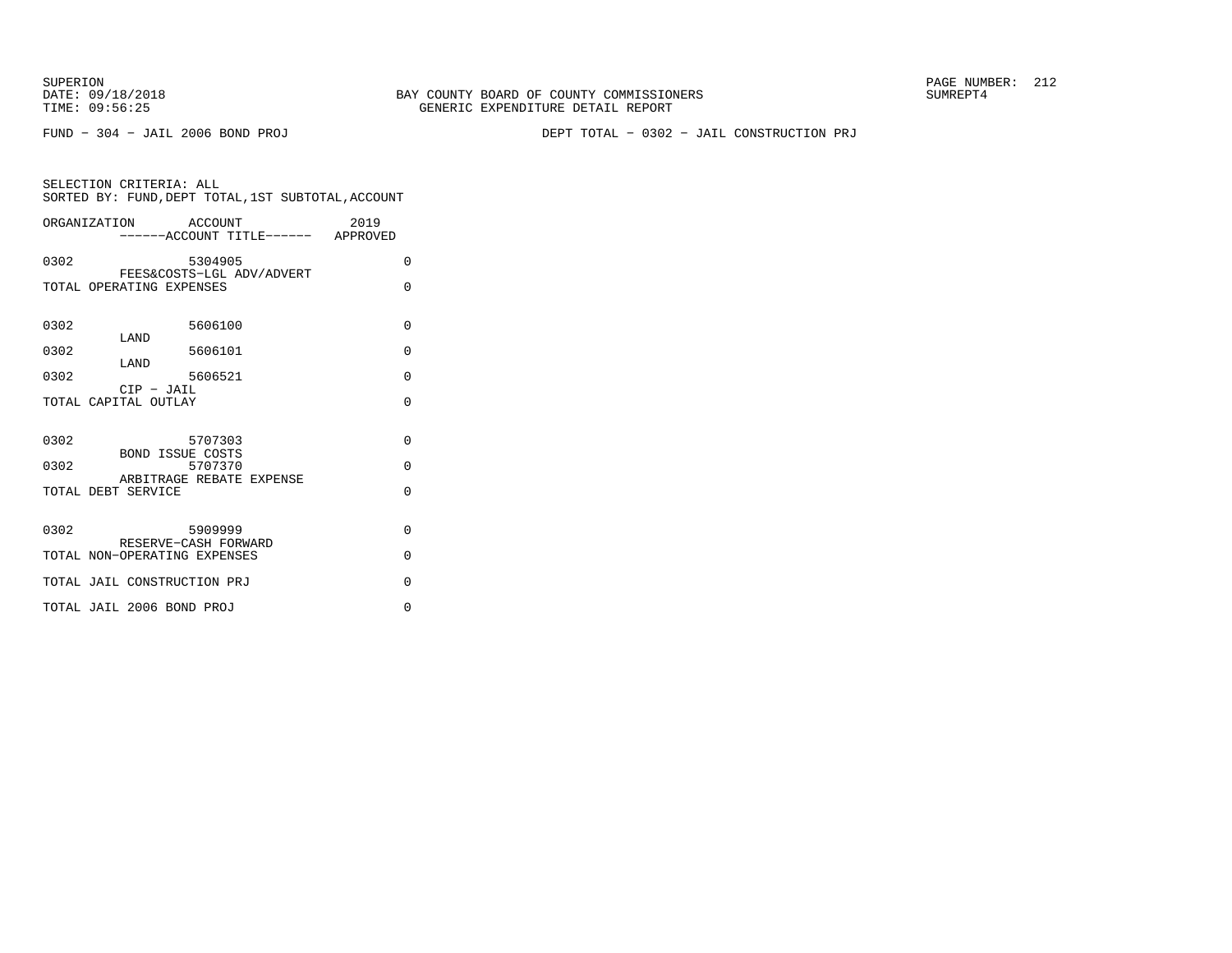FUND − 305 − CAPITAL IMPRV BONDS 2007 DEPT TOTAL − 0304 − CAPITAL IMPRV PROJECTS

|                    | ORGANIZATION ACCOUNT<br>-----ACCOUNT TITLE------ APPROVED | 2019     |
|--------------------|-----------------------------------------------------------|----------|
| 0304               | 5606318                                                   | $\Omega$ |
|                    | IMPRV-COUNTY PIER                                         |          |
| 0304               | 5606516<br>CIP-BCC ADMIN BLDG                             | $\Omega$ |
|                    | TOTAL CAPITAL OUTLAY                                      | $\Omega$ |
|                    |                                                           |          |
| 0304               | 5707300<br>OTHER DEBT SERVICE COSTS                       | $\Omega$ |
| 0304               | 5707303                                                   | $\Omega$ |
| 0304               | <b>BOND ISSUE COSTS</b><br>5707370                        | $\Omega$ |
|                    | ARBITRAGE REBATE EXPENSE                                  | $\Omega$ |
| TOTAL DEBT SERVICE |                                                           |          |
| 0304               | 5819101                                                   | $\Omega$ |
| 0304               | TRNFS-GENERAL FUND (001)<br>5819103                       | $\Omega$ |
|                    | TRNSF-TRANSP. (101)                                       |          |
| 0304               | 5819105<br>TRNSF-STORMWATER (115)                         | $\Omega$ |
| 0304               | 5819110                                                   | $\Omega$ |
| 0304               | TRNSF-INSURANCE (506)<br>5909999                          | $\Omega$ |
|                    | RESERVE-CASH FORWARD<br>TOTAL NON-OPERATING EXPENSES      | $\Omega$ |
|                    |                                                           |          |
|                    | TOTAL CAPITAL IMPRV PROJECTS                              | $\Omega$ |
|                    | TOTAL CAPITAL IMPRV BONDS 2007                            | $\Omega$ |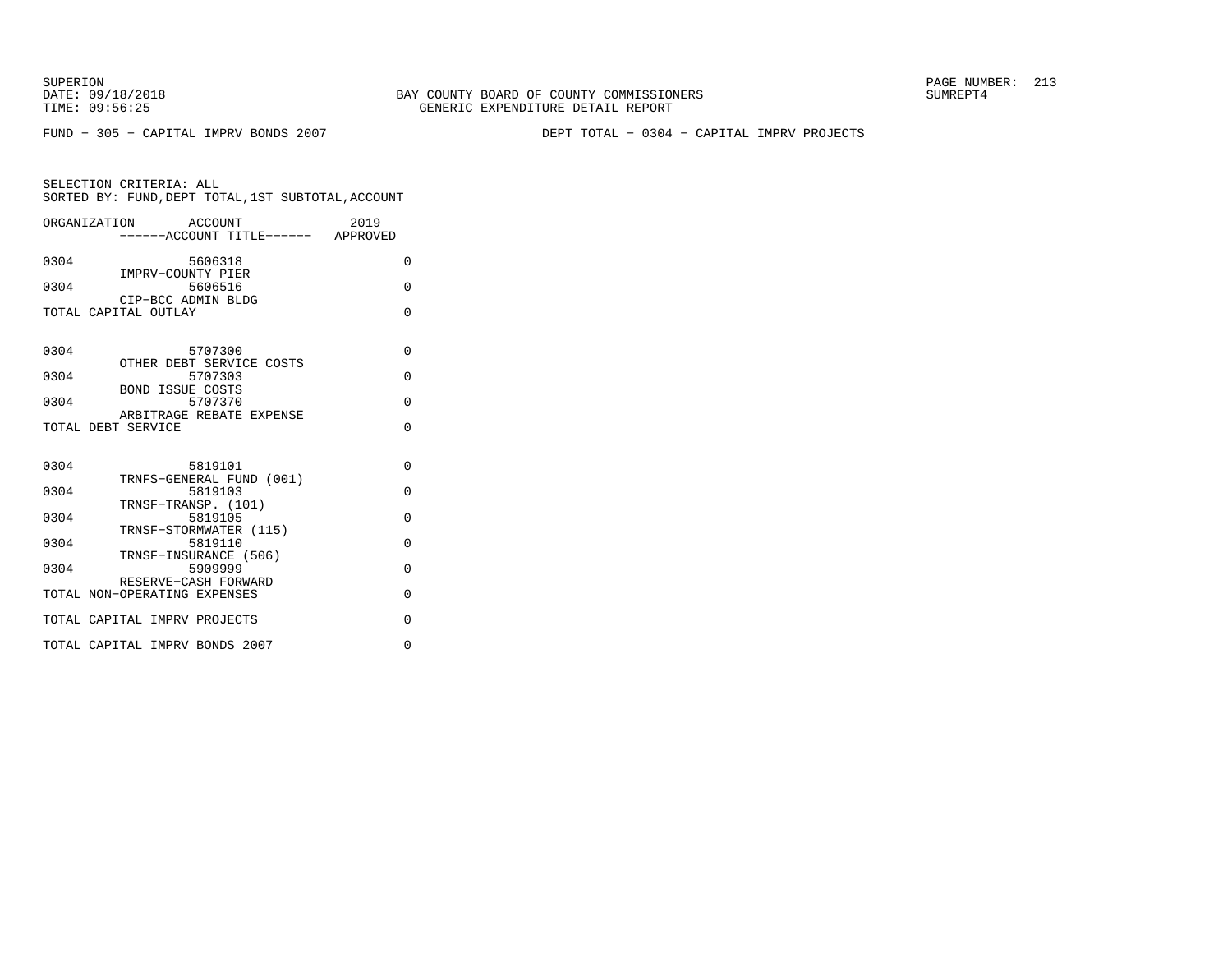DATE: 09/18/2018 BAY COUNTY BOARD OF COUNTY COMMISSIONERS SUMREPT4GENERIC EXPENDITURE DETAIL REPORT

SUPERION PAGE NUMBER: 214

FUND − 401 − WATER SYSTEM REVENUE FUND DEPT TOTAL − 0405 − WATER PLANT OPERATIONS

|              | SELECTION CRITERIA: ALL<br>SORTED BY: FUND, DEPT TOTAL, 1ST SUBTOTAL, ACCOUNT |           |
|--------------|-------------------------------------------------------------------------------|-----------|
| ORGANIZATION | ACCOUNT                                                                       | 2019      |
|              | ----ACCOUNT TITLE------ APPROVED                                              |           |
| 0405         | 5101200                                                                       | 1,115,378 |
| 0405         | SALARIES & WAGES-REGULAR<br>5101205                                           | 0         |
| 0405         | SALARIES & WAGES-DISASTER<br>5101400                                          | 117,406   |
| 0405         | SALARIES & WAGES-OVERTIME<br>5101405                                          | $\Omega$  |
| 0405         | SALARIES-DISASTER O/T<br>5102100                                              | 94,308    |
| 0405         | FICA TAXES-MATCHING<br>5102200                                                | 104,374   |
| 0405         | RETIREMENT CONTRIBUTIONS<br>5102202                                           | $\Omega$  |
| 0405         | PENSION EXPENSE<br>5102300                                                    | 256,714   |
| 0405         | LIFE & HEALTH INSURANCE<br>5102302                                            | 1,332     |
| 0405         | VIRTUAL DOCTOR<br>5102400                                                     | 153,827   |
| 0405         | WORKERS COMP. PREMIUMS<br>5102500                                             | 0         |
|              | UNEMPLOYMENT COMPENSATION<br>TOTAL PERSONAL SERVICES                          | 1,843,339 |
|              |                                                                               |           |
| 0405         | 5143101                                                                       | 62,735    |
| 0405         | PROF SRV-CO ATTORNEY<br>5143105                                               | 0         |
| 0405         | PROF SRV-OTHER ATTNY<br>5143110                                               | 10,000    |
| 0405         | SRV-LITIGATION<br>PROF<br>5303104                                             | 405,000   |
| 0405         | PROF SRV-ENGINEERING<br>5303106                                               | 1,200     |
| 0405         | PROF SRV-PHYSICLS/MEDICAL<br>5303107                                          | 1,200     |
| 0405         | SRV-SUBSTANCE TEST<br>PROF<br>5303108                                         | 0         |
| 0405         | PROF SRV-RATE STUDY<br>5303110                                                | 500       |
| 0405         | PROF SRV-BACKGROUND CHECK<br>5303401                                          | 438,663   |
|              | CONTRACTED SERVICES<br>5303408                                                | 2,552     |
| 0405         |                                                                               |           |
| 0405         | CONTR SRV-800 MHZ<br>5303410                                                  |           |
| 0405         | CONTR SRV-JANITORIAL<br>5303422                                               | 0<br>0    |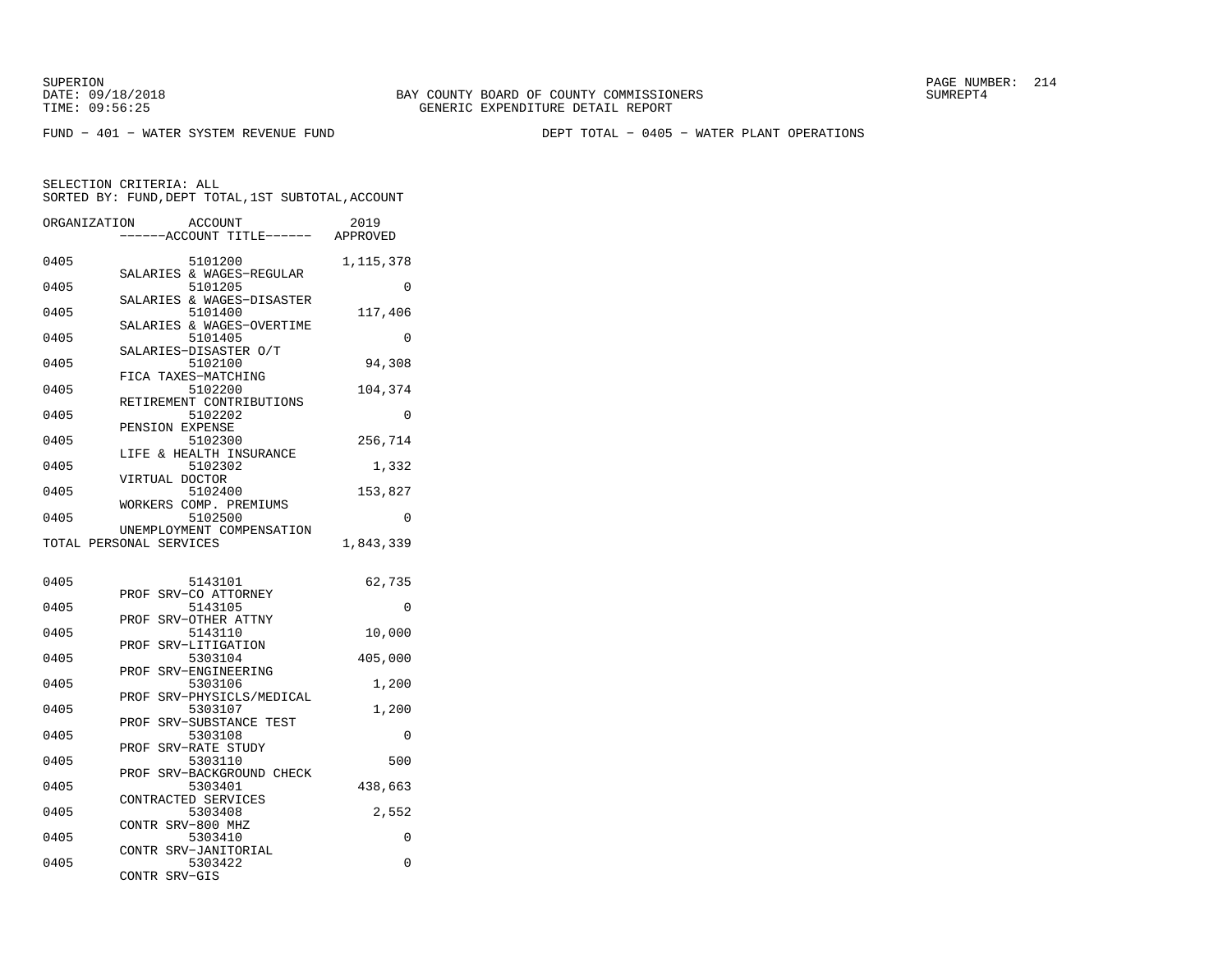DATE: 09/18/2018 BAY COUNTY BOARD OF COUNTY COMMISSIONERS SUMREPT4TIME: 09:56:25 GENERIC EXPENDITURE DETAIL REPORT

SUPERION PAGE NUMBER: 215

FUND − 401 − WATER SYSTEM REVENUE FUND DEPT TOTAL − 0405 − WATER PLANT OPERATIONS

SELECTION CRITERIA: ALL SORTED BY: FUND,DEPT TOTAL,1ST SUBTOTAL,ACCOUNTORGANIZATION ACCOUNT 2019 −−−−−−ACCOUNT TITLE−−−−−− APPROVED0405 5303425 322,563 CONTR SRV−ADMIN FEES0405 5303426 381,677 CONTR SRV−UTIL ADMIN FEES0405 5303446 19,306 CONTR SRV−FACILITIES0405 5303464 39,662 CONTR SRV−LAB 0405 5304001 13,500 TRAVEL/TRAINING NON−LOCAL0405 5304005 0 TRAVEL−LOCAL5304101 0405 5304101 15,000 COMMUNICATIONS SERVICES0405 5304125 1,500 POSTAGE/TRANSP/FREIGHT0405 5304301 1,658,400 UTILITY SERVICES 0405 5304403 16,150 RENTALS/LEASES−LAND0405 5304405 1,200 RENTALS/LEASES−BUILDINGS0405 5304410 27,350 RENTALS/LEASES-EQUIPMENT<br>5304414<br>5304414 0405 5304414 4,578 RENTALS/LEASES EQUIP−(IT)0405 5304501 459,931 INSURANCE & BONDS 0405 5304604 45,900 REPAIR/MAINT−BLD&GRD DEPT0405 5304605 12,000 REPAIR/MAINT−BLDG & GRND0405 5304610 28,000 REPAIR/MAINT-AUTO EQUIP<br>5304611 0405 5304611 0 REPAIR/MAINT−FLEET MAINT0405 5304612 0 REPAIR/MAINT−AWT 0405 5304615 650,000 REPAIR/MAINT−EQUIPMENT0405 5304701 500 PRINTING & BINDING0405 5304902 54,540 FEES & COSTS−PURCHASING0405 5304905 500 FEES&COSTS−LGL ADV/ADVERT0405 5304922 6,075 FEES & COSTS−PERMITS0405 5304984 0 BAD DEBT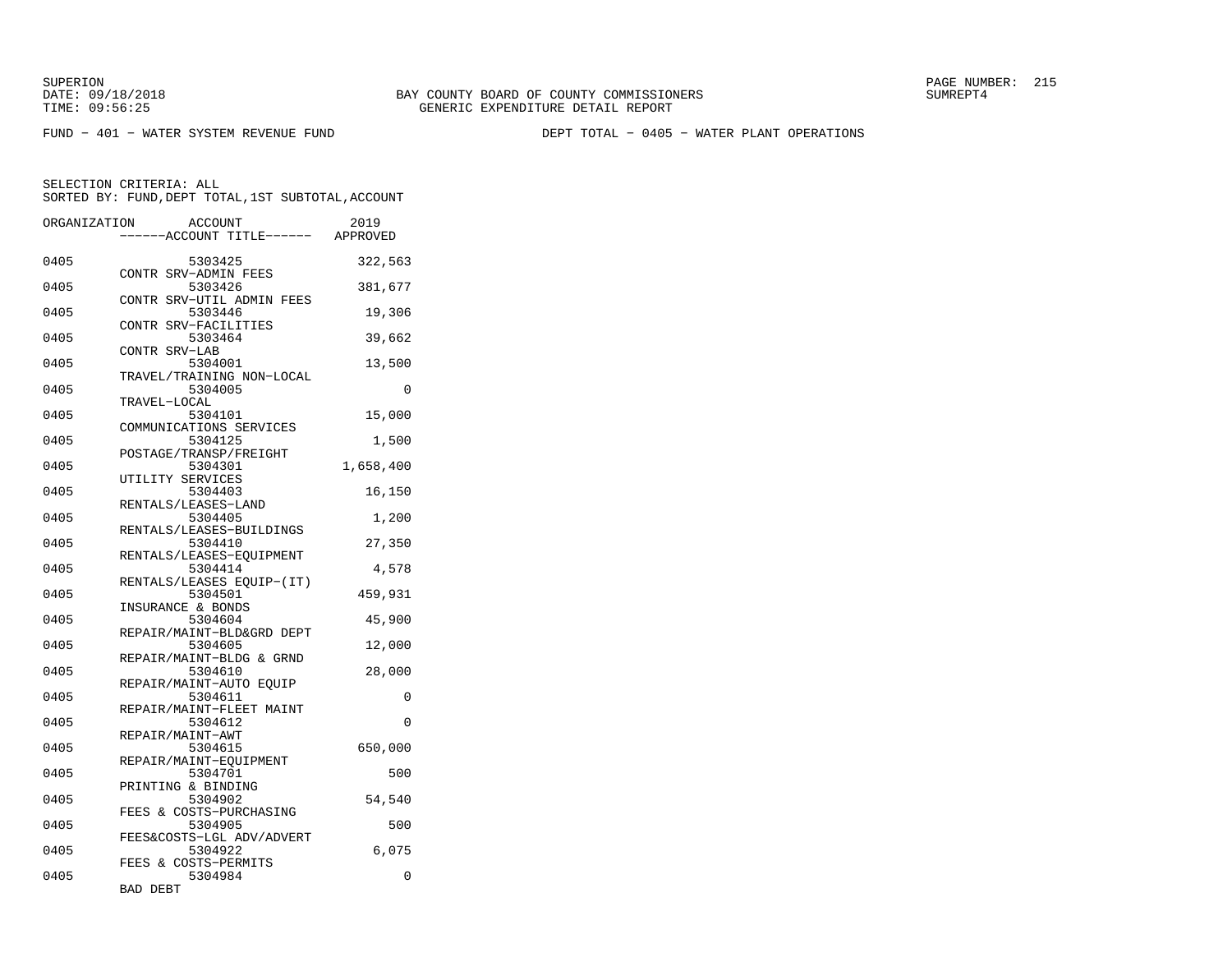FUND − 401 − WATER SYSTEM REVENUE FUND DEPT TOTAL − 0405 − WATER PLANT OPERATIONS

| ORGANIZATION | <b>ACCOUNT</b><br>---ACCOUNT TITLE------ APPROVED | 2019      |
|--------------|---------------------------------------------------|-----------|
| 0405         | 5304990                                           | 500       |
| 0405         | MISCELLANEOUS EXPENSES<br>5305101                 | 4,000     |
| 0405         | OFFICE SUPPLIES<br>5305201                        | 8,500     |
| 0405         | OPERATING SUPPLIES<br>5305202                     | 2,750     |
| 0405         | OPER SUPPLIES-JANITORIAL<br>5305204               | 1,436,391 |
| 0405         | SUPPLIES-CHEMICALS<br>OPER.<br>5305205            | 123,250   |
| 0405         | GAS, OIL & LUBRICANTS<br>5305210                  | 19,350    |
| 0405         | SAFETY GEAR & SUPPLIES<br>5305215                 | 17,500    |
| 0405         | CLOTHING & WEARING APPRL<br>5305220               | 9,900     |
| 0405         | TOOL & SMALL IMPLEMENTS<br>5305240                | 7,500     |
| 0405         | OPER SUPPLIES-LAB<br>5305401                      | 2,000     |
| 0405         | BOOKS/RESOURCE MATR/SUBSC<br>5305402              |           |
|              | DUES & MEMBERSHIPS                                | 3,600     |
| 0405         | 5305406<br>TRAINING & TUITION                     | 16,455    |
|              | TOTAL OPERATING EXPENSES                          | 6,331,878 |
| 0405         | 5606101                                           | 0         |
| 0405         | LAND<br>5606201                                   | 0         |
| 0405         | <b>BUILDINGS</b><br>5606216                       | $\Omega$  |
| 0405         | BLDG-IMPROVEMENTS<br>5606401                      | 276,950   |
| 0405         | EOUIPMENT<br>5606402                              | 52,550    |
| 0405         | EOUIP LESS THAN \$1000<br>5606450                 | 14,090    |
| 0405         | COMPUTER SOFTWARE<br>5606542                      | 0         |
| 0405         | ALT WATER SUPPLY PROJ<br>5606601                  | $\Omega$  |
|              | IMPACT FEE PROJECTS<br>TOTAL CAPITAL OUTLAY       | 343,590   |
| 0405         | 5808104<br>AID-PANAMA CITY BEACH                  | 209,642   |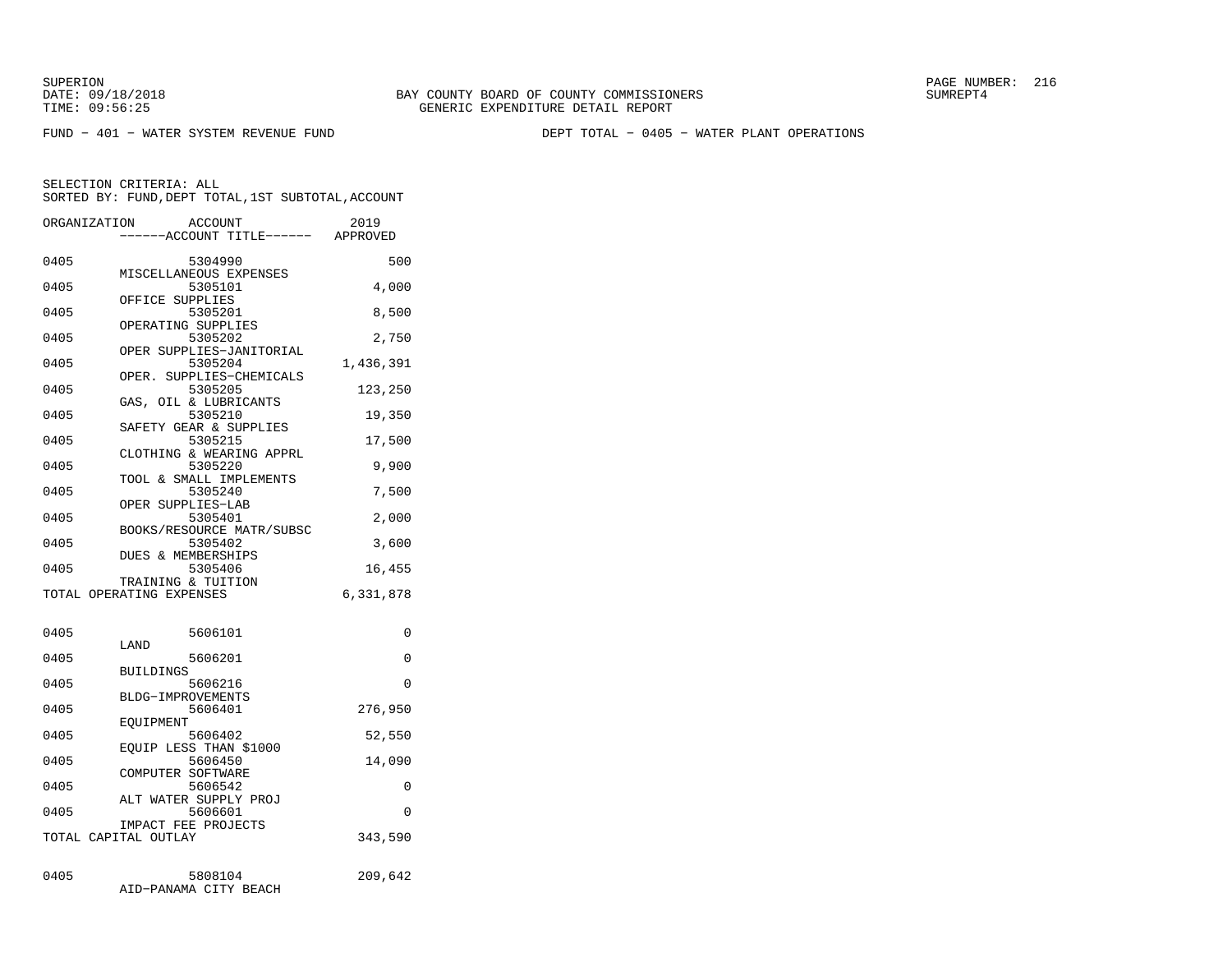FUND − 401 − WATER SYSTEM REVENUE FUND DEPT TOTAL − 0405 − WATER PLANT OPERATIONS

|      | ORGANIZATION ACCOUNT<br>-----ACCOUNT TITLE------ APPROVED | 2019       |
|------|-----------------------------------------------------------|------------|
|      | TOTAL GRANTS & AIDS                                       | 209,642    |
| 0405 | 5819112                                                   | $\Omega$   |
| 0405 | TRNFS-RETAIL WATER (420)<br>5819117                       | 0          |
| 0405 | TRNSF-WTR SYS 2000 BND PJ<br>5819145                      | $\Omega$   |
| 0405 | TRNSF-WATER IMPACT FEES<br>5905908                        | $\Omega$   |
| 0405 | LOSS ON DISPOSAL<br>5905998                               | $\Omega$   |
| 0405 | DEPRECIATION EXPENSE<br>5909902                           | $\Omega$   |
| 0405 | REFUNDS-WATER IMPACT FEES<br>5909910                      | 0          |
| 0405 | RESERVE FOR CONTINGENCIES<br>5909913                      | $\Omega$   |
|      | RESERVE-IMPACT FEES                                       |            |
| 0405 | 5909915<br>RESERVE FOR PAY ADJUSTMNT                      | $\Omega$   |
| 0405 | 5909999<br>RESERVE-CASH FORWARD                           | 9,160,898  |
|      | TOTAL NON-OPERATING EXPENSES                              | 9,160,898  |
|      | TOTAL WATER PLANT OPERATIONS                              | 17,889,347 |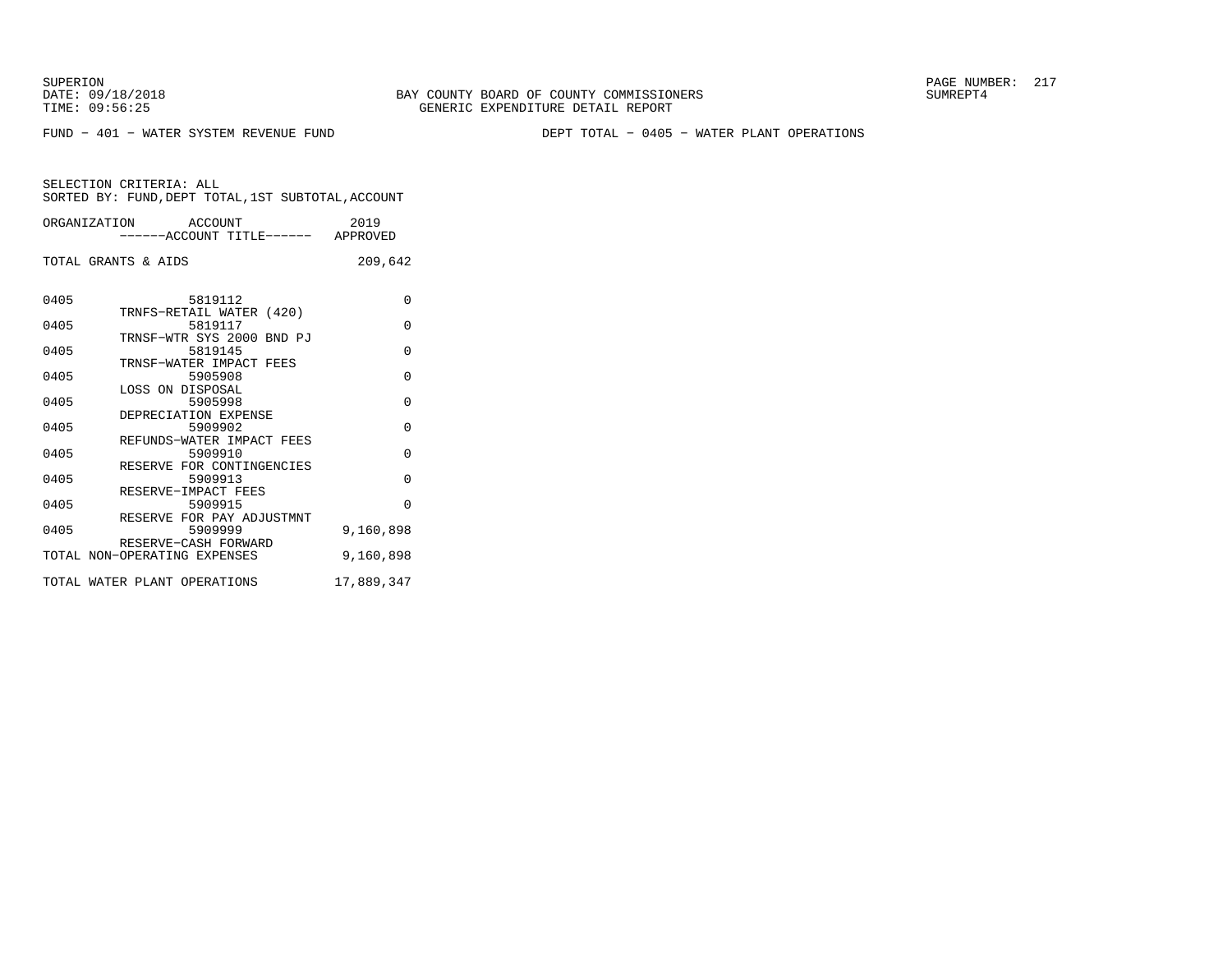FUND − 401 − WATER SYSTEM REVENUE FUND DEPT TOTAL − 0408 − WATER SYS RENEWAL & REPLC

| ORGANIZATION | <b>ACCOUNT</b><br>---ACCOUNT TITLE------                     | 2019<br>APPROVED |
|--------------|--------------------------------------------------------------|------------------|
| 0408         | 5143110                                                      | 0                |
| 0408         | PROF SRV-LITIGATION<br>5303401                               | 0                |
| 0408         | CONTRACTED SERVICES<br>5304125                               | 0                |
| 0408         | POSTAGE/TRANSP/FREIGHT<br>5304605                            | 0                |
| 0408         | REPAIR/MAINT-BLDG & GRND<br>5304905                          | 0                |
| 0408         | FEES&COSTS-LGL ADV/ADVERT<br>5305201                         | 0                |
| 0408         | OPERATING SUPPLIES<br>5394930<br>COGS-POSTAGE                | 0                |
|              | TOTAL OPERATING EXPENSES                                     | 0                |
| 0408         | 5606215                                                      | 0                |
| 0408         | BLDG-EQUIP BLDG IMPROVE.<br>5606301                          | 260,000          |
| 0408         | IMPRV OTHER THAN BLDGS<br>5606325                            | 0                |
| 0408         | IMPRV-FRANKFORD PUMP STN<br>5606369                          | 0                |
| 0408         | IMPRV-ELEVATED TANK/231<br>5606382                           | 0                |
| 0408         | IMPRV-WILLIAMS BAYOU PUMP<br>5606383                         | 0                |
| 0408         | IMP-STRG RSVR&HIGH SVSPMP<br>5606390                         | 1,399,000        |
| 0408         | IMPRV-WATER FACILITIES<br>5606393                            | 0                |
| 0408         | IMPRV-FILTER TROUGHS<br>5606401                              | 500,000          |
| 0408         | EOUIPMENT<br>5606534                                         | 0                |
| 0408         | CIP-EMERGENCY REPAIRS<br>5606537                             | 0                |
| 0408         | CIP-RPLC/UPGRD LIME SILO<br>5606542                          | 0                |
| 0408         | ALT WATER SUPPLY PROJ<br>5606546                             | 0                |
| 0408         | CIP-NW TRANSM MAIN PHS I<br>5606549                          | 0                |
| 0408         | CIP-FILTER IMPRV<br>5606556                                  | 0                |
| 0408         | CIP-WTR TRTMT GENERATOR<br>5606557<br>CIP-N BAY BOOSTER PUMP | 0                |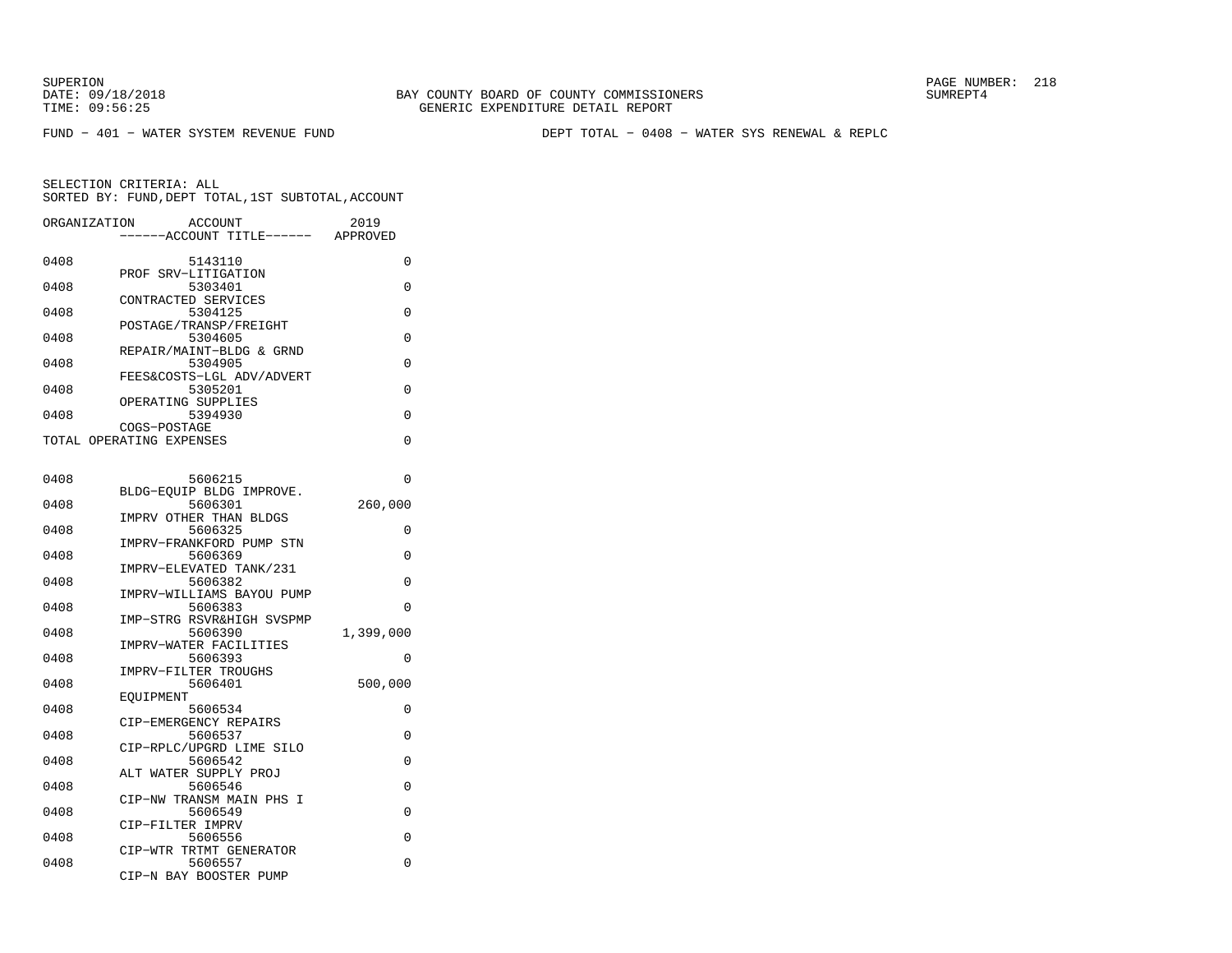FUND − 401 − WATER SYSTEM REVENUE FUND DEPT TOTAL − 0408 − WATER SYS RENEWAL & REPLC

|      | ORGANIZATION<br>ACCOUNT<br>------ACCOUNT TITLE------ APPROVED | 2019      |
|------|---------------------------------------------------------------|-----------|
| 0408 | 5606558                                                       | $\Omega$  |
| 0408 | CIP-DEER PT DAM CATHODIC<br>5606559                           | $\Omega$  |
| 0408 | CIP-SAB SUBAO WTR MAIN<br>5606560                             | $\Omega$  |
| 0408 | CIP SR388 W&W RELO<br>5606572                                 | $\Omega$  |
| 0408 | CIP-WTRLINE EXT/CO RD 390<br>5606573                          | $\Omega$  |
|      | CIP-HATHAWAY BRDG WTRLN                                       |           |
| 0408 | 5606578<br>CIP-N BAY WWT/REUSE                                | 2,000,000 |
| 0408 | 5606579<br>CIP-RECYCLE POND REHAB                             | $\Omega$  |
|      | TOTAL CAPITAL OUTLAY                                          | 4,159,000 |
|      |                                                               |           |
| 0408 | 5909910<br>RESERVE FOR CONTINGENCIES                          | $\Omega$  |
|      | TOTAL NON-OPERATING EXPENSES                                  | $\Omega$  |
|      | TOTAL WATER SYS RENEWAL & REPLC                               | 4,159,000 |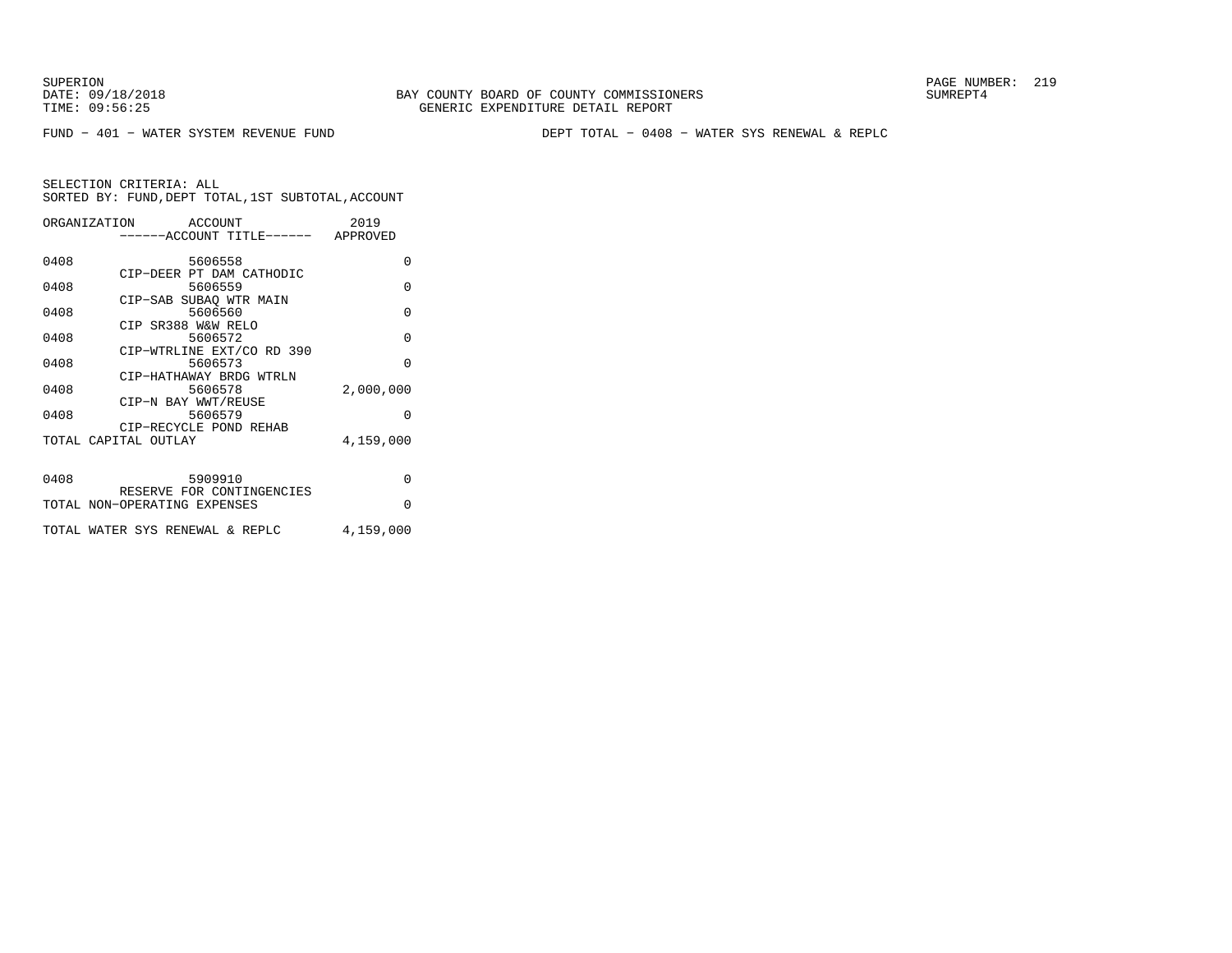FUND − 401 − WATER SYSTEM REVENUE FUND DEPT TOTAL − 0409 − WATER SYS INTEREST & SINK

|      | ORGANIZATION ACCOUNT            |         | ------ACCOUNT TITLE------ APPROVED | 2019       |
|------|---------------------------------|---------|------------------------------------|------------|
|      |                                 |         |                                    |            |
| 0409 |                                 | 5707105 |                                    | O          |
|      | PRINCIPAL-LOANS                 |         |                                    |            |
| 0409 |                                 | 5707115 |                                    | 2,590,000  |
|      | PRINCIPAL-REV BONDS             |         |                                    |            |
| 0409 |                                 | 5707201 |                                    | $\Omega$   |
|      | INTEREST EXPENSE                |         |                                    |            |
| 0409 |                                 | 5707205 |                                    | $\Omega$   |
|      | INTEREST-LOANS                  |         |                                    |            |
| 0409 |                                 | 5707215 |                                    | 1,913,790  |
|      | INTEREST-REV BONDS              |         |                                    |            |
| 0409 |                                 | 5707303 |                                    | $\Omega$   |
|      | <b>BOND ISSUE COSTS</b>         |         |                                    |            |
| 0409 |                                 | 5707316 |                                    | $\Omega$   |
|      |                                 |         | PAYING AGENT/TRUSTEE-FEES          | $\Omega$   |
| 0409 | ARBITRAGE REBATE EXPENSE        | 5707370 |                                    |            |
|      | TOTAL DEBT SERVICE              |         |                                    | 4,503,790  |
|      |                                 |         |                                    |            |
|      | TOTAL WATER SYS INTEREST & SINK |         |                                    | 4,503,790  |
|      |                                 |         |                                    |            |
|      | TOTAL WATER SYSTEM REVENUE FUND |         |                                    | 26,552,137 |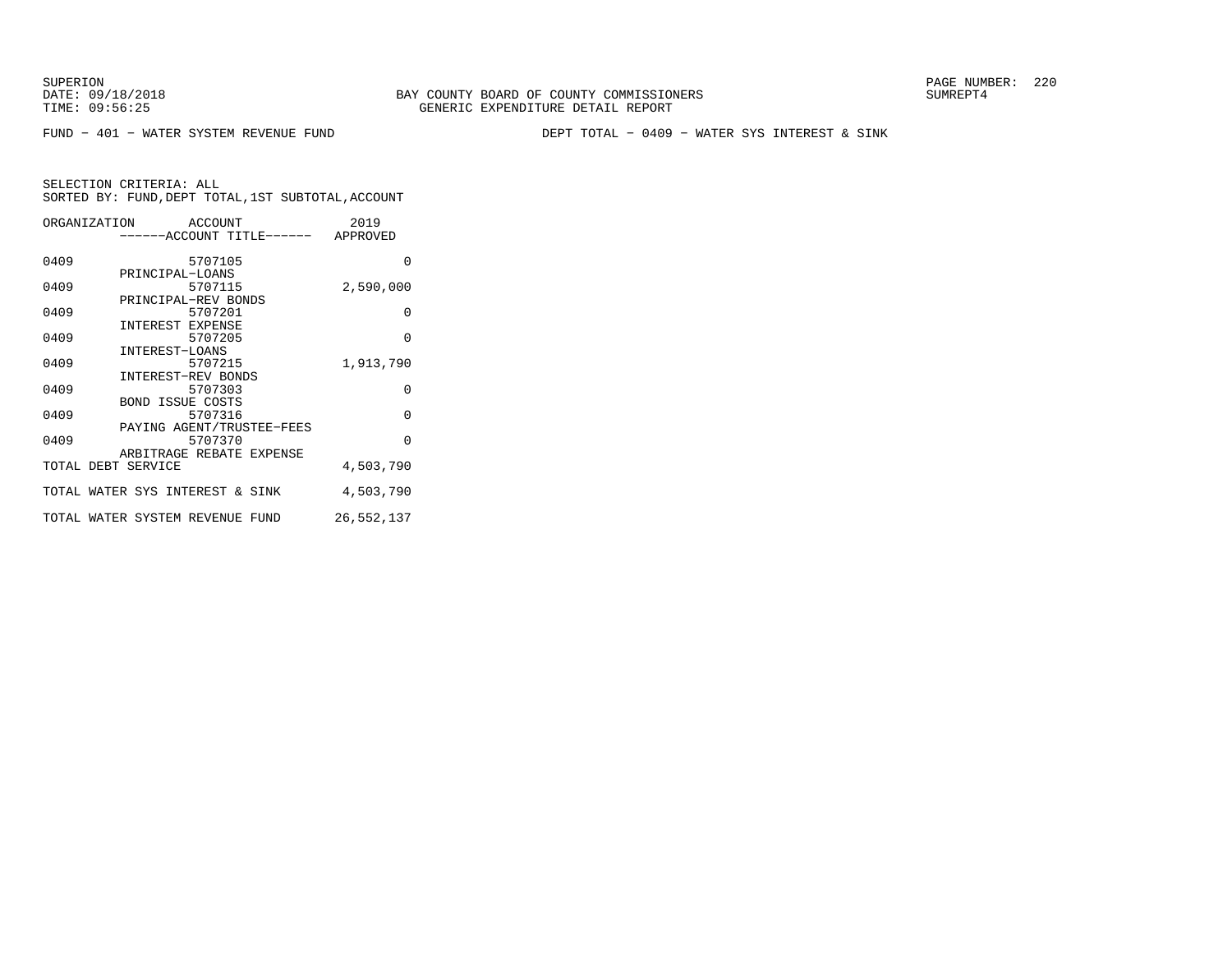| 5143101<br><b>PROF SRV-CO ATTORNEY</b><br>25,051<br>5143110<br>PROF SRV-LITIGATION<br>0<br>5143105<br>PROF SRV-OTHER ATTNY<br>0<br>5303104<br>PROF SRV-ENGINEERING<br>160,000<br>5303106<br>PROF SRV-PHYSICLS/MEDICAL<br>0<br>5303107<br>PROF SRV-SUBSTANCE TEST<br>0<br>PROF SRV-RATE STUDY<br>30,000<br>5303108<br><b>ACCT &amp; AUDIT SRV-CPA</b><br>125,000<br>5303202<br><b>CONTRACTED SERVICES</b><br>5303401<br>149,100<br>5303403<br>CONTR SRV-BANK CHRG POOL<br>0<br>CONTR SRV-800 MHZ<br>5303408<br>751<br>5303410<br><b>CONTR SRV-JANITORIAL</b><br>0<br>5303422<br><b>CONTR SRV-GIS</b><br>0<br>5303424<br>CONTR SRV - CLERK FINANCE<br>0<br>5303425<br><b>CONTR SRV-ADMIN FEES</b><br>135,217<br>5303426<br>CONTR SRV-UTIL ADMIN FEES<br>428,583<br><b>CONTR SRV-FACILITIES</b><br>5303446<br>24,153<br>CONTR SRV-RETAIL STAFF<br>1,570,658<br>5303448<br>5303464<br><b>CONTR SRV-LAB</b><br>75,625<br>TRAVEL/TRAINING NON-LOCAL<br>5304001<br>16,500<br>5304005<br>TRAVEL/LOCAL<br>500<br>5304101<br><b>COMMUNICATIONS SERVICES</b><br>7,224<br>COMM SERVICES LEASED LINES<br>5304122<br>7,908<br>POSTAGE/TRANSP/FREIGHT<br>5304125<br>1,500<br><b>UTILITY SERVICES</b><br>5304301<br>305,000<br>5304305<br>LAND-EASEMENT<br>0<br>RENTALS/LEASES-BUILDINGS<br>5304405<br>0<br>RENTALS/LEASES-EQUIPMENT<br>131,500<br>5304410<br>5304414<br>RENTALS/LEASES-EQUIPMENT I.T<br>5,620<br>5304422<br>RENTALS/LEASE-LAND<br>45,000<br>5304501<br><b>INSURANCE &amp; BONDS</b><br>121,934<br>REPAIR/MAINT-BLD&GRD DEPT<br>5304604<br>32,500<br>5304605<br>REPAIR/MAINT-BLDG & GRND<br>5,500<br>5304610<br>REPAIR/MAINT-AUTO EQUIP<br>8,500<br>5304611<br>REPAIR/MAINT-FLEET MAINT<br>0<br>5304615<br>REPAIR/MAINT-EQUIPMENT<br>416,978<br>5304701<br>PRINTING & BINDING<br>500<br>5304902<br>FEES & COSTS-PURCHASING<br>1,558<br>FEES & COSTS-LEGAL ADVERT<br>5304905<br>500<br><b>FEES &amp; COSTS-PERMITS</b><br>5304922<br>13,000 | <b>ACCOUNT</b> | - - - <u>- TITLE - - - - -</u> | FY 2019<br><b>BUDGET</b> |
|--------------------------------------------------------------------------------------------------------------------------------------------------------------------------------------------------------------------------------------------------------------------------------------------------------------------------------------------------------------------------------------------------------------------------------------------------------------------------------------------------------------------------------------------------------------------------------------------------------------------------------------------------------------------------------------------------------------------------------------------------------------------------------------------------------------------------------------------------------------------------------------------------------------------------------------------------------------------------------------------------------------------------------------------------------------------------------------------------------------------------------------------------------------------------------------------------------------------------------------------------------------------------------------------------------------------------------------------------------------------------------------------------------------------------------------------------------------------------------------------------------------------------------------------------------------------------------------------------------------------------------------------------------------------------------------------------------------------------------------------------------------------------------------------------------------------------------------------------------------------------------------------------------------------------------------------|----------------|--------------------------------|--------------------------|
|                                                                                                                                                                                                                                                                                                                                                                                                                                                                                                                                                                                                                                                                                                                                                                                                                                                                                                                                                                                                                                                                                                                                                                                                                                                                                                                                                                                                                                                                                                                                                                                                                                                                                                                                                                                                                                                                                                                                            |                |                                |                          |
|                                                                                                                                                                                                                                                                                                                                                                                                                                                                                                                                                                                                                                                                                                                                                                                                                                                                                                                                                                                                                                                                                                                                                                                                                                                                                                                                                                                                                                                                                                                                                                                                                                                                                                                                                                                                                                                                                                                                            |                |                                |                          |
|                                                                                                                                                                                                                                                                                                                                                                                                                                                                                                                                                                                                                                                                                                                                                                                                                                                                                                                                                                                                                                                                                                                                                                                                                                                                                                                                                                                                                                                                                                                                                                                                                                                                                                                                                                                                                                                                                                                                            |                |                                |                          |
|                                                                                                                                                                                                                                                                                                                                                                                                                                                                                                                                                                                                                                                                                                                                                                                                                                                                                                                                                                                                                                                                                                                                                                                                                                                                                                                                                                                                                                                                                                                                                                                                                                                                                                                                                                                                                                                                                                                                            |                |                                |                          |
|                                                                                                                                                                                                                                                                                                                                                                                                                                                                                                                                                                                                                                                                                                                                                                                                                                                                                                                                                                                                                                                                                                                                                                                                                                                                                                                                                                                                                                                                                                                                                                                                                                                                                                                                                                                                                                                                                                                                            |                |                                |                          |
|                                                                                                                                                                                                                                                                                                                                                                                                                                                                                                                                                                                                                                                                                                                                                                                                                                                                                                                                                                                                                                                                                                                                                                                                                                                                                                                                                                                                                                                                                                                                                                                                                                                                                                                                                                                                                                                                                                                                            |                |                                |                          |
|                                                                                                                                                                                                                                                                                                                                                                                                                                                                                                                                                                                                                                                                                                                                                                                                                                                                                                                                                                                                                                                                                                                                                                                                                                                                                                                                                                                                                                                                                                                                                                                                                                                                                                                                                                                                                                                                                                                                            |                |                                |                          |
|                                                                                                                                                                                                                                                                                                                                                                                                                                                                                                                                                                                                                                                                                                                                                                                                                                                                                                                                                                                                                                                                                                                                                                                                                                                                                                                                                                                                                                                                                                                                                                                                                                                                                                                                                                                                                                                                                                                                            |                |                                |                          |
|                                                                                                                                                                                                                                                                                                                                                                                                                                                                                                                                                                                                                                                                                                                                                                                                                                                                                                                                                                                                                                                                                                                                                                                                                                                                                                                                                                                                                                                                                                                                                                                                                                                                                                                                                                                                                                                                                                                                            |                |                                |                          |
|                                                                                                                                                                                                                                                                                                                                                                                                                                                                                                                                                                                                                                                                                                                                                                                                                                                                                                                                                                                                                                                                                                                                                                                                                                                                                                                                                                                                                                                                                                                                                                                                                                                                                                                                                                                                                                                                                                                                            |                |                                |                          |
|                                                                                                                                                                                                                                                                                                                                                                                                                                                                                                                                                                                                                                                                                                                                                                                                                                                                                                                                                                                                                                                                                                                                                                                                                                                                                                                                                                                                                                                                                                                                                                                                                                                                                                                                                                                                                                                                                                                                            |                |                                |                          |
|                                                                                                                                                                                                                                                                                                                                                                                                                                                                                                                                                                                                                                                                                                                                                                                                                                                                                                                                                                                                                                                                                                                                                                                                                                                                                                                                                                                                                                                                                                                                                                                                                                                                                                                                                                                                                                                                                                                                            |                |                                |                          |
|                                                                                                                                                                                                                                                                                                                                                                                                                                                                                                                                                                                                                                                                                                                                                                                                                                                                                                                                                                                                                                                                                                                                                                                                                                                                                                                                                                                                                                                                                                                                                                                                                                                                                                                                                                                                                                                                                                                                            |                |                                |                          |
|                                                                                                                                                                                                                                                                                                                                                                                                                                                                                                                                                                                                                                                                                                                                                                                                                                                                                                                                                                                                                                                                                                                                                                                                                                                                                                                                                                                                                                                                                                                                                                                                                                                                                                                                                                                                                                                                                                                                            |                |                                |                          |
|                                                                                                                                                                                                                                                                                                                                                                                                                                                                                                                                                                                                                                                                                                                                                                                                                                                                                                                                                                                                                                                                                                                                                                                                                                                                                                                                                                                                                                                                                                                                                                                                                                                                                                                                                                                                                                                                                                                                            |                |                                |                          |
|                                                                                                                                                                                                                                                                                                                                                                                                                                                                                                                                                                                                                                                                                                                                                                                                                                                                                                                                                                                                                                                                                                                                                                                                                                                                                                                                                                                                                                                                                                                                                                                                                                                                                                                                                                                                                                                                                                                                            |                |                                |                          |
|                                                                                                                                                                                                                                                                                                                                                                                                                                                                                                                                                                                                                                                                                                                                                                                                                                                                                                                                                                                                                                                                                                                                                                                                                                                                                                                                                                                                                                                                                                                                                                                                                                                                                                                                                                                                                                                                                                                                            |                |                                |                          |
|                                                                                                                                                                                                                                                                                                                                                                                                                                                                                                                                                                                                                                                                                                                                                                                                                                                                                                                                                                                                                                                                                                                                                                                                                                                                                                                                                                                                                                                                                                                                                                                                                                                                                                                                                                                                                                                                                                                                            |                |                                |                          |
|                                                                                                                                                                                                                                                                                                                                                                                                                                                                                                                                                                                                                                                                                                                                                                                                                                                                                                                                                                                                                                                                                                                                                                                                                                                                                                                                                                                                                                                                                                                                                                                                                                                                                                                                                                                                                                                                                                                                            |                |                                |                          |
|                                                                                                                                                                                                                                                                                                                                                                                                                                                                                                                                                                                                                                                                                                                                                                                                                                                                                                                                                                                                                                                                                                                                                                                                                                                                                                                                                                                                                                                                                                                                                                                                                                                                                                                                                                                                                                                                                                                                            |                |                                |                          |
|                                                                                                                                                                                                                                                                                                                                                                                                                                                                                                                                                                                                                                                                                                                                                                                                                                                                                                                                                                                                                                                                                                                                                                                                                                                                                                                                                                                                                                                                                                                                                                                                                                                                                                                                                                                                                                                                                                                                            |                |                                |                          |
|                                                                                                                                                                                                                                                                                                                                                                                                                                                                                                                                                                                                                                                                                                                                                                                                                                                                                                                                                                                                                                                                                                                                                                                                                                                                                                                                                                                                                                                                                                                                                                                                                                                                                                                                                                                                                                                                                                                                            |                |                                |                          |
|                                                                                                                                                                                                                                                                                                                                                                                                                                                                                                                                                                                                                                                                                                                                                                                                                                                                                                                                                                                                                                                                                                                                                                                                                                                                                                                                                                                                                                                                                                                                                                                                                                                                                                                                                                                                                                                                                                                                            |                |                                |                          |
|                                                                                                                                                                                                                                                                                                                                                                                                                                                                                                                                                                                                                                                                                                                                                                                                                                                                                                                                                                                                                                                                                                                                                                                                                                                                                                                                                                                                                                                                                                                                                                                                                                                                                                                                                                                                                                                                                                                                            |                |                                |                          |
|                                                                                                                                                                                                                                                                                                                                                                                                                                                                                                                                                                                                                                                                                                                                                                                                                                                                                                                                                                                                                                                                                                                                                                                                                                                                                                                                                                                                                                                                                                                                                                                                                                                                                                                                                                                                                                                                                                                                            |                |                                |                          |
|                                                                                                                                                                                                                                                                                                                                                                                                                                                                                                                                                                                                                                                                                                                                                                                                                                                                                                                                                                                                                                                                                                                                                                                                                                                                                                                                                                                                                                                                                                                                                                                                                                                                                                                                                                                                                                                                                                                                            |                |                                |                          |
|                                                                                                                                                                                                                                                                                                                                                                                                                                                                                                                                                                                                                                                                                                                                                                                                                                                                                                                                                                                                                                                                                                                                                                                                                                                                                                                                                                                                                                                                                                                                                                                                                                                                                                                                                                                                                                                                                                                                            |                |                                |                          |
|                                                                                                                                                                                                                                                                                                                                                                                                                                                                                                                                                                                                                                                                                                                                                                                                                                                                                                                                                                                                                                                                                                                                                                                                                                                                                                                                                                                                                                                                                                                                                                                                                                                                                                                                                                                                                                                                                                                                            |                |                                |                          |
|                                                                                                                                                                                                                                                                                                                                                                                                                                                                                                                                                                                                                                                                                                                                                                                                                                                                                                                                                                                                                                                                                                                                                                                                                                                                                                                                                                                                                                                                                                                                                                                                                                                                                                                                                                                                                                                                                                                                            |                |                                |                          |
|                                                                                                                                                                                                                                                                                                                                                                                                                                                                                                                                                                                                                                                                                                                                                                                                                                                                                                                                                                                                                                                                                                                                                                                                                                                                                                                                                                                                                                                                                                                                                                                                                                                                                                                                                                                                                                                                                                                                            |                |                                |                          |
|                                                                                                                                                                                                                                                                                                                                                                                                                                                                                                                                                                                                                                                                                                                                                                                                                                                                                                                                                                                                                                                                                                                                                                                                                                                                                                                                                                                                                                                                                                                                                                                                                                                                                                                                                                                                                                                                                                                                            |                |                                |                          |
|                                                                                                                                                                                                                                                                                                                                                                                                                                                                                                                                                                                                                                                                                                                                                                                                                                                                                                                                                                                                                                                                                                                                                                                                                                                                                                                                                                                                                                                                                                                                                                                                                                                                                                                                                                                                                                                                                                                                            |                |                                |                          |
|                                                                                                                                                                                                                                                                                                                                                                                                                                                                                                                                                                                                                                                                                                                                                                                                                                                                                                                                                                                                                                                                                                                                                                                                                                                                                                                                                                                                                                                                                                                                                                                                                                                                                                                                                                                                                                                                                                                                            |                |                                |                          |
|                                                                                                                                                                                                                                                                                                                                                                                                                                                                                                                                                                                                                                                                                                                                                                                                                                                                                                                                                                                                                                                                                                                                                                                                                                                                                                                                                                                                                                                                                                                                                                                                                                                                                                                                                                                                                                                                                                                                            |                |                                |                          |
|                                                                                                                                                                                                                                                                                                                                                                                                                                                                                                                                                                                                                                                                                                                                                                                                                                                                                                                                                                                                                                                                                                                                                                                                                                                                                                                                                                                                                                                                                                                                                                                                                                                                                                                                                                                                                                                                                                                                            |                |                                |                          |
|                                                                                                                                                                                                                                                                                                                                                                                                                                                                                                                                                                                                                                                                                                                                                                                                                                                                                                                                                                                                                                                                                                                                                                                                                                                                                                                                                                                                                                                                                                                                                                                                                                                                                                                                                                                                                                                                                                                                            |                |                                |                          |
|                                                                                                                                                                                                                                                                                                                                                                                                                                                                                                                                                                                                                                                                                                                                                                                                                                                                                                                                                                                                                                                                                                                                                                                                                                                                                                                                                                                                                                                                                                                                                                                                                                                                                                                                                                                                                                                                                                                                            |                |                                |                          |
|                                                                                                                                                                                                                                                                                                                                                                                                                                                                                                                                                                                                                                                                                                                                                                                                                                                                                                                                                                                                                                                                                                                                                                                                                                                                                                                                                                                                                                                                                                                                                                                                                                                                                                                                                                                                                                                                                                                                            |                |                                |                          |
|                                                                                                                                                                                                                                                                                                                                                                                                                                                                                                                                                                                                                                                                                                                                                                                                                                                                                                                                                                                                                                                                                                                                                                                                                                                                                                                                                                                                                                                                                                                                                                                                                                                                                                                                                                                                                                                                                                                                            |                |                                |                          |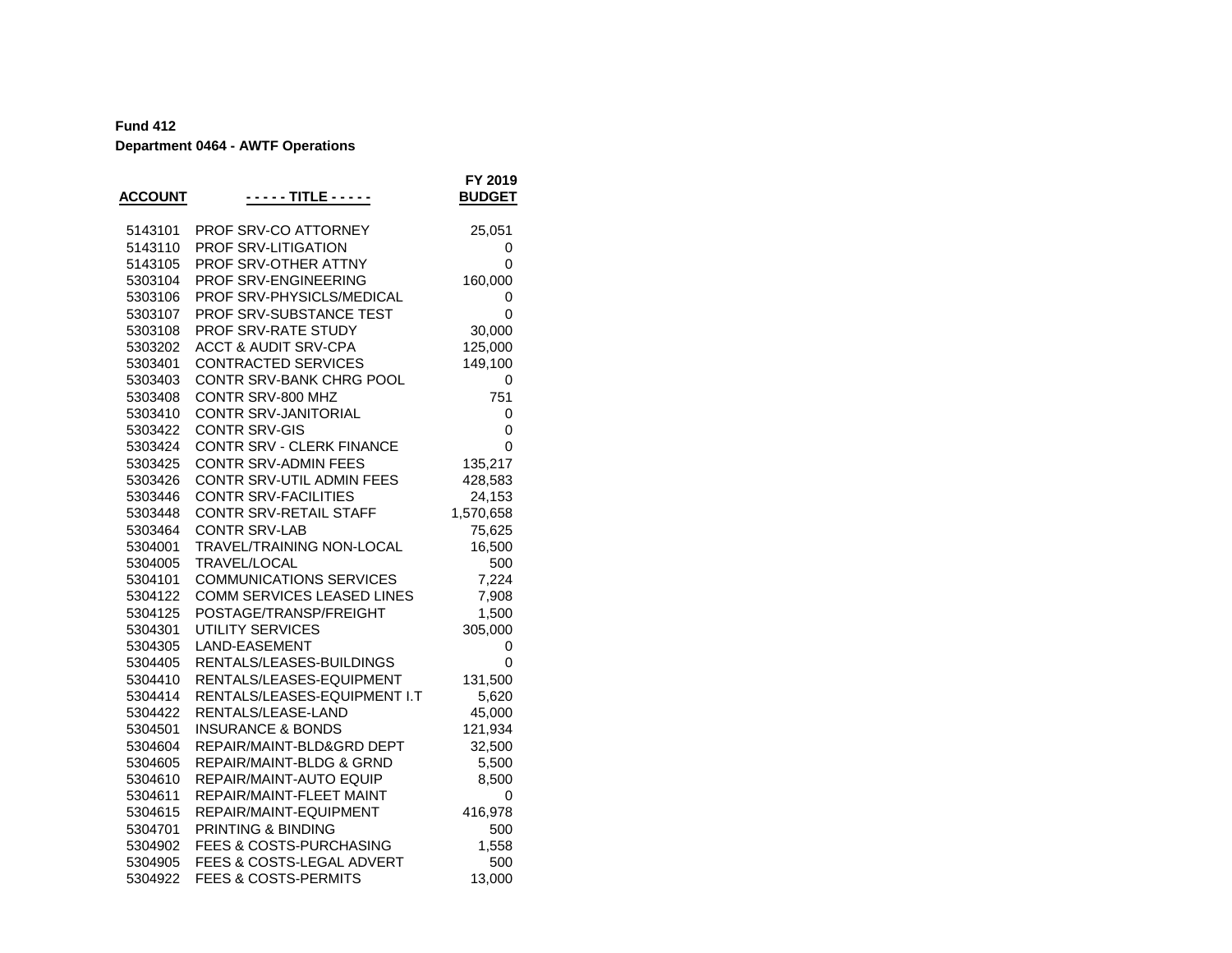| <b>ACCOUNT</b> | - - - - - TITLE - - - - -           | FY 2019<br><b>BUDGET</b> |
|----------------|-------------------------------------|--------------------------|
| 5304990        | MISCELLANEOUS EXPENSES              | 250                      |
| 5305101        | <b>OFFICE SUPPLIES</b>              | 5,000                    |
| 5305201        | <b>OPERATING SUPPLIES</b>           | 21,000                   |
| 5305202        | OPER SUPPLIES-JANITORIAL            | 4,000                    |
| 5305204        | OPER. SUPPLIES-CHEMICALS            | 95,000                   |
| 5305205        | <b>GAS, OIL &amp; LUBRICANTS</b>    | 22,000                   |
| 5305210        | <b>SAFETY GEAR &amp; SUPPLIES</b>   | 11,000                   |
| 5305215        | <b>CLOTHING &amp; WEARING APPRL</b> | 7,500                    |
| 5305220        | <b>TOOL &amp; SMALL IMPLEMENTS</b>  | 9,500                    |
| 5305240        | <b>OPER SUPPLIES-LAB</b>            | 22,000                   |
| 5305401        | <b>BOOKS/RESOURCE MATR/SUBSC</b>    | 300                      |
| 5305402        | <b>DUES &amp; MEMBERSHIPS</b>       | 2,750                    |
| 5305406        | <b>TRAINING &amp; TUITION</b>       | 6,000                    |
| 5305407        | <b>TRAINING - GIS</b>               | 0                        |
| 5606359        | <b>IMPROV-CHERRY STREET</b>         | 0                        |
|                | <b>Total Operating Expenses</b>     | 4,052,160                |
| 5606401        | <b>EQUIPMENT</b>                    | 255,602                  |
| 5606402        | EQUIP LESS THAN \$1000              | 9,840                    |
| 5606450        | <b>COMPUTER SOFTWARE</b>            | 2,530                    |
|                | <b>Total Capital Outlay</b>         | 267,972                  |
| 5905908        | <b>LOSS ON DISPOSAL</b>             | 0                        |
| 5905998        | <b>DEPRECIATION EXPENSE</b>         | 0                        |
| 5909910        | RESERVE FOR CONTINGENCIES           | 98,857                   |
| 5909999        | RESERVE-CASH FORWARD                | 0                        |
|                | <b>Total Non-Operating Expenses</b> | 98,857                   |
| <b>TOTAL</b>   | 0464 - AWTF Operations              | 4,418,989                |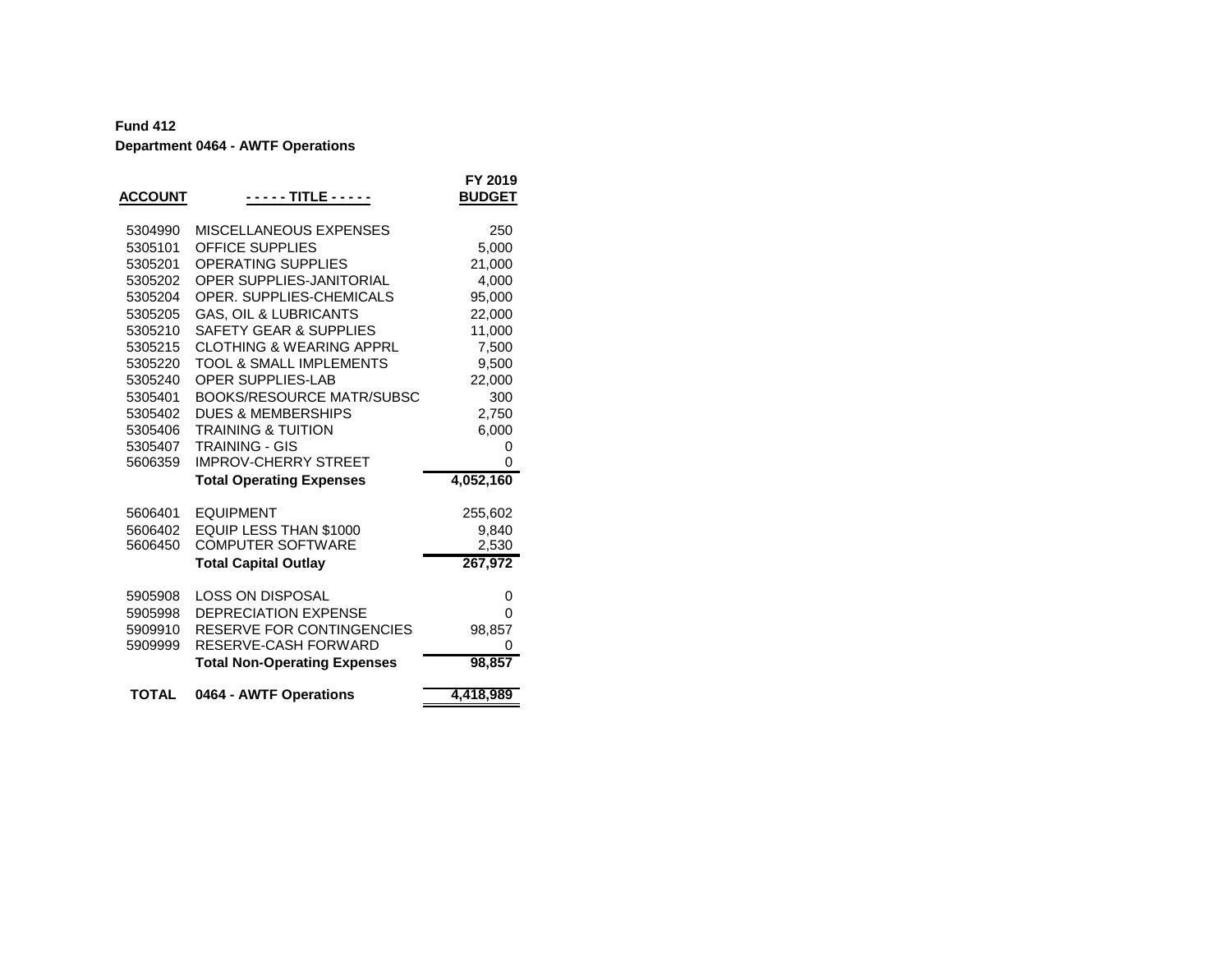|                |                   | FY 2019       |
|----------------|-------------------|---------------|
| <b>ACCOUNT</b> | ----- TITLE ----- | <b>BUDGET</b> |

#### **Fund 412 Department 0465 - AWTF R&R**

| <b>ACCOUNT</b>                           | - - - - - TITLE - - - - -                                                                                                       | FY 2019<br><b>BUDGET</b> |
|------------------------------------------|---------------------------------------------------------------------------------------------------------------------------------|--------------------------|
| 5304604<br>5304605                       | REPAIR/MAINT-BLDG & GRDS (DEPT)<br>REPAIR/MAINT-BLDG & GRDS                                                                     |                          |
| 5304615                                  | REPAIR/MAINT-EQUIPMENT-R&R                                                                                                      | 11,804                   |
|                                          | <b>Total Operating Expenses</b>                                                                                                 | 11,804                   |
| 5606359<br>5606387<br>5606401<br>5606402 | <b>IMPROVEMENTS-CHERRY STREET</b><br><b>IMPROVEMENTS-LIFT STATIONS</b><br><b>EQUIPMENT</b><br><b>EQUIPMENT LESS THAN \$1000</b> | 0<br>ი<br>255,000<br>0   |
|                                          | <b>Total Capital Outlay</b>                                                                                                     | 255,000                  |
| 5909910                                  | RESERVE FOR CONTINGENCIES                                                                                                       | 501,196                  |
|                                          | <b>Total Non-Operating Expenses</b>                                                                                             | 501,196                  |
| TOTAL                                    | <b>0465-AWTF R&amp;R</b>                                                                                                        |                          |
|                                          |                                                                                                                                 | 768,000                  |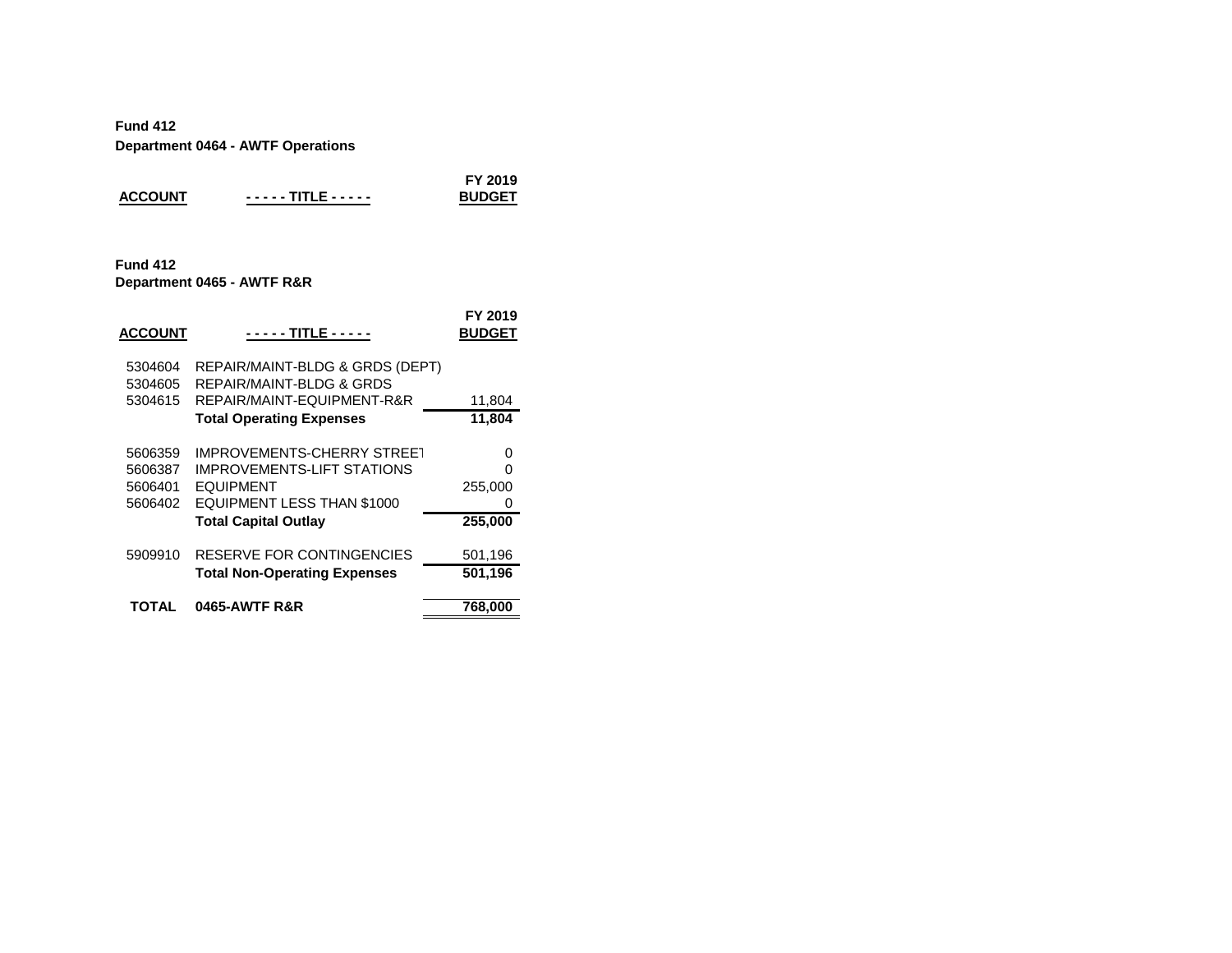|                 | Department 0404 - AW Fr Operations |                          |
|-----------------|------------------------------------|--------------------------|
| <b>ACCOUNT</b>  | - - - - - TITLE - - - - -          | FY 2019<br><b>BUDGET</b> |
| <b>Fund 412</b> | Department 0494 - Callaway         |                          |
| <b>ACCOUNT</b>  |                                    | FY 2019<br><b>BUDGET</b> |
| 5627120         | AWT-CONSTRUCTION                   | 0                        |
| 5627220         | TRAM-CONSTRUCTION                  | 0                        |
| 5627222         | TRAM-RECONSTRUCTION COSTS          | 0                        |
| 5627409         | SEGRG-GEOTECH                      | 0                        |
| 5627421         | SEGRG-MASTER PUMP STATION          | 0                        |
|                 | <b>Total Capital Outlay</b>        | $\Omega$                 |
| 5707316         | <b>TRUSTEES FEES</b>               | 0                        |
| 5777102         | PRINCIPAL-REFUNDING/96             | 0                        |
| 5777103         | PRINCIPAL-PROJECT/96               | 0                        |
| 5777104         | PRINCIPAL-2004 REFUNDING BON       | 195,994                  |
| 5777120         | PRINCIPAL-SRF#1                    | 281,255                  |
| 5777121         | PRINCIPAL-SRF#2                    | 75,104                   |
| 5777202         | INTEREST-REFUNDING/96              | 0                        |

| <b>TOTAL</b> | 0494 - CALLAWAY                     | 802,800 |
|--------------|-------------------------------------|---------|
|              | <b>Total Non-Operating Expenses</b> | 92,631  |
| 5909908      | OWNER'S RATE RESERVE REFUN          | 92,631  |
|              | <b>Total Debt Service</b>           | 710,169 |
| 5777308      | RESERVE-SRF#2                       | 11,697  |
| 5777307      | RESERVE-SRF#1                       | 42,784  |
| 5777304      | RESERVE-REFUNDING 2004              | 38,150  |
| 5777303      | RESERVE-PROJECT/96                  | 0       |
| 5777302      | RESERVE-REFUNDING/96                | O       |
| 5777221      | INTEREST-SRF#2                      | 2,875   |
| 5777220      | INTEREST-SRF#1                      | 3,972   |
| 5777204      | INTEREST-REFUNDING 2004             | 58,338  |
| 5777203      | INTEREST-PROJECT/96                 | O       |
| 5777202      | INTEREST-REFUNDING/96               | O       |
| 5777121      | PRINCIPAL-SRF#2                     | 75,104  |
| 5777120      | PRINCIPAL-SRF#1                     | 281,255 |
| 5777104      | PRINCIPAL-2004 REFUNDING BON        | 195,994 |
|              |                                     |         |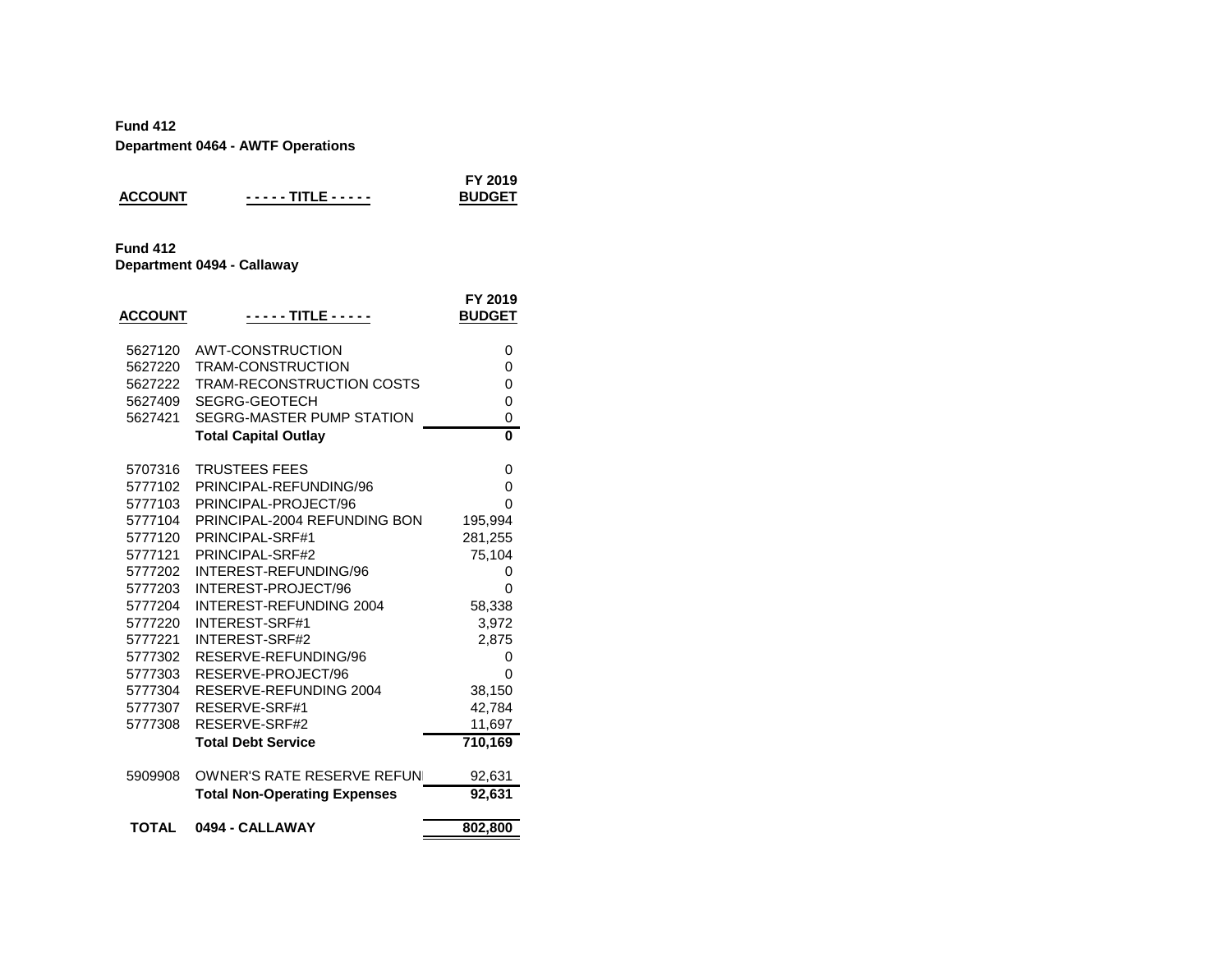| <b>ACCOUNT</b>  | ----- TITLE ----- | FY 2019<br><b>BUDGET</b> |
|-----------------|-------------------|--------------------------|
| <b>Fund 412</b> |                   |                          |

**Department 0495 - Parker**

| <b>ACCOUNT</b> | - - - - - TITLE - - - - -           | FY 2019<br><b>BUDGET</b> |
|----------------|-------------------------------------|--------------------------|
| 5627120        | AWT-CONSTRUCTION                    | 0                        |
| 5627220        | <b>TRAM-CONSTRUCTION</b>            | 0                        |
| 5627222        | TRAM-RECONSTRUCTION COSTS           | 0                        |
| 5627409        | SEGRG-GEOTECH                       | 0                        |
| 5627421        | SEGRG-MASTER PUMP STATION           | 0                        |
|                | <b>Total Capital Outlay</b>         | 0                        |
| 5707316        | <b>TRUSTEES FEES</b>                | 0                        |
| 5777102        | PRINCIPAL-REFUNDING/96              | 0                        |
| 5777103        | PRINCIPAL-PROJECT/96                | ი                        |
| 5777104        | PRINCIPAL-2004 REFUNDING BON        | 115,573                  |
| 5777120        | PRINCIPAL-SRF#1                     | 94,510                   |
| 5777121        | PRINCIPAL-SRF#2                     | 34,151                   |
| 5777202        | INTEREST-REFUNDING/96               | 0                        |
| 5777203        | INTEREST-PROJECT/96                 | ი                        |
| 5777204        | <b>INTEREST-REFUNDING 2004</b>      | 34,401                   |
| 5777220        | <b>INTEREST-SRF#1</b>               | 1,335                    |
| 5777221        | INTEREST-SRF#2                      | 1,307                    |
| 5777302        | RESERVE-REFUNDING/96                | 0                        |
| 5777303        | RESERVE-PROJECT/96                  | 0                        |
| 5777304        | RESERVE-REFUNDING 2004              | 22,496                   |
| 5777307        | RESERVE-SRF#1                       | 14,377                   |
| 5777308        | RESERVE-SRF#2                       | 5,319                    |
|                | <b>Total Debt Service</b>           | 323,469                  |
| 5909908        | <b>OWNER'S RATE RESERVE REFUNI</b>  | 42,192                   |
|                | <b>Total Non-Operating Expenses</b> | 42,192                   |
| <b>TOTAL</b>   | <b>0495 - PARKER</b>                | 365,661                  |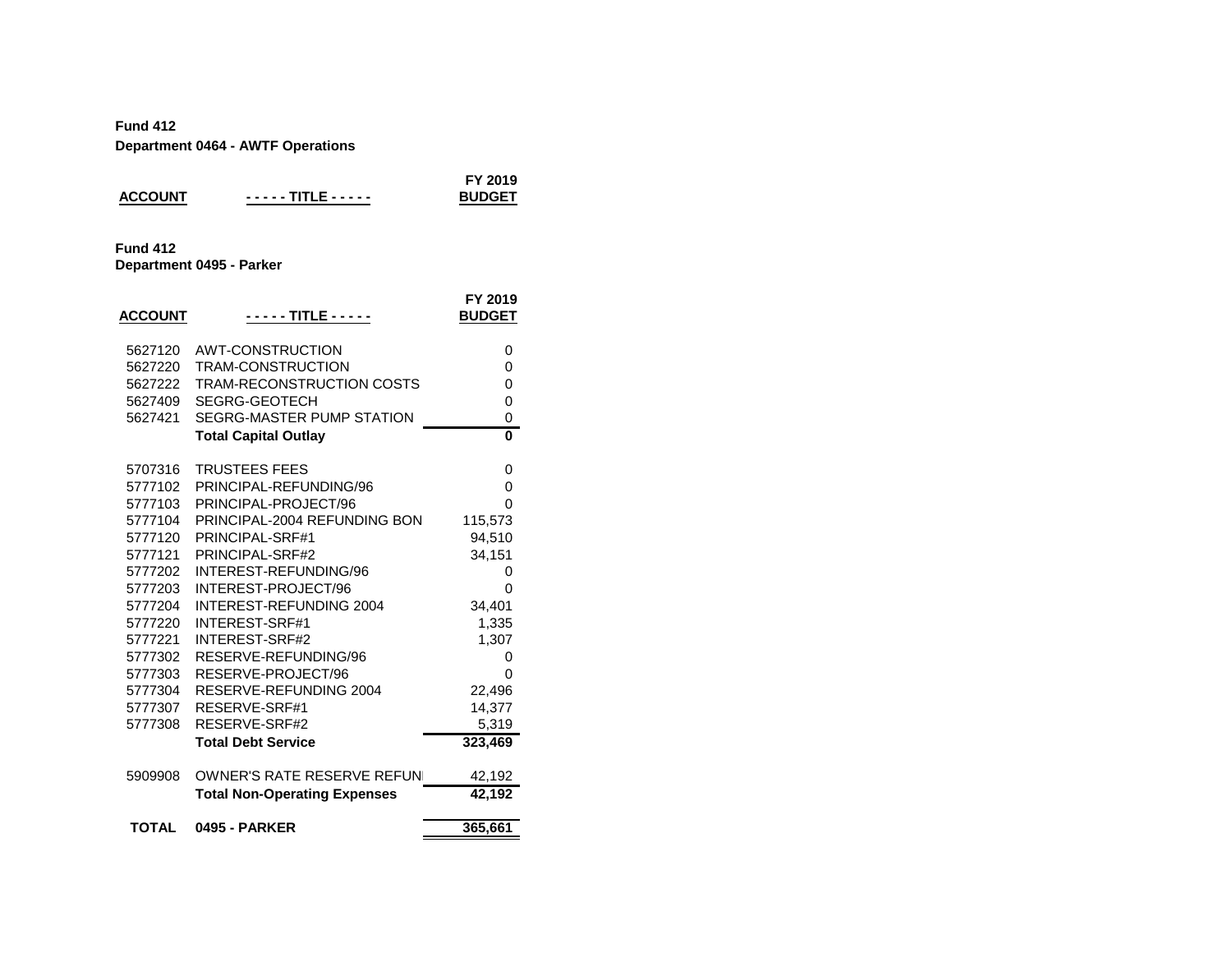| <b>ACCOUNT</b>                                   | <u> - - - - TITLE - - - - -</u> | FY 2019<br><b>BUDGET</b> |
|--------------------------------------------------|---------------------------------|--------------------------|
| <b>Fund 412</b><br>Department 0496 - Springfield |                                 |                          |

| <b>ACCOUNT</b> | - - - - TITLE - - - - -             | FY 2019<br><b>BUDGET</b> |
|----------------|-------------------------------------|--------------------------|
| 5627120        | <b>AWT-CONSTRUCTION</b>             | 0                        |
| 5627220        | <b>TRAM-CONSTRUCTION</b>            | 0                        |
| 5627222        | <b>TRAM-RECONSTRUCTION COSTS</b>    | 0                        |
| 5627409        | SEGRG-GEOTECH                       | 0                        |
| 5627501        | <b>COLLECTION-ENGINEERING DESK</b>  | 0                        |
|                | <b>Total Capital Outlay</b>         | 0                        |
| 5707316        | <b>TRUSTEES FEES</b>                | 0                        |
| 5777102        | PRINCIPAL-REFUNDING/96              | 0                        |
| 5777103        | PRINCIPAL-PROJECT/96                | 0                        |
| 5777104        | PRINCIPAL-2004 REFUNDING BON        | 325,799                  |
| 5777120        | PRINCIPAL-SRF#1                     | 166,246                  |
| 5777121        | PRINCIPAL-SRF#2                     | 34,171                   |
| 5777202        | INTEREST-REFUNDING/96               | 0                        |
| 5777203        | INTEREST-PROJECT/96                 | 0                        |
| 5777204        | <b>INTEREST-REFUNDING 2004</b>      | 96,975                   |
| 5777220        | <b>INTEREST-SRF#1</b>               | 2,348                    |
| 5777221        | <b>INTEREST-SRF#2</b>               | 1,308                    |
| 5777302        | RESERVE-REFUNDING/96                | 0                        |
| 5777303        | RESERVE-PROJECT/96                  | 0                        |
| 5777304        | RESERVE-REFUNDING 2004              | 63,416                   |
| 5777307        | RESERVE-SRF#1                       | 25,289                   |
| 5777308        | RESERVE-SRF#2                       | 5,322                    |
|                | <b>Total Debt Service</b>           | 720,874                  |
| 5909908        | <b>OWNER'S RATE RESERVE REFUNI</b>  | 94,027                   |
|                | <b>Total Non-Operating Expenses</b> | 94,027                   |
| <b>TOTAL</b>   | 0496 - SPRINGFIELD                  | 814,901                  |
|                |                                     |                          |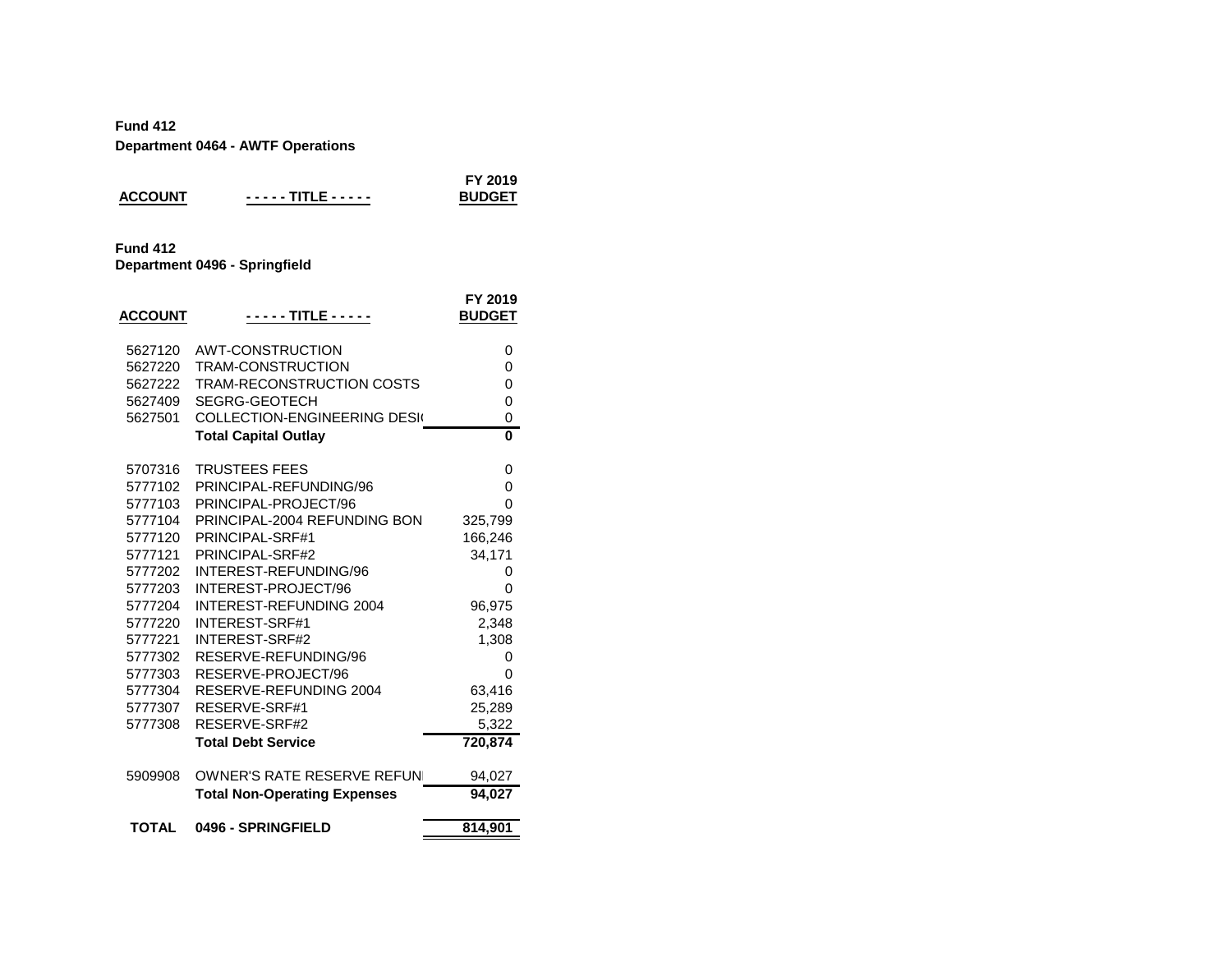|                |                   | FY 2019       |
|----------------|-------------------|---------------|
| <b>ACCOUNT</b> | ----- TITLE ----- | <b>BUDGET</b> |
|                |                   |               |

## **Fund 412**

**Department 0498 - Bay County Retail**

| <b>ACCOUNT</b> | - - - - - TITLE - - - - -           | FY 2019<br><b>BUDGET</b> |
|----------------|-------------------------------------|--------------------------|
| 5627120        | AWT-CONSTRUCTION                    | 0                        |
| 5627220        | <b>TRAM-CONSTRUCTION</b>            | 0                        |
| 5627222        | TRAM-RECONSTRUCTION COSTS           | 0                        |
| 5627409        | <b>SEGRG-GEOTECH</b>                | 0                        |
| 5627421        | SEGRG-MASTER PUMP STATION           | 0                        |
| 5627426        | <b>SEGRG-CONTRACT 6</b>             | 0                        |
|                | <b>Total Capital Outlay</b>         | $\bf{0}$                 |
| 5707316        | <b>TRUSTEES FEES</b>                | 0                        |
| 5777102        | PRINCIPAL-REFUNDING/96              | 0                        |
| 5777103        | PRINCIPAL-PROJECT/96                | 0                        |
| 5777104        | PRINCIPAL-2004 REFUNDING BON        | 170,637                  |
| 5777120        | PRINCIPAL-SRF#1                     | 334,964                  |
| 5777121        | PRINCIPAL-SRF#2                     | 111,456                  |
| 5777202        | INTEREST-REFUNDING/96               | 0                        |
| 5777203        | INTEREST-PROJECT/96                 | 0                        |
| 5777204        | <b>INTEREST-REFUNDING 2004</b>      | 50,791                   |
| 5777220        | <b>INTEREST-SRF#1</b>               | 4,730                    |
| 5777221        | <b>INTEREST-SRF#2</b>               | 4,266                    |
| 5777302        | RESERVE-REFUNDING/96                | 0                        |
| 5777303        | RESERVE-PROJECT/96                  | ი                        |
| 5777304        | RESERVE-REFUNDING 2004              | 33,214                   |
| 5777307        | RESERVE-SRF#1                       | 50,954                   |
| 5777308        | RESERVE-SRF#2                       | 17,358                   |
|                | <b>Total Debt Service</b>           | 778,370                  |
| 5909908        | <b>OWNER'S RATE RESERVE REFUNI</b>  | 101,526                  |
|                | <b>Total Non-Operating Expenses</b> | 101,526                  |
| <b>TOTAL</b>   | 0498 - BAY COUNTY RETAIL            | 879,896                  |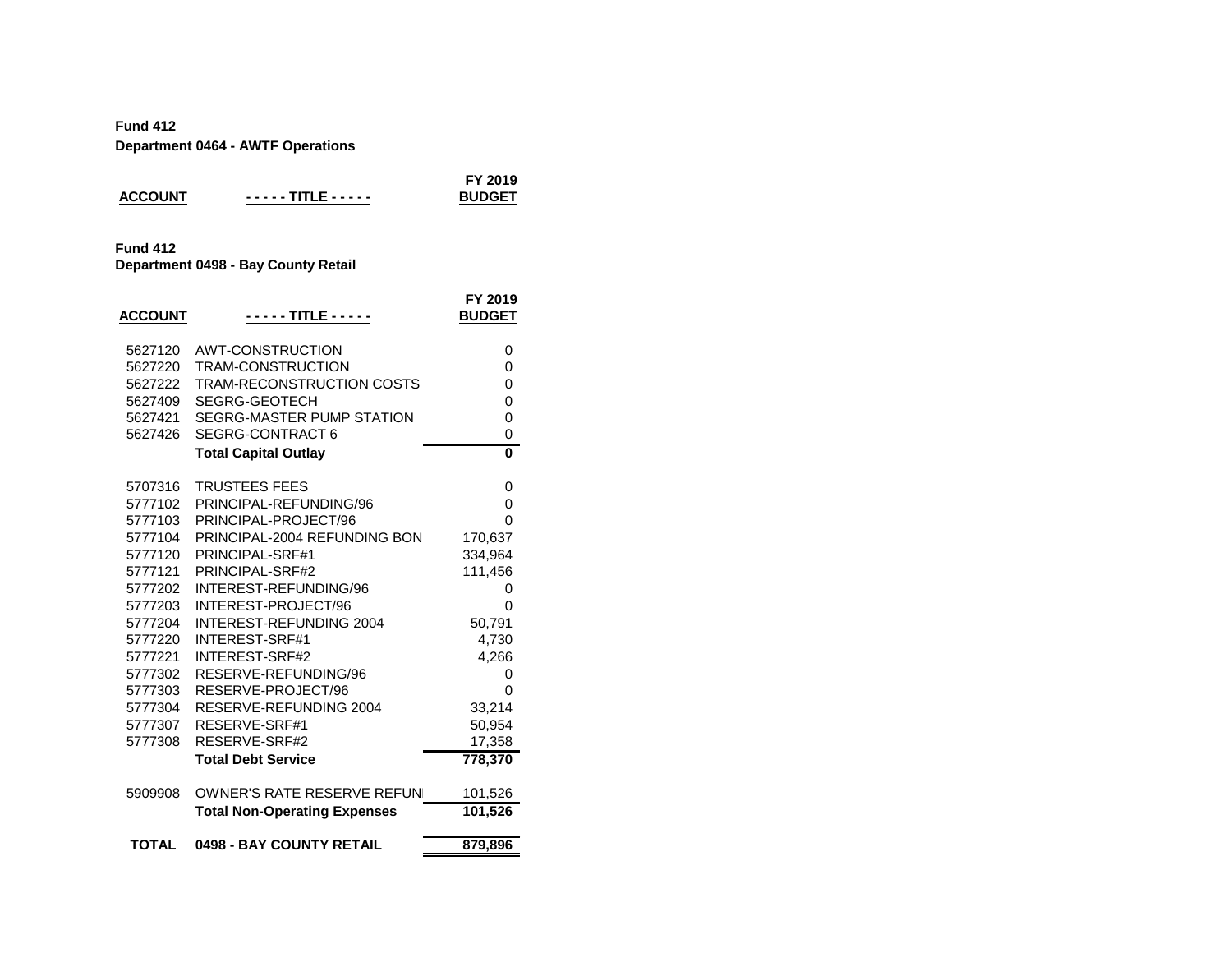FUND − 420 − RETAIL WATER & WASTEWATER DEPT TOTAL − − TITLE NOT FOUND

|     | ORGANIZATION<br>------ACCOUNT TITLE------ | <b>ACCOUNT</b> |  | 2019<br>APPROVED |   |
|-----|-------------------------------------------|----------------|--|------------------|---|
|     |                                           |                |  |                  |   |
| 420 |                                           | 5304984        |  |                  | U |
| 420 | BAD DEBT                                  | 5304988        |  |                  | O |
|     | UB PMT OVER/SHORT                         |                |  |                  |   |
|     | TOTAL OPERATING EXPENSES                  |                |  |                  | U |
|     |                                           |                |  |                  |   |
| 420 |                                           | 5909903        |  |                  | U |
|     | REFUNDS-SEWER IMPACT FEES                 |                |  |                  |   |
|     | TOTAL NON-OPERATING EXPENSES              |                |  |                  | U |
|     | TOTAL TITLE NOT FOUND                     |                |  |                  | U |
|     |                                           |                |  |                  |   |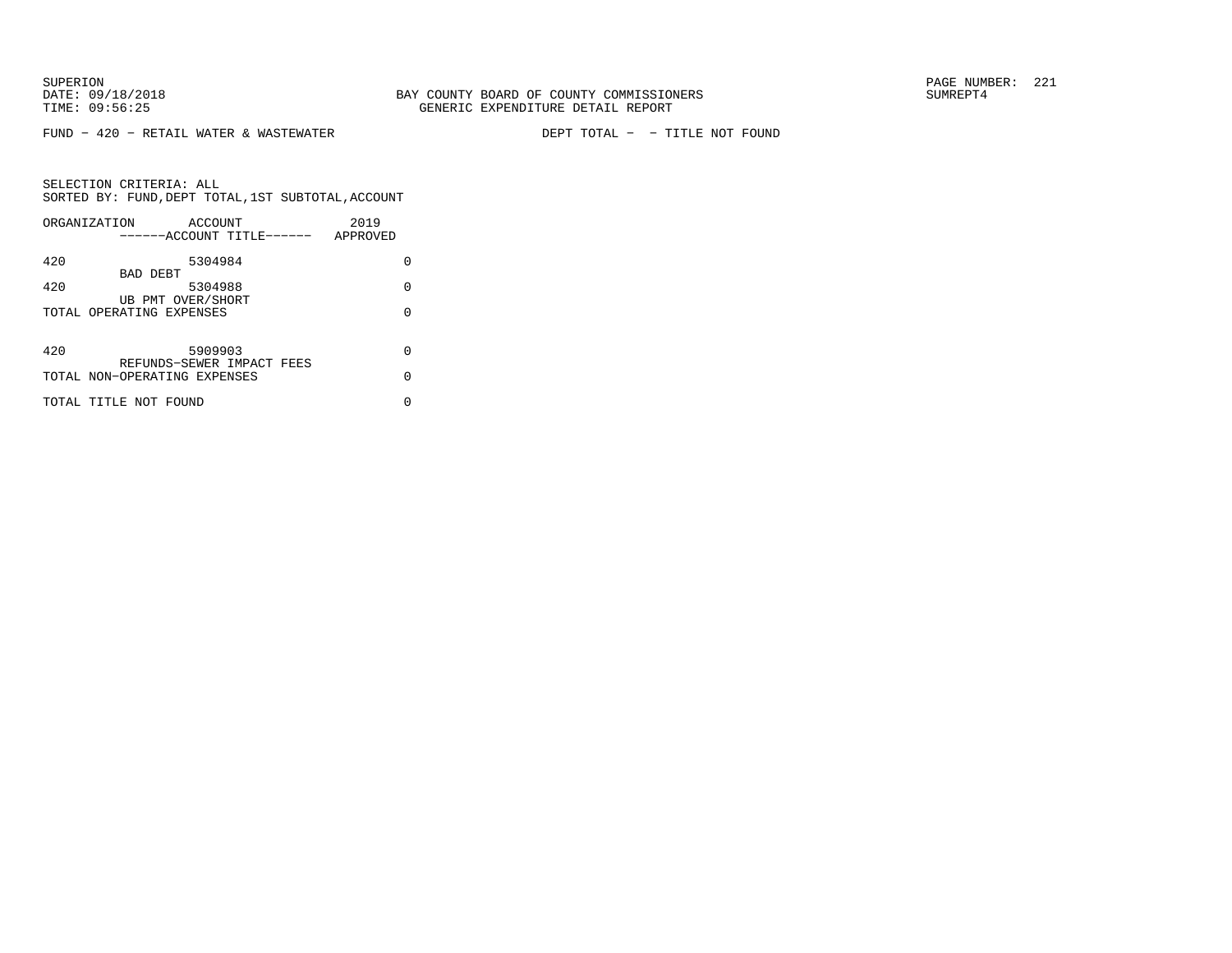FUND − 420 − RETAIL WATER & WASTEWATER DEPT TOTAL − 0430 − RETAIL WASTEWATER

| ORGANIZATION | ACCOUNT                                | 2019      |
|--------------|----------------------------------------|-----------|
|              | ----ACCOUNT TITLE------ APPROVED       |           |
| 0430         | 5101200                                | 1,593,501 |
|              | SALARIES & WAGES-REGULAR               |           |
| 0430         | 5101205<br>SALARIES & WAGES-DISASTER   | 0         |
| 0430         | 5101400                                | 168,730   |
|              | SALARIES & WAGES-OVERTIME              |           |
| 0430         | 5101405                                | 0         |
|              | SALARIES-DISASTER O/T                  |           |
| 0430         | 5102100<br>FICA TAXES-MATCHING         | 134,811   |
| 0430         | 5102200                                | 149,199   |
|              | RETIREMENT CONTRIBUTIONS               |           |
| 0430         | 5102202                                | 0         |
| 0430         | PENSION EXPENSE                        |           |
|              | 5102300<br>LIFE & HEALTH INSURANCE     | 347,313   |
| 0430         | 5102302                                | 2,322     |
|              | VIRTUAL DOCTOR                         |           |
| 0430         | 5102400                                | 102,803   |
| 0430         | WORKERS COMP. PREMIUMS<br>5102500      | $\Omega$  |
|              | UNEMPLOYMENT COMPENSATION              |           |
|              | TOTAL PERSONAL SERVICES                | 2,498,679 |
|              |                                        |           |
|              |                                        |           |
| 0430         | 5143101<br>SRV-CO ATTORNEY<br>PROF     | 26,997    |
| 0430         | 5143105                                | 0         |
|              | PROF<br>SRV-OTHER ATTNY                |           |
| 0430         | 5143110                                | 0         |
|              | SRV-LITIGATION<br>PROF                 |           |
| 0430         | 5303104<br>SRV-ENGINEERING<br>PROF     | 175,000   |
| 0430         | 5303106                                | 600       |
|              | PROF<br>SRV-PHYSICLS/MEDICAL           |           |
| 0430         | 5303107                                | 700       |
| 0430         | SRV-SUBSTANCE TEST<br>PROF<br>5303108  | 40,000    |
|              | PROF<br>SRV-RATE STUDY                 |           |
| 0430         | 5303110                                | 600       |
|              | SRV-BACKGROUND CHECK<br>PROF           |           |
| 0430         | 5303125                                | 25,000    |
| 0430         | SRV-ENG/PERMITTING<br>PROF<br>5303401  | 35,935    |
|              | CONTRACTED SERVICES                    |           |
| 0430         | 5303403                                | 0         |
|              | CONTR SRV-BANK CHRG POOL               |           |
| 0430         | 5303408<br><b>CONTR</b><br>SRV-800 MHZ | 1,201     |
|              |                                        |           |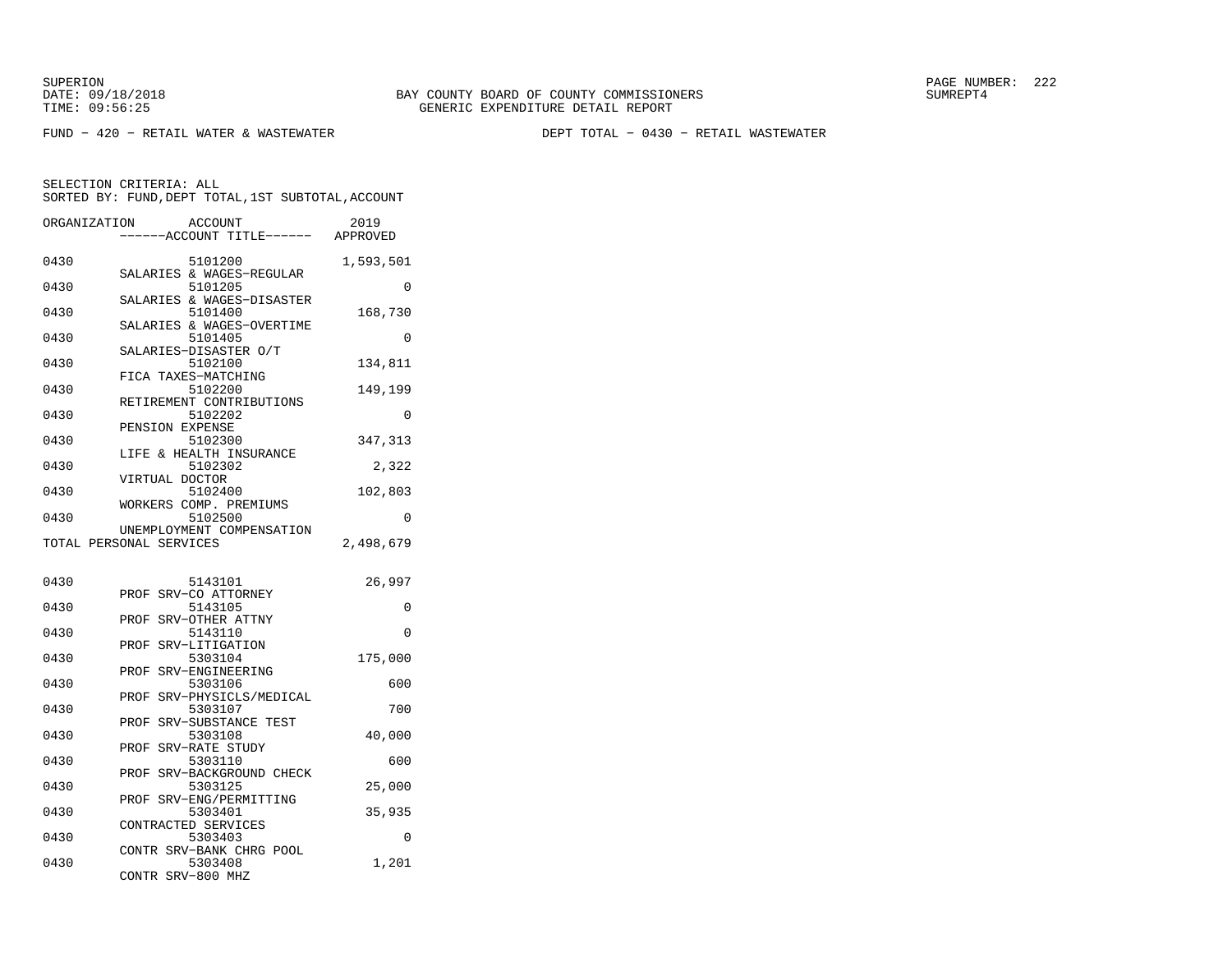FUND − 420 − RETAIL WATER & WASTEWATER DEPT TOTAL − 0430 − RETAIL WASTEWATER

| ORGANIZATION |               | <b>ACCOUNT</b><br>---ACCOUNT TITLE------ APPROVED     | 2019     |
|--------------|---------------|-------------------------------------------------------|----------|
| 0430         |               | 5303410                                               | 0        |
| 0430         |               | CONTR SRV-JANITORIAL<br>5303422                       | 0        |
| 0430         | CONTR SRV-GIS | 5303425                                               | 171,064  |
| 0430         |               | CONTR SRV-ADMIN FEES<br>5303426                       | 390,745  |
| 0430         |               | CONTR SRV-UTIL ADMIN FEES<br>5303446                  | 815      |
| 0430         |               | CONTR SRV-FACILITIES<br>5303464                       | 15,325   |
| 0430         | CONTR SRV-LAB | 5304001                                               | 5,500    |
| 0430         |               | TRAVEL/TRAINING NON-LOCAL<br>5304101                  | 17,896   |
| 0430         |               | COMMUNICATIONS SERVICES<br>5304125                    | 250      |
| 0430         |               | POSTAGE/TRANSP/FREIGHT<br>5304301<br>UTILITY SERVICES | 210,000  |
| 0430         |               | 5304403<br>RENTALS/LEASES-LAND                        | 0        |
| 0430         |               | 5304405<br>RENTALS/LEASES-BUILDINGS                   | $\Omega$ |
| 0430         |               | 5304410<br>RENTALS/LEASES-EOUIPMENT                   | 1,514    |
| 0430         |               | 5304414<br>RENTALS/LEASES EQUIP-(IT)                  | 1,386    |
| 0430         |               | 5304420<br>RENTALS/LEASES-LAGOON                      | 0        |
| 0430         |               | 5304501<br>INSURANCE & BONDS                          | 103,910  |
| 0430         |               | 5304604<br>REPAIR/MAINT-BLD&GRD DEPT                  | 4,000    |
| 0430         |               | 5304605<br>REPAIR/MAINT-BLDG & GRND                   | 0        |
| 0430         |               | 5304610<br>REPAIR/MAINT-AUTO EQUIP                    | 42,000   |
| 0430         |               | 5304611<br>REPAIR/MAINT-FLEET MAINT                   | $\Omega$ |
| 0430         |               | 5304615<br>REPAIR/MAINT-EQUIPMENT                     | 195,000  |
| 0430         |               | 5304650<br>RIVERCAMP - O & M                          | 0        |
| 0430         |               | 5304655<br>LAKE MERIAL - O & M                        | 0        |
| 0430         |               | 5304701<br>PRINTING & BINDING                         | 150      |
| 0430         |               | 5304902<br>FEES & COSTS-PURCHASING                    | 10,389   |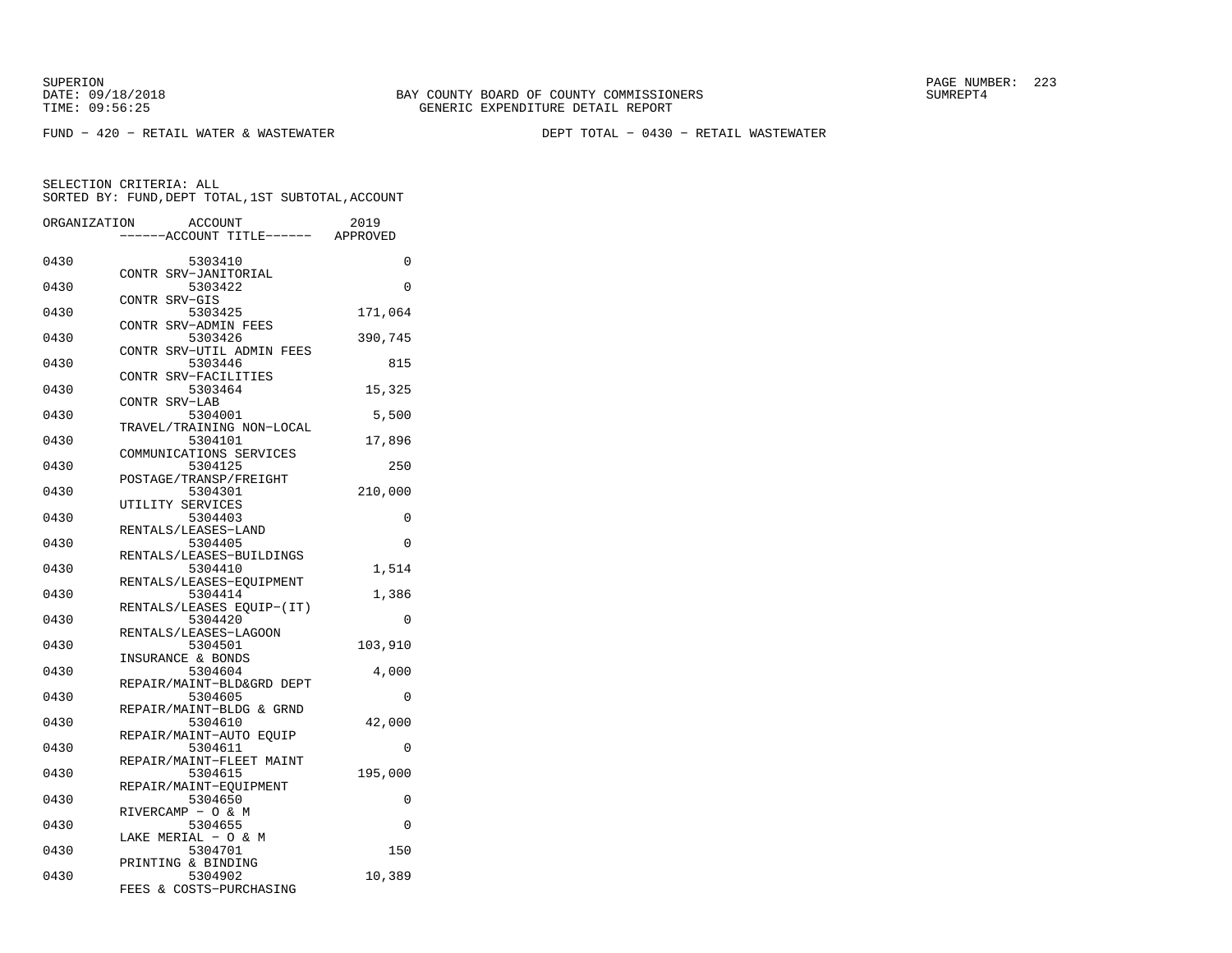FUND − 420 − RETAIL WATER & WASTEWATER DEPT TOTAL − 0430 − RETAIL WASTEWATER

| ORGANIZATION | <b>ACCOUNT</b><br>----ACCOUNT TITLE------ APPROVED | 2019     |
|--------------|----------------------------------------------------|----------|
|              |                                                    |          |
| 0430         | 5304905                                            | 250      |
| 0430         | FEES&COSTS-LGL ADV/ADVERT<br>5304909               | $\Omega$ |
|              | FEES<br>& COSTS-COURT FILING                       |          |
| 0430         | 5304922                                            | 6,000    |
|              | FEES & COSTS-PERMITS                               |          |
| 0430         | 5304984                                            | 35,000   |
|              | <b>BAD DEBT</b>                                    |          |
| 0430         | 5304990                                            | 150      |
|              | MISCELLANEOUS EXPENSES                             |          |
| 0430         | 5305101<br>OFFICE SUPPLIES                         | 1,350    |
| 0430         | 5305201                                            | 10,000   |
|              | OPERATING SUPPLIES                                 |          |
| 0430         | 5305202                                            | 1,000    |
|              | OPER SUPPLIES-JANITORIAL                           |          |
| 0430         | 5305204                                            | 21,500   |
|              | OPER. SUPPLIES-CHEMICALS                           |          |
| 0430         | 5305205                                            | 30,000   |
|              | GAS, OIL & LUBRICANTS                              |          |
| 0430         | 5305210                                            | 8,500    |
| 0430         | SAFETY GEAR & SUPPLIES<br>5305215                  | 10,000   |
|              | CLOTHING & WEARING APPRL                           |          |
| 0430         | 5305220                                            | 6,000    |
|              | TOOL & SMALL IMPLEMENTS                            |          |
| 0430         | 5305240                                            | 4,000    |
|              | OPER SUPPLIES-LAB                                  |          |
| 0430         | 5305401                                            | 500      |
|              | BOOKS/RESOURCE MATR/SUBSC                          |          |
| 0430         | 5305402<br><b>DUES &amp; MEMBERSHIPS</b>           | 400      |
| 0430         | 5305406                                            | 7,500    |
|              | TRAINING & TUITION                                 |          |
| 0430         | 5354905                                            | 0        |
|              | COGS-SEWER                                         |          |
| 0430         | 5354940                                            | 907,901  |
|              | COGS-O & M/RETAIL                                  |          |
| 0430         | 5354941                                            | 349,085  |
| 0430         | COGS-O & M/TYNDALL<br>5354942                      |          |
|              | COGS-O & M/MEXICO BEACH                            | 242,903  |
| 0430         | 5354945                                            | 28,306   |
|              | COGS-REUSE WATER                                   |          |
| 0430         | 5354950                                            | 313,159  |
|              | COGS-DEBT/RETAIL                                   |          |
| 0430         | 5354951                                            | 170,629  |
|              | COGS-DEBT/TYNDALL                                  |          |
| 0430         | 5354952                                            | 193,056  |
|              | COGS-DEBT/MEXICO BEACH                             |          |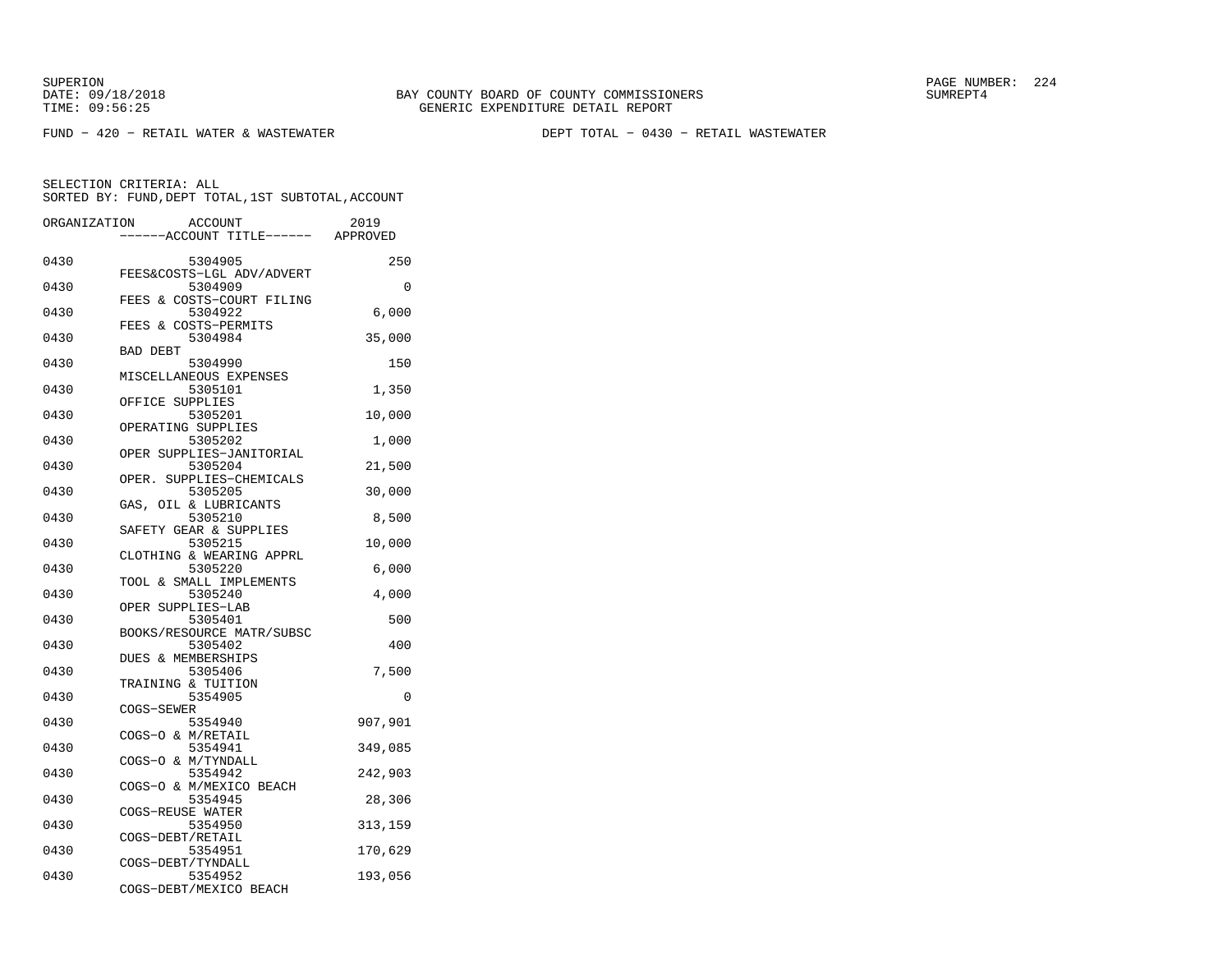FUND − 420 − RETAIL WATER & WASTEWATER DEPT TOTAL − 0430 − RETAIL WASTEWATER

| ORGANIZATION | <b>ACCOUNT</b>                                       | ---ACCOUNT TITLE------ APPROVED | 2019      |
|--------------|------------------------------------------------------|---------------------------------|-----------|
| 0430         | 5354960<br>COGS-R & R/RETAIL                         |                                 | 55,590    |
| 0430         | 5354961<br>COGS-R & R/TYNDALL                        |                                 | 61,457    |
| 0430         | 5354962<br>COGS-R & R/MEXICO BEACH                   |                                 | 23,008    |
| 0430         | 5354970                                              |                                 | 46,974    |
| 0430         | COGS-RATE/RETAIL<br>5354971                          |                                 | 25,594    |
| 0430         | COGS-RATE/TYNDALL<br>5354972                         |                                 | 28,958    |
| 0430         | COGS-RATE/MEXICO BEACH<br>5354980                    |                                 | 0         |
| 0430         | COGS-BOND RSV/RETAIL<br>5355001                      |                                 | 0         |
|              | GCEC WASTEWATER CAPACITY<br>TOTAL OPERATING EXPENSES |                                 | 4,064,747 |
|              |                                                      |                                 |           |
| 0430         | 5606101<br>LAND                                      |                                 | 0         |
| 0430         | 5606301<br>IMPRV OTHER THAN BLDGS                    |                                 | 0         |
| 0430         | 5606352                                              |                                 | 0         |
| 0430         | IMP-WASTEWATER VALVES<br>5606390                     |                                 | 0         |
| 0430         | IMPRV-WATER FACILITIES<br>5606391                    |                                 | 50,000    |
| 0430         | IMPRV-LIFT STATNS<br>5606392                         | (SCADA)                         | 110,000   |
| 0430         | IMPRV-LINE GRAV SEWER<br>5606401                     |                                 | 700,700   |
| 0430         | EOUIPMENT<br>5606402                                 |                                 | 27,125    |
| 0430         | EOUIP LESS THAN \$1000<br>5606450                    |                                 | 690       |
|              | COMPUTER SOFTWARE                                    |                                 |           |
| 0430         | 5606540<br>CIP-TAFB SILVER FLAG PROJ                 |                                 | $\Omega$  |
| 0430         | 5606545<br>CIP-WASTEWTR LINE EXT                     |                                 | 0         |
| 0430         | 5606551<br>CIP-LIFT STATION                          |                                 | 0         |
| 0430         | 5606555<br>CIP-WATER LINE EXTENSION                  |                                 | $\Omega$  |
| 0430         | 5606560<br>CIP SR388 W&W RELO                        |                                 | $\Omega$  |
| 0430         | 5606561<br>SOUTHPORT SEPTIC TO SEWER                 |                                 | 1,150,000 |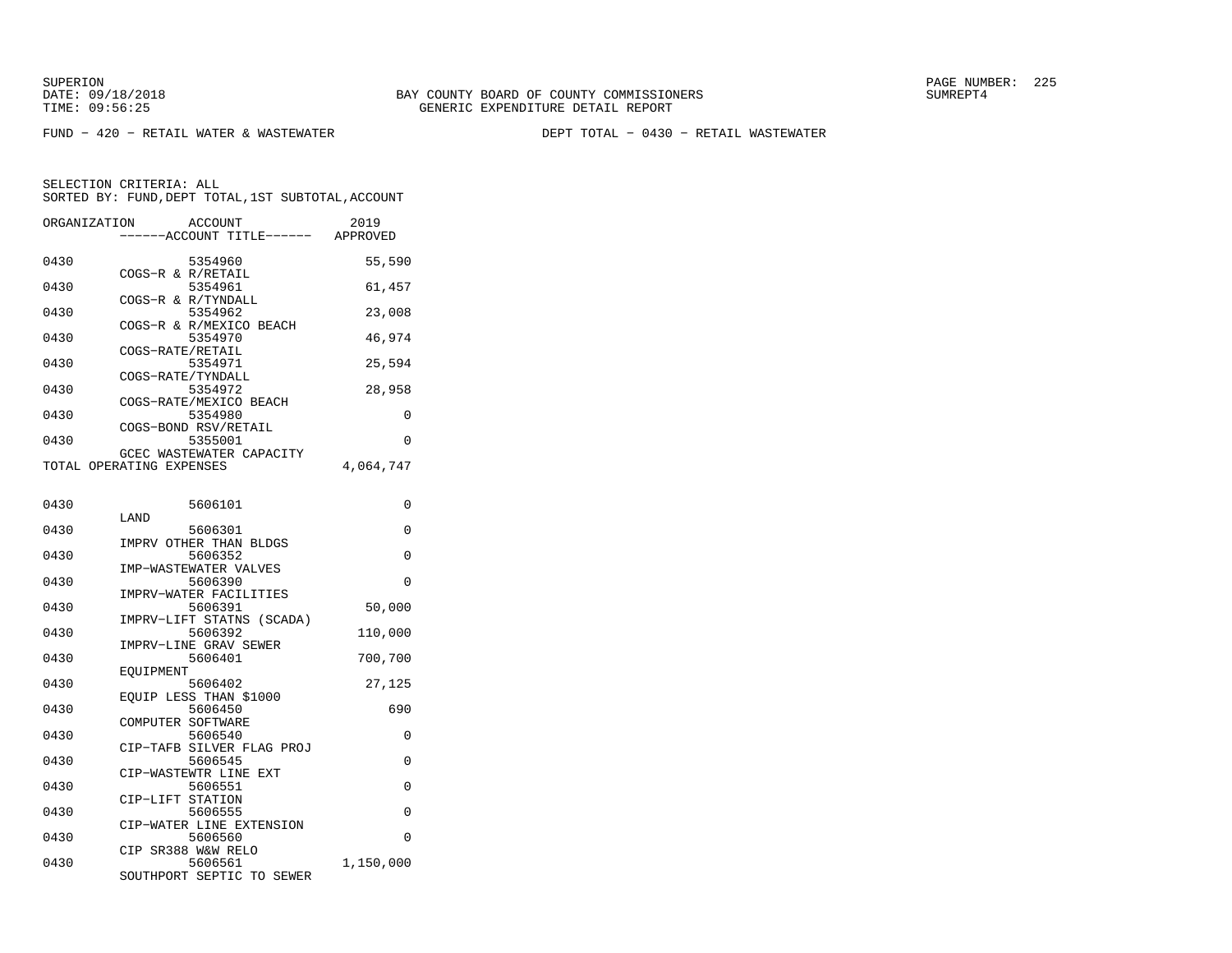SELECTION CRITERIA: ALL

FUND − 420 − RETAIL WATER & WASTEWATER DEPT TOTAL − 0430 − RETAIL WASTEWATER

ORGANIZATION ACCOUNT 2019 −−−−−−ACCOUNT TITLE−−−−−− APPROVED0430 5606578 0 CIP−N BAY WWT/REUSE 0430 5606601 300,000 IMPACT FEE PROJECTSTOTAL CAPITAL OUTLAY 2,338,515

SORTED BY: FUND,DEPT TOTAL,1ST SUBTOTAL,ACCOUNT

| 0430 | 5707105                                                         | 120,670   |
|------|-----------------------------------------------------------------|-----------|
| 0430 | PRINCIPAL-LOANS<br>5707115                                      | 418,750   |
| 0430 | PRINCIPAL-REV BONDS<br>5707205                                  | 19,639    |
| 0430 | INTEREST-LOANS<br>5707215                                       | 717,750   |
| 0430 | INTEREST-REV BONDS<br>5707303                                   | $\Omega$  |
| 0430 | <b>BOND ISSUE COSTS</b><br>5707316<br>PAYING AGENT/TRUSTEE-FEES | $\Omega$  |
|      | TOTAL DEBT SERVICE                                              | 1,276,809 |
| 0430 | 5808123                                                         | $\Omega$  |
|      | GRANT-DIVERT EXC WWTR<br>TOTAL GRANTS & AIDS                    | $\Omega$  |
| 0430 | 5819114                                                         | 0         |
| 0430 | TRNSF-JT VENT/AWT (412)<br>5905998                              | $\Omega$  |
| 0430 | DEPRECIATION EXPENSE<br>5909903                                 | $\Omega$  |
| 0430 | REFUNDS-SEWER IMPACT FEES<br>5909910                            | 650,300   |
| 0430 | RESERVE FOR CONTINGENCIES<br>5909912                            | $\Omega$  |
|      |                                                                 |           |
| 0430 | RESERVE-RENWL/REPLACEMENT<br>5909913                            | $\Omega$  |
| 0430 | RESERVE-IMPACT FEES<br>5909915                                  | $\Omega$  |
| 0430 | RESERVE FOR PAY ADJUSTMNT<br>5909999                            | 6,354,538 |
|      | RESERVE-CASH FORWARD<br>TOTAL NON-OPERATING EXPENSES            | 7,004,838 |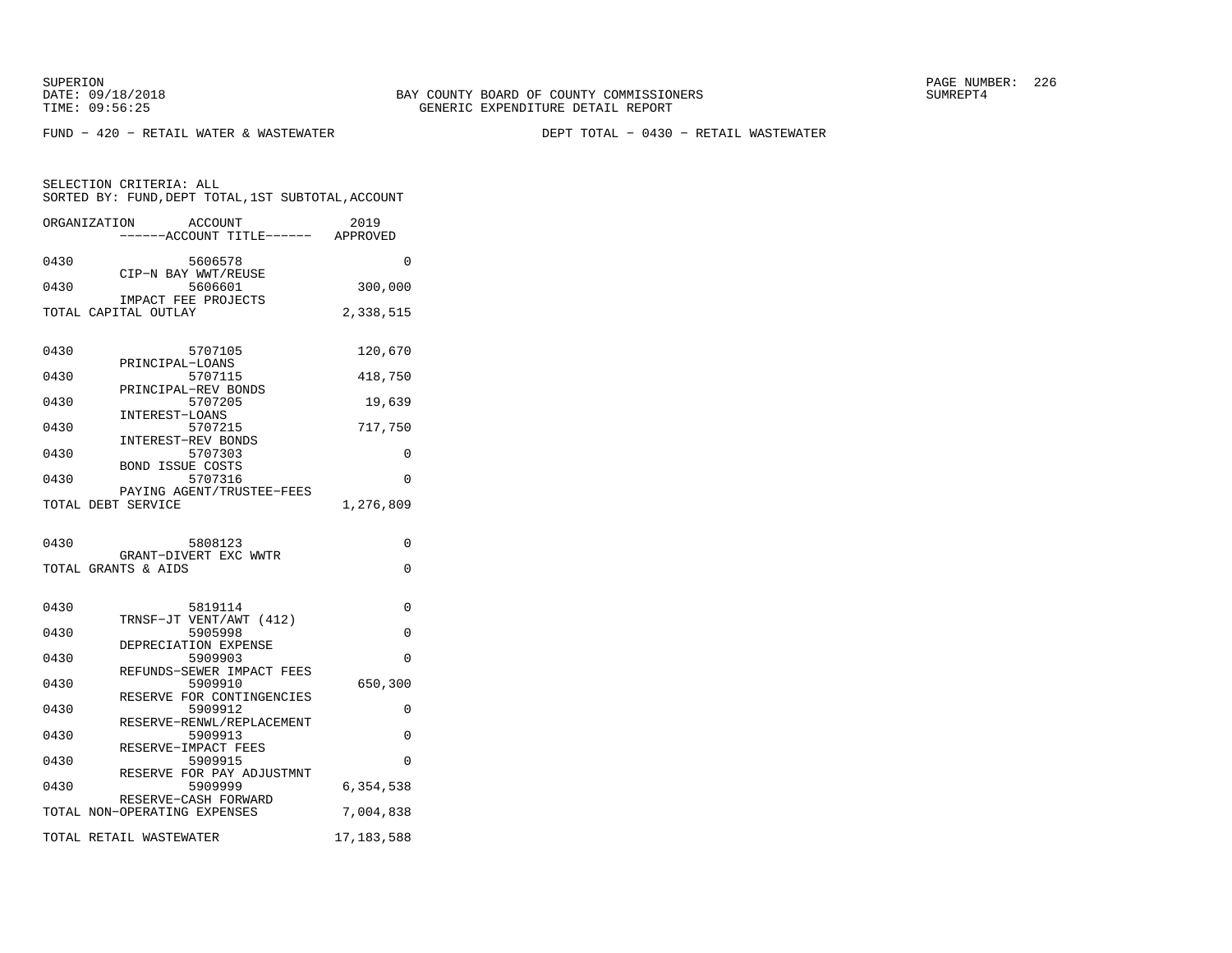FUND − 420 − RETAIL WATER & WASTEWATER DEPT TOTAL − 0445 − RETAIL WATER

| ORGANIZATION | <b>ACCOUNT</b><br>---ACCOUNT TITLE------             | 2019<br>APPROVED |
|--------------|------------------------------------------------------|------------------|
| 0445         | 5101200<br>SALARIES & WAGES-REGULAR                  | 490,657          |
| 0445         | 5101205<br>SALARIES & WAGES-DISASTER                 | 0                |
| 0445         | 5101400                                              | 49,568           |
| 0445         | SALARIES & WAGES-OVERTIME<br>5101405                 | $\Omega$         |
| 0445         | SALARIES-DISASTER O/T<br>5102100                     | 41,327           |
| 0445         | FICA TAXES-MATCHING<br>5102200                       | 45,738           |
| 0445         | RETIREMENT CONTRIBUTIONS<br>5102300                  | 142,014          |
| 0445         | LIFE & HEALTH INSURANCE<br>5102302                   | 774              |
| 0445         | VIRTUAL DOCTOR<br>5102400                            | 63,570           |
| 0445         | WORKERS COMP. PREMIUMS<br>5102500                    | 0                |
|              | UNEMPLOYMENT COMPENSATION<br>TOTAL PERSONAL SERVICES | 833,648          |
| 0445         | 5143101                                              | 12,948           |
| 0445         | PROF SRV-CO ATTORNEY<br>5143105                      | 0                |
| 0445         | PROF SRV-OTHER ATTNY<br>5303104                      | 100,000          |
| 0445         | SRV-ENGINEERING<br>PROF<br>5303106                   | 500              |
| 0445         | SRV-PHYSICLS/MEDICAL<br>PROF<br>5303107              | 500              |
| 0445         | SRV-SUBSTANCE TEST<br>PROF<br>5303108                | 50,000           |
| 0445         | PROF<br>SRV-RATE STUDY<br>5303110                    | 500              |
| 0445         | PROF SRV-BACKGROUND CHECK<br>5303125                 | 2,000            |
| 0445         | SRV-ENG/PERMITTING<br>PROF<br>5303401                | 3,480            |
| 0445         | CONTRACTED SERVICES<br>5303403                       | $\Omega$         |
| 0445         | CONTR SRV-BANK CHRG POOL<br>5303408                  | 1,351            |
| 0445         | SRV-800 MHZ<br>CONTR<br>5303410                      | 0                |
| 0445         | CONTR SRV-JANITORIAL<br>5303422                      | 0                |
|              | CONTR<br>SRV-GIS                                     |                  |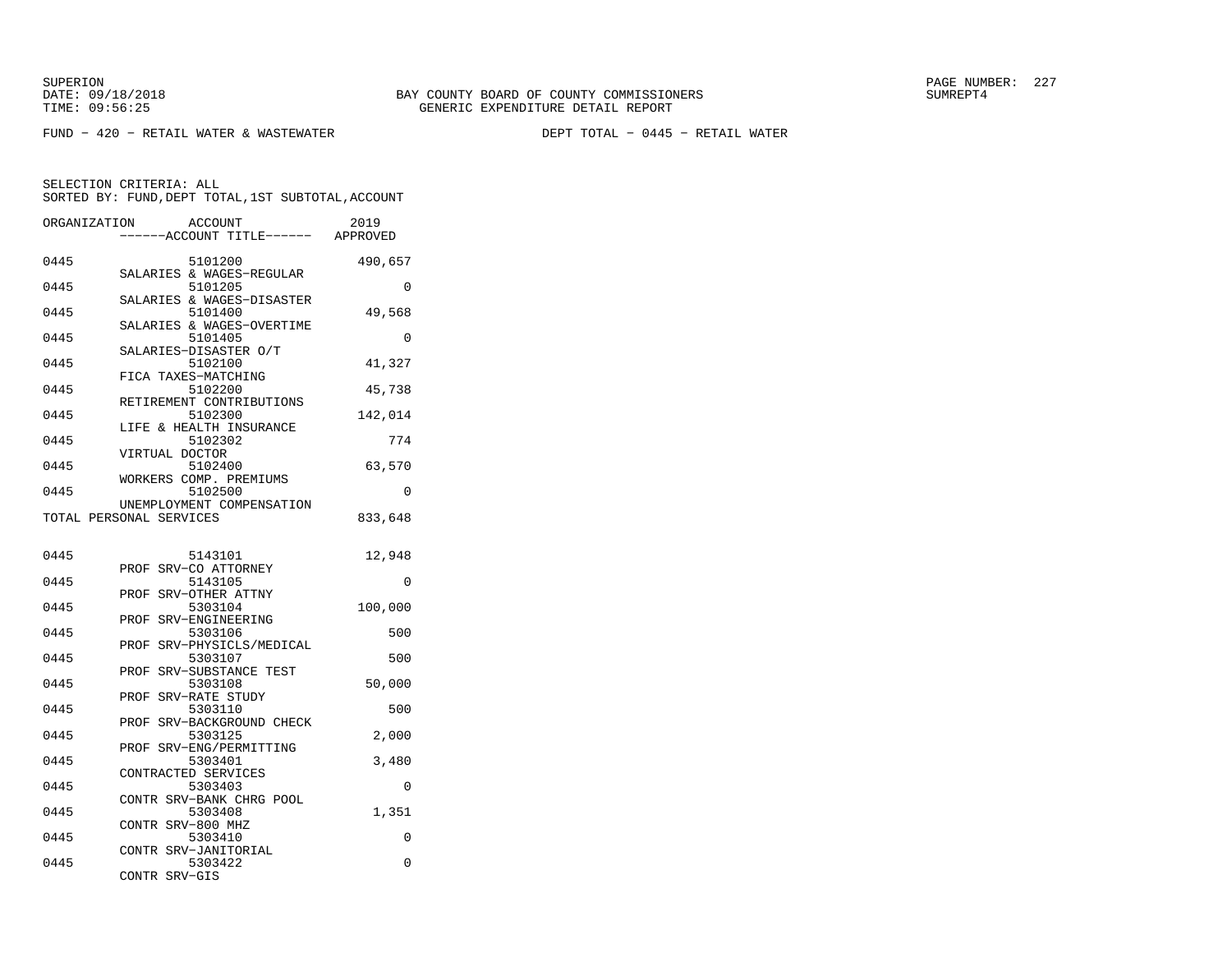FUND − 420 − RETAIL WATER & WASTEWATER DEPT TOTAL − 0445 − RETAIL WATER

| ORGANIZATION | <b>ACCOUNT</b>                                   | 2019    |
|--------------|--------------------------------------------------|---------|
|              | --ACCOUNT TITLE------ APPROVED                   |         |
| 0445         | 5303425                                          | 89,054  |
| 0445         | CONTR SRV-ADMIN FEES<br>5303426                  | 467,208 |
| 0445         | CONTR SRV-UTIL ADMIN FEES<br>5303446             | 688     |
| 0445         | CONTR SRV-FACILITIES<br>5303464                  | 20,847  |
| 0445         | CONTR SRV-LAB<br>5304001                         | 3,450   |
| 0445         | TRAVEL/TRAINING NON-LOCAL<br>5304101             | 3,876   |
| 0445         | COMMUNICATIONS SERVICES<br>5304125               | 1,500   |
| 0445         | POSTAGE/TRANSP/FREIGHT<br>5304301                | 61,000  |
| 0445         | UTILITY SERVICES<br>5304410                      | 3,500   |
| 0445         | RENTALS/LEASES-EQUIPMENT<br>5304414              | 1,930   |
| 0445         | RENTALS/LEASES EQUIP-(IT)<br>5304501             | 15,477  |
| 0445         | INSURANCE & BONDS<br>5304604                     | 3,800   |
| 0445         | REPAIR/MAINT-BLD&GRD DEPT<br>5304605             | 0       |
|              | REPAIR/MAINT-BLDG & GRND                         |         |
| 0445         | 5304610<br>REPAIR/MAINT-AUTO EQUIP               | 6,800   |
| 0445         | 5304611<br>REPAIR/MAINT-FLEET MAINT              | 0       |
| 0445         | 5304615<br>REPAIR/MAINT-EQUIPMENT                | 98,325  |
| 0445         | 5304701<br>PRINTING & BINDING                    | 400     |
| 0445         | 5304902<br>FEES & COSTS-PURCHASING               | 16,103  |
| 0445         | 5304905<br>FEES&COSTS-LGL ADV/ADVERT             | 450     |
| 0445         | 5304922<br>FEES & COSTS-PERMITS                  | 500     |
| 0445         | 5304984<br>BAD DEBT                              | 0       |
| 0445         | 5304988                                          | 0       |
| 0445         | UB PMT OVER/SHORT<br>5304990                     | 900     |
| 0445         | MISCELLANEOUS EXPENSES<br>5305101                | 1,150   |
| 0445         | OFFICE SUPPLIES<br>5305201<br>OPERATING SUPPLIES | 8,800   |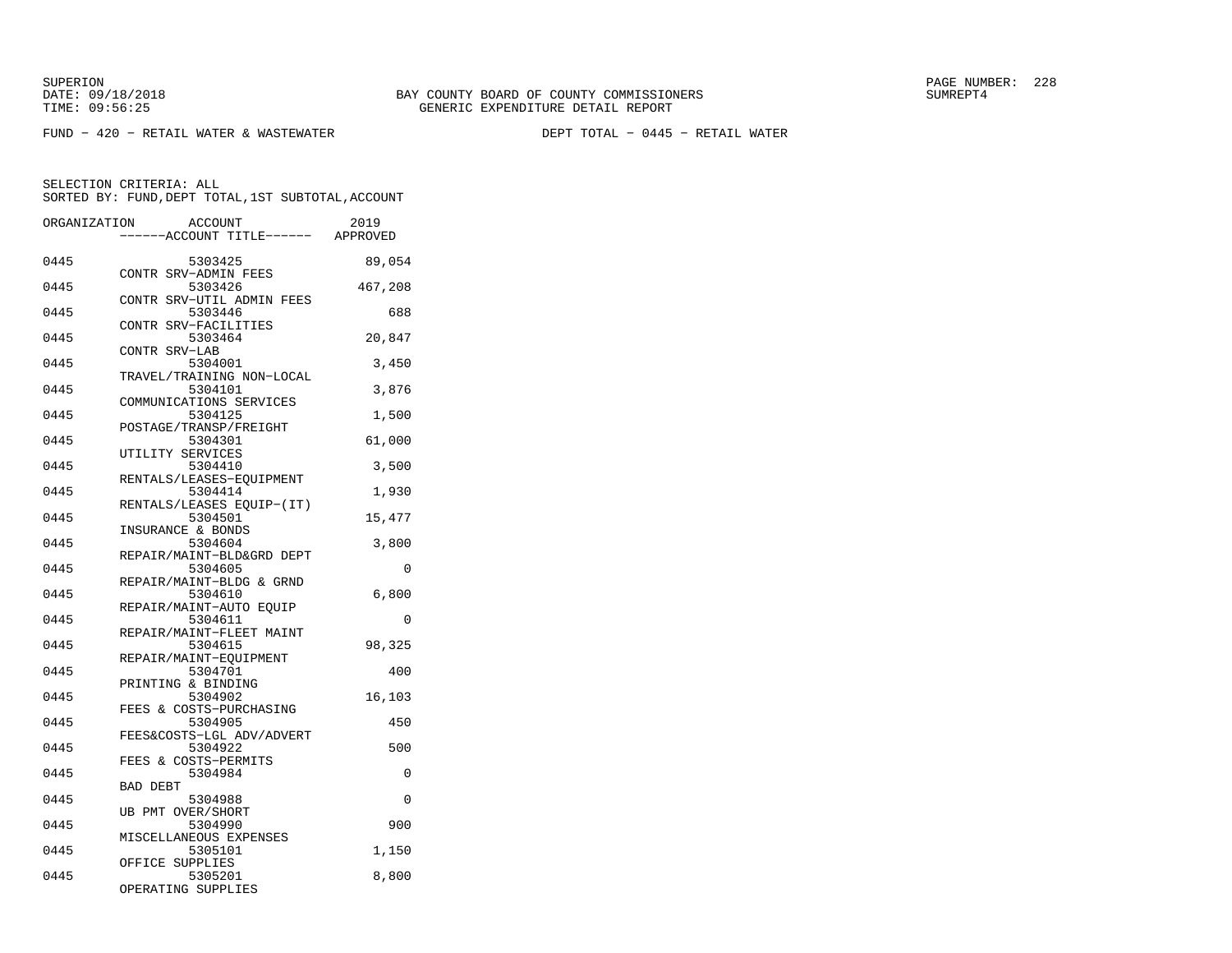FUND − 420 − RETAIL WATER & WASTEWATER DEPT TOTAL − 0445 − RETAIL WATER

| ORGANIZATION | <b>ACCOUNT</b><br>---ACCOUNT TITLE------ APPROVED | 2019         |
|--------------|---------------------------------------------------|--------------|
| 0445         | 5305202                                           | 650          |
| 0445         | OPER SUPPLIES-JANITORIAL<br>5305204               | 750          |
| 0445         | OPER. SUPPLIES-CHEMICALS<br>5305205               | 8,500        |
| 0445         | GAS, OIL & LUBRICANTS<br>5305210                  | 11,615       |
| 0445         | SAFETY GEAR & SUPPLIES<br>5305215                 | 4,600        |
| 0445         | CLOTHING & WEARING APPRL<br>5305220               | 5,875        |
| 0445         | TOOL & SMALL IMPLEMENTS<br>5305240                | 425          |
| 0445         | OPER SUPPLIES-LAB<br>5305401                      | 600          |
| 0445         | BOOKS/RESOURCE MATR/SUBSC<br>5305402              | 850          |
| 0445         | DUES & MEMBERSHIPS<br>5305406                     | 5,215        |
| 0445         | TRAINING & TUITION<br>5334910                     | 1,010,000    |
|              | COGS-WATER                                        |              |
|              | TOTAL OPERATING EXPENSES                          | 2,026,117    |
| 0445         | 5606101                                           | $\Omega$     |
| 0445         | LAND<br>5606401                                   | 39,300       |
| 0445         | EQUIPMENT<br>5606402                              | 88,210       |
| 0445         | EQUIP LESS THAN \$1000<br>5606450                 | 690          |
| 0445         | COMPUTER SOFTWARE<br>5606539                      | 0            |
| 0445         | CIP-TAFB AFRL WATER PROJ<br>5606540               | 0            |
| 0445         | CIP-TAFB SILVER FLAG PROJ<br>5606555              | 0            |
| 0445         | CIP-WATER LINE EXTENSION<br>5606557               | 0            |
| 0445         | CIP-N BAY BOOSTER PUMP<br>5606565                 | 0            |
|              | CIP-WTRLINE EXT/ST RD 77                          |              |
| 0445         | 5606580<br>CIP-METER RPLCMT PROJ                  | 500,000      |
| 0445         | 5606601<br>IMPACT FEE PROJECTS                    | 0            |
| 0445         |                                                   |              |
|              | 5616301<br>IMPRV ROADS & BRIDGES                  | 0<br>628,200 |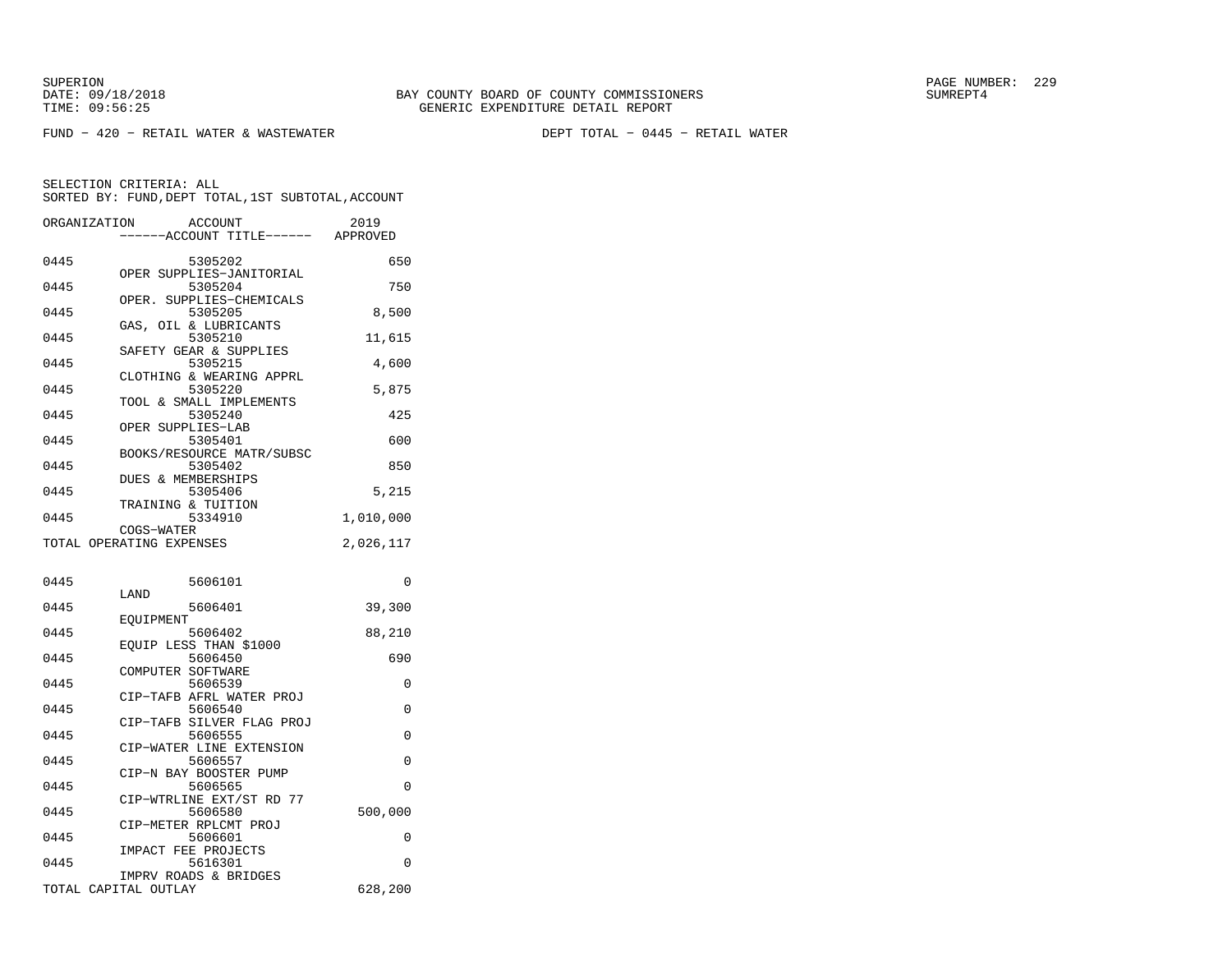FUND − 420 − RETAIL WATER & WASTEWATER DEPT TOTAL − 0445 − RETAIL WATER

| ORGANIZATION       | ACCOUNT<br>------ACCOUNT TITLE------ APPROVED | 2019      |
|--------------------|-----------------------------------------------|-----------|
|                    |                                               |           |
|                    |                                               |           |
| 0445               | 5707115                                       | 265,684   |
| 0445               | PRINCIPAL-REV BONDS<br>5707205                | 9,673     |
| 0445               | INTEREST-LOANS<br>5707215                     | 353,519   |
| 0445               | INTEREST-REV BONDS<br>5707303                 | $\Omega$  |
| 0445               | <b>BOND ISSUE COSTS</b><br>5707370            | $\Omega$  |
|                    | ARBITRAGE REBATE EXPENSE                      |           |
| TOTAL DEBT SERVICE |                                               | 628,876   |
|                    |                                               |           |
| 0445               | 5819111                                       | $\Omega$  |
| 0445               | TRNFS-WATER SYS (401)<br>5905998              | $\Omega$  |
|                    | DEPRECIATION EXPENSE                          |           |
| 0445               | 5909902<br>REFUNDS-WATER IMPACT FEES          | $\Omega$  |
| 0445               | 5909910                                       | $\Omega$  |
| 0445               | RESERVE FOR CONTINGENCIES<br>5909912          | $\Omega$  |
| 0445               | RESERVE-RENWL/REPLACEMENT<br>5909913          | $\Omega$  |
|                    | RESERVE-IMPACT FEES                           |           |
| 0445               | 5909915<br>RESERVE FOR PAY ADJUSTMNT          | $\Omega$  |
| 0445               | 5909920                                       | 0         |
| 0445               | RESERVE-FUTURE CAP OUTLAY<br>5909999          | $\Omega$  |
|                    | RESERVE-CASH FORWARD                          |           |
|                    | TOTAL NON-OPERATING EXPENSES                  | $\Omega$  |
| TOTAL RETAIL WATER |                                               | 4,116,841 |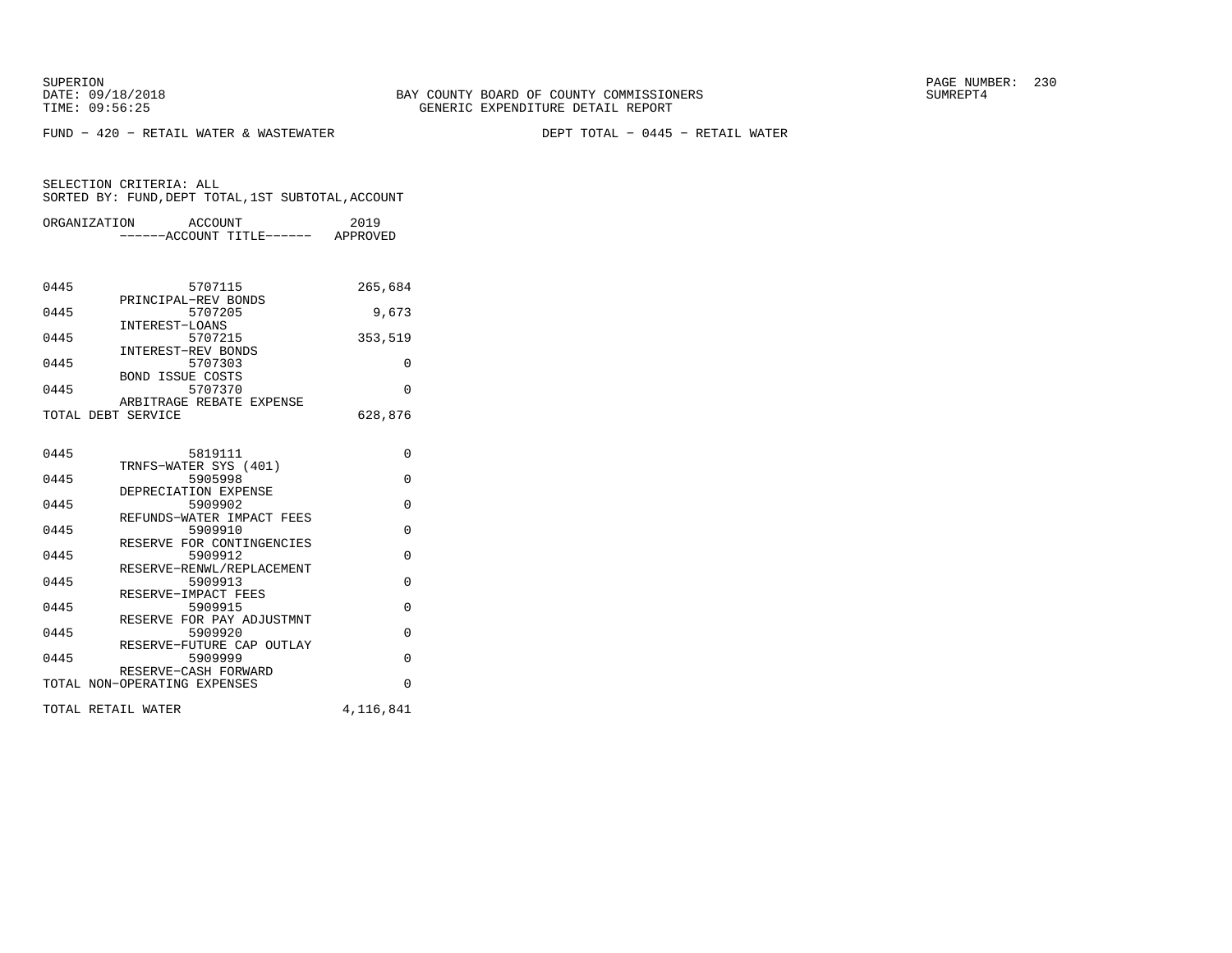FUND − 420 − RETAIL WATER & WASTEWATER DEPT TOTAL − 0447 − RIVER CAMPS

| ORGANIZATION | <b>ACCOUNT</b><br>--ACCOUNT TITLE------ | 2019<br>APPROVED |
|--------------|-----------------------------------------|------------------|
| 0447         | 5143101                                 | 0                |
| 0447         | PROF SRV-CO ATTORNEY<br>5303104         | 0                |
| 0447         | PROF SRV-ENGINEERING<br>5303125         | $\Omega$         |
| 0447         | PROF SRV-ENG/PERMITTING<br>5303401      | $\Omega$         |
| 0447         | CONTRACTED SERVICES<br>5303425          | $\Omega$         |
| 0447         | CONTR SRV-ADMIN FEES<br>5303464         | $\Omega$         |
|              | CONTR SRV-LAB                           |                  |
| 0447         | 5304101<br>COMMUNICATIONS SERVICES      | $\Omega$         |
| 0447         | 5304125<br>POSTAGE/TRANSP/FREIGHT       | $\Omega$         |
| 0447         | 5304301<br>UTILITY SERVICES             | $\Omega$         |
| 0447         | 5304501<br>INSURANCE & BONDS            | 0                |
| 0447         | 5304604<br>REPAIR/MAINT-BLD&GRD DEPT    | $\Omega$         |
| 0447         | 5304610<br>REPAIR/MAINT-AUTO EOUIP      | $\Omega$         |
| 0447         | 5304615                                 | $\Omega$         |
| 0447         | REPAIR/MAINT-EOUIPMENT<br>5304902       | 0                |
| 0447         | & COSTS-PURCHASING<br>FEES<br>5304909   | $\Omega$         |
| 0447         | FEES & COSTS-COURT FILING<br>5304990    | $\Omega$         |
| 0447         | MISCELLANEOUS EXPENSES<br>5305201       | 0                |
| 0447         | OPERATING SUPPLIES<br>5305202           | $\Omega$         |
| 0447         | OPER SUPPLIES-JANITORIAL<br>5305204     | $\Omega$         |
| 0447         | SUPPLIES-CHEMICALS<br>OPER.<br>5305205  | $\Omega$         |
| 0447         | OIL & LUBRICANTS<br>GAS.                |                  |
|              | 5305210<br>SAFETY GEAR & SUPPLIES       | $\Omega$         |
| 0447         | 5305220<br>TOOL & SMALL IMPLEMENTS      | $\Omega$         |
| 0447         | 5305240<br>SUPPLIES-LAB<br>OPER         | $\Omega$         |
| 0447         | 5305402<br>DUES & MEMBERSHIPS           | $\Omega$         |
|              | TOTAL OPERATING EXPENSES                | $\Omega$         |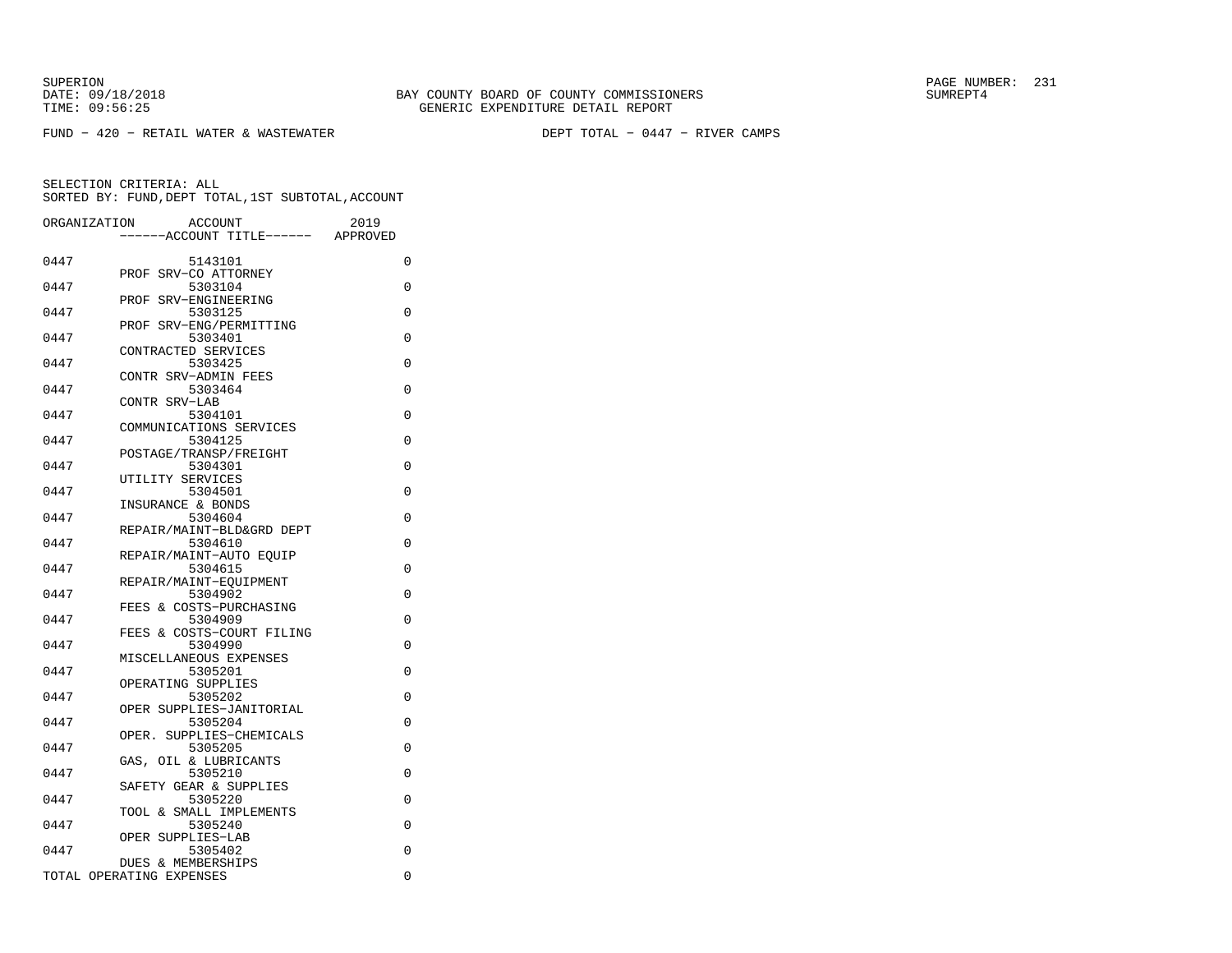FUND − 420 − RETAIL WATER & WASTEWATER DEPT TOTAL − 0447 − RIVER CAMPS

| ORGANIZATION      | 2019<br>ACCOUNT                       |          |
|-------------------|---------------------------------------|----------|
|                   | ------ACCOUNT TITLE------<br>APPROVED |          |
|                   |                                       |          |
| 0447              | 5606401                               | U        |
| 0447              | EOUIPMENT<br>5606402                  | $\Omega$ |
|                   | EOUIP LESS THAN \$1000                |          |
|                   | TOTAL CAPITAL OUTLAY                  | $\cap$   |
|                   |                                       |          |
|                   |                                       |          |
| 0447              | 5909902<br>REFUNDS-WATER IMPACT FEES  | $\Omega$ |
| 0447              | 5909903                               | $\Omega$ |
|                   | REFUNDS-SEWER IMPACT FEES             |          |
| 0447              | 5909910                               | $\cap$   |
|                   | RESERVE FOR CONTINGENCIES             | U        |
|                   | TOTAL NON-OPERATING EXPENSES          |          |
| TOTAL RIVER CAMPS |                                       | U        |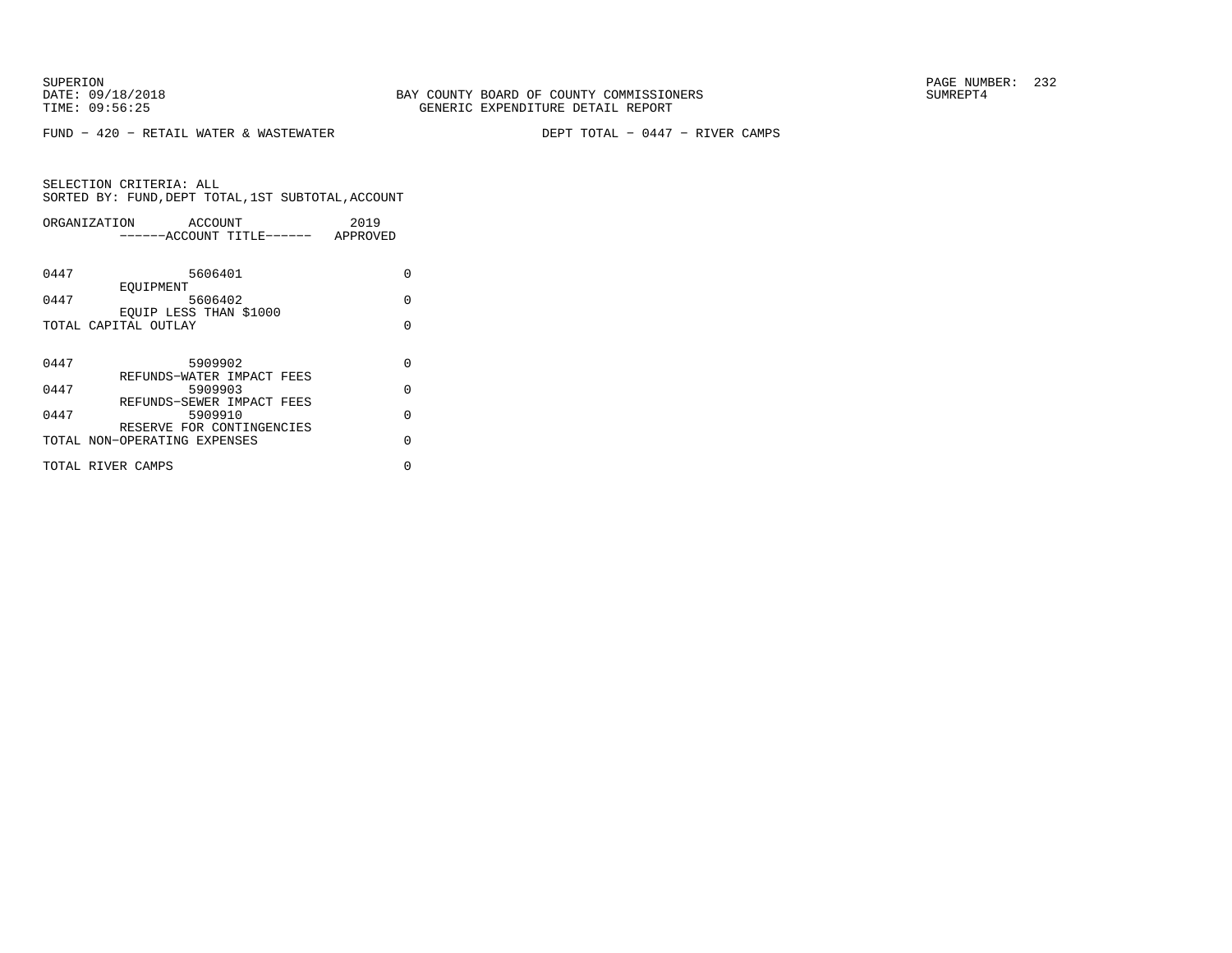FUND − 420 − RETAIL WATER & WASTEWATER DEPT TOTAL − 0448 − LAKE MERIAL

|      | ORGANIZATION ACCOUNT                                      | 2019       |
|------|-----------------------------------------------------------|------------|
|      | -----ACCOUNT TITLE------ APPROVED                         |            |
|      |                                                           |            |
| 0448 | 5303401                                                   | $\Omega$   |
|      | CONTRACTED SERVICES                                       |            |
| 0448 | 5303464                                                   | $\Omega$   |
| 0448 | CONTR SRV-LAB<br>5304301                                  | $\Omega$   |
|      | UTILITY SERVICES                                          |            |
| 0448 | 5304615                                                   | $\Omega$   |
|      | REPAIR/MAINT-EOUIPMENT                                    |            |
| 0448 | 5304990                                                   | $\Omega$   |
|      | MISCELLANEOUS EXPENSES                                    |            |
| 0448 | 5305201                                                   | $\Omega$   |
|      | OPERATING SUPPLIES                                        |            |
| 0448 | 5305204                                                   | $\Omega$   |
|      | OPER. SUPPLIES-CHEMICALS                                  |            |
|      | TOTAL OPERATING EXPENSES                                  | $\Omega$   |
|      |                                                           |            |
|      |                                                           |            |
| 0448 | 5909902                                                   | $\Omega$   |
|      | REFUNDS-WATER IMPACT FEES                                 |            |
| 0448 | 5909903                                                   | $\Omega$   |
|      | REFUNDS-SEWER IMPACT FEES                                 |            |
| 0448 | 5909910                                                   | $\Omega$   |
|      | RESERVE FOR CONTINGENCIES<br>TOTAL NON-OPERATING EXPENSES | $\Omega$   |
|      |                                                           |            |
|      | TOTAL LAKE MERIAL                                         | $\Omega$   |
|      |                                                           |            |
|      | TOTAL RETAIL WATER & WASTEWATER                           | 21,300,429 |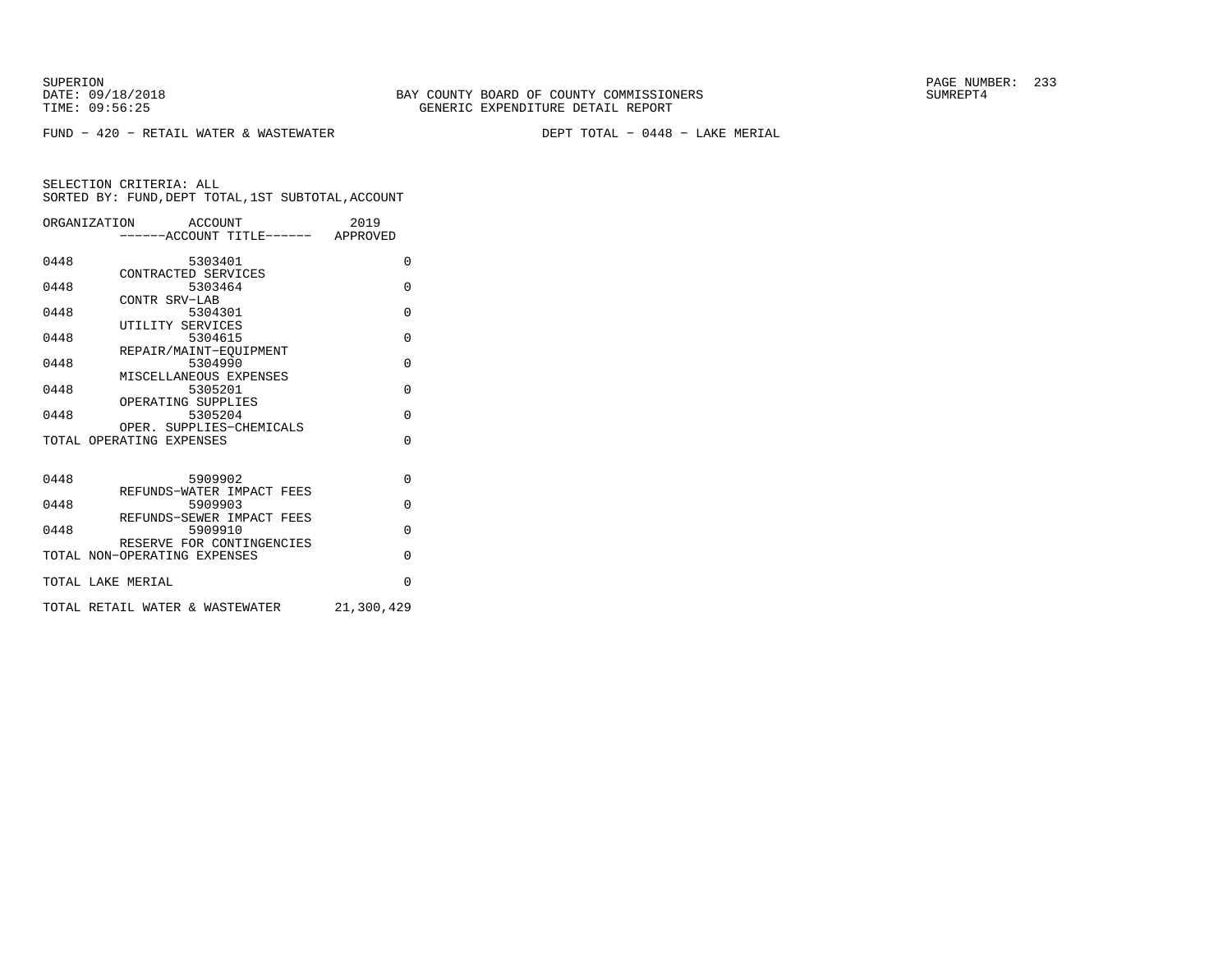SUPERION PAGE NUMBER: 234

FUND − 425 − INDUSTRIAL WASTEWATER DEPT TOTAL − 0480 − INDUSTRIAL WSTWTR OPERATN

| ORGANIZATION | <b>ACCOUNT</b><br>2019<br>--ACCOUNT TITLE------<br>APPROVED |   |
|--------------|-------------------------------------------------------------|---|
| 0480         | 5101200                                                     | 0 |
| 0480         | SALARIES & WAGES-REGULAR<br>5101400                         | 0 |
| 0480         | SALARIES & WAGES-OVERTIME<br>5102100                        | 0 |
| 0480         | FICA TAXES-MATCHING<br>5102200                              | 0 |
| 0480         | RETIREMENT CONTRIBUTIONS<br>5102300                         | 0 |
| 0480         | LIFE & HEALTH INSURANCE<br>5102400                          | 0 |
|              | WORKERS COMP. PREMIUMS                                      |   |
|              | TOTAL PERSONAL SERVICES                                     | 0 |
| 0480         | 5143101                                                     | 0 |
| 0480         | SRV-CO ATTORNEY<br>PROF<br>5143105                          | 0 |
| 0480         | SRV-OTHER ATTNY<br>PROF<br>5303104                          | 0 |
|              | PROF<br>SRV-ENGINEERING                                     | 0 |
| 0480         | 5303106<br>PROF SRV-PHYSICLS/MEDICAL                        |   |
| 0480         | 5303107<br>SRV-SUBSTANCE TEST<br>PROF                       | 0 |
| 0480         | 5303110<br>PROF SRV-BACKGROUND CHECK                        | 0 |
| 0480         | 5303401<br>CONTRACTED SERVICES                              | 0 |
| 0480         | 5303408                                                     | 0 |
| 0480         | CONTR SRV-800 MHZ<br>5303410                                | 0 |
| 0480         | CONTR SRV-JANITORIAL<br>5303416                             | 0 |
| 0480         | CONTR SRV-LAGOON DREDGING<br>5303422                        | 0 |
| 0480         | CONTR SRV-GIS<br>5303425                                    | 0 |
| 0480         | CONTR SRV-ADMIN FEES<br>5303426                             | 0 |
|              | CONTR SRV-UTIL ADMIN FEES                                   |   |
| 0480         | 5303446<br>CONTR SRV-FACILITIES                             | 0 |
| 0480         | 5303448<br>CONTR SRV-RETAIL STAFF                           | 0 |
| 0480         | 5303464<br>CONTR SRV-LAB                                    | 0 |
| 0480         | 5304001<br>TRAVEL/TRAINING NON-LOCAL                        | 0 |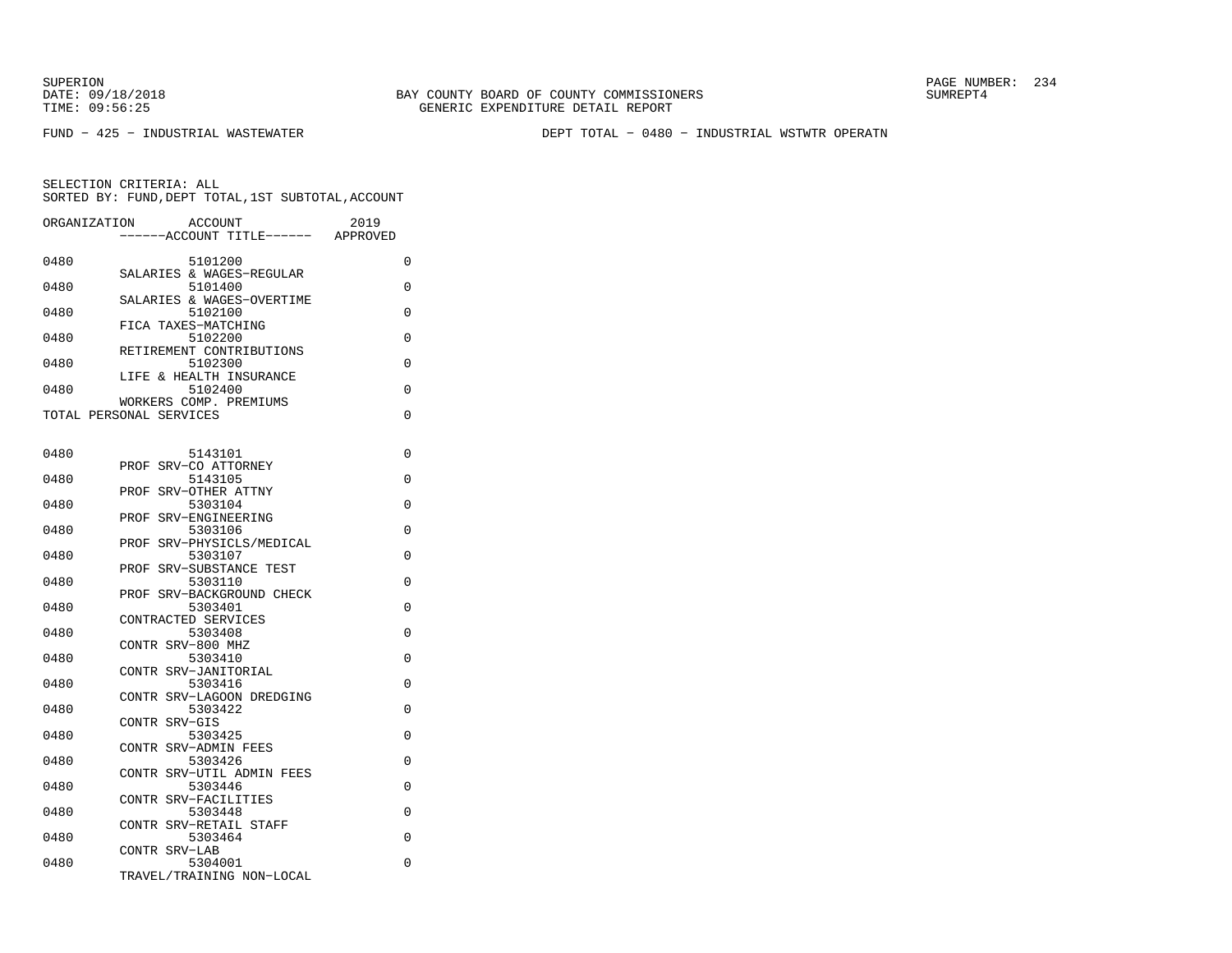SUPERION PAGE NUMBER: 235

FUND − 425 − INDUSTRIAL WASTEWATER DEPT TOTAL − 0480 − INDUSTRIAL WSTWTR OPERATN

| ORGANIZATION | <b>ACCOUNT</b><br>---ACCOUNT TITLE------              | 2019<br>APPROVED |
|--------------|-------------------------------------------------------|------------------|
| 0480         | 5304005                                               | 0                |
| 0480         | TRAVEL-LOCAL<br>5304101                               | 0                |
| 0480         | COMMUNICATIONS SERVICES<br>5304125                    | 0                |
| 0480         | POSTAGE/TRANSP/FREIGHT<br>5304301<br>UTILITY SERVICES | 0                |
| 0480         | 5304410<br>RENTALS/LEASES-EQUIPMENT                   | 0                |
| 0480         | 5304420<br>RENTALS/LEASES-LAGOON                      | 0                |
| 0480         | 5304501<br>INSURANCE & BONDS                          | 0                |
| 0480         | 5304604<br>REPAIR/MAINT-BLD&GRD DEPT                  | 0                |
| 0480         | 5304605<br>REPAIR/MAINT-BLDG & GRND                   | 0                |
| 0480         | 5304610<br>REPAIR/MAINT-AUTO EOUIP                    | $\Omega$         |
| 0480         | 5304611<br>REPAIR/MAINT-FLEET MAINT                   | 0                |
| 0480         | 5304615<br>REPAIR/MAINT-EOUIPMENT                     | 0                |
| 0480         | 5304625<br>REPAIR/MAINT-LAGOON                        | 0                |
| 0480         | 5304626<br>REPAIR/MAINT-MILL PMP STA                  | 0                |
| 0480         | 5304701<br>PRINTING & BINDING                         | 0                |
| 0480         | 5304902<br>FEES & COSTS-PURCHASING                    | 0                |
| 0480         | 5304905<br>FEES&COSTS-LGL ADV/ADVERT                  | 0                |
| 0480         | 5304911<br>FEES & COSTS-FINES                         | 0                |
| 0480         | 5304922<br>FEES & COSTS-PERMITS                       | 0                |
| 0480         | 5304990<br>MISCELLANEOUS EXPENSES                     | 0                |
| 0480         | 5305101<br>OFFICE SUPPLIES                            | 0                |
| 0480         | 5305201<br>OPERATING SUPPLIES                         | 0                |
| 0480         | 5305202<br>OPER SUPPLIES-JANITORIAL                   | $\Omega$         |
| 0480         | 5305204<br>OPER. SUPPLIES-CHEMICALS                   | 0                |
| 0480         | 5305205<br>OIL & LUBRICANTS<br>GAS,                   | 0                |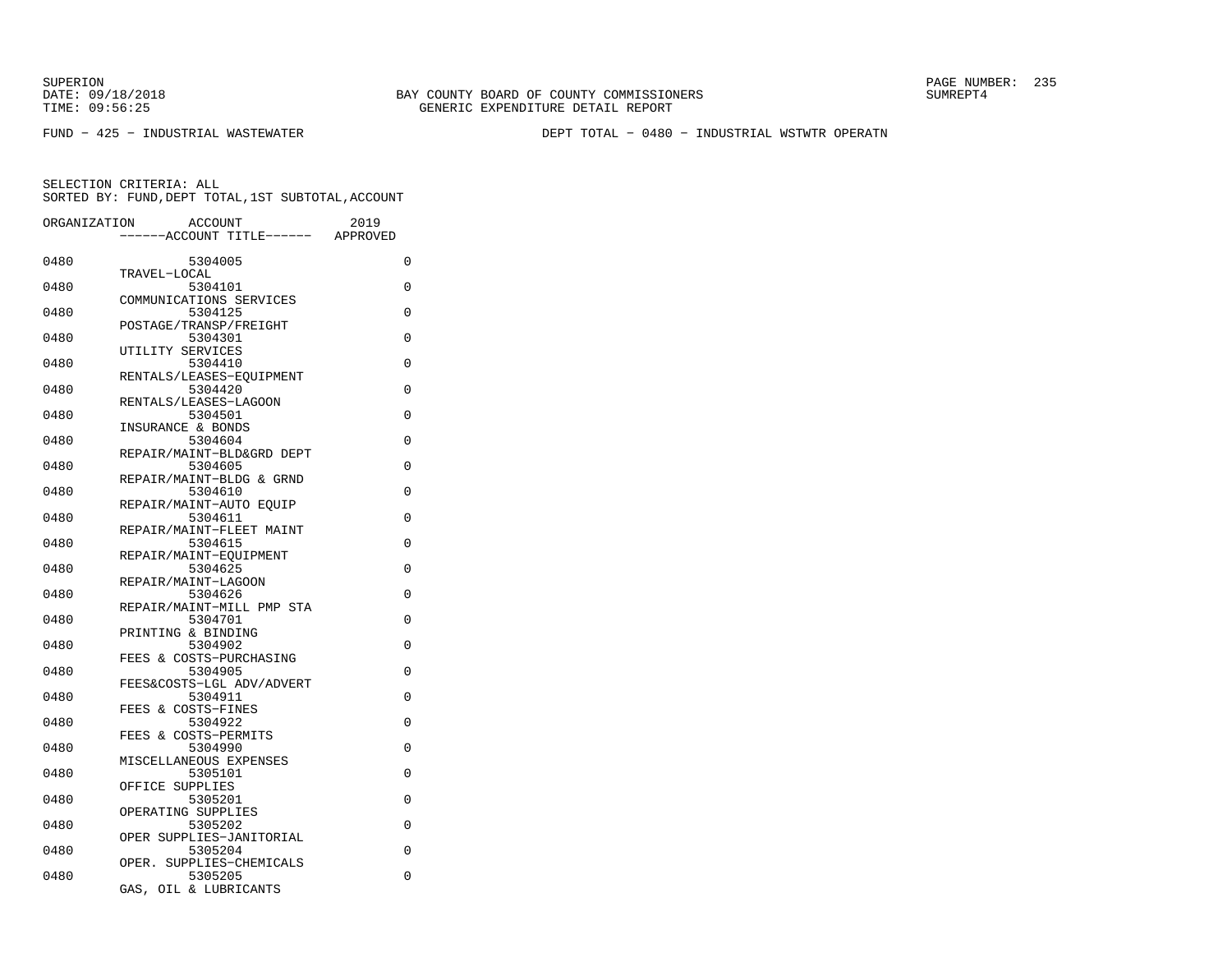SUPERION PAGE NUMBER: 236

FUND − 425 − INDUSTRIAL WASTEWATER DEPT TOTAL − 0480 − INDUSTRIAL WSTWTR OPERATN

| ORGANIZATION | ACCOUNT<br>-----ACCOUNT TITLE------ APPROVED                   | 2019     |
|--------------|----------------------------------------------------------------|----------|
| 0480         | 5305210                                                        | 0        |
| 0480         | SAFETY GEAR & SUPPLIES<br>5305215                              | 0        |
| 0480         | CLOTHING & WEARING APPRL<br>5305220<br>TOOL & SMALL IMPLEMENTS | $\Omega$ |
| 0480         | 5305240<br>OPER SUPPLIES-LAB                                   | $\Omega$ |
| 0480         | 5305401<br>BOOKS/RESOURCE MATR/SUBSC                           | $\Omega$ |
| 0480         | 5305402<br>DUES & MEMBERSHIPS                                  | $\Omega$ |
| 0480         | 5305406<br>TRAINING & TUITION                                  | $\Omega$ |
|              | TOTAL OPERATING EXPENSES                                       | $\Omega$ |
| 0480         | 5606401                                                        | 0        |
| 0480         | EOUIPMENT<br>5606402                                           | $\Omega$ |
|              | EQUIP LESS THAN \$1000<br>TOTAL CAPITAL OUTLAY                 | 0        |
|              |                                                                |          |
| 0480         | 5819111<br>TRNFS-WATER SYS (401)                               | 0        |
| 0480         | 5905908<br>LOSS ON DISPOSAL                                    | 0        |
| 0480         | 5905998<br>DEPRECIATION EXPENSE                                | 0        |
| 0480         | 5909910<br>RESERVE FOR CONTINGENCIES                           | $\Omega$ |
| 0480         | 5909915<br>RESERVE FOR PAY ADJUSTMNT                           | $\Omega$ |
| 0480         | 5909999<br>RESERVE-CASH FORWARD                                | 0        |
|              | TOTAL NON-OPERATING EXPENSES                                   | 0        |
|              | TOTAL INDUSTRIAL WSTWTR OPERATN                                | 0        |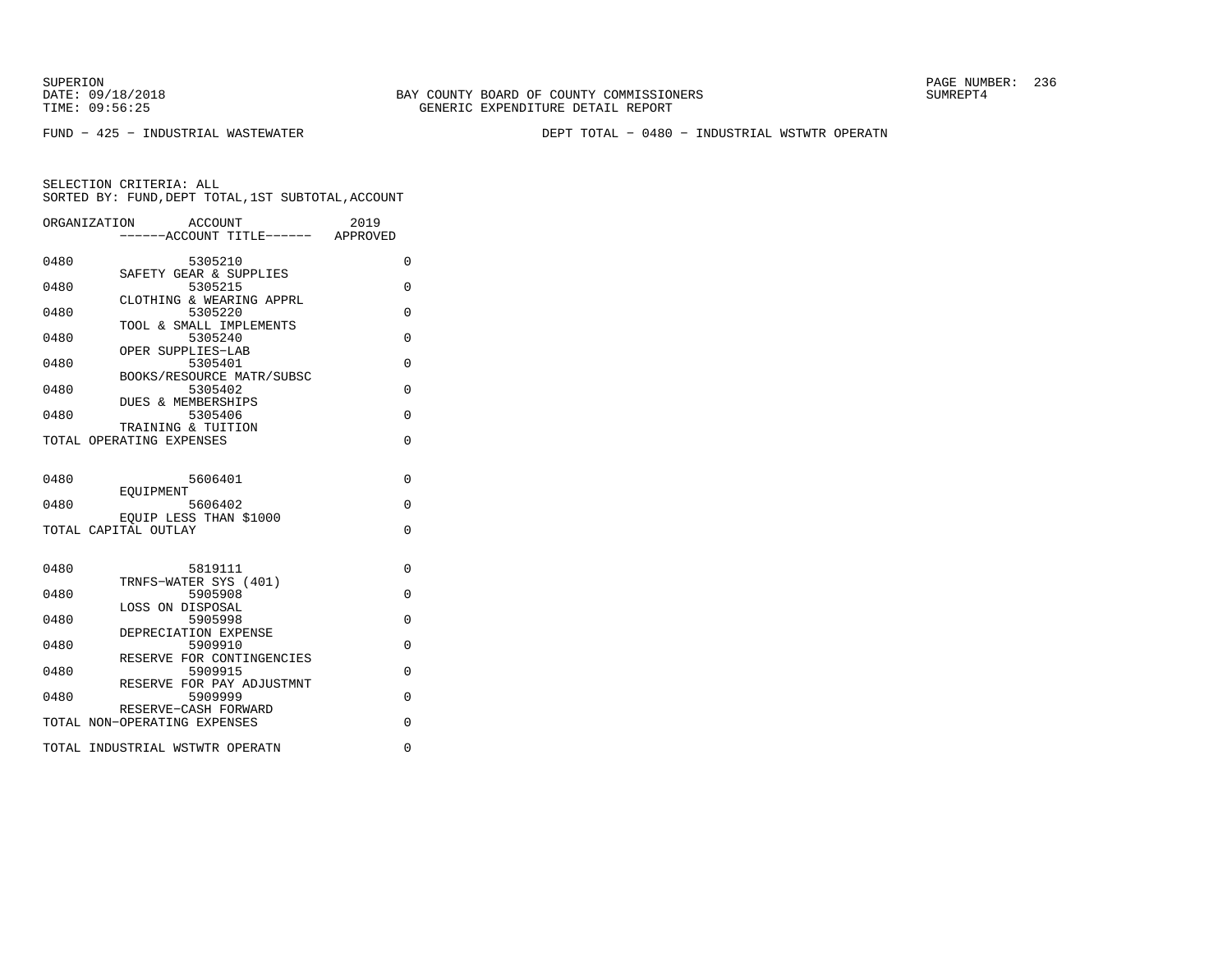FUND − 425 − INDUSTRIAL WASTEWATER DEPT TOTAL − 0490 − MILITARY POINT

| ORGANIZATION<br>ACCOUNT     | 2019                                                                                                                                   |
|-----------------------------|----------------------------------------------------------------------------------------------------------------------------------------|
|                             |                                                                                                                                        |
| 5304605                     | $\Omega$                                                                                                                               |
| 5304615                     | O                                                                                                                                      |
| REPAIR/MAINT-EOUIPMENT      |                                                                                                                                        |
| TOTAL OPERATING EXPENSES    | $\Omega$                                                                                                                               |
|                             |                                                                                                                                        |
| 5606307                     | $\Omega$                                                                                                                               |
|                             | $\Omega$                                                                                                                               |
| IMPRV-MPS WWTR PUMP INTAK   |                                                                                                                                        |
| 5606341                     | $\Omega$                                                                                                                               |
|                             | $\Omega$                                                                                                                               |
| EOUIPMENT                   |                                                                                                                                        |
| TOTAL CAPITAL OUTLAY        | $\Omega$                                                                                                                               |
| TOTAL MILITARY POINT        | O                                                                                                                                      |
| TOTAL INDUSTRIAL WASTEWATER | U                                                                                                                                      |
|                             | -----ACCOUNT TITLE------ APPROVED<br>REPAIR/MAINT-BLDG & GRND<br>IMPRV-LAGOON CELL #1<br>5606323<br>IMPRV-BERM EROSION PREV<br>5606401 |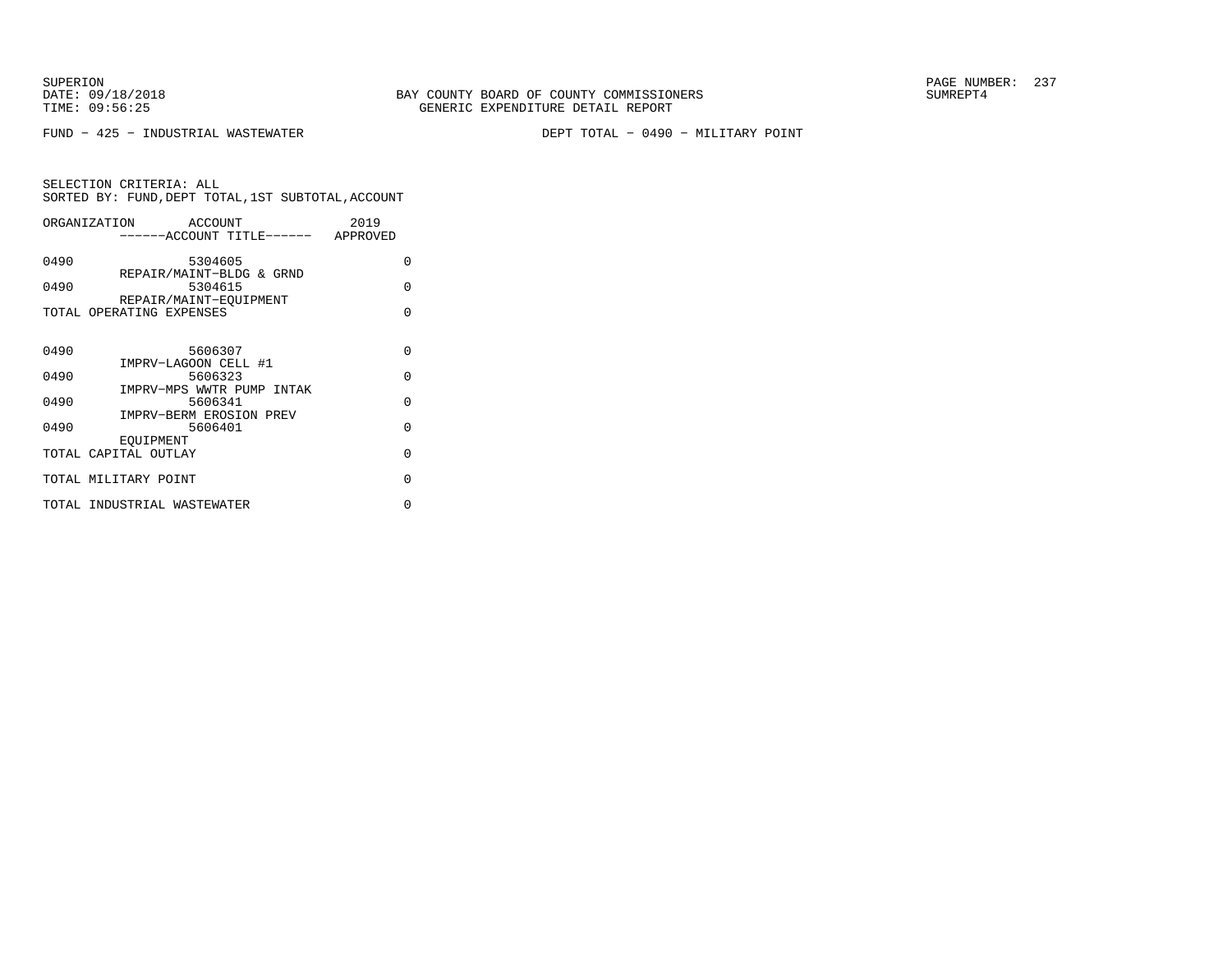FUND − 430 − SOLID WASTE FUND DEPT TOTAL − 0501 − LANDFILL

| ORGANIZATION            |                   | ACCOUNT                              | 2019     |
|-------------------------|-------------------|--------------------------------------|----------|
|                         |                   | ---ACCOUNT TITLE------               | APPROVED |
| 0501                    |                   | 5101200                              | 575,631  |
| 0501                    |                   | SALARIES & WAGES-REGULAR<br>5101205  | $\Omega$ |
| 0501                    |                   | SALARIES & WAGES-DISASTER<br>5101400 | 40,000   |
| 0501                    |                   | SALARIES & WAGES-OVERTIME<br>5101405 | $\Omega$ |
| 0501                    |                   | SALARIES-DISASTER O/T<br>5102100     | 47,096   |
| 0501                    |                   | FICA TAXES-MATCHING<br>5102200       | 54,896   |
|                         |                   | RETIREMENT CONTRIBUTIONS             |          |
| 0501                    |                   | 5102300<br>LIFE & HEALTH INSURANCE   | 163,857  |
| 0501                    | VIRTUAL DOCTOR    | 5102302                              | 1,008    |
| 0501                    |                   | 5102400<br>WORKERS COMP. PREMIUMS    | 74,543   |
| TOTAL PERSONAL SERVICES |                   |                                      | 957,031  |
| 0501                    |                   | 5143101                              |          |
|                         |                   | PROF SRV-CO ATTORNEY                 | 7,179    |
| 0501                    |                   | 5143105<br>PROF SRV-OTHER ATTNY      | 0        |
| 0501                    |                   | 5303104<br>PROF SRV-ENGINEERING      | 35,000   |
| 0501                    |                   | 5303106                              | 300      |
| 0501                    | PROF              | SRV-PHYSICLS/MEDICAL<br>5303107      | 600      |
| 0501                    | PROF              | SRV-SUBSTANCE TEST<br>5303110        | 122      |
| 0501                    |                   | PROF SRV-BACKGROUND CHECK<br>5303401 | 414,625  |
| 0501                    |                   | CONTRACTED SERVICES<br>5303403       | 10,000   |
|                         |                   | CONTR SRV-BANK CHRG POOL             |          |
| 0501                    | CONTR SRV-800 MHZ | 5303408                              | 3,453    |
| 0501                    |                   | 5303410<br>CONTR SRV-JANITORIAL      | 0        |
| 0501                    |                   | 5303425<br>CONTR SRV-ADMIN FEES      | 71,358   |
| 0501                    |                   | 5303446                              | 8,927    |
| 0501                    | CONTR             | SRV-FACILITIES<br>5303464            | 21,000   |
| 0501                    | CONTR SRV-LAB     | 5304001                              | 2,600    |
|                         |                   | TRAVEL/TRAINING NON-LOCAL            |          |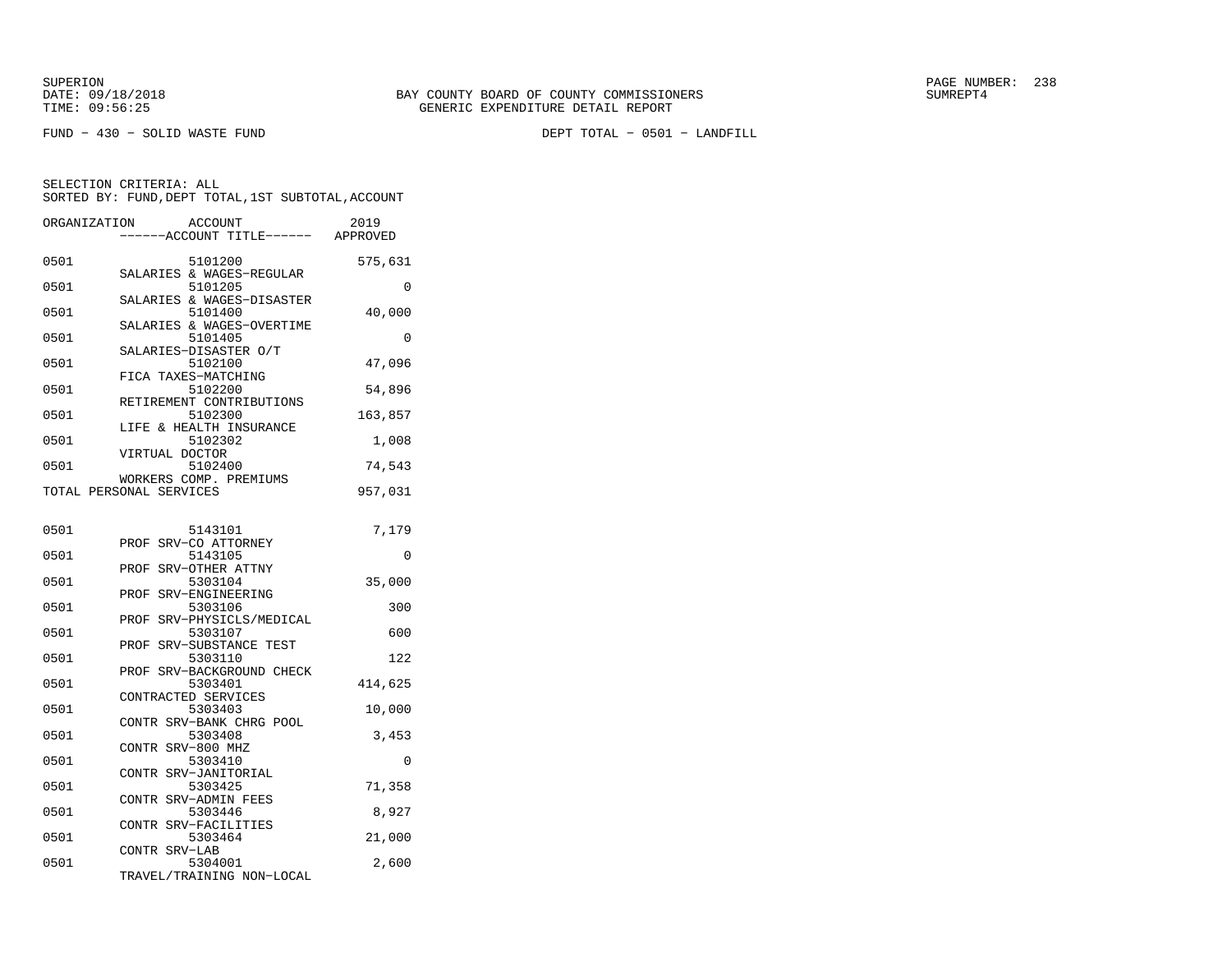FUND − 430 − SOLID WASTE FUND DEPT TOTAL − 0501 − LANDFILL

| ORGANIZATION |                          | <b>ACCOUNT</b> |                                 | 2019     |
|--------------|--------------------------|----------------|---------------------------------|----------|
|              |                          |                | ---ACCOUNT TITLE------ APPROVED |          |
| 0501         |                          | 5304101        |                                 | 8,736    |
| 0501         | COMMUNICATIONS SERVICES  | 5304122        |                                 | 3,163    |
| 0501         | COMM SRV-LEASED LINES    | 5304125        |                                 | 800      |
| 0501         | POSTAGE/TRANSP/FREIGHT   | 5304301        |                                 | 16,000   |
|              | UTILITY SERVICES         |                |                                 |          |
| 0501         |                          | 5304410        | RENTALS/LEASES-EQUIPMENT        | 21,140   |
| 0501         |                          | 5304414        | RENTALS/LEASES EQUIP-(IT)       | 5,120    |
| 0501         |                          | 5304501        |                                 | 40,475   |
| 0501         | INSURANCE & BONDS        | 5304604        |                                 | 35,000   |
| 0501         |                          | 5304605        | REPAIR/MAINT-BLD&GRD DEPT       | 0        |
| 0501         | REPAIR/MAINT-BLDG & GRND | 5304610        |                                 | 30,000   |
|              | REPAIR/MAINT-AUTO EOUIP  |                |                                 |          |
| 0501         | REPAIR/MAINT-FLEET MAINT | 5304611        |                                 | $\Omega$ |
| 0501         | REPAIR/MAINT-EQUIPMENT   | 5304615        |                                 | 180,000  |
| 0501         | PRINTING & BINDING       | 5304701        |                                 | 500      |
| 0501         |                          | 5304902        |                                 | 5,714    |
| 0501         | FEES & COSTS-PURCHASING  | 5304905        |                                 | 1,200    |
| 0501         |                          | 5304922        | FEES&COSTS-LGL ADV/ADVERT       | 820      |
|              | FEES & COSTS-PERMITS     |                |                                 |          |
| 0501         | <b>BAD DEBT</b>          | 5304984        |                                 | 500      |
| 0501         | SPECIAL EVENTS           | 5304987        |                                 | 0        |
| 0501         | MISCELLANEOUS EXPENSES   | 5304990        |                                 | $\Omega$ |
| 0501         |                          | 5305101        |                                 | 1,000    |
| 0501         | OFFICE SUPPLIES          | 5305201        |                                 | 20,000   |
| 0501         | OPERATING SUPPLIES       | 5305202        |                                 | 1,000    |
| 0501         |                          |                | OPER SUPPLIES-JANITORIAL        |          |
|              | GAS, OIL & LUBRICANTS    | 5305205        |                                 | 140,000  |
| 0501         | SAFETY GEAR & SUPPLIES   | 5305210        |                                 | 1,500    |
| 0501         |                          | 5305215        | CLOTHING & WEARING APPRL        | 10,000   |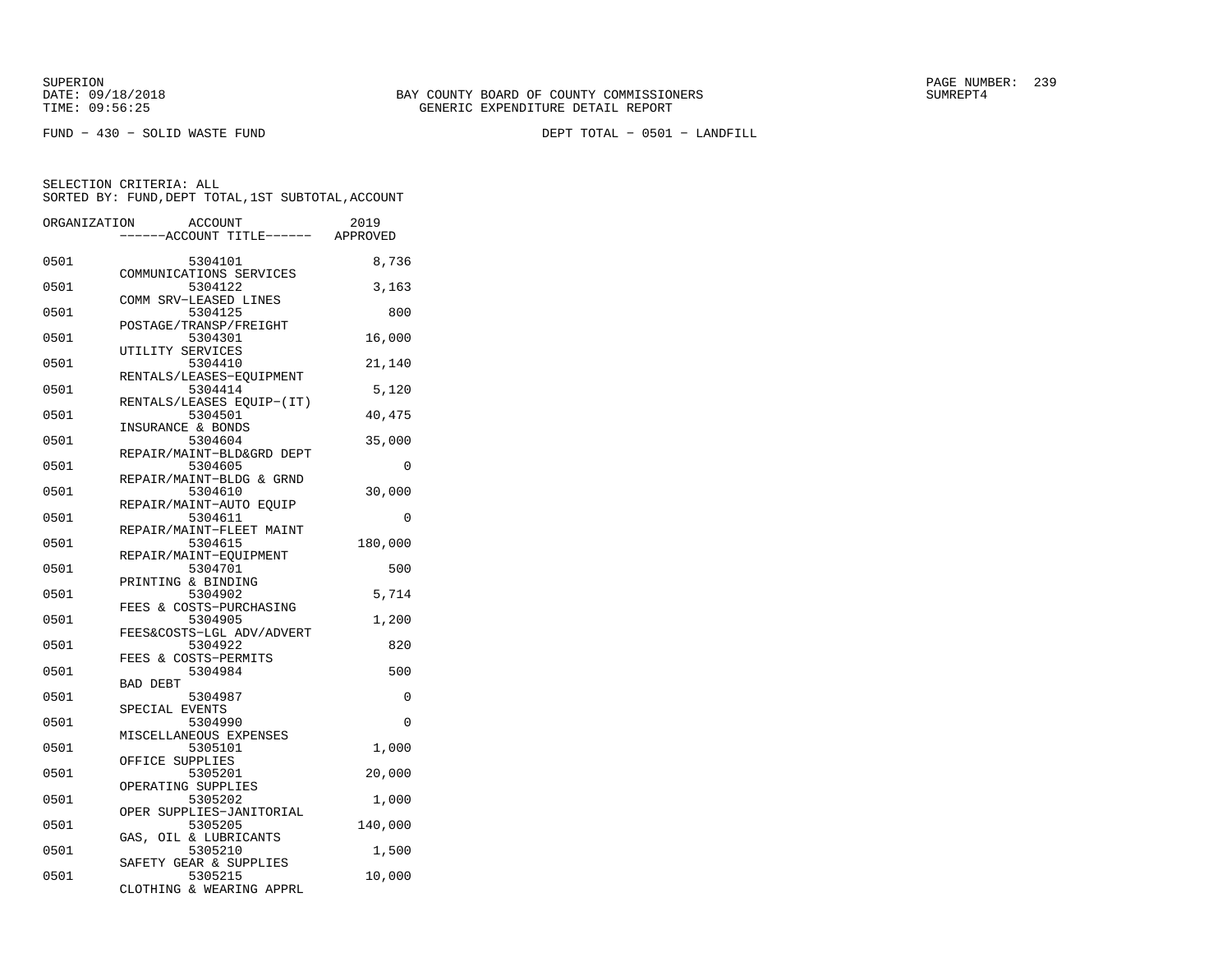FUND − 430 − SOLID WASTE FUND DEPT TOTAL − 0501 − LANDFILL

SELECTION CRITERIA: ALL SORTED BY: FUND,DEPT TOTAL,1ST SUBTOTAL,ACCOUNTORGANIZATION ACCOUNT 2019

|      | ------ACCOUNT TITLE------ APPROVED                        |           |
|------|-----------------------------------------------------------|-----------|
| 0501 | 5305220                                                   | 5,000     |
| 0501 | TOOL & SMALL IMPLEMENTS<br>5305401                        | 0         |
| 0501 | BOOKS/RESOURCE MATR/SUBSC<br>5305402                      | 500       |
| 0501 | <b>DUES &amp; MEMBERSHIPS</b><br>5305406                  | 3,000     |
|      | TRAINING & TUITION<br>TOTAL OPERATING EXPENSES            | 1,106,332 |
| 0501 | 5606401                                                   | $\Omega$  |
| 0501 | EOUIPMENT<br>5606402                                      | 2,600     |
| 0501 | EQUIP LESS THAN \$1000<br>5606450                         | $\Omega$  |
|      | COMPUTER SOFTWARE<br>TOTAL CAPITAL OUTLAY                 | 2,600     |
| 0501 | 5740010                                                   | $\Omega$  |
|      | SPECIAL EVENTS-DON'T USE<br>TOTAL SPECIAL EVENTS          | $\Omega$  |
| 0501 | 5905998                                                   | $\Omega$  |
| 0501 | DEPRECIATION EXPENSE<br>5909910                           | 5,335     |
| 0501 | RESERVE FOR CONTINGENCIES<br>5909915                      | $\Omega$  |
|      | RESERVE FOR PAY ADJUSTMNT<br>TOTAL NON-OPERATING EXPENSES | 5,335     |
|      | TOTAL LANDFILL                                            | 2,071,298 |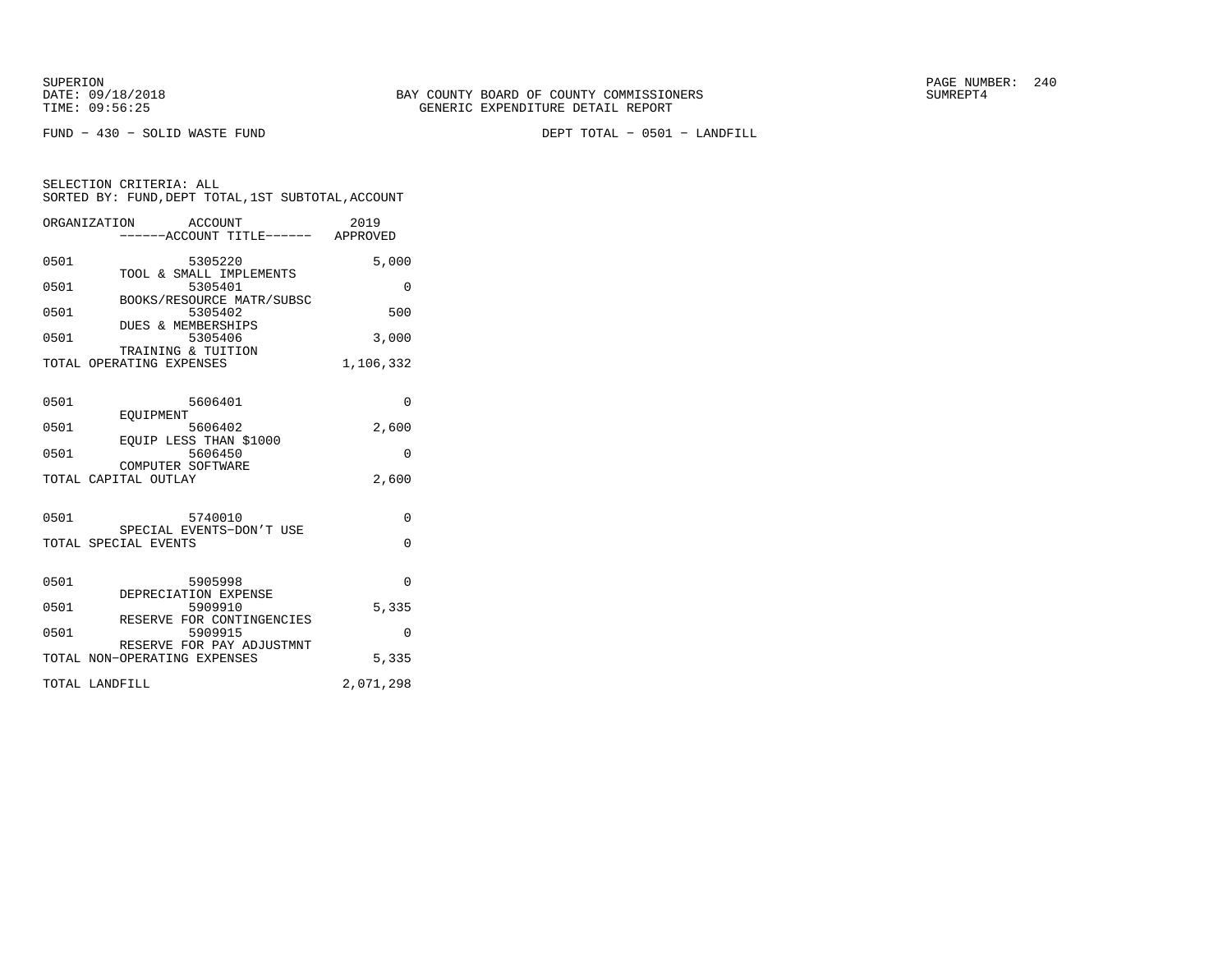FUND − 430 − SOLID WASTE FUND DEPT TOTAL − 0502 − LANDFILL/CARE COST ESCROW

|      | ORGANIZATION                    | ACCOUNT |                           | 2019     |   |
|------|---------------------------------|---------|---------------------------|----------|---|
|      |                                 |         | ------ACCOUNT TITLE------ | APPROVED |   |
| 0502 |                                 | 5606310 |                           |          |   |
|      | LT CARE-MAJETTE                 |         |                           |          |   |
| 0502 |                                 | 5606311 |                           |          | U |
|      |                                 |         | POSTCLOSURE-STEELFIELD    |          |   |
| 0502 |                                 | 5606320 |                           |          | O |
|      | CLOSURE - STEELFIELD            |         |                           |          |   |
|      | TOTAL CAPITAL OUTLAY            |         |                           |          | O |
|      | TOTAL LANDFILL/CARE COST ESCROW |         |                           |          |   |
|      |                                 |         |                           |          |   |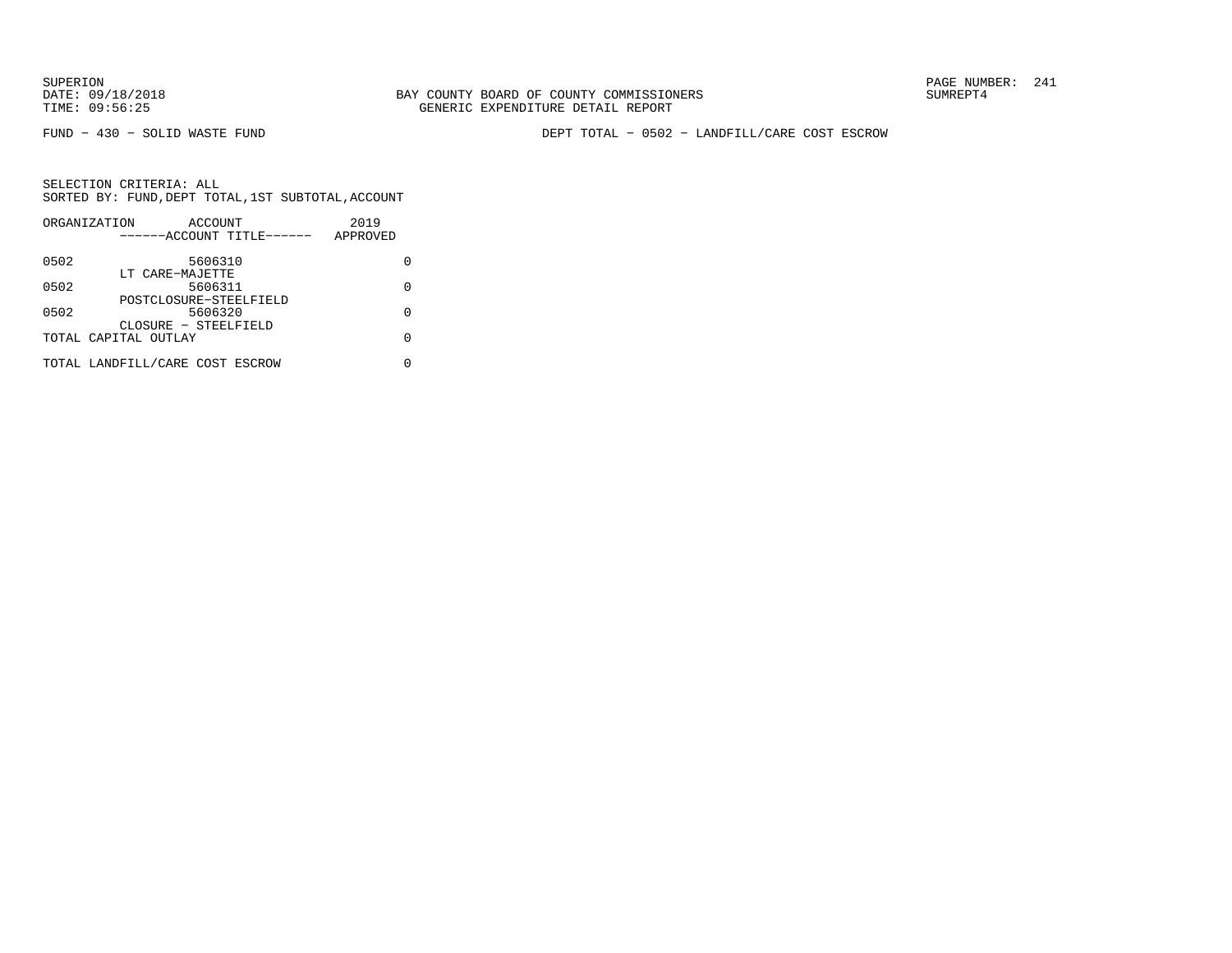SUPERION PAGE NUMBER: 242

FUND − 430 − SOLID WASTE FUND DEPT TOTAL − 0503 − LONGTERM CARE/MAJETTE

|      | ACCOUNT<br>ORGANIZATION<br>----ACCOUNT TITLE------ APPROVED | 2019     |
|------|-------------------------------------------------------------|----------|
| 0503 | 5143101                                                     | 143      |
| 0503 | PROF SRV-CO ATTORNEY<br>5303104                             | 0        |
| 0503 | PROF SRV-ENGINEERING<br>5303110                             | 0        |
| 0503 | PROF SRV-BACKGROUND CHECK<br>5303425                        | 17,967   |
| 0503 | CONTR SRV-ADMIN FEES<br>5303464                             | 10,000   |
| 0503 | CONTR SRV-LAB<br>5304125                                    | 0        |
|      | POSTAGE/TRANSP/FREIGHT                                      |          |
| 0503 | 5304410<br>RENTALS/LEASES-EQUIPMENT                         | 0        |
| 0503 | 5304604<br>REPAIR/MAINT-BLD&GRD DEPT                        | 0        |
| 0503 | 5304605<br>REPAIR/MAINT-BLDG & GRND                         | 0        |
| 0503 | 5304630<br>REPAIR/MAINT-MAJ S CAP                           | $\Omega$ |
| 0503 | 5304902                                                     | 0        |
| 0503 | FEES & COSTS-PURCHASING<br>5304987                          | $\Omega$ |
| 0503 | SPECIAL EVENTS<br>5304990                                   | 0        |
| 0503 | MISCELLANEOUS EXPENSES<br>5305201                           | $\Omega$ |
|      | OPERATING SUPPLIES<br>TOTAL OPERATING EXPENSES              | 28,110   |
|      |                                                             |          |
| 0503 | 5606401                                                     | $\Omega$ |
| 0503 | EOUIPMENT<br>5606402                                        | 0        |
| 0503 | EQUIP LESS THAN \$1000<br>5606514                           | 0        |
| 0503 | CIP-MAT RCVY & BAIL WRAP<br>5606576                         | 0        |
|      | CIP-MAJETTE IRON/BEN REMD<br>TOTAL CAPITAL OUTLAY           | $\Omega$ |
|      |                                                             |          |
| 0503 | 5909910                                                     | 0        |
|      | RESERVE FOR CONTINGENCIES<br>TOTAL NON-OPERATING EXPENSES   | $\Omega$ |
|      | TOTAL LONGTERM CARE/MAJETTE                                 | 28,110   |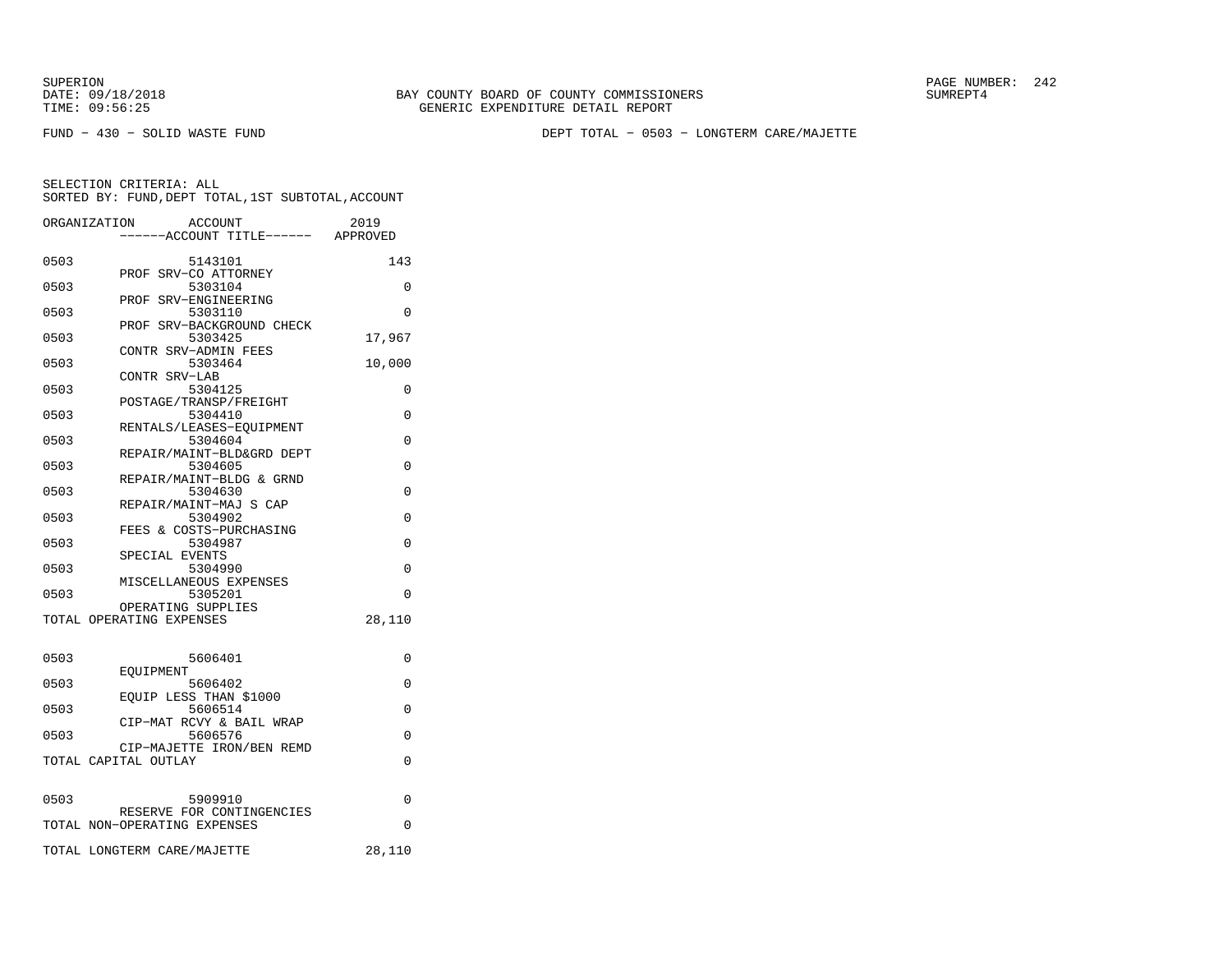FUND − 430 − SOLID WASTE FUND DEPT TOTAL − 0505 − WASTE TO ENERGY OPERATION

| ORGANIZATION | <b>ACCOUNT</b><br>---ACCOUNT TITLE------                | 2019<br>APPROVED |
|--------------|---------------------------------------------------------|------------------|
| 0505         | 5101200                                                 | 50,422           |
| 0505         | SALARIES & WAGES-REGULAR<br>5101400                     | 3,000            |
| 0505         | SALARIES & WAGES-OVERTIME<br>5101405                    | 0                |
| 0505         | SALARIES-DISASTER O/T<br>5102100<br>FICA TAXES-MATCHING | 4,087            |
| 0505         | 5102200<br>RETIREMENT CONTRIBUTIONS                     | 4,523            |
| 0505         | 5102300<br>LIFE & HEALTH INSURANCE                      | 6,374            |
| 0505         | 5102302<br>VIRTUAL DOCTOR                               | 72               |
| 0505         | 5102400<br>WORKERS COMP. PREMIUMS                       | 4,933            |
|              | TOTAL PERSONAL SERVICES                                 | 73,411           |
| 0505         | 5143101                                                 | 43,761           |
| 0505         | SRV-CO ATTORNEY<br>PROF<br>5143105                      | 0                |
| 0505         | SRV-OTHER ATTNY<br>PROF<br>5303104                      | 50,000           |
| 0505         | PROF SRV-ENGINEERING<br>5303106                         | 0                |
| 0505         | PROF SRV-PHYSICLS/MEDICAL<br>5303107                    | 0                |
| 0505         | SRV-SUBSTANCE TEST<br>PROF<br>5303110                   | 0                |
| 0505         | SRV-BACKGROUND CHECK<br>PROF<br>5303401                 | 558,200          |
| 0505         | CONTRACTED SERVICES<br>5303403                          | 20,000           |
| 0505         | CONTR SRV-BANK CHRG POOL<br>5303408                     | 150              |
| 0505         | CONTR SRV-800 MHZ<br>5303410                            | 0                |
| 0505         | <b>CONTR</b><br>SRV-JANITORIAL<br>5303425               | 207,113          |
| 0505         | CONTR SRV-ADMIN FEES<br>5303426                         | 0                |
| 0505         | CONTR SRV-UTIL ADMIN FEES<br>5303446                    | 0                |
| 0505         | CONTR SRV-FACILITIES<br>5303464                         | 1,635            |
| 0505         | CONTR SRV-LAB<br>5303470                                | 4, 195, 115      |
|              | CONTR SRV-EN GEN                                        |                  |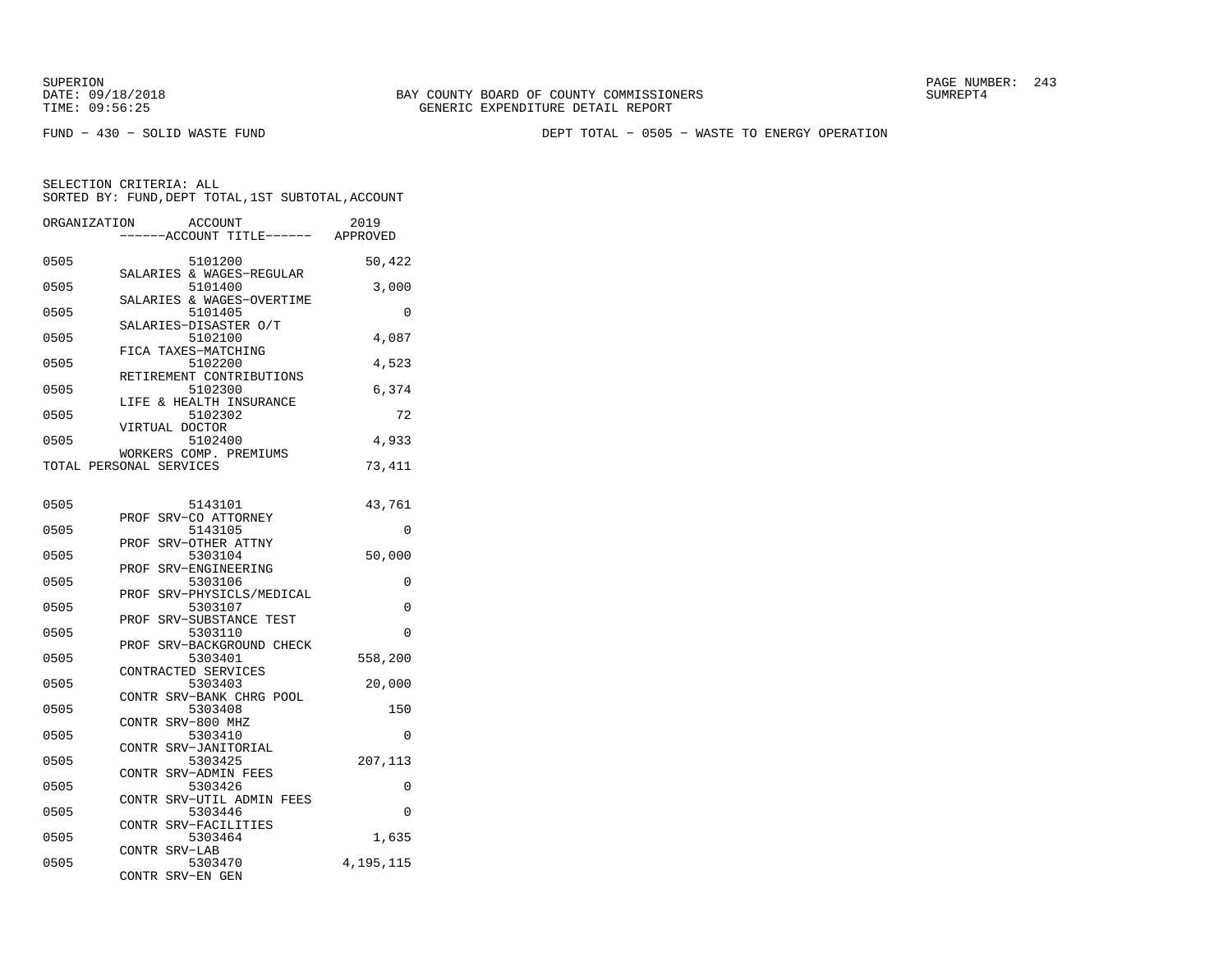FUND − 430 − SOLID WASTE FUND DEPT TOTAL − 0505 − WASTE TO ENERGY OPERATION

| ORGANIZATION | <b>ACCOUNT</b><br>--ACCOUNT TITLE------ | 2019<br>APPROVED |
|--------------|-----------------------------------------|------------------|
|              |                                         |                  |
| 0505         | 5303471                                 | 0                |
| 0505         | CONTR SRV-MONTENAY REIMB<br>5303472     | 0                |
| 0505         | CONTR SRV-MONTENAY MGT<br>5303473       | 0                |
|              | CONTR SRV-GULF POWER TRNS               |                  |
| 0505         | 5303474<br>CONTR SRV-MONTENAY SCH MN    | 0                |
| 0505         | 5303475                                 | $\Omega$         |
| 0505         | CONTR SRV-MONTENAY BONUS<br>5304001     | 6,500            |
|              | TRAVEL/TRAINING NON-LOCAL               |                  |
| 0505         | 5304101                                 | 6,048            |
| 0505         | COMMUNICATIONS SERVICES<br>5304125      | 3,500            |
|              | POSTAGE/TRANSP/FREIGHT                  |                  |
| 0505         | 5304301                                 | 785,000          |
| 0505         | UTILITY SERVICES                        | 0                |
|              | 5304405<br>RENTALS/LEASES-BUILDINGS     |                  |
| 0505         | 5304410                                 | 95,400           |
|              | RENTALS/LEASES-EQUIPMENT                |                  |
| 0505         | 5304414                                 | $\Omega$         |
|              | RENTALS/LEASES EQUIP-(IT)               |                  |
| 0505         | 5304501                                 | 1,079,516        |
|              | INSURANCE & BONDS                       |                  |
| 0505         | 5304602                                 | 0                |
| 0505         | REPAIR/MAINT-FIRE DAMAGE                | 80,000           |
|              | 5304604<br>REPAIR/MAINT-BLD&GRD DEPT    |                  |
| 0505         | 5304605                                 | $\Omega$         |
|              | REPAIR/MAINT-BLDG & GRND                |                  |
| 0505         | 5304610                                 | 32,500           |
|              | REPAIR/MAINT-AUTO EOUIP                 |                  |
| 0505         | 5304611                                 | 0                |
|              | REPAIR/MAINT-FLEET MAINT                |                  |
| 0505         | 5304615                                 | 2,025,000        |
|              | REPAIR/MAINT-EOUIPMENT                  |                  |
| 0505         | 5304701<br>PRINTING & BINDING           | 0                |
| 0505         | 5304902                                 | 73,760           |
|              | FEES & COSTS-PURCHASING                 |                  |
| 0505         | 5304905                                 | 2,200            |
|              | FEES&COSTS-LGL ADV/ADVERT               |                  |
| 0505         | 5304922                                 | 12,350           |
|              | FEES & COSTS-PERMITS                    |                  |
| 0505         | 5304984                                 | 0                |
|              | <b>BAD DEBT</b>                         |                  |
| 0505         | 5304990                                 | 100              |
|              | MISCELLANEOUS EXPENSES                  |                  |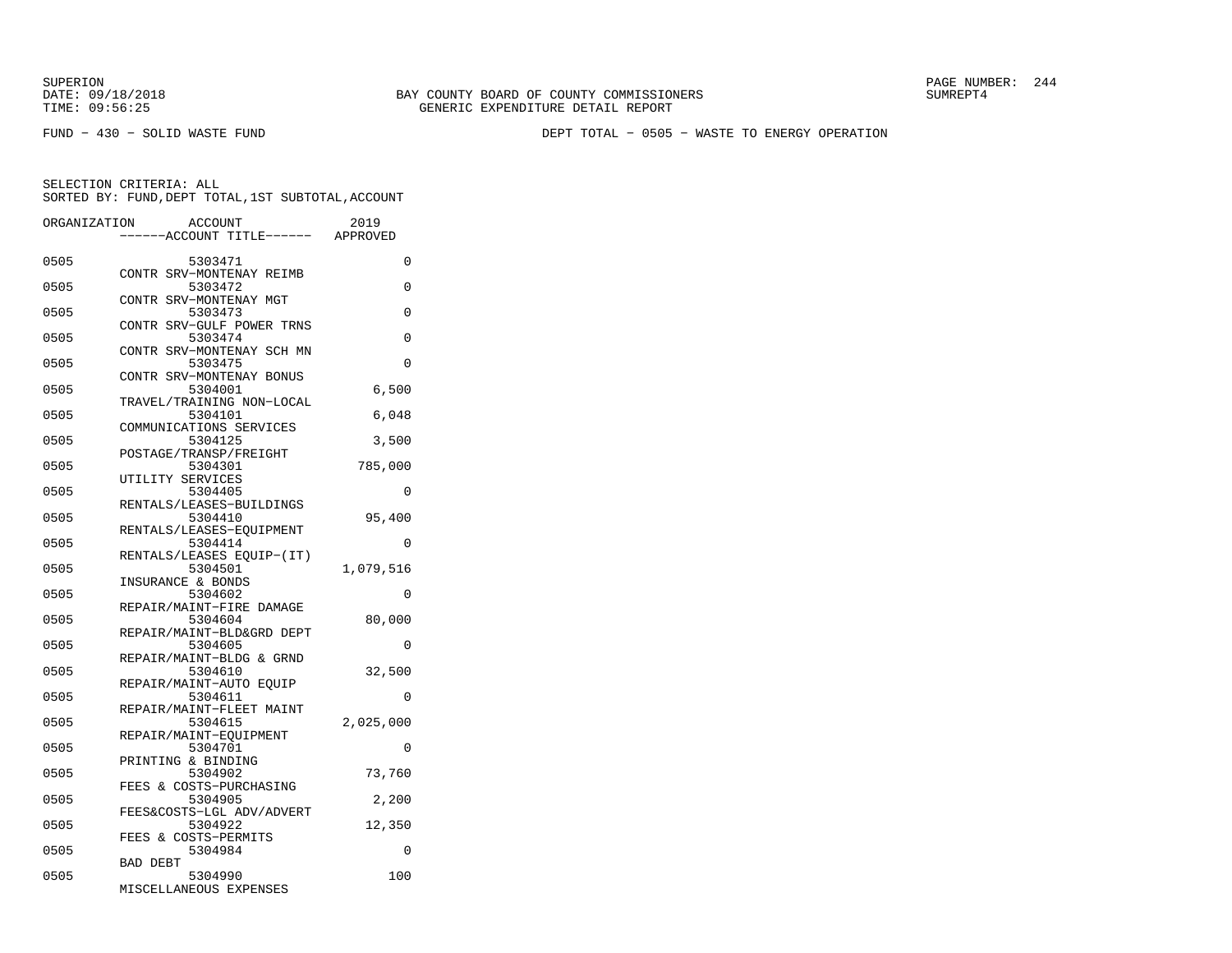FUND − 430 − SOLID WASTE FUND DEPT TOTAL − 0505 − WASTE TO ENERGY OPERATION

|      | ORGANIZATION<br>ACCOUNT<br>---ACCOUNT TITLE------ APPROVED | 2019       |
|------|------------------------------------------------------------|------------|
|      |                                                            |            |
| 0505 | 5305101                                                    | 9,000      |
| 0505 | OFFICE SUPPLIES<br>5305201                                 | 152,000    |
|      | OPERATING SUPPLIES                                         |            |
| 0505 | 5305202                                                    | 5,500      |
| 0505 | OPER SUPPLIES-JANITORIAL<br>5305204                        | 342,000    |
|      | OPER. SUPPLIES-CHEMICALS                                   |            |
| 0505 | 5305205                                                    | 200,000    |
| 0505 | GAS, OIL & LUBRICANTS<br>5305210                           | 25,000     |
|      | SAFETY GEAR & SUPPLIES                                     |            |
| 0505 | 5305215                                                    | 28,500     |
|      | CLOTHING & WEARING APPRL                                   |            |
| 0505 | 5305220<br>TOOL & SMALL IMPLEMENTS                         | 11,500     |
| 0505 | 5305401                                                    | 500        |
|      | BOOKS/RESOURCE MATR/SUBSC                                  |            |
| 0505 | 5305402                                                    | 200        |
| 0505 | <b>DUES &amp; MEMBERSHIPS</b><br>5305406                   | 14,000     |
|      | TRAINING & TUITION                                         |            |
|      | TOTAL OPERATING EXPENSES                                   | 10,066,048 |
|      |                                                            |            |
| 0505 | 5606314                                                    | $\Omega$   |
|      | IMPRV-NETWORK CONNECT                                      |            |
| 0505 | 5606401                                                    | 428,000    |
| 0505 | EOUIPMENT<br>5606402                                       | 0          |
|      | EQUIP LESS THAN \$1000                                     |            |
| 0505 | 5606450                                                    | 15,370     |
|      | COMPUTER SOFTWARE                                          |            |
|      | TOTAL CAPITAL OUTLAY                                       | 443,370    |
|      |                                                            |            |
| 0505 | 5707115                                                    | 2,295,000  |
| 0505 | PRINCIPAL-REV BONDS<br>5707215                             | 341,925    |
|      | INTEREST-REV BONDS                                         |            |
| 0505 | 5707303                                                    | $\Omega$   |
|      | <b>BOND ISSUE COSTS</b>                                    |            |
| 0505 | 5707316<br>PAYING AGENT/TRUSTEE-FEES                       | 1,700      |
| 0505 | 5707370                                                    | $\Omega$   |
|      | ARBITRAGE REBATE EXPENSE                                   |            |
|      | TOTAL DEBT SERVICE                                         | 2,638,625  |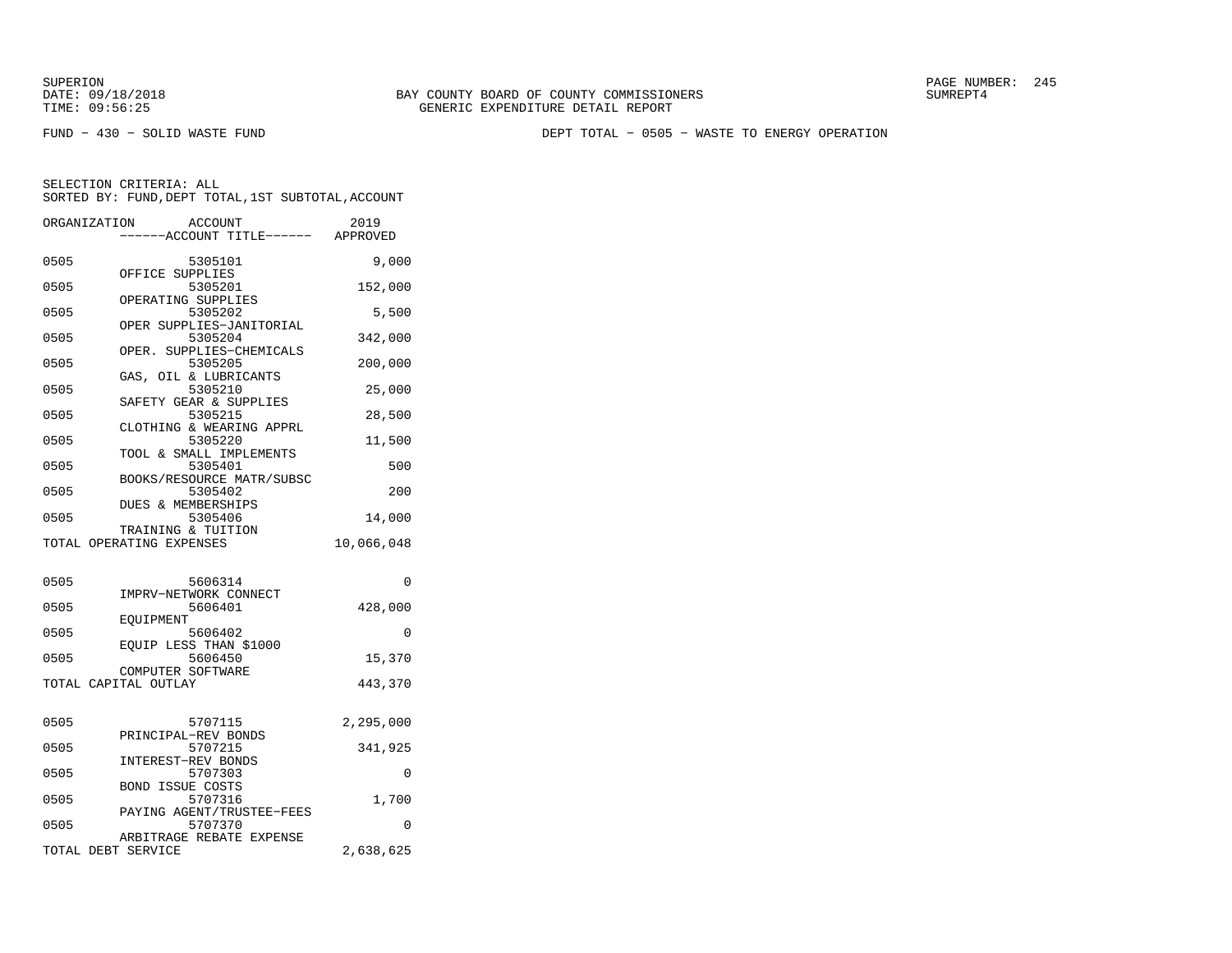FUND − 430 − SOLID WASTE FUND DEPT TOTAL − 0505 − WASTE TO ENERGY OPERATION

|      | ORGANIZATION<br>ACCOUNT         | 2019         |
|------|---------------------------------|--------------|
|      | ------ACCOUNT TITLE------       | APPROVED     |
|      |                                 |              |
| 0505 | 5819112                         | O            |
|      | TRNFS-RETAIL WATER (420)        |              |
| 0505 | 5905908                         | $\Omega$     |
|      | LOSS ON DISPOSAL                |              |
| 0505 | 5905998                         | $\Omega$     |
|      | DEPRECIATION EXPENSE            |              |
| 0505 | 5909910                         | $\Omega$     |
|      | RESERVE FOR CONTINGENCIES       |              |
| 0505 | 5909915                         | $\Omega$     |
|      | RESERVE FOR PAY ADJUSTMNT       |              |
| 0505 | 5909999                         | $\Omega$     |
|      | RESERVE-CASH FORWARD            |              |
|      | TOTAL NON-OPERATING EXPENSES    | $\cap$       |
|      |                                 |              |
|      | TOTAL WASTE TO ENERGY OPERATION | 13, 221, 454 |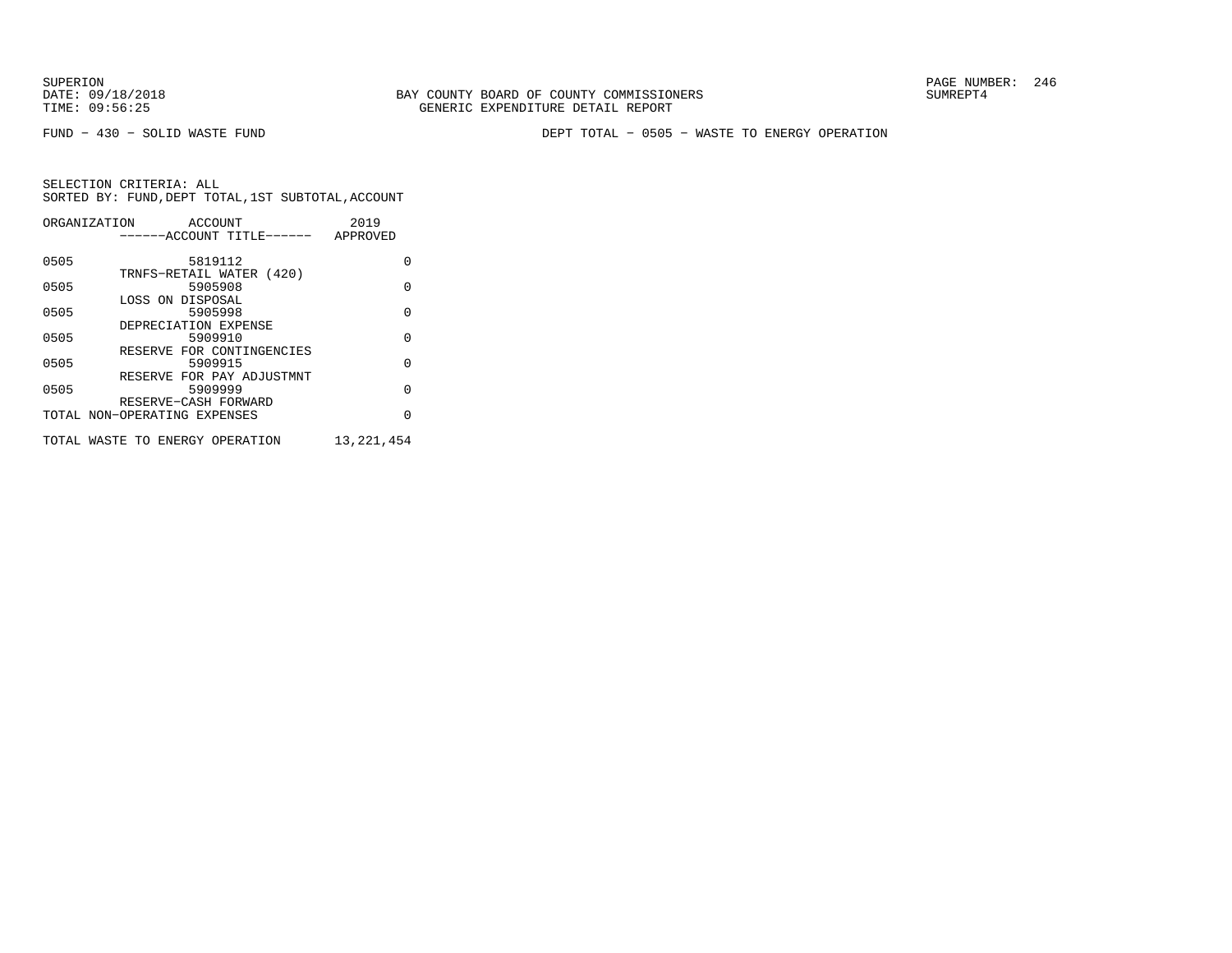FUND − 430 − SOLID WASTE FUND DEPT TOTAL − 0506 − SOLID WASTE ADMINISTRATIN

| ORGANIZATION | <b>ACCOUNT</b><br>----ACCOUNT TITLE------ APPROVED              | 2019     |
|--------------|-----------------------------------------------------------------|----------|
| 0506         | 5101200<br>SALARIES & WAGES-REGULAR                             | 295,230  |
| 0506         | 5101205                                                         | 0        |
| 0506         | SALARIES & WAGES-DISASTER<br>5101400                            | 1,350    |
| 0506         | SALARIES & WAGES-OVERTIME<br>5101405                            | 0        |
| 0506         | SALARIES-DISASTER O/T<br>5102100                                | 22,688   |
| 0506         | FICA TAXES-MATCHING<br>5102200                                  | 42,213   |
| 0506         | RETIREMENT CONTRIBUTIONS<br>5102300                             | 64,546   |
| 0506         | & HEALTH INSURANCE<br>LIFE<br>5102302                           | 360      |
| 0506         | VIRTUAL DOCTOR<br>5102400                                       | 9,839    |
| 0506         | WORKERS COMP. PREMIUMS<br>5102500                               | 0        |
|              | UNEMPLOYMENT COMPENSATION<br>TOTAL PERSONAL SERVICES            | 436,226  |
| 0506         | 5143101                                                         | 2,007    |
| 0506         | SRV-CO ATTORNEY<br>PROF<br>5143105                              | 0        |
| 0506         | SRV-OTHER ATTNY<br>PROF<br>5143110                              | $\Omega$ |
| 0506         | SRV-LITIGATION<br>PROF<br>5303104                               | 0        |
| 0506         | SRV-ENGINEERING<br>PROF<br>5303106                              | 100      |
| 0506         | SRV-PHYSICLS/MEDICAL<br>PROF<br>5303107                         | 111      |
| 0506         | PROF<br>SRV-SUBSTANCE TEST<br>5303110                           | 67       |
| 0506         | SRV-BACKGROUND CHECK<br>PROF<br>5303401                         | $\Omega$ |
| 0506         | CONTRACTED SERVICES<br>5303408                                  | 300      |
| 0506         | CONTR SRV-800 MHZ<br>5303410                                    | 0        |
| 0506         | SRV-JANITORIAL<br><b>CONTR</b><br>5303422                       | $\Omega$ |
| 0506         | CONTR SRV-GIS<br>5303425                                        | 47,578   |
| 0506         | SRV-ADMIN FEES<br>CONTR<br>5303426<br>CONTR SRV-UTIL ADMIN FEES | 0        |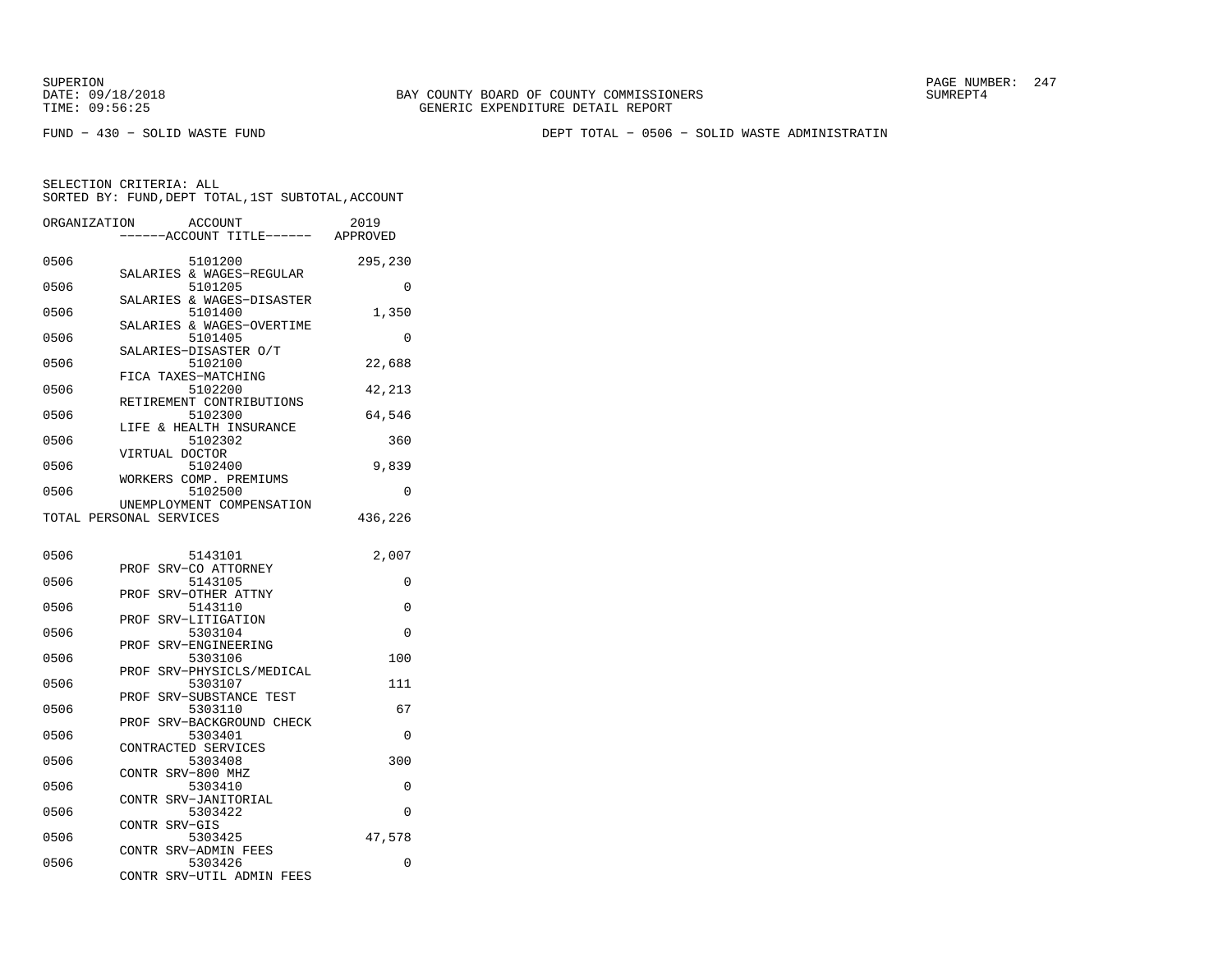FUND − 430 − SOLID WASTE FUND DEPT TOTAL − 0506 − SOLID WASTE ADMINISTRATIN

| ORGANIZATION | <b>ACCOUNT</b><br>---ACCOUNT TITLE------ APPROVED             | 2019     |
|--------------|---------------------------------------------------------------|----------|
| 0506         | 5303446                                                       | 14,418   |
| 0506         | CONTR SRV-FACILITIES<br>5304001                               | 2,500    |
| 0506         | TRAVEL/TRAINING NON-LOCAL<br>5304101                          | 5,940    |
| 0506         | COMMUNICATIONS SERVICES<br>5304125<br>POSTAGE/TRANSP/FREIGHT  | 2,000    |
| 0506         | 5304301<br>UTILITY SERVICES                                   | 6,500    |
| 0506         | 5304405<br>RENTALS/LEASES-BUILDINGS                           | 0        |
| 0506         | 5304410<br>RENTALS/LEASES-EQUIPMENT                           | 7,520    |
| 0506         | 5304414<br>RENTALS/LEASES EQUIP-(IT)                          | 3,653    |
| 0506         | 5304501<br>INSURANCE & BONDS                                  | 36,636   |
| 0506         | 5304604<br>REPAIR/MAINT-BLD&GRD DEPT                          | 0        |
| 0506         | 5304605<br>REPAIR/MAINT-BLDG & GRND                           | $\Omega$ |
| 0506         | 5304610                                                       | 1,200    |
| 0506         | REPAIR/MAINT-AUTO EQUIP<br>5304611                            | $\Omega$ |
| 0506         | REPAIR/MAINT-FLEET MAINT<br>5304615                           | 1,200    |
| 0506         | REPAIR/MAINT-EOUIPMENT<br>5304701                             | 0        |
| 0506         | PRINTING & BINDING<br>5304902                                 | 519      |
| 0506         | FEES & COSTS-PURCHASING<br>5304905                            | 0        |
| 0506         | FEES&COSTS-LGL ADV/ADVERT<br>5304909                          | 0        |
| 0506         | FEES & COSTS-COURT FILING<br>5304990                          | $\Omega$ |
| 0506         | MISCELLANEOUS EXPENSES<br>5305101                             | 1,500    |
| 0506         | OFFICE SUPPLIES<br>5305201                                    | 400      |
| 0506         | OPERATING SUPPLIES<br>5305202                                 | 400      |
| 0506         | OPER SUPPLIES-JANITORIAL<br>5305205                           | 1,000    |
| 0506         | GAS, OIL & LUBRICANTS<br>5305210                              | 250      |
| 0506         | SAFETY GEAR & SUPPLIES<br>5305215<br>CLOTHING & WEARING APPRL | 1,000    |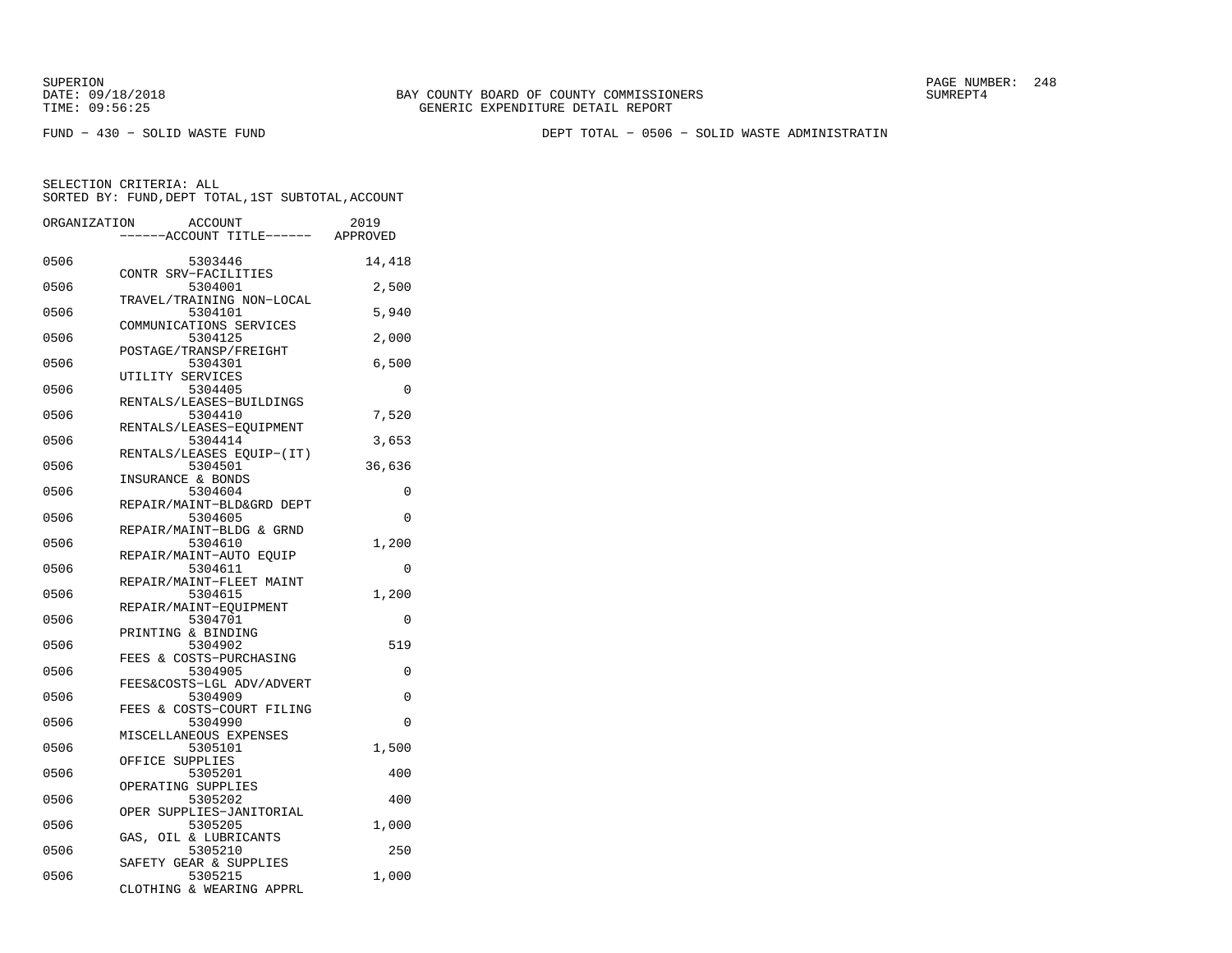FUND − 430 − SOLID WASTE FUND DEPT TOTAL − 0506 − SOLID WASTE ADMINISTRATIN

| SELECTION CRITERIA: ALL |  |  |                                                    |  |
|-------------------------|--|--|----------------------------------------------------|--|
|                         |  |  | SORTED BY: FUND, DEPT TOTAL, 1ST SUBTOTAL, ACCOUNT |  |
|                         |  |  |                                                    |  |

|      | ORGANIZATION<br>ACCOUNT<br>------ACCOUNT TITLE------      | 2019<br>APPROVED |
|------|-----------------------------------------------------------|------------------|
| 0506 | 5305401<br>BOOKS/RESOURCE MATR/SUBSC                      | 70               |
| 0506 | 5305402<br>DUES & MEMBERSHIPS                             | 379              |
| 0506 | 5305406<br>TRAINING & TUITION                             | 2.400            |
|      | TOTAL OPERATING EXPENSES                                  | 139,648          |
| 0506 | 5606401<br>EOUIPMENT                                      | $\Omega$         |
| 0506 | 5606402<br>EOUIP LESS THAN \$1000                         | $\Omega$         |
| 0506 | 5606450<br>COMPUTER SOFTWARE                              | 3,096            |
|      | TOTAL CAPITAL OUTLAY                                      | 3,096            |
| 0506 | 5819111<br>TRNFS-WATER SYS (401)                          | $\Omega$         |
| 0506 | 5905998<br>DEPRECIATION EXPENSE                           | $\Omega$         |
| 0506 | 5909901                                                   | $\Omega$         |
| 0506 | OTHER NON-OPERATING EXPS<br>5909910                       | $\Omega$         |
| 0506 | RESERVE FOR CONTINGENCIES<br>5909915                      | $\Omega$         |
|      | RESERVE FOR PAY ADJUSTMNT<br>TOTAL NON-OPERATING EXPENSES | $\Omega$         |
|      | TOTAL SOLID WASTE ADMINISTRATIN                           | 578,970          |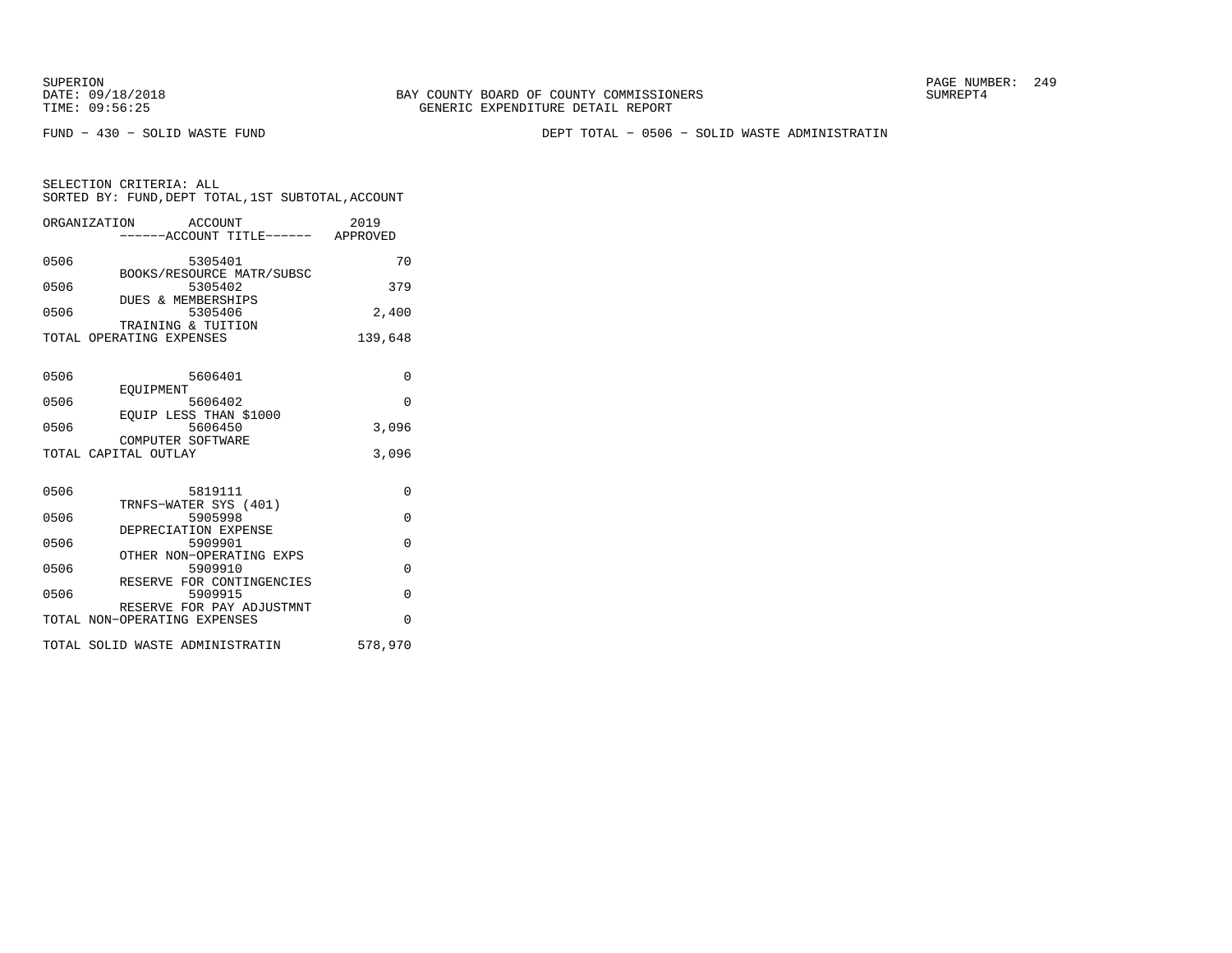DATE:  $09/18/2018$  SUMREPT4 TIME: 09:56:25 GENERIC EXPENDITURE DETAIL REPORT

SUPERION PAGE NUMBER: 250

FUND − 430 − SOLID WASTE FUND DEPT TOTAL − 0507 − L/T CARE/STEELFLD CLOSURE

|      | ORGANIZATION<br>ACCOUNT              | 2019     |
|------|--------------------------------------|----------|
|      | ----ACCOUNT TITLE------ APPROVED     |          |
| 0507 | 5143101                              | 192      |
|      | PROF SRV-CO ATTORNEY                 |          |
| 0507 | 5303104                              | $\Omega$ |
| 0507 | PROF SRV-ENGINEERING<br>5303107      | $\Omega$ |
|      | PROF SRV-SUBSTANCE TEST              |          |
| 0507 | 5303425                              | 18,164   |
|      | CONTR SRV-ADMIN FEES                 |          |
| 0507 | 5303464<br>CONTR SRV-LAB             | $\Omega$ |
| 0507 | 5304604                              | 20,000   |
|      | REPAIR/MAINT-BLD&GRD DEPT            |          |
| 0507 | 5304605                              | $\Omega$ |
| 0507 | REPAIR/MAINT-BLDG & GRND<br>5304615  | $\Omega$ |
|      | REPAIR/MAINT-EOUIPMENT               |          |
| 0507 | 5304902                              | 3,636    |
|      | FEES & COSTS-PURCHASING              |          |
|      | TOTAL OPERATING EXPENSES             | 41,992   |
|      |                                      |          |
| 0507 | 5606401                              | 0        |
| 0507 | EOUIPMENT                            | $\Omega$ |
|      | 5606575<br>CIP-STEELFLD IRON REMED   |          |
|      | TOTAL CAPITAL OUTLAY                 | $\Omega$ |
|      |                                      |          |
| 0507 |                                      | $\Omega$ |
|      | 5909910<br>RESERVE FOR CONTINGENCIES |          |
|      | TOTAL NON-OPERATING EXPENSES         | $\Omega$ |
|      |                                      |          |
|      | TOTAL L/T CARE/STEELFLD CLOSURE      | 41,992   |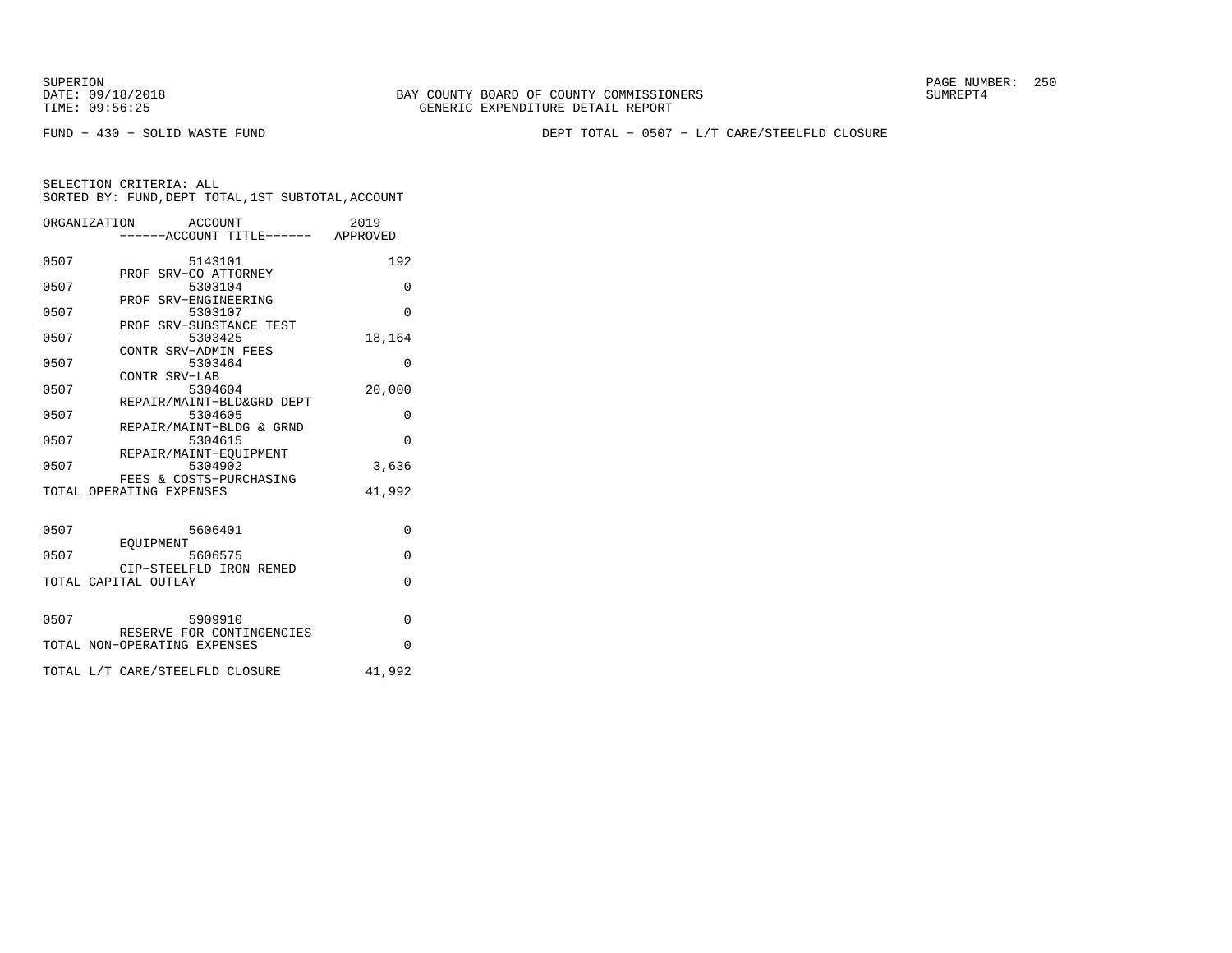FUND − 430 − SOLID WASTE FUND DEPT TOTAL − 0508 − HAZARDOUS WST ENVIRN COMP

| ORGANIZATION | <b>ACCOUNT</b>                                                 | 2019    |
|--------------|----------------------------------------------------------------|---------|
|              | ---ACCOUNT TITLE------ APPROVED                                |         |
| 0508         | 5101200                                                        | 91,124  |
| 0508         | SALARIES & WAGES-REGULAR<br>5101400                            | 2,000   |
| 0508         | SALARIES & WAGES-OVERTIME<br>5102100                           | 7,124   |
| 0508         | FICA TAXES-MATCHING<br>5102200                                 | 7,884   |
| 0508         | RETIREMENT CONTRIBUTIONS<br>5102300                            | 6,480   |
| 0508         | LIFE & HEALTH INSURANCE<br>5102302                             | 72      |
| 0508         | VIRTUAL DOCTOR<br>5102400                                      | 2,368   |
| 0508         | WORKERS COMP. PREMIUMS<br>5102500                              | 0       |
|              | UNEMPLOYMENT COMPENSATION<br>TOTAL PERSONAL SERVICES           | 117,052 |
|              |                                                                |         |
| 0508         | 5143101                                                        | 827     |
| 0508         | PROF SRV-CO ATTORNEY<br>5303106                                | 38      |
| 0508         | PROF SRV-PHYSICLS/MEDICAL<br>5303107                           | 38      |
| 0508         | PROF SRV-SUBSTANCE TEST<br>5303110                             | 50      |
| 0508         | PROF SRV-BACKGROUND CHECK<br>5303401                           | 30,000  |
| 0508         | CONTRACTED SERVICES<br>5303408                                 | 300     |
| 0508         | CONTR SRV-800 MHZ<br>5303425                                   | 23,836  |
| 0508         | CONTR SRV-ADMIN FEES<br>5303430                                | 0       |
| 0508         | CONTR SRV-ADVERTISING<br>5303446                               | 76      |
| 0508         | CONTR SRV-FACILITIES<br>5303464                                | 0       |
| 0508         | CONTR SRV-LAB<br>5303476                                       | 0       |
| 0508         | CONTR SRV-WASTE TIRE RMVL<br>5304001                           | 3,500   |
|              | TRAVEL/TRAINING NON-LOCAL                                      |         |
| 0508         | 5304005<br>TRAVEL-LOCAL                                        | 0       |
| 0508         | 5304101                                                        | 2,868   |
| 0508         | COMMUNICATIONS SERVICES<br>5304410<br>RENTALS/LEASES-EQUIPMENT | 0       |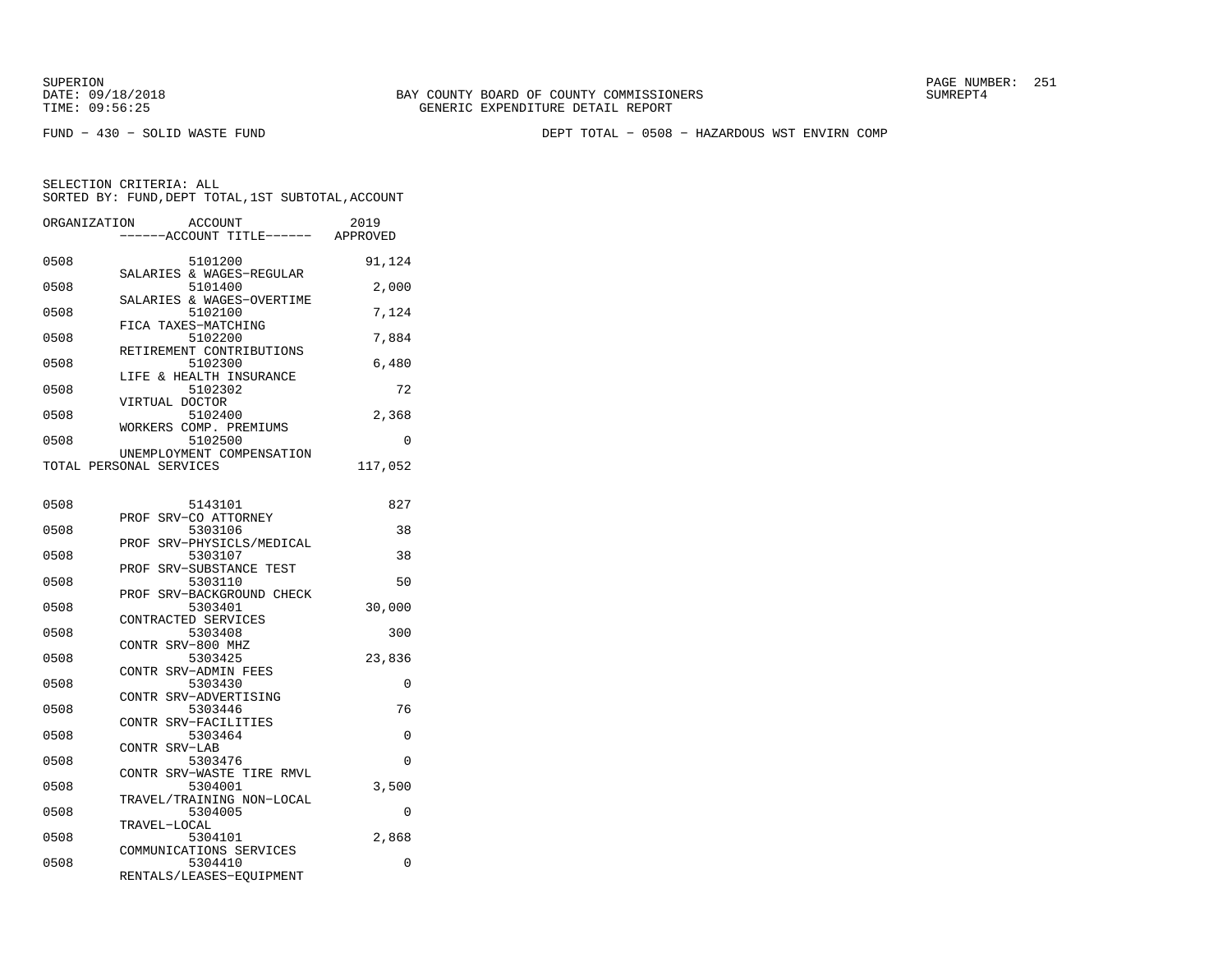DATE:  $09/18/2018$  SUMREPT4 TIME: 09:56:25 GENERIC EXPENDITURE DETAIL REPORT

SUPERION PAGE NUMBER: 252

FUND − 430 − SOLID WASTE FUND DEPT TOTAL − 0508 − HAZARDOUS WST ENVIRN COMP

|      | ORGANIZATION<br><b>ACCOUNT</b><br>---ACCOUNT TITLE------ APPROVED | 2019     |
|------|-------------------------------------------------------------------|----------|
| 0508 | 5304501                                                           | 8,979    |
| 0508 | INSURANCE & BONDS<br>5304604                                      | 0        |
| 0508 | REPAIR/MAINT-BLD&GRD DEPT<br>5304605                              | 0        |
| 0508 | REPAIR/MAINT-BLDG & GRND<br>5304610                               | 5,000    |
| 0508 | REPAIR/MAINT-AUTO EQUIP<br>5304611                                | $\Omega$ |
| 0508 | REPAIR/MAINT-FLEET MAINT<br>5304615                               | 10,000   |
| 0508 | REPAIR/MAINT-EQUIPMENT<br>5304701                                 | 2,500    |
| 0508 | PRINTING & BINDING<br>5304902                                     | 0        |
| 0508 | FEES & COSTS-PURCHASING<br>5304905                                | 0        |
| 0508 | FEES&COSTS-LGL ADV/ADVERT<br>5304990                              | 0        |
| 0508 | MISCELLANEOUS EXPENSES<br>5305101                                 | 500      |
| 0508 | OFFICE SUPPLIES<br>5305201                                        | 3,000    |
| 0508 | OPERATING SUPPLIES<br>5305205                                     | 12,000   |
| 0508 | GAS, OIL & LUBRICANTS<br>5305210                                  | 250      |
| 0508 | SAFETY GEAR & SUPPLIES<br>5305215                                 | 1,000    |
| 0508 | CLOTHING & WEARING APPRL<br>5305220                               | 250      |
| 0508 | TOOL & SMALL IMPLEMENTS<br>5305401                                | 172      |
| 0508 | BOOKS/RESOURCE MATR/SUBSC<br>5305402                              | 375      |
| 0508 | DUES & MEMBERSHIPS<br>5305406                                     | 500      |
|      | TRAINING & TUITION<br>TOTAL OPERATING EXPENSES                    | 106,059  |
| 0508 | 5606401                                                           | 12,000   |
| 0508 | EOUIPMENT<br>5606402                                              | 2,000    |
| 0508 | EQUIP LESS THAN \$1000<br>5606450                                 | 2,200    |
|      | COMPUTER SOFTWARE<br>TOTAL CAPITAL OUTLAY                         | 16,200   |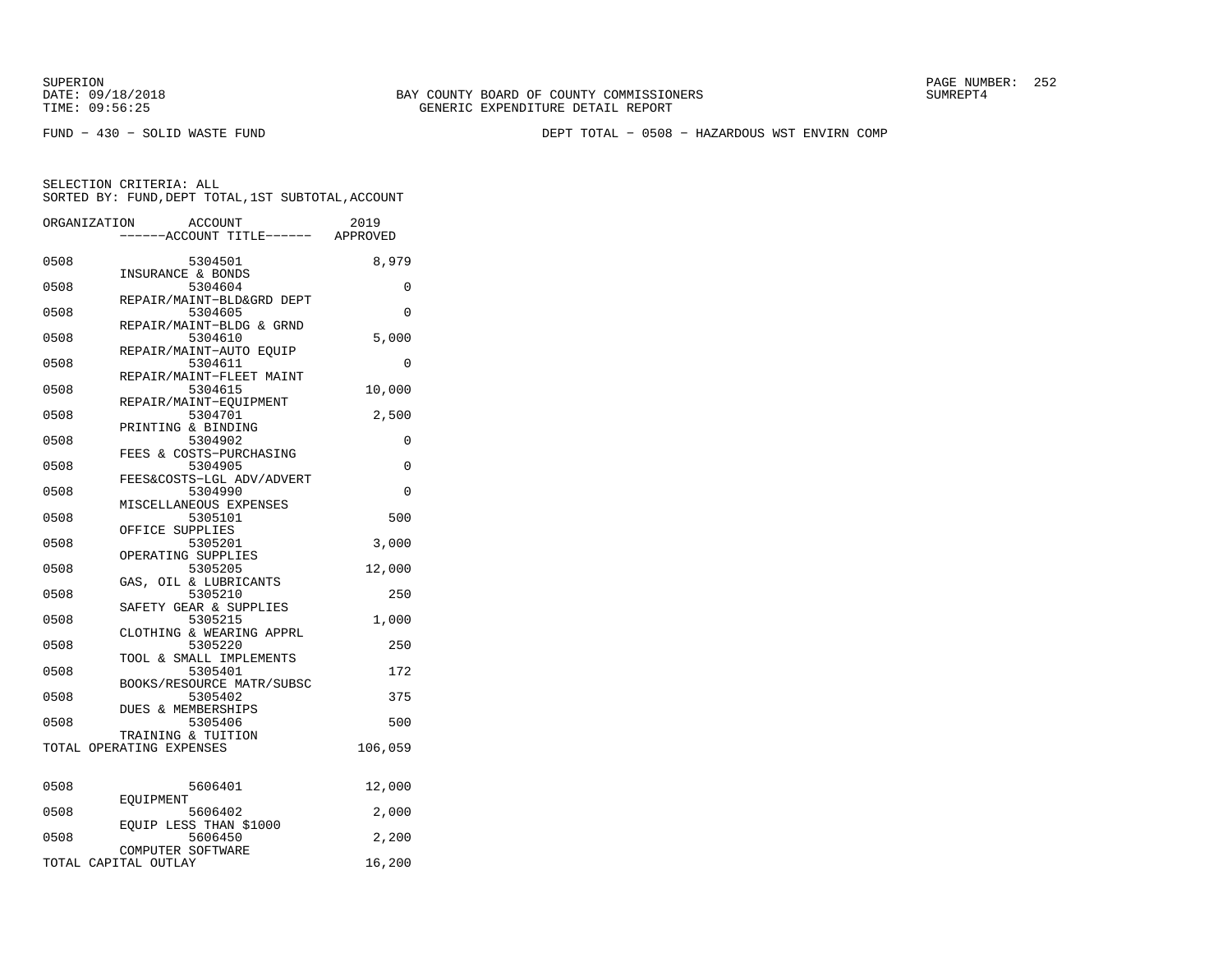FUND − 430 − SOLID WASTE FUND DEPT TOTAL − 0508 − HAZARDOUS WST ENVIRN COMP

|                                 | ORGANIZATION                 | ACCOUNT              |          |                           | 2019    |  |
|---------------------------------|------------------------------|----------------------|----------|---------------------------|---------|--|
| ------ACCOUNT TITLE------       |                              |                      | APPROVED |                           |         |  |
| 0508                            |                              | 5905998              |          |                           |         |  |
|                                 |                              | DEPRECIATION EXPENSE |          |                           |         |  |
| 0508                            |                              | 5909915              |          |                           |         |  |
|                                 |                              |                      |          | RESERVE FOR PAY ADJUSTMNT |         |  |
|                                 | TOTAL NON-OPERATING EXPENSES |                      |          |                           |         |  |
|                                 |                              |                      |          |                           | 239,311 |  |
| TOTAL HAZARDOUS WST ENVIRN COMP |                              |                      |          |                           |         |  |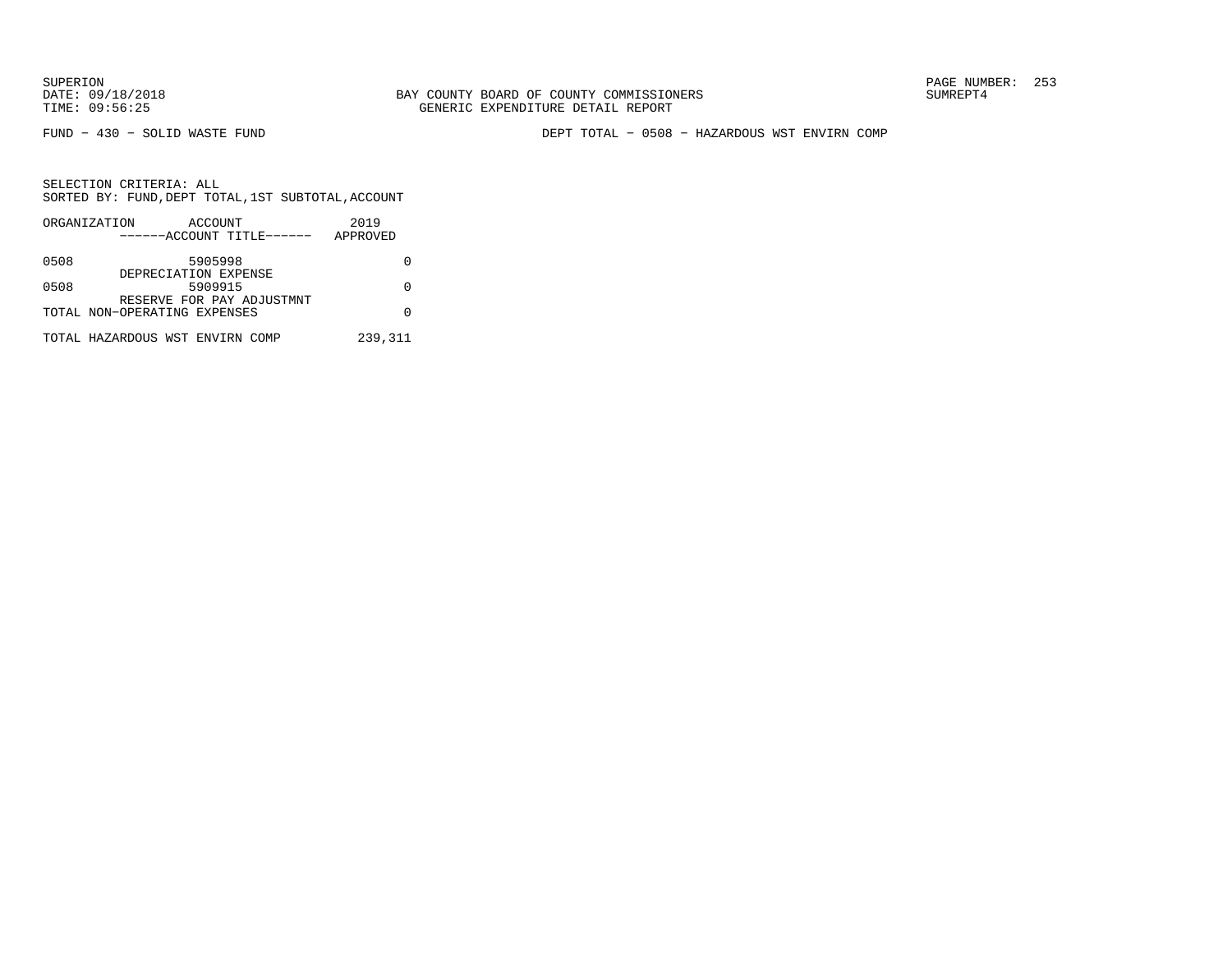DATE:  $09/18/2018$  SUMREPT4 TIME: 09:56:25 GENERIC EXPENDITURE DETAIL REPORT

SUPERION PAGE NUMBER: 254

FUND − 430 − SOLID WASTE FUND DEPT TOTAL − 0510 − WASTE RECYCLING PROGRAM

| ORGANIZATION | <b>ACCOUNT</b><br>---ACCOUNT TITLE------                       | 2019<br>APPROVED |
|--------------|----------------------------------------------------------------|------------------|
| 0510         | 5101200                                                        | 0                |
| 0510         | SALARIES & WAGES-REGULAR<br>5101400                            | 0                |
| 0510         | SALARIES & WAGES-OVERTIME<br>5102100                           | 0                |
| 0510         | FICA TAXES-MATCHING<br>5102200                                 | 0                |
| 0510         | RETIREMENT CONTRIBUTIONS<br>5102300                            | 0                |
| 0510         | LIFE & HEALTH INSURANCE<br>5102302                             | 0                |
| 0510         | VIRTUAL DOCTOR<br>5102400                                      | 0                |
|              | WORKERS COMP. PREMIUMS<br>TOTAL PERSONAL SERVICES              | 0                |
|              |                                                                |                  |
| 0510         | 5143101                                                        | 0                |
| 0510         | PROF SRV-CO ATTORNEY<br>5303106                                | 0                |
| 0510         | PROF SRV-PHYSICLS/MEDICAL<br>5303107                           | 0                |
| 0510         | PROF SRV-SUBSTANCE TEST<br>5303110                             | 0                |
| 0510         | PROF SRV-BACKGROUND CHECK<br>5303401                           | 0                |
| 0510         | CONTRACTED SERVICES<br>5303408                                 | 0                |
| 0510         | CONTR SRV-800 MHZ<br>5303425                                   | 0                |
|              | CONTR SRV-ADMIN FEES                                           |                  |
| 0510         | 5303430<br>CONTR SRV-ADVERTISING                               | 0                |
| 0510         | 5303476<br>CONTR SRV-WASTE TIRE RMVL                           | 0                |
| 0510         | 5304001<br>TRAVEL/TRAINING NON-LOCAL                           | 0                |
| 0510         | 5304101<br>COMMUNICATIONS SERVICES                             | 0                |
| 0510         | 5304125<br>POSTAGE/TRANSP/FREIGHT                              | 0                |
| 0510         | 5304501<br>INSURANCE & BONDS                                   | 0                |
| 0510         | 5304604                                                        | 0                |
| 0510         | REPAIR/MAINT-BLD&GRD DEPT<br>5304605                           | 0                |
| 0510         | REPAIR/MAINT-BLDG & GRND<br>5304610<br>REPAIR/MAINT-AUTO EQUIP | 0                |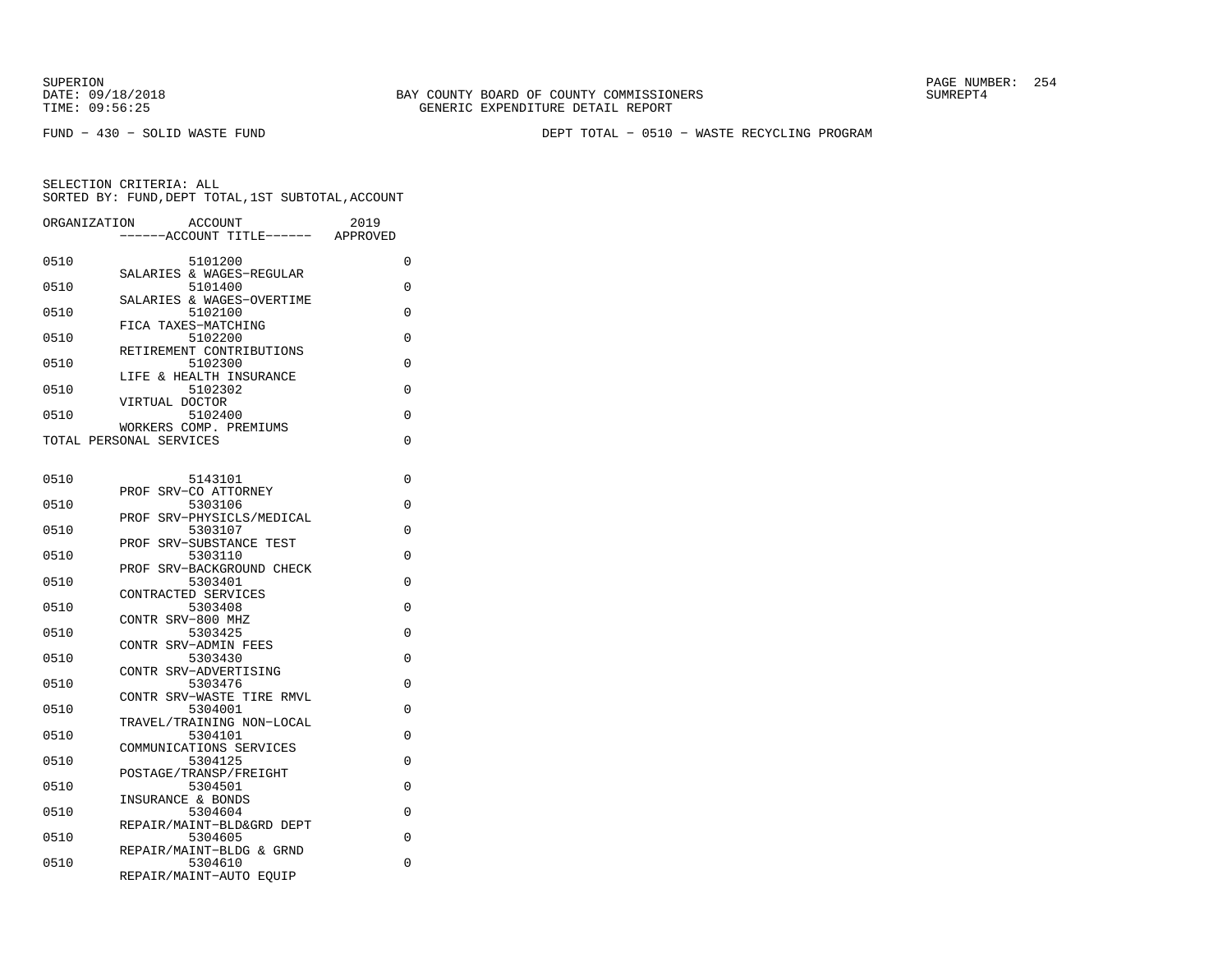FUND − 430 − SOLID WASTE FUND DEPT TOTAL − 0510 − WASTE RECYCLING PROGRAM

|      | ORGANIZATION                 | <b>ACCOUNT</b><br>---ACCOUNT TITLE------ APPROVED | 2019     |
|------|------------------------------|---------------------------------------------------|----------|
| 0510 |                              | 5304611                                           | 0        |
| 0510 |                              | REPAIR/MAINT-FLEET MAINT<br>5304615               | 0        |
| 0510 |                              | REPAIR/MAINT-EOUIPMENT<br>5304701                 | $\Omega$ |
| 0510 | PRINTING & BINDING           | 5304902                                           | 0        |
| 0510 |                              | FEES & COSTS-PURCHASING<br>5304905                | 0        |
| 0510 |                              | FEES&COSTS-LGL ADV/ADVERT<br>5304990              | $\Omega$ |
|      |                              | MISCELLANEOUS EXPENSES<br>5305101                 | $\Omega$ |
| 0510 | OFFICE SUPPLIES              |                                                   |          |
| 0510 | OPERATING SUPPLIES           | 5305201                                           | 0        |
| 0510 |                              | 5305205<br>GAS, OIL & LUBRICANTS                  | 0        |
| 0510 |                              | 5305210<br>SAFETY GEAR & SUPPLIES                 | 0        |
| 0510 |                              | 5305215<br>CLOTHING & WEARING APPRL               | 0        |
| 0510 |                              | 5305401<br>BOOKS/RESOURCE MATR/SUBSC              | 0        |
| 0510 | TRAINING & TUITION           | 5305406                                           | 0        |
|      | TOTAL OPERATING EXPENSES     |                                                   | $\Omega$ |
|      |                              |                                                   |          |
| 0510 | EOUIPMENT                    | 5606401                                           | 0        |
| 0510 |                              | 5606402<br>EQUIP LESS THAN \$1000                 | $\Omega$ |
|      | TOTAL CAPITAL OUTLAY         |                                                   | 0        |
| 0510 |                              | 5808114                                           | $\Omega$ |
|      | TOTAL GRANTS & AIDS          | GRANT-RECYCLE/SM OTY GENR                         | 0        |
|      |                              |                                                   |          |
| 0510 | LOSS ON DISPOSAL             | 5905908                                           | 0        |
| 0510 |                              | 5905998<br>DEPRECIATION EXPENSE                   | 0        |
| 0510 |                              | 5909910                                           | 0        |
| 0510 |                              | RESERVE FOR CONTINGENCIES<br>5909915              | 0        |
|      | TOTAL NON-OPERATING EXPENSES | RESERVE FOR PAY ADJUSTMNT                         | 0        |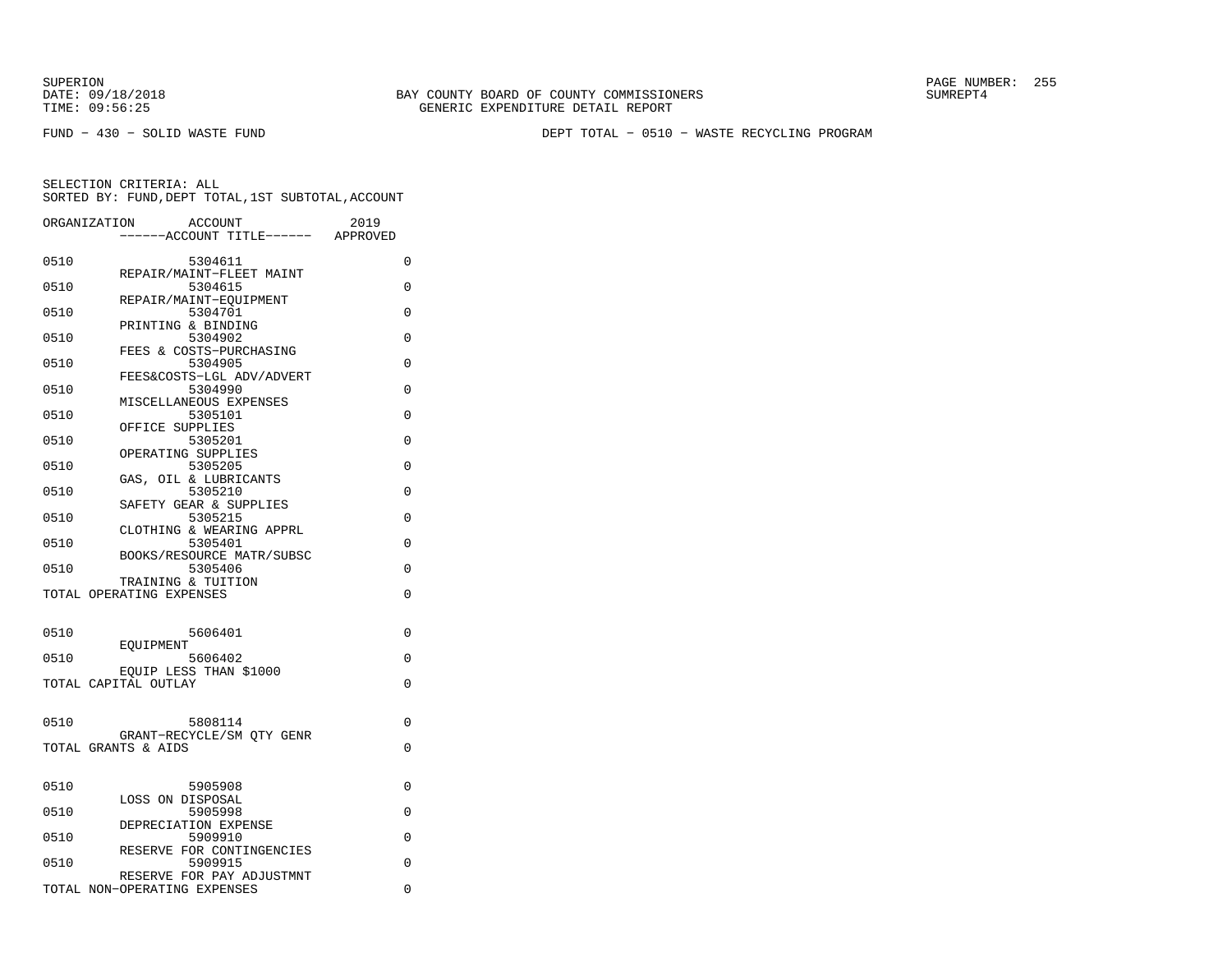FUND − 430 − SOLID WASTE FUND DEPT TOTAL − 0510 − WASTE RECYCLING PROGRAM

SELECTION CRITERIA: ALLSORTED BY: FUND,DEPT TOTAL,1ST SUBTOTAL,ACCOUNT

| ORGANIZATION | ACCOUNT |                           | 2019     |  |
|--------------|---------|---------------------------|----------|--|
|              |         | ------ACCOUNT TITLE------ | APPROVED |  |

TOTAL WASTE RECYCLING PROGRAM 0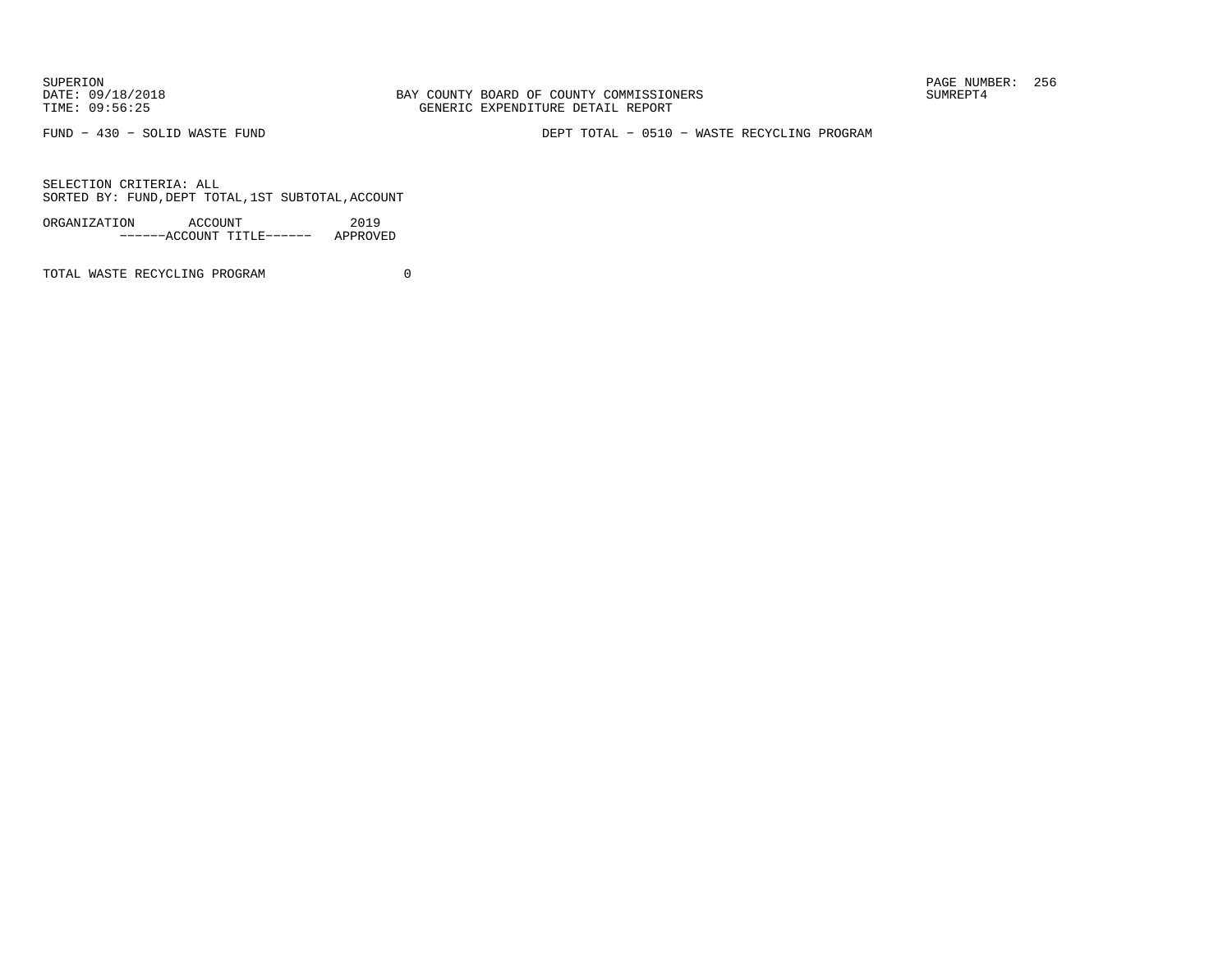DATE:  $09/18/2018$  SUMREPT4 TIME: 09:56:25 GENERIC EXPENDITURE DETAIL REPORT

SUPERION PAGE NUMBER: 257

FUND − 430 − SOLID WASTE FUND DEPT TOTAL − 0515 − CAPITAL IMPROVEMENTS PROJ

SELECTION CRITERIA: ALLSORTED BY: FUND,DEPT TOTAL,1ST SUBTOTAL,ACCOUNT

|      | ORGANIZATION<br><b>ACCOUNT</b>       | 2019     |
|------|--------------------------------------|----------|
|      | ------ACCOUNT TITLE------ APPROVED   |          |
| 0515 | 5304125                              | 0        |
|      | POSTAGE/TRANSP/FREIGHT               |          |
| 0515 | 5304605                              | 0        |
| 0515 | REPAIR/MAINT-BLDG & GRND<br>5304610  | 0        |
|      | REPAIR/MAINT-AUTO EOUIP              |          |
|      | TOTAL OPERATING EXPENSES             | 0        |
|      |                                      |          |
| 0515 | 5606101                              | 0        |
|      | LAND                                 |          |
| 0515 | 5606201                              | 0        |
|      | <b>BUILDINGS</b>                     |          |
| 0515 | 5606215                              | $\Omega$ |
| 0515 | BLDG-EOUIP BLDG IMPROVE.             | 0        |
|      | 5606332<br>IMPRV-LANDFILL            |          |
| 0515 | 5606339                              | 0        |
|      | IMP-STEELFLD EXPNSN CLS 5            |          |
| 0515 | 5606365                              | 0        |
|      | IMPRV-TRASH OFFLOAD RAMP             |          |
| 0515 | 5606366                              | 0        |
|      | IMPRV-TRNSFR STATION MODI            |          |
| 0515 | 5606380                              | 250,000  |
| 0515 | IMP-DSGN STEELFLD EXPANSN<br>5606401 | 550,000  |
|      | EOUIPMENT                            |          |
| 0515 | 5606402                              | 0        |
|      | EOUIP LESS THAN \$1000               |          |
| 0515 | 5606450                              | $\Omega$ |
|      | COMPUTER SOFTWARE                    |          |
| 0515 | 5606504                              | 0        |
|      | CIP-ASH MGT BUILDING                 |          |
| 0515 | 5606505                              | $\Omega$ |
| 0515 | CIP-SCRUBBER DSGN/CONSTRC<br>5606506 | 0        |
|      | CIP-CONSTRUCTION MGT SVCS            |          |
| 0515 | 5606507                              | 0        |
|      | CIP-CLS CELL A.A/3C RNCAP            |          |
| 0515 | 5606510                              | 0        |
|      | CIP-TRASH CELL                       |          |
| 0515 | 5606511                              | 0        |
|      | CIP-CLS CELL AA & B                  |          |
| 0515 | 5606514                              | $\Omega$ |
|      | CIP-MAT RCVY & BAIL WRAP             |          |
|      | TOTAL CAPITAL OUTLAY                 | 800,000  |
|      |                                      |          |
| 0515 | 5909910                              | $\Omega$ |

RESERVE FOR CONTINGENCIES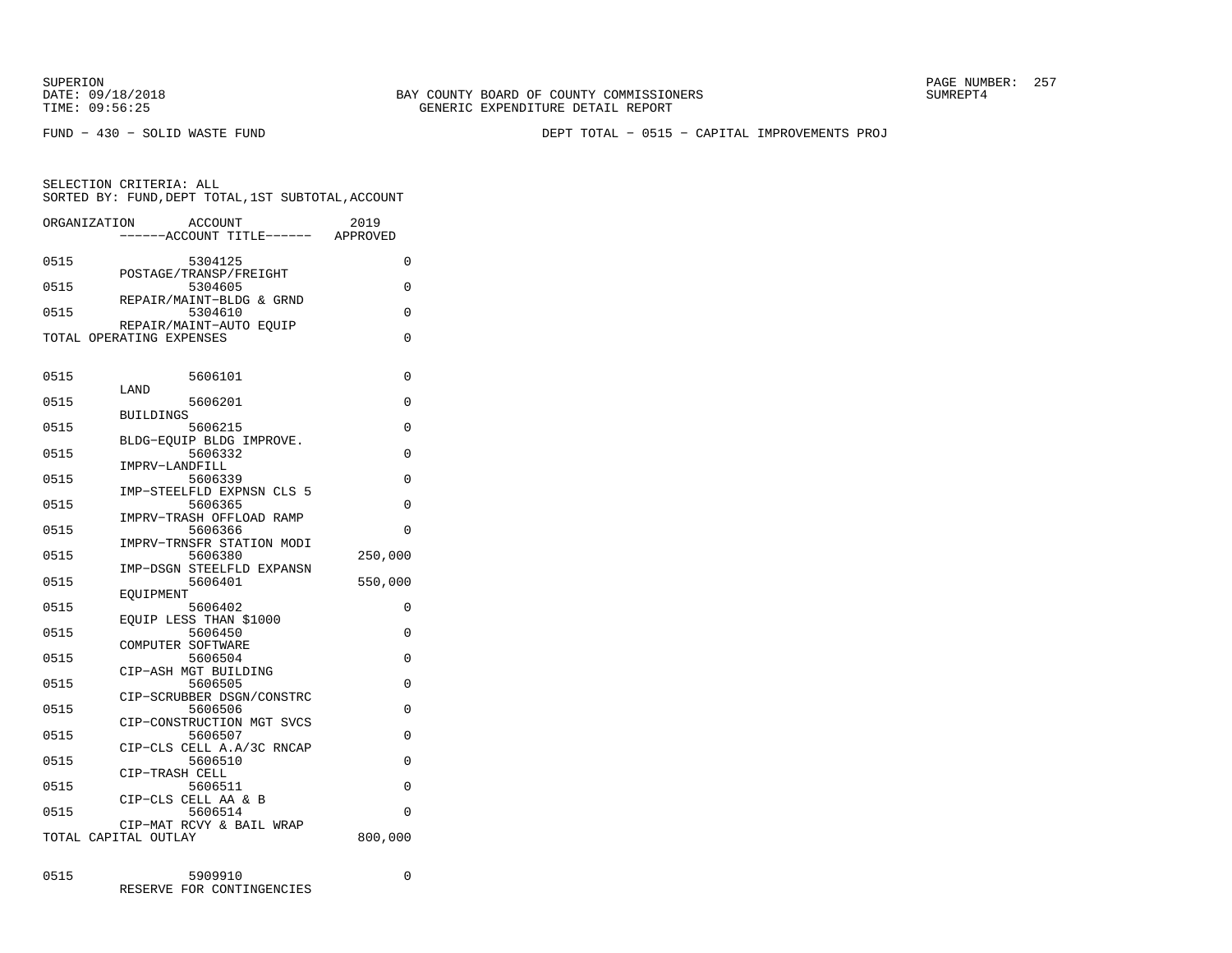FUND − 430 − SOLID WASTE FUND DEPT TOTAL − 0515 − CAPITAL IMPROVEMENTS PROJ

|      | ORGANIZATION                                         | ACCOUNT<br>------ACCOUNT TITLE------ | 2019<br>APPROVED |
|------|------------------------------------------------------|--------------------------------------|------------------|
|      |                                                      |                                      |                  |
| 0515 |                                                      | 5909999                              |                  |
|      | RESERVE-CASH FORWARD<br>TOTAL NON-OPERATING EXPENSES |                                      |                  |
|      | TOTAL CAPITAL IMPROVEMENTS PROJ                      |                                      | 800,000          |
|      | TOTAL SOLID WASTE FUND                               |                                      | 16,981,135       |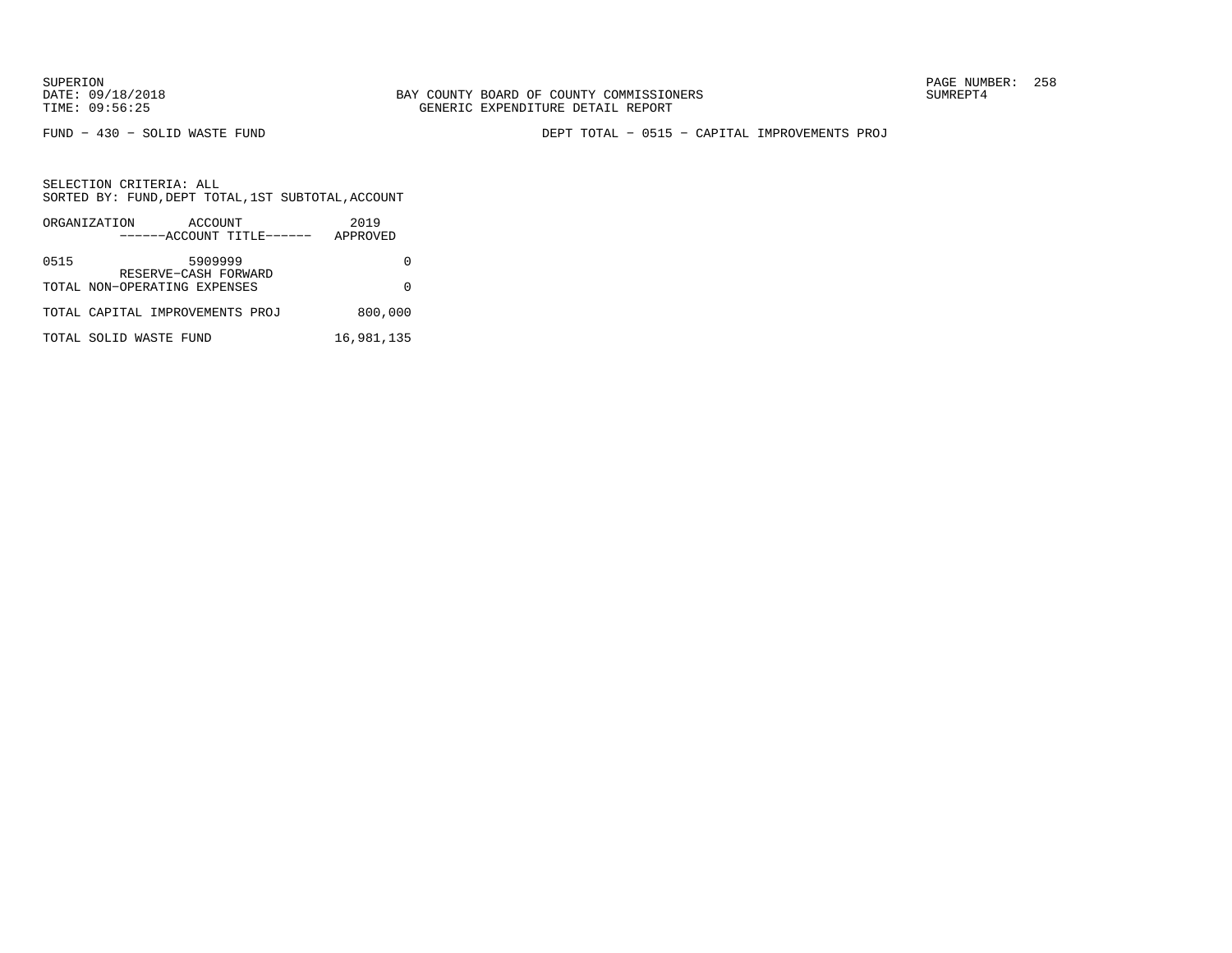FUND − 440 − BUILDERS SERVICES DEPT TOTAL − − TITLE NOT FOUND

|     | ORGANIZATION                 | ACCOUNT                   | 2019     |
|-----|------------------------------|---------------------------|----------|
|     |                              | ------ACCOUNT TITLE------ | APPROVED |
|     |                              |                           |          |
| 440 |                              | 5905908                   |          |
|     |                              | LOSS ON DISPOSAL          |          |
|     | TOTAL NON-OPERATING EXPENSES |                           |          |
|     |                              |                           |          |
|     | TOTAL TITLE NOT FOUND        |                           |          |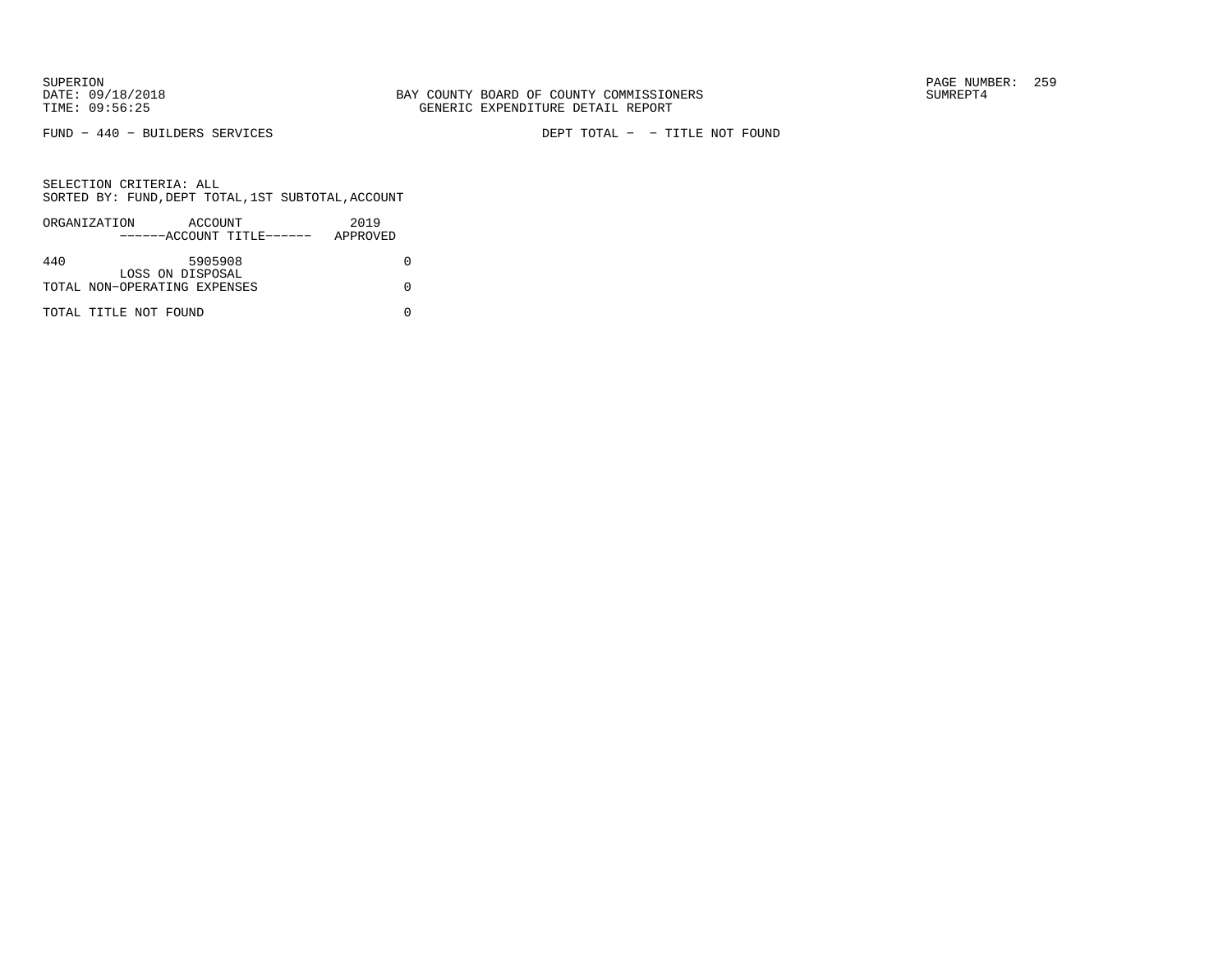FUND − 440 − BUILDERS SERVICES DEPT TOTAL − 0470 − BUILDING INSPECTION

| ORGANIZATION            |                   | ACCOUNT<br>---ACCOUNT TITLE------    | 2019<br>APPROVED |
|-------------------------|-------------------|--------------------------------------|------------------|
| 0470                    |                   | 5101200<br>SALARIES & WAGES-REGULAR  | 1,064,832        |
| 0470                    |                   | 5101205                              | $\Omega$         |
| 0470                    |                   | SALARIES & WAGES-DISASTER<br>5101400 | 2,060            |
| 0470                    |                   | SALARIES & WAGES-OVERTIME<br>5101405 | $\Omega$         |
| 0470                    |                   | SALARIES-DISASTER O/T<br>5102100     | 81,617           |
| 0470                    |                   | FICA TAXES-MATCHING<br>5102200       | 107,602          |
| 0470                    |                   | RETIREMENT CONTRIBUTIONS<br>5102202  | 0                |
| 0470                    | PENSION EXPENSE   | 5102300                              | 216,551          |
| 0470                    |                   | LIFE & HEALTH INSURANCE<br>5102302   | 1,181            |
| 0470                    | VIRTUAL DOCTOR    | 5102400                              | 42,229           |
| 0470                    |                   | WORKERS COMP. PREMIUMS<br>5102500    | $\Omega$         |
| TOTAL PERSONAL SERVICES |                   | UNEMPLOYMENT COMPENSATION            | 1,516,072        |
| 0470                    |                   | 5143101                              | 6,252            |
| 0470                    |                   | PROF SRV-CO ATTORNEY<br>5303106      | $\Omega$         |
| 0470                    | PROF              | SRV-PHYSICLS/MEDICAL<br>5303107      | 100              |
| 0470                    |                   | PROF SRV-SUBSTANCE TEST<br>5303110   | 100              |
| 0470                    | PROF              | SRV-BACKGROUND CHECK<br>5303401      | 3,444            |
| 0470                    |                   | CONTRACTED SERVICES<br>5303403       | 16,000           |
| 0470                    |                   | CONTR SRV-BANK CHRG POOL<br>5303408  | 0                |
| 0470                    | CONTR SRV-800 MHZ | 5303410                              | 0                |
| 0470                    |                   | CONTR SRV-JANITORIAL<br>5303425      | 123,003          |
| 0470                    |                   | CONTR SRV-ADMIN FEES<br>5303446      | 70,939           |
| 0470                    |                   | CONTR SRV-FACILITIES<br>5303487      | 0                |
| 0470                    |                   | CONTR SRV-RAZING BLDGS<br>5304001    | 6,500            |
|                         |                   | TRAVEL/TRAINING NON-LOCAL            |                  |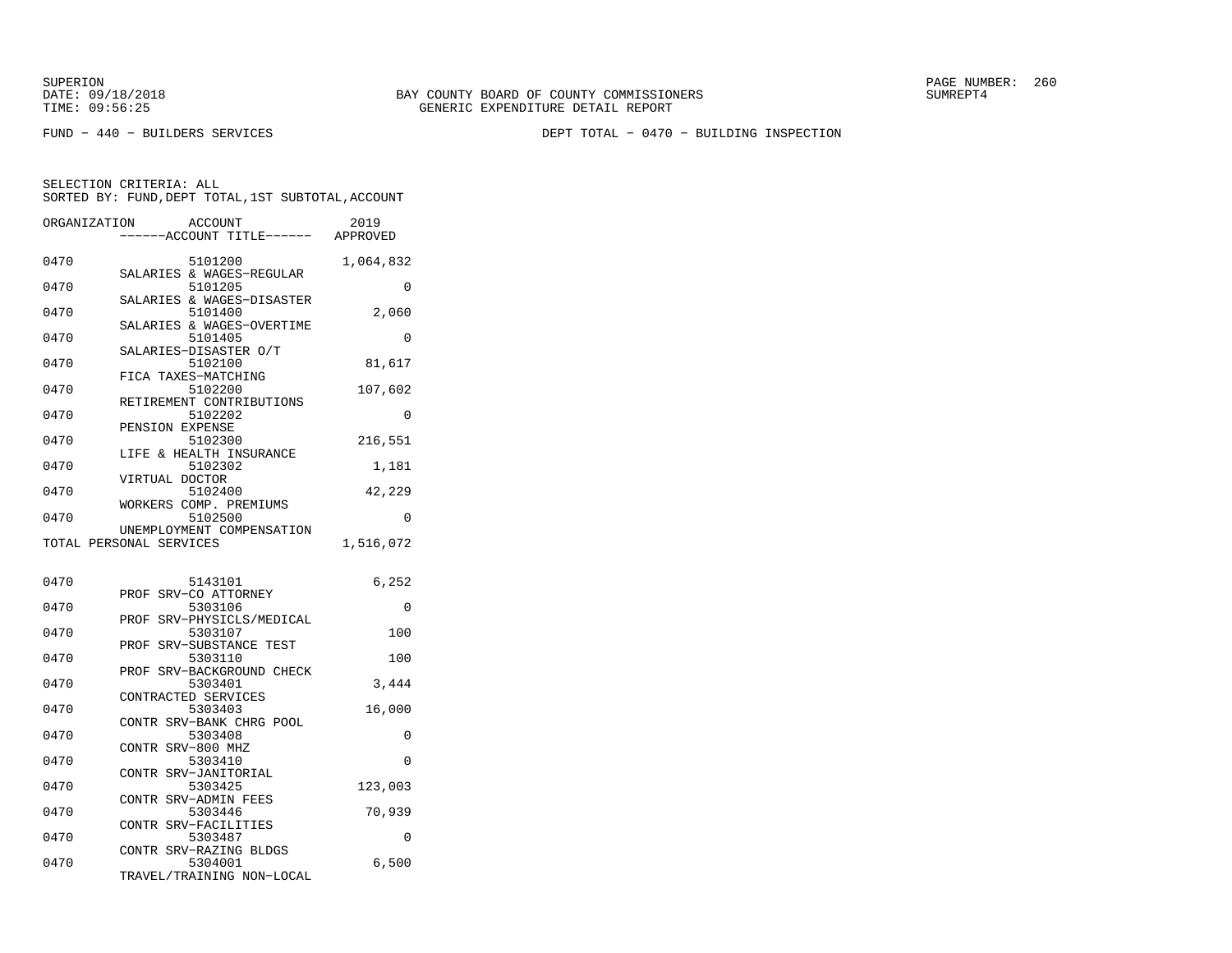FUND − 440 − BUILDERS SERVICES DEPT TOTAL − 0470 − BUILDING INSPECTION

| ORGANIZATION | <b>ACCOUNT</b><br>---ACCOUNT TITLE------ APPROVED                  | 2019     |
|--------------|--------------------------------------------------------------------|----------|
| 0470         | 5304005                                                            | $\Omega$ |
| 0470         | TRAVEL-LOCAL<br>5304101                                            | 15,972   |
| 0470         | COMMUNICATIONS SERVICES<br>5304122                                 | $\Omega$ |
| 0470         | COMM SRV-LEASED LINES<br>5304125                                   | 300      |
| 0470         | POSTAGE/TRANSP/FREIGHT<br>5304301                                  | $\Omega$ |
| 0470         | UTILITY SERVICES<br>5304410                                        | 600      |
| 0470         | RENTALS/LEASES-EQUIPMENT<br>5304414                                | 12,584   |
| 0470         | RENTALS/LEASES EQUIP-(IT)<br>5304501                               | 29,965   |
| 0470         | INSURANCE & BONDS<br>5304604                                       | 0        |
| 0470         | REPAIR/MAINT-BLD&GRD DEPT<br>5304605                               | $\Omega$ |
| 0470         | REPAIR/MAINT-BLDG & GRND<br>5304610                                | 8,500    |
| 0470         | REPAIR/MAINT-AUTO EOUIP<br>5304611                                 | 0        |
| 0470         | REPAIR/MAINT-FLEET MAINT<br>5304615                                | 300      |
| 0470         | REPAIR/MAINT-EOUIPMENT<br>5304701                                  | 400      |
| 0470         | PRINTING & BINDING<br>5304902                                      | 1,558    |
| 0470         | FEES & COSTS-PURCHASING<br>5304905                                 | 3,500    |
| 0470         | FEES&COSTS-LGL ADV/ADVERT<br>5304909                               | 0        |
| 0470         | & COSTS-COURT FILING<br>FEES<br>5304919<br>FEES & COSTS-BLDG TESTS | 0        |
| 0470         | 5304990<br>MISCELLANEOUS EXPENSES                                  | $\Omega$ |
| 0470         | 5305101<br>OFFICE SUPPLIES                                         | 3,000    |
| 0470         | 5305201<br>OPERATING SUPPLIES                                      | 800      |
| 0470         | 5305202<br>OPER SUPPLIES-JANITORIAL                                | 0        |
| 0470         | 5305205<br>GAS, OIL & LUBRICANTS                                   | 15,000   |
| 0470         | 5305210<br>SAFETY GEAR & SUPPLIES                                  | 2,000    |
| 0470         | 5305215<br>CLOTHING & WEARING APPRL                                | 500      |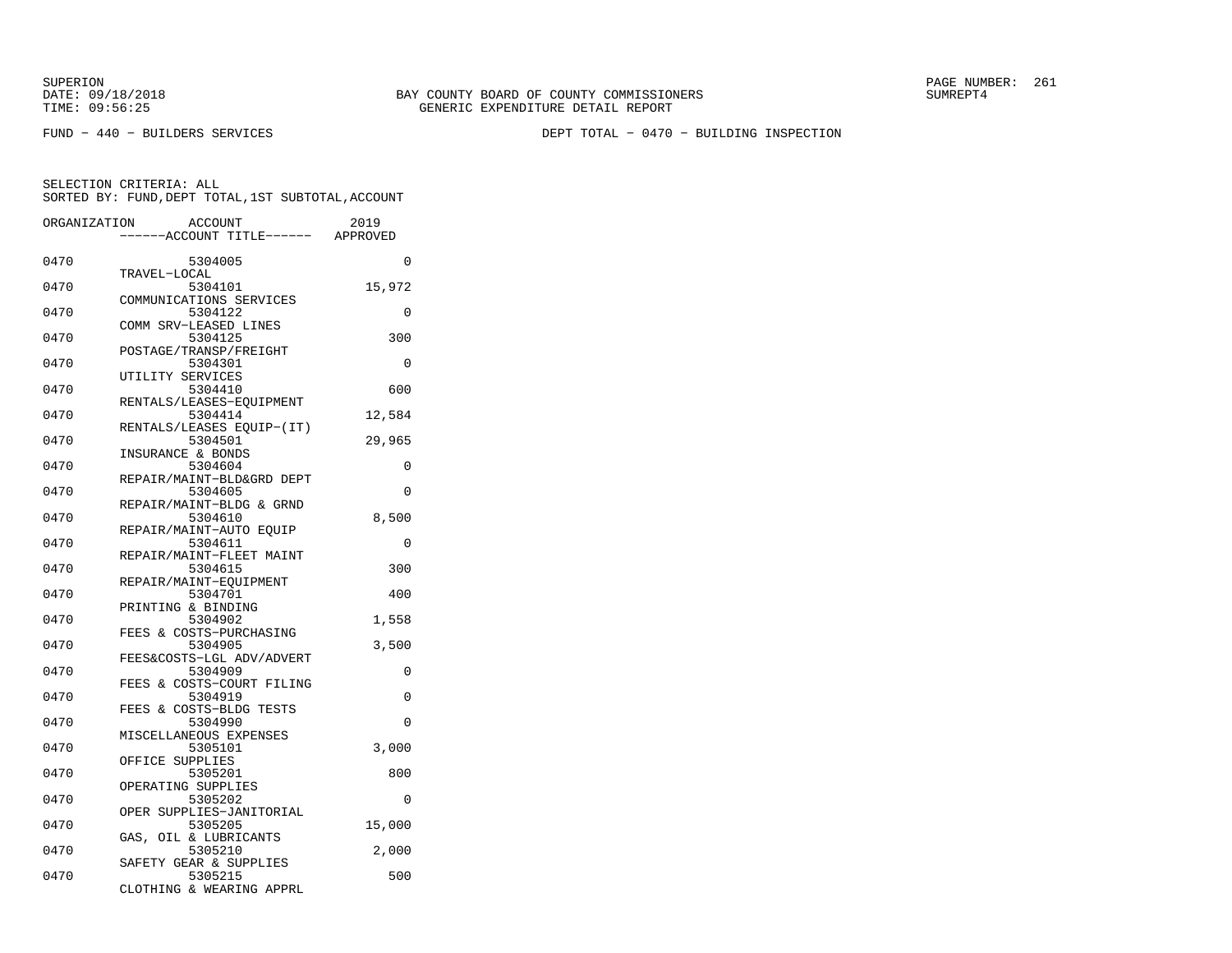FUND − 440 − BUILDERS SERVICES DEPT TOTAL − 0470 − BUILDING INSPECTION

| ORGANIZATION | <b>ACCOUNT</b><br>----ACCOUNT TITLE------ APPROVED | 2019          |
|--------------|----------------------------------------------------|---------------|
| 0470         | 5305220                                            | 500           |
| 0470         | TOOL & SMALL IMPLEMENTS<br>5305401                 | 1,000         |
| 0470         | BOOKS/RESOURCE MATR/SUBSC<br>5305402               | 2,800         |
| 0470         | <b>DUES &amp; MEMBERSHIPS</b><br>5305406           | $\Omega$      |
|              | TRAINING & TUITION<br>TOTAL OPERATING EXPENSES     | 325,617       |
| 0470         | 5606401                                            | 35,000        |
| 0470         | <b>EOUIPMENT</b><br>5606402                        | 3,800         |
| 0470         | EQUIP LESS THAN \$1000<br>5606450                  | 19,432        |
|              | COMPUTER SOFTWARE<br>TOTAL CAPITAL OUTLAY          | 58,232        |
| 0470         |                                                    |               |
| 0470         | 5819101<br>TRNFS-GENERAL FUND (001)<br>5819102     | 0<br>$\Omega$ |
| 0470         | TRNFS-MSTU FIRE (145)<br>5905908                   | $\mathbf 0$   |
|              | LOSS ON DISPOSAL                                   |               |
| 0470         | 5905998<br>DEPRECIATION EXPENSE                    | $\mathbf 0$   |
| 0470         | 5909907<br>REFUNDS-BUILDING PERMITS                | $\Omega$      |
| 0470         | 5909910<br>RESERVE FOR CONTINGENCIES               | 0             |
| 0470         | 5909915<br>RESERVE FOR PAY ADJUSTMNT               | $\Omega$      |
| 0470         | 5909999<br>RESERVE-CASH FORWARD                    | 2,106,560     |
|              | TOTAL NON-OPERATING EXPENSES                       | 2,106,560     |
|              | TOTAL BUILDING INSPECTION                          | 4,006,481     |
|              | TOTAL BUILDERS SERVICES                            | 4,006,481     |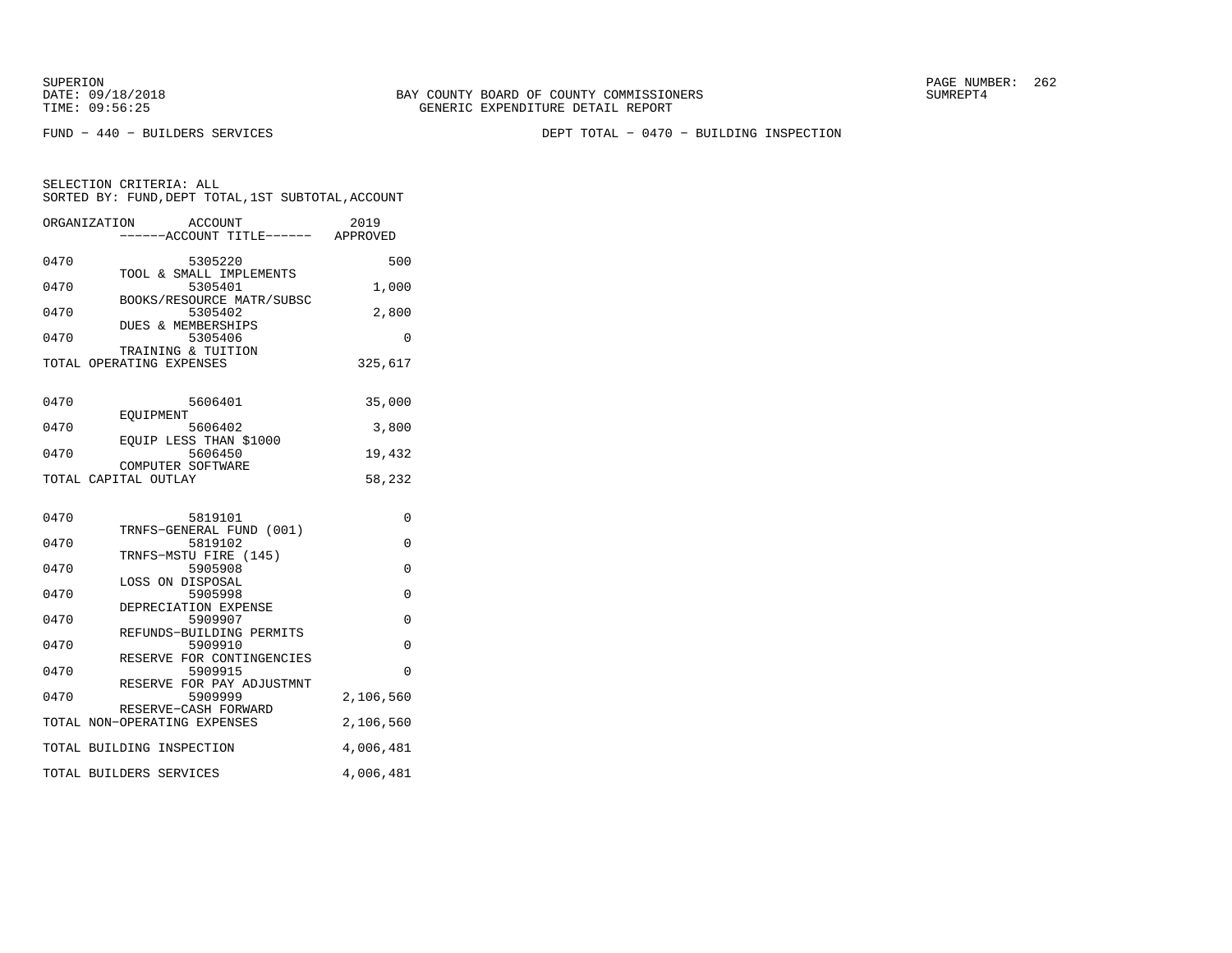FUND − 450 − EMERG MEDICAL SVCS DEPT TOTAL − − TITLE NOT FOUND

|     | ORGANIZATION                 | ACCOUNT              | ------ACCOUNT TITLE------ | 2019<br>APPROVED |  |
|-----|------------------------------|----------------------|---------------------------|------------------|--|
| 450 |                              | 5905998              |                           |                  |  |
|     | TOTAL NON-OPERATING EXPENSES | DEPRECIATION EXPENSE |                           |                  |  |
|     | TOTAL TITLE NOT FOUND        |                      |                           |                  |  |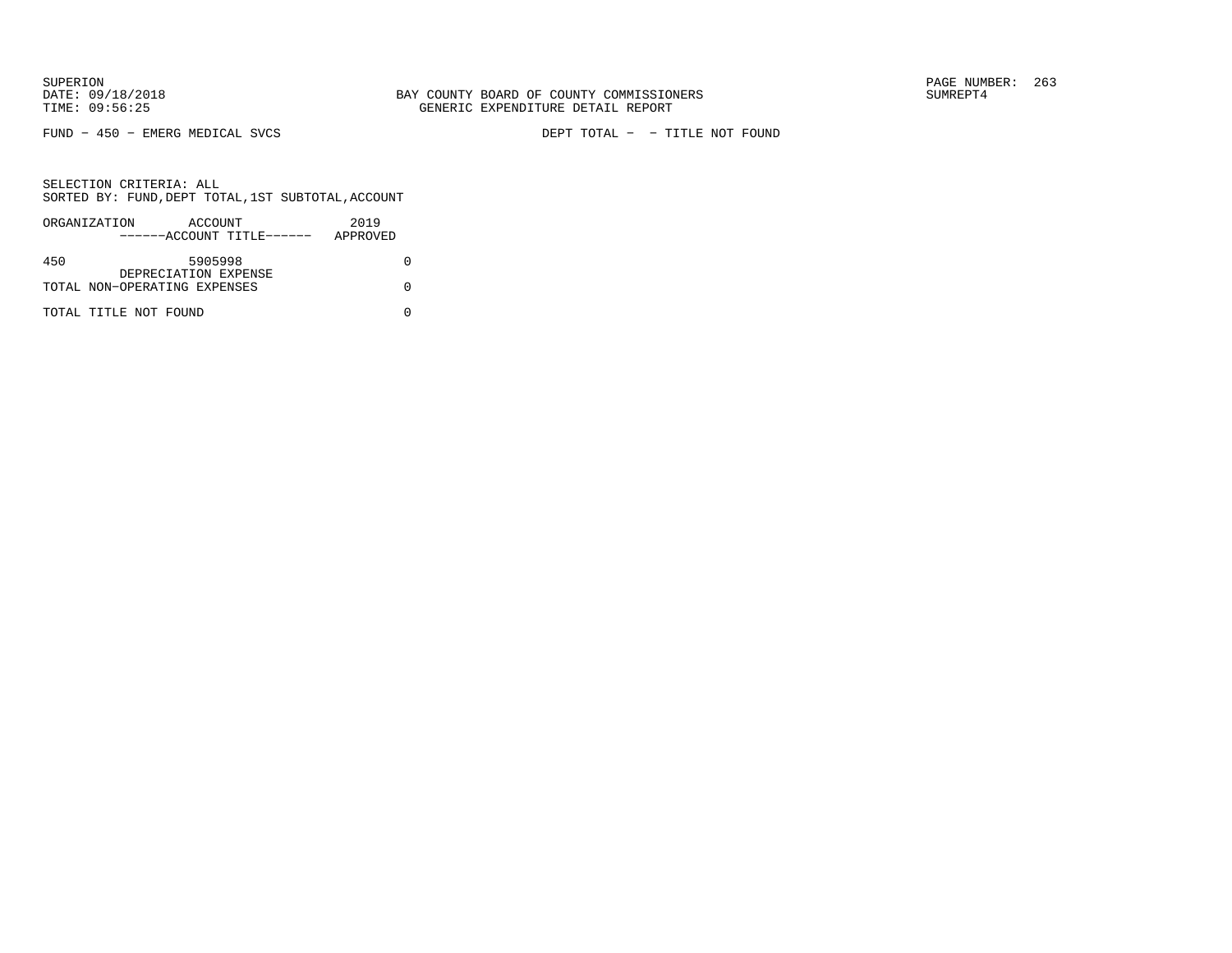FUND − 450 − EMERG MEDICAL SVCS DEPT TOTAL − 0527 − EMS

| ORGANIZATION | <b>ACCOUNT</b>                                    | 2019      |
|--------------|---------------------------------------------------|-----------|
|              | ---ACCOUNT TITLE------                            | APPROVED  |
| 0527         | 5101200                                           | 2,430,589 |
| 0527         | SALARIES & WAGES-REGULAR<br>5101205               | 0         |
|              | SALARIES & WAGES-DISASTER                         |           |
| 0527         | 5101400                                           | 1,514,239 |
| 0527         | SALARIES & WAGES-OVERTIME<br>5101405              | 0         |
|              | SALARIES-DISASTER O/T                             |           |
| 0527         | 5102100<br>FICA TAXES-MATCHING                    | 301,780   |
| 0527         | 5102200                                           | 894,203   |
|              | RETIREMENT CONTRIBUTIONS                          |           |
| 0527         | 5102202<br>PENSION EXPENSE                        | $\Omega$  |
| 0527         | 5102300                                           | 675,957   |
| 0527         | LIFE & HEALTH INSURANCE<br>5102302                | 4,140     |
|              | VIRTUAL DOCTOR                                    |           |
| 0527         | 5102400                                           | 284,238   |
|              | WORKERS COMP. PREMIUMS<br>TOTAL PERSONAL SERVICES | 6,105,146 |
|              |                                                   |           |
| 0527         | 5143101                                           | 23,920    |
|              | SRV-CO ATTORNEY<br>PROF                           |           |
| 0527         | 5143105<br>SRV-OTHER ATTNY<br>PROF                | $\Omega$  |
| 0527         | 5143110                                           | 0         |
|              | PROF<br>SRV-LITIGATION                            |           |
| 0527         | 5303106<br>SRV-PHYSICLS/MEDICAL<br>PROF           | 6,200     |
| 0527         | 5303107                                           | 4,100     |
|              | SRV-SUBSTANCE TEST<br>PROF                        |           |
| 0527         | 5303110<br>PROF<br>SRV-BACKGROUND CHECK           | 1,134     |
| 0527         | 5303401                                           | 699,500   |
| 0527         | CONTRACTED SERVICES<br>5303403                    | 6,000     |
|              | CONTR SRV-BANK CHRG POOL                          |           |
| 0527         | 5303408                                           | 15,763    |
| 0527         | CONTR SRV-800 MHZ<br>5303425                      | 239,417   |
|              | CONTR SRV-ADMIN FEES                              |           |
| 0527         | 5303446                                           | 17,407    |
| 0527         | CONTR SRV-FACILITIES<br>5304001                   | 6,000     |
|              | TRAVEL/TRAINING NON-LOCAL                         |           |
| 0527         | 5304101<br>COMMUNICATIONS SERVICES                | 25,608    |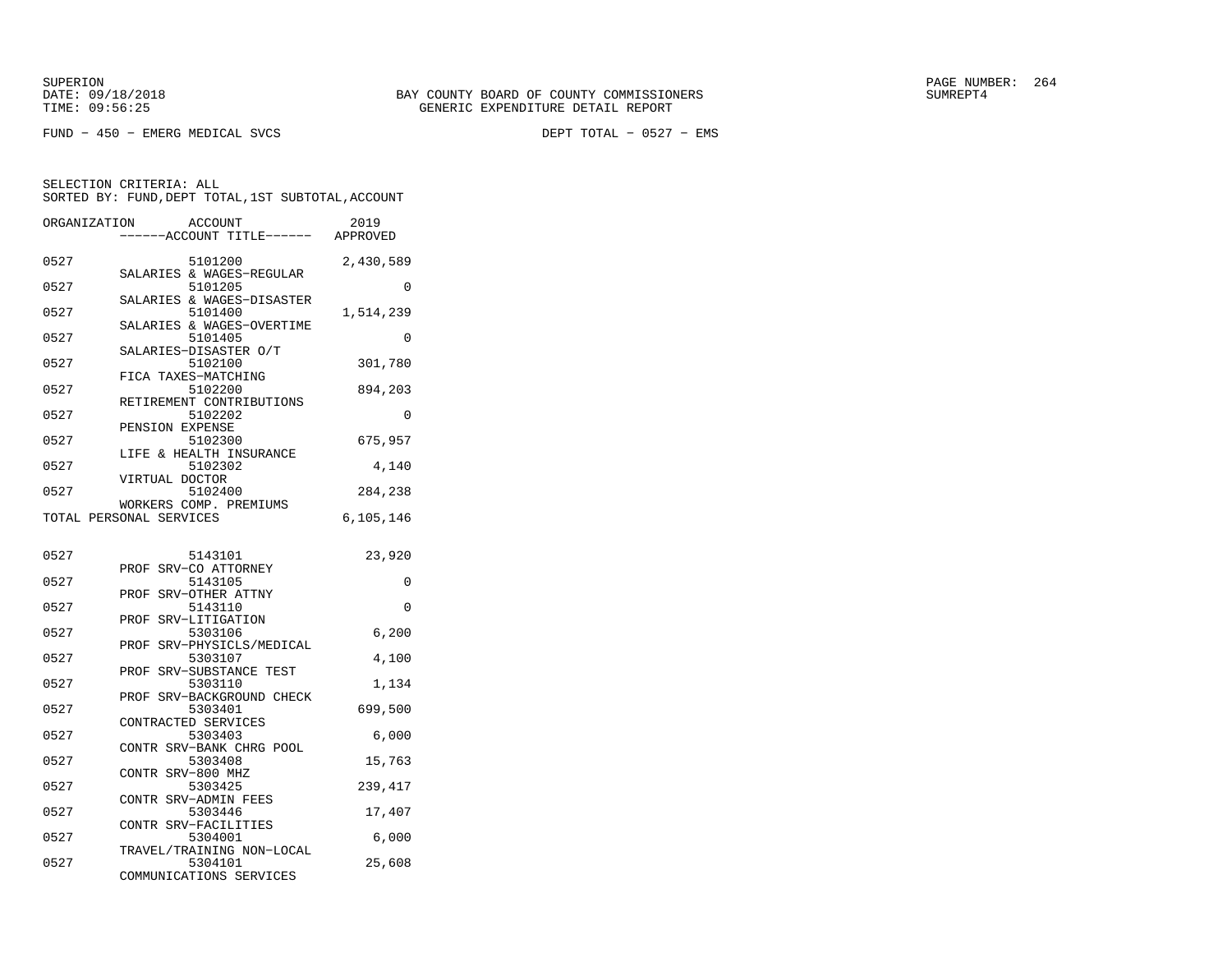FUND − 450 − EMERG MEDICAL SVCS DEPT TOTAL − 0527 − EMS

| ORGANIZATION |                   | <b>ACCOUNT</b>                       | 2019    |
|--------------|-------------------|--------------------------------------|---------|
|              |                   | ---ACCOUNT TITLE------ APPROVED      |         |
| 0527         |                   | 5304122                              | 0       |
| 0527         |                   | COMM SRV-LEASED LINES<br>5304125     | 900     |
| 0527         |                   | POSTAGE/TRANSP/FREIGHT<br>5304301    | 16,400  |
| 0527         | UTILITY SERVICES  | 5304405                              | 25,000  |
| 0527         |                   | RENTALS/LEASES-BUILDINGS<br>5304410  | 21,000  |
| 0527         |                   | RENTALS/LEASES-EQUIPMENT<br>5304414  | 8,259   |
| 0527         |                   | RENTALS/LEASES EQUIP-(IT)<br>5304501 | 201,425 |
| 0527         | INSURANCE & BONDS | 5304604                              | 49,800  |
| 0527         |                   | REPAIR/MAINT-BLD&GRD DEPT<br>5304605 | 4,500   |
| 0527         |                   | REPAIR/MAINT-BLDG & GRND<br>5304610  | 274,400 |
| 0527         |                   | REPAIR/MAINT-AUTO EQUIP<br>5304615   | 50,000  |
| 0527         |                   | REPAIR/MAINT-EQUIPMENT<br>5304701    | 3,000   |
| 0527         |                   | PRINTING & BINDING<br>5304902        | 8,830   |
|              |                   | FEES & COSTS-PURCHASING              |         |
| 0527         |                   | 5304905<br>FEES&COSTS-LGL ADV/ADVERT | 2,200   |
| 0527         |                   | 5304922<br>FEES & COSTS-PERMITS      | 500     |
| 0527         |                   | 5304990<br>MISCELLANEOUS EXPENSES    | 2,100   |
| 0527         | OFFICE SUPPLIES   | 5305101                              | 15,000  |
| 0527         |                   | 5305201<br>OPERATING SUPPLIES        | 377,116 |
| 0527         |                   | 5305202<br>OPER SUPPLIES-JANITORIAL  | 5,000   |
| 0527         | GAS,              | 5305205<br>OIL & LUBRICANTS          | 125,000 |
| 0527         |                   | 5305208<br>OPERATING/PROMO EXPS      | 1,000   |
| 0527         |                   | 5305210<br>SAFETY GEAR & SUPPLIES    | 20,000  |
| 0527         |                   | 5305215<br>CLOTHING & WEARING APPRL  | 89,060  |
| 0527         |                   | 5305220<br>TOOL & SMALL IMPLEMENTS   | 1,000   |
| 0527         |                   | 5305224<br>EMPLOYEE DEVELOPMENT      | 0       |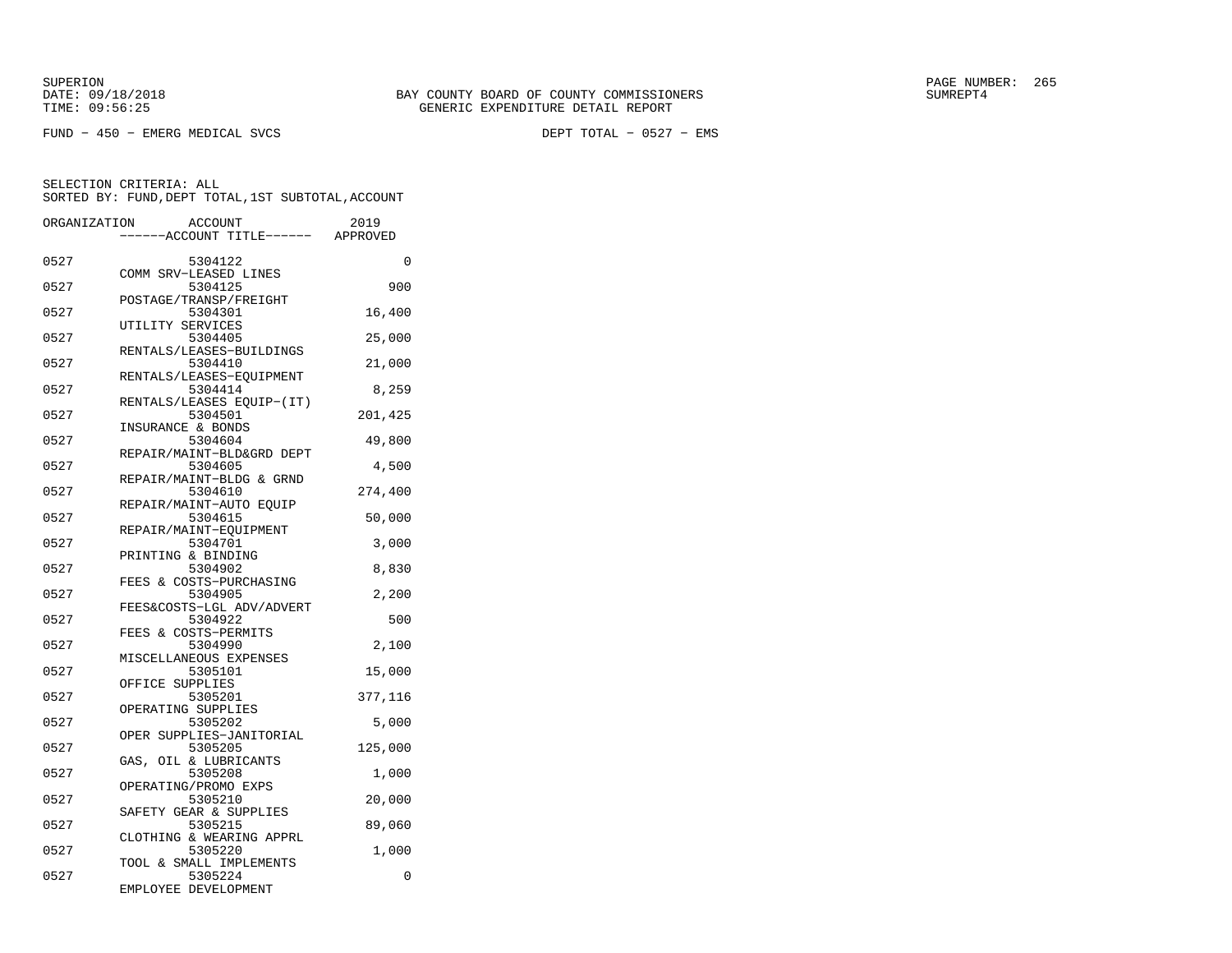FUND − 450 − EMERG MEDICAL SVCS DEPT TOTAL − 0527 − EMS

SELECTION CRITERIA: ALL

| -----ACCOUNT TITLE------                             | APPROVED  |
|------------------------------------------------------|-----------|
| 0527<br>5305401                                      | 1,810     |
| BOOKS/RESOURCE MATR/SUBSC<br>0527<br>5305402         | $\Omega$  |
| DUES & MEMBERSHIPS<br>0527<br>5305406                | 49,554    |
| TRAINING & TUITION<br>TOTAL OPERATING EXPENSES       | 2,397,903 |
| 0527<br>5606314                                      | $\Omega$  |
| IMPRV-NETWORK CONNECT<br>0527<br>5606401             | 217,026   |
| EOUIPMENT<br>0527<br>5606402                         | 23,500    |
| EOUIP LESS THAN \$1000<br>0527<br>5606450            | 4,000     |
| COMPUTER SOFTWARE<br>TOTAL CAPITAL OUTLAY            | 244,526   |
|                                                      |           |
| 0527<br>5707105<br>PRINCIPAL-LOANS                   | 576,000   |
| 0527<br>5707205<br>INTEREST-LOANS                    | 93,578    |
| 0527<br>5707300                                      | 0         |
| OTHER DEBT SERVICE COSTS<br>0527<br>5707303          | $\Omega$  |
| <b>BOND ISSUE COSTS</b><br>TOTAL DEBT SERVICE        | 669,578   |
|                                                      |           |
| 0527<br>5808173<br>GRANT-FIRE EMT/PARAMEDIC          | 26,643    |
| TOTAL GRANTS & AIDS                                  | 26,643    |
| 0527<br>5905998                                      | 0         |
| DEPRECIATION EXPENSE<br>0527<br>5909910              | 0         |
| RESERVE FOR CONTINGENCIES<br>0527<br>5909999         | 0         |
| RESERVE-CASH FORWARD<br>TOTAL NON-OPERATING EXPENSES | 0         |
| TOTAL EMS                                            | 9,443,796 |
| TOTAL EMERG MEDICAL SVCS                             | 9,443,796 |
|                                                      |           |

 SORTED BY: FUND,DEPT TOTAL,1ST SUBTOTAL,ACCOUNTORGANIZATION ACCOUNT 2019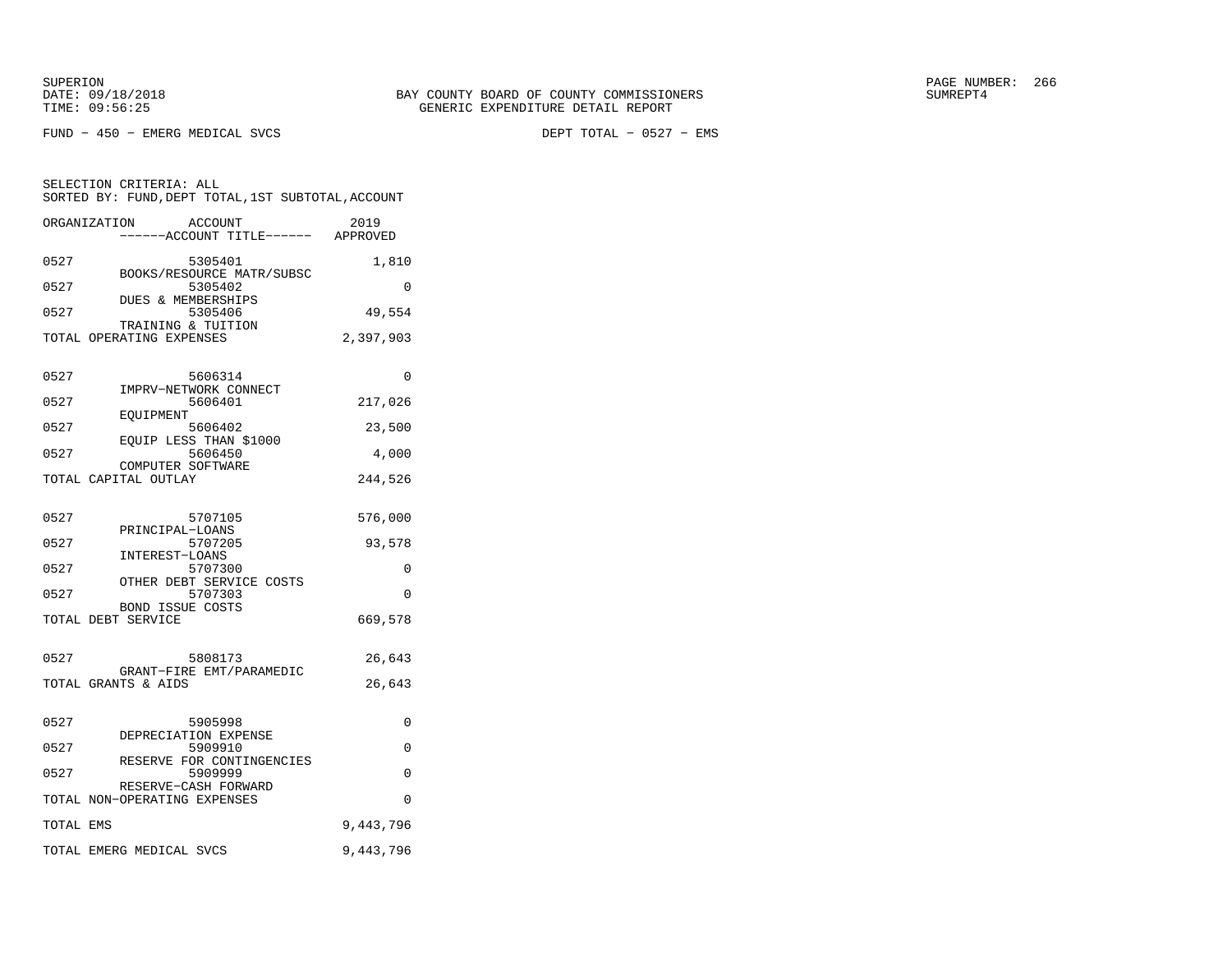FUND − 501 − INTERNAL SERVICE FUND DEPT TOTAL − 0520 − FLEET MAINTENANCE

| 0520<br>5101200<br>$\Omega$<br>SALARIES & WAGES-REGULAR<br>0520<br>5101205<br>0<br>SALARIES & WAGES-DISASTER<br>0520<br>5101400<br>0<br>SALARIES & WAGES-OVERTIME<br>0520<br>5101405<br>0<br>SALARIES-DISASTER O/T<br>0520<br>5102100<br>0<br>FICA TAXES-MATCHING<br>0520<br>5102200<br>0<br>RETIREMENT CONTRIBUTIONS<br>0520<br>5102300<br>0<br>LIFE & HEALTH INSURANCE<br>5102400<br>$\Omega$<br>0520<br>WORKERS COMP. PREMIUMS<br>0<br>TOTAL PERSONAL SERVICES |
|-------------------------------------------------------------------------------------------------------------------------------------------------------------------------------------------------------------------------------------------------------------------------------------------------------------------------------------------------------------------------------------------------------------------------------------------------------------------|
|                                                                                                                                                                                                                                                                                                                                                                                                                                                                   |
|                                                                                                                                                                                                                                                                                                                                                                                                                                                                   |
|                                                                                                                                                                                                                                                                                                                                                                                                                                                                   |
|                                                                                                                                                                                                                                                                                                                                                                                                                                                                   |
|                                                                                                                                                                                                                                                                                                                                                                                                                                                                   |
|                                                                                                                                                                                                                                                                                                                                                                                                                                                                   |
|                                                                                                                                                                                                                                                                                                                                                                                                                                                                   |
|                                                                                                                                                                                                                                                                                                                                                                                                                                                                   |
|                                                                                                                                                                                                                                                                                                                                                                                                                                                                   |
|                                                                                                                                                                                                                                                                                                                                                                                                                                                                   |
| 0520<br>5303106<br>0                                                                                                                                                                                                                                                                                                                                                                                                                                              |
| PROF SRV-PHYSICLS/MEDICAL<br>0520<br>5303107<br>0                                                                                                                                                                                                                                                                                                                                                                                                                 |
| PROF SRV-SUBSTANCE TEST<br>0520<br>5303110<br>0                                                                                                                                                                                                                                                                                                                                                                                                                   |
| PROF SRV-BACKGROUND CHECK<br>5303401<br>0<br>0520                                                                                                                                                                                                                                                                                                                                                                                                                 |
| CONTRACTED SERVICES<br>5303408<br>0<br>0520                                                                                                                                                                                                                                                                                                                                                                                                                       |
| CONTR SRV-800 MHZ<br>5303425<br>0<br>0520                                                                                                                                                                                                                                                                                                                                                                                                                         |
| CONTR SRV-ADMIN FEES<br>5303446<br>0                                                                                                                                                                                                                                                                                                                                                                                                                              |
| 0520<br>CONTR SRV-FACILITIES                                                                                                                                                                                                                                                                                                                                                                                                                                      |
| 0520<br>5304001<br>0<br>TRAVEL/TRAINING NON-LOCAL                                                                                                                                                                                                                                                                                                                                                                                                                 |
| 0520<br>5304005<br>0<br>TRAVEL-LOCAL                                                                                                                                                                                                                                                                                                                                                                                                                              |
| 0520<br>5304101<br>0<br>COMMUNICATIONS SERVICES                                                                                                                                                                                                                                                                                                                                                                                                                   |
| 5304125<br>0520<br>0<br>POSTAGE/TRANSP/FREIGHT                                                                                                                                                                                                                                                                                                                                                                                                                    |
| 0520<br>5304301<br>0<br>UTILITY SERVICES                                                                                                                                                                                                                                                                                                                                                                                                                          |
| 5304410<br>0520<br>0<br>RENTALS/LEASES-EOUIPMENT                                                                                                                                                                                                                                                                                                                                                                                                                  |
| 5304501<br>0<br>0520                                                                                                                                                                                                                                                                                                                                                                                                                                              |
| INSURANCE & BONDS<br>0520<br>5304605<br>0<br>REPAIR/MAINT-BLDG & GRND                                                                                                                                                                                                                                                                                                                                                                                             |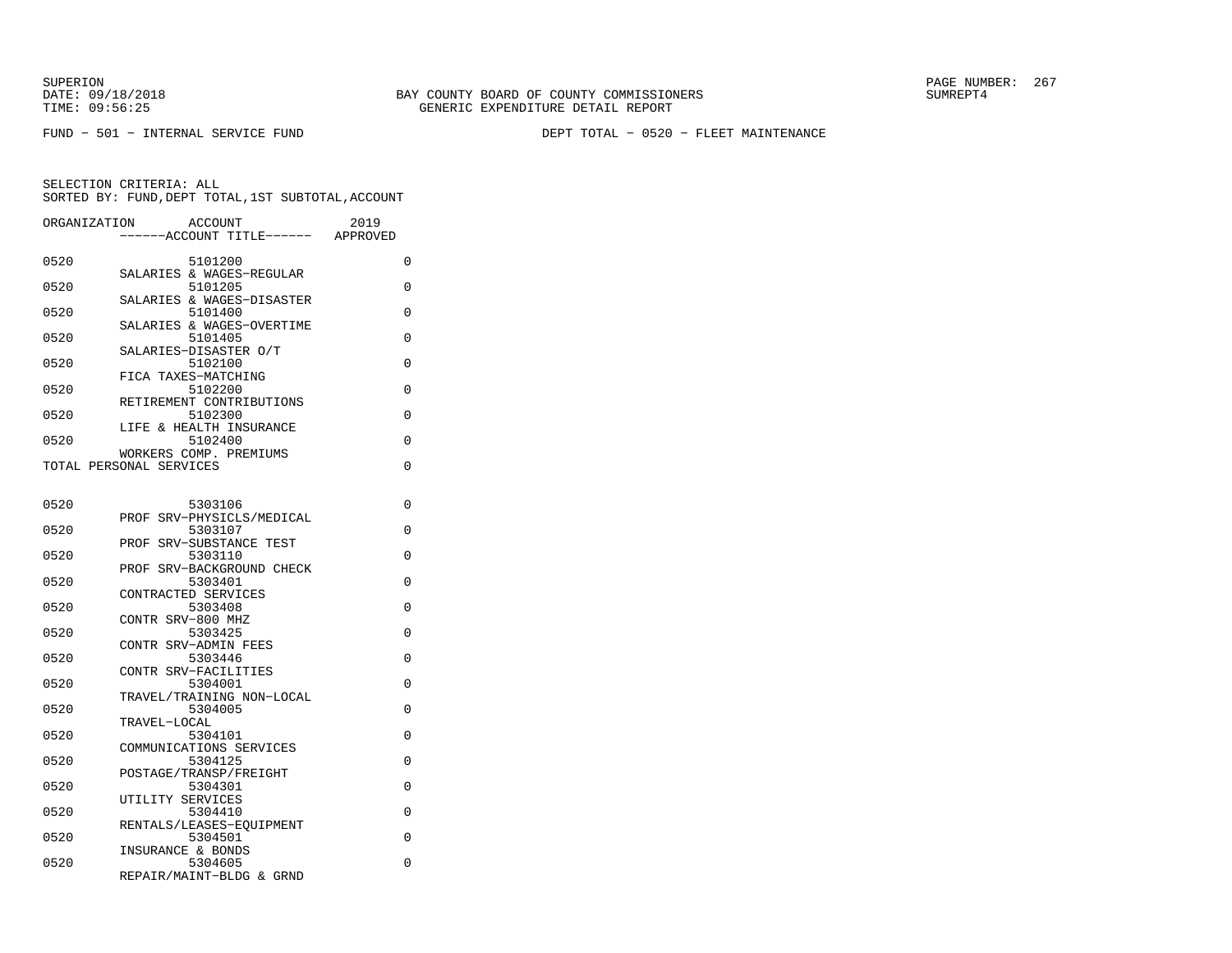FUND − 501 − INTERNAL SERVICE FUND DEPT TOTAL − 0520 − FLEET MAINTENANCE

SUPERION PAGE NUMBER: 268

| ORGANIZATION | <b>ACCOUNT</b><br>---ACCOUNT TITLE------       | 2019<br>APPROVED |
|--------------|------------------------------------------------|------------------|
| 0520         | 5304610                                        | 0                |
| 0520         | REPAIR/MAINT-AUTO EOUIP<br>5304611             | 0                |
| 0520         | REPAIR/MAINT-FLEET MAINT<br>5304612            | 0                |
|              | REPAIR/MAINT-AWT                               |                  |
| 0520         | 5304615<br>REPAIR/MAINT-EOUIPMENT              | 0                |
| 0520         | 5304902<br>FEES & COSTS-PURCHASING             | $\Omega$         |
| 0520         | 5304905                                        | 0                |
| 0520         | FEES&COSTS-LGL ADV/ADVERT<br>5304990           | 0                |
| 0520         | MISCELLANEOUS EXPENSES<br>5305101              | $\Omega$         |
| 0520         | OFFICE SUPPLIES<br>5305201                     | $\Omega$         |
|              | OPERATING SUPPLIES                             |                  |
| 0520         | 5305202<br>OPER SUPPLIES-JANITORIAL            | $\Omega$         |
| 0520         | 5305205<br>GAS, OIL & LUBRICANTS               | 0                |
| 0520         | 5305210                                        | 0                |
| 0520         | SAFETY GEAR & SUPPLIES<br>5305215              | 0                |
| 0520         | CLOTHING & WEARING APPRL<br>5305220            | 0                |
|              | TOOL & SMALL IMPLEMENTS                        |                  |
| 0520         | 5305401<br>BOOKS/RESOURCE MATR/SUBSC           | $\Omega$         |
| 0520         | 5305402<br>DUES & MEMBERSHIPS                  | 0                |
| 0520         | 5305406                                        | 0                |
|              | TRAINING & TUITION<br>TOTAL OPERATING EXPENSES | $\Omega$         |
|              |                                                |                  |
| 0520         | 5606401<br>EOUIPMENT                           | 0                |
| 0520         | 5606402                                        | $\Omega$         |
| 0520         | EOUIP LESS THAN \$1000<br>5606450              | 0                |
|              | COMPUTER SOFTWARE<br>TOTAL CAPITAL OUTLAY      | $\Omega$         |
|              |                                                |                  |
| 0520         | 5909910                                        | 0                |
| 0520         | RESERVE FOR CONTINGENCIES<br>5909915           | 0                |
|              | RESERVE FOR PAY ADJUSTMNT                      |                  |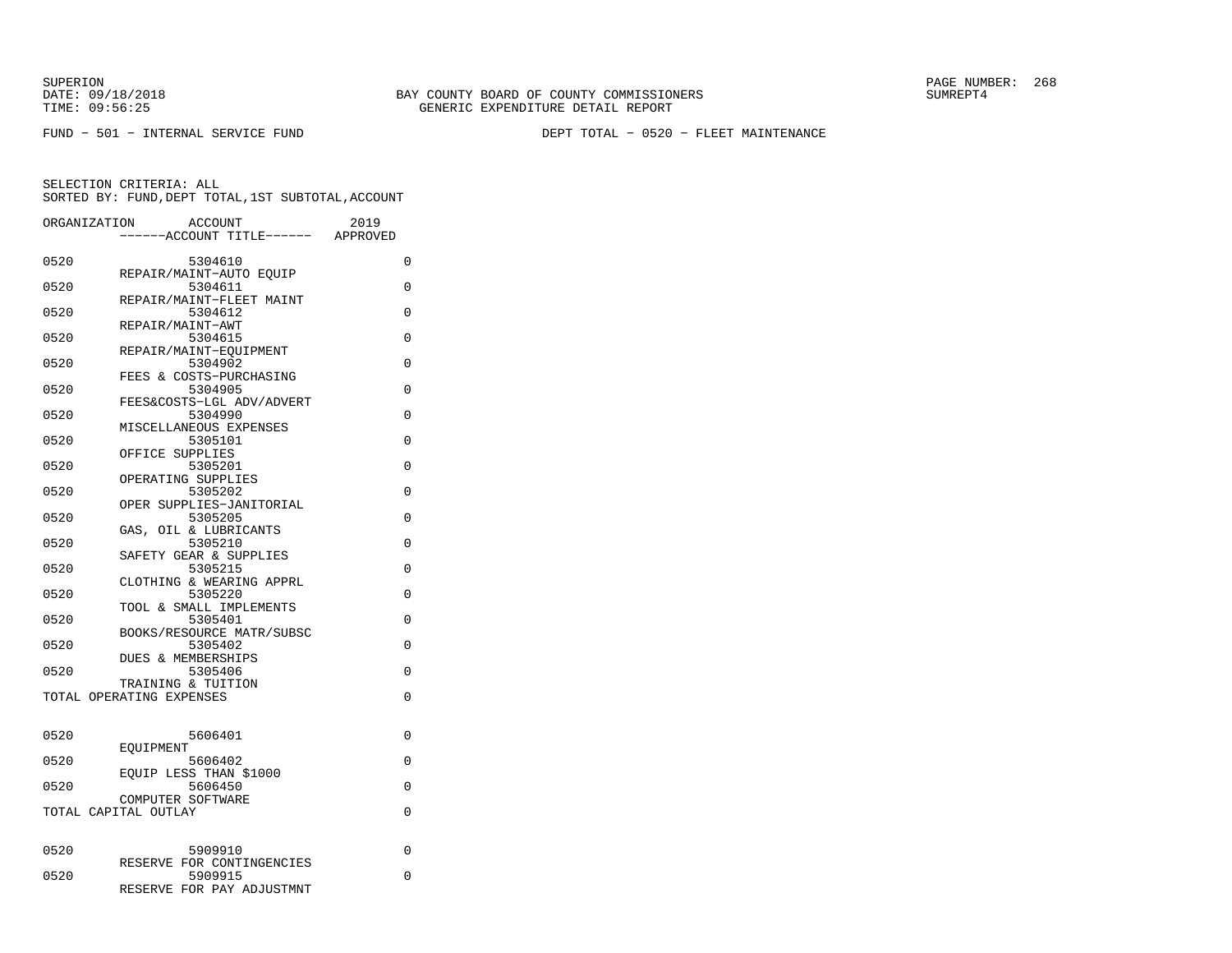FUND − 501 − INTERNAL SERVICE FUND DEPT TOTAL − 0520 − FLEET MAINTENANCE

SELECTION CRITERIA: ALLSORTED BY: FUND,DEPT TOTAL,1ST SUBTOTAL,ACCOUNT

| ORGANIZATION                 | ACCOUNT |                           | 2019     |  |
|------------------------------|---------|---------------------------|----------|--|
|                              |         | ------ACCOUNT TITLE------ | APPROVED |  |
| TOTAL NON-OPERATING EXPENSES |         |                           |          |  |

TOTAL FLEET MAINTENANCE 0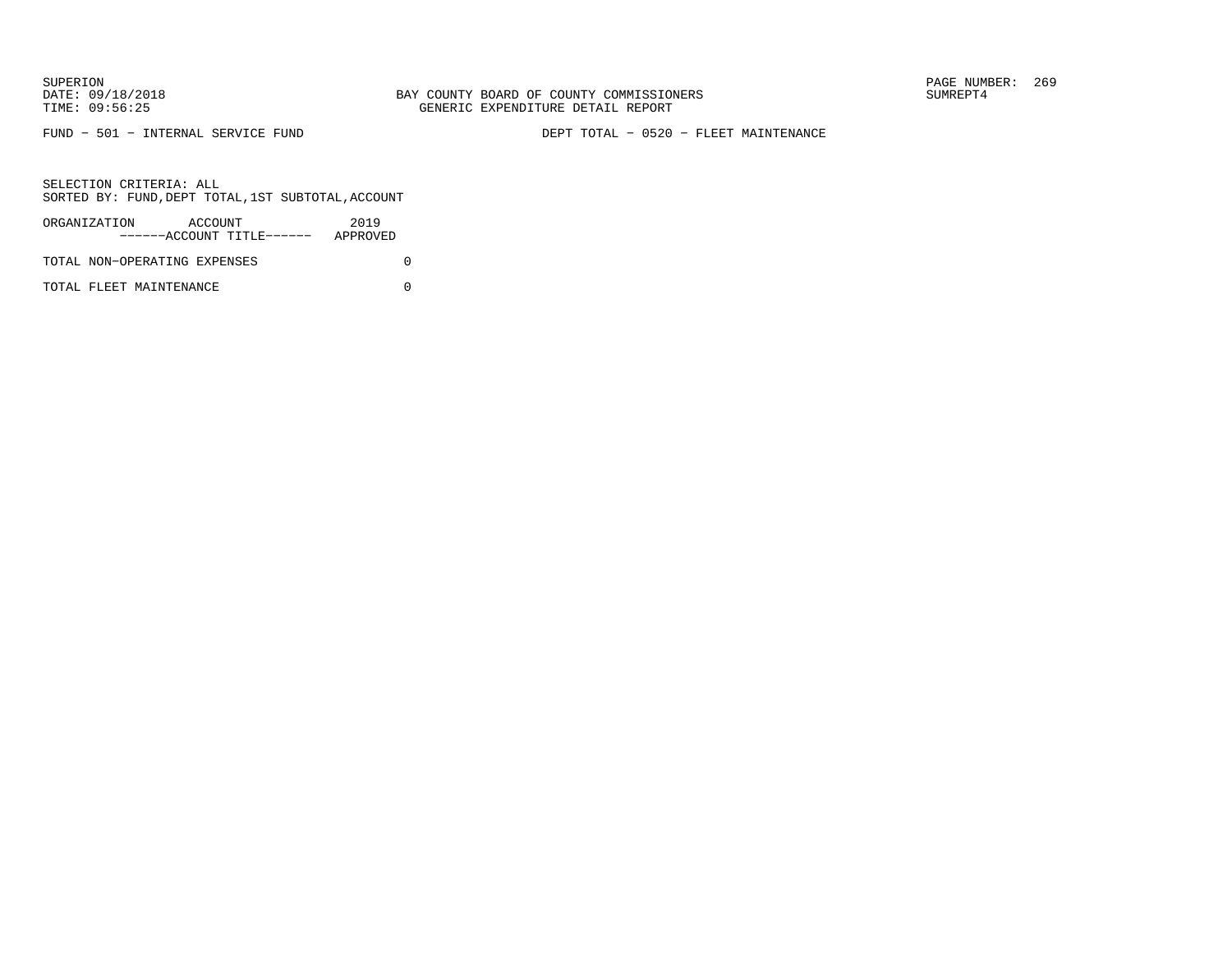FUND − 501 − INTERNAL SERVICE FUND DEPT TOTAL − 0522 − FACILITIES MAINTENANCE

| ORGANIZATION            |                   | ACCOUNT<br>---ACCOUNT TITLE------ APPROVED | 2019     |
|-------------------------|-------------------|--------------------------------------------|----------|
|                         |                   |                                            |          |
| 0522                    |                   | 5101200<br>SALARIES & WAGES-REGULAR        | 665,445  |
| 0522                    |                   | 5101205                                    | $\Omega$ |
| 0522                    |                   | SALARIES & WAGES-DISASTER<br>5101400       | 4,000    |
| 0522                    |                   | SALARIES & WAGES-OVERTIME<br>5101405       | 0        |
| 0522                    |                   | SALARIES-DISASTER O/T<br>5102100           | 51,213   |
| 0522                    |                   | FICA TAXES-MATCHING<br>5102200             | 56,679   |
| 0522                    |                   | RETIREMENT CONTRIBUTIONS<br>5102202        | $\Omega$ |
| 0522                    | PENSION EXPENSE   | 5102300                                    | 175,909  |
| 0522                    |                   | LIFE & HEALTH INSURANCE                    |          |
|                         | VIRTUAL DOCTOR    | 5102302                                    | 1,008    |
| 0522                    |                   | 5102400<br>WORKERS COMP. PREMIUMS          | 34,538   |
| 0522                    |                   | 5102500<br>UNEMPLOYMENT COMPENSATION       | $\Omega$ |
| TOTAL PERSONAL SERVICES |                   |                                            | 988,792  |
| 0522                    |                   | 5303106                                    | 200      |
|                         |                   | PROF SRV-PHYSICLS/MEDICAL                  |          |
| 0522                    | PROF              | 5303107<br>SRV-SUBSTANCE TEST              | 120      |
| 0522                    | PROF              | 5303110<br>SRV-BACKGROUND CHECK            | 50       |
| 0522                    |                   | 5303401<br>CONTRACTED SERVICES             | 53,448   |
| 0522                    | CONTR SRV-800 MHZ | 5303408                                    | 2,103    |
| 0522                    |                   | 5303425<br>CONTR SRV-ADMIN FEES            | 0        |
| 0522                    |                   | 5303446<br>CONTR SRV-FACILITIES            | $\Omega$ |
| 0522                    |                   | 5304001                                    | 2,500    |
| 0522                    |                   | TRAVEL/TRAINING NON-LOCAL<br>5304005       | 0        |
| 0522                    | TRAVEL-LOCAL      | 5304101                                    | 7,656    |
| 0522                    |                   | COMMUNICATIONS SERVICES<br>5304125         | 14,000   |
| 0522                    | UTILITY SERVICES  | POSTAGE/TRANSP/FREIGHT<br>5304301          | 450,000  |
|                         |                   |                                            |          |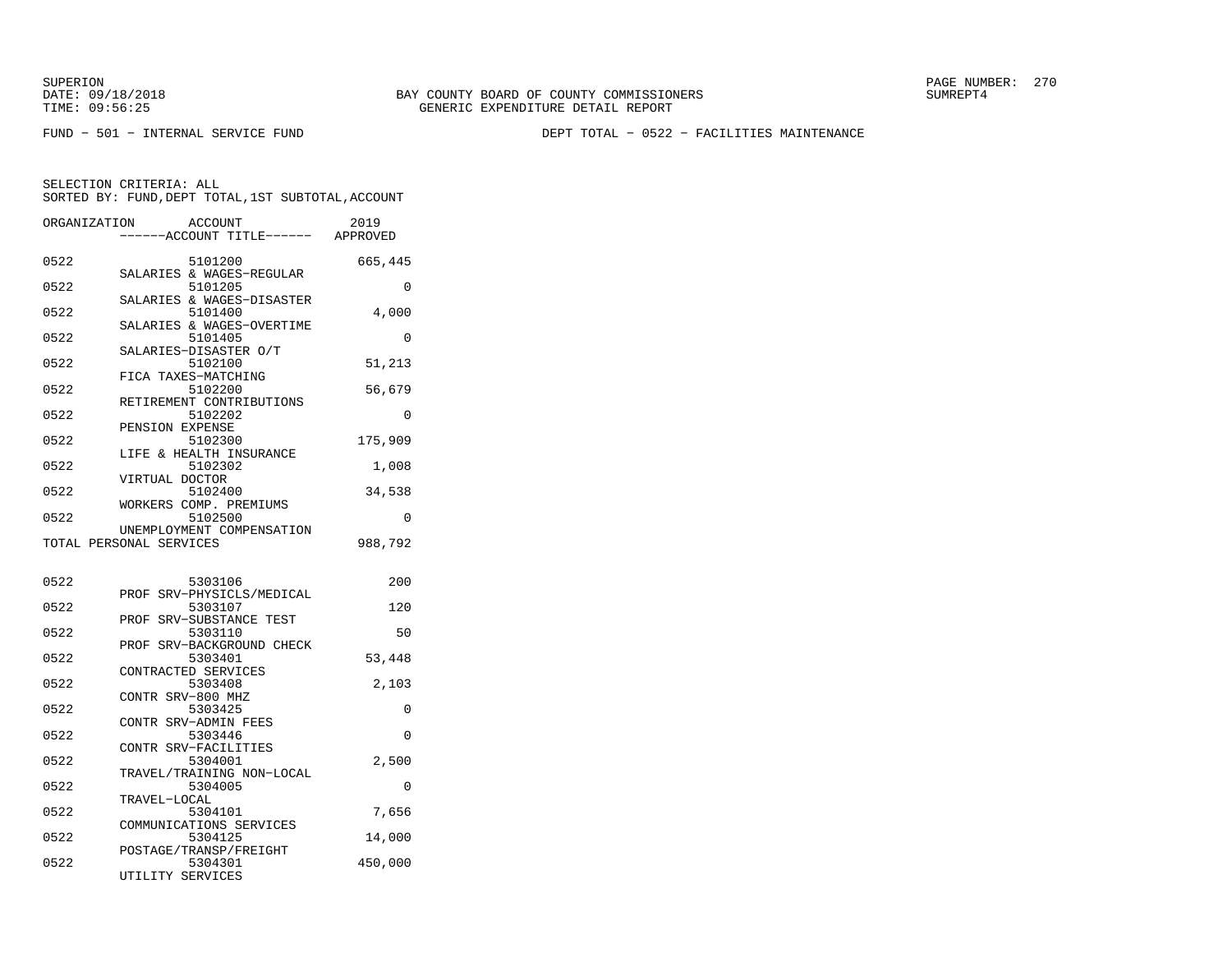FUND − 501 − INTERNAL SERVICE FUND DEPT TOTAL − 0522 − FACILITIES MAINTENANCE

|      | ORGANIZATION<br>ACCOUNT<br>----ACCOUNT TITLE------ APPROVED | 2019      |
|------|-------------------------------------------------------------|-----------|
|      |                                                             |           |
| 0522 | 5304410<br>RENTALS/LEASES-EOUIPMENT                         | 3,120     |
| 0522 | 5304414                                                     | 7,778     |
| 0522 | RENTALS/LEASES EQUIP-(IT)<br>5304501                        | 23,087    |
| 0522 | INSURANCE & BONDS<br>5304604                                | $\Omega$  |
| 0522 | REPAIR/MAINT-BLD&GRD DEPT<br>5304605                        | 1,046,580 |
| 0522 | REPAIR/MAINT-BLDG & GRND<br>5304606                         | 175,000   |
| 0522 | REPAIR/MAINT-OTHER BLDGS<br>5304610                         | 6,500     |
| 0522 | REPAIR/MAINT-AUTO EQUIP<br>5304611                          | 0         |
| 0522 | REPAIR/MAINT-FLEET MAINT                                    | 0         |
|      | 5304612<br>REPAIR/MAINT-AWT                                 |           |
| 0522 | 5304615<br>REPAIR/MAINT-EQUIPMENT                           | 5,000     |
| 0522 | 5304902<br>FEES & COSTS-PURCHASING                          | 12,986    |
| 0522 | 5304905<br>FEES&COSTS-LGL ADV/ADVERT                        | 450       |
| 0522 | 5304987<br>SPECIAL EVENTS                                   | $\Omega$  |
| 0522 | 5304990                                                     | 100       |
| 0522 | MISCELLANEOUS EXPENSES<br>5305101                           | 1,500     |
| 0522 | OFFICE SUPPLIES<br>5305201                                  | 8,000     |
| 0522 | OPERATING SUPPLIES<br>5305202                               | 21,000    |
| 0522 | OPER SUPPLIES-JANITORIAL<br>5305205                         | 13,000    |
| 0522 | GAS,<br>OIL & LUBRICANTS<br>5305210                         | 1,300     |
| 0522 | SAFETY GEAR & SUPPLIES<br>5305215                           | 5,460     |
| 0522 | CLOTHING & WEARING APPRL<br>5305220                         |           |
|      | TOOL & SMALL IMPLEMENTS                                     | 6,000     |
| 0522 | 5305401<br>BOOKS/RESOURCE MATR/SUBSC                        | 400       |
| 0522 | 5305402<br>DUES & MEMBERSHIPS                               | 0         |
| 0522 | 5305406<br>TRAINING & TUITION                               | 4,000     |
|      | TOTAL OPERATING EXPENSES                                    | 1,871,338 |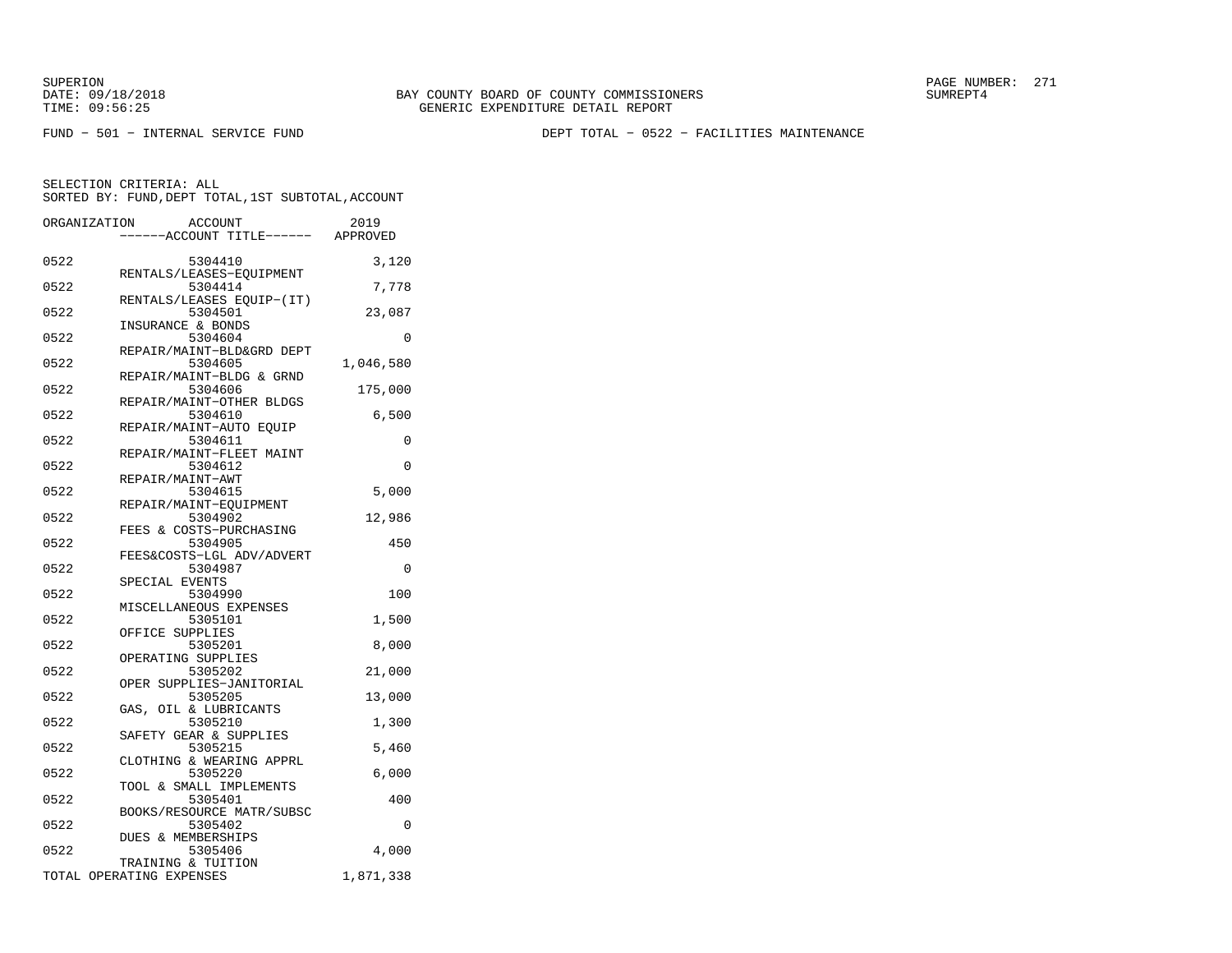FUND − 501 − INTERNAL SERVICE FUND DEPT TOTAL − 0522 − FACILITIES MAINTENANCE

|      | ORGANIZATION ACCOUNT               | 2019      |
|------|------------------------------------|-----------|
|      | ------ACCOUNT TITLE------ APPROVED |           |
|      |                                    |           |
| 0522 | 5606401                            | $\Omega$  |
|      | EOUIPMENT                          |           |
| 0522 | 5606402                            | 3,000     |
|      | EQUIP LESS THAN \$1000             |           |
| 0522 | 5606450                            | 432       |
|      | COMPUTER SOFTWARE                  |           |
|      | TOTAL CAPITAL OUTLAY               | 3,432     |
|      |                                    |           |
| 0522 | 5819101                            | $\Omega$  |
|      | TRNFS-GENERAL FUND (001)           |           |
| 0522 | 5819120                            | $\Omega$  |
|      | TRNSF-BUILDERS SVC (440)           |           |
| 0522 | 5905998                            | $\Omega$  |
|      | DEPRECIATION EXPENSE               |           |
| 0522 | 5909910                            | 98,546    |
|      | RESERVE FOR CONTINGENCIES          |           |
| 0522 | 5909915                            | $\Omega$  |
|      | RESERVE FOR PAY ADJUSTMNT          |           |
|      | TOTAL NON-OPERATING EXPENSES       | 98,546    |
|      | TOTAL FACILITIES MAINTENANCE       | 2,962,108 |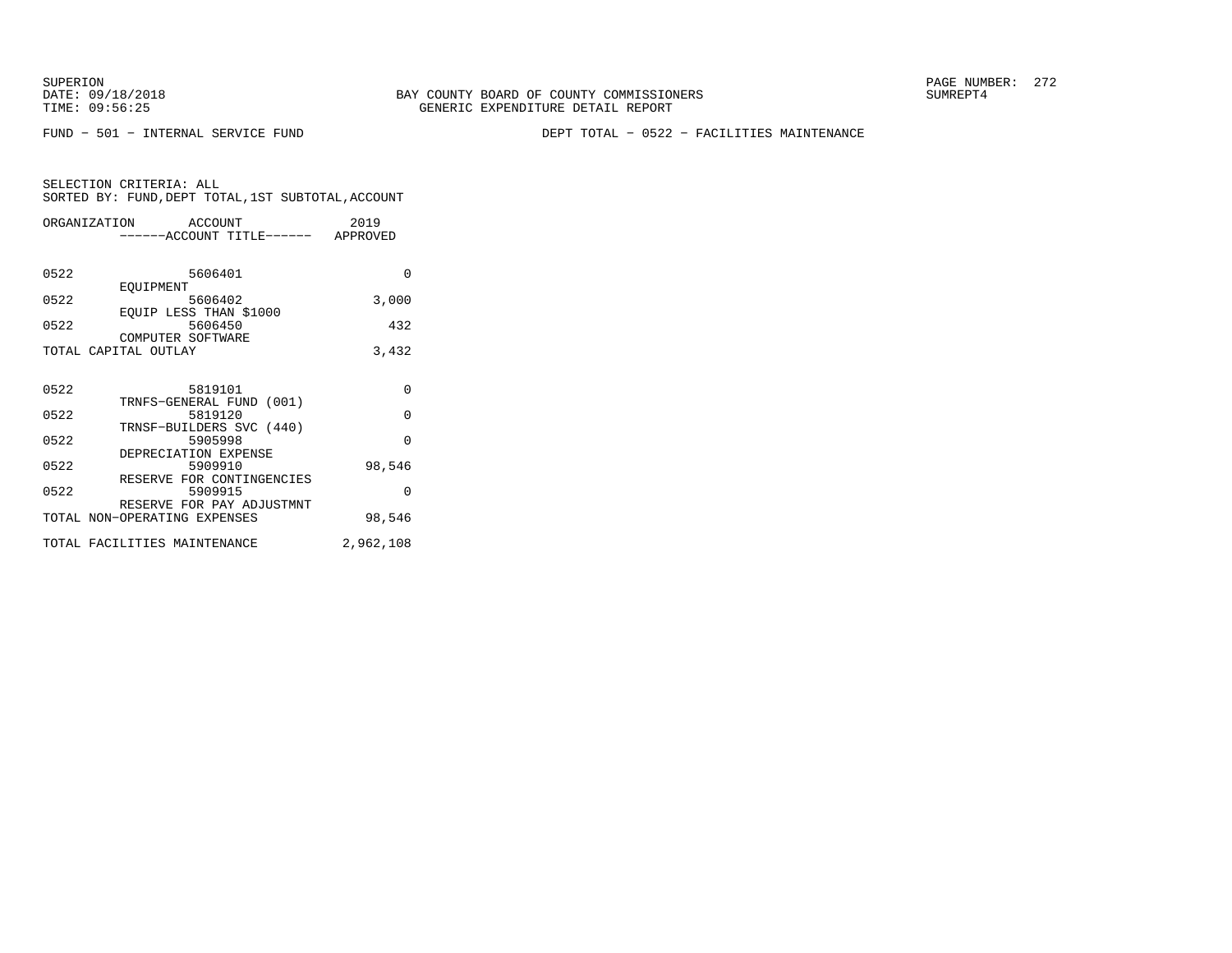DATE:  $09/18/2018$  SUMREPT4

SUPERION PAGE NUMBER: 273

FUND − 501 − INTERNAL SERVICE FUND DEPT TOTAL − 0525 − CENTRAL PURCHASING

SELECTION CRITERIA: ALL

|              | SORTED BY: FUND, DEPT TOTAL, 1ST SUBTOTAL, ACCOUNT |         |
|--------------|----------------------------------------------------|---------|
| ORGANIZATION | ACCOUNT<br>----ACCOUNT TITLE------ APPROVED        | 2019    |
| 0525         | 5101200                                            | 262,936 |
| 0525         | SALARIES & WAGES-REGULAR<br>5101400                | 500     |
| 0525         | SALARIES & WAGES-OVERTIME<br>5102100               | 20,153  |
| 0525         | FICA TAXES-MATCHING<br>5102200                     | 37,833  |
| 0525         | RETIREMENT CONTRIBUTIONS<br>5102300                | 55,708  |
| 0525         | LIFE & HEALTH INSURANCE<br>5102302                 | 288     |
|              | VIRTUAL DOCTOR                                     |         |
| 0525         | 5102400<br>WORKERS COMP. PREMIUMS                  | 1,303   |
| 0525         | 5102500<br>UNEMPLOYMENT COMPENSATION               | 0       |
|              | TOTAL PERSONAL SERVICES                            | 378,721 |
| 0525         | 5303107                                            | 0       |
| 0525         | PROF SRV-SUBSTANCE TEST<br>5303110                 | 0       |
| 0525         | PROF SRV-BACKGROUND CHECK<br>5303401               | 1,120   |
| 0525         | CONTRACTED SERVICES<br>5303425                     | 0       |
| 0525         | CONTR SRV-ADMIN FEES<br>5303446                    | 31,834  |
| 0525         | CONTR SRV-FACILITIES<br>5304001                    | 4,450   |
|              | TRAVEL/TRAINING NON-LOCAL                          |         |
| 0525         | 5304101<br>COMMUNICATIONS SERVICES                 | 1,020   |
| 0525         | 5304125<br>POSTAGE/TRANSP/FREIGHT                  | 300     |
| 0525         | 5304301<br>UTILITY SERVICES                        | 0       |
| 0525         | 5304410<br>RENTALS/LEASES-EOUIPMENT                | 310     |
| 0525         | 5304414<br>RENTALS/LEASES EQUIP-(IT)               | 4,154   |
| 0525         | 5304501                                            | 16,012  |
| 0525         | INSURANCE & BONDS<br>5304604                       | 10,220  |
| 0525         | REPAIR/MAINT-BLD&GRD DEPT<br>5304605               | 0       |
| 0525         | REPAIR/MAINT-BLDG & GRND<br>5304610                | 0       |
|              | REPAIR/MAINT-AUTO EQUIP                            |         |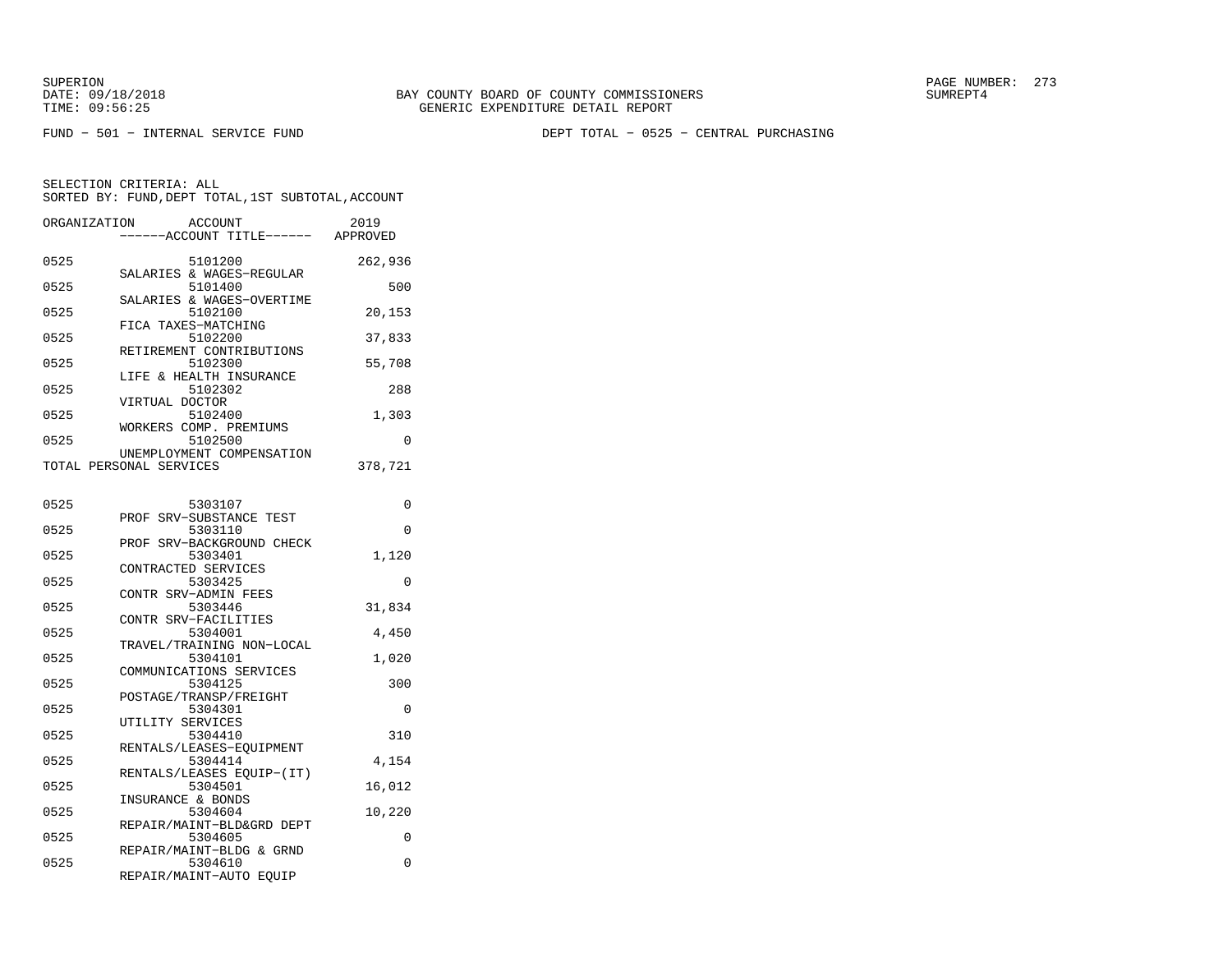FUND − 501 − INTERNAL SERVICE FUND DEPT TOTAL − 0525 − CENTRAL PURCHASING

|      | ORGANIZATION<br>ACCOUNT<br>---ACCOUNT TITLE------ | 2019<br>APPROVED |
|------|---------------------------------------------------|------------------|
| 0525 | 5304611                                           | 0                |
| 0525 | REPAIR/MAINT-FLEET MAINT<br>5304612               | 0                |
| 0525 | REPAIR/MAINT-AWT<br>5304615                       | 0                |
| 0525 | REPAIR/MAINT-EQUIPMENT<br>5304701                 | $\Omega$         |
| 0525 | PRINTING & BINDING<br>5304905                     | 475              |
| 0525 | FEES&COSTS-LGL ADV/ADVERT<br>5304922              | 0                |
| 0525 | FEES & COSTS-PERMITS<br>5304990                   | 0                |
| 0525 | MISCELLANEOUS EXPENSES<br>5305101                 | 700              |
| 0525 | OFFICE SUPPLIES<br>5305201                        | 1,450            |
| 0525 | OPERATING SUPPLIES<br>5305202                     | 0                |
| 0525 | OPER SUPPLIES-JANITORIAL<br>5305205               | $\Omega$         |
| 0525 | GAS, OIL & LUBRICANTS<br>5305210                  | $\Omega$         |
| 0525 | SAFETY GEAR & SUPPLIES<br>5305215                 | 0                |
| 0525 | CLOTHING & WEARING APPRL<br>5305401               | 100              |
| 0525 | BOOKS/RESOURCE MATR/SUBSC<br>5305402              | 1,120            |
| 0525 | <b>DUES &amp; MEMBERSHIPS</b><br>5305406          | 1,020            |
| 0525 | TRAINING & TUITION<br>5394915                     | 0                |
| 0525 | COGS-PARTS<br>5394920                             | 1,929,680        |
| 0525 | COGS-GAS<br>5394925<br>COGS-OFFICE                | 0                |
| 0525 | 5394930                                           | 0                |
|      | COGS-POSTAGE<br>TOTAL OPERATING EXPENSES          | 2,003,965        |
| 0525 | 5606301                                           | 0                |
| 0525 | IMPRV OTHER THAN BLDGS<br>5606401                 | $\Omega$         |
| 0525 | EOUIPMENT<br>5606402<br>EQUIP LESS THAN \$1000    | 0                |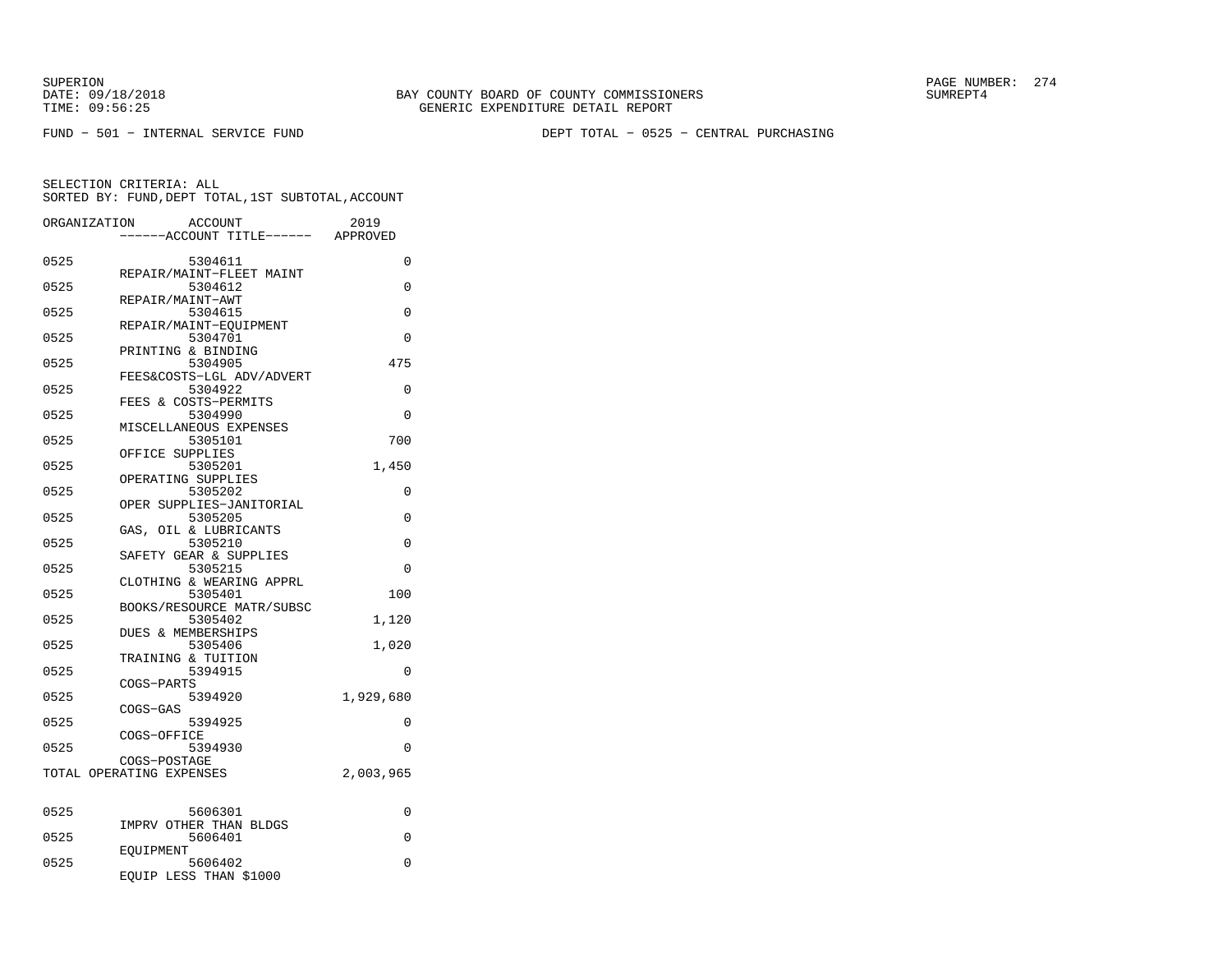FUND − 501 − INTERNAL SERVICE FUND DEPT TOTAL − 0525 − CENTRAL PURCHASING

| ORGANIZATION         |                    | ACCOUNT | ------ACCOUNT TITLE------ | 2019<br>APPROVED |
|----------------------|--------------------|---------|---------------------------|------------------|
| 0525                 |                    | 5606450 |                           | 432              |
| TOTAL CAPITAL OUTLAY | COMPUTER SOFTWARE  |         |                           | 432              |
| 0525                 | TRNFS-GENERAL FUND | 5819101 | (001)                     |                  |

|      | TRNFS-GENERAL FUND (UUI)     |           |
|------|------------------------------|-----------|
| 0525 | 5819127                      | U         |
|      | TRNSF-UTIL ADMIN (510)       |           |
| 0525 | 5905908                      | O         |
|      | LOSS ON DISPOSAL             |           |
| 0525 | 5905998                      | U         |
|      | DEPRECIATION EXPENSE         |           |
| 0525 | 5909910                      | O         |
|      | RESERVE FOR CONTINGENCIES    |           |
| 0525 | 5909915                      | O         |
|      | RESERVE FOR PAY ADJUSTMNT    |           |
| 0525 | 5909999                      | O         |
|      | RESERVE-CASH FORWARD         |           |
|      | TOTAL NON-OPERATING EXPENSES | U         |
|      |                              |           |
|      | TOTAL CENTRAL PURCHASING     | 2,383,118 |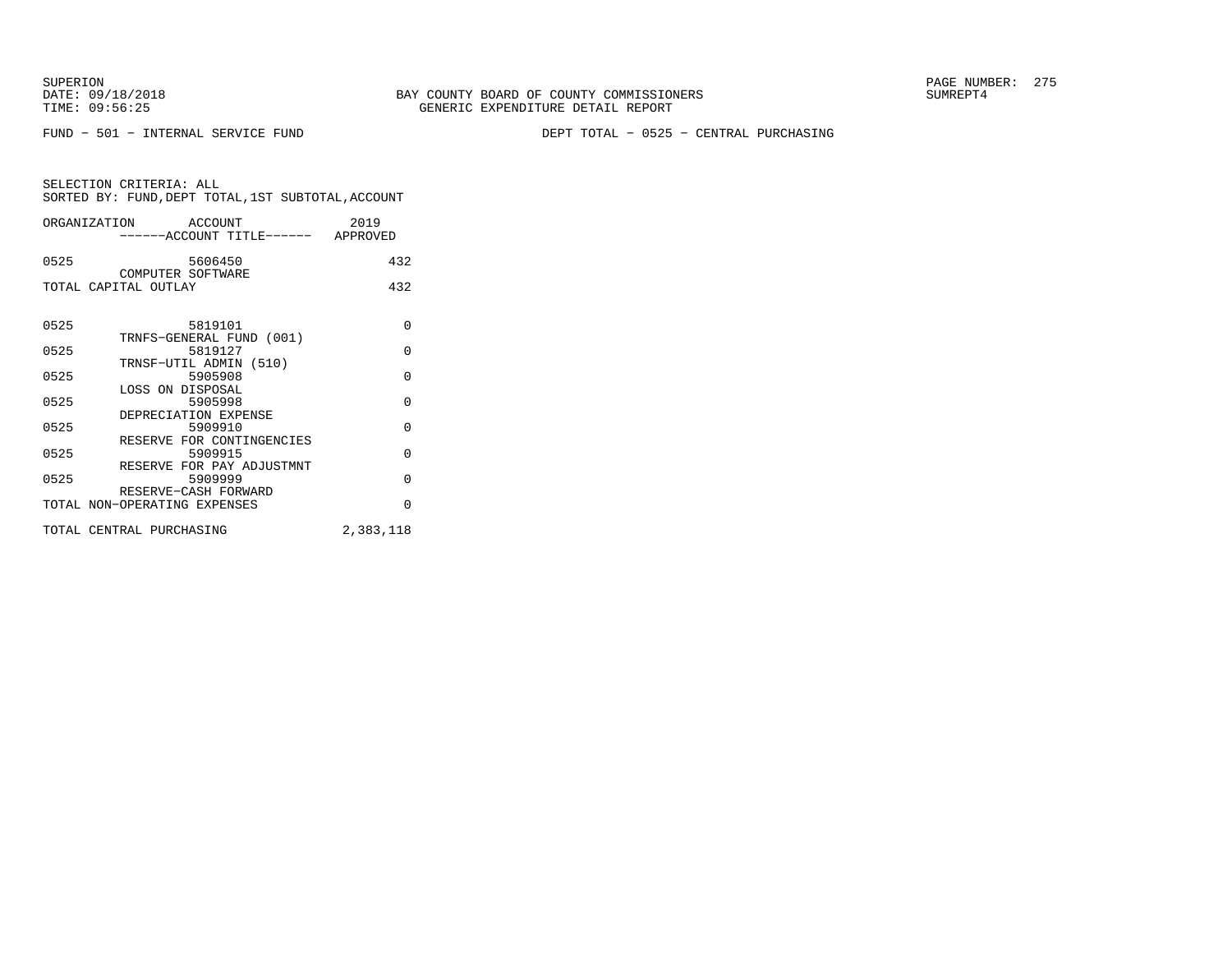FUND − 501 − INTERNAL SERVICE FUND DEPT TOTAL − 0526 − LABORATORY SERVICES

| ORGANIZATION | <b>ACCOUNT</b><br>--ACCOUNT TITLE------           | 2019<br>APPROVED |
|--------------|---------------------------------------------------|------------------|
| 0526         | 5101200                                           | 0                |
| 0526         | SALARIES & WAGES-REGULAR<br>5101400               | 0                |
| 0526         | SALARIES & WAGES-OVERTIME<br>5102100              | 0                |
| 0526         | FICA TAXES-MATCHING<br>5102200                    | 0                |
| 0526         | RETIREMENT CONTRIBUTIONS<br>5102300               | 0                |
| 0526         | LIFE & HEALTH INSURANCE<br>5102400                | 0                |
|              | WORKERS COMP. PREMIUMS<br>TOTAL PERSONAL SERVICES | 0                |
| 0526         | 5303106                                           | 0                |
| 0526         | SRV-PHYSICLS/MEDICAL<br>PROF<br>5303107           | 0                |
| 0526         | SRV-SUBSTANCE TEST<br>PROF<br>5303110             | 0                |
| 0526         | PROF SRV-BACKGROUND CHECK<br>5303401              | 0                |
| 0526         | CONTRACTED SERVICES<br>5303410                    | 0                |
| 0526         | CONTR SRV-JANITORIAL<br>5303425                   | 0                |
| 0526         | CONTR SRV-ADMIN FEES<br>5303464                   | 0                |
| 0526         | CONTR SRV-LAB<br>5304001                          | 0                |
| 0526         | TRAVEL/TRAINING NON-LOCAL<br>5304005              | 0                |
| 0526         | TRAVEL-LOCAL<br>5304101                           | 0                |
| 0526         | COMMUNICATIONS SERVICES<br>5304125                | 0                |
| 0526         | POSTAGE/TRANSP/FREIGHT<br>5304130                 | 0                |
| 0526         | POSTAGE-LAB SAMPLES<br>5304301                    | 0                |
| 0526         | UTILITY SERVICES<br>5304501                       | 0                |
| 0526         | INSURANCE & BONDS<br>5304605                      | 0                |
| 0526         | REPAIR/MAINT-BLDG & GRND<br>5304610               | 0                |
| 0526         | REPAIR/MAINT-AUTO EOUIP<br>5304611                | 0                |
|              | REPAIR/MAINT-FLEET MAINT                          |                  |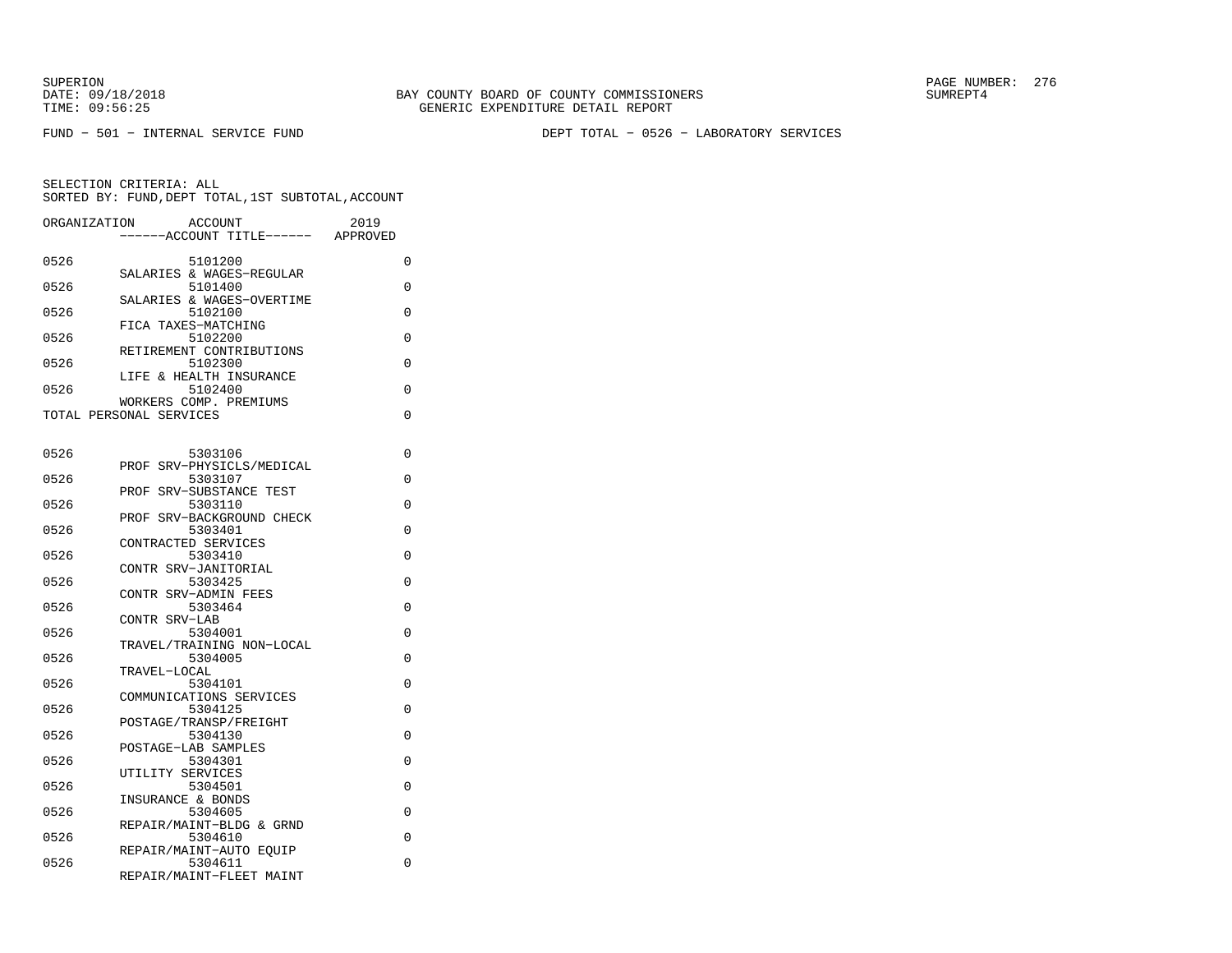FUND − 501 − INTERNAL SERVICE FUND DEPT TOTAL − 0526 − LABORATORY SERVICES

|      | <b>ACCOUNT</b><br>ORGANIZATION<br>---ACCOUNT TITLE------ APPROVED | 2019      |
|------|-------------------------------------------------------------------|-----------|
| 0526 | 5304615                                                           | $\Omega$  |
| 0526 | REPAIR/MAINT-EOUIPMENT<br>5304902                                 | 0         |
| 0526 | FEES & COSTS-PURCHASING<br>5304905                                | 0         |
| 0526 | FEES&COSTS-LGL ADV/ADVERT<br>5304990                              | 0         |
| 0526 | MISCELLANEOUS EXPENSES<br>5305101                                 | 0         |
|      | OFFICE SUPPLIES                                                   |           |
| 0526 | 5305201<br>OPERATING SUPPLIES                                     | 0         |
| 0526 | 5305202<br>OPER SUPPLIES-JANITORIAL                               | 0         |
| 0526 | 5305205<br>GAS, OIL & LUBRICANTS                                  | $\Omega$  |
| 0526 | 5305210<br>SAFETY GEAR & SUPPLIES                                 | $\Omega$  |
| 0526 | 5305215<br>CLOTHING & WEARING APPRL                               | $\Omega$  |
| 0526 | 5305220<br>TOOL & SMALL IMPLEMENTS                                | $\Omega$  |
| 0526 | 5305240                                                           | $\Omega$  |
| 0526 | OPER SUPPLIES-LAB<br>5305401                                      | 0         |
| 0526 | BOOKS/RESOURCE MATR/SUBSC<br>5305402                              | 0         |
| 0526 | DUES & MEMBERSHIPS<br>5305406                                     | 0         |
|      | TRAINING & TUITION<br>TOTAL OPERATING EXPENSES                    | 0         |
|      |                                                                   |           |
| 0526 | 5606401<br>EOUIPMENT                                              | 0         |
| 0526 | 5606402<br>EOUIP LESS THAN \$1000                                 | 0         |
|      | TOTAL CAPITAL OUTLAY                                              | 0         |
|      |                                                                   |           |
| 0526 | 5909910<br>RESERVE FOR CONTINGENCIES                              | $\Omega$  |
| 0526 | 5909915<br>RESERVE FOR PAY ADJUSTMNT                              | $\Omega$  |
|      | TOTAL NON-OPERATING EXPENSES                                      | $\Omega$  |
|      | TOTAL LABORATORY SERVICES                                         | 0         |
|      | TOTAL INTERNAL SERVICE FUND                                       | 5,345,226 |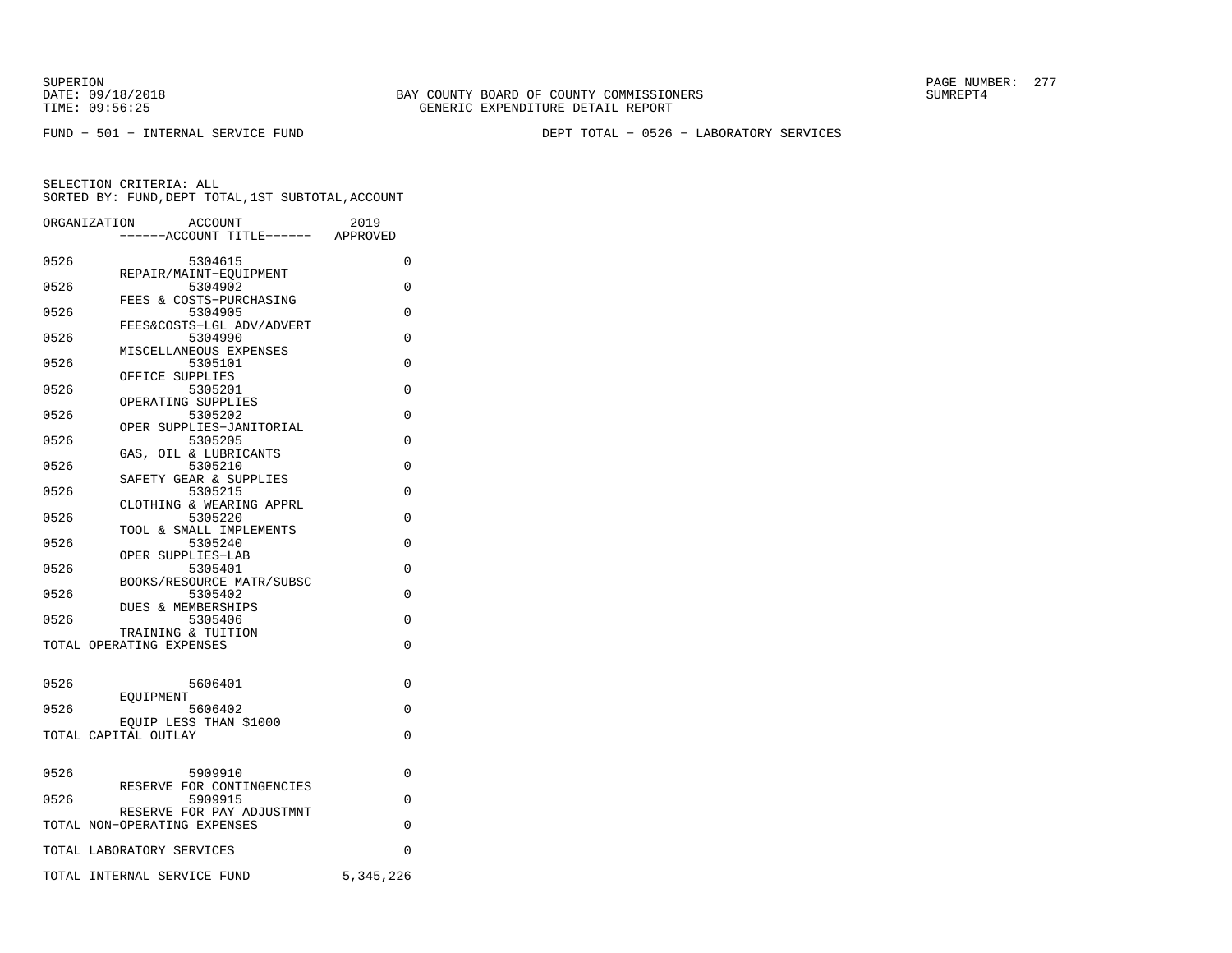FUND − 505 − WORKERS COMPENSATION DEPT TOTAL − − TITLE NOT FOUND

|     | ORGANIZATION                 | ACCOUNT |  | 2019     |  |
|-----|------------------------------|---------|--|----------|--|
|     | ------ACCOUNT TITLE------    |         |  | APPROVED |  |
|     |                              |         |  |          |  |
| 505 |                              | 5819107 |  |          |  |
|     | TRNSF-WORKERS COMP (505)     |         |  |          |  |
|     | TOTAL NON-OPERATING EXPENSES |         |  |          |  |
|     |                              |         |  |          |  |
|     | TOTAL TITLE NOT FOUND        |         |  |          |  |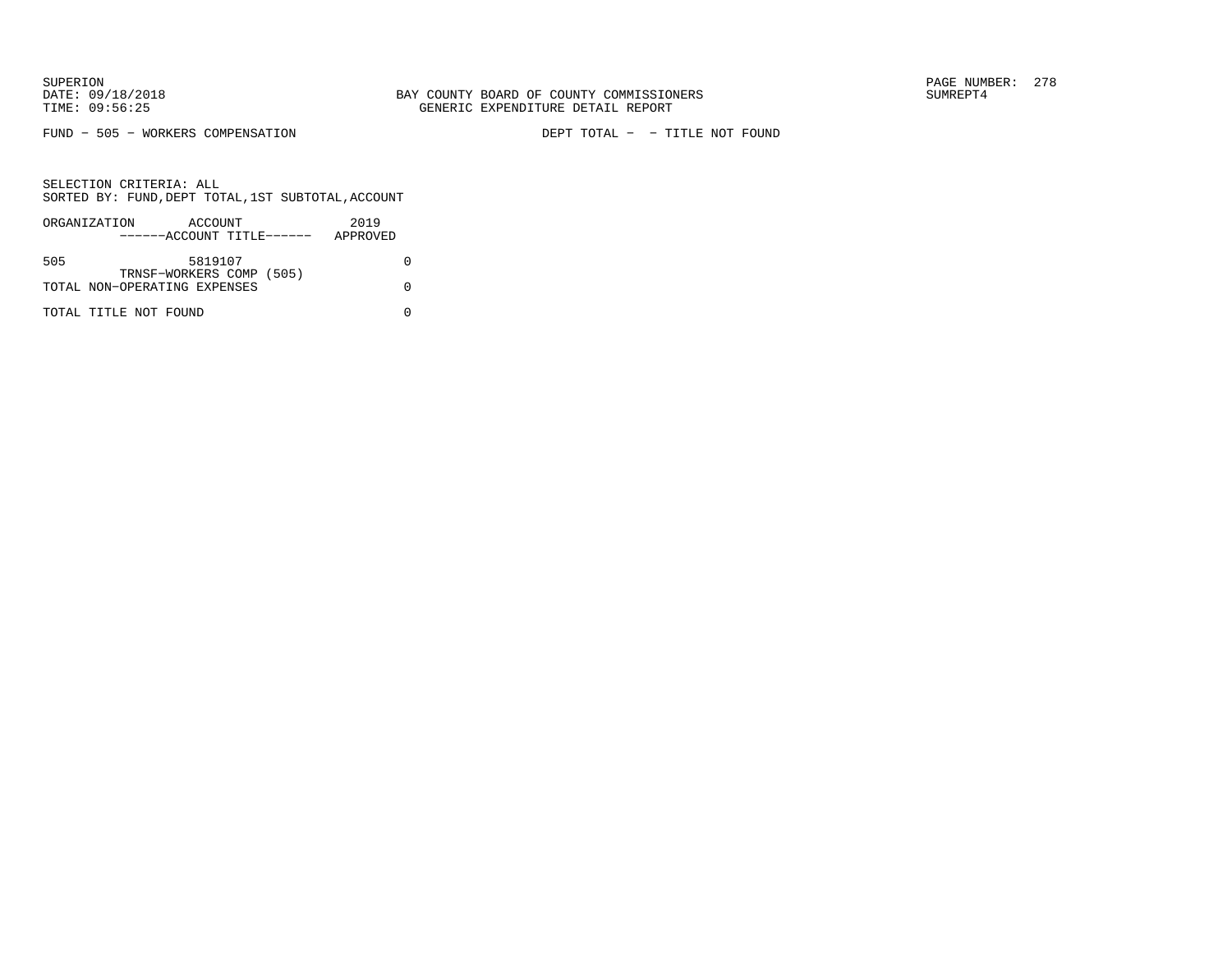FUND − 505 − WORKERS COMPENSATION DEPT TOTAL − 0530 − WORKERS COMPENSATION

| ORGANIZATION | <b>ACCOUNT</b><br>---ACCOUNT TITLE------ APPROVED               | 2019     |
|--------------|-----------------------------------------------------------------|----------|
| 0530         | 5101200<br>SALARIES & WAGES-REGULAR                             | 170,135  |
| 0530         | 5101400<br>SALARIES & WAGES-OVERTIME                            | 1,000    |
| 0530         | 5102100<br>FICA TAXES-MATCHING                                  | 13,092   |
| 0530         | 5102200<br>RETIREMENT CONTRIBUTIONS                             | 21,622   |
| 0530         | 5102202<br>PENSION EXPENSE                                      | $\Omega$ |
| 0530         | 5102300<br>LIFE & HEALTH INSURANCE                              | 27,701   |
| 0530         | 5102302<br>VIRTUAL DOCTOR                                       | 144      |
| 0530         | 5102400<br>WORKERS COMP. PREMIUMS                               | 846      |
| 0530         | 5102500<br>UNEMPLOYMENT COMPENSATION                            | 0        |
|              | TOTAL PERSONAL SERVICES                                         | 234,540  |
| 0530         | 5143105                                                         | 0        |
| 0530         | PROF SRV-OTHER ATTNY<br>5303106                                 | 0        |
| 0530         | PROF SRV-PHYSICLS/MEDICAL<br>5303107                            | 100      |
| 0530         | PROF SRV-SUBSTANCE TEST<br>5303110                              | 100      |
| 0530         | PROF<br>SRV-BACKGROUND CHECK<br>5303401                         | 50,060   |
| 0530         | CONTRACTED SERVICES<br>5303410                                  | 0        |
| 0530         | CONTR SRV-JANITORIAL<br>5303425                                 | 0        |
| 0530         | CONTR SRV-ADMIN FEES<br>5303446                                 | 11,725   |
| 0530         | CONTR SRV-FACILITIES<br>5304001                                 | 3,375    |
| 0530         | TRAVEL/TRAINING NON-LOCAL<br>5304101                            | 1,044    |
| 0530         | COMMUNICATIONS SERVICES<br>5304125                              | 300      |
| 0530         | POSTAGE/TRANSP/FREIGHT<br>5304301                               | 0        |
| 0530         | UTILITY SERVICES<br>5304405                                     | 0        |
| 0530         | RENTALS/LEASES-BUILDINGS<br>5304410<br>RENTALS/LEASES-EQUIPMENT | 300      |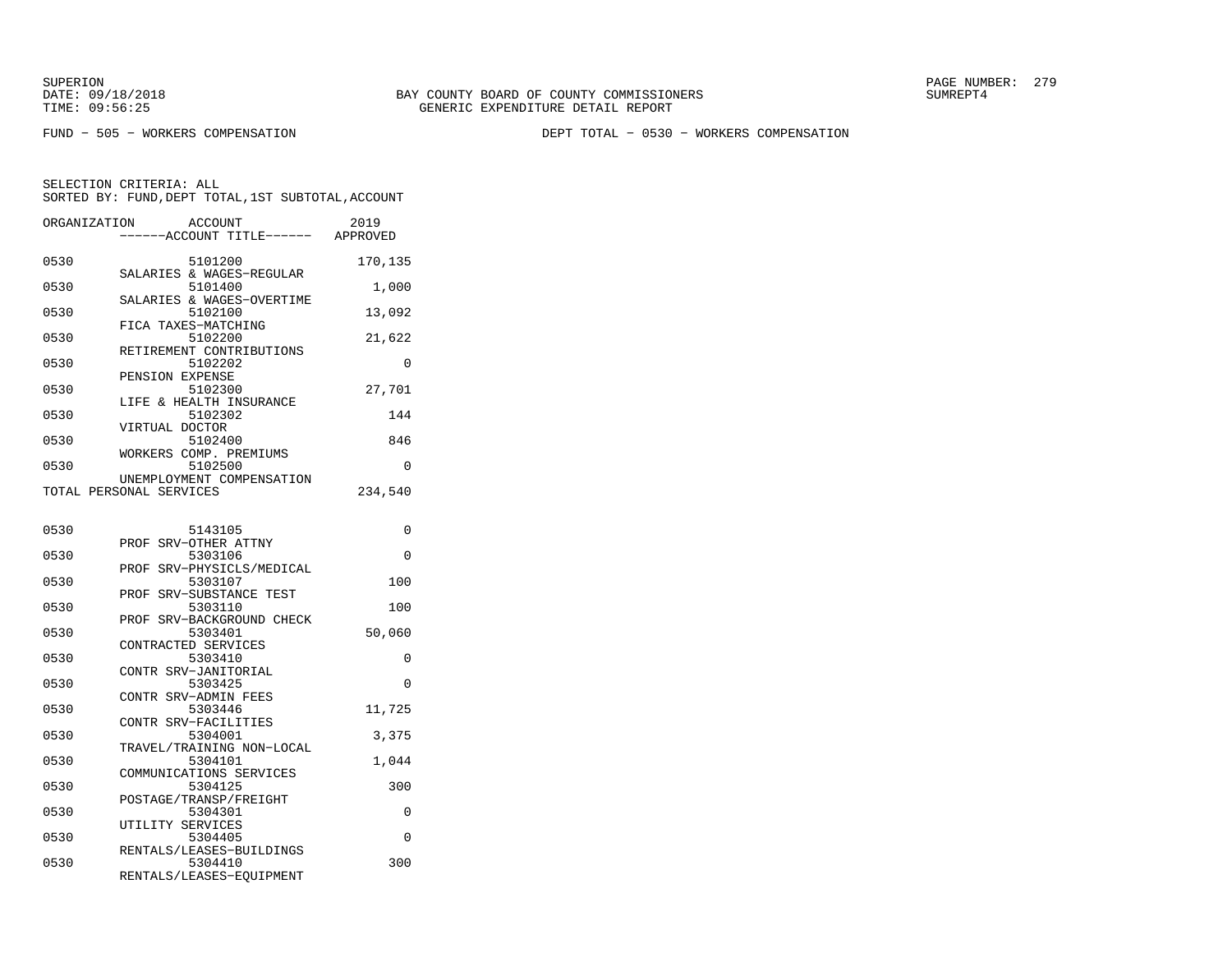FUND − 505 − WORKERS COMPENSATION DEPT TOTAL − 0530 − WORKERS COMPENSATION

| ORGANIZATION | <b>ACCOUNT</b>                                 | 2019      |
|--------------|------------------------------------------------|-----------|
|              | ---ACCOUNT TITLE------ APPROVED                |           |
| 0530         | 5304414<br>RENTALS/LEASES EQUIP-(IT)           | 1,318     |
| 0530         | 5304501<br>INSURANCE & BONDS                   | 12,126    |
| 0530         | 5304503                                        | 35,000    |
| 0530         | STATE SELF INS ASSESSMENT<br>5304504           | 772,800   |
| 0530         | WORKERS COMP CLAIMS<br>5304512                 | 224,825   |
| 0530         | INSURANCE-PREM-W/C EXCESS<br>5304605           | 100       |
| 0530         | REPAIR/MAINT-BLDG & GRND<br>5304610            | 2,125     |
| 0530         | REPAIR/MAINT-AUTO EQUIP<br>5304615             | 700       |
| 0530         | REPAIR/MAINT-EQUIPMENT<br>5304701              | 0         |
| 0530         | PRINTING & BINDING<br>5304902                  | 2,078     |
| 0530         | FEES & COSTS-PURCHASING<br>5304905             | 0         |
| 0530         | FEES&COSTS-LGL ADV/ADVERT<br>5304990           | 200       |
| 0530         | MISCELLANEOUS EXPENSES<br>5305101              | 1,500     |
| 0530         | OFFICE SUPPLIES<br>5305201                     | 2,000     |
| 0530         | OPERATING SUPPLIES<br>5305202                  | 0         |
| 0530         | OPER SUPPLIES-JANITORIAL<br>5305205            | 375       |
| 0530         | GAS, OIL & LUBRICANTS<br>5305210               | 3,000     |
| 0530         | SAFETY GEAR & SUPPLIES<br>5305215              | 2,500     |
| 0530         | CLOTHING & WEARING APPRL<br>5305220            | 0         |
| 0530         | TOOL & SMALL IMPLEMENTS<br>5305226             | 45,000    |
| 0530         | EMPLOYEE INCENTIVE<br>5305240                  | 0         |
| 0530         | OPER SUPPLIES-LAB<br>5305401                   | 1,800     |
| 0530         | BOOKS/RESOURCE MATR/SUBSC<br>5305402           | 1,000     |
| 0530         | <b>DUES &amp; MEMBERSHIPS</b><br>5305406       | 3,500     |
|              | TRAINING & TUITION<br>TOTAL OPERATING EXPENSES | 1,178,951 |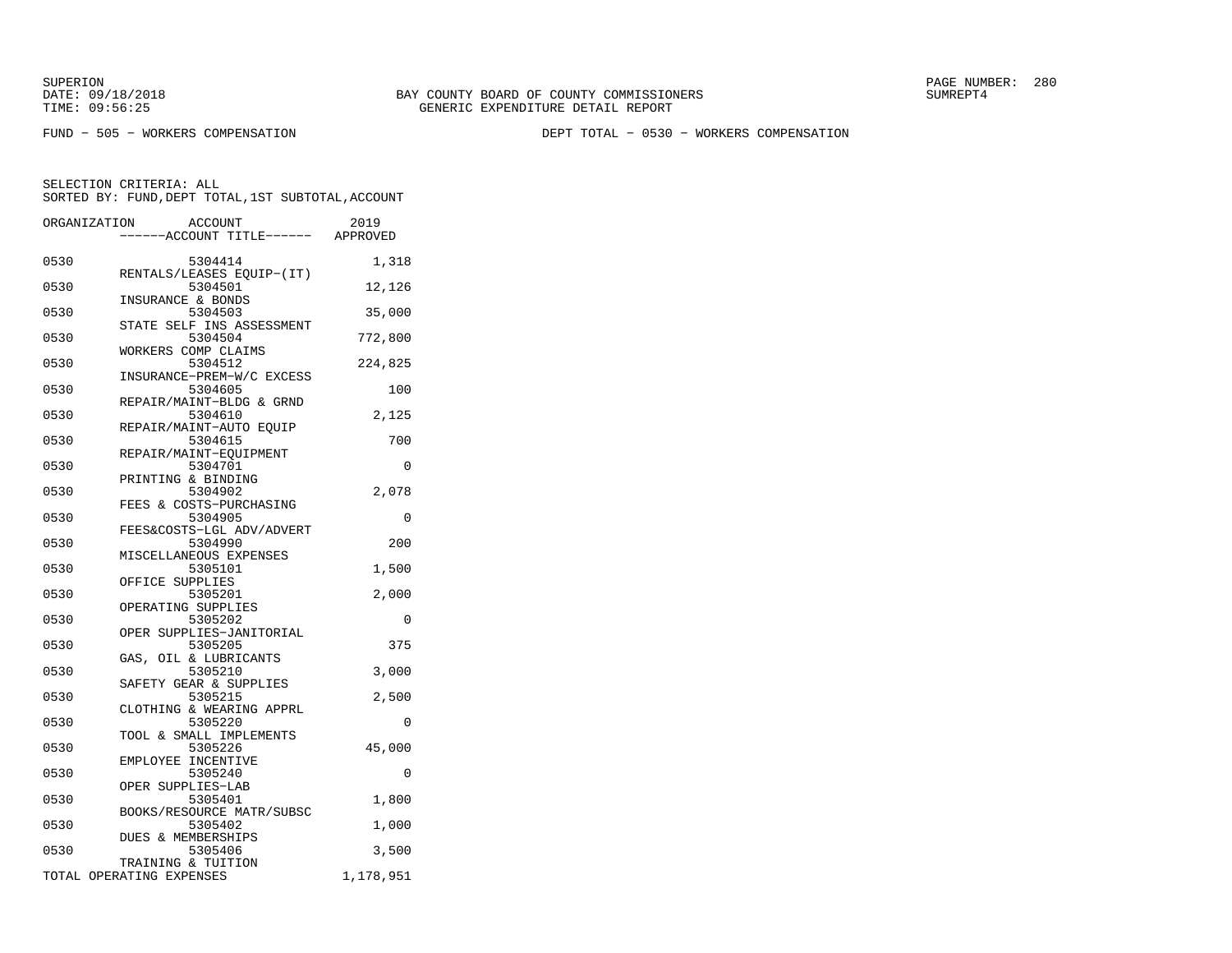FUND − 505 − WORKERS COMPENSATION DEPT TOTAL − 0530 − WORKERS COMPENSATION

|  | SELECTION CRITERIA: ALL |                                                    |
|--|-------------------------|----------------------------------------------------|
|  |                         | SORTED BY: FUND, DEPT TOTAL, 1ST SUBTOTAL, ACCOUNT |

|      | ORGANIZATION ACCOUNT<br>------ACCOUNT TITLE------ APPROVED | 2019      |
|------|------------------------------------------------------------|-----------|
| 0530 | 5606401<br>EOUIPMENT                                       | $\Omega$  |
| 0530 | 5606402                                                    | 1,990     |
| 0530 | EQUIP LESS THAN \$1000<br>5606450<br>COMPUTER SOFTWARE     | 432       |
|      | TOTAL CAPITAL OUTLAY                                       | 2,422     |
|      |                                                            |           |
| 0530 | 5819101                                                    | $\Omega$  |
| 0530 | TRNFS-GENERAL FUND (001)<br>5905998                        | $\Omega$  |
| 0530 | DEPRECIATION EXPENSE<br>5909910                            | 158,693   |
| 0530 | RESERVE FOR CONTINGENCIES<br>5909915                       | 0         |
| 0530 | RESERVE FOR PAY ADJUSTMNT<br>5909999                       | $\Omega$  |
|      | RESERVE-CASH FORWARD<br>TOTAL NON-OPERATING EXPENSES       | 158,693   |
|      | TOTAL WORKERS COMPENSATION                                 | 1,574,606 |
|      | TOTAL WORKERS COMPENSATION                                 | 1,574,606 |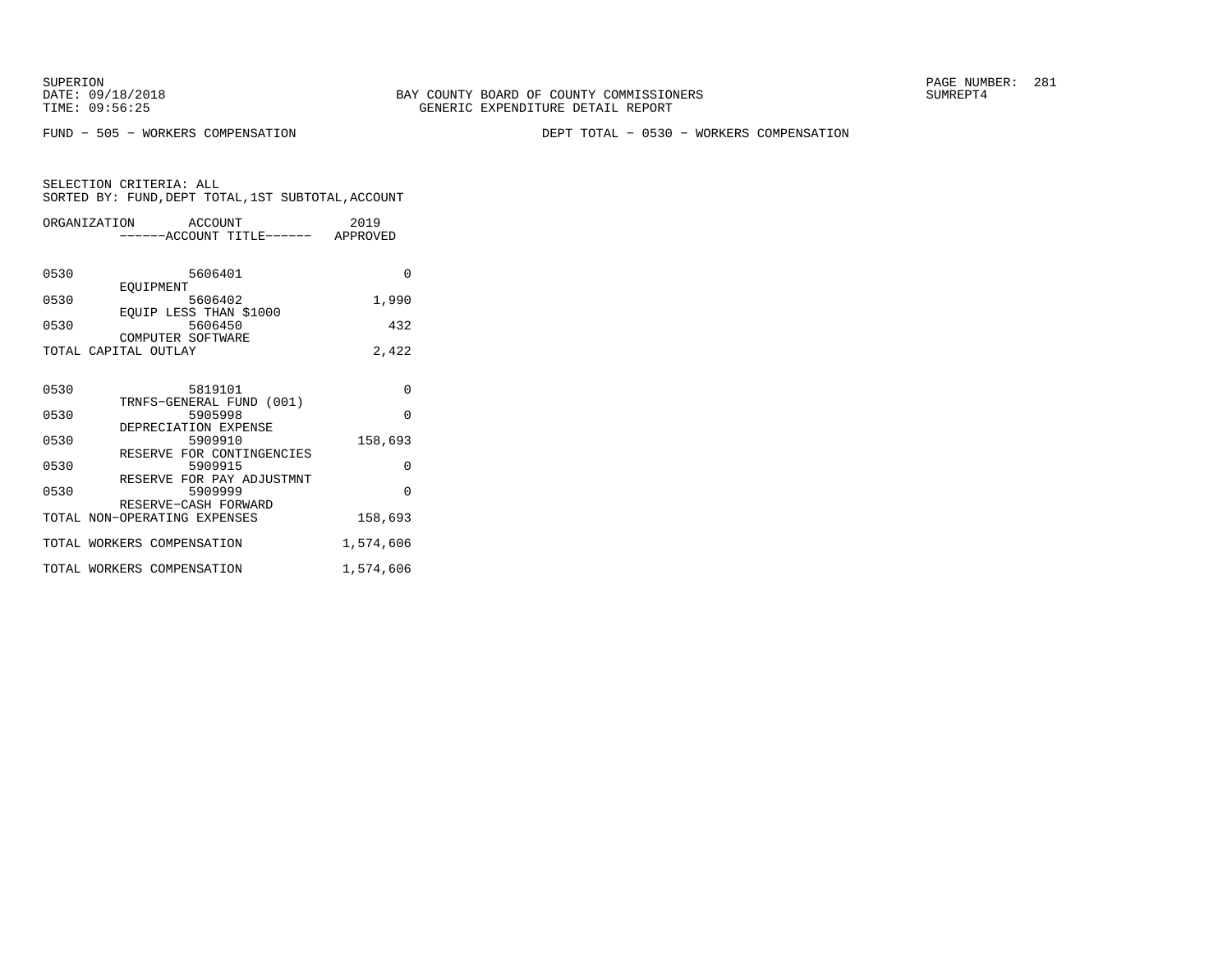FUND − 506 − INSURANCE FUND DEPT TOTAL − − TITLE NOT FOUND

|     | ORGANIZATION                 | ACCOUNT               |                           | 2019     |  |
|-----|------------------------------|-----------------------|---------------------------|----------|--|
|     |                              |                       | ------ACCOUNT TITLE------ | APPROVED |  |
|     |                              |                       |                           |          |  |
| 506 |                              | 5819110               |                           |          |  |
|     |                              | TRNSF-INSURANCE (506) |                           |          |  |
|     | TOTAL NON-OPERATING EXPENSES |                       |                           |          |  |
|     |                              |                       |                           |          |  |
|     | TOTAL TITLE NOT FOUND        |                       |                           |          |  |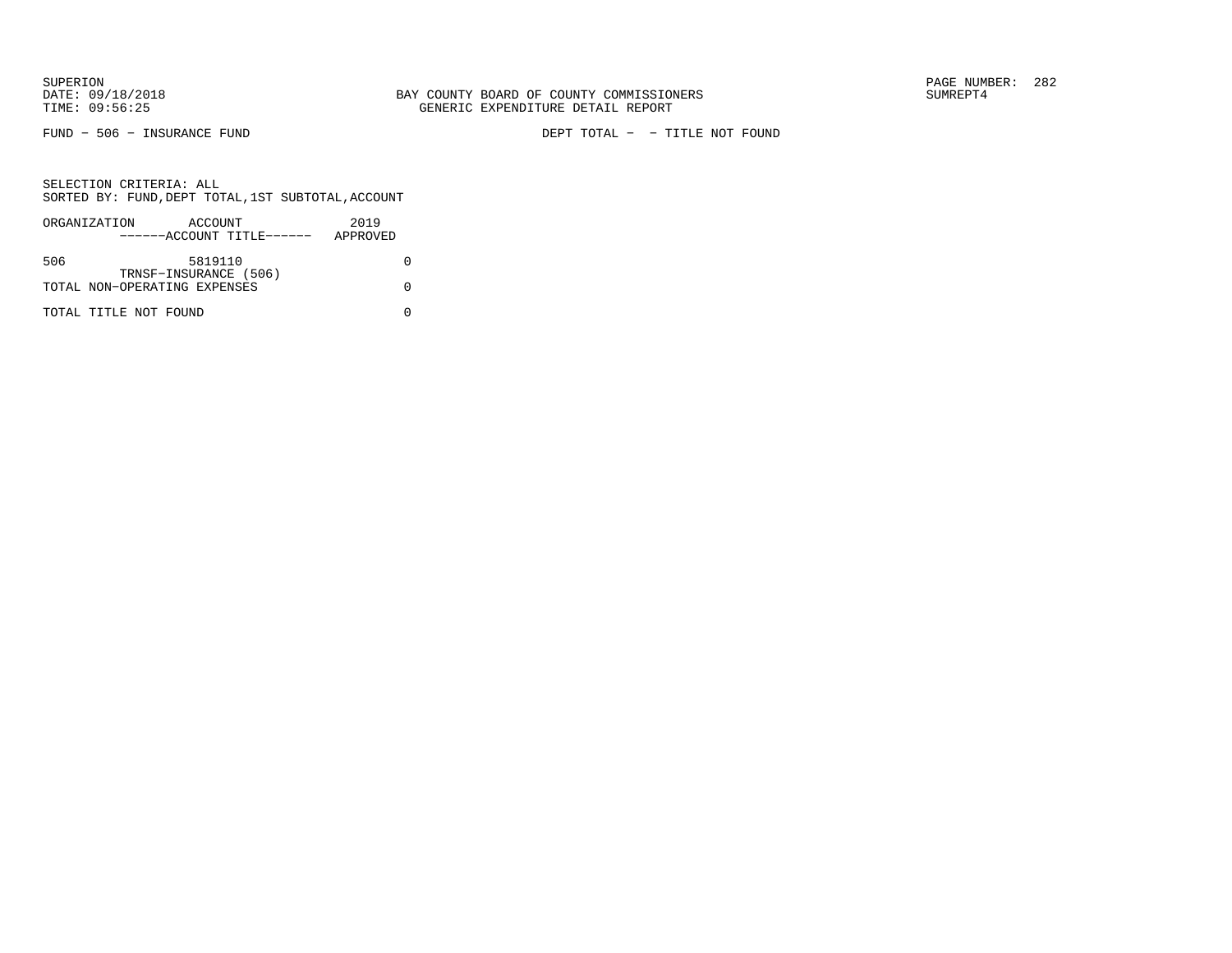FUND − 506 − INSURANCE FUND DEPT TOTAL − 0536 − INSURANCE

| ORGANIZATION            |                   | <b>ACCOUNT</b><br>---ACCOUNT TITLE------ APPROVED | 2019     |
|-------------------------|-------------------|---------------------------------------------------|----------|
| 0536                    |                   | 5101200<br>SALARIES & WAGES-REGULAR               | 158,241  |
| 0536                    |                   | 5101400<br>SALARIES & WAGES-OVERTIME              | 4,000    |
| 0536                    |                   | 5102100<br>FICA TAXES-MATCHING                    | 12,411   |
| 0536                    |                   | 5102200<br>RETIREMENT CONTRIBUTIONS               | 20,869   |
| 0536                    |                   | 5102202                                           | 0        |
| 0536                    | PENSION EXPENSE   | 5102300                                           | 10,987   |
| 0536                    |                   | LIFE & HEALTH INSURANCE<br>5102302                | 72       |
| 0536                    | VIRTUAL DOCTOR    | 5102400                                           | 802      |
| 0536                    |                   | WORKERS COMP. PREMIUMS<br>5102500                 | 0        |
| TOTAL PERSONAL SERVICES |                   | UNEMPLOYMENT COMPENSATION                         | 207,382  |
| 0536                    |                   | 5143105                                           | 0        |
| 0536                    |                   | PROF SRV-OTHER ATTNY<br>5303106                   | 0        |
| 0536                    |                   | PROF SRV-PHYSICLS/MEDICAL<br>5303107              | 100      |
| 0536                    |                   | PROF SRV-SUBSTANCE TEST<br>5303401                | 63,540   |
| 0536                    |                   | CONTRACTED SERVICES<br>5303410                    | 0        |
| 0536                    |                   | CONTR SRV-JANITORIAL<br>5303425                   | 0        |
| 0536                    |                   | CONTR SRV-ADMIN FEES<br>5303446                   | 10,927   |
| 0536                    |                   | CONTR SRV-FACILITIES<br>5304001                   | 3,000    |
| 0536                    |                   | TRAVEL/TRAINING NON-LOCAL<br>5304101              | 1,044    |
| 0536                    |                   | COMMUNICATIONS SERVICES<br>5304125                | 300      |
| 0536                    |                   | POSTAGE/TRANSP/FREIGHT<br>5304301                 | $\Omega$ |
| 0536                    | UTILITY SERVICES  | 5304410                                           | 300      |
| 0536                    |                   | RENTALS/LEASES-EQUIPMENT<br>5304414               | 1,319    |
| 0536                    | INSURANCE & BONDS | RENTALS/LEASES EQUIP-(IT)<br>5304501              | 0        |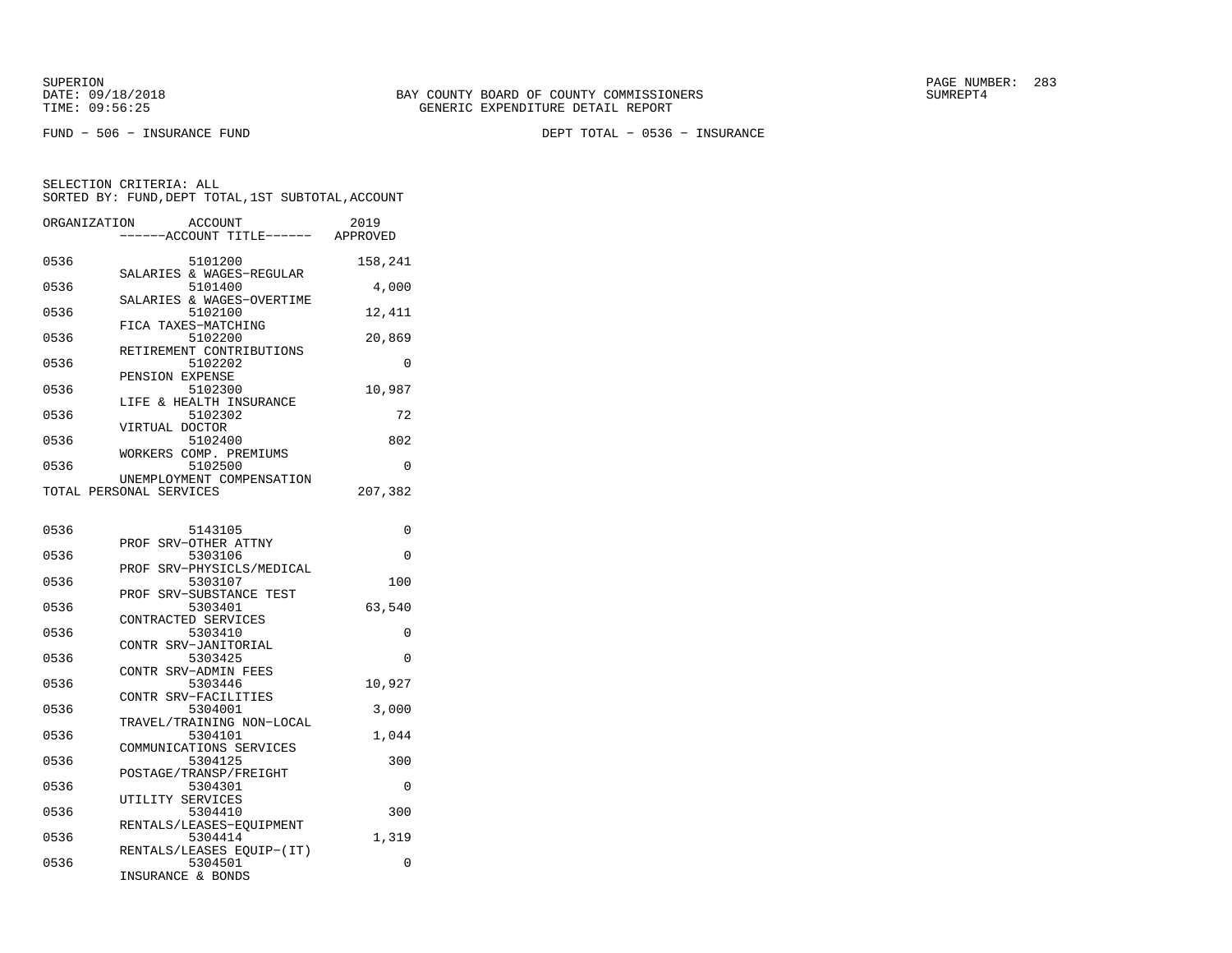FUND − 506 − INSURANCE FUND DEPT TOTAL − 0536 − INSURANCE

| ORGANIZATION | <b>ACCOUNT</b><br>---ACCOUNT TITLE------ APPROVED              | 2019      |
|--------------|----------------------------------------------------------------|-----------|
| 0536         | 5304504<br>WORKERS COMP CLAIMS                                 | $\Omega$  |
| 0536         | 5304510<br>INSURANCE-PREMIUMS MSTU                             | 205,160   |
| 0536         | 5304511<br>INSURANCE-PREMIUMS EMS                              | 156,860   |
| 0536         | 5304515<br>INSURANCE-COMMRCL FLEET                             | 113,735   |
| 0536         | 5304520<br>INSURANCE-COM FIRE&PERILS                           | 2,349,525 |
| 0536         | 5304525<br>INSURANCE-BOILER & MACH                             | 21,947    |
| 0536         | 5304530<br>INSURANCE-ENVIR/POLLUTION                           | 132,000   |
| 0536         | 5304535<br>INSURANCE-FACT                                      | 442,750   |
| 0536         | 5304536<br>INSURANCE-GEN LIAB DOM WS                           | 20,350    |
| 0536         | 5304540<br>INSURANCE-UNINSURED LOSS                            | 75,000    |
| 0536         | 5304605<br>REPAIR/MAINT-BLDG & GRND                            | $\Omega$  |
| 0536         | 5304610                                                        | 6,375     |
| 0536         | REPAIR/MAINT-AUTO EQUIP<br>5304611<br>REPAIR/MAINT-FLEET MAINT | 0         |
| 0536         | 5304615                                                        | 0         |
| 0536         | REPAIR/MAINT-EQUIPMENT<br>5304902<br>FEES & COSTS-PURCHASING   | 519       |
| 0536         | 5304905                                                        | 0         |
| 0536         | FEES&COSTS-LGL ADV/ADVERT<br>5304990<br>MISCELLANEOUS EXPENSES | 200       |
| 0536         | 5305101<br>OFFICE SUPPLIES                                     | 1,500     |
| 0536         | 5305201<br>OPERATING SUPPLIES                                  | 0         |
| 0536         | 5305202<br>OPER SUPPLIES-JANITORIAL                            | 0         |
| 0536         | 5305205                                                        | 375       |
| 0536         | GAS, OIL & LUBRICANTS<br>5305210                               | 0         |
| 0536         | SAFETY GEAR & SUPPLIES<br>5305215                              | $\Omega$  |
| 0536         | CLOTHING & WEARING APPRL<br>5305226                            | $\Omega$  |
| 0536         | EMPLOYEE INCENTIVE<br>5305401<br>BOOKS/RESOURCE MATR/SUBSC     | 0         |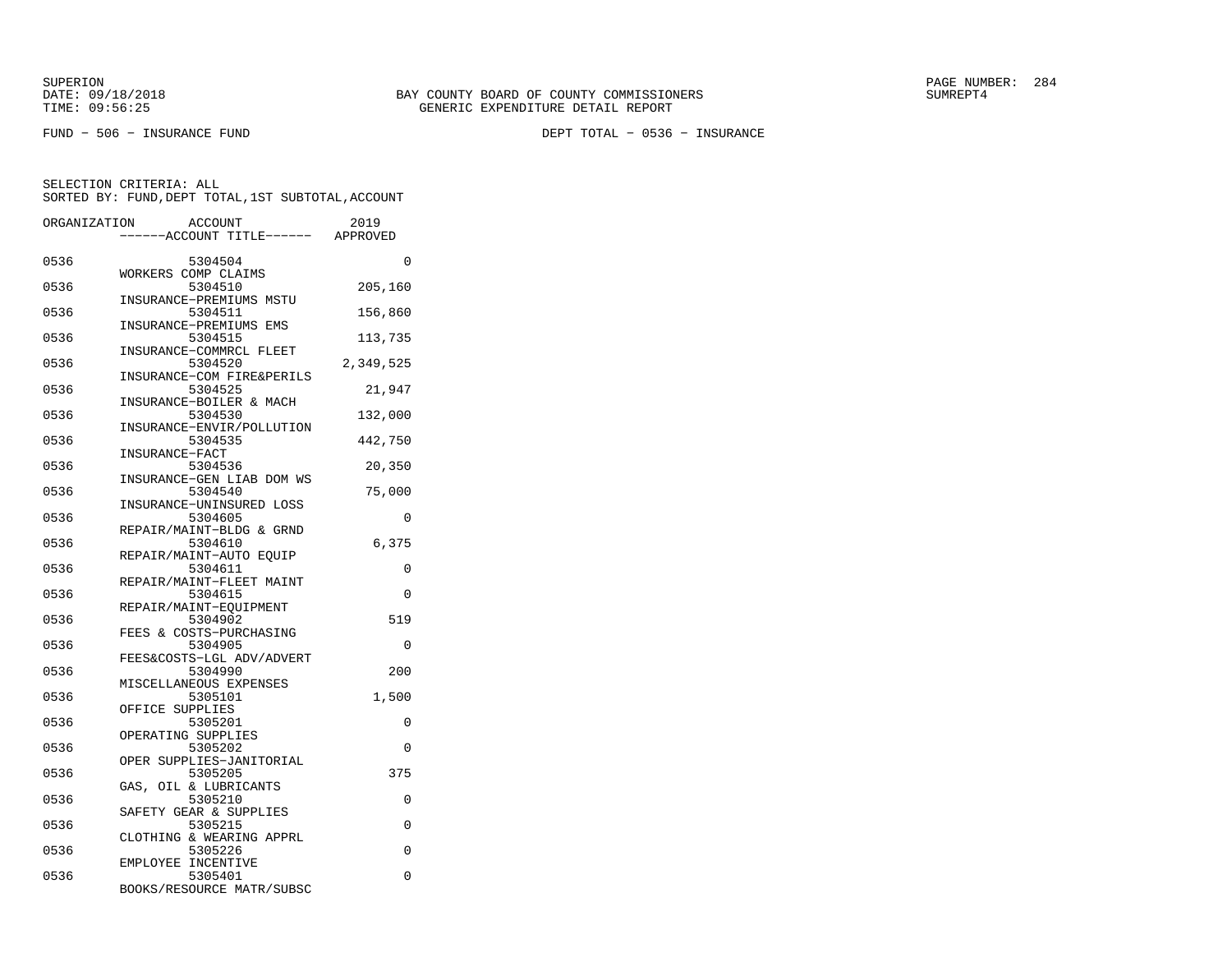FUND − 506 − INSURANCE FUND DEPT TOTAL − 0536 − INSURANCE

| SELECTION CRITERIA: ALL                            |  |
|----------------------------------------------------|--|
| SORTED BY: FUND, DEPT TOTAL, 1ST SUBTOTAL, ACCOUNT |  |

|      | ORGANIZATION ACCOUNT                      | ------ACCOUNT TITLE------ APPROVED   | 2019      |
|------|-------------------------------------------|--------------------------------------|-----------|
| 0536 | DUES & MEMBERSHIPS                        | 5305402                              | $\Omega$  |
| 0536 | TRAINING & TUITION                        | 5305406                              | 1,800     |
|      | TOTAL OPERATING EXPENSES                  |                                      | 3,608,626 |
| 0536 | EOUIPMENT                                 | 5606401                              | $\Omega$  |
| 0536 |                                           | 5606402                              | $\Omega$  |
| 0536 |                                           | EQUIP LESS THAN \$1000<br>5606450    | $\Omega$  |
|      | COMPUTER SOFTWARE<br>TOTAL CAPITAL OUTLAY |                                      | $\Omega$  |
| 0536 |                                           | 5905998<br>DEPRECIATION EXPENSE      | $\Omega$  |
| 0536 |                                           | 5909910<br>RESERVE FOR CONTINGENCIES | 364       |
| 0536 |                                           | 5909915<br>RESERVE FOR PAY ADJUSTMNT | $\Omega$  |
|      | TOTAL NON-OPERATING EXPENSES              |                                      | 364       |
|      | TOTAL INSURANCE                           |                                      | 3,816,372 |
|      | TOTAL INSURANCE FUND                      |                                      | 3,816,372 |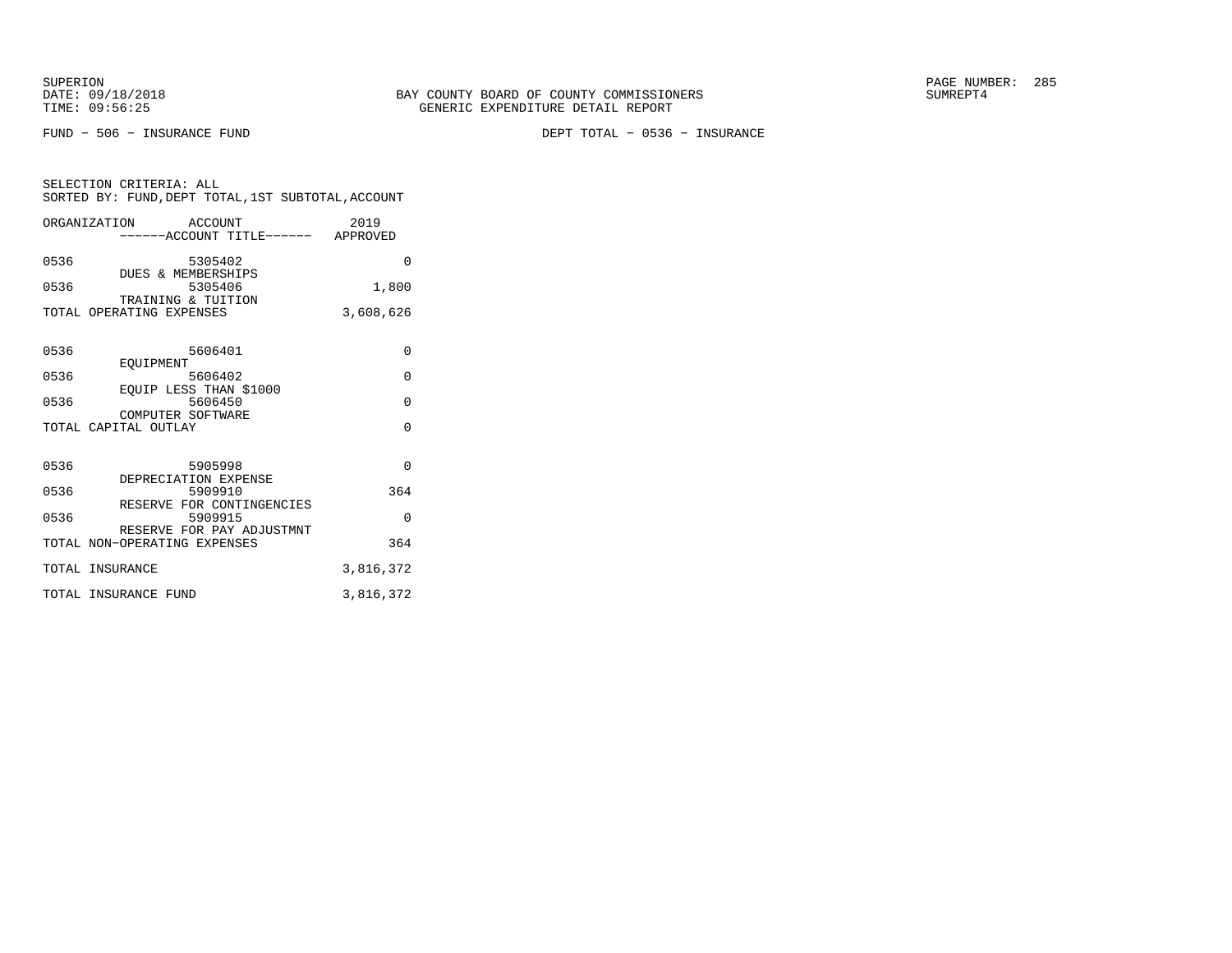FUND − 510 − UTILITIES DEPT TOTAL − 0524 − UTILITY ADMIN

| ORGANIZATION | <b>ACCOUNT</b><br>---ACCOUNT TITLE------ | 2019<br>APPROVED |
|--------------|------------------------------------------|------------------|
| 0524         | 5101200<br>SALARIES & WAGES-REGULAR      | 787,160          |
| 0524         | 5101205<br>SALARIES & WAGES-DISASTER     | 0                |
| 0524         | 5101400<br>SALARIES & WAGES-OVERTIME     | 5,000            |
| 0524         | 5102100<br>FICA TAXES-MATCHING           | 60,600           |
| 0524         | 5102200<br>RETIREMENT CONTRIBUTIONS      | 82,810           |
| 0524         | 5102202<br>PENSION EXPENSE               | $\Omega$         |
| 0524         | 5102300<br>LIFE & HEALTH INSURANCE       | 156,162          |
| 0524         | 5102302<br>VIRTUAL DOCTOR                | 972              |
| 0524         | 5102400<br>WORKERS COMP. PREMIUMS        | 20,409           |
| 0524         | 5102500<br>UNEMPLOYMENT COMPENSATION     | 0                |
|              | TOTAL PERSONAL SERVICES                  | 1,113,113        |
| 0524         | 5143101                                  | 0                |
| 0524         | PROF SRV-CO ATTORNEY<br>5303106          | 0                |
| 0524         | PROF SRV-PHYSICLS/MEDICAL<br>5303107     | 200              |
| 0524         | PROF<br>SRV-SUBSTANCE TEST<br>5303110    | 200              |
| 0524         | SRV-BACKGROUND CHECK<br>PROF<br>5303401  | 39,120           |
| 0524         | CONTRACTED SERVICES<br>5303403           | 88,950           |
| 0524         | CONTR SRV-BANK CHRG POOL<br>5303408      | 450              |
| 0524         | CONTR SRV-800 MHZ<br>5303410             | 0                |
| 0524         | CONTR SRV-JANITORIAL<br>5303425          | 0                |
| 0524         | CONTR SRV-ADMIN FEES<br>5303446          | 27,650           |
| 0524         | SRV-FACILITIES<br>CONTR<br>5303464       | 85,000           |
| 0524         | CONTR SRV-LAB<br>5304001                 | 14,950           |
| 0524         | TRAVEL/TRAINING NON-LOCAL<br>5304005     | 0                |
|              | TRAVEL-LOCAL                             |                  |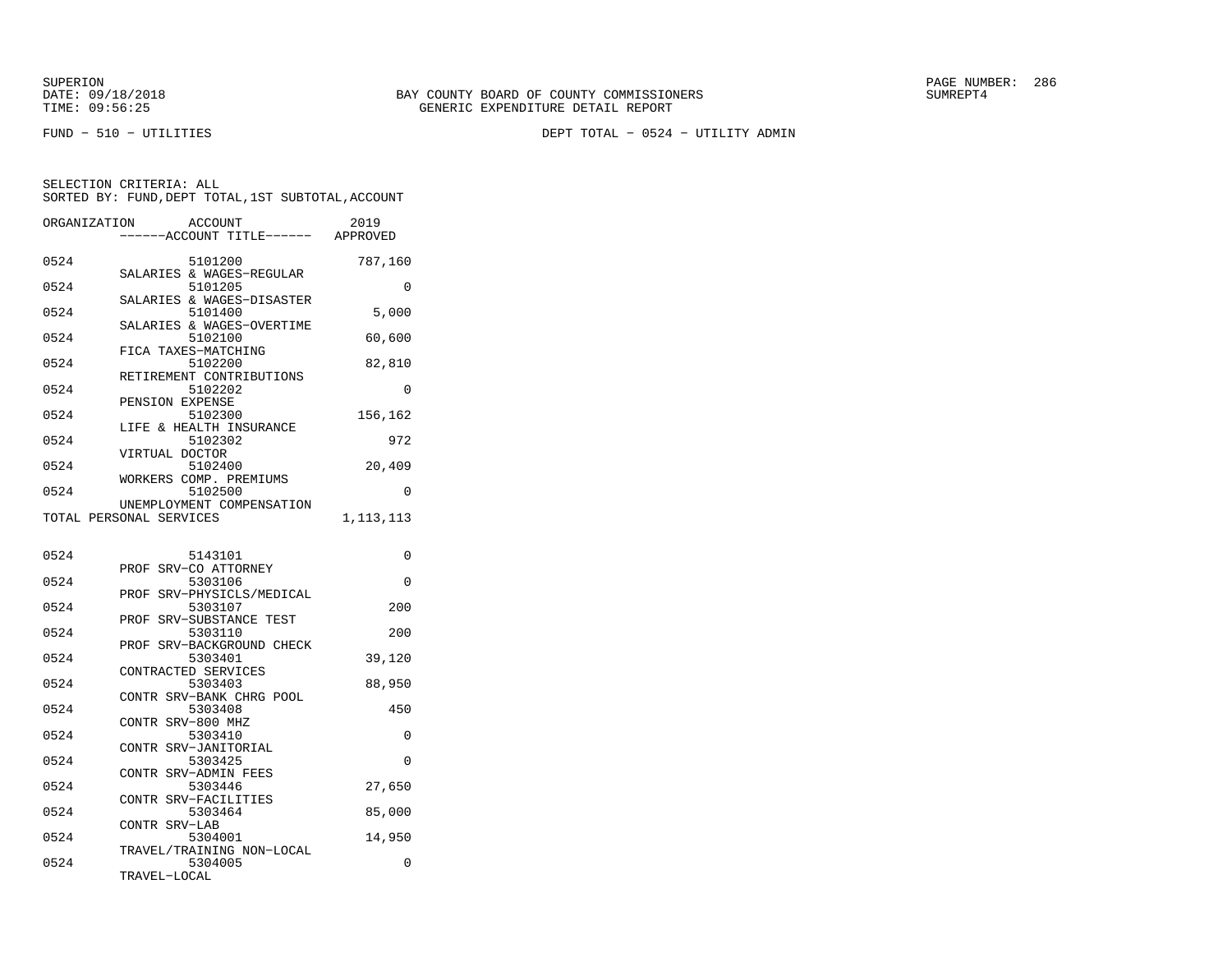FUND − 510 − UTILITIES DEPT TOTAL − 0524 − UTILITY ADMIN

| ORGANIZATION | <b>ACCOUNT</b>                       | 2019   |
|--------------|--------------------------------------|--------|
|              | ---ACCOUNT TITLE------ APPROVED      |        |
| 0524         | 5304101<br>COMMUNICATIONS SERVICES   | 13,872 |
| 0524         | 5304125<br>POSTAGE/TRANSP/FREIGHT    | 45,250 |
| 0524         | 5304130<br>POSTAGE-LAB SAMPLES       | 32,800 |
| 0524         | 5304301<br>UTILITY SERVICES          | 22,452 |
| 0524         | 5304405<br>RENTALS/LEASES-BUILDINGS  | 750    |
| 0524         | 5304410<br>RENTALS/LEASES-EQUIPMENT  | 300    |
| 0524         | 5304414<br>RENTALS/LEASES EQUIP-(IT) | 16,298 |
| 0524         | 5304501<br>INSURANCE & BONDS         | 28,516 |
| 0524         | 5304604<br>REPAIR/MAINT-BLD&GRD DEPT | 53,000 |
| 0524         | 5304605                              | 12,000 |
| 0524         | REPAIR/MAINT-BLDG & GRND<br>5304610  | 1,500  |
| 0524         | REPAIR/MAINT-AUTO EOUIP<br>5304611   | 0      |
| 0524         | REPAIR/MAINT-FLEET MAINT<br>5304615  | 5,200  |
| 0524         | REPAIR/MAINT-EQUIPMENT<br>5304701    | 14,850 |
| 0524         | PRINTING & BINDING<br>5304902        | 5,194  |
| 0524         | FEES & COSTS-PURCHASING<br>5304905   | 300    |
| 0524         | FEES&COSTS-LGL ADV/ADVERT<br>5304922 | 7,400  |
| 0524         | FEES & COSTS-PERMITS<br>5304990      | 0      |
| 0524         | MISCELLANEOUS EXPENSES<br>5305101    | 9,000  |
| 0524         | OFFICE SUPPLIES<br>5305201           | 3,100  |
| 0524         | OPERATING SUPPLIES<br>5305202        | 600    |
| 0524         | OPER SUPPLIES-JANITORIAL<br>5305205  | 4,000  |
| 0524         | OIL & LUBRICANTS<br>GAS,<br>5305210  | 350    |
| 0524         | SAFETY GEAR & SUPPLIES<br>5305215    | 1,575  |
| 0524         | CLOTHING & WEARING APPRL<br>5305220  | 300    |
|              | TOOL & SMALL IMPLEMENTS              |        |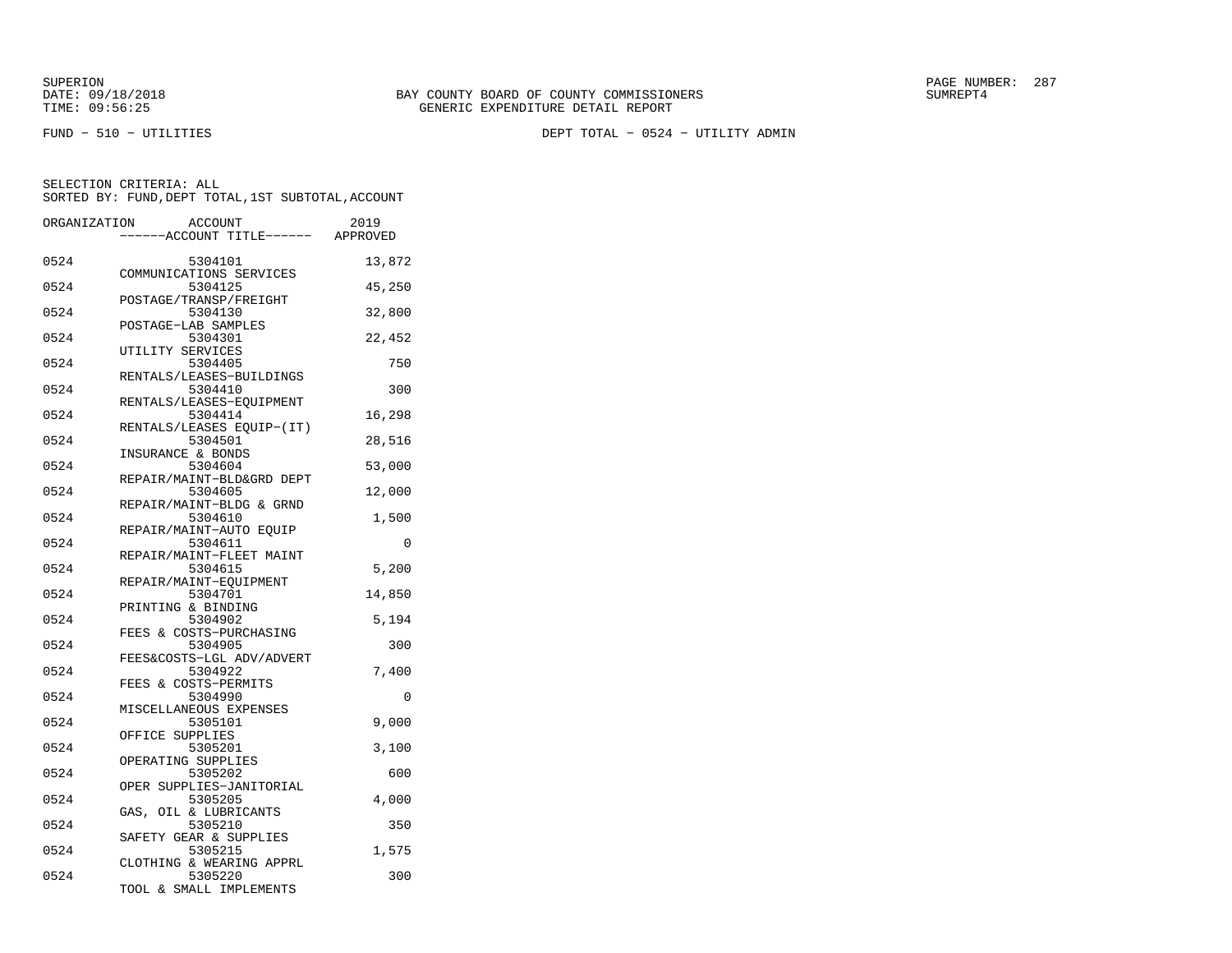FUND − 510 − UTILITIES DEPT TOTAL − 0524 − UTILITY ADMIN

|                     | ORGANIZATION ACCOUNT                           | -----ACCOUNT TITLE------ APPROVED    | 2019      |
|---------------------|------------------------------------------------|--------------------------------------|-----------|
| 0524                | OPER SUPPLIES-LAB                              | 5305240                              | 38,500    |
| 0524                |                                                | 5305401<br>BOOKS/RESOURCE MATR/SUBSC | 1,000     |
| 0524                |                                                | 5305402                              | 5,150     |
| 0524                | DUES & MEMBERSHIPS                             | 5305406                              | 9,543     |
|                     | TRAINING & TUITION<br>TOTAL OPERATING EXPENSES |                                      | 589,320   |
| 0524                |                                                | 5606401                              | 18,000    |
| 0524                | EOUIPMENT                                      | 5606402                              | 1,750     |
| 0524                | EOUIP LESS THAN \$1000                         | 5606450                              | 98,160    |
|                     | COMPUTER SOFTWARE<br>TOTAL CAPITAL OUTLAY      |                                      | 117,910   |
| 0524                |                                                | 5905998                              | $\Omega$  |
| 0524                | DEPRECIATION EXPENSE                           | 5909910                              | 370       |
|                     |                                                | RESERVE FOR CONTINGENCIES            |           |
| 0524                |                                                | 5909915<br>RESERVE FOR PAY ADJUSTMNT | $\Omega$  |
| 0524                | RESERVE-CASH FORWARD                           | 5909999                              | $\Omega$  |
|                     | TOTAL NON-OPERATING EXPENSES                   |                                      | 370       |
| TOTAL UTILITY ADMIN |                                                |                                      | 1,820,713 |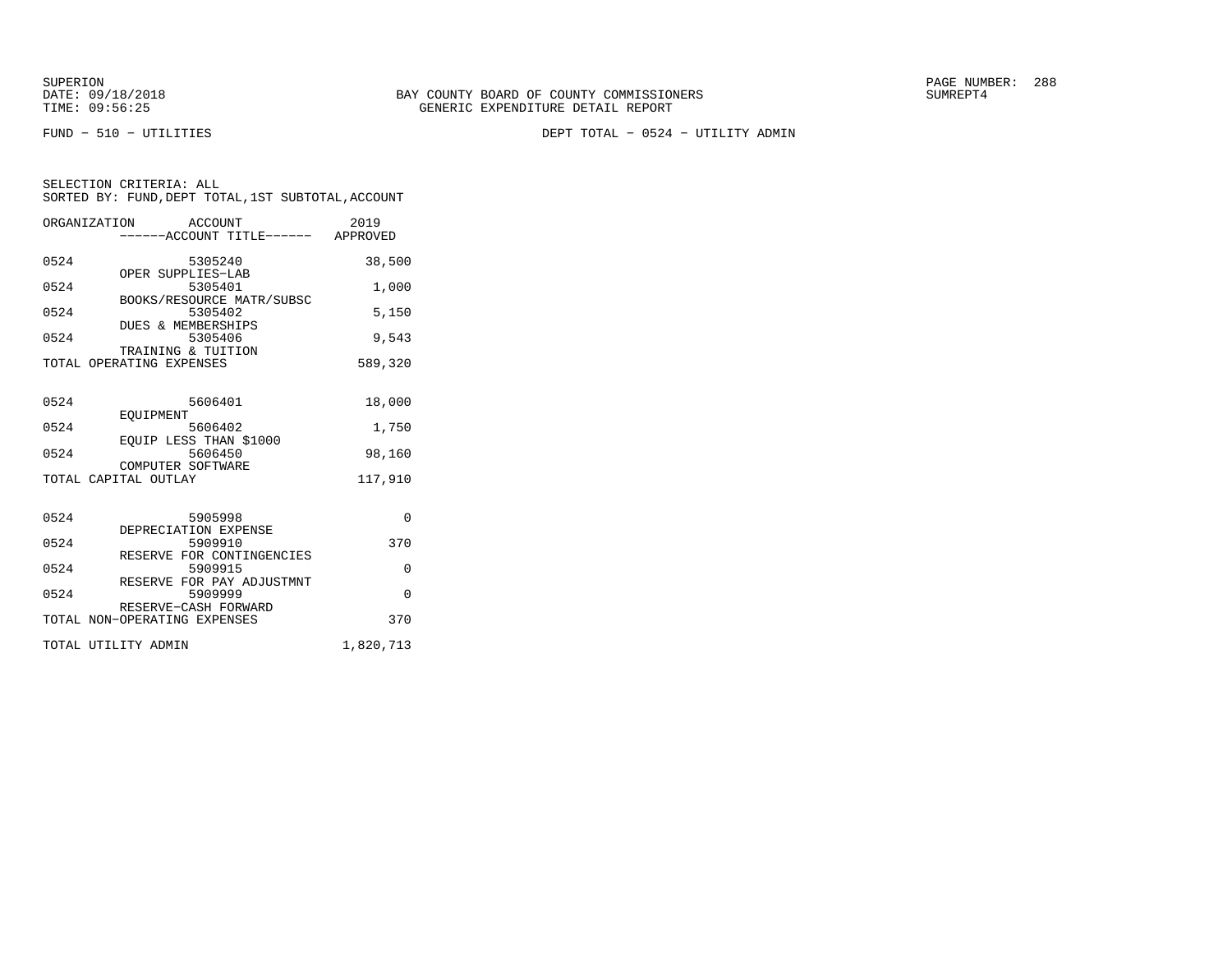FUND − 510 − UTILITIES DEPT TOTAL − 0528 − LABORATORY SERVICES

| ORGANIZATION | <b>ACCOUNT</b>                       | 2019     |
|--------------|--------------------------------------|----------|
|              | ----ACCOUNT TITLE------              | APPROVED |
| 0528         | 5303425                              | 0        |
| 0528         | CONTR SRV-ADMIN FEES<br>5303446      | 0        |
|              | CONTR SRV-FACILITIES                 |          |
| 0528         | 5303464                              | $\Omega$ |
|              | CONTR SRV-LAB                        |          |
| 0528         | 5304001                              | 0        |
| 0528         | TRAVEL/TRAINING NON-LOCAL<br>5304101 | 0        |
|              | COMMUNICATIONS SERVICES              |          |
| 0528         | 5304125                              | $\Omega$ |
|              | POSTAGE/TRANSP/FREIGHT               |          |
| 0528         | 5304130                              | 0        |
|              | POSTAGE-LAB SAMPLES                  |          |
| 0528         | 5304301<br>UTILITY SERVICES          | 0        |
| 0528         | 5304410                              | 0        |
|              | RENTALS/LEASES-EQUIPMENT             |          |
| 0528         | 5304501                              | $\Omega$ |
|              | INSURANCE & BONDS                    |          |
| 0528         | 5304604                              | 0        |
| 0528         | REPAIR/MAINT-BLD&GRD DEPT<br>5304605 | $\Omega$ |
|              | REPAIR/MAINT-BLDG & GRND             |          |
| 0528         | 5304615                              | $\Omega$ |
|              | REPAIR/MAINT-EOUIPMENT               |          |
| 0528         | 5304902                              | 0        |
|              | FEES & COSTS-PURCHASING              |          |
| 0528         | 5304905                              | $\Omega$ |
| 0528         | FEES&COSTS-LGL ADV/ADVERT<br>5304922 | 0        |
|              | FEES & COSTS-PERMITS                 |          |
| 0528         | 5304989                              | 0        |
|              | FARE BOX OVER/UNDER                  |          |
| 0528         | 5305101                              | $\Omega$ |
| 0528         | OFFICE SUPPLIES<br>5305201           | 0        |
|              | OPERATING SUPPLIES                   |          |
| 0528         | 5305202                              | 0        |
|              | OPER SUPPLIES-JANITORIAL             |          |
| 0528         | 5305205                              | $\Omega$ |
|              | GAS,<br>OIL & LUBRICANTS             |          |
| 0528         | 5305210<br>SAFETY GEAR & SUPPLIES    | 0        |
| 0528         | 5305215                              | 0        |
|              | CLOTHING & WEARING APPRL             |          |
| 0528         | 5305240                              | $\Omega$ |
|              | OPER SUPPLIES-LAB                    |          |
| 0528         | 5305402                              | 0        |
|              | DUES & MEMBERSHIPS                   |          |